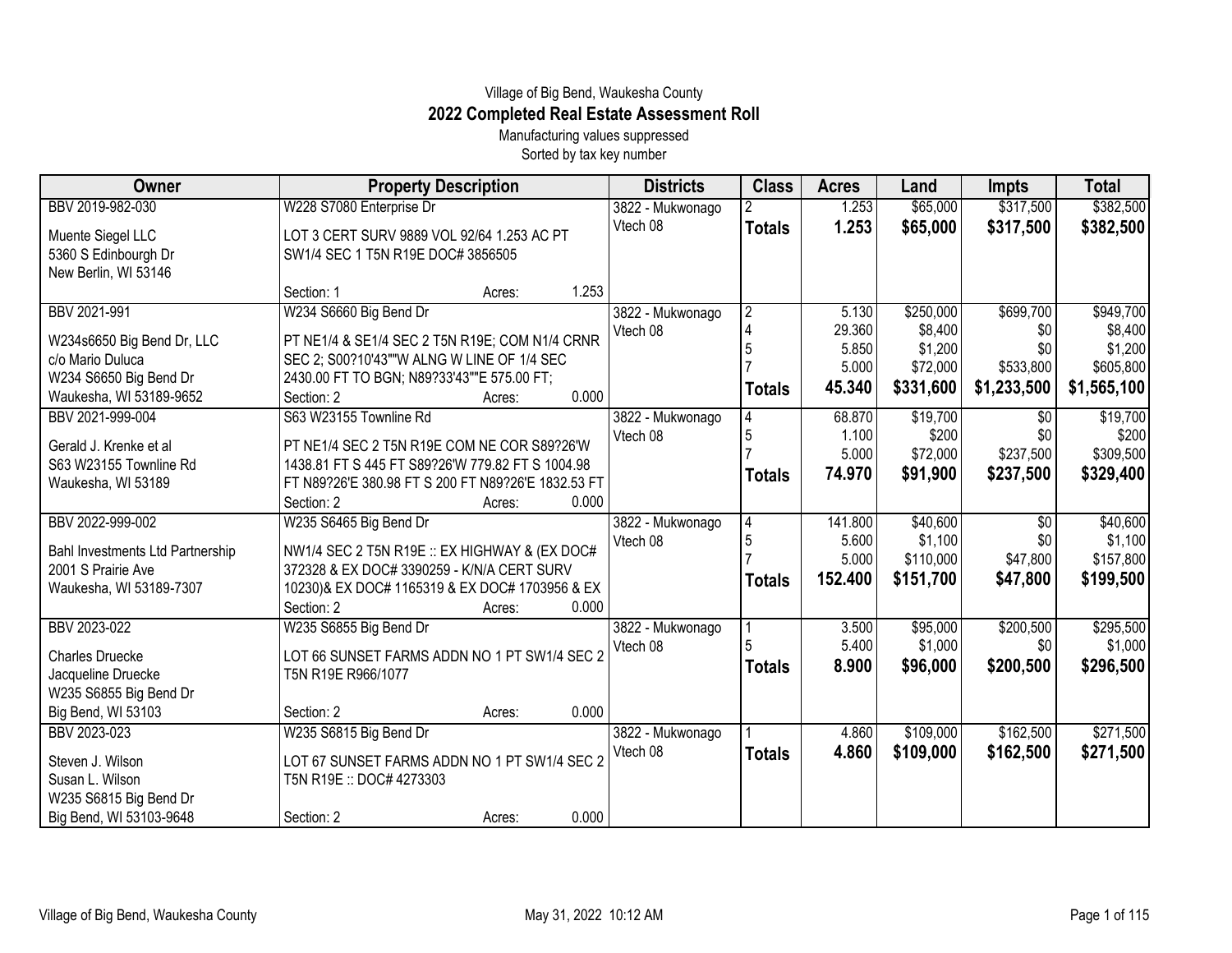| Owner                                | <b>Property Description</b>                                                                |       | <b>Districts</b> | <b>Class</b>  | <b>Acres</b> | Land      | <b>Impts</b>    | <b>Total</b> |
|--------------------------------------|--------------------------------------------------------------------------------------------|-------|------------------|---------------|--------------|-----------|-----------------|--------------|
| BBV 2023-996                         | <b>Big Bend Dr</b>                                                                         |       | 3822 - Mukwonago |               | 1.860        | \$5,000   | $\overline{30}$ | \$5,000      |
|                                      | Trimborn Living Trust Dated July 9, 201: PT NE1/4 SE1/4 SEC 2 T5N R19E COM NW COR;         |       | Vtech 08         | <b>Totals</b> | 1.860        | \$5,000   | \$0             | \$5,000      |
| W235 S6720 Salem Ct                  | N89?37'02""E 2454.34 FT THE BGN; S6?25'12""E                                               |       |                  |               |              |           |                 |              |
| Waukesha, WI 53189                   | 287.87 FT; S24?51'12""E 380.28 FT; N00?32'30""E                                            |       |                  |               |              |           |                 |              |
|                                      | Section: 2<br>Acres:                                                                       | 0.000 |                  |               |              |           |                 |              |
| BBV 2023-998                         | <b>National Ave</b>                                                                        |       | 3822 - Mukwonago |               | 12.750       | \$2,700   | $\overline{50}$ | \$2,700      |
|                                      |                                                                                            |       | TID1             | <b>Totals</b> | 12.750       | \$2,700   | \$0             | \$2,700      |
| John Kaishian and Marylyn S Kaishian | PT SW1/4 SEC 2 T5N R19E; COM SW COR;                                                       |       | Vtech 08         |               |              |           |                 |              |
| Revocable                            | N0?10'31""E 616.81 FT; N89?11'09""E 825.11 FT;                                             |       |                  |               |              |           |                 |              |
| 7731 Freeland Ct                     | S0?10'31""W 635.67 FT; N89?30'16""W 825.00 FT TO                                           |       |                  |               |              |           |                 |              |
| Greendale, WI 53129-1658             | Section: 2<br>Acres:                                                                       | 0.000 |                  |               |              |           |                 |              |
| BBV 2023-999-005                     | <b>Big Bend Dr</b>                                                                         |       | 3822 - Mukwonago |               | 8.054        | \$750,000 | \$0             | \$750,000    |
| <b>Big Bend Venture LLC</b>          | PT SW1/4 SEC 2 & NW1/4 SEC 11 T5N R19E; COM NE                                             |       | TID1             | <b>Totals</b> | 8.054        | \$750,000 | \$0             | \$750,000    |
| c/o Mark Brickman                    | COR NW1/4; S0?19'10""E 602.48 FT; S67?43'14""W                                             |       | Vtech 08         |               |              |           |                 |              |
| 555 W Brown Deer Rd Ste 220          | 1008.97 FT; N0?16'38""E 35.73 FT THE BGN;                                                  |       |                  |               |              |           |                 |              |
| Milwaukee, WI 53217-6204             | Section: 2<br>Acres:                                                                       | 0.000 |                  |               |              |           |                 |              |
| BBV 2023-999-006                     | W236 S7050 Big Bend Dr                                                                     |       | 3822 - Mukwonago | 2             | 2.922        | \$875,000 | \$525,000       | \$1,400,000  |
|                                      |                                                                                            |       | Vtech 08         | <b>Totals</b> | 2.922        | \$875,000 | \$525,000       | \$1,400,000  |
| Citizens Bank<br><b>PO Box 223</b>   | LOT 1 CSM #5553 VOL 45/82 REC AS DOC #1490942<br>PT SW1/4 SEC 2 & NW1/4 SEC 11 T5N R19E :: |       |                  |               |              |           |                 |              |
| Mukwonago, WI 53149-0223             | INCLUDING RECIPROCAL EASEMENT RECORDED                                                     |       |                  |               |              |           |                 |              |
|                                      | Section: 2<br>Acres:                                                                       | 0.000 |                  |               |              |           |                 |              |
| BBV 2023-999-015                     | <b>Unavailable</b>                                                                         |       | 3822 - Mukwonago |               | 2.000        | \$400,000 | \$0             | \$400,000    |
|                                      |                                                                                            |       | TID <sub>1</sub> |               | 2.000        | \$400,000 | \$0             | \$400,000    |
| Waukesha State Bank                  | LOT 1 & 1/3 INT OUTLOT 1 CERT SURV 10270 VOL                                               |       | Vtech 08         | <b>Totals</b> |              |           |                 |              |
| 100 Bank St                          | 97/110 REC AS DOC# 3417577 PT SW1/4 SEC 2 T5N                                              |       |                  |               |              |           |                 |              |
| Waukesha, WI 53188                   | R19E :: SUBJECT TO EASEMENT DESCRIBED IN                                                   |       |                  |               |              |           |                 |              |
|                                      | Section: 2<br>Acres:                                                                       | 0.000 |                  |               |              |           |                 |              |
| BBV 2023-999-016                     | Unavailable                                                                                |       | 3822 - Mukwonago |               | 2.152        | \$645,000 | \$0             | \$645,000    |
| D&G Properties of Big Bend LLC       | LOT 2 & 1/3 INT OUTLOT 1 CERT SURV 10270 VOL                                               |       | TID1             | <b>Totals</b> | 2.152        | \$645,000 | \$0             | \$645,000    |
| 8960 San Angelo St                   | 97/110 PT SW1/4 SEC 2 T5N R19E DOC# 3525770                                                |       | Vtech 08         |               |              |           |                 |              |
| Goodyear, AZ 85338-7008              |                                                                                            |       |                  |               |              |           |                 |              |
|                                      | Section: 2<br>Acres:                                                                       | 0.000 |                  |               |              |           |                 |              |
| BBV 2023-999-017                     | Unavailable                                                                                |       | 3822 - Mukwonago | <u>2</u>      | 4.440        | \$386,000 | $\overline{30}$ | \$386,000    |
|                                      |                                                                                            |       | TID1             | <b>Totals</b> | 4.440        | \$386,000 | \$0             | \$386,000    |
| Waukesha State Bank                  | LOT 3 & 1/3 INT OUTLOT 1 CERT SURV 10270 VOL                                               |       | Vtech 08         |               |              |           |                 |              |
| PO Box 648                           | 97/110 REC AS DOC# 3417577 PT SW1/4 SEC 2 T5N                                              |       |                  |               |              |           |                 |              |
| Waukesha, WI 53187                   | R19E DOC# 4044945                                                                          |       |                  |               |              |           |                 |              |
|                                      | Section: 2<br>Acres:                                                                       | 0.000 |                  |               |              |           |                 |              |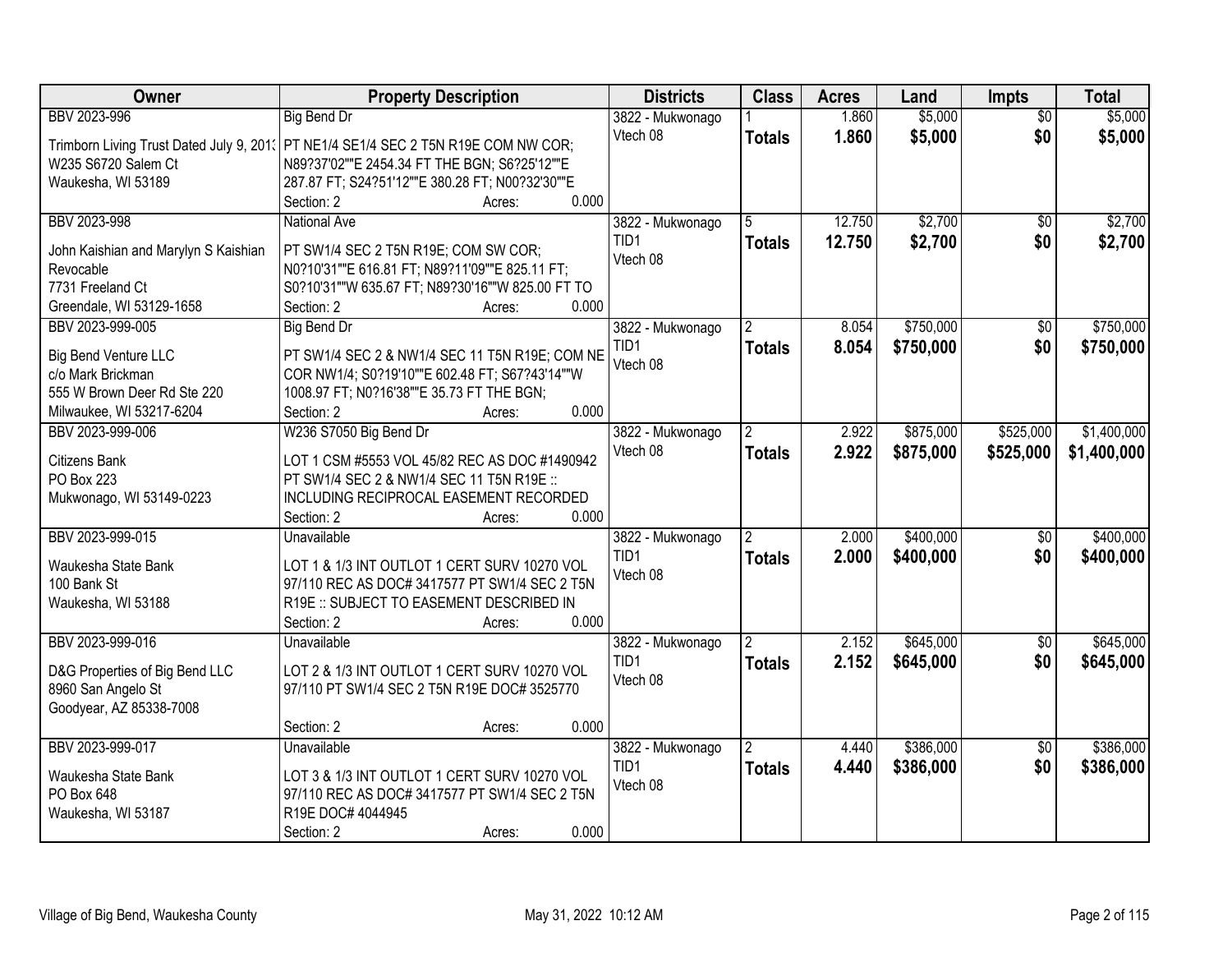| Owner                                                     | <b>Property Description</b>                                                                    |        | <b>Districts</b> | <b>Class</b>         | <b>Acres</b> | Land            | <b>Impts</b>    | <b>Total</b>    |
|-----------------------------------------------------------|------------------------------------------------------------------------------------------------|--------|------------------|----------------------|--------------|-----------------|-----------------|-----------------|
| BBV 2023-999-018                                          | <b>Unavailable</b>                                                                             |        | 3822 - Mukwonago | X5                   | 3.864        | $\overline{60}$ | $\overline{50}$ | $\overline{50}$ |
| Lot Owners of Cert Surv 10270                             | OUTLOT 1 CERT SURV 10270 VOL 97/110 3.865 AC                                                   |        | Vtech 08         | <b>Totals</b>        | 3.864        | \$0             | \$0             | \$0             |
|                                                           | PT SW1/4 SEC 2 T5N R19E DOC# 3333080 & DOC#                                                    |        |                  |                      |              |                 |                 |                 |
|                                                           | 3466453 & DOC# 3525770                                                                         |        |                  |                      |              |                 |                 |                 |
|                                                           | Section: 2                                                                                     | Acres: | 0.000            |                      |              |                 |                 |                 |
| BBV 2024-001                                              | W234 S6790 Big Bend Dr                                                                         |        | 3822 - Mukwonago |                      | 4.640        | \$105,000       | \$211,000       | \$316,000       |
| <b>Steven Dale Adkins</b>                                 | LOT 1 SUNSET FARMS PT SE1/4 SEC 2 T5N R19E ::                                                  |        | Vtech 08         | <b>Totals</b>        | 4.640        | \$105,000       | \$211,000       | \$316,000       |
| W234 S6790 Big Bend Dr                                    | ALSO PT SE1/4 SEC 2; COM SW COR SW1/4 SEC 2; N                                                 |        |                  |                      |              |                 |                 |                 |
| Big Bend, WI 53103-9648                                   | ALG W LI SW1/4 SEC 2 & ALG CTRLI BIG BEND RD                                                   |        |                  |                      |              |                 |                 |                 |
|                                                           | Section: 2                                                                                     | Acres: | 0.000            |                      |              |                 |                 |                 |
| BBV 2024-987                                              | <b>W</b> National Ave                                                                          |        | 3822 - Mukwonago | $\overline{2}$       | 1.807        | \$270,000       | \$0             | \$270,000       |
| W230s7065 Guthrie School Rd LLC                           | LOT 4 CERT SURV 6209 VOL 51/140 REC AS DOC#                                                    |        | Vtech 08         | <b>Totals</b>        | 1.807        | \$270,000       | \$0             | \$270,000       |
| W234 S6650 Big Bend Dr                                    | 1599174 PT SE1/4 SEC 2 T5N R19E :: DOC# 4186438                                                |        |                  |                      |              |                 |                 |                 |
| Waukesha, WI 53189-9652                                   |                                                                                                |        |                  |                      |              |                 |                 |                 |
|                                                           | Section: 2                                                                                     | Acres: | 0.000            |                      |              |                 |                 |                 |
| BBV 2024-987-001                                          | W230 S7065 Guthrie School Rd                                                                   |        | 3822 - Mukwonago | $\mathbf{2}^{\circ}$ | 1.343        | \$201,000       | \$0             | \$201,000       |
| W230s7065 Guthrie School Rd LLC                           | LOT 1 CSM #6206 VOL 51/131 REC AS DOC #1599171                                                 |        | Vtech 08         | <b>Totals</b>        | 1.343        | \$201,000       | \$0             | \$201,000       |
| W234 S6650 Big Bend Dr                                    | PT SE1/4 SEC 2 T5N R19E :: EX HWY PER DOC                                                      |        |                  |                      |              |                 |                 |                 |
| Waukesha, WI 53189-9652                                   | #2092633                                                                                       |        |                  |                      |              |                 |                 |                 |
|                                                           | Section: 2                                                                                     | Acres: | 0.000            |                      |              |                 |                 |                 |
| BBV 2024-987-002                                          | W230 S7065 Guthrie Rd                                                                          |        | 3822 - Mukwonago |                      | 1.318        | \$158,000       | \$384,800       | \$542,800       |
|                                                           |                                                                                                |        | Vtech 08         | <b>Totals</b>        | 1.318        | \$158,000       | \$384,800       | \$542,800       |
| W230s7065 Guthrie School Rd LLC<br>W234 S6650 Big Bend Dr | LOT 2 CERT SURV 6207 VOL 51/134 REC AS DOC#<br>1599172 PT SE1/4 SEC 2 T5N R19E :: DOC# 4186438 |        |                  |                      |              |                 |                 |                 |
| Waukesha, WI 53189-9652                                   |                                                                                                |        |                  |                      |              |                 |                 |                 |
|                                                           | Section: 2                                                                                     | Acres: | 1.318            |                      |              |                 |                 |                 |
| BBV 2024-987-003                                          | W230 S7085 Guthrie School Rd                                                                   |        | 3822 - Mukwonago | $\overline{2}$       | 2.071        | \$249,000       | \$582,700       | \$831,700       |
| Cdrs LLC                                                  | LOT 3 CERT SURV 6208 VOL 51/137 PT SE1/4 SEC 2                                                 |        | Vtech 08         | <b>Totals</b>        | 2.071        | \$249,000       | \$582,700       | \$831,700       |
| W310 S7586 Arbor Dr                                       | T5N R19E DOC# 3965254                                                                          |        |                  |                      |              |                 |                 |                 |
| Mukwonago, WI 53149                                       |                                                                                                |        |                  |                      |              |                 |                 |                 |
|                                                           | Section: 2                                                                                     | Acres: | 0.000            |                      |              |                 |                 |                 |
| BBV 2024-988                                              | <b>W</b> National Ave                                                                          |        | 3822 - Mukwonago |                      | 3.320        | \$42,000        | \$4,600         | \$46,600        |
| Timothy R. Wall                                           | PARCEL 1 CSM #2058 VOL 14/226 REC AS DOC                                                       |        | Vtech 08         | <b>Totals</b>        | 3.320        | \$42,000        | \$4,600         | \$46,600        |
| 250 Clark St                                              | #879501 PT SE1/4 SEC 2 T5N R19E                                                                |        |                  |                      |              |                 |                 |                 |
| Pewaukee, WI 53072-3529                                   |                                                                                                |        |                  |                      |              |                 |                 |                 |
|                                                           | Section: 2                                                                                     | Acres: | 0.000            |                      |              |                 |                 |                 |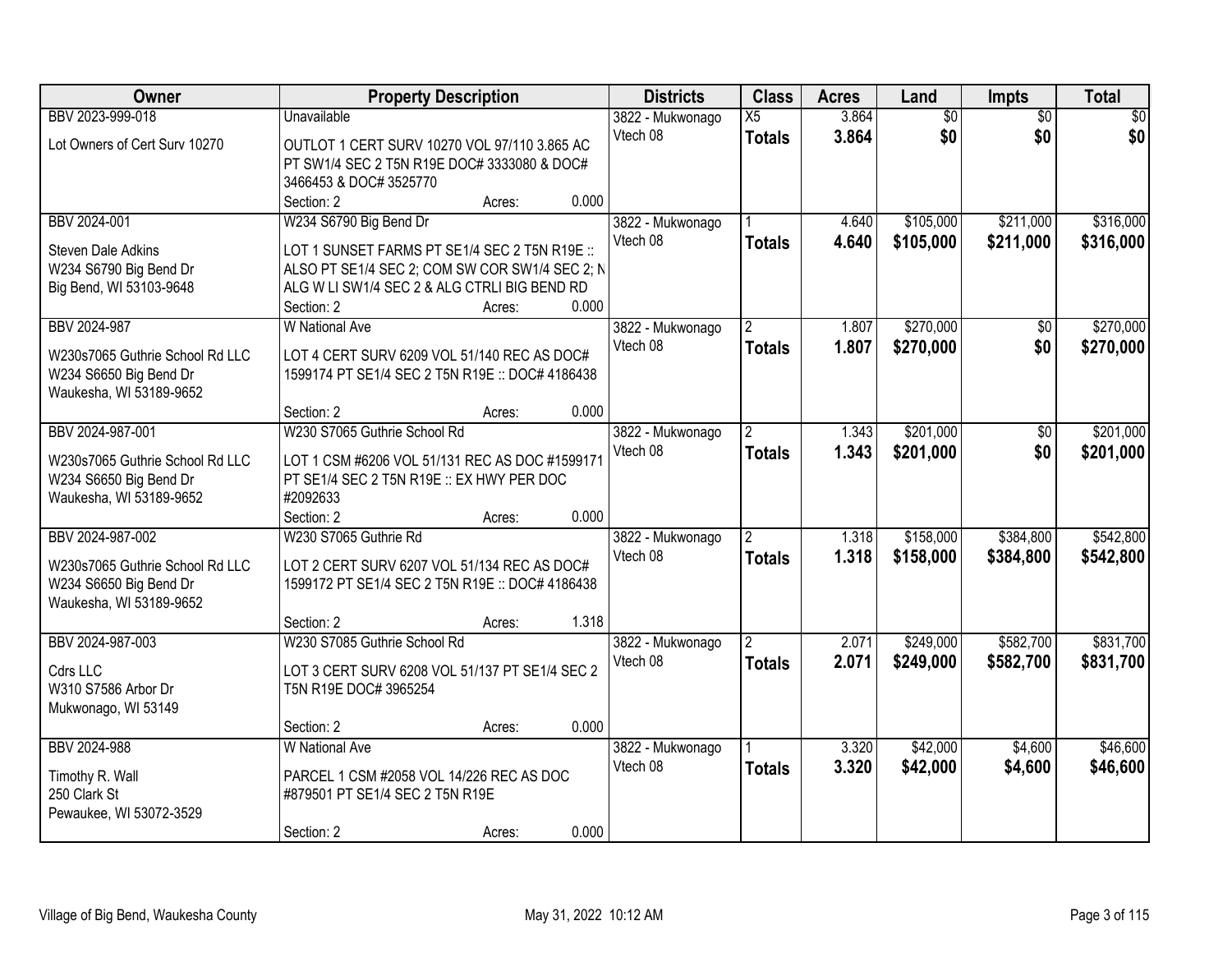| Owner<br><b>Districts</b><br><b>Class</b><br><b>Property Description</b><br><b>Acres</b><br>Land<br><b>Impts</b>        | <b>Total</b>                |
|-------------------------------------------------------------------------------------------------------------------------|-----------------------------|
| S70 W23195 National Ave<br>\$55,500<br>BBV 2024-989<br>1.130<br>3822 - Mukwonago                                        | \$158,600<br>\$214,100      |
| Vtech 08<br>1.130<br>\$55,500<br><b>Totals</b><br>Timothy R. Wall<br>PT E1/2 SE1/4 SEC 2 T5N R19E; COM S1/8 POST ON     | \$158,600<br>\$214,100      |
| S SIDE OF SAID 1/4 SEC; E ON SEC LI 5.50 CH (363)<br>250 Clark St                                                       |                             |
| FT); N 3.87 CH (255.42 FT) TO CNTRLI OF RD; S57?W<br>Pewaukee, WI 53072-3529                                            |                             |
| 0.000<br>Section: 2<br>Acres:                                                                                           |                             |
| \$52,500<br>BBV 2024-995-002<br>3822 - Mukwonago<br>0.784<br>Not Assigned                                               | \$52,500<br>$\overline{30}$ |
| Vtech 08<br>0.784<br>\$52,500<br><b>Totals</b>                                                                          | \$0<br>\$52,500             |
| PT SE1/4 SEC 2 T5N R19E; COM N 100.00 FT FROM<br>Kevin K. Winegarden                                                    |                             |
| SW COR; N 33.00 FT; N89?40'53""E 441.90 FT;<br>Jill S. Peters                                                           |                             |
| W234 S7100 Big Bend Dr<br>S00?13'58""W 133.00 FT; S89?40'53""W 206.36 FT; N                                             |                             |
| 0.000<br>Big Bend, WI 53103-9465<br>Section: 2<br>Acres:                                                                |                             |
| W234 S7100 Big Bend Dr<br>\$47,500<br>BBV 2024-995-003<br>3822 - Mukwonago<br>0.544                                     | \$57,800<br>\$105,300       |
| Vtech 08<br>0.544<br>\$47,500<br><b>Totals</b><br>PT SE1/4 SEC 2 T5N R19E; COM SW COR N 100.00<br>Kevin K. Winegarden   | \$57,800<br>\$105,300       |
| Jill S. Peters<br>FT; N89?40'53""E 235.00 FT; S 100.00 FT;                                                              |                             |
| W234 S7100 Big Bend Dr<br>S89?40'53""W 235.00 FT TO BGN :: DOC# 4294016                                                 |                             |
| 0.544<br>Big Bend, WI 53103-9465<br>Section: 2<br>Acres:                                                                |                             |
| BBV 2024-996-001<br>W234 S7050 Big Bend Dr<br>\$78,500<br>3822 - Mukwonago<br>3.020                                     | \$293,000<br>\$214,500      |
| 3.020<br>Vtech 08<br>\$78,500<br><b>Totals</b>                                                                          | \$214,500<br>\$293,000      |
| Frank Peck<br>LOT 1 CERT SURV 7252 VOL 61/181 3.02 AC PT SE1/4                                                          |                             |
| SEC 2 T5N R19E DOC# 2731765 & DOC# 2731766<br>Julie Peck                                                                |                             |
| W234 S7050 Big Bend Dr                                                                                                  |                             |
| 0.000<br>Big Bend, WI 53103<br>Section: 2<br>Acres:                                                                     |                             |
| \$25,000<br>BBV 2024-996-003<br>3.140<br>3822 - Mukwonago                                                               | \$25,000<br>$\overline{50}$ |
| 3.140<br>Vtech 08<br>\$25,000<br><b>Totals</b><br><b>Frank Peck</b><br>LOT 3 CERT SURV 7252 VOL 61/181 3.14 AC PT SE1/4 | \$0<br>\$25,000             |
| SEC 2 T5N R19E R2841/3830<br>Julie Peck                                                                                 |                             |
| W234 S7050 Big Bend Dr                                                                                                  |                             |
| 0.000<br>Big Bend, WI 53103<br>Section: 2<br>Acres:                                                                     |                             |
| \$9,400<br>BBV 2025-989-001<br>S63 W24375 Townline Rd<br>3822 - Mukwonago<br>33.000<br>4                                | $\overline{50}$<br>\$9,400  |
| \$8,500<br>1.000<br>Vtech 08                                                                                            | \$55,500<br>\$64,000        |
| Kris B. Jacobson<br>PT NE1/4 SEC 3 T5N R19E A STRIP OF LAND 198 FT<br>34.000<br>\$17,900<br><b>Totals</b>               | \$55,500<br>\$73,400        |
| Shelley L. Jacobson<br>WIDE OFF E SI W1/2 NW1/4 NE1/4 :: ALSO E1/2 NW1/4                                                |                             |
| W256 S4965 Oakdale Dr<br>NE1/4 SEC 3 :: ALSO A STRIP OF LAND 219.78 FT                                                  |                             |
| 34.000<br>Waukesha, WI 53189-9601<br>Section:<br>Acres:                                                                 |                             |
| \$2,800<br>9.890<br>BBV 2025-989-002<br><b>Townline Rd</b><br>3822 - Mukwonago                                          | \$2,800<br>$\overline{50}$  |
| 9.890<br>Vtech 08<br>\$2,800<br><b>Totals</b><br>PT W1/2 NW1/4 NE1/4 SEC 3 T5N R19E COM 434 FT E<br>Kris B. Jacobson    | \$0<br>\$2,800              |
| OF N1/4 COR; S 1430 FT; W 330.0 FT; N 1430 FT; E<br>Shelley L. Jacobson                                                 |                             |
| 330.0 FT TO BGN :: EX VOL 993/617 DEEDS & EX<br>W256 S4965 Oakdale Dr                                                   |                             |
| 9.890<br>Waukesha, WI 53189-9601<br>Section:<br>Acres:                                                                  |                             |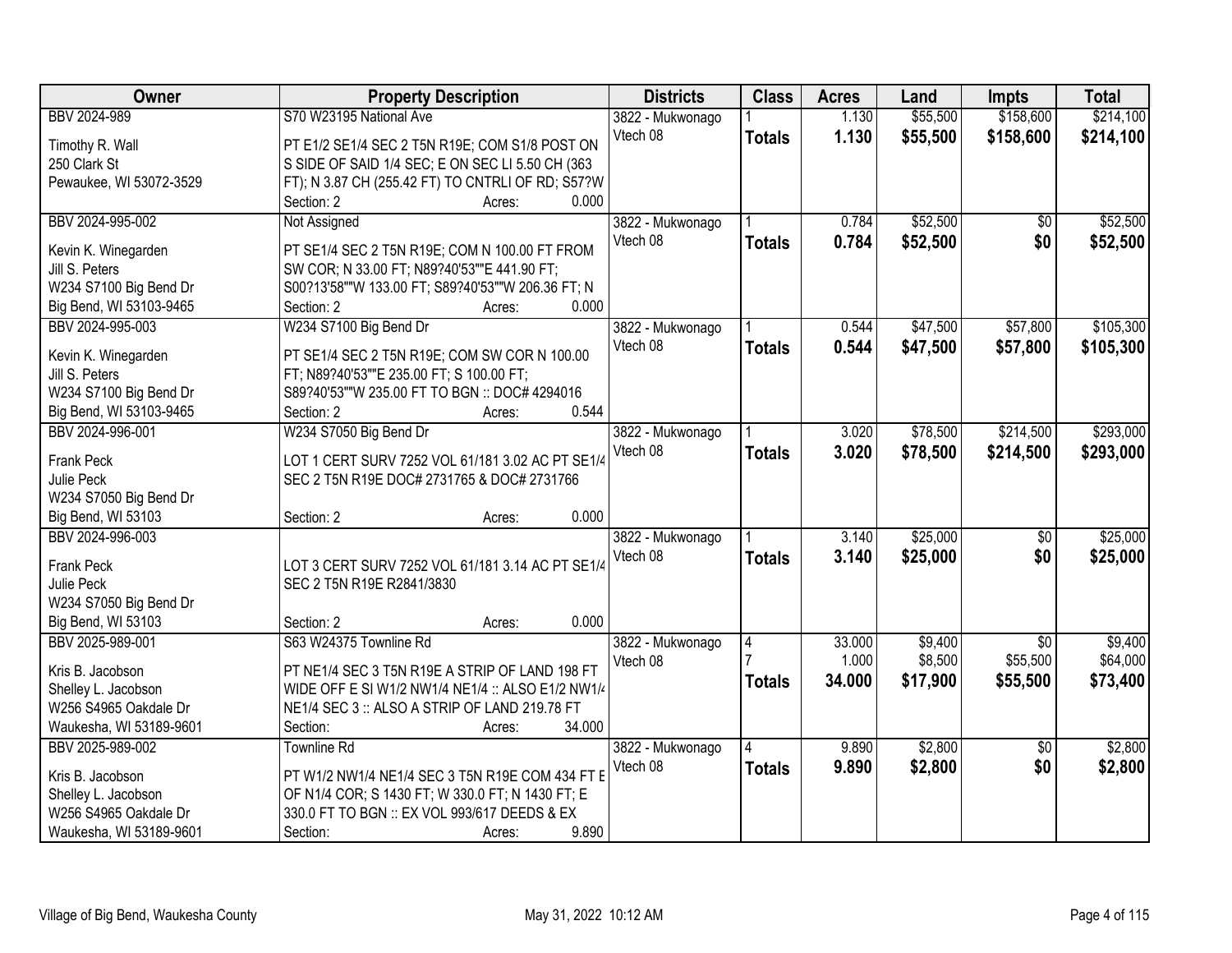| Owner                                                        | <b>Property Description</b>                        | <b>Districts</b> | <b>Class</b>         | <b>Acres</b> | Land      | Impts           | <b>Total</b> |
|--------------------------------------------------------------|----------------------------------------------------|------------------|----------------------|--------------|-----------|-----------------|--------------|
| BBV 2025-990                                                 | S63 W24015 Townline Rd                             | 3822 - Mukwonago |                      | 1.260        | \$65,000  | $\overline{50}$ | \$65,000     |
| Jamie Strasser                                               | PT NE1/4 SEC 3 T5N R19E COM NE COR W 230.00 F1     | Vtech 08         | <b>Totals</b>        | 1.260        | \$65,000  | \$0             | \$65,000     |
| Denise Strasser                                              | S01?01'30""W 50.00 FT THE BGN S01?01'30""W 405.05  |                  |                      |              |           |                 |              |
| 8915 Big Bend Rd                                             | FT E 146.73 FT N01?26'11""E 224.55 FT N15?15'W     |                  |                      |              |           |                 |              |
| Waterford, WI 53185                                          | 0.000<br>Section:<br>Acres:                        |                  |                      |              |           |                 |              |
| BBV 2025-997-002                                             | <b>Townline Rd</b>                                 | 3822 - Mukwonago |                      | 30.740       | \$8,800   | \$0             | \$8,800      |
|                                                              |                                                    | Vtech 08         | <b>Totals</b>        | 30.740       | \$8,800   | \$0             | \$8,800      |
| Evangelos Nicoletopoulos et al                               | PT NE1/4 SEC 3 T5N R19E; COM ON N LILNE OF         |                  |                      |              |           |                 |              |
| 20235 Scarlet Hawthorn Rd                                    | NE1/4 SEC 3 POINT BNG S88?32'19""W OF & 580.00     |                  |                      |              |           |                 |              |
| Brookfield, WI 53045-3526                                    | FT FROM NE CRNR OF SAID SEC; S1?27'41""E 50.00     |                  |                      |              |           |                 |              |
|                                                              | 30.740<br>Section:<br>Acres:                       |                  |                      |              |           |                 |              |
| BBV 2057-989                                                 | W232 S7420 Woodland Ln                             | 3822 - Mukwonago |                      | 2.400        | \$77,400  | \$153,800       | \$231,200    |
| Forest Edge Addition No. Two, LLC                            | PT NE1/4 SEC 11 T5N R19E; COM S LI OF SAID 1/4     | TID1             |                      | 0.856        | \$200     | \$0             | \$200        |
| Attn: Thomas Plumb                                           | SEC S89?59'33""W 1013.59 FT FROM SE COR;           | Vtech 08         | <b>Totals</b>        | 3.256        | \$77,600  | \$153,800       | \$231,400    |
| 8401 Excelsior Dr Ste 102                                    | S89?59'33""W 415.00 FT TO E LI OF HWY; 264.98 FT   |                  |                      |              |           |                 |              |
| Madison, WI 53717-2908                                       | Section: 11<br>0.000<br>Acres:                     |                  |                      |              |           |                 |              |
| BBV 2057-990                                                 | Not Assigned                                       | 3822 - Mukwonago |                      | 2.843        | \$800     | $\sqrt[6]{}$    | \$800        |
|                                                              |                                                    | TID1             | <b>Totals</b>        | 2.843        | \$800     | \$0             | \$800        |
| Forest Edge Addition No. Tow, LLC                            | PT W1/2 NE1/4 NE1/4 SEC 11 T5N R19E; COM SE        | Vtech 08         |                      |              |           |                 |              |
| Attn: Thomas Plumb                                           | COR NE1/4; S89?59'33""W ALG S LI OF SAID 1/4 SEC   |                  |                      |              |           |                 |              |
| 8401 Excelsior Dr Ste 102                                    | 1013.59 FT; N6?28'W 867.08 FT; S82?47'14""W 497.99 |                  |                      |              |           |                 |              |
| Madison, WI 53717-2908                                       | 0.000<br>Section: 11<br>Acres:                     |                  | 4                    |              |           |                 |              |
| BBV 2057-991                                                 |                                                    | 3822 - Mukwonago |                      | 55.000       | \$15,700  | $\overline{50}$ | \$15,700     |
| Forest Edge LLC                                              | PT NE1/4 SEC 11 T5N R19E COM SE COR S88?41'W       | TID <sub>1</sub> | <b>Totals</b>        | 55.000       | \$15,700  | \$0             | \$15,700     |
| c/o Thomas Plumb                                             | 1428.59 FT NWLY ALG CURVE 264.97 FT N08?02'W       | Vtech 08         |                      |              |           |                 |              |
| 8401 Excelsior Dr                                            | 45.51 FT N17?41'W 101.43 FT N08?02'W 8.88 FT       |                  |                      |              |           |                 |              |
| Madison, WI 53717-2918                                       | 0.000<br>Section: 11<br>Acres:                     |                  |                      |              |           |                 |              |
| BBV 2057-993                                                 | W232 S7390 Woodland Ln                             | 3822 - Mukwonago |                      | 0.300        | \$75,000  | \$83,300        | \$158,300    |
|                                                              | PT NE1/4 SEC 11 T5N R19E COM N1/8 COR N88?40'W     | TID1             | <b>Totals</b>        | 0.300        | \$75,000  | \$83,300        | \$158,300    |
| Forest Edge Addition No One LLC<br>8401 Excelsior Dr Ste 102 | 389.17 FT S1?20'W 173.53 FT S7?53'E 1699.5 FT THE  | Vtech 08         |                      |              |           |                 |              |
|                                                              | BGN S83?50'W 133.55 FT S6?57'E 99.95 FT N83?50'E   |                  |                      |              |           |                 |              |
| Madison, WI 53717-2908                                       | 0.000<br>Section: 11                               |                  |                      |              |           |                 |              |
| BBV 2057-995-003                                             | Acres:<br>W233 S7260 Vernon Ln                     | 3822 - Mukwonago | $\mathbf{2}^{\circ}$ | 8.370        | \$600,000 | \$320,800       | \$920,800    |
|                                                              |                                                    | TID1             |                      |              |           |                 |              |
| <b>Bdiamonds LLC</b>                                         | LOT 2 CSM #5025 VOL 41/61 REC AS DOC #1370512      | Vtech 08         | <b>Totals</b>        | 8.370        | \$600,000 | \$320,800       | \$920,800    |
| W355 N5023 Lakeview Ct                                       | PT NE1/4 SEC 11 T5N R19E :: ALSO PT LOTS 3 & 4     |                  |                      |              |           |                 |              |
| Oconomowoc, WI 53066-3325                                    | CSM #5025 VOL 41/61; COM NW COR NE1/4 SEC 11;      |                  |                      |              |           |                 |              |
|                                                              | 0.000<br>Section: 11<br>Acres:                     |                  |                      |              |           |                 |              |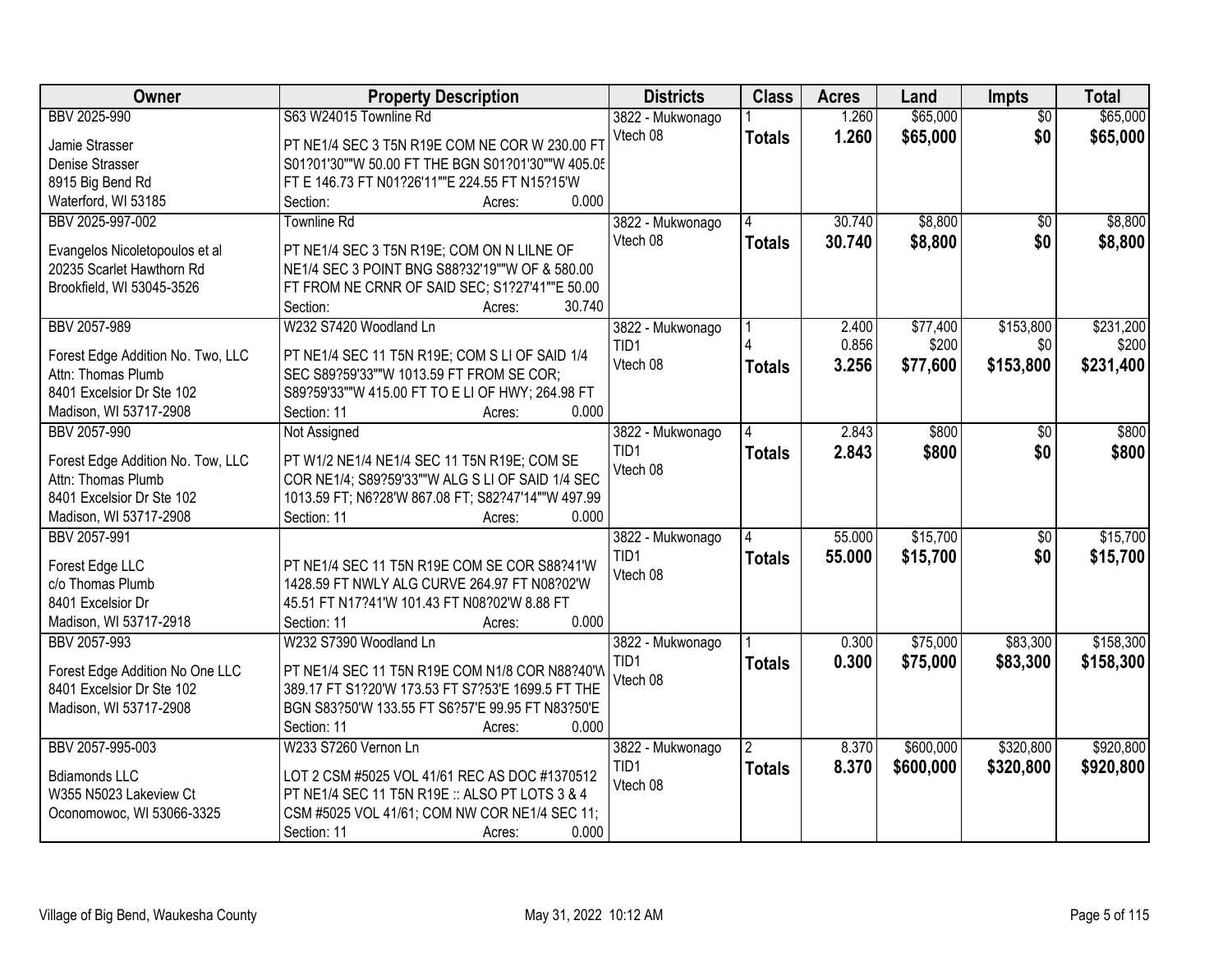| Owner                                               | <b>Property Description</b>                                                       |        |       | <b>Districts</b> | <b>Class</b>   | <b>Acres</b> | Land                | <b>Impts</b>    | <b>Total</b>    |
|-----------------------------------------------------|-----------------------------------------------------------------------------------|--------|-------|------------------|----------------|--------------|---------------------|-----------------|-----------------|
| BBV 2057-995-004                                    | S71 W23225 Adam Dr                                                                |        |       | 3822 - Mukwonago | 2              | 1.980        | \$178,000           | \$228,600       | \$406,600       |
| Ronald & Pamela Rezutek LLC                         | PT LOT 2 CSM #5938 VOL 48/264 REC AS DOC                                          |        |       | Vtech 08         | <b>Totals</b>  | 1.980        | \$178,000           | \$228,600       | \$406,600       |
| S91 W22905 Milwaukee Ave                            | #1551793 PT NE1/4 SEC 11 T5N R19E :: EX DOC                                       |        |       |                  |                |              |                     |                 |                 |
| Big Bend, WI 53103-9513                             | #1556298                                                                          |        |       |                  |                |              |                     |                 |                 |
|                                                     | Section: 11                                                                       | Acres: | 0.000 |                  |                |              |                     |                 |                 |
| BBV 2057-995-005                                    | S71 W23225 Adam Dr                                                                |        |       | 3822 - Mukwonago | $\overline{2}$ | 6.122        | \$306,000           | \$0             | \$306,000       |
|                                                     |                                                                                   |        |       | Vtech 08         | <b>Totals</b>  | 6.122        | \$306,000           | \$0             | \$306,000       |
| Ronald & Pamela Rezutek LLC                         | PT LOT 4 CSM #5025 VOL 41/61 REC AS DOC                                           |        |       |                  |                |              |                     |                 |                 |
| S91 W22905 Milwaukee Ave<br>Big Bend, WI 53103-9513 | #1370512 PT NE1/4 SEC 11 T5N R19E :: EX DOC<br>#1556298 & EX CSM #6980 VOL 58/313 |        |       |                  |                |              |                     |                 |                 |
|                                                     | Section: 11                                                                       | Acres: | 0.000 |                  |                |              |                     |                 |                 |
| BBV 2057-995-006                                    | S71 W23460 National Ave                                                           |        |       | 3822 - Mukwonago | $\overline{2}$ | 4.399        | \$880,000           | \$827,200       | \$1,707,200     |
|                                                     |                                                                                   |        |       | TID1             | <b>Totals</b>  | 4.399        | \$880,000           | \$827,200       | \$1,707,200     |
| Mcdonalds Real Estate Co                            | LOT 1 CERT SURV 6150 VOL 50/294 PT NE1/4 SEC 11                                   |        |       | Vtech 08         |                |              |                     |                 |                 |
| N3250 County Rd J                                   | T5N R19E :: R3034/152                                                             |        |       |                  |                |              |                     |                 |                 |
| Poynette, WI 53955-9296                             |                                                                                   |        |       |                  |                |              |                     |                 |                 |
|                                                     | Section: 11                                                                       | Acres: | 0.000 |                  |                |              |                     |                 |                 |
| BBV 2057-995-007                                    | S72 W22300 National Ave                                                           |        |       | 3822 - Mukwonago | $\overline{2}$ | 1.160        | \$232,000           | \$484,800       | \$716,800       |
| Kannard Investments LLC                             | LOT 1 CSM #5068 VOL 41/203 REC AS DOC #1380721                                    |        |       | Vtech 08         | <b>Totals</b>  | 1.160        | \$232,000           | \$484,800       | \$716,800       |
| PO Box 339                                          | PT NE1/4 SEC 11 T5N R19E :: EX HWY PER DOC                                        |        |       |                  |                |              |                     |                 |                 |
| Big Bend, WI 53103-0339                             | #2507737                                                                          |        |       |                  |                |              |                     |                 |                 |
|                                                     | Section: 11                                                                       | Acres: | 0.000 |                  |                |              |                     |                 |                 |
| BBV 2057-995-008                                    | W233 S7180 Vernon Ln                                                              |        |       | 3822 - Mukwonago |                | 1.160        | $\overline{50}$     | $\overline{50}$ | $\overline{50}$ |
|                                                     |                                                                                   |        |       | Vtech 08         | <b>Totals</b>  | 1.160        | \$0                 | \$0             | \$0             |
| Jpz LLC                                             | LOT 2 CSM #5068 VOL 41/203 REC AS DOC #1380721<br>PT NE1/4 SEC 11 T5N R19E        |        |       |                  |                |              |                     |                 |                 |
| c/o Lynn Jacob<br>W263 S3169 Ridge Rd               |                                                                                   |        |       |                  |                |              |                     |                 |                 |
| Waukesha, WI 53189-6314                             | Section: 11                                                                       | Acres: | 0.000 |                  |                |              |                     |                 |                 |
| BBV 2057-995-012                                    | S71 W23445 National Ave                                                           |        |       | 3822 - Mukwonago | 2              | 6.104        | \$1,221,000         | \$1,059,200     | \$2,280,200     |
|                                                     |                                                                                   |        |       | Vtech 08         | <b>Totals</b>  |              | $6.104$ \$1,221,000 | \$1,059,200     | \$2,280,200     |
| Javic Realty Partnership                            | LOT 2 CSM #6150 VOL 50/294 REC AS DOC #1590128                                    |        |       |                  |                |              |                     |                 |                 |
| 5400 S 27th St                                      | PT NE1/4 SEC 11 T5N R19E :: EX HWY PER DOC                                        |        |       |                  |                |              |                     |                 |                 |
| Milwaukee, WI 53221-3726                            | #2481362                                                                          |        |       |                  |                |              |                     |                 |                 |
|                                                     | Section: 11                                                                       | Acres: | 0.000 |                  |                |              |                     |                 |                 |
| BBV 2057-995-014                                    | W232 S7130 Adam Dr                                                                |        |       | 3822 - Mukwonago | $\overline{2}$ | 0.505        | \$100,000           | \$49,200        | \$149,200       |
| <b>Rick Rinderle</b>                                | LOT 1 CERT SURV 6979 VOL 58/310 0.505 AC PT                                       |        |       | Vtech 08         | <b>Totals</b>  | 0.505        | \$100,000           | \$49,200        | \$149,200       |
| Marlene Rinderle                                    | NE1/4 SEC 11 T5N R19E DOC# 3574567                                                |        |       |                  |                |              |                     |                 |                 |
| S71 W23275 Adam Dr                                  |                                                                                   |        |       |                  |                |              |                     |                 |                 |
| Big Bend, WI 53103                                  | Section: 11                                                                       | Acres: | 0.000 |                  |                |              |                     |                 |                 |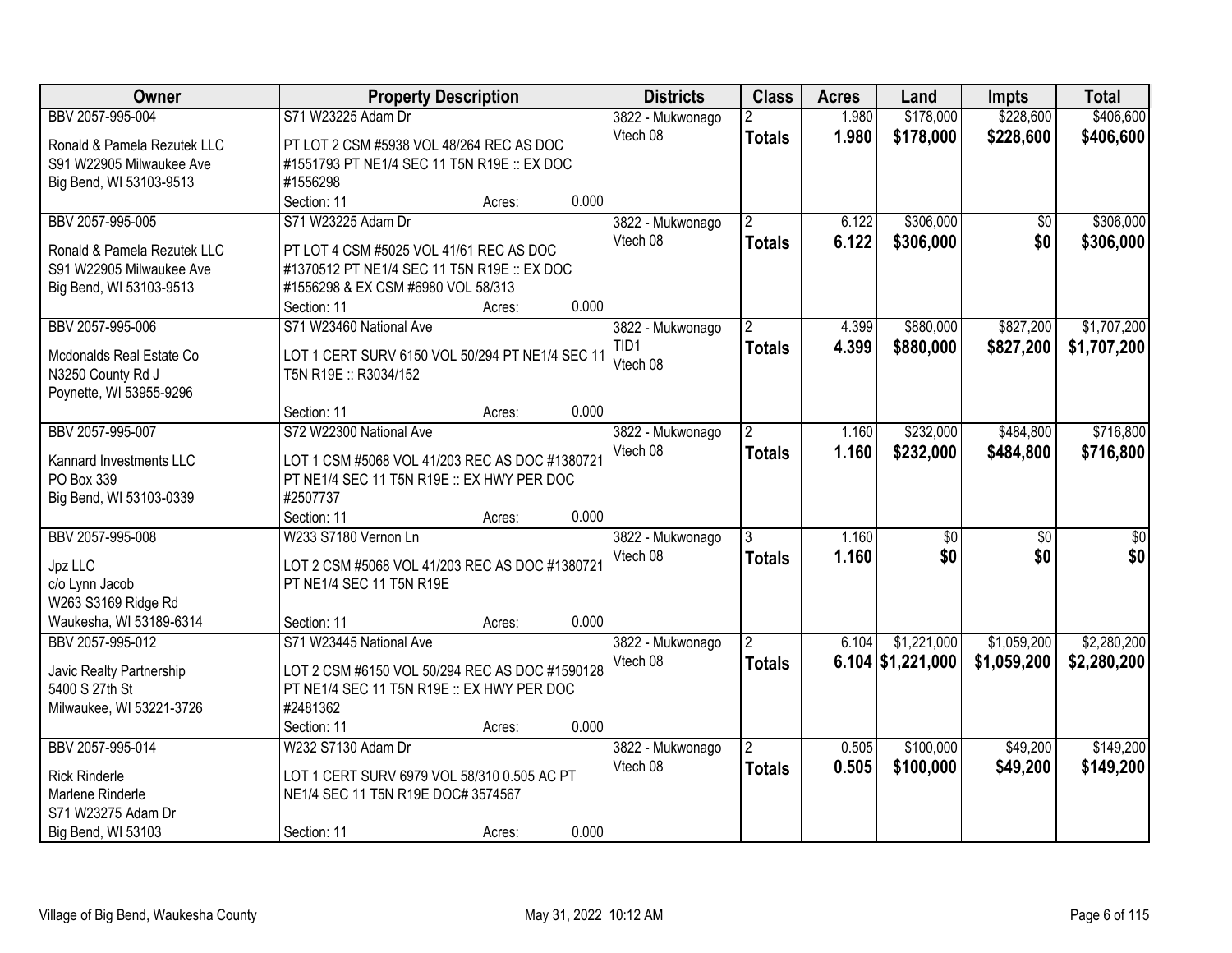| Owner                                                       |                                                                                         | <b>Property Description</b> |       | <b>Districts</b>             | <b>Class</b>   | <b>Acres</b> | Land      | <b>Impts</b> | <b>Total</b> |
|-------------------------------------------------------------|-----------------------------------------------------------------------------------------|-----------------------------|-------|------------------------------|----------------|--------------|-----------|--------------|--------------|
| BBV 2057-995-015                                            | S71 W23275 Adam Dr                                                                      |                             |       | 3822 - Mukwonago             | 2              | 0.936        | \$140,000 | \$256,300    | \$396,300    |
| Ricky & Marlene Rinderle Trust<br>W248 S6950 Sugar Maple Dr | LOT 2 CERT SURV 6979 VOL 58/310 0.936 AC PT<br>NE1/4 SEC 11 T5N R19E DOC# 2791625       |                             |       | Vtech 08                     | <b>Totals</b>  | 0.936        | \$140,000 | \$256,300    | \$396,300    |
| Waukesha, WI 53186                                          |                                                                                         |                             |       |                              |                |              |           |              |              |
|                                                             | Section: 11                                                                             | Acres:                      | 0.000 |                              |                |              |           |              |              |
| BBV 2057-995-016                                            | S71 W23255 Adam Dr                                                                      |                             |       | 3822 - Mukwonago             | $\mathfrak{D}$ | 0.682        | \$102,000 | \$232,500    | \$334,500    |
| Michael H. Loker                                            | LOT 3 CSM #6979 VOL 58/310 REC IN DOC #1809725                                          |                             |       | Vtech 08                     | <b>Totals</b>  | 0.682        | \$102,000 | \$232,500    | \$334,500    |
| 8411 Big Bend Dr                                            | PT NE1/4 SEC 11 T5N R19E                                                                |                             |       |                              |                |              |           |              |              |
| Waterford, WI 53185-1259                                    |                                                                                         |                             |       |                              |                |              |           |              |              |
|                                                             | Section: 11                                                                             | Acres:                      | 0.000 |                              |                |              |           |              |              |
| BBV 2057-995-017                                            | W233 S7200 Vernon Ln                                                                    |                             |       | 3822 - Mukwonago             |                | 2.588        | \$233,000 | \$705,200    | \$938,200    |
| Hwy 164 U-Store-It LLC                                      | LOT 4 CERT SURV 6979 VOL 58/310 REC AS DOC#                                             |                             |       | Vtech 08                     | <b>Totals</b>  | 2.588        | \$233,000 | \$705,200    | \$938,200    |
| PO Box 180708                                               | 1809725 PT NE1/4 SEC 11 T5N R19E :: DOC# 4274206                                        |                             |       |                              |                |              |           |              |              |
| Delafield, WI 53018-0708                                    |                                                                                         |                             |       |                              |                |              |           |              |              |
|                                                             | Section: 11                                                                             | Acres:                      | 0.000 |                              |                |              |           |              |              |
| BBV 2057-997                                                | <b>W</b> National Ave                                                                   |                             |       | 3822 - Mukwonago<br>Vtech 08 |                | 0.750        | \$2,300   | $\sqrt[6]{}$ | \$2,300      |
| Timothy R. Wall                                             | N 49.5 FT OF W1/2 NE1/4 NE1/4 SEC 11 T5N R19E                                           |                             |       |                              | <b>Totals</b>  | 0.750        | \$2,300   | \$0          | \$2,300      |
| 250 Clark St                                                |                                                                                         |                             |       |                              |                |              |           |              |              |
| Pewaukee, WI 53072-3529                                     |                                                                                         |                             | 0.000 |                              |                |              |           |              |              |
| BBV 2057-999                                                | Section: 11<br>W230 S7115 Guthrie School Rd                                             | Acres:                      |       | 3822 - Mukwonago             | $\mathcal{P}$  | 8.000        | \$500,000 | \$2,868,000  | \$3,368,000  |
|                                                             |                                                                                         |                             |       | Vtech 08                     | <b>Totals</b>  | 8.000        | \$500,000 | \$2,868,000  | \$3,368,000  |
| Guthrie School Rd LLC                                       | E1/2 NE1/4 NE1/4 SEC 11 T5N R19E LYING N OF N                                           |                             |       |                              |                |              |           |              |              |
| PO Box 357                                                  | ROW LI HWY 15 :: EX HWY PER DOC #0679453 :: DOC                                         |                             |       |                              |                |              |           |              |              |
| Big Bend, WI 53103-0357                                     | #4364568<br>Section: 11                                                                 | Acres:                      | 0.000 |                              |                |              |           |              |              |
| BBV 2058-991                                                | W235 S7125 Big Bend Dr                                                                  |                             |       | 3822 - Mukwonago             |                | 2.140        | \$640,700 | \$1,150,000  | \$1,790,700  |
|                                                             |                                                                                         |                             |       | TID1                         | <b>Totals</b>  | 2.140        | \$640,700 | \$1,150,000  | \$1,790,700  |
| <b>Convenience Store Investments</b><br>PO Box 2107         | PT NW1/4 SEC 11 T5N R19E COM NE COR;<br>N89?27'30""W 33.00 FT; S3?52'09""W 97.24 FT THE |                             |       | Vtech 08                     |                |              |           |              |              |
| La Crosse, WI 54802-2107                                    | BGN; S3?52'09""W 204.00 FT; S0?19'10""E 250.00 FT;                                      |                             |       |                              |                |              |           |              |              |
|                                                             | Section: 11                                                                             | Acres:                      | 0.000 |                              |                |              |           |              |              |
| BBV 2058-995                                                | <b>National Ave</b>                                                                     |                             |       | 3822 - Mukwonago             | $\overline{2}$ | 3.250        | \$113,800 | \$194,800    | \$308,600    |
|                                                             | PT NW1/4 SEC 11 T5N R19E; COM NW COR;                                                   |                             |       | TID1                         | 5              | 19.430       | \$59,400  | \$0          | \$59,400     |
| John Kaishian and Maryln S Kaishian<br>Revocable            | S89?30'16""E 825.00 FT; S0?19'47""E 1363.64 FT;                                         |                             |       | Vtech 08                     | <b>Totals</b>  | 22.680       | \$173,200 | \$194,800    | \$368,000    |
| 7731 Freeland Ct                                            | S67?21'00""W 68.27 FT; S66?33'00""W 420.61 FT;                                          |                             |       |                              |                |              |           |              |              |
| Greendale, WI 53129-1658                                    | Section: 11                                                                             | Acres:                      | 0.000 |                              |                |              |           |              |              |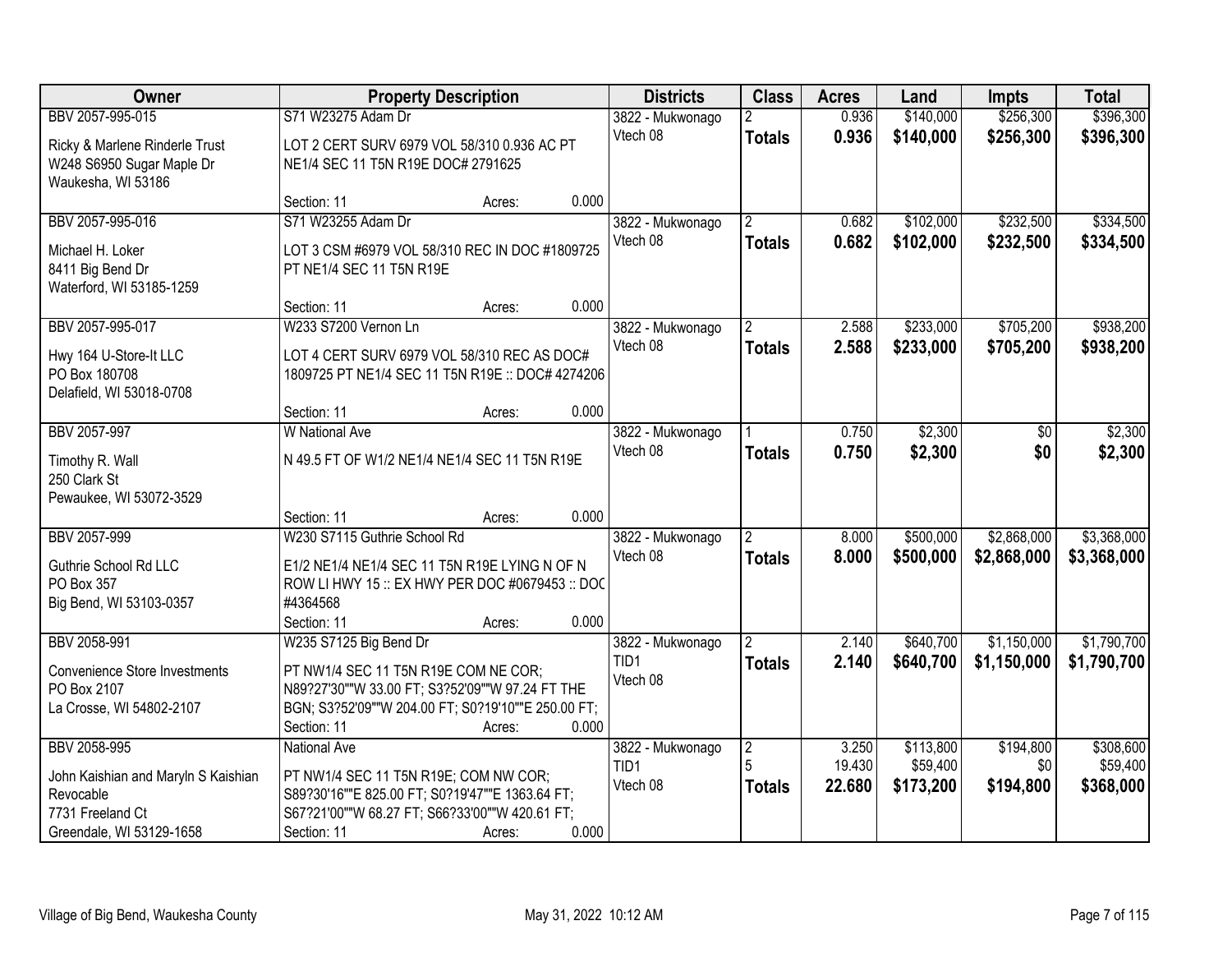| Owner                                  | <b>Property Description</b>                                              | <b>Districts</b>         | <b>Class</b>        | <b>Acres</b> | Land               | Impts           | <b>Total</b> |
|----------------------------------------|--------------------------------------------------------------------------|--------------------------|---------------------|--------------|--------------------|-----------------|--------------|
| BBV 2058-995-003                       | Interstate 43                                                            | 3822 - Mukwonago         | $\overline{X4}$     | 3.583        | $\overline{60}$    | $\overline{30}$ | \$0          |
| Village of Big Bend                    | PT NW1/4 SEC 11 T5N R19E COM SW COR N89?58'E                             | Vtech 08                 | <b>Totals</b>       | 3.583        | \$0                | \$0             | \$0          |
| W230 S9185 Nevins St                   | 758.59 FT THE BGN N89?58'E 894.78 FT N 348.21 FT                         |                          |                     |              |                    |                 |              |
| Big Bend, WI 53103-9722                | S68?38'W 957.55 FT TO BGN DOC# 3894209                                   |                          |                     |              |                    |                 |              |
|                                        | 0.000<br>Section:<br>Acres:                                              |                          |                     |              |                    |                 |              |
| BBV 2058-996                           | S72 W23820 National Ave                                                  | 3822 - Mukwonago         | $\overline{2}$      | 1.633        | \$57,200           | \$0             | \$57,200     |
|                                        |                                                                          | TID <sub>1</sub>         | <b>Totals</b>       | 1.633        | \$57,200           | \$0             | \$57,200     |
| John Kaishian and Arylyn S Kaishian    | PT NW1/4 SEC 11 T5N R19E; COM NW COR; E 825.00                           | Vtech 08                 |                     |              |                    |                 |              |
| Revocable<br>7731 Freeland Ct          | FT; S 1387.00 FT THE BGN; N66?50'E 191.30 FT; N                          |                          |                     |              |                    |                 |              |
| Greendale, WI 53129-1658               | 366.92 FT; W 175.88 FT; S 442.18 FT TO BGN :: EX<br>0.000<br>Section: 11 |                          |                     |              |                    |                 |              |
| BBV 2058-997                           | Acres:<br>S72 W23760 National Ave                                        |                          |                     | 2.000        | \$70,000           | $\overline{50}$ | \$70,000     |
|                                        |                                                                          | 3822 - Mukwonago<br>TID1 | $\overline{2}$<br>4 | 7.500        | \$1,300            | \$0             | \$1,300      |
| John Kaishian and Marylyn S Kaishian   | PT NW1/4 SEC 11 & SW1/4 SEC 2 T5N R19E; COM                              | Vtech 08                 | 5                   | 22.850       | \$179,700          | \$0             | \$179,700    |
| Revocable                              | 825.00 FT E OF NW COR SEC 11; N 660.00 FT; E                             |                          |                     | 32.350       |                    | \$0             |              |
| 7731 Freeland Ct                       | 901.00 FT; S TO CTR RD; SWLY TO E LI CLIFTON                             |                          | <b>Totals</b>       |              | \$251,000          |                 | \$251,000    |
| Greendale, WI 53129-1658               | 0.000<br>Section: 11<br>Acres:                                           |                          |                     |              |                    |                 |              |
| BBV 2058-998                           | <b>National Ave</b>                                                      | 3822 - Mukwonago         | $\overline{2}$      | 10.400       | \$1,040,000        | \$107,900       | \$1,147,900  |
| Vernon Associates Dev Prtnship         | PT NE1/4 & NW1/4 SEC 11 T5N R19E; COM SW COR                             | TID1                     | 4                   | 42.800       | \$12,200           | \$0             | \$12,200     |
| c/o Mark Brickman                      | NW1/4; N01?36'W 36.58 FT THE BGN; N01?36'W                               | Vtech 08                 | 5                   | 1.300        | \$300              | \$0             | \$300        |
| 555 W Brown Deer Rd Ste 220            | 878.73 FT N65?15'E 935.73 FT; N66?02'E 654.69 FT;                        |                          | <b>Totals</b>       |              | 54.500 \$1,052,500 | \$107,900       | \$1,160,400  |
| Milwaukee, WI 53217-6204               | Section: 11<br>0.000<br>Acres:                                           |                          |                     |              |                    |                 |              |
| BBV 2060-996-002                       | W230 S7720 Big Bend Dr                                                   | 3822 - Mukwonago         | $\overline{2}$      | 3.087        | \$300,000          | \$459,500       | \$759,500    |
|                                        |                                                                          | TID <sub>1</sub>         |                     | 3.087        |                    |                 |              |
| P & E Enterprises LLC                  | LOT 1 CERT SURV 8021 VOL 69/258 3.087 AC PT                              | Vtech 08                 | <b>Totals</b>       |              | \$300,000          | \$459,500       | \$759,500    |
| c/o Peter Mueller                      | SE1/4 SEC 11 T5N R19E R2618/1443                                         |                          |                     |              |                    |                 |              |
| 21645 Greendale Dr NE                  |                                                                          |                          |                     |              |                    |                 |              |
| Waukesha, WI 53186                     | 0.000<br>Section: 11<br>Acres:                                           |                          |                     |              |                    |                 |              |
| BBV 2060-996-003                       | W230 S7770 Big Bend Dr                                                   | 3822 - Mukwonago         |                     | 2.314        | \$231,000          | \$438,900       | \$669,900    |
| Paul Fickau                            | LOT 2 CERT SURV 8021 VOL 69/258 2.314 AC PT                              | TID1                     | <b>Totals</b>       | 2.314        | \$231,000          | \$438,900       | \$669,900    |
| Leah Fickau                            | SE1/4 SEC 11 T5N R19E R1843/1399                                         | Vtech 08                 |                     |              |                    |                 |              |
| S58 W23450 Glengarry Rd                |                                                                          |                          |                     |              |                    |                 |              |
| Waukesha, WI 53189-9680                | 0.000<br>Section: 11<br>Acres:                                           |                          |                     |              |                    |                 |              |
| BBV 2060-998-001                       |                                                                          | 3822 - Mukwonago         |                     | 71.000       | \$20,300           | $\overline{30}$ | \$20,300     |
|                                        |                                                                          | Vtech 08                 |                     | 71.000       | \$20,300           | \$0             | \$20,300     |
| Karen Raht-Hill Revocable Living Trust | PT W1/2 SE1/4 SEC 11 T5N R19E COM 186.78 FT W                            |                          | <b>Totals</b>       |              |                    |                 |              |
| W255 S8165 Hi-Lo Dr                    | OF 1/8 POST ON N SI SE1/4; S6-3/4?E 1626.9 FT; S                         |                          |                     |              |                    |                 |              |
| Mukwonago, WI 53149                    | 1023 FT; W 1320 FT; N 2640 FT; E 1133.22 FT TO BGN                       |                          |                     |              |                    |                 |              |
|                                        | 0.000<br>Section: 11<br>Acres:                                           |                          |                     |              |                    |                 |              |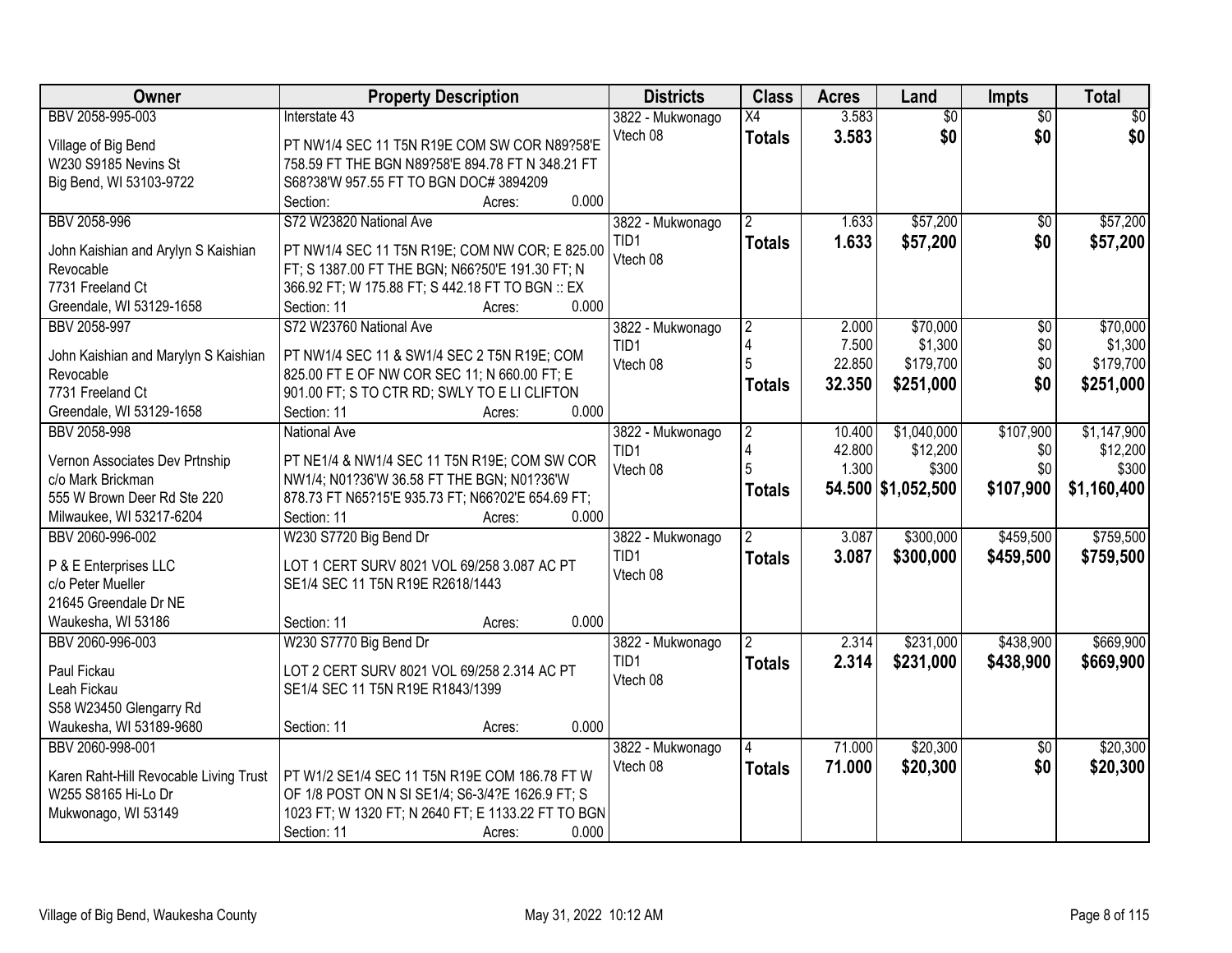| Owner                                                                                                                    |                                                                                                                                                                  | <b>Property Description</b> |       | <b>Districts</b>                                 | <b>Class</b>                    | <b>Acres</b>     | Land                   | <b>Impts</b>           | <b>Total</b>               |
|--------------------------------------------------------------------------------------------------------------------------|------------------------------------------------------------------------------------------------------------------------------------------------------------------|-----------------------------|-------|--------------------------------------------------|---------------------------------|------------------|------------------------|------------------------|----------------------------|
| BBV 2060-998-002<br>Dustin Malecki<br>W232 S7655 Woodland Ln<br>Big Bend, WI 53103-9651                                  | W232 S7655 Woodland Ln<br>LOT 1 CSM #9241 VOL 83/314 REC AS DOC #2704877<br>PT SE1/4 SEC 11 T5N R19E                                                             |                             |       | 3822 - Mukwonago<br>Vtech 08                     | <b>Totals</b>                   | 3.000<br>3.000   | \$79,500<br>\$79,500   | \$107,000<br>\$107,000 | \$186,500<br>\$186,500     |
|                                                                                                                          | Section: 11                                                                                                                                                      | Acres:                      | 0.000 |                                                  |                                 |                  |                        |                        |                            |
| BBV 2060-998-003<br>Michael S. Biscar<br>W232 S7755 Woodland Ln<br>Big Bend, WI 53103-9673                               | W232 S7755 Woodland Ln<br>LOT 1 CERT SURV 9242 VOL 83/318 REC AS DOC#<br>2704878 PT SE1/4 SEC 11 T5N R19E :: DOC# 4266879<br>Section: 11                         | Acres:                      | 0.000 | 3822 - Mukwonago<br>Vtech 08                     | <b>Totals</b>                   | 2.770<br>2.770   | \$79,500<br>\$79,500   | \$56,300<br>\$56,300   | \$135,800<br>\$135,800     |
| BBV 2060-999                                                                                                             | W231 S7680 Big Bend Dr                                                                                                                                           |                             |       | 3822 - Mukwonago                                 | $\overline{2}$                  | 2.314            | \$231,000              | \$449,600              | \$680,600                  |
| R Hammer Investments LLC<br>221 Muirfield Ct<br>North Prairie, WI 53153-9517                                             | PARCEL 1 CERT SURV 6126 VOL 50/213 2.314 AC PT<br>SE1/4 SEC 11 T5N R19E DOC# 3254815                                                                             |                             |       | TID1<br>Vtech 08                                 | <b>Totals</b>                   | 2.314            | \$231,000              | \$449,600              | \$680,600                  |
|                                                                                                                          | Section: 11                                                                                                                                                      | Acres:                      | 2.314 |                                                  |                                 |                  |                        |                        |                            |
| BBV 2060-999-004<br>Antique 164 LLC<br>W232 S7530 Big Bend Rd<br>Big Bend, WI 53103-9686                                 | W232 S7530 Big Bend Dr<br>PARCEL 1 CERT SURV 3887 VOL 30/92 REC AS<br>DOC# 1134986 PT SE1/4 SEC 11 T5N R19E :: DOC#<br>4063668                                   |                             |       | 3822 - Mukwonago<br>TID1<br>Vtech 08             | $\overline{2}$<br><b>Totals</b> | 12.000<br>12.000 | \$600,000<br>\$600,000 | \$405,200<br>\$405,200 | \$1,005,200<br>\$1,005,200 |
|                                                                                                                          | Section: 11                                                                                                                                                      | Acres:                      | 0.000 |                                                  |                                 |                  |                        |                        |                            |
| BBV 2060-999-005<br>Dmddd, LLC<br>c/o Attorney William R West<br>411 E Wisconsin Ave Ste 1000<br>Milwaukee, WI 53202-409 | W232 S7530 Big Bend Dr<br>PRCL 2 CSM #6126 VOL 50/213 REC AS DOC<br>#1585324 REDIV PRCL 2 CSM #3887 PT SE1/4 OF<br>NE1/4 OF SE1/4 SEC 11 T5N R19E<br>Section: 11 | Acres:                      | 0.000 | 3822 - Mukwonago<br>TID <sub>1</sub><br>Vtech 08 | <b>Totals</b>                   | 17.568<br>17.568 | \$530,000<br>\$530,000 | $\overline{50}$<br>\$0 | \$530,000<br>\$530,000     |
| BBV 2060-999-006                                                                                                         | W232 S7825 Woodland Ln                                                                                                                                           |                             |       | 3822 - Mukwonago                                 |                                 | 2.179            | \$63,500               | \$216,500              | \$280,000                  |
| Helmut Rohmann<br>Theresa Rohmann<br>W232 S7825 Woodland Ln                                                              | LOT 1 CSM #8789 VOL 78/150 REC AS DOC #2472852<br>PT SE1/4 SEC 11 T5N R19E                                                                                       |                             |       | Vtech 08                                         | <b>Totals</b>                   | 2.179            | \$63,500               | \$216,500              | \$280,000                  |
| Big Bend, WI 53103-9653                                                                                                  | Section: 11                                                                                                                                                      | Acres:                      | 0.000 |                                                  |                                 |                  |                        |                        |                            |
| BBV 2060-999-007<br>Steven J. Alolor<br>W232 S7875 Woodland Ln<br>Big Bend, WI 53103                                     | W232 S7875 Woodland Ln<br>LOT 2 CERT SURV 8789 VOL 78/150 2.000 AC PT<br>SE1/4 SEC 11 T5N R19E DOC# 3258963<br>Section: 11                                       | Acres:                      | 0.000 | 3822 - Mukwonago<br>Vtech 08                     | <b>Totals</b>                   | 2.000<br>2.000   | \$87,500<br>\$87,500   | \$231,500<br>\$231,500 | \$319,000<br>\$319,000     |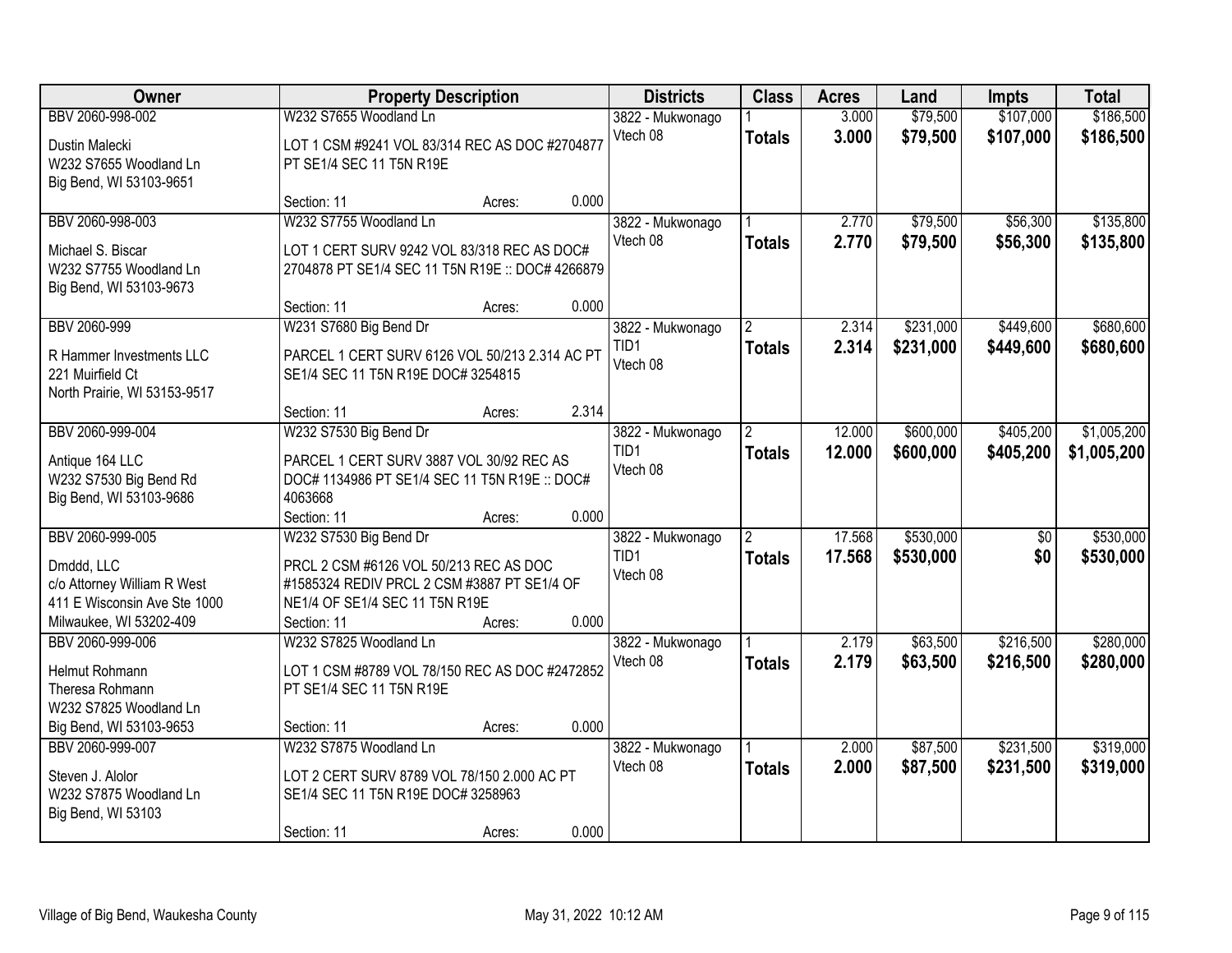| Owner                                      |                                                        | <b>Property Description</b> |       | <b>Districts</b> | <b>Class</b>  | <b>Acres</b> | Land      | <b>Impts</b> | <b>Total</b> |
|--------------------------------------------|--------------------------------------------------------|-----------------------------|-------|------------------|---------------|--------------|-----------|--------------|--------------|
| BBV 2060-999-008                           | W231 S7895 Woodland Ln                                 |                             |       | 3822 - Mukwonago |               | 2.436        | \$63,500  | \$256,700    | \$320,200    |
| <b>Edwin Rack</b>                          | LOT 3 CERT SURV 8789 VOL 78/150 2.436 AC PT            |                             |       | Vtech 08         | <b>Totals</b> | 2.436        | \$63,500  | \$256,700    | \$320,200    |
| Susan Rack                                 | SE1/4 SEC 11 T5N R19E R2932/1296                       |                             |       |                  |               |              |           |              |              |
| W231 S7895 Woodland Ln                     |                                                        |                             |       |                  |               |              |           |              |              |
| Big Bend, WI 53103                         | Section: 11                                            | Acres:                      | 0.000 |                  |               |              |           |              |              |
| BBV 2061-001                               | S74 W22495 Guthrie Dr                                  |                             |       | 3822 - Mukwonago |               | 1.000        | \$80,000  | \$252,000    | \$332,000    |
|                                            |                                                        |                             |       | Vtech 08         | <b>Totals</b> | 1.000        | \$80,000  | \$252,000    | \$332,000    |
| Thomas A. Zembruski Jr                     | LOT 1 GUTHRIE ESTATES & UNDIV INT OUTLOTS 1,           |                             |       |                  |               |              |           |              |              |
| Amy L. Zembruski                           | 4 & 5 PT NE1/4 SEC 12 T5N R19E                         |                             |       |                  |               |              |           |              |              |
| S74 W22495 Guthrie Ln                      |                                                        |                             |       |                  |               |              |           |              |              |
| Big Bend, WI 53103-9302                    | Section: 12                                            | Acres:                      | 1.000 |                  |               |              |           |              |              |
| BBV 2061-002                               | W224 S7455 John Ct                                     |                             |       | 3822 - Mukwonago |               | 1.010        | \$80,000  | \$242,200    | \$322,200    |
| Joshua A. Skatrud                          | LOT 2 GUTHRIE ESTATES & UNDIV INTEREST                 |                             |       | Vtech 08         | <b>Totals</b> | 1.010        | \$80,000  | \$242,200    | \$322,200    |
| Lindsay R. Skatrud                         | OUTLOTS 1, 4 & 5 PT NE1/4 SEC 12 T5N R19E              |                             |       |                  |               |              |           |              |              |
| W224 S7455 John Ct                         |                                                        |                             |       |                  |               |              |           |              |              |
| Big Bend, WI 53103-9303                    | Section: 12                                            | Acres:                      | 1.010 |                  |               |              |           |              |              |
| BBV 2061-003                               | W224 S7481 John Ct                                     |                             |       | 3822 - Mukwonago |               | 1.040        | \$102,000 | \$237,700    | \$339,700    |
|                                            |                                                        |                             |       | Vtech 08         | <b>Totals</b> | 1.040        | \$102,000 | \$237,700    | \$339,700    |
| Kevin L. Schenk                            | LOT 3 GUTHRIE ESTATES & UNDIV INT OUTLOTS 1,           |                             |       |                  |               |              |           |              |              |
| W224 S7481 John Ct                         | 4 & 5 PT NE1/4 SEC 12 T5N R19E :: DOC# 4268568         |                             |       |                  |               |              |           |              |              |
| Big Bend, WI 53103-9303                    |                                                        |                             |       |                  |               |              |           |              |              |
|                                            | Section: 12                                            | Acres:                      | 0.000 |                  |               |              |           |              |              |
| BBV 2061-004                               | W224 S7480 John Ct                                     |                             |       | 3822 - Mukwonago |               | 1.000        | \$86,000  | \$267,800    | \$353,800    |
| Kyle J. Kogelmann                          | LOT 4 GUTHRIE ESTATES & UNDIV INT OUTLOTS 1.           |                             |       | Vtech 08         | <b>Totals</b> | 1.000        | \$86,000  | \$267,800    | \$353,800    |
| Allyce N. Janke                            | 4 & 5 PT NE1/4 SEC 12 T5N R19E :: DOC# 4164968         |                             |       |                  |               |              |           |              |              |
| W224 S7480 John Ct                         |                                                        |                             |       |                  |               |              |           |              |              |
| Big Bend, WI 53103-9303                    | Section: 12                                            | Acres:                      | 0.000 |                  |               |              |           |              |              |
| BBV 2061-005                               | W224 S7464 John Ct                                     |                             |       | 3822 - Mukwonago |               | 1.020        | \$96,000  | \$291,400    | \$387,400    |
|                                            |                                                        |                             |       | Vtech 08         | <b>Totals</b> | 1.020        | \$96,000  | \$291,400    | \$387,400    |
| James A. Dutkiewicz                        | LOT 5 GUTHRIE ESTATES & UNDIV INT OUTLOTS 1,           |                             |       |                  |               |              |           |              |              |
| Cheryl A. Dutkiewicz<br>W224 S7464 John Ct | 4 & 5 PT NE1/4 SEC 12 T5N R19E 1.02 AC DOC#<br>3542662 |                             |       |                  |               |              |           |              |              |
|                                            |                                                        |                             | 0.000 |                  |               |              |           |              |              |
| Big Bend, WI 53103                         | Section: 12                                            | Acres:                      |       |                  |               |              |           |              |              |
| BBV 2061-006                               | W224 S7442 John Ct                                     |                             |       | 3822 - Mukwonago |               | 1.000        | \$94,000  | \$260,800    | \$354,800    |
| Daniel R. Plautz                           | LOT 6 GUTHRIE ESTATES & UNDIV INT OUTLOTS 1,           |                             |       | Vtech 08         | <b>Totals</b> | 1.000        | \$94,000  | \$260,800    | \$354,800    |
| Stephanie M. Plautz                        | 4 & 5 PT NE1/4 SEC 12 T5N R19E 1.00 AC DOC#            |                             |       |                  |               |              |           |              |              |
| W224 S7442 John Ct                         | 3514476                                                |                             |       |                  |               |              |           |              |              |
| Big Bend, WI 53103                         | Section: 12                                            | Acres:                      | 0.000 |                  |               |              |           |              |              |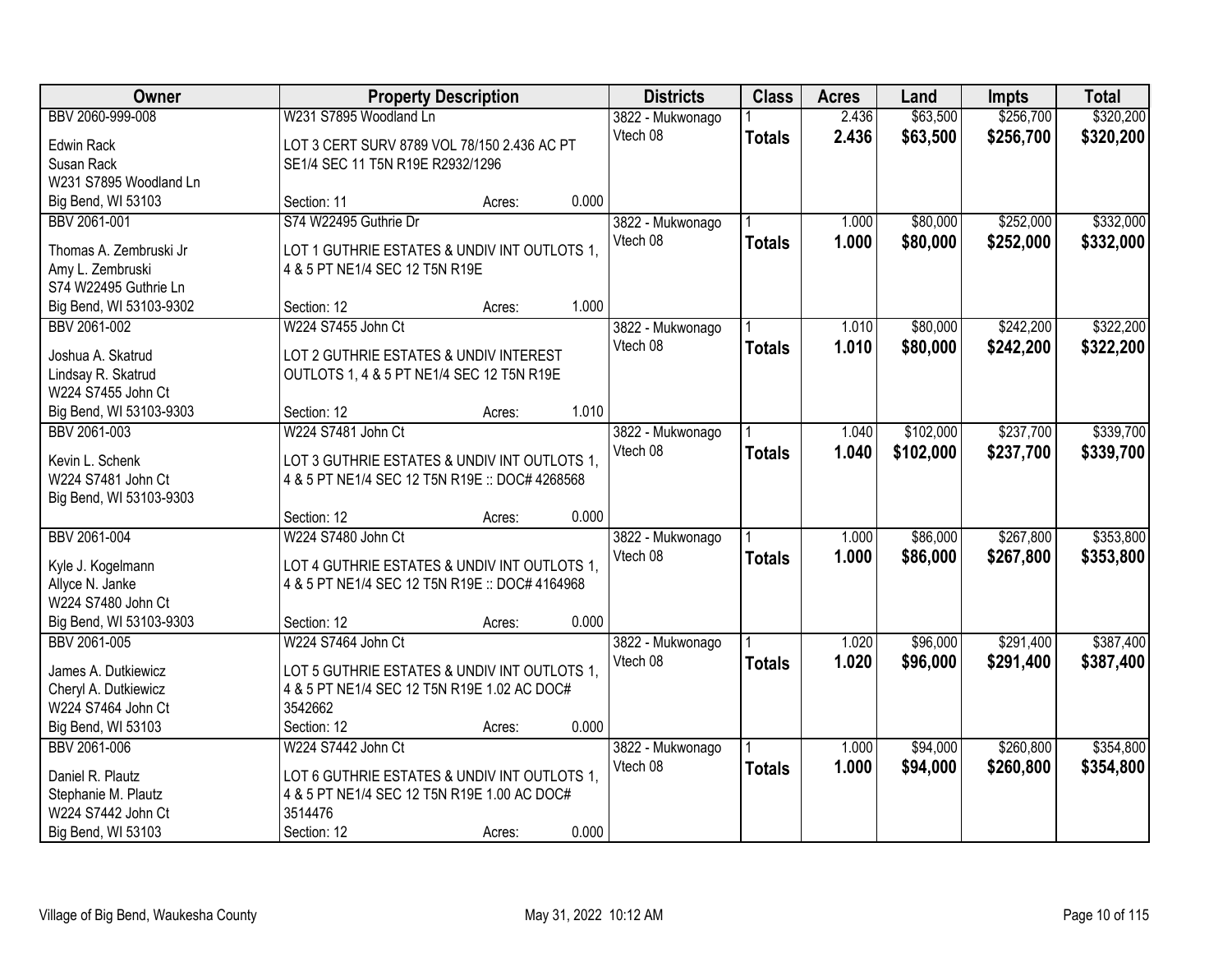| Owner                    | <b>Property Description</b>                    |        |       | <b>Districts</b> | <b>Class</b>  | <b>Acres</b> | Land      | <b>Impts</b> | <b>Total</b> |
|--------------------------|------------------------------------------------|--------|-------|------------------|---------------|--------------|-----------|--------------|--------------|
| BBV 2061-007             | W224 S7410 John Ct                             |        |       | 3822 - Mukwonago |               | 1.000        | \$102,000 | \$288,900    | \$390,900    |
| Matthew C. Chmielewski   | LOT 7 GUTHRIE ESTATES & UNDIV INT OUTLOTS 1,   |        |       | Vtech 08         | <b>Totals</b> | 1.000        | \$102,000 | \$288,900    | \$390,900    |
| Christine M. Chmielewski | 4 & 5 PT NE1/4 SEC 12 T5N R19E :: DOC# 4189390 |        |       |                  |               |              |           |              |              |
| W224 S7410 John Dr       |                                                |        |       |                  |               |              |           |              |              |
| Big Bend, WI 53103-9304  | Section: 12                                    | Acres: | 0.000 |                  |               |              |           |              |              |
| BBV 2061-008             | S73 W22451 John Dr                             |        |       | 3822 - Mukwonago |               | 1.160        | \$94,000  | \$216,600    | \$310,600    |
|                          |                                                |        |       | Vtech 08         | <b>Totals</b> | 1.160        | \$94,000  | \$216,600    | \$310,600    |
| Sean P. Kelly            | LOT 8 GUTHRIE ESTATES & UNDIV INT OUTLOTS 1,   |        |       |                  |               |              |           |              |              |
| Lynn E. Kelly            | 4 & 5 PT NE1/4 SEC 12 T5N R19E 1.16 AC DOC#    |        |       |                  |               |              |           |              |              |
| S73 W22451 John Dr       | 3491100                                        |        |       |                  |               |              |           |              |              |
| Big Bend, WI 53103       | Section: 12                                    | Acres: | 0.000 |                  |               |              |           |              |              |
| BBV 2061-009             | S73 W22433 John Dr                             |        |       | 3822 - Mukwonago |               | 1.300        | \$102,000 | \$260,400    | \$362,400    |
| Thomas J. Sobczyk        | LOT 9 GUTHRIE ESTATES & UNDIV INTEREST         |        |       | Vtech 08         | <b>Totals</b> | 1.300        | \$102,000 | \$260,400    | \$362,400    |
| Linda Sobczyk            | OUTLOTS 1, 4 & 5 PT NE1/4 SEC 12 T5N R19E      |        |       |                  |               |              |           |              |              |
| S73 W22433 John Dr       |                                                |        |       |                  |               |              |           |              |              |
| Big Bend, WI 53103-9306  | Section: 12                                    | Acres: | 0.000 |                  |               |              |           |              |              |
| BBV 2061-010             | S73 W22334 John Dr                             |        |       | 3822 - Mukwonago |               | 1.080        | \$94,000  | \$284,100    | \$378,100    |
|                          |                                                |        |       | Vtech 08         | <b>Totals</b> | 1.080        | \$94,000  | \$284,100    | \$378,100    |
| Richard L. Demien        | LOT 10 GUTHRIE ESTATES & UNDIV INT OUTLOTS 1   |        |       |                  |               |              |           |              |              |
| Marla J. Demien          | 4 & 5 PT NE1/4 SEC 12 T5N R19E 1.08 AC DOC#    |        |       |                  |               |              |           |              |              |
| S73 W22334 John Dr       | 3487391                                        |        |       |                  |               |              |           |              |              |
| Big Bend, WI 53103       | Section: 12                                    | Acres: | 0.000 |                  |               |              |           |              |              |
| BBV 2061-011             | S73 W22366 John Dr                             |        |       | 3822 - Mukwonago |               | 1.070        | \$94,000  | \$276,400    | \$370,400    |
| Brad R. Kimminau         | LOT 11 GUTHRIE ESTATES & UNDIV INT OUTLOTS 1   |        |       | Vtech 08         | <b>Totals</b> | 1.070        | \$94,000  | \$276,400    | \$370,400    |
| Jennifer A. Kimminau     | 4 & 5 PT NE1/4 SEC 12 T5N R19E 1.07 AC DOC#    |        |       |                  |               |              |           |              |              |
| S73 W22366 John Dr       | 3519800                                        |        |       |                  |               |              |           |              |              |
| Big Bend, WI 53103       | Section: 12                                    | Acres: | 0.000 |                  |               |              |           |              |              |
| BBV 2061-012             | W224 S7321 Glenecho Rd                         |        |       | 3822 - Mukwonago |               | 1.060        | \$98,000  | \$323,300    | \$421,300    |
|                          |                                                |        |       | Vtech 08         | <b>Totals</b> | 1.060        | \$98,000  | \$323,300    | \$421,300    |
| Dan Vasholz              | LOT 12 GUTHRIE ESTATES & UNDIV INT OUTLOTS 1.  |        |       |                  |               |              |           |              |              |
| Mona Vasholz             | 4 & 5 PT NE1/4 SEC 12 T5N R19E 1.06 AC DOC#    |        |       |                  |               |              |           |              |              |
| W224 S7321 Glenecho Rd   | 3552620                                        |        |       |                  |               |              |           |              |              |
| Big Bend, WI 53103       | Section: 12                                    | Acres: | 0.000 |                  |               |              |           |              |              |
| BBV 2061-013             | S73 W22446 John Dr                             |        |       | 3822 - Mukwonago |               | 1.060        | \$94,000  | \$302,200    | \$396,200    |
| Joseph Kelenic           | LOT 13 GUTHRIE ESTATES & UNDIV INT OUTLOTS 1   |        |       | Vtech 08         | <b>Totals</b> | 1.060        | \$94,000  | \$302,200    | \$396,200    |
| Amy Kelenic              | 4 & 5 PT NE1/4 SEC 12 T5N R19E 1.06 AC DOC#    |        |       |                  |               |              |           |              |              |
| S73 W22446 John Dr       | 3516267                                        |        |       |                  |               |              |           |              |              |
| Big Bend, WI 53103       | Section: 12                                    | Acres: | 0.000 |                  |               |              |           |              |              |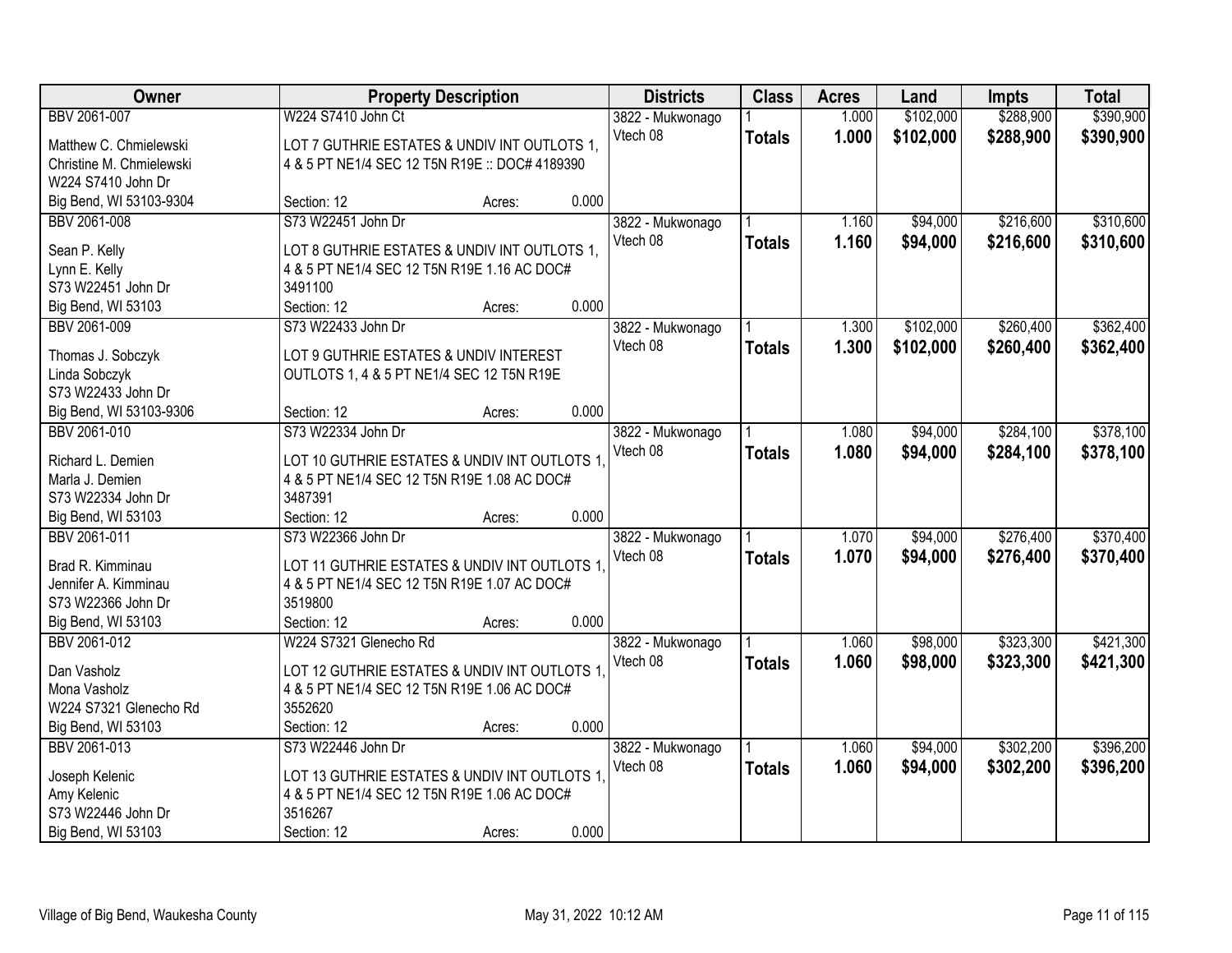| Owner                         |                                                | <b>Property Description</b> | <b>Districts</b> | <b>Class</b>  | <b>Acres</b> | Land      | <b>Impts</b> | <b>Total</b> |
|-------------------------------|------------------------------------------------|-----------------------------|------------------|---------------|--------------|-----------|--------------|--------------|
| BBV 2061-014                  | S73 W22468 John Dr                             |                             | 3822 - Mukwonago |               | 1.360        | \$102,000 | \$307,300    | \$409,300    |
| Michael C. Stewart            | LOT 14 GUTHRIE ESTATES & UNDIV INT OUTLOTS 1   |                             | Vtech 08         | <b>Totals</b> | 1.360        | \$102,000 | \$307,300    | \$409,300    |
| S73 W22468 John Dr            | 4 & 5 PT NE1/4 SEC 12 T5N R19E :: DOC# 4140551 |                             |                  |               |              |           |              |              |
| Big Bend, WI 53103-9306       |                                                |                             |                  |               |              |           |              |              |
|                               | Section: 12                                    | Acres:                      | 0.000            |               |              |           |              |              |
| BBV 2061-015                  | W224 S7353 John Dr                             |                             | 3822 - Mukwonago |               | 1.410        | \$102,000 | \$284,500    | \$386,500    |
| Holly A. Orlopp-Ciampa        | LOT 15 GUTHRIE ESTATES & UNDIV INTEREST        |                             | Vtech 08         | <b>Totals</b> | 1.410        | \$102,000 | \$284,500    | \$386,500    |
| W224 S7353 John Dr            | OUTLOTS 1, 4-5 PT NE1/4 SEC 12 T5N R19E        |                             |                  |               |              |           |              |              |
| Big Bend, WI 53103-9305       |                                                |                             |                  |               |              |           |              |              |
|                               | Section: 12                                    | Acres:                      | 0.000            |               |              |           |              |              |
| BBV 2061-016                  | W224 S7375 John Dr                             |                             | 3822 - Mukwonago |               | 1.280        | \$94,000  | \$311,200    | \$405,200    |
| Scott W. Hoeft                | LOT 16 GUTHRIE ESTATES & UNDIV INT OUTLOTS 1   |                             | Vtech 08         | <b>Totals</b> | 1.280        | \$94,000  | \$311,200    | \$405,200    |
| Michelle M. Clark             | 4 & 5 PT NE1/4 SEC 12 T5N R19E :: DOC# 4187359 |                             |                  |               |              |           |              |              |
| W224 S7375 John Dr            |                                                |                             |                  |               |              |           |              |              |
| Big Bend, WI 53103-9305       | Section: 12                                    | Acres:                      | 0.000            |               |              |           |              |              |
| BBV 2061-017                  | W226 S7393 John Dr                             |                             | 3822 - Mukwonago |               | 1.000        | \$80,000  | \$258,300    | \$338,300    |
| Terence J. Wallace            | LOT 17 GUTHRIE ESTATES & UNDIV INT OUTLOTS 1   |                             | Vtech 08         | <b>Totals</b> | 1.000        | \$80,000  | \$258,300    | \$338,300    |
| Rachel M. Killion             | & 4-5 PT NE1/4 SEC 12 T5N R19E                 |                             |                  |               |              |           |              |              |
| W224 S7393 John Dr            |                                                |                             |                  |               |              |           |              |              |
| Big Bend, WI 53103-9305       | Section: 12                                    | Acres:                      | 0.000            |               |              |           |              |              |
| BBV 2061-018                  | Unavailable                                    |                             | 3822 - Mukwonago | Assessed with |              |           |              |              |
|                               |                                                |                             | Vtech 08         |               |              |           |              |              |
| Lot Owners of Guthrie Estates | OUTLOT 1 GUTHRIE ESTATES PT NE1/4 SEC 12 T5N   |                             |                  |               |              |           |              |              |
|                               | R <sub>19E</sub>                               |                             |                  |               |              |           |              |              |
|                               | Section: 12                                    | Acres:                      | 1.030            |               |              |           |              |              |
| BBV 2061-019-001              | W223 S7413 Douglas Ct                          |                             | 3822 - Mukwonago |               | 1.190        | \$105,000 | \$288,500    | \$393,500    |
|                               |                                                |                             | Vtech 08         | <b>Totals</b> | 1.190        | \$105,000 | \$288,500    | \$393,500    |
| Lloyd Estkowski               | LOT 1 CSM #11772 VOL 118/207 REC AS DOC        |                             |                  |               |              |           |              |              |
| Jennine Estkowski             | #4365635 A REDIVISION OUTLOT 2 GUTHRIE         |                             |                  |               |              |           |              |              |
| W223 S7413 Douglas Ct         | ESTATES PT SW1/4 OF NE1/4 SEC 12 T5N R19E      |                             |                  |               |              |           |              |              |
| Big Bend, WI 53103-9436       | Section: 12                                    | Acres:                      | 1.190            |               |              |           |              |              |
| BBV 2061-019-002              | W223 S7435 Douglas Ct                          |                             | 3822 - Mukwonago |               | 1.140        | \$105,000 | \$318,700    | \$423,700    |
| Thomas Kennedy                | LOT 2 CSM #11772 VOL 118/207 REC AS DOC        |                             | Vtech 08         | <b>Totals</b> | 1.140        | \$105,000 | \$318,700    | \$423,700    |
| Charlene Kennedy              | #4365635 A REDIVISION OUTLOT 2 GUTHRIE         |                             |                  |               |              |           |              |              |
| W223 S7435 Douglas Ct         | ESTATES PT SW1/4 OF NE1/4 SEC 12 T5N R19E      |                             |                  |               |              |           |              |              |
| Big Bend, WI 53103            | Section: 12                                    | Acres:                      | 1.140            |               |              |           |              |              |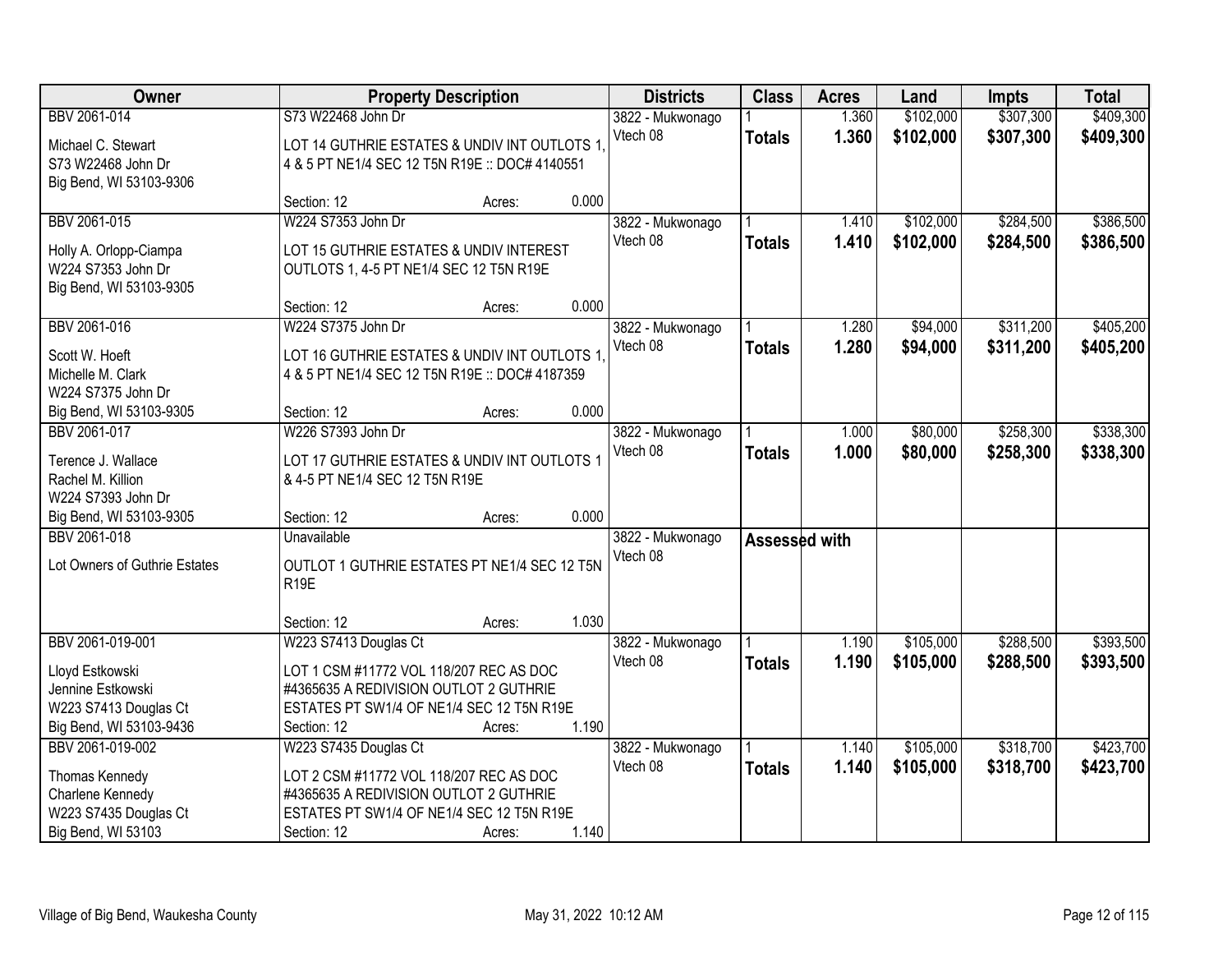| \$353,600<br>\$463,600<br>BBV 2061-020-001<br>W223 S7412 Douglas Ct<br>\$110,000<br>1.280<br>3822 - Mukwonago<br>Vtech 08<br>1.280<br>\$110,000<br>\$353,600<br>\$463,600<br><b>Totals</b><br>Bruce T. Blazek<br>LOT 1 CSM #11771 VOL 118/203 REC AS DOC<br>Jill M. Blazek<br>#4365634 & CORRECTED BY DOC #4432274 A<br>W223 S7412 Douglas Ct<br>REDIVISION OF OUTLOT 3 GUTHRIE ESTATES PT<br>1.280<br>Big Bend, WI 53103-9436<br>Section: 12<br>Acres:<br>W223 S7430 Douglas Ct<br>\$115,000<br>\$287,300<br>BBV 2061-020-002<br>3822 - Mukwonago<br>1.340<br>1.340<br>Vtech 08<br>\$115,000<br>\$287,300<br><b>Totals</b><br>William C. Kotalik<br>LOT 2 CSM #11771 VOL 118/203 REC AS DOC<br>#4365634 & CORRECTED BY DOC #4432274 A<br>Cynthia S. Kotalik<br>W223 S7430 Douglas Ct<br>REDIVISION OF OUTLOT 3 GUTHRIE ESTATES PT<br>1.340<br>Big Bend, WI 53103-9436<br>Section: 12<br>Acres:<br>\$245,700<br>BBV 2061-020-003<br>W223 S7462 Douglas Ct<br>1.350<br>\$115,000<br>3822 - Mukwonago<br>Vtech 08<br>1.350<br>\$115,000<br>\$245,700<br><b>Totals</b><br>LOT 3 CSM #11771 VOL 118/203 REC AS DOC<br>Roger L. Emery<br>#4365634 & CORRECTED BY DOC #4432274 A<br>Cynthia L. Emery<br>W223 S7462 Douglas Ct<br>REDIVISION OF OUTLOT 3 GUTHRIE ESTATES PT<br>1.350<br>Big Bend, WI 53103-9436<br>Section: 12<br>Acres:<br>BBV 2061-020-004<br>\$25,000<br>0.530<br>\$0<br>Douglas Ct<br>3822 - Mukwonago<br>1.300<br>\$400<br>\$0<br>Vtech 08<br>LOT 4 CSM #11771 VOL 118/203 REC AS DOC<br>Gary D. Guthrie<br>\$0<br>1.830<br>\$25,400<br><b>Totals</b><br>#4365634 & CORRECTED BY DOC #4432274 A<br>Vickey L. Guthrie<br>W223 S7485 Glenecho Rd<br>REDIVISION OF OUTLOT 3 GUTHRIE ESTATES PT<br>1.830<br>Big Bend, WI 53103<br>Section: 12<br>Acres:<br>BBV 2061-021<br>$\overline{X5}$<br>3.000<br>$\overline{50}$<br>$\overline{50}$<br>$\overline{50}$<br>Unavailable<br>3822 - Mukwonago<br>\$0<br>3.000<br>\$0<br>\$0<br>Vtech 08<br><b>Totals</b><br>Lot Owners of Guthrie Estates<br>OUTLOT 4 GUTHRIE ESTATES PT NE1/4 SEC 12 T5N<br>R19E 3.00 AC<br>0.000<br>Section: 12<br>Acres:<br>BBV 2061-022<br>Unavailable<br>3822 - Mukwonago<br>Assessed with |
|-----------------------------------------------------------------------------------------------------------------------------------------------------------------------------------------------------------------------------------------------------------------------------------------------------------------------------------------------------------------------------------------------------------------------------------------------------------------------------------------------------------------------------------------------------------------------------------------------------------------------------------------------------------------------------------------------------------------------------------------------------------------------------------------------------------------------------------------------------------------------------------------------------------------------------------------------------------------------------------------------------------------------------------------------------------------------------------------------------------------------------------------------------------------------------------------------------------------------------------------------------------------------------------------------------------------------------------------------------------------------------------------------------------------------------------------------------------------------------------------------------------------------------------------------------------------------------------------------------------------------------------------------------------------------------------------------------------------------------------------------------------------------------------------------------------------------------------------------------------------------------------------------------------------------------------------------------------------------------------------------------------------------------------------------------------------------------------------------------------------------------------------------------------------------------|
|                                                                                                                                                                                                                                                                                                                                                                                                                                                                                                                                                                                                                                                                                                                                                                                                                                                                                                                                                                                                                                                                                                                                                                                                                                                                                                                                                                                                                                                                                                                                                                                                                                                                                                                                                                                                                                                                                                                                                                                                                                                                                                                                                                             |
| \$402,300                                                                                                                                                                                                                                                                                                                                                                                                                                                                                                                                                                                                                                                                                                                                                                                                                                                                                                                                                                                                                                                                                                                                                                                                                                                                                                                                                                                                                                                                                                                                                                                                                                                                                                                                                                                                                                                                                                                                                                                                                                                                                                                                                                   |
|                                                                                                                                                                                                                                                                                                                                                                                                                                                                                                                                                                                                                                                                                                                                                                                                                                                                                                                                                                                                                                                                                                                                                                                                                                                                                                                                                                                                                                                                                                                                                                                                                                                                                                                                                                                                                                                                                                                                                                                                                                                                                                                                                                             |
|                                                                                                                                                                                                                                                                                                                                                                                                                                                                                                                                                                                                                                                                                                                                                                                                                                                                                                                                                                                                                                                                                                                                                                                                                                                                                                                                                                                                                                                                                                                                                                                                                                                                                                                                                                                                                                                                                                                                                                                                                                                                                                                                                                             |
|                                                                                                                                                                                                                                                                                                                                                                                                                                                                                                                                                                                                                                                                                                                                                                                                                                                                                                                                                                                                                                                                                                                                                                                                                                                                                                                                                                                                                                                                                                                                                                                                                                                                                                                                                                                                                                                                                                                                                                                                                                                                                                                                                                             |
| \$402,300<br>\$360,700<br>\$360,700<br>\$25,000<br>\$400<br>\$25,400                                                                                                                                                                                                                                                                                                                                                                                                                                                                                                                                                                                                                                                                                                                                                                                                                                                                                                                                                                                                                                                                                                                                                                                                                                                                                                                                                                                                                                                                                                                                                                                                                                                                                                                                                                                                                                                                                                                                                                                                                                                                                                        |
|                                                                                                                                                                                                                                                                                                                                                                                                                                                                                                                                                                                                                                                                                                                                                                                                                                                                                                                                                                                                                                                                                                                                                                                                                                                                                                                                                                                                                                                                                                                                                                                                                                                                                                                                                                                                                                                                                                                                                                                                                                                                                                                                                                             |
|                                                                                                                                                                                                                                                                                                                                                                                                                                                                                                                                                                                                                                                                                                                                                                                                                                                                                                                                                                                                                                                                                                                                                                                                                                                                                                                                                                                                                                                                                                                                                                                                                                                                                                                                                                                                                                                                                                                                                                                                                                                                                                                                                                             |
|                                                                                                                                                                                                                                                                                                                                                                                                                                                                                                                                                                                                                                                                                                                                                                                                                                                                                                                                                                                                                                                                                                                                                                                                                                                                                                                                                                                                                                                                                                                                                                                                                                                                                                                                                                                                                                                                                                                                                                                                                                                                                                                                                                             |
|                                                                                                                                                                                                                                                                                                                                                                                                                                                                                                                                                                                                                                                                                                                                                                                                                                                                                                                                                                                                                                                                                                                                                                                                                                                                                                                                                                                                                                                                                                                                                                                                                                                                                                                                                                                                                                                                                                                                                                                                                                                                                                                                                                             |
|                                                                                                                                                                                                                                                                                                                                                                                                                                                                                                                                                                                                                                                                                                                                                                                                                                                                                                                                                                                                                                                                                                                                                                                                                                                                                                                                                                                                                                                                                                                                                                                                                                                                                                                                                                                                                                                                                                                                                                                                                                                                                                                                                                             |
|                                                                                                                                                                                                                                                                                                                                                                                                                                                                                                                                                                                                                                                                                                                                                                                                                                                                                                                                                                                                                                                                                                                                                                                                                                                                                                                                                                                                                                                                                                                                                                                                                                                                                                                                                                                                                                                                                                                                                                                                                                                                                                                                                                             |
|                                                                                                                                                                                                                                                                                                                                                                                                                                                                                                                                                                                                                                                                                                                                                                                                                                                                                                                                                                                                                                                                                                                                                                                                                                                                                                                                                                                                                                                                                                                                                                                                                                                                                                                                                                                                                                                                                                                                                                                                                                                                                                                                                                             |
|                                                                                                                                                                                                                                                                                                                                                                                                                                                                                                                                                                                                                                                                                                                                                                                                                                                                                                                                                                                                                                                                                                                                                                                                                                                                                                                                                                                                                                                                                                                                                                                                                                                                                                                                                                                                                                                                                                                                                                                                                                                                                                                                                                             |
|                                                                                                                                                                                                                                                                                                                                                                                                                                                                                                                                                                                                                                                                                                                                                                                                                                                                                                                                                                                                                                                                                                                                                                                                                                                                                                                                                                                                                                                                                                                                                                                                                                                                                                                                                                                                                                                                                                                                                                                                                                                                                                                                                                             |
|                                                                                                                                                                                                                                                                                                                                                                                                                                                                                                                                                                                                                                                                                                                                                                                                                                                                                                                                                                                                                                                                                                                                                                                                                                                                                                                                                                                                                                                                                                                                                                                                                                                                                                                                                                                                                                                                                                                                                                                                                                                                                                                                                                             |
|                                                                                                                                                                                                                                                                                                                                                                                                                                                                                                                                                                                                                                                                                                                                                                                                                                                                                                                                                                                                                                                                                                                                                                                                                                                                                                                                                                                                                                                                                                                                                                                                                                                                                                                                                                                                                                                                                                                                                                                                                                                                                                                                                                             |
|                                                                                                                                                                                                                                                                                                                                                                                                                                                                                                                                                                                                                                                                                                                                                                                                                                                                                                                                                                                                                                                                                                                                                                                                                                                                                                                                                                                                                                                                                                                                                                                                                                                                                                                                                                                                                                                                                                                                                                                                                                                                                                                                                                             |
|                                                                                                                                                                                                                                                                                                                                                                                                                                                                                                                                                                                                                                                                                                                                                                                                                                                                                                                                                                                                                                                                                                                                                                                                                                                                                                                                                                                                                                                                                                                                                                                                                                                                                                                                                                                                                                                                                                                                                                                                                                                                                                                                                                             |
|                                                                                                                                                                                                                                                                                                                                                                                                                                                                                                                                                                                                                                                                                                                                                                                                                                                                                                                                                                                                                                                                                                                                                                                                                                                                                                                                                                                                                                                                                                                                                                                                                                                                                                                                                                                                                                                                                                                                                                                                                                                                                                                                                                             |
|                                                                                                                                                                                                                                                                                                                                                                                                                                                                                                                                                                                                                                                                                                                                                                                                                                                                                                                                                                                                                                                                                                                                                                                                                                                                                                                                                                                                                                                                                                                                                                                                                                                                                                                                                                                                                                                                                                                                                                                                                                                                                                                                                                             |
|                                                                                                                                                                                                                                                                                                                                                                                                                                                                                                                                                                                                                                                                                                                                                                                                                                                                                                                                                                                                                                                                                                                                                                                                                                                                                                                                                                                                                                                                                                                                                                                                                                                                                                                                                                                                                                                                                                                                                                                                                                                                                                                                                                             |
|                                                                                                                                                                                                                                                                                                                                                                                                                                                                                                                                                                                                                                                                                                                                                                                                                                                                                                                                                                                                                                                                                                                                                                                                                                                                                                                                                                                                                                                                                                                                                                                                                                                                                                                                                                                                                                                                                                                                                                                                                                                                                                                                                                             |
|                                                                                                                                                                                                                                                                                                                                                                                                                                                                                                                                                                                                                                                                                                                                                                                                                                                                                                                                                                                                                                                                                                                                                                                                                                                                                                                                                                                                                                                                                                                                                                                                                                                                                                                                                                                                                                                                                                                                                                                                                                                                                                                                                                             |
|                                                                                                                                                                                                                                                                                                                                                                                                                                                                                                                                                                                                                                                                                                                                                                                                                                                                                                                                                                                                                                                                                                                                                                                                                                                                                                                                                                                                                                                                                                                                                                                                                                                                                                                                                                                                                                                                                                                                                                                                                                                                                                                                                                             |
|                                                                                                                                                                                                                                                                                                                                                                                                                                                                                                                                                                                                                                                                                                                                                                                                                                                                                                                                                                                                                                                                                                                                                                                                                                                                                                                                                                                                                                                                                                                                                                                                                                                                                                                                                                                                                                                                                                                                                                                                                                                                                                                                                                             |
|                                                                                                                                                                                                                                                                                                                                                                                                                                                                                                                                                                                                                                                                                                                                                                                                                                                                                                                                                                                                                                                                                                                                                                                                                                                                                                                                                                                                                                                                                                                                                                                                                                                                                                                                                                                                                                                                                                                                                                                                                                                                                                                                                                             |
|                                                                                                                                                                                                                                                                                                                                                                                                                                                                                                                                                                                                                                                                                                                                                                                                                                                                                                                                                                                                                                                                                                                                                                                                                                                                                                                                                                                                                                                                                                                                                                                                                                                                                                                                                                                                                                                                                                                                                                                                                                                                                                                                                                             |
| Vtech 08                                                                                                                                                                                                                                                                                                                                                                                                                                                                                                                                                                                                                                                                                                                                                                                                                                                                                                                                                                                                                                                                                                                                                                                                                                                                                                                                                                                                                                                                                                                                                                                                                                                                                                                                                                                                                                                                                                                                                                                                                                                                                                                                                                    |
| Lot Owners of Guthrie Estates<br>OUTLOT 5 GUTHRIE ESTATES PT NE1/4 SEC 12 T5N                                                                                                                                                                                                                                                                                                                                                                                                                                                                                                                                                                                                                                                                                                                                                                                                                                                                                                                                                                                                                                                                                                                                                                                                                                                                                                                                                                                                                                                                                                                                                                                                                                                                                                                                                                                                                                                                                                                                                                                                                                                                                               |
| R <sub>19E</sub>                                                                                                                                                                                                                                                                                                                                                                                                                                                                                                                                                                                                                                                                                                                                                                                                                                                                                                                                                                                                                                                                                                                                                                                                                                                                                                                                                                                                                                                                                                                                                                                                                                                                                                                                                                                                                                                                                                                                                                                                                                                                                                                                                            |
|                                                                                                                                                                                                                                                                                                                                                                                                                                                                                                                                                                                                                                                                                                                                                                                                                                                                                                                                                                                                                                                                                                                                                                                                                                                                                                                                                                                                                                                                                                                                                                                                                                                                                                                                                                                                                                                                                                                                                                                                                                                                                                                                                                             |
| 0.000<br>Section: 12<br>Acres:                                                                                                                                                                                                                                                                                                                                                                                                                                                                                                                                                                                                                                                                                                                                                                                                                                                                                                                                                                                                                                                                                                                                                                                                                                                                                                                                                                                                                                                                                                                                                                                                                                                                                                                                                                                                                                                                                                                                                                                                                                                                                                                                              |
| BBV 2061-991-001<br>W223 S7485 Glenecho Rd<br>\$76,000<br>\$145,500<br>\$221,500<br>3822 - Mukwonago<br>1.370                                                                                                                                                                                                                                                                                                                                                                                                                                                                                                                                                                                                                                                                                                                                                                                                                                                                                                                                                                                                                                                                                                                                                                                                                                                                                                                                                                                                                                                                                                                                                                                                                                                                                                                                                                                                                                                                                                                                                                                                                                                               |
| 1.370<br>Vtech 08<br>\$76,000<br>\$145,500<br>\$221,500<br><b>Totals</b><br>CERT SURV 2979 VOL 22/115 PT NE1/4 SEC 12 T5N<br>Gary D. Guthrie                                                                                                                                                                                                                                                                                                                                                                                                                                                                                                                                                                                                                                                                                                                                                                                                                                                                                                                                                                                                                                                                                                                                                                                                                                                                                                                                                                                                                                                                                                                                                                                                                                                                                                                                                                                                                                                                                                                                                                                                                                |
| Vicky Guthrie<br>R19E 1.37 AC R243/368                                                                                                                                                                                                                                                                                                                                                                                                                                                                                                                                                                                                                                                                                                                                                                                                                                                                                                                                                                                                                                                                                                                                                                                                                                                                                                                                                                                                                                                                                                                                                                                                                                                                                                                                                                                                                                                                                                                                                                                                                                                                                                                                      |
| W223 S7485 Glenecho Rd                                                                                                                                                                                                                                                                                                                                                                                                                                                                                                                                                                                                                                                                                                                                                                                                                                                                                                                                                                                                                                                                                                                                                                                                                                                                                                                                                                                                                                                                                                                                                                                                                                                                                                                                                                                                                                                                                                                                                                                                                                                                                                                                                      |
| 0.000<br>Big Bend, WI 53103<br>Section: 12<br>Acres:                                                                                                                                                                                                                                                                                                                                                                                                                                                                                                                                                                                                                                                                                                                                                                                                                                                                                                                                                                                                                                                                                                                                                                                                                                                                                                                                                                                                                                                                                                                                                                                                                                                                                                                                                                                                                                                                                                                                                                                                                                                                                                                        |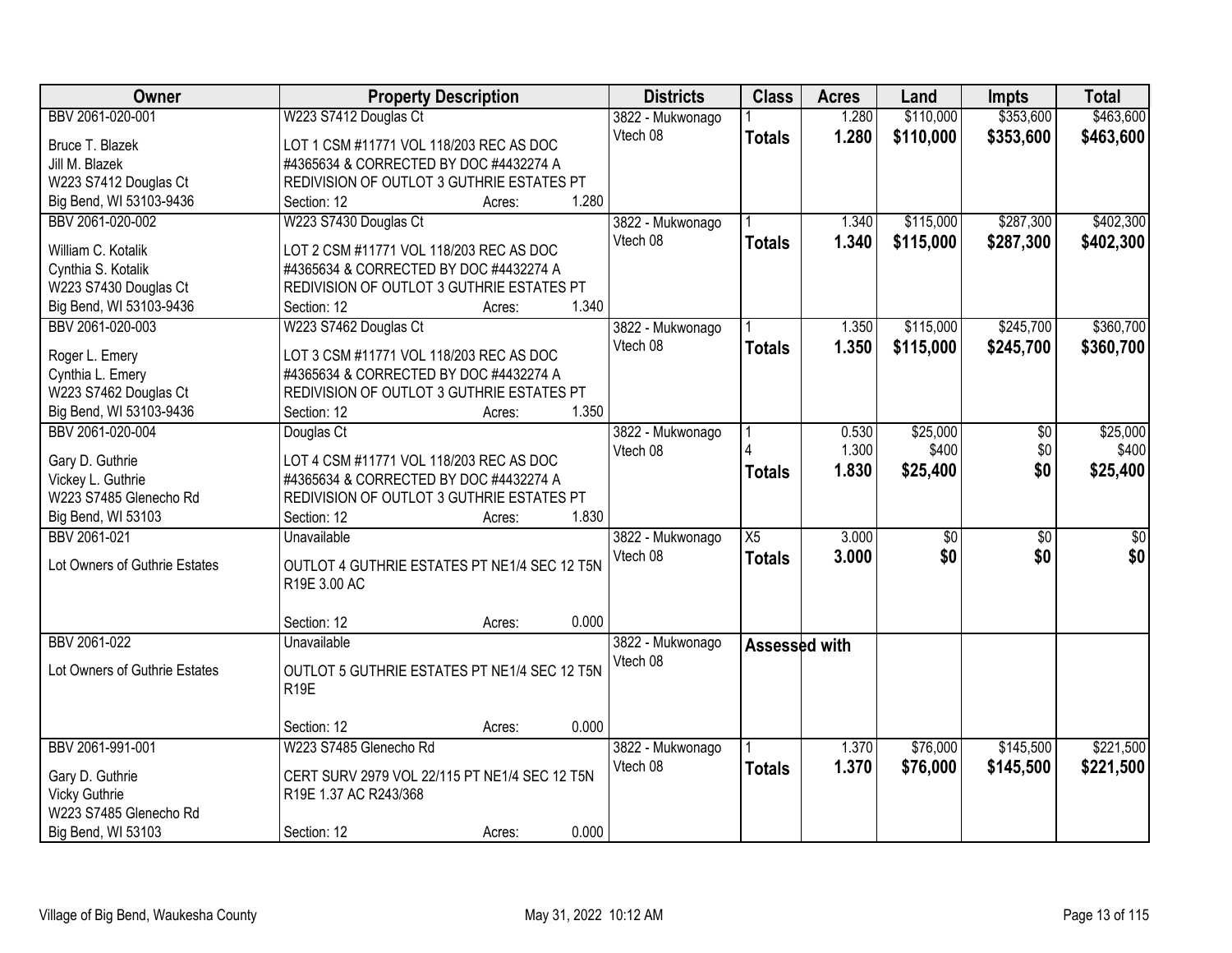| Owner                                            | <b>Property Description</b>                                                                   | <b>Districts</b> | <b>Class</b>             | <b>Acres</b> | Land     | Impts           | <b>Total</b> |
|--------------------------------------------------|-----------------------------------------------------------------------------------------------|------------------|--------------------------|--------------|----------|-----------------|--------------|
| BBV 2061-991-003                                 | John Dr                                                                                       | 3822 - Mukwonago |                          | 1.100        | \$63,500 | $\overline{50}$ | \$63,500     |
| Melissa Guthrie                                  | LOT 1 CERT SURV 9734 VOL 90/38 1.10 AC PT NE1/4                                               | Vtech 08         | <b>Totals</b>            | 1.100        | \$63,500 | \$0             | \$63,500     |
| 1421C Josephine St                               | SEC 12 T5N R19E DOC# 3170561                                                                  |                  |                          |              |          |                 |              |
| Waukesha, WI 53186                               |                                                                                               |                  |                          |              |          |                 |              |
|                                                  | 0.000<br>Section: 12<br>Acres:                                                                |                  |                          |              |          |                 |              |
| BBV 2062-994                                     | W225 S7445 Guthrie Dr                                                                         | 3822 - Mukwonago | $\overline{4}$           | 9.560        | \$2,700  | $\overline{50}$ | \$2,700      |
| Ronald Badertscher                               | PT NW1/4 SEC 12 T5N R19E; COM SE COR; W                                                       | TID1             |                          | 5.000        | \$42,500 | \$178,900       | \$221,400    |
| W225 S7445 Guthrie Rd                            | 1090.00 FT; N00?25'00""E 600.00 FT; E 1090.00 FT;                                             | Vtech 08         | <b>Totals</b>            | 14.560       | \$45,200 | \$178,900       | \$224,100    |
| Big Bend, WI 53103-9336                          | S00?25'00""W 600.00 FT TO BGN :: DOC# 4329265                                                 |                  |                          |              |          |                 |              |
|                                                  | 0.000<br>Section: 12<br>Acres:                                                                |                  |                          |              |          |                 |              |
| BBV 2062-995                                     | Guthrie Dr                                                                                    | 3822 - Mukwonago |                          | 59.990       | \$17,200 | $\overline{50}$ | \$17,200     |
| Towne Corporate Park of Big Bend LLC             | S1/2 NW1/4 SEC 12 T5N R19E EX VOL 1222/216                                                    | TID1             | <b>Totals</b>            | 59.990       | \$17,200 | \$0             | \$17,200     |
| 710 N Plankinton Ave                             | DEEDS EX R282/365 59.99 AC EX R866/179 DOC#                                                   | Vtech 08         |                          |              |          |                 |              |
| Milwaukee, WI 53203                              | 2544784                                                                                       |                  |                          |              |          |                 |              |
|                                                  | Section: 12<br>0.000<br>Acres:                                                                |                  |                          |              |          |                 |              |
| BBV 2062-995-001                                 | Guthrie Dr                                                                                    | 3822 - Mukwonago |                          | 5.000        | \$1,400  | \$0             | \$1,400      |
| Ronald Badertscher                               | PT NW1/4 SEC 12 T5N R19E; COM 600.00 FT                                                       | TID1             | <b>Totals</b>            | 5.000        | \$1,400  | \$0             | \$1,400      |
| W225 S7445 Guthrie Rd                            | N00?25'00""E OF SE COR; W 1090.00 FT;                                                         | Vtech 08         |                          |              |          |                 |              |
| Big Bend, WI 53103-9336                          | N00?25'00""E 200.00 FT; E 1090.00 FT; S00?25'00""W                                            |                  |                          |              |          |                 |              |
|                                                  | Section: 12<br>0.000<br>Acres:                                                                |                  |                          |              |          |                 |              |
| BBV 2062-996                                     | Unavailable                                                                                   | 3822 - Mukwonago | $\overline{\phantom{a}}$ | 0.016        | \$400    | $\overline{50}$ | \$400        |
|                                                  |                                                                                               | Vtech 08         | <b>Totals</b>            | 0.016        | \$400    | \$0             | \$400        |
| Guthrie School Rd LLC<br>PO Box 357              | PT W1/2 NW1/4 NW1/4 SEC 12 T5N R19E; COM NW<br>COR SEC 12; S0?09'W 447.8 FT THE BGN; E 671.53 |                  |                          |              |          |                 |              |
| Big Bend, WI 53103-0357                          | FT; S0?15'W 882.69 FT; N89?56'W 669.98 FT TO W                                                |                  |                          |              |          |                 |              |
|                                                  | 0.000<br>Section: 12<br>Acres:                                                                |                  |                          |              |          |                 |              |
| BBV 2062-997                                     | W229 S7120 Guthrie School Rd                                                                  | 3822 - Mukwonago |                          | 4.400        | \$77,500 | \$149,600       | \$227,100    |
|                                                  |                                                                                               | Vtech 08         | <b>Totals</b>            | 4.400        | \$77,500 | \$149,600       | \$227,100    |
| Andrew M. Hemken                                 | PT W1/2 OF NW1/4 OF NW1/4 SEC 12 T5N R19E; COM                                                |                  |                          |              |          |                 |              |
| Cheryl A. Hemken<br>W229 S7120 Guthrie School Rd | NW CRNR; E ALNG N LINE OF SEC 672.31 FT;<br>S0?15'W 447.80 FT; W 671.53 FT; N0?09'E ALNG W    |                  |                          |              |          |                 |              |
| Big Bend, WI 53103-9642                          | Section: 12<br>0.000<br>Acres:                                                                |                  |                          |              |          |                 |              |
| BBV 2062-998                                     | Unavailable                                                                                   | 3822 - Mukwonago |                          | 16.700       | \$4,800  | $\overline{30}$ | \$4,800      |
|                                                  |                                                                                               | TID1             | <b>Totals</b>            | 16.700       | \$4,800  | \$0             | \$4,800      |
| Forest Edge LLC                                  | PT E1/2 NW1/4 NW1/4 SEC 12 T5N R19E COM NW                                                    | Vtech 08         |                          |              |          |                 |              |
| c/o Thomas Plumb                                 | COR E 672.31 FT THE BGN E 672.31 FT S0?21'W                                                   |                  |                          |              |          |                 |              |
| 8401 Excelsior Dr<br>Madison, WI 53717-2918      | 1331.24 FT N89?56'W 669.98 FT N0?15'E 1330.49 FT<br>0.000<br>Section: 12                      |                  |                          |              |          |                 |              |
|                                                  | Acres:                                                                                        |                  |                          |              |          |                 |              |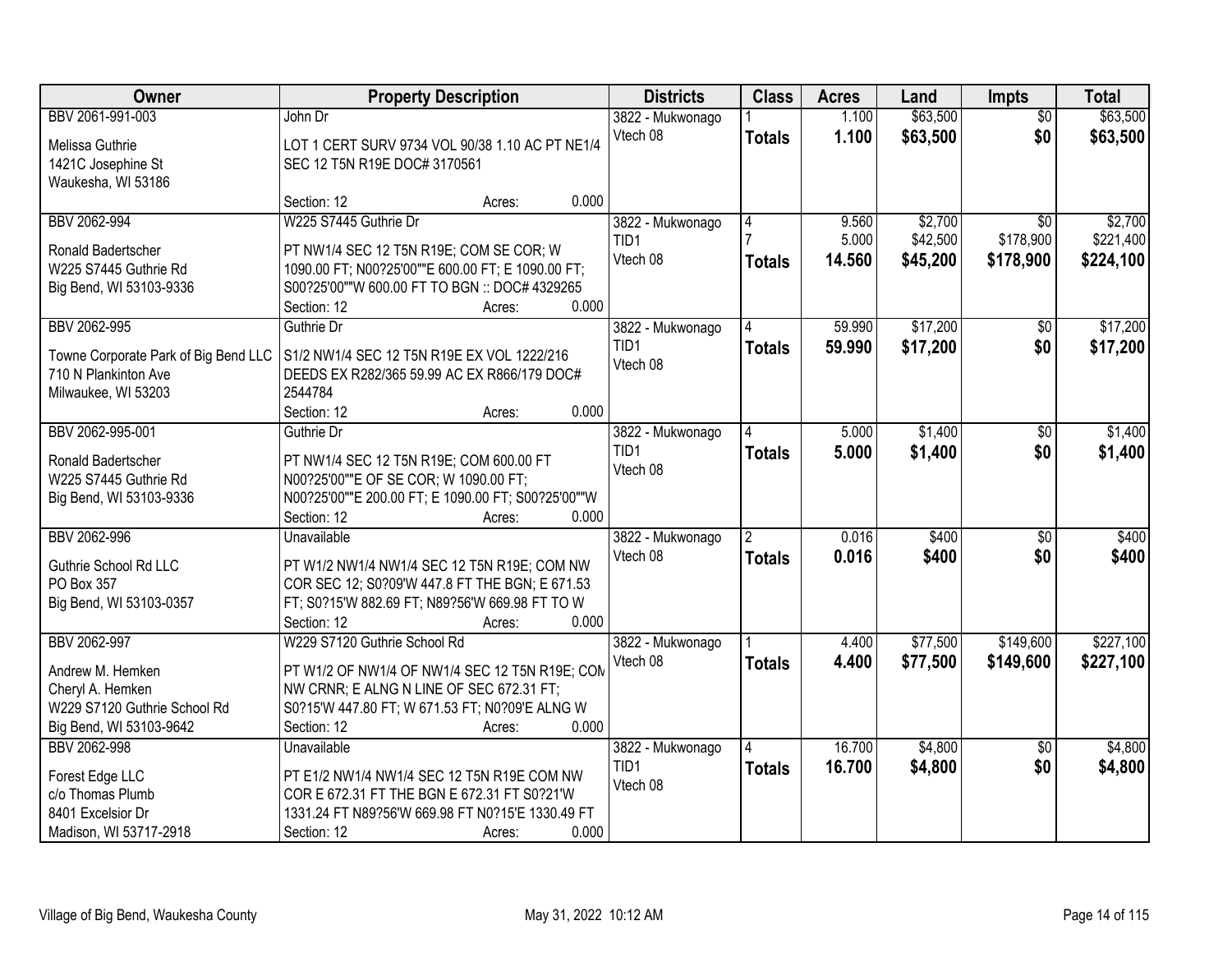| Owner                                       |                                                                                       | <b>Property Description</b> |       | <b>Districts</b>         | <b>Class</b>  | <b>Acres</b>     | Land               | Impts                  | <b>Total</b>       |
|---------------------------------------------|---------------------------------------------------------------------------------------|-----------------------------|-------|--------------------------|---------------|------------------|--------------------|------------------------|--------------------|
| BBV 2062-999-001                            | <b>Unavailable</b>                                                                    |                             |       | 3822 - Mukwonago<br>TID1 | <b>Totals</b> | 34.000<br>34.000 | \$9,700<br>\$9,700 | $\overline{50}$<br>\$0 | \$9,700<br>\$9,700 |
| Forest Edge LLC                             | NE1/4 NW1/4 SEC 12 T5N R19E EX CERT SURV 8746                                         |                             |       | Vtech 08                 |               |                  |                    |                        |                    |
| c/o Thomas Plumb                            | DOC#3275473                                                                           |                             |       |                          |               |                  |                    |                        |                    |
| 8401 Excelsior Dr                           |                                                                                       |                             |       |                          |               |                  |                    |                        |                    |
| Madison, WI 53717-2918                      | Section: 12                                                                           | Acres:                      | 0.000 |                          |               |                  |                    |                        |                    |
| BBV 2062-999-002                            | W224 S7255 Guthrie Dr                                                                 |                             |       | 3822 - Mukwonago         |               | 6.000            | \$108,000          | \$122,000              | \$230,000          |
| Guthrie Revocable Living Trust              | LOT 1 CSM #8746 VOL 77/303 REC AS DOC #2445414                                        |                             |       | Vtech 08                 | <b>Totals</b> | 6.000            | \$108,000          | \$122,000              | \$230,000          |
| W225 S7255 Guthrie Dr                       | PT NW1/4 SEC 12 T5N R19E                                                              |                             |       |                          |               |                  |                    |                        |                    |
| Big Bend, WI 53103-9336                     |                                                                                       |                             |       |                          |               |                  |                    |                        |                    |
|                                             | Section: 12                                                                           | Acres:                      | 0.000 |                          |               |                  |                    |                        |                    |
| BBV 2063-054                                | S75 W22610 Badger Trl                                                                 |                             |       | 3822 - Mukwonago         |               | 1.040            | \$95,000           | \$118,100              | \$213,100          |
| Ronald Badertscher                          | LOT 1 BADGER MEADOWS & UNDIV INT OUTLOT 1                                             |                             |       | Vtech 08                 | <b>Totals</b> | 1.040            | \$95,000           | \$118,100              | \$213,100          |
| W225 S7445 Guthrie Dr                       | PT SW1/4 SEC 12 T5N R19E :: DOC# 4329265                                              |                             |       |                          |               |                  |                    |                        |                    |
| Big Bend, WI 53103-9336                     |                                                                                       |                             |       |                          |               |                  |                    |                        |                    |
|                                             | Section: 12                                                                           | Acres:                      | 0.000 |                          |               |                  |                    |                        |                    |
| BBV 2063-055                                | S75 W22620 Badger Trl                                                                 |                             |       | 3822 - Mukwonago         |               | 1.356            | \$400              | \$0                    | \$400              |
| Ronald Badertscher                          | LOT 2 BADGER MEADOWS & UNDIV INT OUTLOT 1                                             |                             |       | Vtech 08                 | <b>Totals</b> | 1.356            | \$400              | \$0                    | \$400              |
| W225 S7445 Guthrie Dr                       | PT SW1/4 SEC 12 T5N R19E :: DOC# 4329265                                              |                             |       |                          |               |                  |                    |                        |                    |
| Big Bend, WI 53103-9336                     |                                                                                       |                             |       |                          |               |                  |                    |                        |                    |
|                                             | Section: 12                                                                           | Acres:                      | 0.000 |                          |               |                  |                    |                        |                    |
| BBV 2063-056                                | S75 W22650 Badger Trl                                                                 |                             |       | 3822 - Mukwonago         |               | 1.507            | \$95,000           | \$212,600              | \$307,600          |
| Brian M. Saftig                             | LOT 3 BADGER MEADOWS & UNDIV INT OUTLOT 1                                             |                             |       | Vtech 08                 | <b>Totals</b> | 1.507            | \$95,000           | \$212,600              | \$307,600          |
| Nicole J. Saftig                            | PT SW1/4 SEC 12 T5N R19E :: DOC# 4252005                                              |                             |       |                          |               |                  |                    |                        |                    |
| S75 W22650 Badger Trl                       |                                                                                       |                             |       |                          |               |                  |                    |                        |                    |
| Big Bend, WI 53103-9301                     | Section: 12                                                                           | Acres:                      | 0.000 |                          |               |                  |                    |                        |                    |
| BBV 2063-057                                | S75 W22680 Badger Trl                                                                 |                             |       | 3822 - Mukwonago         |               | 1.245            | \$75,000           | \$250,000              | \$325,000          |
| Bryan Blazek                                | LOT 4 BADGER MEADOWS & UNDIV INTEREST                                                 |                             |       | Vtech 08                 | <b>Totals</b> | 1.245            | \$75,000           | \$250,000              | \$325,000          |
| Marie Havaich                               | OUTLOT 1 PT SW1/4 SEC 12 T5N R19E :: DOC                                              |                             |       |                          |               |                  |                    |                        |                    |
| S75 W22680 Badger Trl                       | #4357906                                                                              |                             |       |                          |               |                  |                    |                        |                    |
| Big Bend, WI 53103-9301                     | Section: 12                                                                           | Acres:                      | 0.000 |                          |               |                  |                    |                        |                    |
| BBV 2063-058                                | S75 W22695 Badger Trl                                                                 |                             |       | 3822 - Mukwonago         |               | 1.000            | \$77,500           | \$274,000              | \$351,500          |
|                                             |                                                                                       |                             |       | Vtech 08                 | <b>Totals</b> | 1.000            | \$77,500           | \$274,000              | \$351,500          |
| Ronald Badertscher<br>W225 S7445 Guthrie Dr | LOT 5 BADGER MEADOWS & UNDIV INT OUTLOT 1<br>PT SW1/4 SEC 12 T5N R19E :: DOC# 4329265 |                             |       |                          |               |                  |                    |                        |                    |
| Big Bend, WI 53103-9336                     |                                                                                       |                             |       |                          |               |                  |                    |                        |                    |
|                                             | Section: 12                                                                           | Acres:                      | 0.000 |                          |               |                  |                    |                        |                    |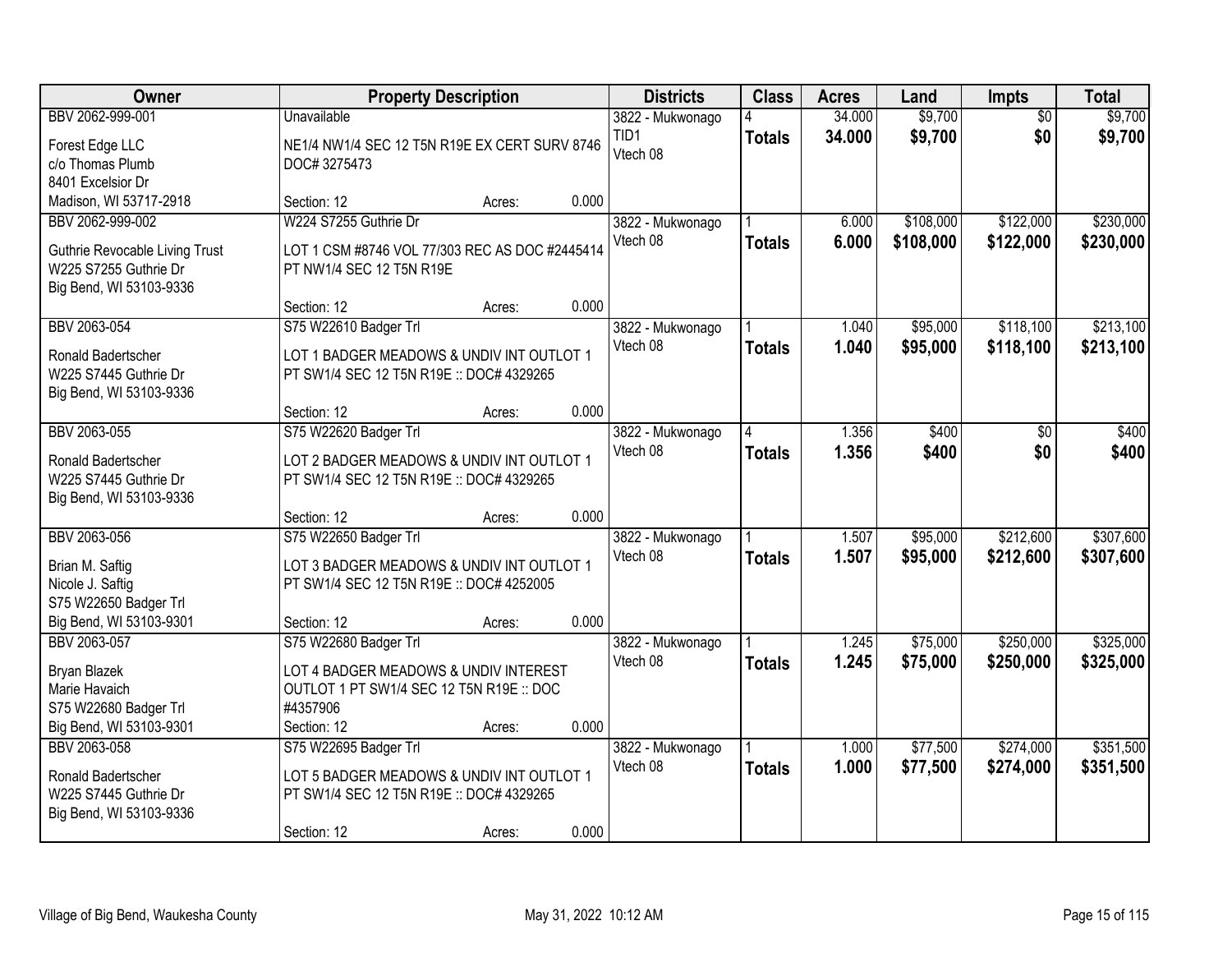| Owner                                | <b>Property Description</b>                    |        |       | <b>Districts</b> | <b>Class</b>  | <b>Acres</b> | Land     | <b>Impts</b>    | <b>Total</b> |
|--------------------------------------|------------------------------------------------|--------|-------|------------------|---------------|--------------|----------|-----------------|--------------|
| BBV 2063-059                         | S75 W22665 Badger Trl                          |        |       | 3822 - Mukwonago |               | 1.370        | \$77,500 | \$254,200       | \$331,700    |
| Matthew Kelly                        | LOT 6 BADGER MEADOWS & UNDIV INT OUTLOT 1      |        |       | Vtech 08         | <b>Totals</b> | 1.370        | \$77,500 | \$254,200       | \$331,700    |
| Courtny Kelly                        | PT SW1/4 SEC 12 T5N R19E :: DOC# 4175003       |        |       |                  |               |              |          |                 |              |
| S75 W22665 Badger Trl                |                                                |        |       |                  |               |              |          |                 |              |
| Big Bend, WI 53103-9301              | Section: 12                                    | Acres: | 0.000 |                  |               |              |          |                 |              |
| BBV 2063-060                         | S75 W22595 Badger Trl                          |        |       | 3822 - Mukwonago |               | 1.687        | \$99,000 | \$285,900       | \$384,900    |
| Steven J. Miller                     | LOT 7 BADGER MEADOWS & UNDIV INT OUTLOT 1      |        |       | Vtech 08         | <b>Totals</b> | 1.687        | \$99,000 | \$285,900       | \$384,900    |
| Kathleen A. Miller                   | 1.687 PT SW1/4 SEC 12 T5N R19E DOC# 3505757    |        |       |                  |               |              |          |                 |              |
| S75 W22595 Badger Trl                |                                                |        |       |                  |               |              |          |                 |              |
| Big Bend, WI 53103                   | Section: 12                                    | Acres: | 0.000 |                  |               |              |          |                 |              |
| BBV 2063-061                         | S75 W22583 Badger Trl                          |        |       | 3822 - Mukwonago |               | 1.346        | \$89,900 | \$316,100       | \$406,000    |
| Mark B. Roberts                      | LOT 8 BADGER MEADOWS & UNDIV INTEREST          |        |       | Vtech 08         | <b>Totals</b> | 1.346        | \$89,900 | \$316,100       | \$406,000    |
| Beverly G. Roberts                   | OUTLOT 1 PT SW1/4 SEC 12 T5N R19E              |        |       |                  |               |              |          |                 |              |
| S75 W22583 Badger Trl                |                                                |        |       |                  |               |              |          |                 |              |
| Big Bend, WI 53103-9300              | Section: 12                                    | Acres: | 0.000 |                  |               |              |          |                 |              |
| BBV 2063-062                         | Unavailable                                    |        |       | 3822 - Mukwonago | Assessed with |              |          |                 |              |
| Lot Owners of Badger Meadows         | OUTLOT 1 BADGER MEADOWS PT SW1/4 SEC 12 T5I    |        |       | Vtech 08         |               |              |          |                 |              |
|                                      | <b>R19E</b>                                    |        |       |                  |               |              |          |                 |              |
|                                      |                                                |        |       |                  |               |              |          |                 |              |
|                                      | Section: 12                                    | Acres: | 0.000 |                  |               |              |          |                 |              |
| BBV 2063-063                         | W229 S7693 Oakview Dr                          |        |       | 3822 - Mukwonago |               | 1.000        | \$300    | $\overline{50}$ | \$300        |
| Towne Corporate Park of Big Bend LLC | LOT 1 HARVEST VIEW & UNDIV INT OUTLOTS 1-3     |        |       | Vtech 08         | <b>Totals</b> | 1.000        | \$300    | \$0             | \$300        |
| 710 N Plankinton Ave                 | 1.000 AC PT SW1/4 SEC 12 T5N R19E DOC# 2544784 |        |       |                  |               |              |          |                 |              |
| Milwaukee, WI 53203                  |                                                |        |       |                  |               |              |          |                 |              |
|                                      | Section: 12                                    | Acres: | 0.000 |                  |               |              |          |                 |              |
| BBV 2063-064                         | W229 S7676 Oakview Dr                          |        |       | 3822 - Mukwonago |               | 1.001        | \$300    | $\overline{30}$ | \$300        |
| Towne Corporate Park of Big Bend LLC | LOT 2 HARVEST VIEW & UNDIV INT OUTLOTS 1-3     |        |       | Vtech 08         | <b>Totals</b> | 1.001        | \$300    | \$0             | \$300        |
| 710 N Plankinton Ave                 | 1.001 AC PT SW1/4 SEC 12 T5N R19E DOC# 2544784 |        |       |                  |               |              |          |                 |              |
| Milwaukee, WI 53203                  |                                                |        |       |                  |               |              |          |                 |              |
|                                      | Section: 12                                    | Acres: | 0.000 |                  |               |              |          |                 |              |
| BBV 2063-065                         | W229 S7653 Oakview Dr                          |        |       | 3822 - Mukwonago |               | 1.003        | \$300    | $\overline{30}$ | \$300        |
| Towne Corporate Park of Big Bend LLC | LOT 3 HARVEST VIEW & UNDIV INT OUTLOTS 1-3     |        |       | Vtech 08         | <b>Totals</b> | 1.003        | \$300    | \$0             | \$300        |
| 710 N Plankinton Ave                 | 1.003 AC PT SW1/4 SEC 12 T5N R19E DOC# 2544784 |        |       |                  |               |              |          |                 |              |
| Milwaukee, WI 53203                  |                                                |        |       |                  |               |              |          |                 |              |
|                                      | Section: 12                                    | Acres: | 0.000 |                  |               |              |          |                 |              |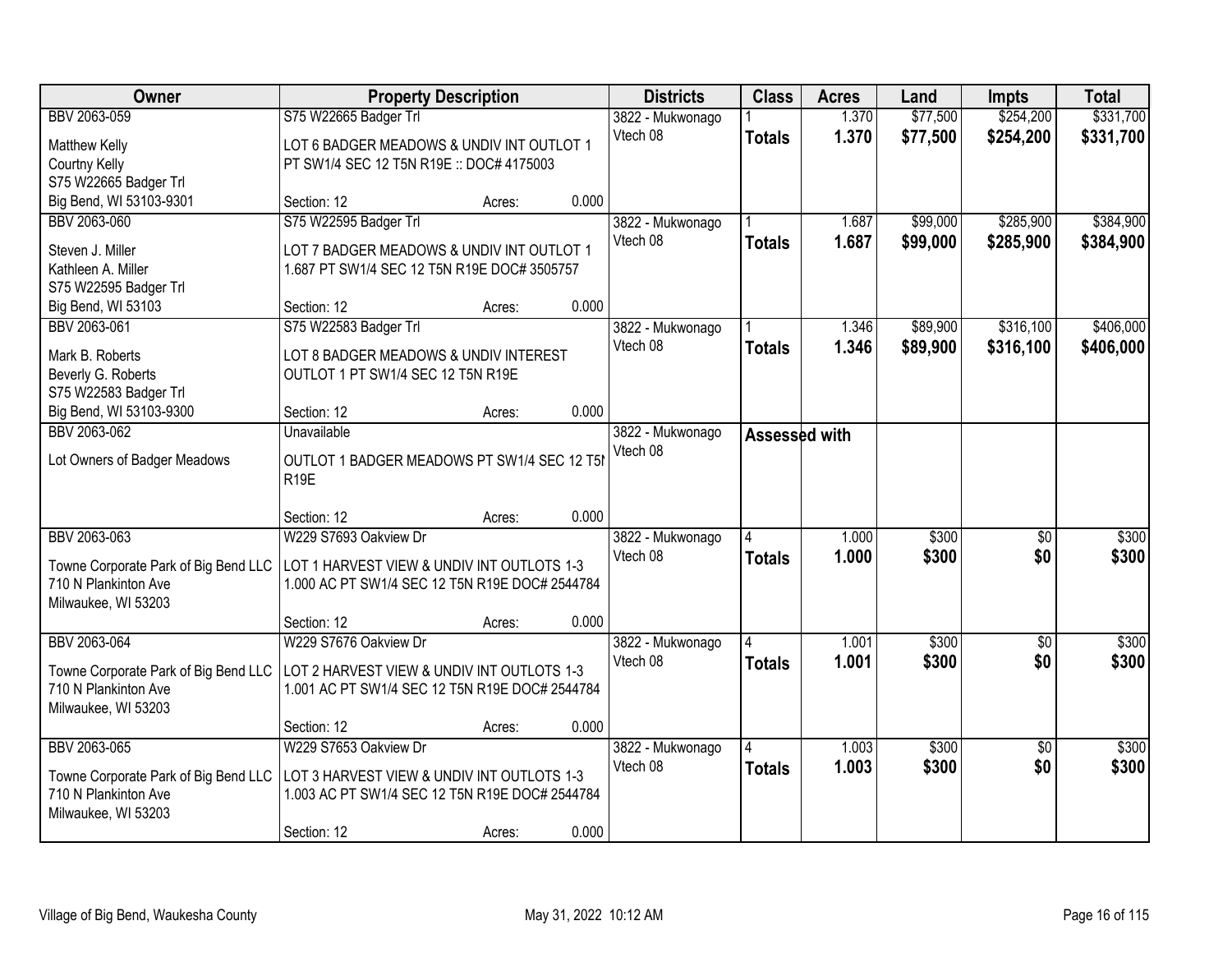| Owner                                                                             | <b>Property Description</b>                    |        | <b>Districts</b>             | <b>Class</b>  | <b>Acres</b> | Land  | <b>Impts</b>    | <b>Total</b> |
|-----------------------------------------------------------------------------------|------------------------------------------------|--------|------------------------------|---------------|--------------|-------|-----------------|--------------|
| BBV 2063-066                                                                      | W229 S7537 Oakview Dr                          |        | 3822 - Mukwonago             |               | 1.145        | \$300 | $\overline{50}$ | \$300        |
| Towne Corporate Park of Big Bend LLC   LOT 4 HARVEST VIEW & UNDIV INT OUTLOTS 1-3 |                                                |        | Vtech 08                     | <b>Totals</b> | 1.145        | \$300 | \$0             | \$300        |
| 710 N Plankinton Ave                                                              | 1.145 AC PT SW1/4 SEC 12 T5N R19E DOC# 2544784 |        |                              |               |              |       |                 |              |
| Milwaukee, WI 53203                                                               |                                                |        |                              |               |              |       |                 |              |
|                                                                                   | Section: 12                                    | Acres: | 0.000                        |               |              |       |                 |              |
| BBV 2063-067                                                                      | S75 W22891 Oakview Dr                          |        | 3822 - Mukwonago             |               | 1.617        | \$500 | \$0             | \$500        |
| Towne Corporate Park of Big Bend LLC                                              | LOT 5 HARVEST VIEW & UNDIV INT OUTLOTS 1-3     |        | Vtech 08                     | <b>Totals</b> | 1.617        | \$500 | \$0             | \$500        |
| 710 N Plankinton Ave                                                              | 1.617 AC PT SW1/4 SEC 12 T5N R19E DOC# 2544784 |        |                              |               |              |       |                 |              |
| Milwaukee, WI 53203                                                               |                                                |        |                              |               |              |       |                 |              |
| BBV 2063-068                                                                      | Section: 12<br>S75 W22855 Oakview Dr           | Acres: | 0.000                        |               | 1.171        | \$300 |                 | \$300        |
|                                                                                   |                                                |        | 3822 - Mukwonago<br>Vtech 08 |               | 1.171        | \$300 | \$0<br>\$0      | \$300        |
| Towne Corporate Park of Big Bend LLC                                              | LOT 6 HARVEST VIEW & UNDIV INT OUTLOTS 1-3     |        |                              | <b>Totals</b> |              |       |                 |              |
| 710 N Plankinton Ave                                                              | 1.171 AC PT SW1/4 SEC 12 T5N R19E DOC# 2544784 |        |                              |               |              |       |                 |              |
| Milwaukee, WI 53203                                                               | Section: 12                                    | Acres: | 0.000                        |               |              |       |                 |              |
| BBV 2063-069                                                                      | S75 W22831 Oakview Dr                          |        | 3822 - Mukwonago             |               | 1.208        | \$300 | $\sqrt[6]{3}$   | \$300        |
|                                                                                   |                                                |        | Vtech 08                     | <b>Totals</b> | 1.208        | \$300 | \$0             | \$300        |
| Towne Corporate Park of Big Bend LLC                                              | LOT 7 HARVEST VIEW & UNDIV INT OUTLOTS 1-3     |        |                              |               |              |       |                 |              |
| 710 N Plankinton Ave<br>Milwaukee, WI 53203                                       | 1.208 AC PT SW1/4 SEC 12 T5N R19E DOC# 2544784 |        |                              |               |              |       |                 |              |
|                                                                                   | Section: 12                                    | Acres: | 0.000                        |               |              |       |                 |              |
| BBV 2063-070                                                                      | S75 W22817 Oakview Dr                          |        | 3822 - Mukwonago             |               | 1.219        | \$300 | \$0             | \$300        |
|                                                                                   | LOT 8 HARVEST VIEW & UNDIV INT OUTLOTS 1-3     |        | Vtech 08                     | <b>Totals</b> | 1.219        | \$300 | \$0             | \$300        |
| Towne Corporate Park of Big Bend LLC<br>710 N Plankinton Ave                      | 1.219 AC PT SW1/4 SEC 12 T5N R19E DOC# 2544784 |        |                              |               |              |       |                 |              |
| Milwaukee, WI 53203                                                               |                                                |        |                              |               |              |       |                 |              |
|                                                                                   | Section: 12                                    | Acres: | 0.000                        |               |              |       |                 |              |
| BBV 2063-071                                                                      | S75 W22803 Oakview Dr                          |        | 3822 - Mukwonago             |               | 1.357        | \$400 | \$0             | \$400        |
| Towne Corporate Park of Big Bend LLC                                              | LOT 9 HARVEST VIEW & UNDIV INT OUTLOTS 1-3     |        | Vtech 08                     | <b>Totals</b> | 1.357        | \$400 | \$0             | \$400        |
| 710 N Plankinton Ave                                                              | 1.357 AC PT SW1/4 SEC 12 T5N R19E DOC# 2544784 |        |                              |               |              |       |                 |              |
| Milwaukee, WI 53203                                                               |                                                |        |                              |               |              |       |                 |              |
|                                                                                   | Section: 12                                    | Acres: | 0.000                        |               |              |       |                 |              |
| BBV 2063-072                                                                      | W227 S7536 Oakview Dr                          |        | 3822 - Mukwonago             |               | 1.385        | \$400 | $\overline{50}$ | \$400        |
| Towne Corporate Park of Big Bend LLC                                              | LOT 10 HARVEST VIEW & UNDIV INT OUTLOTS 1-3    |        | Vtech 08                     | <b>Totals</b> | 1.385        | \$400 | \$0             | \$400        |
| 710 N Plankinton Ave                                                              | 1.385 AC PT SW1/4 SEC 12 T5N R19E DOC# 2544784 |        |                              |               |              |       |                 |              |
| Milwaukee, WI 53203                                                               |                                                |        |                              |               |              |       |                 |              |
|                                                                                   | Section: 12                                    | Acres: | 0.000                        |               |              |       |                 |              |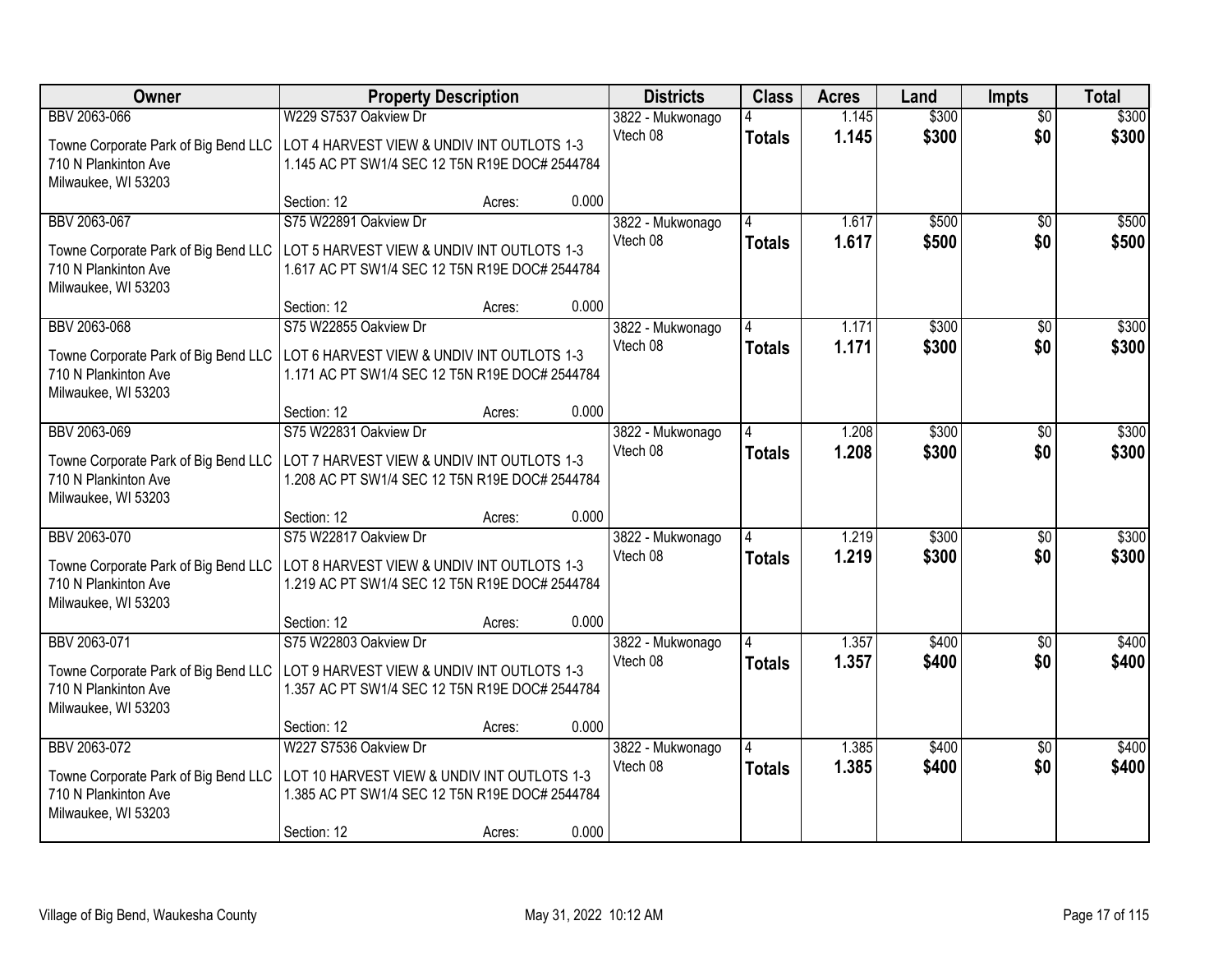| Owner                                                                              | <b>Property Description</b>                                                                   |                 | <b>Districts</b> | <b>Class</b>  | <b>Acres</b> | Land  | <b>Impts</b>    | <b>Total</b> |
|------------------------------------------------------------------------------------|-----------------------------------------------------------------------------------------------|-----------------|------------------|---------------|--------------|-------|-----------------|--------------|
| BBV 2063-073                                                                       | W227 S7572 Oakview Dr                                                                         |                 | 3822 - Mukwonago |               | 1.019        | \$300 | $\overline{50}$ | \$300        |
| Towne Corporate Park of Big Bend LLC   LOT 11 HARVEST VIEW & UNDIV INT OUTLOTS 1-3 |                                                                                               |                 | Vtech 08         | <b>Totals</b> | 1.019        | \$300 | \$0             | \$300        |
| 710 N Plankinton Ave                                                               | 1.019 AC PT SW1/4 SEC 12 T5N R19E DOC# 2544784                                                |                 |                  |               |              |       |                 |              |
| Milwaukee, WI 53203                                                                |                                                                                               |                 |                  |               |              |       |                 |              |
| BBV 2063-074                                                                       | Section: 12<br>S75 W22707 Badger Trl                                                          | 0.000<br>Acres: | 3822 - Mukwonago |               | 1.183        | \$300 | \$0             | \$300        |
|                                                                                    |                                                                                               |                 | Vtech 08         | <b>Totals</b> | 1.183        | \$300 | \$0             | \$300        |
| Towne Corporate Park of Big Bend LLC                                               | LOT 12 HARVEST VIEW & UNDIV INT OUTLOTS 1-3                                                   |                 |                  |               |              |       |                 |              |
| 710 N Plankinton Ave                                                               | 1.183 AC PT SW1/4 SEC 12 T5N R19E DOC# 2544784                                                |                 |                  |               |              |       |                 |              |
| Milwaukee, WI 53203                                                                | Section: 12                                                                                   | 0.000<br>Acres: |                  |               |              |       |                 |              |
| BBV 2063-075                                                                       | S75 W22801 Badger Trl                                                                         |                 | 3822 - Mukwonago |               | 1.010        | \$300 | \$0             | \$300        |
| Towne Corporate Park of Big Bend LLC                                               | LOT 13 HARVEST VIEW & UNDIV INT OUTLOTS 1-3                                                   |                 | Vtech 08         | <b>Totals</b> | 1.010        | \$300 | \$0             | \$300        |
| 710 N Plankinton Ave                                                               | 1.010 AC PT SW1/4 SEC 12 T5N R19E DOC# 2544784                                                |                 |                  |               |              |       |                 |              |
| Milwaukee, WI 53203                                                                |                                                                                               |                 |                  |               |              |       |                 |              |
|                                                                                    | Section: 12                                                                                   | 0.000<br>Acres: |                  |               |              |       |                 |              |
| BBV 2063-076                                                                       | S75 W22810 Oakview Dr                                                                         |                 | 3822 - Mukwonago |               | 1.383        | \$400 | $\sqrt[6]{3}$   | \$400        |
| Towne Corporate Park of Big Bend LLC                                               | LOT 14 HARVEST VIEW & UNDIV INT OUTLOTS 1-3                                                   |                 | Vtech 08         | <b>Totals</b> | 1.383        | \$400 | \$0             | \$400        |
| 710 N Plankinton Ave                                                               | 1.383 AC PT SW1/4 SEC 12 T5N R19E DOC# 2544784                                                |                 |                  |               |              |       |                 |              |
| Milwaukee, WI 53203                                                                |                                                                                               |                 |                  |               |              |       |                 |              |
|                                                                                    | Section: 12                                                                                   | 0.000<br>Acres: |                  |               |              |       |                 |              |
| BBV 2063-077                                                                       | S75 W22826 Oakview Dr                                                                         |                 | 3822 - Mukwonago |               | 1.000        | \$300 | \$0             | \$300        |
| Towne Corporate Park of Big Bend LLC                                               | LOT 15 HARVEST VIEW & UNDIV INT OUTLOTS 1-3                                                   |                 | Vtech 08         | <b>Totals</b> | 1.000        | \$300 | \$0             | \$300        |
| 710 N Plankinton Ave                                                               | 1.000 AC PT SW1/4 SEC 12 T5N R19E DOC# 2544784                                                |                 |                  |               |              |       |                 |              |
| Milwaukee, WI 53203                                                                | Section: 12                                                                                   | 0.000           |                  |               |              |       |                 |              |
| BBV 2063-078                                                                       | S75 W22838 Oakview Dr                                                                         | Acres:          | 3822 - Mukwonago |               | 1.183        | \$300 | \$0             | \$300        |
|                                                                                    |                                                                                               |                 | Vtech 08         | <b>Totals</b> | 1.183        | \$300 | \$0             | \$300        |
| Towne Corporate Park of Big Bend LLC<br>710 N Plankinton Ave                       | LOT 16 HARVEST VIEW & UNDIV INT OUTLOTS 1-3<br>1.183 AC PT SW1/4 SEC 12 T5N R19E DOC# 2544784 |                 |                  |               |              |       |                 |              |
| Milwaukee, WI 53203                                                                |                                                                                               |                 |                  |               |              |       |                 |              |
|                                                                                    | Section: 12                                                                                   | 0.000<br>Acres: |                  |               |              |       |                 |              |
| BBV 2063-079                                                                       | S75 W22846 Oakview Dr                                                                         |                 | 3822 - Mukwonago |               | 1.222        | \$400 | $\overline{50}$ | \$400        |
| Towne Corporate Park of Big Bend LLC                                               | LOT 17 HARVEST VIEW & UNDIV INT OUTLOTS 1-3                                                   |                 | Vtech 08         | <b>Totals</b> | 1.222        | \$400 | \$0             | \$400        |
| 710 N Plankinton Ave                                                               | 1.222 AC PT SW1/4 SEC 12 T5N R19E DOC# 2544784                                                |                 |                  |               |              |       |                 |              |
| Milwaukee, WI 53203                                                                |                                                                                               |                 |                  |               |              |       |                 |              |
|                                                                                    | Section: 12                                                                                   | 0.000<br>Acres: |                  |               |              |       |                 |              |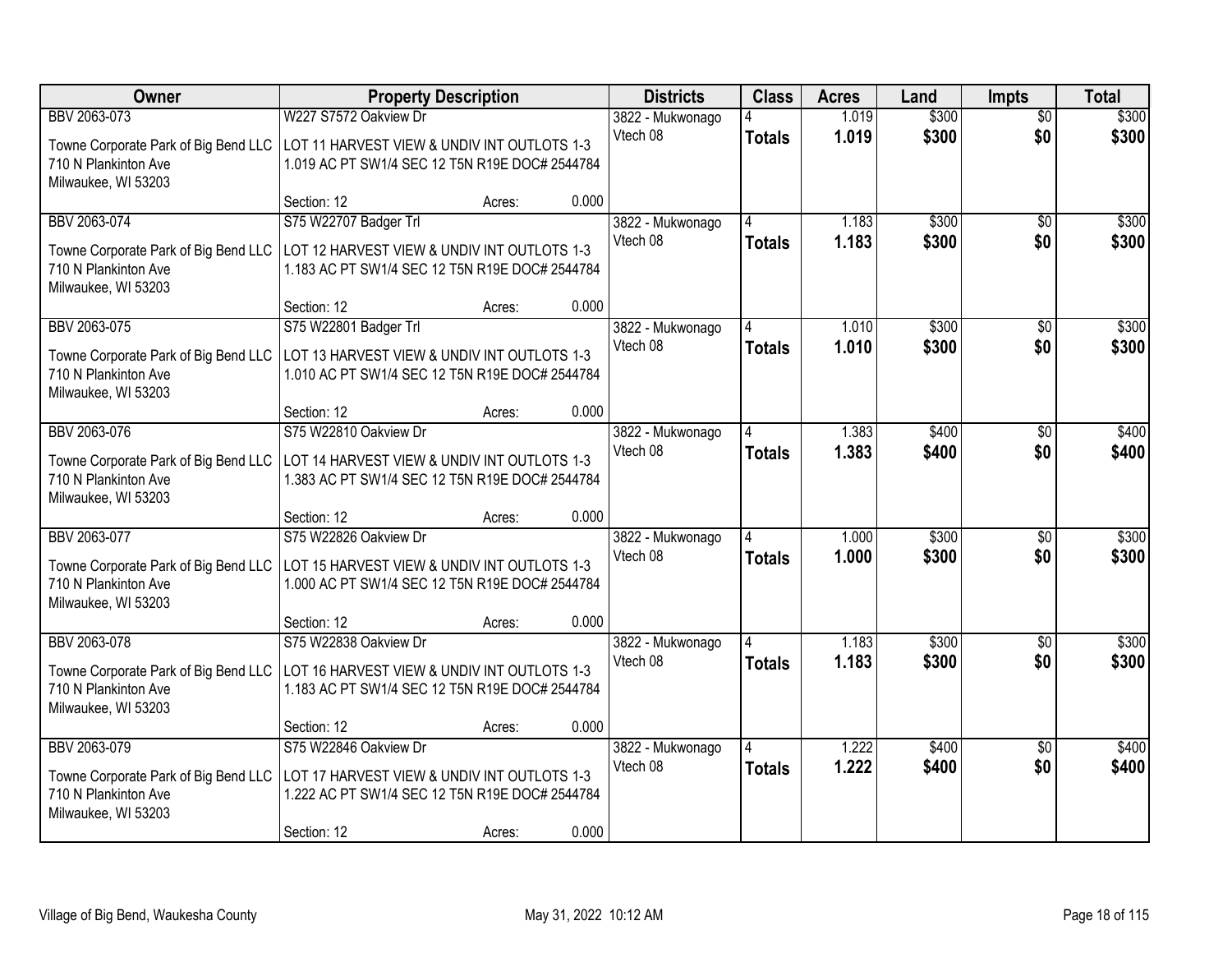| Owner                                                                              | <b>Property Description</b>                    |        | <b>Districts</b> | <b>Class</b>    | <b>Acres</b> | Land            | <b>Impts</b>    | <b>Total</b>    |
|------------------------------------------------------------------------------------|------------------------------------------------|--------|------------------|-----------------|--------------|-----------------|-----------------|-----------------|
| BBV 2063-080                                                                       | S75 W22884 Oakview Dr                          |        | 3822 - Mukwonago |                 | 1.287        | \$400           | $\overline{30}$ | \$400           |
| Towne Corporate Park of Big Bend LLC   LOT 18 HARVEST VIEW & UNDIV INT OUTLOTS 1-3 |                                                |        | Vtech 08         | <b>Totals</b>   | 1.287        | \$400           | \$0             | \$400           |
| 710 N Plankinton Ave                                                               | 1.287 AC PT SW1/4 SEC 12 T5N R19E DOC# 2544784 |        |                  |                 |              |                 |                 |                 |
| Milwaukee, WI 53203                                                                |                                                |        |                  |                 |              |                 |                 |                 |
|                                                                                    | Section: 12                                    | Acres: | 0.000            |                 |              |                 |                 |                 |
| BBV 2063-081                                                                       | W229 S7664 Oakview Dr                          |        | 3822 - Mukwonago |                 | 1.220        | \$300           | $\overline{30}$ | \$300           |
| Towne Corporate Park of Big Bend LLC                                               | LOT 19 HARVEST VIEW & UNDIV INT OUTLOTS 1-3    |        | Vtech 08         | <b>Totals</b>   | 1.220        | \$300           | \$0             | \$300           |
| 710 N Plankinton Ave                                                               | 1.220 AC PT SW1/4 SEC 12 T5N R19E DOC# 2544784 |        |                  |                 |              |                 |                 |                 |
| Milwaukee, WI 53203                                                                |                                                |        |                  |                 |              |                 |                 |                 |
|                                                                                    | Section: 12                                    | Acres: | 0.000            |                 |              |                 |                 |                 |
| BBV 2063-082                                                                       | W229 S7686 Oakview Dr                          |        | 3822 - Mukwonago |                 | 1.220        | \$300           | \$0             | \$300           |
| Towne Corporate Park of Big Bend LLC                                               | LOT 20 HARVEST VIEW & UNDIV INT OUTLOTS 1-3    |        | Vtech 08         | <b>Totals</b>   | 1.220        | \$300           | \$0             | \$300           |
| 710 N Plankinton Ave                                                               | 1.220 AC PT SW1/4 SEC 12 T5N R19E DOC# 2544784 |        |                  |                 |              |                 |                 |                 |
| Milwaukee, WI 53203                                                                |                                                |        |                  |                 |              |                 |                 |                 |
|                                                                                    | Section: 12                                    | Acres: | 0.000            |                 |              |                 |                 |                 |
| BBV 2063-083                                                                       | W228 S7675 Badger Trl                          |        | 3822 - Mukwonago |                 | 1.440        | \$400           | $\sqrt{6}$      | \$400           |
| Towne Corporate Park of Big Bend LLC                                               | LOT 21 HARVEST VIEW & UNDIV INT OUTLOTS 1-3    |        | Vtech 08         | <b>Totals</b>   | 1.440        | \$400           | \$0             | \$400           |
| 710 N Plankinton Ave                                                               | 1.440 AC PT SW1/4 SEC 12 T5N R19E DOC# 2544784 |        |                  |                 |              |                 |                 |                 |
| Milwaukee, WI 53203                                                                |                                                |        |                  |                 |              |                 |                 |                 |
|                                                                                    | Section: 12                                    | Acres: | 0.000            |                 |              |                 |                 |                 |
| BBV 2063-084                                                                       | S75 W22873 Oakview Dr                          |        | 3822 - Mukwonago | $\overline{X5}$ | 1.007        | \$0             | $\overline{50}$ | $\overline{50}$ |
| Lot Owners of Harvest View                                                         | OUTLOT 1 HARVEST VIEW 1.007 AC PT SW1/4 SEC    |        | Vtech 08         | <b>Totals</b>   | 1.007        | \$0             | \$0             | \$0             |
| Address Unknown                                                                    | 12 T5N R19E (STORM WATER MANAGEMENT AREA)      |        |                  |                 |              |                 |                 |                 |
| Big Bend, WI 53103                                                                 |                                                |        |                  |                 |              |                 |                 |                 |
|                                                                                    | Section: 12                                    | Acres: | 0.000            |                 |              |                 |                 |                 |
| BBV 2063-085                                                                       | W228 S Badger Trl                              |        | 3822 - Mukwonago | $\overline{X5}$ | 0.750        | $\sqrt{$0}$     | $\overline{50}$ | $\sqrt{50}$     |
| Lot Owners of Harvest View                                                         | OUTLOT 2 HARVEST VIEW 0.750 AC PT SW1/4 SEC    |        | Vtech 08         | <b>Totals</b>   | 0.750        | \$0             | \$0             | \$0             |
| Address Unknown                                                                    | 12 T5N R19E (STORM WATER MANAGEMENT AREA)      |        |                  |                 |              |                 |                 |                 |
| Big Bend, WI 53103                                                                 |                                                |        |                  |                 |              |                 |                 |                 |
|                                                                                    | Section: 12                                    | Acres: | 0.000            |                 |              |                 |                 |                 |
| BBV 2063-086                                                                       |                                                |        | 3822 - Mukwonago | $\overline{X5}$ | 0.038        | $\overline{50}$ | $\overline{30}$ | $\overline{50}$ |
| Lot Owners of Harvest View                                                         | OUTLOT 3 HARVEST VIEW 0.038 AC PT SW1/4 SEC    |        | Vtech 08         | <b>Totals</b>   | 0.038        | \$0             | \$0             | \$0             |
| Address Unknown                                                                    | 12 T5N R19E (FOR FIRE SUPPRESSION SYSTEM)      |        |                  |                 |              |                 |                 |                 |
| Big Bend, WI 53103                                                                 |                                                |        |                  |                 |              |                 |                 |                 |
|                                                                                    | Section: 12                                    | Acres: | 0.000            |                 |              |                 |                 |                 |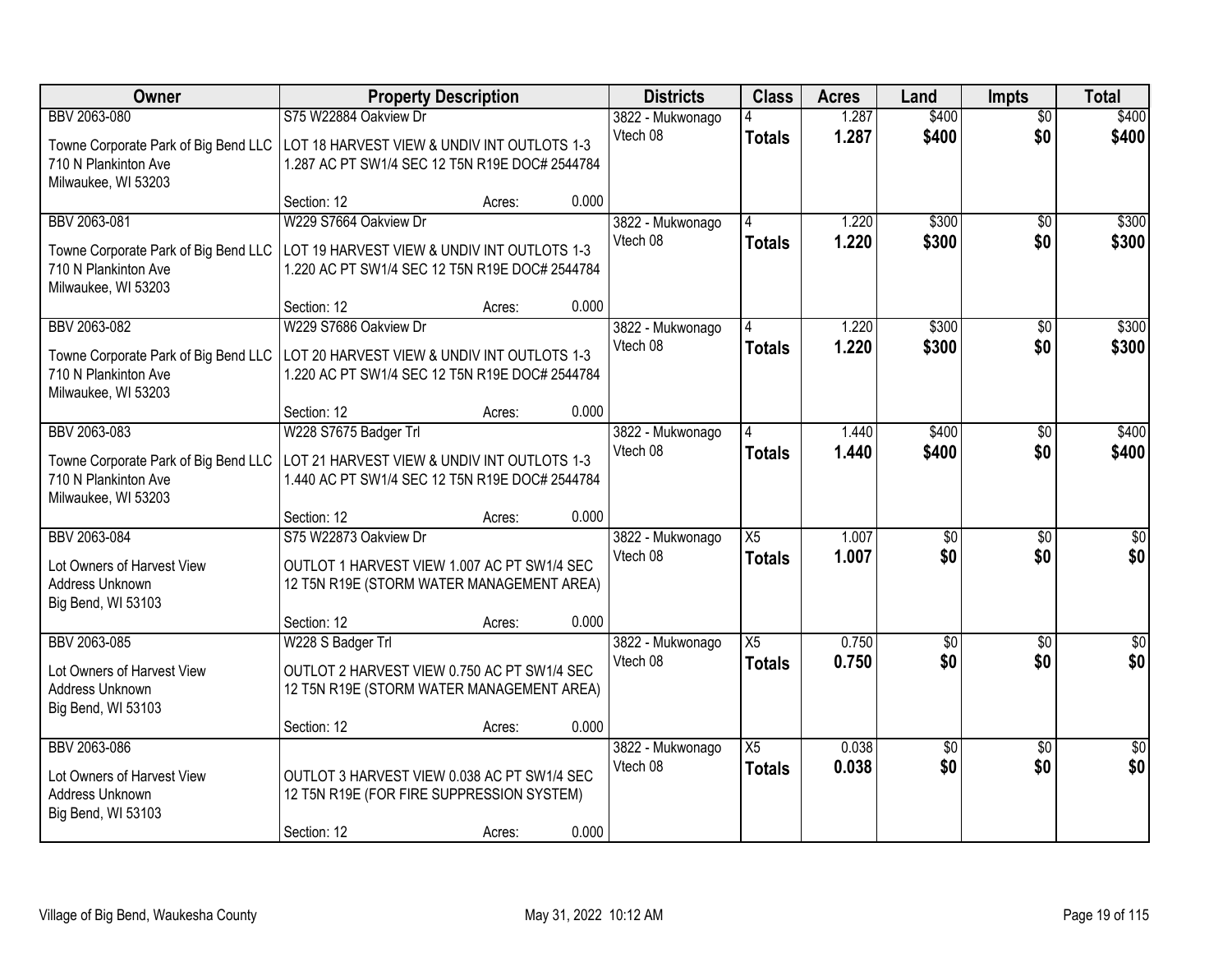| Owner                         | <b>Property Description</b>                      |        |       | <b>Districts</b> | <b>Class</b>  | <b>Acres</b> | Land      | Impts           | <b>Total</b> |
|-------------------------------|--------------------------------------------------|--------|-------|------------------|---------------|--------------|-----------|-----------------|--------------|
| BBV 2063-997                  |                                                  |        |       | 3822 - Mukwonago | 4             | 20.220       | \$5,800   | $\overline{50}$ | \$5,800      |
| Paul Fickau                   | PT SW1/4 SEC 12 T5N R19E COM 866.6 FT S OF W1/4  |        |       | Vtech 08         | <b>Totals</b> | 20.220       | \$5,800   | \$0             | \$5,800      |
| Leah Fickau                   | POST E 1152.4 FT S4-1/2?W 788 FT W 1090.11 FT N  |        |       |                  |               |              |           |                 |              |
| S58 W23450 Glengarry Rd       | 785.4 FT TO BGN 20.22 AC R1843/1399              |        |       |                  |               |              |           |                 |              |
| Waukesha, WI 53189-9680       | Section: 12                                      | Acres: | 0.000 |                  |               |              |           |                 |              |
| BBV 2063-999-001              | W225 S7605 Guthrie Rd                            |        |       | 3822 - Mukwonago |               | 5.000        | \$91,500  | \$237,700       | \$329,200    |
|                               |                                                  |        |       | Vtech 08         | <b>Totals</b> | 5.000        | \$91,500  | \$237,700       | \$329,200    |
| Kathleen A. Senebouttarath    | PARCEL 1 CERT SURV 8216 VOL 71/286 REC IN        |        |       |                  |               |              |           |                 |              |
| W225 S7605 Guthrie Rd         | DOC# 2193138 PT SW1/4 SEC 12 T5N R19E DOC#       |        |       |                  |               |              |           |                 |              |
| Big Bend, WI 53103-9629       | 4099764                                          |        |       |                  |               |              |           |                 |              |
|                               | Section: 12                                      | Acres: | 0.000 |                  |               |              |           |                 |              |
| BBV 2066-986-003              | W229 S8240 Guthrie Dr                            |        |       | 3822 - Mukwonago |               | 1.650        | \$56,500  | \$170,800       | \$227,300    |
| Steven Mickelson              | PT NW1/4 SEC 13 T5N R19E COM N 191.30 FT FROM    |        |       | Vtech 08         | <b>Totals</b> | 1.650        | \$56,500  | \$170,800       | \$227,300    |
| <b>Christine Mickelson</b>    | W1/4 COR N 3.62 FT N57?06'E 250.77 FT N61?55'E   |        |       |                  |               |              |           |                 |              |
| W229 S8240 Guthrie Dr         | 327.58 FT S18?51'E 310.72 FT W 599.98 FT TO BGN  |        |       |                  |               |              |           |                 |              |
| Big Bend, WI 53103            | Section: 13                                      | Acres: | 0.000 |                  |               |              |           |                 |              |
| BBV 2067-001                  | S86 W22730 Lake Park Dr                          |        |       | 3822 - Mukwonago |               | 1.166        | \$103,200 | \$340,800       | \$444,000    |
|                               |                                                  |        |       | Vtech 08         | <b>Totals</b> | 1.166        | \$103,200 | \$340,800       | \$444,000    |
| Michael J. Monzel             | LOT 1 LAKE PARK & UNDIV INT OUTLOTS 1-6 PT       |        |       |                  |               |              |           |                 |              |
| Jenny L. Monzel               | NE1/4, SE1/4 & SW1/4 OF SW1/4 SEC 13 T5N R19E :: |        |       |                  |               |              |           |                 |              |
| S86 W22730 Lake Park Dr       | DOC# 4290644                                     |        |       |                  |               |              |           |                 |              |
| Big Bend, WI 53103-7301       | Section: 13                                      | Acres: | 0.000 |                  |               |              |           |                 |              |
| BBV 2067-002                  | S86 W22710 Lake Park Dr                          |        |       | 3822 - Mukwonago |               | 0.702        | \$99,900  | \$343,700       | \$443,600    |
| Crystal Potos Revocable Trust | LOT 2 LAKE PARK & UNDIV INT OUTLOTS 1-6 PT       |        |       | Vtech 08         | <b>Totals</b> | 0.702        | \$99,900  | \$343,700       | \$443,600    |
| S86 W22710 Lake Park Dr       | NE1/4, SE1/4 & SW1/4 OF SW1/4 SEC 13 T5N R19E    |        |       |                  |               |              |           |                 |              |
| Big Bend, WI 53103-7301       |                                                  |        |       |                  |               |              |           |                 |              |
|                               | Section: 13                                      | Acres: | 0.000 |                  |               |              |           |                 |              |
| BBV 2067-003                  | S86 W22680 Lake Park Dr                          |        |       | 3822 - Mukwonago |               | 0.658        | \$96,300  | \$359,300       | \$455,600    |
|                               |                                                  |        |       | Vtech 08         | <b>Totals</b> | 0.658        | \$96,300  | \$359,300       | \$455,600    |
| Sasa Ivanovic                 | LOT 3 LAKE PARK & UNDIV INT OUTLOTS 1-6 PT       |        |       |                  |               |              |           |                 |              |
| Dijana Ivanovic               | NE1/4, SE1/4 & SW1/4 OF SW1/4 SEC 13 T5N R19E :: |        |       |                  |               |              |           |                 |              |
| S86 W22680 Lake Park Dr       | DOC# 4302793                                     |        |       |                  |               |              |           |                 |              |
| Big Bend, WI 53103-7301       | Section: 13                                      | Acres: | 0.000 |                  |               |              |           |                 |              |
| BBV 2067-004                  | S86 W22660 Lake Park Dr                          |        |       | 3822 - Mukwonago |               | 0.644        | \$95,100  | \$397,800       | \$492,900    |
| Jonathan J. Shaffer           | LOT 4 LAKE PARK & UNDIV INTEREST OUTLOTS 1-6     |        |       | Vtech 08         | <b>Totals</b> | 0.644        | \$95,100  | \$397,800       | \$492,900    |
| Kelly A. Shaffer              | PT NE1/4, SE1/4 & SW1/4 OF SW1/4 SEC 13 T5N R19E |        |       |                  |               |              |           |                 |              |
| S86 W22660 Lake Park Dr       |                                                  |        |       |                  |               |              |           |                 |              |
| Big Bend, WI 53103-7301       | Section: 13                                      | Acres: | 0.000 |                  |               |              |           |                 |              |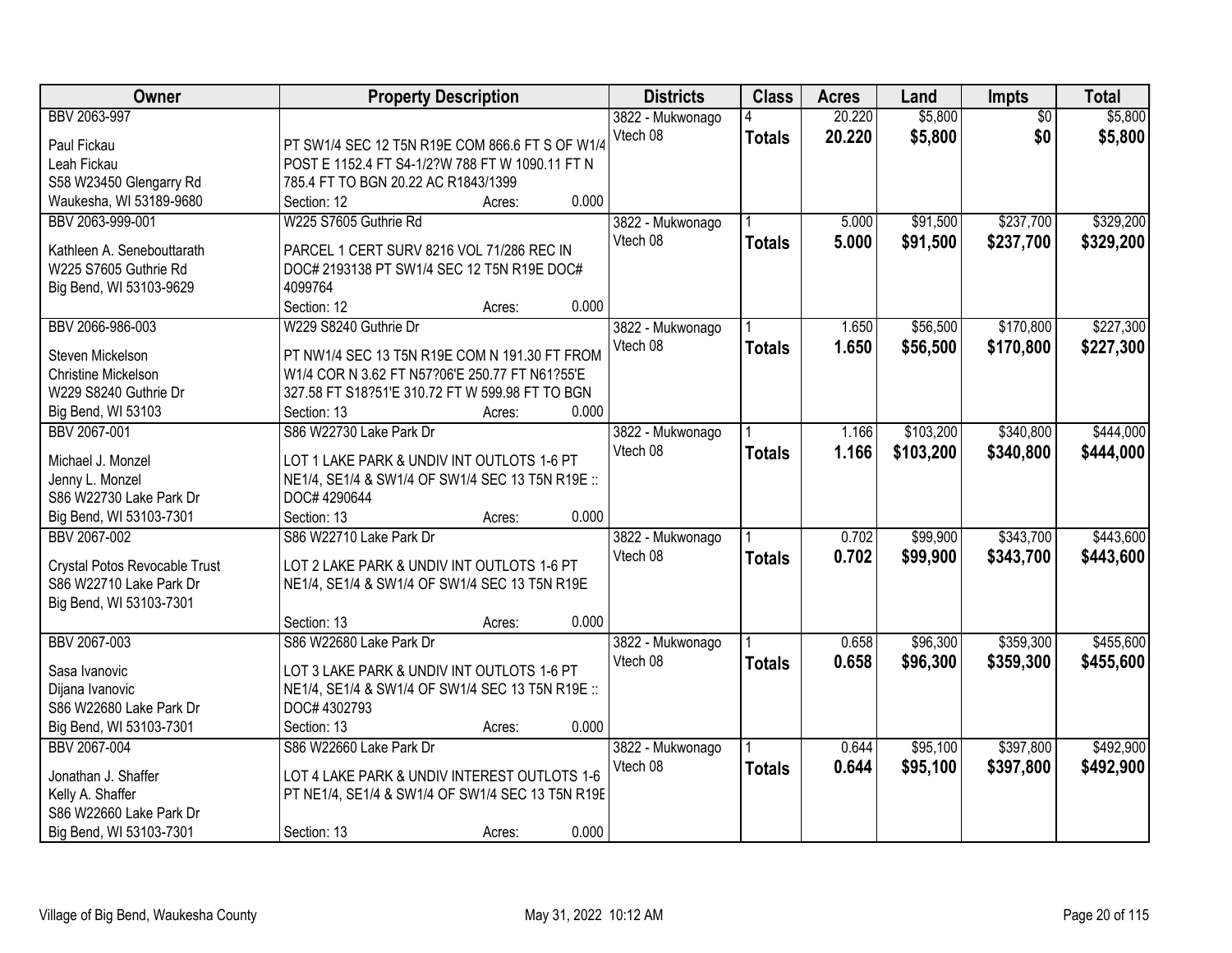| Owner                     | <b>Property Description</b>                      |        |       | <b>Districts</b> | <b>Class</b>  | <b>Acres</b> | Land      | <b>Impts</b> | <b>Total</b> |
|---------------------------|--------------------------------------------------|--------|-------|------------------|---------------|--------------|-----------|--------------|--------------|
| BBV 2067-005              | S86 W22640 Lake Park Dr                          |        |       | 3822 - Mukwonago |               | 0.605        | \$91,500  | \$394,800    | \$486,300    |
| Jeffrey R. Gleesing       | LOT 5 LAKE PARK & UNDIV INT OUTLOTS 1-6 PT       |        |       | Vtech 08         | <b>Totals</b> | 0.605        | \$91,500  | \$394,800    | \$486,300    |
| Kerri A. Gleesing         | NE1/4, SE1/4 & SW1/4 OF SW1/4 SEC 13 T5N R19E :: |        |       |                  |               |              |           |              |              |
| S86 W22640 Lake Park Dr   | DOC# 4239079                                     |        |       |                  |               |              |           |              |              |
| Big Bend, WI 53103-7301   | Section: 13                                      | Acres: | 0.000 |                  |               |              |           |              |              |
| BBV 2067-006              | S86 W22620 Lake Park Dr                          |        |       | 3822 - Mukwonago |               | 0.740        | \$100,200 | \$323,400    | \$423,600    |
|                           |                                                  |        |       | Vtech 08         | <b>Totals</b> | 0.740        | \$100,200 | \$323,400    | \$423,600    |
| Anthony B. Houdyshell     | LOT 6 LAKE PARK & UNDIV INT OUTLOTS 1-6 PT       |        |       |                  |               |              |           |              |              |
| Jennifer A. Houdyshell    | NE1/4, SE1/4 & SW1/4 OF SW1/4 SEC 13 T5N R19E :: |        |       |                  |               |              |           |              |              |
| S86 W22620 Lake Park Dr   | DOC# 4265251                                     |        |       |                  |               |              |           |              |              |
| Big Bend, WI 53103-7301   | Section: 13                                      | Acres: | 0.000 |                  |               |              |           |              |              |
| BBV 2067-007              | W225 S8665 Lake Park Dr                          |        |       | 3822 - Mukwonago |               | 0.708        | \$95,100  | \$367,100    | \$462,200    |
| Kurt A. Meyer             | LOT 7 LAKE PARK & UNDIV INT OUTLOTS 1-6 PT       |        |       | Vtech 08         | <b>Totals</b> | 0.708        | \$95,100  | \$367,100    | \$462,200    |
| Beth D. Meyer             | NE1/4, SE1/4 & SW1/4 OF SW1/4 SEC 13 T5N R19E    |        |       |                  |               |              |           |              |              |
| W225 S8665 Lake Park Dr   |                                                  |        |       |                  |               |              |           |              |              |
| Big Bend, WI 53103-7303   | Section: 13                                      | Acres: | 0.000 |                  |               |              |           |              |              |
| BBV 2067-008              | W225 S8645 Lake Park Dr                          |        |       | 3822 - Mukwonago |               | 0.614        | \$92,400  | \$355,000    | \$447,400    |
|                           |                                                  |        |       | Vtech 08         | <b>Totals</b> | 0.614        | \$92,400  | \$355,000    | \$447,400    |
| Blp, LLC                  | LOT 8 LAKE PARK & UNDIV INT OUTLOTS 1-6 PT       |        |       |                  |               |              |           |              |              |
| PO Box 790                | NE1/4, SE1/4 & SW1/4 OF SW1/4 SEC 13 T5N R19E :: |        |       |                  |               |              |           |              |              |
| Brookfield, WI 53008-0790 | DOC# 4263041                                     |        |       |                  |               |              |           |              |              |
|                           | Section: 13                                      | Acres: | 0.000 |                  |               |              |           |              |              |
| BBV 2067-009              | W225 S8635 Lake Park Dr                          |        |       | 3822 - Mukwonago |               | 0.703        | \$100,200 | \$392,300    | \$492,500    |
| Timothy A. Watt           | LOT 9 LAKE PARK & UNDIV INT OUTLOTS 1-6 PT       |        |       | Vtech 08         | <b>Totals</b> | 0.703        | \$100,200 | \$392,300    | \$492,500    |
| Luisa M. Watt             | NE1/4, SE1/4 & SW1/4 OF SW1/4 SEC 13 T5N R19E :: |        |       |                  |               |              |           |              |              |
| W225 S8635 Lake Park Dr   | DOC #4232607                                     |        |       |                  |               |              |           |              |              |
| Big Bend, WI 53103-7303   | Section: 13                                      | Acres: | 0.000 |                  |               |              |           |              |              |
| BBV 2067-010              | W225 S8615 Lake Park Dr                          |        |       | 3822 - Mukwonago |               | 0.764        | \$100,500 | \$338,700    | \$439,200    |
|                           |                                                  |        |       | Vtech 08         |               | 0.764        | \$100,500 | \$338,700    | \$439,200    |
| Sean A. Reppen            | LOT 10 LAKE PARK & UNDIV INT OUTLOTS 1-6 PT      |        |       |                  | <b>Totals</b> |              |           |              |              |
| Kay M. Reppen             | NE1/4, SE1/4 & SW1/4 OF SW1/4 SEC 13 T5N R19E :: |        |       |                  |               |              |           |              |              |
| W225 S8615 Lake Park Dr   | DOC# 4270682                                     |        |       |                  |               |              |           |              |              |
| Big Bend, WI 53103-7303   | Section: 13                                      | Acres: | 0.000 |                  |               |              |           |              |              |
| BBV 2067-011              | W225 S8585 Lake Park Dr                          |        |       | 3822 - Mukwonago |               | 0.653        | \$95,700  | \$376,500    | \$472,200    |
| John M. Kulmann           | LOT 11 LAKE PARK & UNDIV INT OUTLOTS 1-6 PT      |        |       | Vtech 08         | <b>Totals</b> | 0.653        | \$95,700  | \$376,500    | \$472,200    |
| Hollyann S. Kulmann       | NE1/4, SE1/4 & SW1/4 OF SW1/4 SEC 13 T5N R19E :: |        |       |                  |               |              |           |              |              |
| W225 S8585 Lake Park Dr   | DOC# 4328016                                     |        |       |                  |               |              |           |              |              |
| Big Bend, WI 53103-7303   | Section: 13                                      | Acres: | 0.000 |                  |               |              |           |              |              |
|                           |                                                  |        |       |                  |               |              |           |              |              |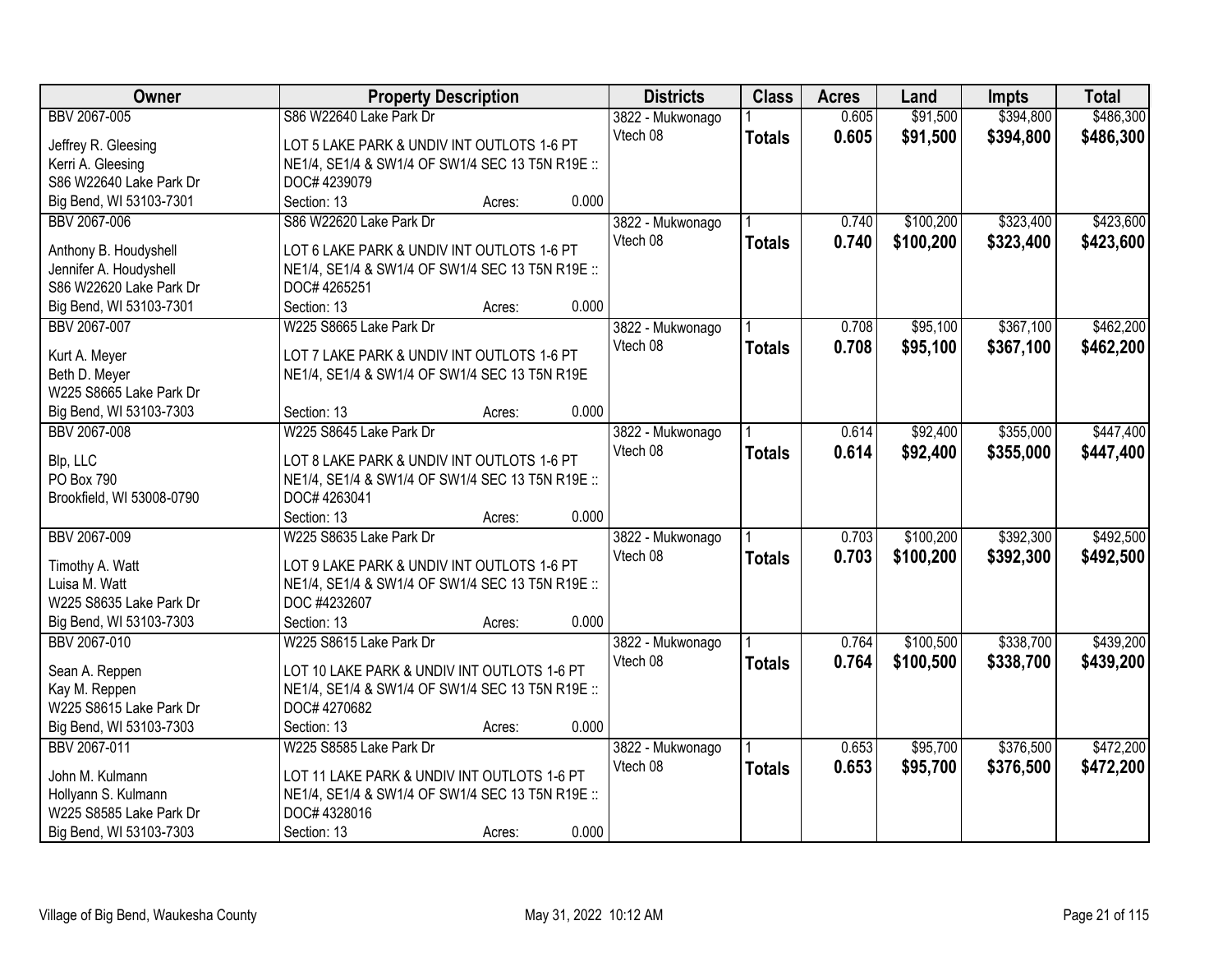| Owner                   | <b>Property Description</b>                      |       | <b>Districts</b> | <b>Class</b>  | <b>Acres</b> | Land     | <b>Impts</b> | <b>Total</b> |
|-------------------------|--------------------------------------------------|-------|------------------|---------------|--------------|----------|--------------|--------------|
| BBV 2067-012            | W225 S8575 Lake Park Dr                          |       | 3822 - Mukwonago |               | 0.641        | \$94,800 | \$320,200    | \$415,000    |
| Paul Charles Sweet      | LOT 12 LAKE PARK & UNDIV INTEREST OUTLOTS        |       | Vtech 08         | <b>Totals</b> | 0.641        | \$94,800 | \$320,200    | \$415,000    |
| Kimberly A. Sweet       | 1-6 PT NE1/4, SE1/4 & SW1/4 OF SW1/4 SEC 13 T5N  |       |                  |               |              |          |              |              |
| W225 S8575 Lake Park Dr | R <sub>19E</sub>                                 |       |                  |               |              |          |              |              |
| Big Bend, WI 53103-7303 | Section: 13<br>Acres:                            | 0.000 |                  |               |              |          |              |              |
| BBV 2067-013            | W228 S8565 Lake Park Dr                          |       | 3822 - Mukwonago |               | 0.644        | \$95,100 | \$370,500    | \$465,600    |
|                         |                                                  |       | Vtech 08         | <b>Totals</b> | 0.644        | \$95,100 | \$370,500    | \$465,600    |
| Peter J. Slawny         | LOT 13 LAKE PARK & UNDIV INT OUTLOTS 1-6 PT      |       |                  |               |              |          |              |              |
| Kate E. Slawny          | NE1/4, SE1/4 & SW1/4 OF SW1/4 SEC 13 T5N R19E :: |       |                  |               |              |          |              |              |
| W225 S8565 Lake Park Dr | DOC# 4270048                                     |       |                  |               |              |          |              |              |
| Big Bend, WI 53103-7303 | Section: 13<br>Acres:                            | 0.000 |                  |               |              |          |              |              |
| BBV 2067-014            | W225 S8535 Lake Park Dr                          |       | 3822 - Mukwonago |               | 0.637        | \$94,200 | \$342,100    | \$436,300    |
| Melissa M. Thomas       | LOT 14 LAKE PARK & UNDIV INTEREST OUTLOTS        |       | Vtech 08         | <b>Totals</b> | 0.637        | \$94,200 | \$342,100    | \$436,300    |
| Cory M. Thomas          | 1-6 PT NE1/4, SE1/4 & SW1/4 OF SW1/4 SEC 13 T5N  |       |                  |               |              |          |              |              |
| W225 S8535 Lake Park Dr | <b>R19E</b>                                      |       |                  |               |              |          |              |              |
| Big Bend, WI 53103-7303 | Section: 13<br>Acres:                            | 0.000 |                  |               |              |          |              |              |
| BBV 2067-015            | W225 S8525 Lake Park Dr                          |       | 3822 - Mukwonago |               | 0.625        | \$93,300 | \$328,600    | \$421,900    |
|                         |                                                  |       | Vtech 08         | <b>Totals</b> | 0.625        | \$93,300 | \$328,600    | \$421,900    |
| Scott R. Kleist         | LOT 15 LAKE PARK & UNDIV INT OUTLOTS 1-6 PT      |       |                  |               |              |          |              |              |
| Kristy A. Kleist        | NE1/4, SE1/4 & SW1/4 OF SW1/4 SEC 13 T5N R19E :: |       |                  |               |              |          |              |              |
| W225 S8525 Lake Park Dr | DOC# 4214884                                     |       |                  |               |              |          |              |              |
| Big Bend, WI 53103-7303 | Section: 13<br>Acres:                            | 0.000 |                  |               |              |          |              |              |
| BBV 2067-016            | W225 S8515 Lake Park Dr                          |       | 3822 - Mukwonago |               | 0.634        | \$94,200 | \$344,700    | \$438,900    |
| Douglas E. Hyde         | LOT 16 LAKE PARK & UNDIV INT OUTLOTS 1-6 PT      |       | Vtech 08         | <b>Totals</b> | 0.634        | \$94,200 | \$344,700    | \$438,900    |
| Michelle M. Hyde        | NE1/4, SE1/4 & SW1/4 OF SW1/4 SEC 13 T5N R19E :: |       |                  |               |              |          |              |              |
| W225 S8515 Lake Park Dr | DOC# 4223265                                     |       |                  |               |              |          |              |              |
| Big Bend, WI 53103-7303 | Section: 13<br>Acres:                            | 0.000 |                  |               |              |          |              |              |
| BBV 2067-017            | W225 S8495 Lake Park Dr                          |       | 3822 - Mukwonago |               | 0.630        | \$93,600 | \$383,700    | \$477,300    |
|                         |                                                  |       | Vtech 08         |               |              |          |              |              |
| Kelly L. Renner         | LOT 17 LAKE PARK & UNDIV INT OUTLOTS 1-6 PT      |       |                  | <b>Totals</b> | 0.630        | \$93,600 | \$383,700    | \$477,300    |
| W225 S8495 Lake Park Dr | NE1/4, SE1/4 & SW1/4 OF SW1/4 SEC 13 T5N R19E :: |       |                  |               |              |          |              |              |
| Big Bend, WI 53103-7304 | DOC# 4234796                                     |       |                  |               |              |          |              |              |
|                         | Section: 13<br>Acres:                            | 0.000 |                  |               |              |          |              |              |
| BBV 2067-018            | W225 S8465 Lake Park Dr                          |       | 3822 - Mukwonago |               | 0.630        | \$93,600 | \$363,800    | \$457,400    |
|                         |                                                  |       | Vtech 08         | <b>Totals</b> | 0.630        | \$93,600 | \$363,800    | \$457,400    |
| Thomas C. Quirk         | LOT 18 LAKE PARK & UNDIV INT OUTLOTS 1-6 PT      |       |                  |               |              |          |              |              |
| Pamela J. Quirk         | NE1/4, SE1/4 & SW1/4 OF SW1/4 SEC 13 T5N R19E :: |       |                  |               |              |          |              |              |
| W225 S8465 Lake Park Dr | DOC #4311601                                     |       |                  |               |              |          |              |              |
| Big Bend, WI 53103-7304 | Section: 13<br>Acres:                            | 0.000 |                  |               |              |          |              |              |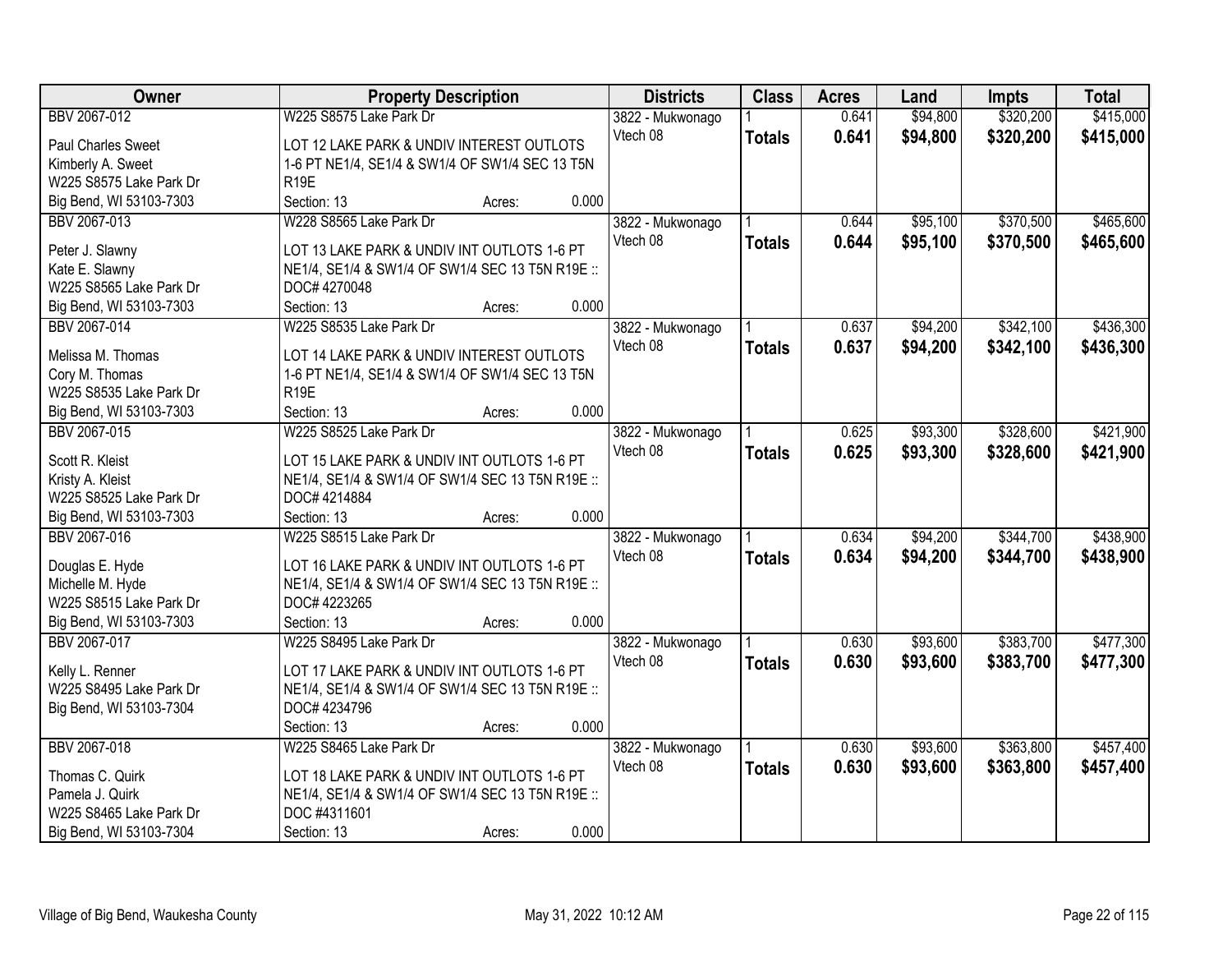| Owner                   | <b>Property Description</b>                      |        |       | <b>Districts</b>             | <b>Class</b>  | <b>Acres</b> | Land      | <b>Impts</b> | <b>Total</b> |
|-------------------------|--------------------------------------------------|--------|-------|------------------------------|---------------|--------------|-----------|--------------|--------------|
| BBV 2067-019            | W225 S8455 Lake Park Dr                          |        |       | 3822 - Mukwonago             |               | 0.631        | \$93,900  | \$372,400    | \$466,300    |
| <b>Scott Riechert</b>   | LOT 19 LAKE PARK & UNDIV INT OUTLOTS 1-6 PT      |        |       | Vtech 08                     | <b>Totals</b> | 0.631        | \$93,900  | \$372,400    | \$466,300    |
| Diana Riechert          | NE1/4, SE1/4 & SW1/4 OF SW1/4 SEC 13 T5N R19E :: |        |       |                              |               |              |           |              |              |
| W225 S8455 Lake Park Dr | DOC# 4309120                                     |        |       |                              |               |              |           |              |              |
| Big Bend, WI 53103-7304 | Section: 13                                      | Acres: | 0.000 |                              |               |              |           |              |              |
| BBV 2067-020            | W225 S8435 Lake Park Dr                          |        |       | 3822 - Mukwonago             |               | 0.652        | \$95,700  | \$367,500    | \$463,200    |
|                         |                                                  |        |       | Vtech 08                     | <b>Totals</b> | 0.652        | \$95,700  | \$367,500    | \$463,200    |
| Brian L. Prom           | LOT 20 LAKE PARK & UNDIV INT OUTLOTS 1-6 PT      |        |       |                              |               |              |           |              |              |
| Georganne K. Prom       | NE1/4, SE1/4 & SW1/4 OF SW1/4 SEC 13 T5N R19E :: |        |       |                              |               |              |           |              |              |
| W225 S8435 Lake Park Dr | DOC# 4286558                                     |        |       |                              |               |              |           |              |              |
| Big Bend, WI 53103-7304 | Section: 13                                      | Acres: | 0.000 |                              |               |              |           |              |              |
| BBV 2067-021            | W225 S8415 Lake Park Dr                          |        |       | 3822 - Mukwonago             |               | 0.638        | \$94,500  | \$328,900    | \$423,400    |
| Sean P. Mcginnis        | LOT 21 LAKE PARK & UNDIV INT OUTLOTS 1-6 PT      |        |       | Vtech 08                     | <b>Totals</b> | 0.638        | \$94,500  | \$328,900    | \$423,400    |
| Katie L. Mcginnis       | NE1/4, SE1/4 & SW1/4 OF SW1/4 SEC 13 T5N R19E :: |        |       |                              |               |              |           |              |              |
| W225 S8415 Lake Park Dr | DOC# 4251773                                     |        |       |                              |               |              |           |              |              |
| Big Bend, WI 53103-7304 | Section: 13                                      | Acres: | 0.000 |                              |               |              |           |              |              |
| BBV 2067-022            | W225 S8395 Lake Park Dr                          |        |       | 3822 - Mukwonago             |               | 0.651        | \$95,700  | \$341,700    | \$437,400    |
|                         |                                                  |        |       | Vtech 08                     | <b>Totals</b> | 0.651        | \$95,700  | \$341,700    | \$437,400    |
| Adam A. Volbrecht       | LOT 22 LAKE PARK & UNDIV INT OUTLOTS 1-6 PT      |        |       |                              |               |              |           |              |              |
| Taryn L. Volbrecht      | NE1/4, SE1/4 & SW1/4 OF SW1/4 SEC 13 T5N R19E :: |        |       |                              |               |              |           |              |              |
| W225 S8395 Lake Park Dr | DOC# 4316726                                     |        |       |                              |               |              |           |              |              |
| Big Bend, WI 53103-7304 | Section: 13                                      | Acres: | 0.000 |                              |               |              |           |              |              |
| BBV 2067-023            | W225 S8365 Lake Park Dr                          |        |       | 3822 - Mukwonago             |               | 1.156        | \$102,900 | \$465,000    | \$567,900    |
| Rachel C. Rink          | LOT 23 LAKE PARK & UNDIV INT OUTLOTS 1-6 PT      |        |       | Vtech 08                     | <b>Totals</b> | 1.156        | \$102,900 | \$465,000    | \$567,900    |
| W225 S8365 Lake Park Dr | NE1/4, SE1/4 & SW1/4 OF SW1/4 SEC 13 T5N R19E :: |        |       |                              |               |              |           |              |              |
| Big Bend, WI 53103-7304 | DOC# 4232602                                     |        |       |                              |               |              |           |              |              |
|                         | Section: 13                                      | Acres: | 0.000 |                              |               |              |           |              |              |
| BBV 2067-024            | S83 W22555 Lake Park Dr                          |        |       |                              |               | 1.169        | \$108,300 | \$337,500    | \$445,800    |
|                         |                                                  |        |       | 3822 - Mukwonago<br>Vtech 08 |               |              |           |              |              |
| David Gawrisch          | LOT 24 LAKE PARK & UNDIV INT OUTLOTS 1-6 PT      |        |       |                              | <b>Totals</b> | 1.169        | \$108,300 | \$337,500    | \$445,800    |
| Katie Gawrisch          | NE1/4, SE1/4 & SW1/4 OF SW1/4 SEC 13 T5N R19E :: |        |       |                              |               |              |           |              |              |
| S83 W22555 Lake Park Dr | DOC# 4258911                                     |        |       |                              |               |              |           |              |              |
| Big Bend, WI 53103-7302 | Section: 13                                      | Acres: | 0.000 |                              |               |              |           |              |              |
| BBV 2067-025            | S83 W22595 Lake Park Dr                          |        |       | 3822 - Mukwonago             |               | 0.676        | \$102,600 | \$355,200    | \$457,800    |
|                         |                                                  |        |       | Vtech 08                     | <b>Totals</b> | 0.676        | \$102,600 | \$355,200    | \$457,800    |
| Matthew Wierzba         | LOT 25 LAKE PARK & UNDIV INTEREST OUTLOTS        |        |       |                              |               |              |           |              |              |
| Kelly Wierzba           | 1-6 PT NE1/4 SE1/4 & SW1/4 OF SW1/4 SEC 13 T5N   |        |       |                              |               |              |           |              |              |
| S83 W22595 Lake Park Dr | R <sub>19E</sub>                                 |        |       |                              |               |              |           |              |              |
| Big Bend, WI 53103-7302 | Section: 13                                      | Acres: | 0.000 |                              |               |              |           |              |              |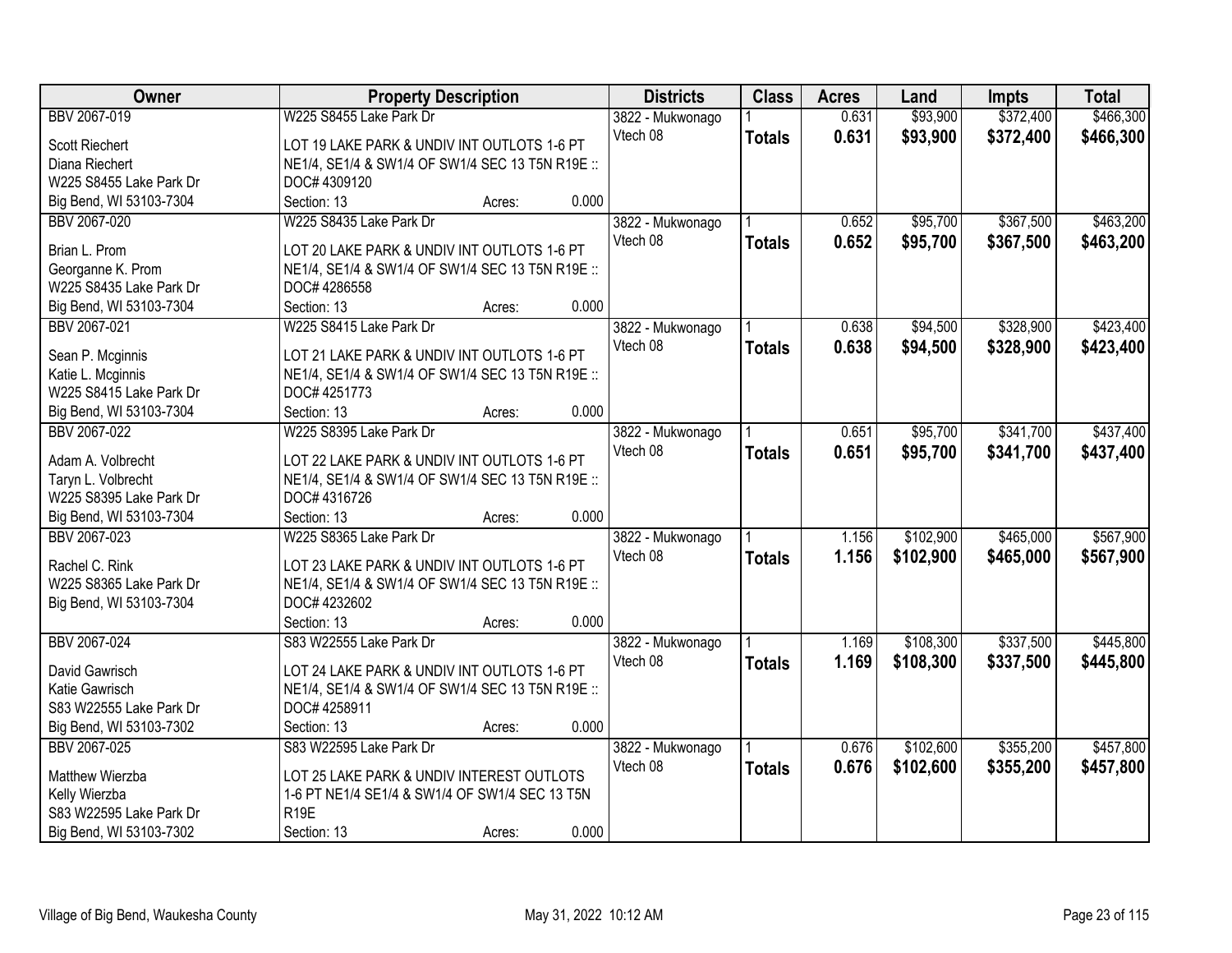| Owner                                   | <b>Property Description</b>                      |        | <b>Districts</b> | <b>Class</b>  | <b>Acres</b> | Land      | <b>Impts</b> | <b>Total</b> |
|-----------------------------------------|--------------------------------------------------|--------|------------------|---------------|--------------|-----------|--------------|--------------|
| BBV 2067-026                            | S83 W22625 Lake Park Dr                          |        | 3822 - Mukwonago |               | 0.666        | \$101,700 | \$334,500    | \$436,200    |
| Mathew D. Staufenbeil                   | LOT 26 LAKE PARK & UNDIV INT OUTLOTS 1-6 PT      |        | Vtech 08         | <b>Totals</b> | 0.666        | \$101,700 | \$334,500    | \$436,200    |
| Jaime L. Staufenbeil                    | NE1/4, SE1/4 & SW1/4 OF SW1/4 SEC 13 T5N R19E :: |        |                  |               |              |           |              |              |
| S83 W22625 Lake Park Dr                 | DOC# 4264317                                     |        |                  |               |              |           |              |              |
| Big Bend, WI 53103-7302                 | Section: 13                                      | Acres: | 0.000            |               |              |           |              |              |
| BBV 2067-027                            | S83 W22645 Lake Park Dr                          |        | 3822 - Mukwonago |               | 0.627        | \$98,100  | \$348,700    | \$446,800    |
|                                         |                                                  |        | Vtech 08         | <b>Totals</b> | 0.627        | \$98,100  | \$348,700    | \$446,800    |
| Casey T. Malek                          | LOT 27 LAKE PARK & UNDIV INT OUTLOTS 1-6 PT      |        |                  |               |              |           |              |              |
| Ashley M. Malek                         | NE1/4, SE1/4 & SW1/4 OF SW1/4 SEC 13 T5N R19E :: |        |                  |               |              |           |              |              |
| S83 W22645 Lake Park Dr                 | DOC# 4244533                                     |        |                  |               |              |           |              |              |
| Big Bend, WI 53103-7302                 | Section: 13                                      | Acres: | 0.000            |               |              |           |              |              |
| BBV 2067-028                            | S83 W22665 Lake Park Dr                          |        | 3822 - Mukwonago |               | 0.775        | \$105,600 | \$334,600    | \$440,200    |
|                                         | LOT 28 LAKE PARK & UNDIV INT OUTLOTS 1-6 PT      |        | Vtech 08         | <b>Totals</b> | 0.775        | \$105,600 | \$334,600    | \$440,200    |
| Douglas D. Lehrer<br>Jessica A. Lehrer  | NE1/4, SE1/4 & SW1/4 OF SW1/4 SEC 13 T5N R19E :: |        |                  |               |              |           |              |              |
| S83 W22665 Lake Park Dr                 | DOC# 4223039                                     |        |                  |               |              |           |              |              |
|                                         | Section: 13                                      | Acres: | 0.000            |               |              |           |              |              |
| Big Bend, WI 53103-7302<br>BBV 2067-029 | S83 W22715 Lake Park Dr                          |        |                  |               | 1.076        | \$107,700 | \$407,900    | \$515,600    |
|                                         |                                                  |        | 3822 - Mukwonago |               |              |           |              |              |
| Joshua R. Kohls                         | LOT 29 LAKE PARK & UNDIV INT OUTLOTS 1-6 PT      |        | Vtech 08         | <b>Totals</b> | 1.076        | \$107,700 | \$407,900    | \$515,600    |
| Ashley R. Kohls                         | NE1/4, SE1/4 & SW1/4 OF SW1/4 SEC 13 T5N R19E :: |        |                  |               |              |           |              |              |
| S83 W22715 Lake Park Dr                 | DOC# 4227380                                     |        |                  |               |              |           |              |              |
| Big Bend, WI 53103-7302                 | Section: 13                                      | Acres: | 0.000            |               |              |           |              |              |
| BBV 2067-030                            | W227 S8370 Lake Park Dr                          |        | 3822 - Mukwonago |               | 0.724        | \$100,200 | \$344,500    | \$444,700    |
|                                         |                                                  |        | Vtech 08         | <b>Totals</b> | 0.724        | \$100,200 | \$344,500    | \$444,700    |
| Nathan R. Spangler                      | LOT 30 LAKE PARK & UNDIV INT OUTLOTS 1-6 PT      |        |                  |               |              |           |              |              |
| Melissa M. Spangler                     | NE1/4, SE1/4 & SW1/4 OF SW1/4 SEC 13 T5N R19E :: |        |                  |               |              |           |              |              |
| W227 S8370 Lake Park Dr                 | DOC# 4304067                                     |        |                  |               |              |           |              |              |
| Big Bend, WI 53103-7306                 | Section: 13                                      | Acres: | 0.000            |               |              |           |              |              |
| BBV 2067-031                            | W227 S8390 Lake Park Dr                          |        | 3822 - Mukwonago |               | 0.616        | \$92,400  | \$451,000    | \$543,400    |
| Laura K. Sowinski                       | LOT 31 LAKE PARK & UNDIV INT OUTLOTS 1-6 PT      |        | Vtech 08         | <b>Totals</b> | 0.616        | \$92,400  | \$451,000    | \$543,400    |
| 5626 Oxford Dr                          | NE1/4, SE1/4 & SW1/4 OF SW1/4 SEC 13 T5N R19E :: |        |                  |               |              |           |              |              |
| Greendale, WI 53129                     | DOC# 4251002                                     |        |                  |               |              |           |              |              |
|                                         | Section: 13                                      | Acres: | 0.000            |               |              |           |              |              |
| BBV 2067-032                            | W227 S8400 Lake Park Dr                          |        | 3822 - Mukwonago |               | 0.681        | \$98,100  | \$360,300    | \$458,400    |
|                                         |                                                  |        | Vtech 08         | <b>Totals</b> | 0.681        | \$98,100  | \$360,300    | \$458,400    |
| Daniel P. Miller                        | LOT 32 LAKE PARK & UNDIV INT OUTLOTS 1-6 PT      |        |                  |               |              |           |              |              |
| Laurie J. Miller                        | NE1/4, SE1/4 & SW1/4 OF SW1/4 SEC 13 T5N R19E :: |        |                  |               |              |           |              |              |
| W227 S8400 Lake Park Dr                 | DOC# 4266767                                     |        |                  |               |              |           |              |              |
| Big Bend, WI 53103-7306                 | Section: 13                                      | Acres: | 0.000            |               |              |           |              |              |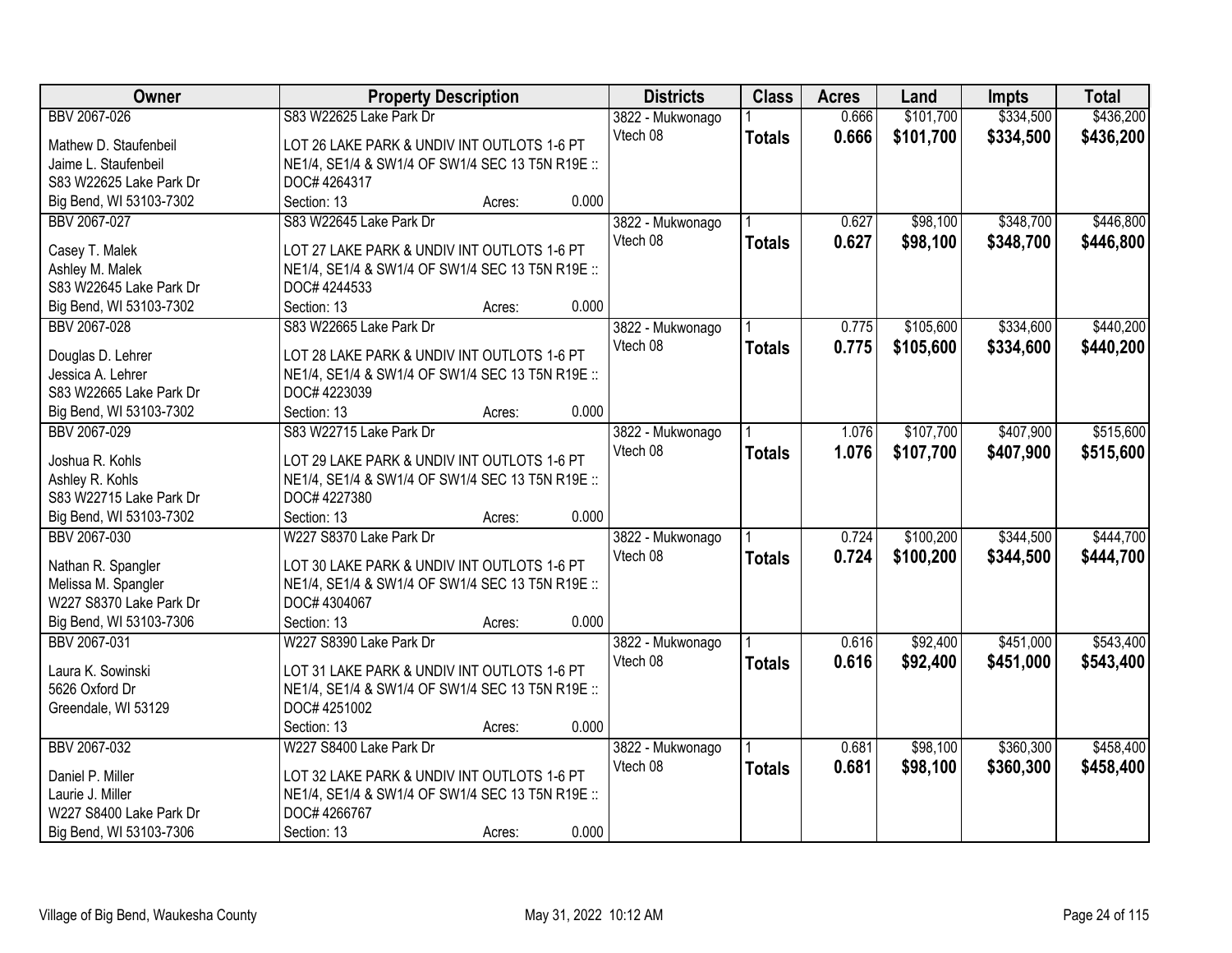| W227 S8420 Lake Park Dr<br>\$98,700<br>\$318,400<br>\$417,100<br>BBV 2067-033<br>0.688<br>3822 - Mukwonago<br>Vtech 08<br>0.688<br>\$98,700<br>\$318,400<br>\$417,100<br><b>Totals</b><br>LOT 33 LAKE PARK & UNDIV INT OUTLOTS 1-6 PT<br>Ryan A. Ostrowski<br>Krista N. Ostrowski<br>NE1/4, SE1/4 & SW1/4 OF SW1/4 SEC 13 T5N R19E ::<br>W227 S8420 Lake Park Dr<br>DOC# 4305970<br>0.000<br>Big Bend, WI 53103-7306<br>Section: 13<br>Acres:<br>W227 S8440 Lake Park Dr<br>\$98,100<br>\$391,700<br>\$489,800<br>BBV 2067-034<br>3822 - Mukwonago<br>0.681 |
|-------------------------------------------------------------------------------------------------------------------------------------------------------------------------------------------------------------------------------------------------------------------------------------------------------------------------------------------------------------------------------------------------------------------------------------------------------------------------------------------------------------------------------------------------------------|
|                                                                                                                                                                                                                                                                                                                                                                                                                                                                                                                                                             |
|                                                                                                                                                                                                                                                                                                                                                                                                                                                                                                                                                             |
|                                                                                                                                                                                                                                                                                                                                                                                                                                                                                                                                                             |
|                                                                                                                                                                                                                                                                                                                                                                                                                                                                                                                                                             |
|                                                                                                                                                                                                                                                                                                                                                                                                                                                                                                                                                             |
|                                                                                                                                                                                                                                                                                                                                                                                                                                                                                                                                                             |
| Vtech 08<br>0.681<br>\$98,100<br>\$391,700<br>\$489,800<br><b>Totals</b><br>Lynne and Richard Witzlsteiner Joint<br>LOT 34 LAKE PARK & UNDIV INT OUTLOTS 1-6 PT                                                                                                                                                                                                                                                                                                                                                                                             |
| NE1/4 SE1/4 & SW1/4 OF SW1/4 SEC 13 T5N R19E ::<br>Trust                                                                                                                                                                                                                                                                                                                                                                                                                                                                                                    |
| W227 S8440 Lake Park Dr<br>DOC# 4306795                                                                                                                                                                                                                                                                                                                                                                                                                                                                                                                     |
| 0.000<br>Big Bend, WI 53103-7306<br>Section: 13<br>Acres:                                                                                                                                                                                                                                                                                                                                                                                                                                                                                                   |
| \$398,900<br>W227 S8460 Lake Park Dr<br>\$99,300<br>\$498,200<br>BBV 2067-035<br>3822 - Mukwonago<br>0.695                                                                                                                                                                                                                                                                                                                                                                                                                                                  |
| Vtech 08<br>\$99,300<br>\$398,900<br>0.695<br>\$498,200<br><b>Totals</b>                                                                                                                                                                                                                                                                                                                                                                                                                                                                                    |
| LOT 35 LAKE PARK & UNDIV INT OUTLOTS 1-6 PT<br>Charles Waldow                                                                                                                                                                                                                                                                                                                                                                                                                                                                                               |
| Renee Waldow<br>NE1/4, SE1/4 & SW1/4 OF SW1/4 SEC 13 T5N R19E ::                                                                                                                                                                                                                                                                                                                                                                                                                                                                                            |
| W227 S8460 Lake Park Dr<br>DOC# 4223863                                                                                                                                                                                                                                                                                                                                                                                                                                                                                                                     |
| 0.000<br>Big Bend, WI 53103-7306<br>Section: 13<br>Acres:                                                                                                                                                                                                                                                                                                                                                                                                                                                                                                   |
| \$384,200<br>BBV 2067-036<br>W227 S8480 Lake Park Dr<br>\$100,200<br>\$484,400<br>3822 - Mukwonago<br>0.712                                                                                                                                                                                                                                                                                                                                                                                                                                                 |
| Vtech 08<br>0.712<br>\$100,200<br>\$384,200<br>\$484,400<br><b>Totals</b><br>Brian T. Moore<br>LOT 36 LAKE PARK & UNDIV INT OUTLOTS 1-6 PT                                                                                                                                                                                                                                                                                                                                                                                                                  |
| Michelle Balen E. Moore<br>NE1/4, SE1/4 & SW1/4 OF SW1/4 SEC 13 T5N R19E ::                                                                                                                                                                                                                                                                                                                                                                                                                                                                                 |
| DOC# 4301368<br>W227 S8480 Lake Park Dr                                                                                                                                                                                                                                                                                                                                                                                                                                                                                                                     |
| 0.000<br>Big Bend, WI 53103-7306<br>Section: 13<br>Acres:                                                                                                                                                                                                                                                                                                                                                                                                                                                                                                   |
| W227 S8496 Lake Park Dr<br>0.729<br>\$100,200<br>\$340,900<br>\$441,100<br>BBV 2067-037<br>3822 - Mukwonago                                                                                                                                                                                                                                                                                                                                                                                                                                                 |
| 0.729<br>\$100,200<br>Vtech 08<br>\$340,900<br>\$441,100<br><b>Totals</b>                                                                                                                                                                                                                                                                                                                                                                                                                                                                                   |
| LOT 37 LAKE PARK & UNDIV INT OUTLOTS 1-6 PT<br>Trevor A. Hunt                                                                                                                                                                                                                                                                                                                                                                                                                                                                                               |
| NE1/4, SE1/4 & SW1/4 OF SW1/4 SEC 13 T5N R19E ::<br>Amanda C. Hunt                                                                                                                                                                                                                                                                                                                                                                                                                                                                                          |
| W227 S8496 Lake Park Dr<br>DOC# 4229708<br>0.000                                                                                                                                                                                                                                                                                                                                                                                                                                                                                                            |
| Big Bend, WI 53103-7306<br>Section: 13<br>Acres:                                                                                                                                                                                                                                                                                                                                                                                                                                                                                                            |
| \$97,500<br>\$407,600<br>\$505,100<br>BBV 2067-038<br>W227 S8510 Lake Park Dr<br>3822 - Mukwonago<br>0.672                                                                                                                                                                                                                                                                                                                                                                                                                                                  |
| Vtech 08<br>0.672<br>\$97,500<br>\$407,600<br>\$505,100<br><b>Totals</b><br>LOT 38 LAKE PARK & UNDIV INT OUTLOTS 1-6 PT<br>Daniel R. Rohde                                                                                                                                                                                                                                                                                                                                                                                                                  |
| Lindsey M. Rohde<br>NE1/4, SE1/4 & SW1/4 OF SW1/4 SEC 13 T5N R19E ::                                                                                                                                                                                                                                                                                                                                                                                                                                                                                        |
| DOC# 4218082<br>W227 S8510 Lake Park Dr                                                                                                                                                                                                                                                                                                                                                                                                                                                                                                                     |
| Big Bend, WI 53103-7306<br>0.000<br>Section: 13<br>Acres:                                                                                                                                                                                                                                                                                                                                                                                                                                                                                                   |
| \$348,600<br>\$439,200<br>BBV 2067-039<br>W227 S8520 Lake Park Dr<br>\$90,600<br>3822 - Mukwonago<br>0.595                                                                                                                                                                                                                                                                                                                                                                                                                                                  |
| 0.595<br>Vtech 08<br>\$90,600<br>\$348,600<br>\$439,200<br><b>Totals</b><br>LOT 39 LAKE PARK & UNDIV INT OUTLOTS 1-6 PT<br>Laura J. Scheel                                                                                                                                                                                                                                                                                                                                                                                                                  |
| Corey W. Scheel<br>NE1/4, SE1/4 & SW1/4 OF SW1/4 SEC 13 T5N R19E ::                                                                                                                                                                                                                                                                                                                                                                                                                                                                                         |
| W227 S8520 Lake Park Dr<br>DOC# 4250277                                                                                                                                                                                                                                                                                                                                                                                                                                                                                                                     |
| 0.000<br>Big Bend, WI 53103-7306<br>Section: 13<br>Acres:                                                                                                                                                                                                                                                                                                                                                                                                                                                                                                   |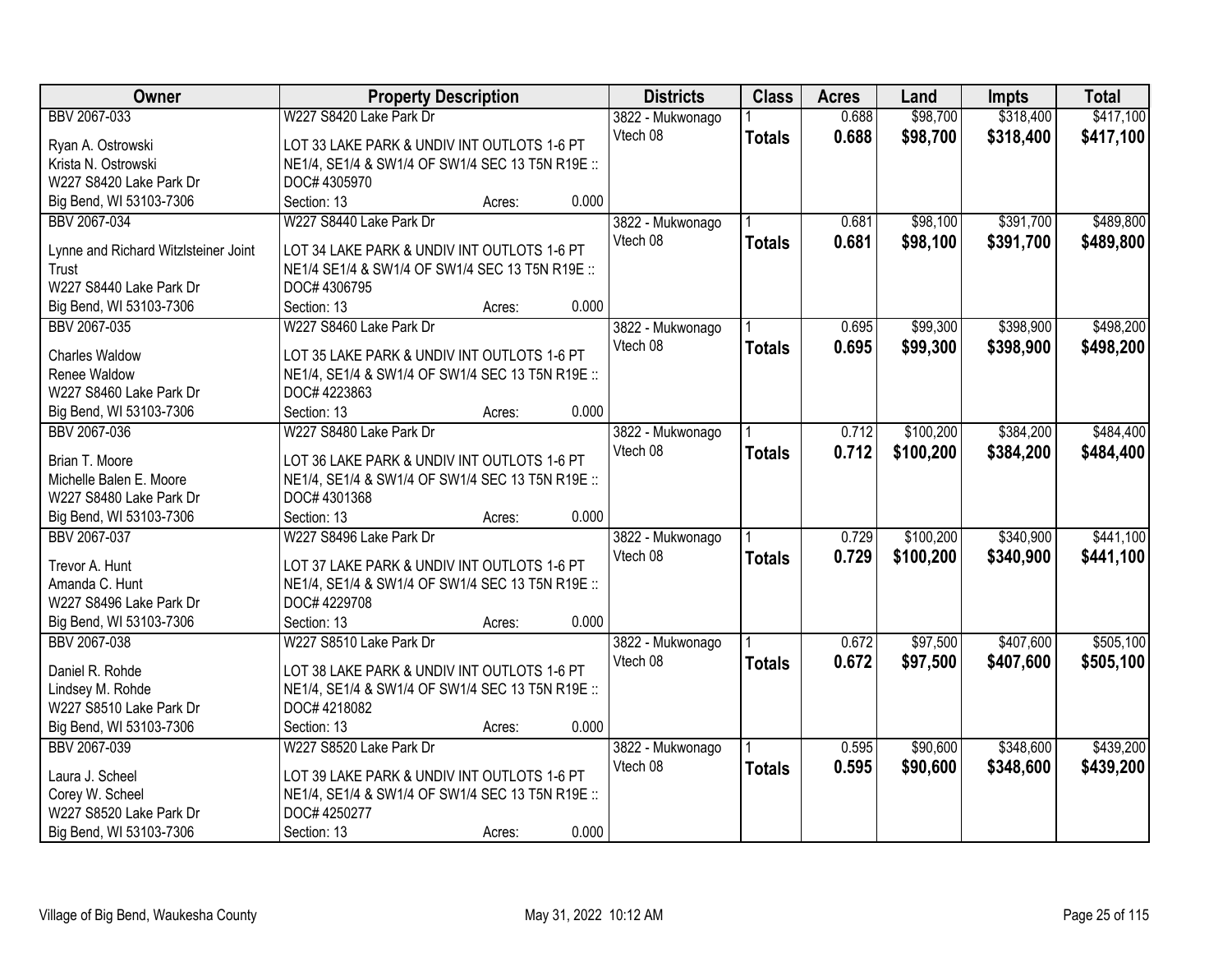| Owner                   | <b>Property Description</b>                      |                 | <b>Districts</b> | <b>Class</b>    | <b>Acres</b> | Land        | <b>Impts</b>    | <b>Total</b>    |
|-------------------------|--------------------------------------------------|-----------------|------------------|-----------------|--------------|-------------|-----------------|-----------------|
| BBV 2067-040            | S85 W22755 Lake Park Dr                          |                 | 3822 - Mukwonago |                 | 0.641        | \$94,800    | \$360,000       | \$454,800       |
| Jimmy C. Thomson III    | LOT 40 LAKE PARK & UNDIV INT OUTLOTS 1-6 PT      |                 | Vtech 08         | <b>Totals</b>   | 0.641        | \$94,800    | \$360,000       | \$454,800       |
| Teresa M. Thomson       | NE1/4, SE1/4 & SW1/4 OF SW1/4 SEC 13 T5N R19E :: |                 |                  |                 |              |             |                 |                 |
| S85 W22755 Lake Park Dr | DOC# 4218055 & DOC# 4261434                      |                 |                  |                 |              |             |                 |                 |
| Big Bend, WI 53103-7307 | Section: 13                                      | 0.000<br>Acres: |                  |                 |              |             |                 |                 |
| BBV 2067-041            | S85 W22840 Lake Park Dr                          |                 | 3822 - Mukwonago |                 | 0.851        | \$80,900    | \$301,900       | \$382,800       |
|                         |                                                  |                 | Vtech 08         | <b>Totals</b>   | 0.851        | \$80,900    | \$301,900       | \$382,800       |
| Jordon L. Gall          | LOT 41 LAKE PARK & UNDIV INT OUTLOTS 1-6 PT      |                 |                  |                 |              |             |                 |                 |
| Sara R. Gall            | NE1/4, SE1/4 & SW1/4 OF SW1/4 SEC 13 T5N R19E :: |                 |                  |                 |              |             |                 |                 |
| S85 W22840 Lake Park Dr | DOC# 4323470                                     |                 |                  |                 |              |             |                 |                 |
| Big Bend, WI 53103-7307 | Section: 13                                      | 0.000<br>Acres: |                  |                 |              |             |                 |                 |
| BBV 2067-042            | W228 S8535 Lake Park Dr                          |                 | 3822 - Mukwonago |                 | 0.800        | \$75,600    | \$324,300       | \$399,900       |
| Jeremy Heindl           | LOT 42 LAKE PARK & UNDIV INT OUTLOTS 1-6 PT      |                 | Vtech 08         | <b>Totals</b>   | 0.800        | \$75,600    | \$324,300       | \$399,900       |
| Desiree Heindl          | NE1/4, SE1/4 & SW1/4 OF SW1/4 SEC 13 T5N R19E :: |                 |                  |                 |              |             |                 |                 |
| W228 S8535 Lake Park Dr | DOC# 4217266                                     |                 |                  |                 |              |             |                 |                 |
| Big Bend, WI 53103-7308 | Section: 13                                      | 0.000<br>Acres: |                  |                 |              |             |                 |                 |
| BBV 2067-043            | Lake Park Dr                                     |                 | 3822 - Mukwonago | X5              | 1.319        | \$0         | \$0             | \$0             |
|                         |                                                  |                 | Vtech 08         | <b>Totals</b>   | 1.319        | \$0         | \$0             | \$0             |
| Lot Owners of Lake Park | OUTLOT 1 LAKE PARK PT NE1/4, SE1/4 & SW1/4 OF    |                 |                  |                 |              |             |                 |                 |
|                         | SW1/4 SEC 13 T5N R19E                            |                 |                  |                 |              |             |                 |                 |
|                         |                                                  |                 |                  |                 |              |             |                 |                 |
|                         | Section: 13                                      | 0.000<br>Acres: |                  |                 |              |             |                 |                 |
| BBV 2067-044            | Lake Park Dr                                     |                 | 3822 - Mukwonago | $\overline{X5}$ | 6.128        | \$0         | $\overline{50}$ | \$0             |
| Lot Owners of Lake Park | OUTLOT 2 LAKE PARK PT NE1/4, SE1/4 & SW1/4 OF    |                 | Vtech 08         | <b>Totals</b>   | 6.128        | \$0         | \$0             | \$0             |
|                         | SW1/4 SEC 13 T5N R19E                            |                 |                  |                 |              |             |                 |                 |
|                         |                                                  |                 |                  |                 |              |             |                 |                 |
|                         | Section: 13                                      | 0.000<br>Acres: |                  |                 |              |             |                 |                 |
| BBV 2067-045            | Lake Park Dr                                     |                 | 3822 - Mukwonago | $\overline{X5}$ | 3.855        | $\sqrt{50}$ | $\overline{50}$ | $\overline{50}$ |
|                         |                                                  |                 | Vtech 08         | <b>Totals</b>   | 3.855        | \$0         | \$0             | \$0             |
| Lot Owners of Lake Park | OUTLOT 3 LAKE PARK PT NE1/4, SE1/4 & SW1/4 OF    |                 |                  |                 |              |             |                 |                 |
|                         | SW1/4 SEC 13 T5N R19E                            |                 |                  |                 |              |             |                 |                 |
|                         |                                                  |                 |                  |                 |              |             |                 |                 |
|                         | Section: 13                                      | 0.000<br>Acres: |                  |                 |              |             |                 |                 |
| BBV 2067-046            | Lake Park Dr                                     |                 | 3822 - Mukwonago | X5              | 1.900        | $\sqrt{$0}$ | $\overline{30}$ | $\overline{50}$ |
| Lot Owners of Lake Park | OUTLOT 4 LAKE PARK PT NE1/4, SE1/4 & SW1/4 OF    |                 | Vtech 08         | <b>Totals</b>   | 1.900        | \$0         | \$0             | \$0             |
|                         | SW1/4 SEC 13 T5N R19E                            |                 |                  |                 |              |             |                 |                 |
|                         |                                                  |                 |                  |                 |              |             |                 |                 |
|                         | Section: 13                                      | 0.000<br>Acres: |                  |                 |              |             |                 |                 |
|                         |                                                  |                 |                  |                 |              |             |                 |                 |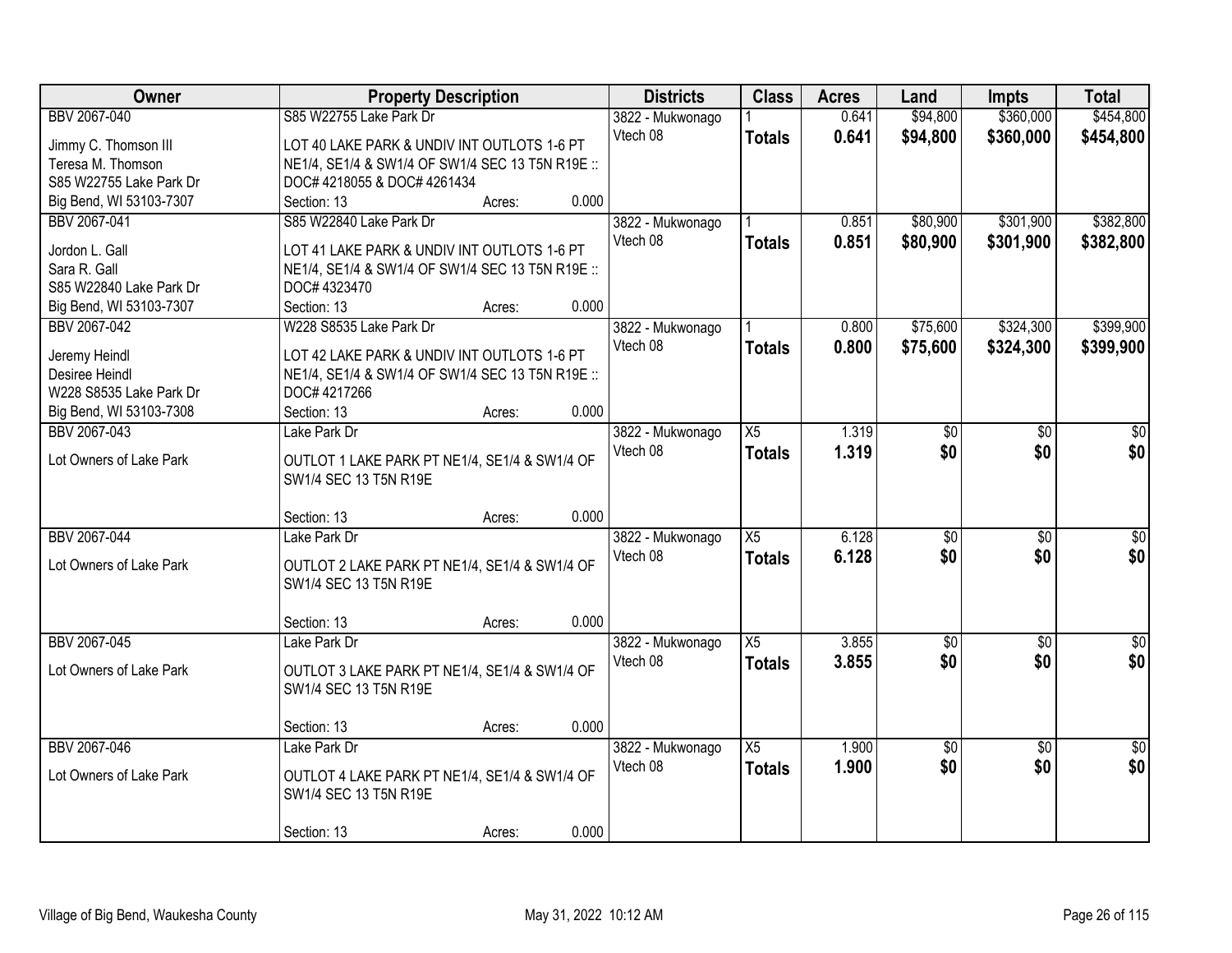| Owner                                                                                                                          | <b>Property Description</b>                                                                                                                                                                                     | <b>Districts</b>             | <b>Class</b>                          | <b>Acres</b>     | Land                   | Impts                  | <b>Total</b>           |
|--------------------------------------------------------------------------------------------------------------------------------|-----------------------------------------------------------------------------------------------------------------------------------------------------------------------------------------------------------------|------------------------------|---------------------------------------|------------------|------------------------|------------------------|------------------------|
| BBV 2067-047<br>Lot Owners of Lake Park                                                                                        | Lake Park Dr<br>OUTLOT 5 LAKE PARK PT NE1/4, SE1/4 & SW1/4 OF<br>SW1/4 SEC 13 T5N R19E                                                                                                                          | 3822 - Mukwonago<br>Vtech 08 | $\overline{X5}$<br><b>Totals</b>      | 4.666<br>4.666   | $\overline{60}$<br>\$0 | $\overline{30}$<br>\$0 | \$0<br>\$0             |
|                                                                                                                                | 0.000<br>Section: 13<br>Acres:                                                                                                                                                                                  |                              |                                       |                  |                        |                        |                        |
| BBV 2067-048<br>Lot Owners of Lake Park                                                                                        | Not Assigned<br>OUTLOT 6 LAKE PARK PT NE1/4, SE1/4 & SW1/4 OF<br>SW1/4 SEC 13 T5N R19E                                                                                                                          | 3822 - Mukwonago<br>Vtech 08 | $\overline{X5}$<br><b>Totals</b>      | 29.970<br>29.970 | \$0<br>\$0             | $\overline{50}$<br>\$0 | \$0<br>\$0             |
|                                                                                                                                | 0.000<br>Section: 13<br>Acres:                                                                                                                                                                                  |                              |                                       |                  |                        |                        |                        |
| BBV 2067-945<br>James K. Kindler<br>W216 S10621 Crowbar Rd<br>Muskego, WI 53150                                                | S87 W22500 Edgewood Ave<br>PT SW1/4 SEC 13 T5N R19E PARCEL OF LAND 115.5<br>FT WIDE & 379.5 FT LONG ON 1/4 SEC LI OFF SE<br>COR E1/2 SW1/4 SEC 13 DOC# 3923932<br>0.000<br>Section: 13<br>Acres:                | 3822 - Mukwonago<br>Vtech 08 | <b>Totals</b>                         | 1.020<br>1.020   | \$75,000<br>\$75,000   | \$311,500<br>\$311,500 | \$386,500<br>\$386,500 |
| BBV 2067-953<br>Edgewood Plaza Property LLC<br>W230 S8750 Wynn Dr<br>Big Bend, WI 53103-9759                                   | W229 S8668 Big Bend Dr<br>PT SW1/4 SEC 13 T5N R19E COM SW COR N 395 FT<br>E 660 FT S 208 FT W 477.85 FT S 188 FT W 182.15 FT<br>TO BGN :: EX COM 188.00 FT N SW COR SW1/4 THE<br>0.504<br>Section: 13<br>Acres: | 3822 - Mukwonago<br>Vtech 08 | 2<br><b>Totals</b>                    | 0.504<br>0.504   | \$78,500<br>\$78,500   | \$344,000<br>\$344,000 | \$422,500<br>\$422,500 |
| BBV 2067-953-003<br>Lake Park Storage Condos, LLC<br>c/o Jamon Peterson<br>W224 S8535 Industrial Dr<br>Big Bend, WI 53103-9701 | S88 W22800 Edgewood Ave<br>EXPANSION LANDS & OWNERS LOUNGE BLDG 1<br>LAKE PARK STORAGE CONDOMINIUMS & THE<br>UNDIV INTEREST IN THE COMMON AREAS<br>4.110<br>Section: 13<br>Acres:                               | 3822 - Mukwonago<br>Vtech 08 | <b>Totals</b>                         | 4.110<br>4.110   | \$7,500<br>\$7,500     | $\overline{50}$<br>\$0 | \$7,500<br>\$7,500     |
| BBV 2067-953-004<br>Schwid Properties, LLC<br>2460 N 128th St<br>Brookfield, WI 53005-5205                                     | Not Assigned<br>UNIT 1 BLDG 1 LAKE PARK STORAGE<br>CONDOMINIUMS & THE UNDIV INTEREST IN THE<br>COMMON AREAS CREATED UNDER DECLARATION<br>0.000<br>Section: 13<br>Acres:                                         | 3822 - Mukwonago<br>Vtech 08 | $\overline{2}$<br><b>Totals</b>       | 0.000<br>0.000   | \$7,500<br>\$7,500     | $\sqrt{6}$<br>\$0      | \$7,500<br>\$7,500     |
| BBV 2067-953-005<br>Schwid Properties, LLC<br>2460 N 128th St<br>Brookfield, WI 53005-5205                                     | Not Assigned<br>UNIT 2 BLDG 1 LAKE PARK STORAGE<br>CONDOMINIUMS & THE UNDIV INTEREST IN THE<br>COMMON AREAS CREATED UNDER DECLARATION<br>0.000<br>Section: 13<br>Acres:                                         | 3822 - Mukwonago<br>Vtech 08 | $\mathbf{2}^{\circ}$<br><b>Totals</b> | 0.000<br>0.000   | \$7,500<br>\$7,500     | $\overline{30}$<br>\$0 | \$7,500<br>\$7,500     |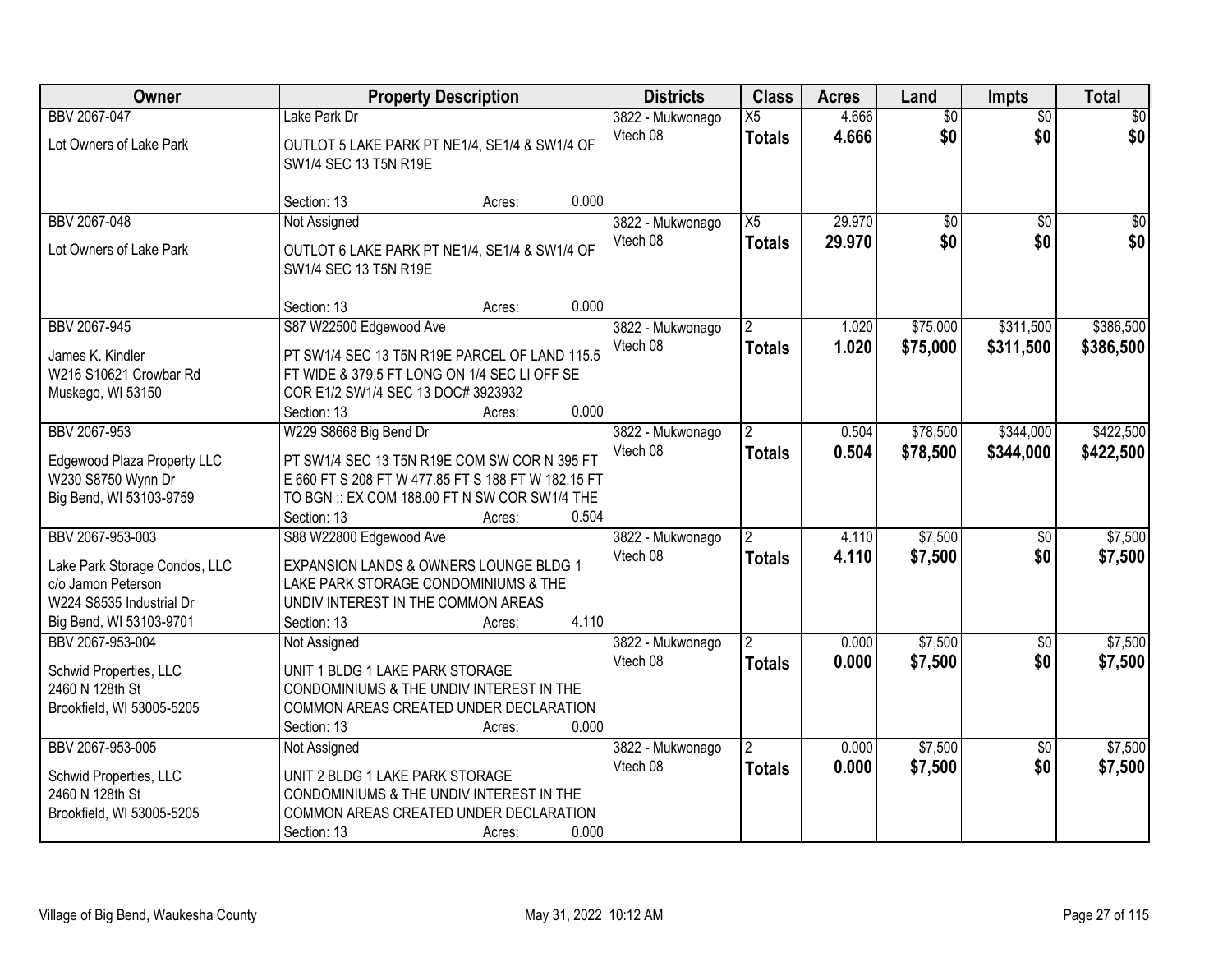| Owner                                     | <b>Property Description</b>                                    | <b>Districts</b> | <b>Class</b>   | <b>Acres</b> | Land    | <b>Impts</b>    | <b>Total</b> |
|-------------------------------------------|----------------------------------------------------------------|------------------|----------------|--------------|---------|-----------------|--------------|
| BBV 2067-953-006                          | Not Assigned                                                   | 3822 - Mukwonago | 2              | 0.010        | \$7,900 | $\overline{50}$ | \$7,900      |
| Schwid Properties, LLC                    | UNIT 3 BLDG 1 LAKE PARK STORAGE                                | Vtech 08         | <b>Totals</b>  | 0.010        | \$7,900 | \$0             | \$7,900      |
| 2460 N 128th St                           | CONDOMINIUMS & THE UNDIV INTEREST IN THE                       |                  |                |              |         |                 |              |
| Brookfield, WI 53005-5205                 | COMMON AREAS CREATED UNDER DECLARATION                         |                  |                |              |         |                 |              |
|                                           | 0.000<br>Section: 13<br>Acres:                                 |                  |                |              |         |                 |              |
| BBV 2067-953-007                          | Not Assigned                                                   | 3822 - Mukwonago |                | 0.000        | \$7,500 | $\overline{30}$ | \$7,500      |
|                                           |                                                                | Vtech 08         | <b>Totals</b>  | 0.000        | \$7,500 | \$0             | \$7,500      |
| Schwid Properties, LLC<br>2460 N 128th St | UNIT 4 BLDG 1 LAKE PARK STORAGE                                |                  |                |              |         |                 |              |
|                                           | CONDOMINIUMS & THE UNDIV INTEREST IN THE                       |                  |                |              |         |                 |              |
| Brookfield, WI 53005-5205                 | COMMON AREAS CREATED UNDER DECLARATION<br>0.000<br>Section: 13 |                  |                |              |         |                 |              |
| BBV 2067-953-008                          | Acres:<br>Not Assigned                                         | 3822 - Mukwonago |                | 0.000        | \$7,500 | \$0             | \$7,500      |
|                                           |                                                                | Vtech 08         |                |              |         |                 |              |
| Cb Assured Improvements, LLC              | UNIT 5 BLDG 2 LAKE PARK STORAGE                                |                  | <b>Totals</b>  | 0.000        | \$7,500 | \$0             | \$7,500      |
| 15200 W Glenora Ave                       | CONDOMINIUMS & THE UNDIV INTEREST IN THE                       |                  |                |              |         |                 |              |
| New Berlin, WI 53151-5831                 | COMMON AREAS CREATED UNDER DECLARATION                         |                  |                |              |         |                 |              |
|                                           | 0.000<br>Section: 13<br>Acres:                                 |                  |                |              |         |                 |              |
| BBV 2067-953-009                          | Not Assigned                                                   | 3822 - Mukwonago | 2              | 0.000        | \$7,500 | \$0             | \$7,500      |
| Shaun E Chinsky Revocable Trust           | UNIT 6 BLDG 2 LAKE PARK STORAGE                                | Vtech 08         | <b>Totals</b>  | 0.000        | \$7,500 | \$0             | \$7,500      |
| 4119 N Yale Ave                           | CONDOMINIUMS & THE UNDIV INTEREST IN THE                       |                  |                |              |         |                 |              |
| Arlington Heights, IL 60004-7924          | COMMON AREAS CREATED UNDER DECLARATION                         |                  |                |              |         |                 |              |
|                                           | 0.000<br>Section: 13<br>Acres:                                 |                  |                |              |         |                 |              |
| BBV 2067-953-010                          | Not Assigned                                                   | 3822 - Mukwonago |                | 0.000        | \$7,500 | $\overline{50}$ | \$7,500      |
|                                           |                                                                | Vtech 08         | <b>Totals</b>  | 0.000        | \$7,500 | \$0             | \$7,500      |
| Lake Park Storage Condos, LLC             | UNIT 7 BLDG 2 LAKE PARK STORAGE                                |                  |                |              |         |                 |              |
| c/o Jamon Peterson                        | CONDOMINIUMS & THE UNDIV INTEREST IN THE                       |                  |                |              |         |                 |              |
| W224 S8535 Industrial Dr                  | COMMON AREAS CREATED UNDER DECLARATION                         |                  |                |              |         |                 |              |
| Big Bend, WI 53103-9701                   | 0.000<br>Section: 13<br>Acres:                                 |                  |                |              |         |                 |              |
| BBV 2067-953-011                          | Not Assigned                                                   | 3822 - Mukwonago |                | 0.000        | \$7,500 | $\sqrt{6}$      | \$7,500      |
| <b>Gdw Properties, LLC</b>                | UNIT 8 BLDG 2 LAKE PARK STORAGE                                | Vtech 08         | <b>Totals</b>  | 0.000        | \$7,500 | \$0             | \$7,500      |
| S74 W19035 Bay Ct                         | CONDOMINIUMS & THE UNDIV INTEREST IN THE                       |                  |                |              |         |                 |              |
| Muskego, WI 53150-9533                    | COMMON AREAS CREATED UNDER DECLARATION                         |                  |                |              |         |                 |              |
|                                           | Section: 13<br>0.000<br>Acres:                                 |                  |                |              |         |                 |              |
| BBV 2067-953-012                          | Not Assigned                                                   | 3822 - Mukwonago | $\overline{2}$ | 0.000        | \$7,500 | $\overline{30}$ | \$7,500      |
|                                           |                                                                | Vtech 08         | <b>Totals</b>  | 0.000        | \$7,500 | \$0             | \$7,500      |
| Lake Park Storage Condos, LLC             | UNIT 9 BLDG 3 LAKE PARK STORAGE                                |                  |                |              |         |                 |              |
| c/o Jamon Peterson                        | CONDOMINIUMS & THE UNDIV INTEREST IN THE                       |                  |                |              |         |                 |              |
| W224 S8535 Industrial Dr                  | COMMON AREAS CREATED UNDER DECLARATION                         |                  |                |              |         |                 |              |
| Big Bend, WI 53103-9701                   | 0.000<br>Section: 13<br>Acres:                                 |                  |                |              |         |                 |              |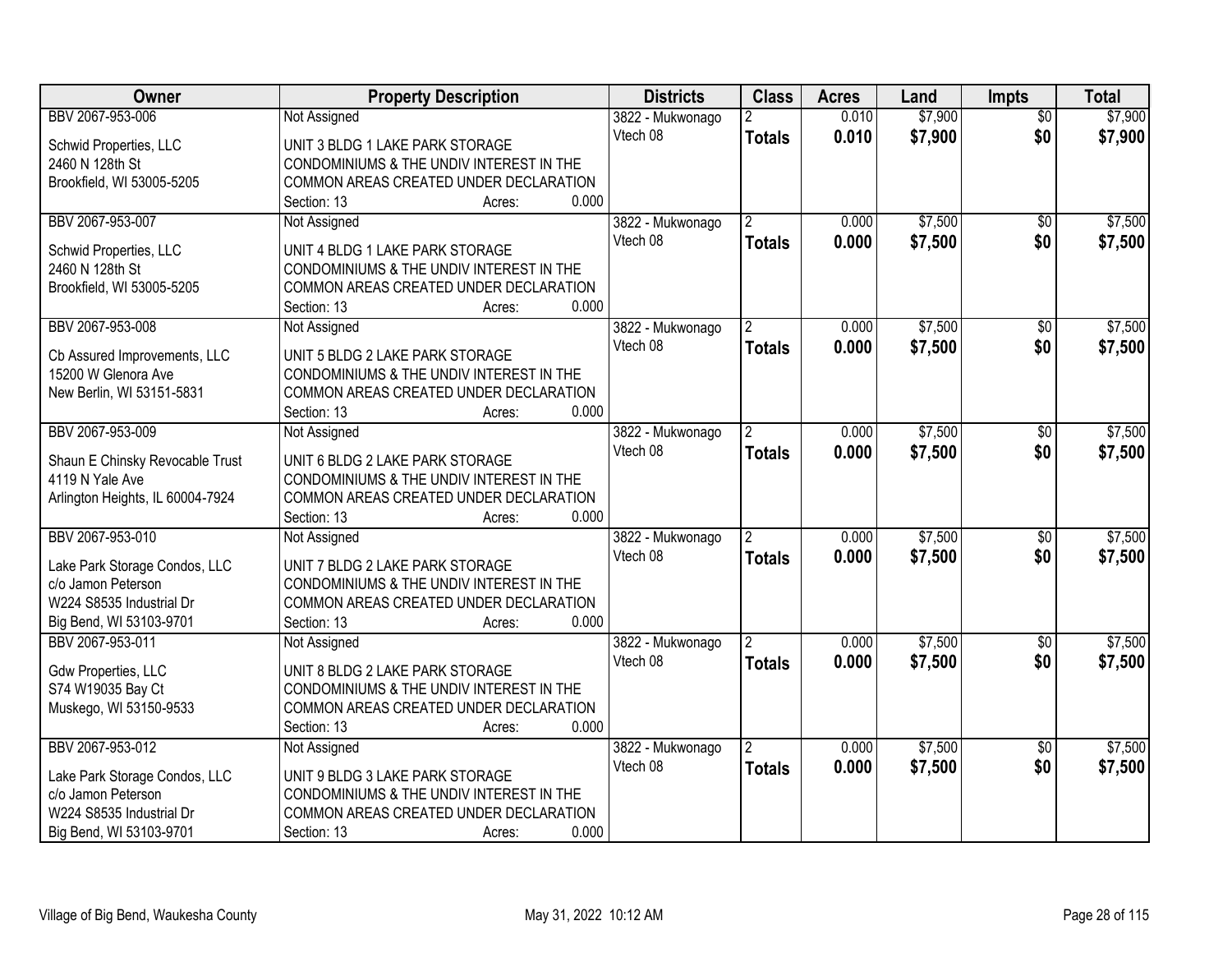| Owner                         | <b>Property Description</b>              | <b>Districts</b> | <b>Class</b>   | <b>Acres</b> | Land    | <b>Impts</b>    | <b>Total</b> |
|-------------------------------|------------------------------------------|------------------|----------------|--------------|---------|-----------------|--------------|
| BBV 2067-953-013              | Not Assigned                             | 3822 - Mukwonago | $\overline{2}$ | 0.000        | \$7,500 | $\overline{30}$ | \$7,500      |
| Lake Park Storage Condos, LLC | UNIT 10 BLDG 3 LAKE PARK STORAGE         | Vtech 08         | <b>Totals</b>  | 0.000        | \$7,500 | \$0             | \$7,500      |
| c/o Jamon Peterson            | CONDOMINIUMS & THE UNDIV INTEREST IN THE |                  |                |              |         |                 |              |
| W224 S8535 Industrial Dr      | COMMON AREAS CREATED UNDER DECLARATION   |                  |                |              |         |                 |              |
| Big Bend, WI 53103-9701       | 0.000<br>Section: 13<br>Acres:           |                  |                |              |         |                 |              |
| BBV 2067-953-014              | Not Assigned                             | 3822 - Mukwonago |                | 0.000        | \$7,500 | $\overline{30}$ | \$7,500      |
|                               |                                          | Vtech 08         | <b>Totals</b>  | 0.000        | \$7,500 | \$0             | \$7,500      |
| Lake Park Storage Condos, LLC | UNIT 11 BLDG 3 LAKE PARK STORAGE         |                  |                |              |         |                 |              |
| c/o Jamon Peterson            | CONDOMINIUMS & THE UNDIV INTEREST IN THE |                  |                |              |         |                 |              |
| W224 S8535 Industrial Dr      | COMMON AREAS CREATED UNDER DECLARATION   |                  |                |              |         |                 |              |
| Big Bend, WI 53103-9701       | 0.000<br>Section: 13<br>Acres:           |                  |                |              |         |                 |              |
| BBV 2067-953-015              | Not Assigned                             | 3822 - Mukwonago |                | 0.000        | \$7,500 | \$0             | \$7,500      |
| Lake Park Storage Condos, LLC | UNIT 12 BLDG 3 LAKE PARK STORAGE         | Vtech 08         | <b>Totals</b>  | 0.000        | \$7,500 | \$0             | \$7,500      |
| c/o Jamon Peterson            | CONDOMINIUMS & THE UNDIV INTEREST IN THE |                  |                |              |         |                 |              |
| W224 S8535 Industrial Dr      | COMMON AREAS CREATED UNDER DECLARATION   |                  |                |              |         |                 |              |
| Big Bend, WI 53103-9701       | 0.000<br>Section: 13<br>Acres:           |                  |                |              |         |                 |              |
| BBV 2067-953-016              | Not Assigned                             | 3822 - Mukwonago | 2              | 0.000        | \$7,500 | \$0             | \$7,500      |
|                               |                                          | Vtech 08         | <b>Totals</b>  | 0.000        | \$7,500 | \$0             | \$7,500      |
| Lake Park Storage Condos, LLC | UNIT 13 BLDG 4 LAKE PARK STORAGE         |                  |                |              |         |                 |              |
| c/o Jamon Peterson            | CONDOMINIUMS & THE UNDIV INTEREST IN THE |                  |                |              |         |                 |              |
| W224 S8535 Industrial Dr      | COMMON AREAS CREATED UNDER DECLARATION   |                  |                |              |         |                 |              |
| Big Bend, WI 53103-9701       | 0.000<br>Section: 13<br>Acres:           |                  |                |              |         |                 |              |
| BBV 2067-953-017              | Not Assigned                             | 3822 - Mukwonago | $\overline{2}$ | 0.000        | \$7,500 | $\overline{50}$ | \$7,500      |
| Lake Park Storage Condos, LLC | UNIT 14 BLDG 4 LAKE PARK STORAGE         | Vtech 08         | <b>Totals</b>  | 0.000        | \$7,500 | \$0             | \$7,500      |
| c/o Jamon Peterson            | CONDOMINIUMS & THE UNDIV INTEREST IN THE |                  |                |              |         |                 |              |
| W224 S8535 Industrial Dr      | COMMON AREAS CREATED UNDER DECLARATION   |                  |                |              |         |                 |              |
| Big Bend, WI 53103-9701       | 0.000<br>Section: 13<br>Acres:           |                  |                |              |         |                 |              |
| BBV 2067-953-018              | Not Assigned                             | 3822 - Mukwonago |                | 0.000        | \$7,500 | $\sqrt{6}$      | \$7,500      |
|                               |                                          | Vtech 08         | <b>Totals</b>  | 0.000        | \$7,500 | \$0             | \$7,500      |
| Lake Park Storage Condos, LLC | UNIT 15 BLDG 4 LAKE PARK STORAGE         |                  |                |              |         |                 |              |
| c/o Jamon Peterson            | CONDOMINIUMS & THE UNDIV INTEREST IN THE |                  |                |              |         |                 |              |
| W224 S8535 Industrial Dr      | COMMON AREAS CREATED UNDER DECLARATION   |                  |                |              |         |                 |              |
| Big Bend, WI 53103-9701       | 0.000<br>Section: 13<br>Acres:           |                  |                |              |         |                 |              |
| BBV 2067-953-019              | Not Assigned                             | 3822 - Mukwonago | $\overline{2}$ | 0.000        | \$7,500 | $\overline{30}$ | \$7,500      |
| Lake Park Storage Condos, LLC | UNIT 16 BLDG 4 LAKE PARK STORAGE         | Vtech 08         | <b>Totals</b>  | 0.000        | \$7,500 | \$0             | \$7,500      |
| c/o Jamon Peterson            | CONDOMINIUMS & THE UNDIV INTEREST IN THE |                  |                |              |         |                 |              |
| W224 S8535 Industrial Dr      | COMMON AREAS CREATED UNDER DECLARATION   |                  |                |              |         |                 |              |
| Big Bend, WI 53103-9701       | 0.000<br>Section: 13<br>Acres:           |                  |                |              |         |                 |              |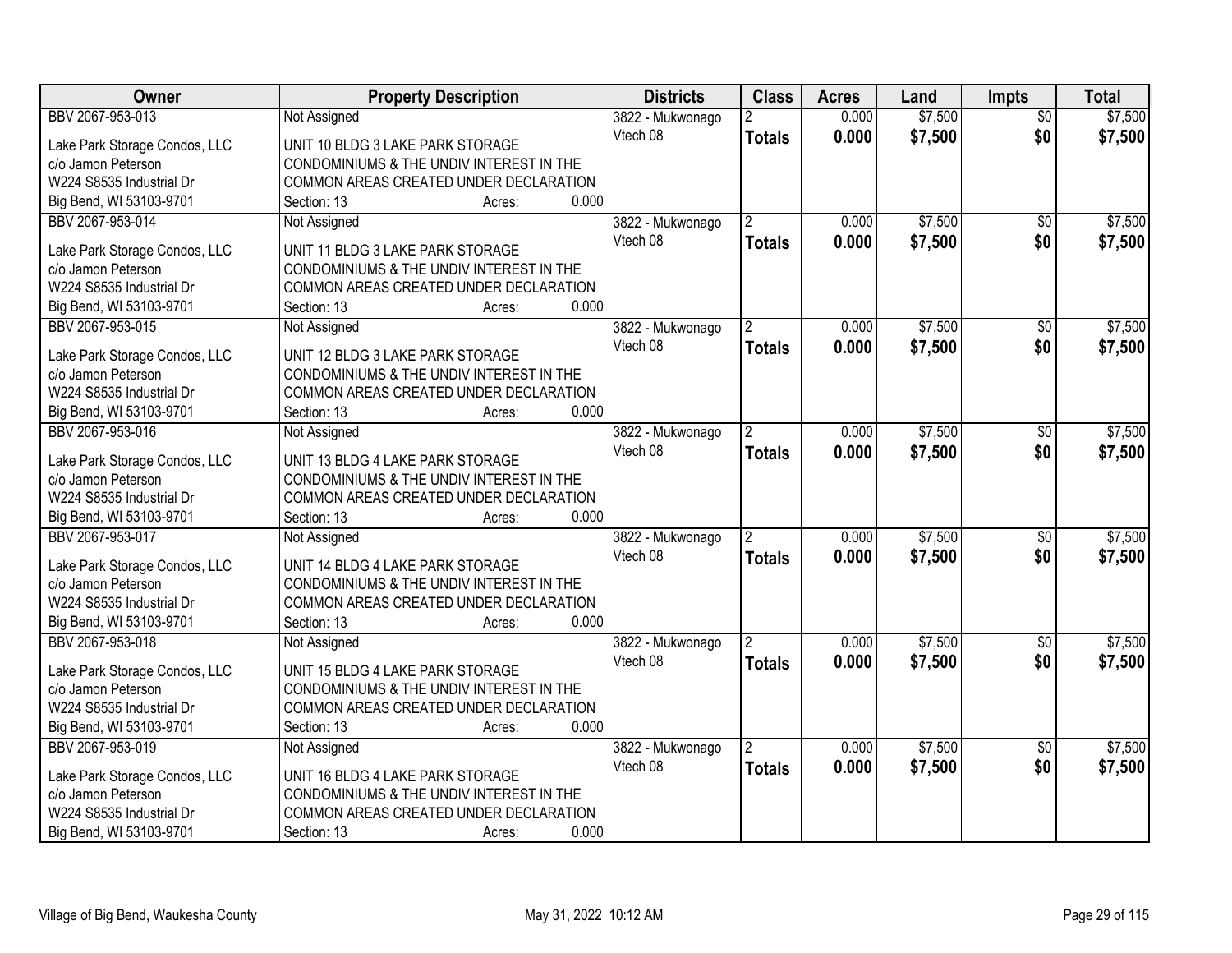| Owner                         | <b>Property Description</b>                     | <b>Districts</b> | <b>Class</b>   | <b>Acres</b> | Land     | <b>Impts</b>    | <b>Total</b> |
|-------------------------------|-------------------------------------------------|------------------|----------------|--------------|----------|-----------------|--------------|
| BBV 2067-953-020              | Not Assigned                                    | 3822 - Mukwonago | $\overline{2}$ | 0.000        | \$7,500  | $\overline{30}$ | \$7,500      |
| Lake Park Storage Condos, LLC | UNIT 17 BLDG 4 LAKE PARK STORAGE                | Vtech 08         | <b>Totals</b>  | 0.000        | \$7,500  | \$0             | \$7,500      |
| c/o Jamon Peterson            | CONDOMINIUMS & THE UNDIV INTEREST IN THE        |                  |                |              |          |                 |              |
| W224 S8535 Industrial Dr      | COMMON AREAS CREATED UNDER DECLARATION          |                  |                |              |          |                 |              |
| Big Bend, WI 53103-9701       | 0.000<br>Section: 13<br>Acres:                  |                  |                |              |          |                 |              |
| BBV 2067-953-021              | Not Assigned                                    | 3822 - Mukwonago |                | 0.000        | \$7,500  | $\overline{30}$ | \$7,500      |
|                               |                                                 | Vtech 08         | <b>Totals</b>  | 0.000        | \$7,500  | \$0             | \$7,500      |
| Lake Park Storage Condos, LLC | UNIT 18 BLDG 5 LAKE PARK STORAGE                |                  |                |              |          |                 |              |
| c/o Jamon Peterson            | CONDOMINIUMS & THE UNDIV INTEREST IN THE        |                  |                |              |          |                 |              |
| W224 S8535 Industrial Dr      | COMMON AREAS CREATED UNDER DECLARATION          |                  |                |              |          |                 |              |
| Big Bend, WI 53103-9701       | 0.000<br>Section: 13<br>Acres:                  |                  |                |              |          |                 |              |
| BBV 2067-953-022              | Not Assigned                                    | 3822 - Mukwonago |                | 0.000        | \$7,500  | \$0             | \$7,500      |
| Lake Park Storage Condos, LLC | UNIT 19 BLDG 5 LAKE PARK STORAGE                | Vtech 08         | <b>Totals</b>  | 0.000        | \$7,500  | \$0             | \$7,500      |
| c/o Jamon Peterson            | CONDOMINIUMS & THE UNDIV INTEREST IN THE        |                  |                |              |          |                 |              |
| W224 S8535 Industrial Dr      | COMMON AREAS CREATED UNDER DECLARATION          |                  |                |              |          |                 |              |
| Big Bend, WI 53103-9701       | 0.000<br>Section: 13<br>Acres:                  |                  |                |              |          |                 |              |
| BBV 2067-953-023              | Not Assigned                                    | 3822 - Mukwonago | $\overline{2}$ | 0.000        | \$7,500  | $\sqrt{6}$      | \$7,500      |
|                               |                                                 | Vtech 08         | <b>Totals</b>  | 0.000        | \$7,500  | \$0             | \$7,500      |
| Lake Park Storage Condos, LLC | UNIT 20 BLDG 5 LAKE PARK STORAGE                |                  |                |              |          |                 |              |
| c/o Jamon Peterson            | CONDOMINIUMS & THE UNDIV INTEREST IN THE        |                  |                |              |          |                 |              |
| W224 S8535 Industrial Dr      | COMMON AREAS CREATED UNDER DECLARATION          |                  |                |              |          |                 |              |
| Big Bend, WI 53103-9701       | 0.000<br>Section: 13<br>Acres:                  |                  |                |              |          |                 |              |
| BBV 2067-953-024              | Not Assigned                                    | 3822 - Mukwonago |                | 0.000        | \$7,500  | \$0             | \$7,500      |
| Lake Park Storage Condos, LLC | UNIT 21 BLDG 5 LAKE PARK STORAGE                | Vtech 08         | <b>Totals</b>  | 0.000        | \$7,500  | \$0             | \$7,500      |
| c/o Jamon Peterson            | CONDOMINIUMS & THE UNDIV INTEREST IN THE        |                  |                |              |          |                 |              |
| W224 S8535 Industrial Dr      | COMMON AREAS CREATED UNDER DECLARATION          |                  |                |              |          |                 |              |
| Big Bend, WI 53103-9701       | 0.000<br>Section: 13<br>Acres:                  |                  |                |              |          |                 |              |
| BBV 2067-954-001              | W229 S8650 Big Bend Dr                          | 3822 - Mukwonago |                | 0.848        | \$54,000 | \$133,000       | \$187,000    |
|                               |                                                 | Vtech 08         | <b>Totals</b>  | 0.848        | \$54,000 | \$133,000       | \$187,000    |
| Eei Construction LLC          | LOT 1 CSM #8170 VOL 71/119 REC AS DOC #2178106  |                  |                |              |          |                 |              |
| S8650 Big Bend Road LLC       | PT SW1/4 SEC 13 T5N R19E :: SUBJECT TO ACCESS   |                  |                |              |          |                 |              |
| S82 W23210 Artesian Ave       | EASEMENT REC AS DOC #4576489 ON 4/19/2021.      |                  |                |              |          |                 |              |
| Big Bend, WI 53103-9483       | 0.000<br>Section: 13<br>Acres:                  |                  |                |              |          |                 |              |
| BBV 2067-962-002              | Edgewood Ave                                    | 3822 - Mukwonago | $\overline{2}$ | 5.200        | \$35,000 | $\overline{30}$ | \$35,000     |
| <b>Extreme Exteriors Inc</b>  | PT SW1/4 SEC 13 T5N R19E; COM SW CRNR           | Vtech 08         | <b>Totals</b>  | 5.200        | \$35,000 | \$0             | \$35,000     |
| c/o Gregory P. Peterson       | N88?19'35""E ALNG S LINE OF SAID 1/4 SEC 660.00 |                  |                |              |          |                 |              |
| S82 W23210 Artesian Ave       | FT TO THE BGN; N01?35'09""W ALNG LINE PARALLEL  |                  |                |              |          |                 |              |
| Big Bend, WI 53103-9483       | 0.000<br>Section: 13<br>Acres:                  |                  |                |              |          |                 |              |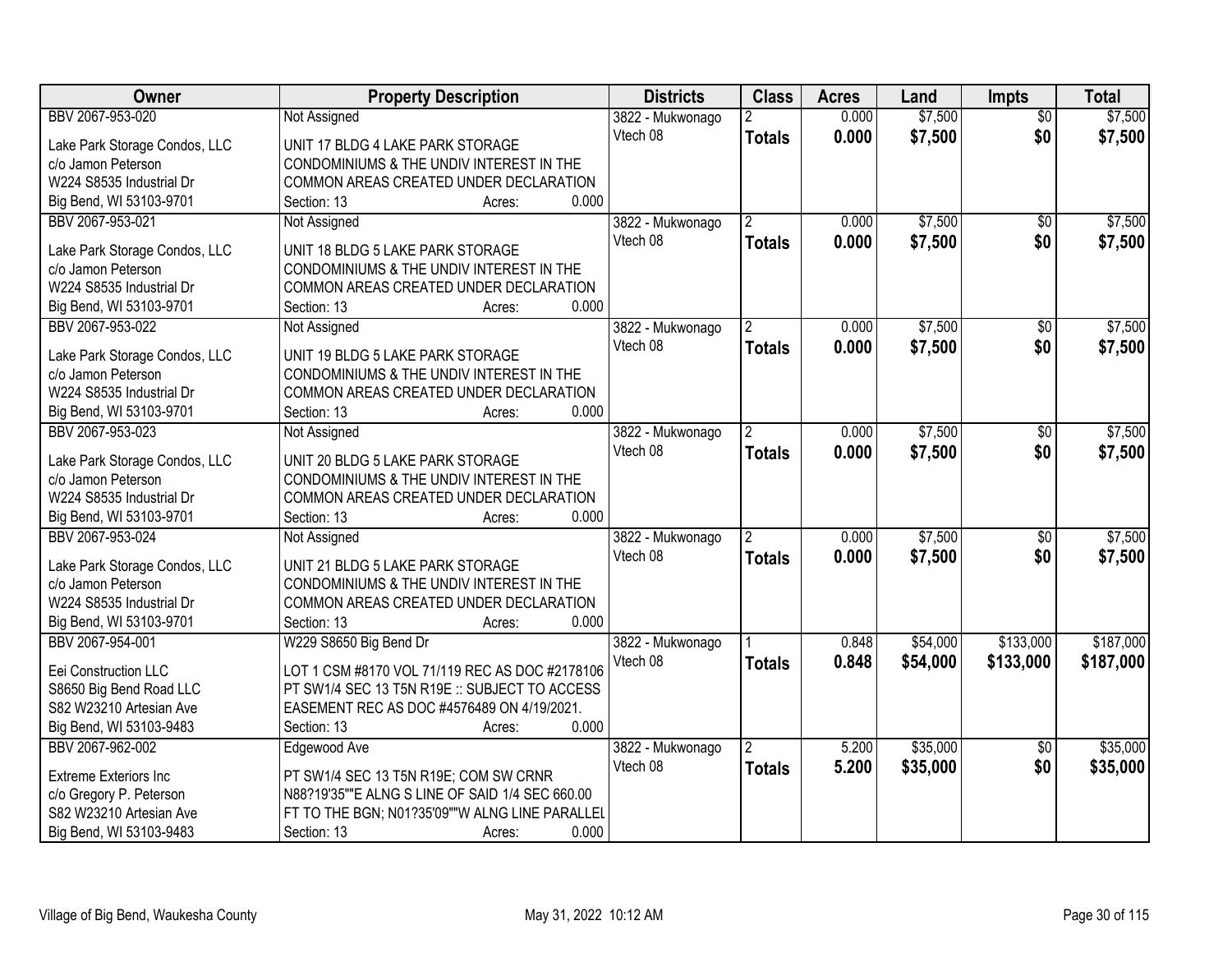| Owner                          | <b>Property Description</b>                             | <b>Districts</b> | <b>Class</b>   | <b>Acres</b> | Land        | <b>Impts</b>    | <b>Total</b>    |
|--------------------------------|---------------------------------------------------------|------------------|----------------|--------------|-------------|-----------------|-----------------|
| BBV 2067-997-005               | W229 S8300 Big Bend Dr                                  | 3822 - Mukwonago |                | 5.700        | \$285,000   | \$374,500       | \$659,500       |
| Donald J Walsh Revocable Trust | PT W1/2 SEC 13 T5N R19E COM W1/4 COR N 191.30           | Vtech 08         | <b>Totals</b>  | 5.700        | \$285,000   | \$374,500       | \$659,500       |
| W229 S8300 Big Bend Dr         | FT E 599.98 FT S 414.13 FT N89?55'W 600.79 FT N         |                  |                |              |             |                 |                 |
| Big Bend, WI 53103             | 222.02 FT TO BGN 5.70 AC EX HWY DOC# 2673950            |                  |                |              |             |                 |                 |
|                                | 0.000<br>Section: 13<br>Acres:                          |                  |                |              |             |                 |                 |
| BBV 2067-999-001               | S87 W22520 Edgewood Ave                                 | 3822 - Mukwonago | $\mathfrak{D}$ | 1.170        | \$88,000    | \$314,500       | \$402,500       |
|                                |                                                         | Vtech 08         | <b>Totals</b>  | 1.170        | \$88,000    | \$314,500       | \$402,500       |
| Elaine R Buss Living Trust     | PT SW1/4 SEC 13 T5N R19E COM SE COR W 115.50            |                  |                |              |             |                 |                 |
| 2795 Fox run                   | FT THE BGN N0?04'W 241.71 FT W 208.71 FT S0?04'E        |                  |                |              |             |                 |                 |
| Appleton, WI 54914-8729        | 241.71 FT E 208.71 FT TO BGN 1 AC DOC# 2665965<br>0.000 |                  |                |              |             |                 |                 |
| BBV 2068-021-001               | Section: 13<br>Acres:<br>S85 W22405 Industrial Ave      |                  | $\overline{2}$ | 2.010        | \$79,000    | \$569,100       | \$648,100       |
|                                |                                                         | 3822 - Mukwonago |                |              |             |                 |                 |
| Maureen German                 | PT BLK 1 BIG BEND INDUSTRIAL PARK PT SE1/4 SEC          | Vtech 08         | <b>Totals</b>  | 2.010        | \$79,000    | \$569,100       | \$648,100       |
| W240 S4931 Highway 164         | 13 & NE1/4 SEC 24 T5N R19E; COM NE CRNR BLK 1;          |                  |                |              |             |                 |                 |
| Waukesha, WI 53189-9810        | WALNG S R/W LINE BUCKETT ST 390.00 FT TO NW             |                  |                |              |             |                 |                 |
|                                | 0.000<br>Section: 13<br>Acres:                          |                  |                |              |             |                 |                 |
| BBV 2068-023                   | <b>Industrial Ave</b>                                   | 3822 - Mukwonago | 2              | 1.004        | \$39,500    | \$0             | \$39,500        |
| Maureen German                 | PT BLK 1 BIG BEND INDUSTRIAL PARK PT SE1/4 SEC          | Vtech 08         | <b>Totals</b>  | 1.004        | \$39,500    | \$0             | \$39,500        |
| W240 S4931 Highway 164         | 13 & NE1/4 SEC 24 T5N R19E: COM NW CRNR BLK 1;          |                  |                |              |             |                 |                 |
| Waukesha, WI 53189-9810        | S 223.38 FT TO BGN; S 111.69 FT; E 390 FT; N 111.69     |                  |                |              |             |                 |                 |
|                                | Section: 13<br>0.000<br>Acres:                          |                  |                |              |             |                 |                 |
| BBV 2068-024                   | W224 S8560 Industrial Ave                               | 3822 - Mukwonago |                | 1.010        | \$39,500    | \$417,900       | \$457,400       |
|                                |                                                         | Vtech 08         | <b>Totals</b>  | 1.010        | \$39,500    | \$417,900       | \$457,400       |
| Miller Brothers Holdings, LLC  | PT BLK 1 BIG BEND INDUSTRIAL PARK PT SE1/4 SEC          |                  |                |              |             |                 |                 |
| PO Box 460                     | 13 & NE1/4 SEC 24 T5N R19E; COM NW COR BLK 1; S         |                  |                |              |             |                 |                 |
| Big Bend, WI 53103-0460        | 335.07 FT THE BGN; S 111.69 FT; E 390.00 FT; N          |                  |                |              |             |                 |                 |
|                                | 0.000<br>Section: 13<br>Acres:                          |                  |                |              |             |                 |                 |
| BBV 2068-025                   | W224 S8580 Industrial Ave                               | 3822 - Mukwonago |                | 2.999        | $\sqrt{50}$ | $\sqrt{6}$      | $\frac{1}{6}$   |
| Prs Investment LLC             | PT BLK 1 BIG BEND INDUSTRIAL PARK PT SE1/4 SEC          | Vtech 08         | <b>Totals</b>  | 2.999        | \$0         | \$0             | \$0             |
| W224 S8580 Industrial Ave      | 13 & NE1/4 SEC 24 T5N R19E; COM NW COR BLK 1; S         |                  |                |              |             |                 |                 |
| Big Bend, WI 53103-9769        | 446.76 FT THE BGN; S 335.07 FT; E 390.00 FT; N          |                  |                |              |             |                 |                 |
|                                | 0.000<br>Section: 13<br>Acres:                          |                  |                |              |             |                 |                 |
| BBV 2068-027-001               | W224 S8640 Industrial Ave                               | 3822 - Mukwonago | 3              | 2.051        | \$0         | $\overline{50}$ | $\overline{50}$ |
|                                |                                                         | Vtech 08         | <b>Totals</b>  | 2.051        | \$0         | \$0             | \$0             |
| James Witkowiak                | PARCEL 1 CSM #11503 VOL 114/273 REC AS DOC              |                  |                |              |             |                 |                 |
| PO Box 1                       | #4250782 & CORRECTED BY DOC #4264011 BEING              |                  |                |              |             |                 |                 |
| Big Bend, WI 53103-0001        | ALL OF LOTS 1 & 2 BLK 1 BIG BEND INDUSTRIAL             |                  |                |              |             |                 |                 |
|                                | 0.000<br>Section:<br>Acres:                             |                  |                |              |             |                 |                 |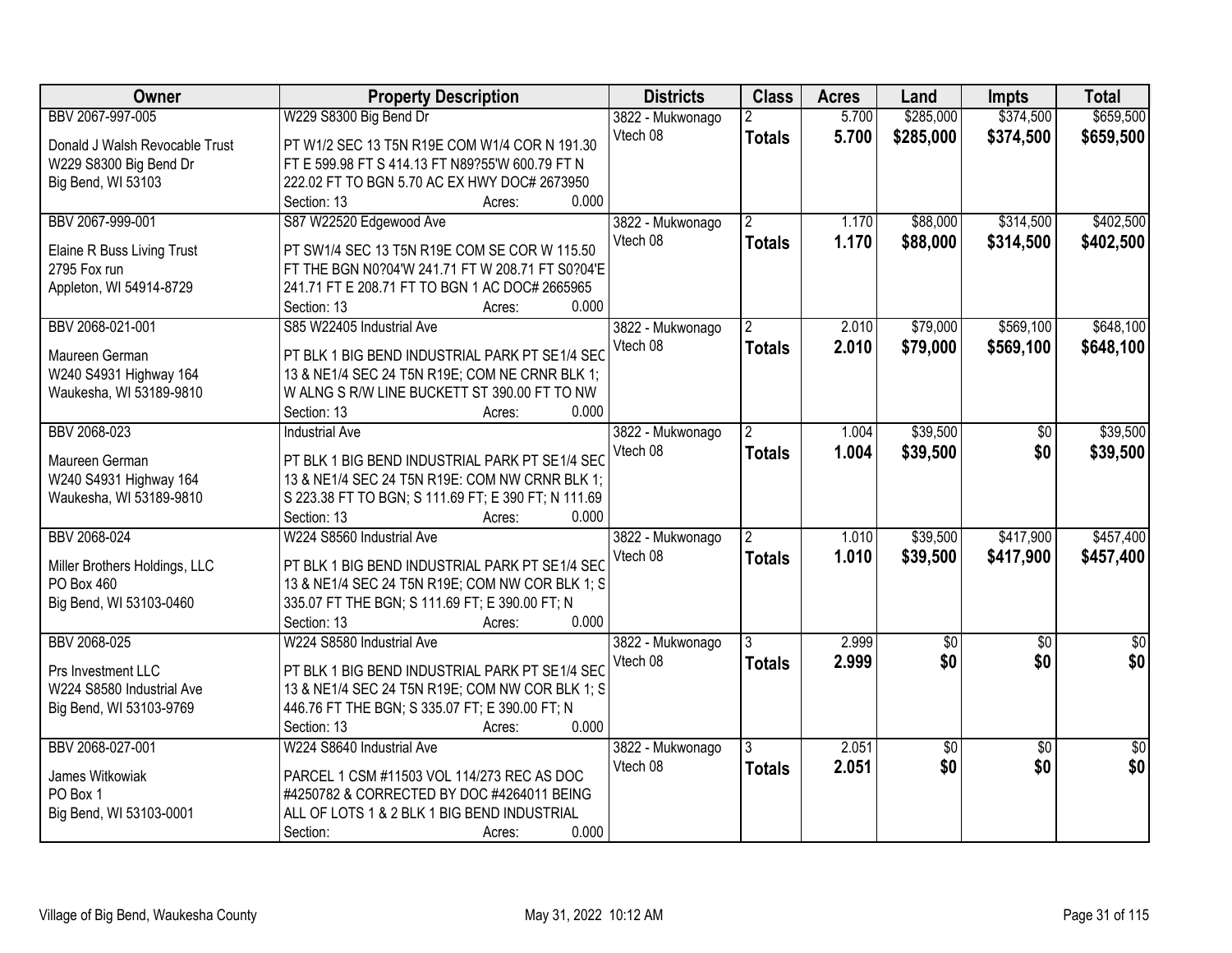| <b>Owner</b>                                    | <b>Property Description</b>                    | <b>Districts</b> | <b>Class</b>         | <b>Acres</b> | Land     | <b>Impts</b> | <b>Total</b> |
|-------------------------------------------------|------------------------------------------------|------------------|----------------------|--------------|----------|--------------|--------------|
| BBV 2068-029                                    | S86 W22410 Edgewood Ave                        | 3822 - Mukwonago |                      | 0.520        | \$27,000 | \$306,800    | \$333,800    |
| Gayle A. Zielke                                 | LOT 1 CERT SURV 4294 VOL 34/72 REC AS DOC#     | Vtech 08         | <b>Totals</b>        | 0.520        | \$27,000 | \$306,800    | \$333,800    |
| S86 W23570 Edgewood Ave                         | 1207284 PT BLK 1 BIG BEND INDUSTRIAL PARK PT   |                  |                      |              |          |              |              |
| Big Bend, WI 53103-9553                         | SE1/4 SEC 13 & NE1/4 SEC 24 T5N R19E :: DOC#   |                  |                      |              |          |              |              |
|                                                 | 0.000<br>Section: 13<br>Acres:                 |                  |                      |              |          |              |              |
| BBV 2068-029-001                                | W224 S8670 Industrial Ave                      | 3822 - Mukwonago |                      | 1.020        | \$39,500 | \$293,000    | \$332,500    |
|                                                 |                                                | Vtech 08         | <b>Totals</b>        | 1.020        | \$39,500 | \$293,000    | \$332,500    |
| Jeffrey J. Sobczyk                              | LOT 2 CSM #4294 VOL 34/72 REC AS DOC #1207284  |                  |                      |              |          |              |              |
| Carolyn M. Sobczyk                              | PT BLK 1 BIG BEND INDUSTRIAL PARK PT SE1/4 SEC |                  |                      |              |          |              |              |
| W256 S10399 Sandhill Ridge                      | 13 & NE1/4 SEC 24 T5N R19E                     |                  |                      |              |          |              |              |
| Mukwonago, WI 53149-8689                        | 0.000<br>Section: 13<br>Acres:                 |                  |                      |              |          |              |              |
| BBV 2068-030                                    | S86 W22400 Edgewood Ave                        | 3822 - Mukwonago |                      | 1.300        | \$51,000 | \$778,800    | \$829,800    |
| Hodach Real Estate, LLC                         | PT BLK 1 BIG BEND INDUSTRIAL PARK PT SE1/4 SEC | Vtech 08         | <b>Totals</b>        | 1.300        | \$51,000 | \$778,800    | \$829,800    |
| 28829 Briarwood Cir                             | 13 & NE1/4 SEC 24 T5N R19E; COM SW COR BLK 1;  |                  |                      |              |          |              |              |
| Waterford, WI 53185-2520                        | S83?06'00""E 125.00 FT THE BGN; S83?06'00""E   |                  |                      |              |          |              |              |
|                                                 | 0.000<br>Section: 13<br>Acres:                 |                  |                      |              |          |              |              |
| BBV 2068-031                                    | W224 S8515 Industrial Ave                      | 3822 - Mukwonago | $\mathbf{2}^{\circ}$ | 1.020        | \$39,500 | \$387,500    | \$427,000    |
|                                                 |                                                | Vtech 08         | <b>Totals</b>        | 1.020        | \$39,500 | \$387,500    | \$427,000    |
| Gary Pohlhammer                                 | LOT 1 BLK 2 BIG BEND INDUSTRIAL PARK ADDITION  |                  |                      |              |          |              |              |
| <b>Brian Pohlhammer</b>                         | NO 1 PT SE1/4 SEC 13 & NE1/4 SEC 24 T5N R19E   |                  |                      |              |          |              |              |
| W148 S6472 Brookside Dr                         |                                                |                  |                      |              |          |              |              |
| Muskego, WI 53150-9331                          | 0.000<br>Section: 13<br>Acres:                 |                  |                      |              |          |              |              |
| BBV 2068-032                                    | W224 S8525 Industrial Ave                      | 3822 - Mukwonago |                      | 1.000        | \$39,500 | \$368,100    | \$407,600    |
| 8525 LLC                                        | LOT 2 BLK 2 BIG BEND INDUSTRIAL PARK ADDITION  | Vtech 08         | <b>Totals</b>        | 1.000        | \$39,500 | \$368,100    | \$407,600    |
| W224 S8525 Industrial Ave                       | NO 1 RESUB BLK 2, 3 & 4 PT BLK 1 BIG BEND      |                  |                      |              |          |              |              |
| Big Bend, WI 53103                              | INDUSTRIAL PARK PT SE1/4 SEC 13 & NE1/4 SEC 24 |                  |                      |              |          |              |              |
|                                                 | Section: 13<br>0.000<br>Acres:                 |                  |                      |              |          |              |              |
| BBV 2068-033                                    | W224 S8535 Industrial Ave                      | 3822 - Mukwonago |                      | 1.000        | \$39,500 | \$369,500    | \$409,000    |
|                                                 |                                                | Vtech 08         |                      |              |          |              |              |
| Eei Construction LLC                            | LOT 3 BLK 2 BIG BEND INDUSTRIAL PARK ADDITION  |                  | <b>Totals</b>        | 1.000        | \$39,500 | \$369,500    | \$409,000    |
| S82 W23210 Artesian Ave                         | NO 1 RESUB BLK 2, 3 & 4 PT BLK 1 BIG BEND      |                  |                      |              |          |              |              |
| Big Bend, WI 53103-9483                         | INDUSTRIAL PARK PT SE1/4 SEC 13 & NE1/4 SEC 24 |                  |                      |              |          |              |              |
|                                                 | 0.000<br>Section: 13<br>Acres:                 |                  |                      |              |          |              |              |
| BBV 2068-034-001                                | W224 S8555 Industrial Ave                      | 3822 - Mukwonago | 2                    | 2.010        | \$79,500 | \$891,600    | \$971,100    |
|                                                 | LOT 1 CSM #8410 VOL 73/358 REC AS DOC #2264501 | Vtech 08         | <b>Totals</b>        | 2.010        | \$79,500 | \$891,600    | \$971,100    |
| Jeffrey J. Sobczyk                              | BEING LOTS 4 & 5 BLOCK 2 BIG BEND INDUSTRIAL   |                  |                      |              |          |              |              |
| Carolyn M. Sobczyk<br>W256 S10399 Sand Hill Rdg | PARK ADDITION NO 1 PT SE1/4 SEC 13 & NE1/4 SEC |                  |                      |              |          |              |              |
|                                                 | 0.000                                          |                  |                      |              |          |              |              |
| Mukwonago, WI 53149-8689                        | Section: 13<br>Acres:                          |                  |                      |              |          |              |              |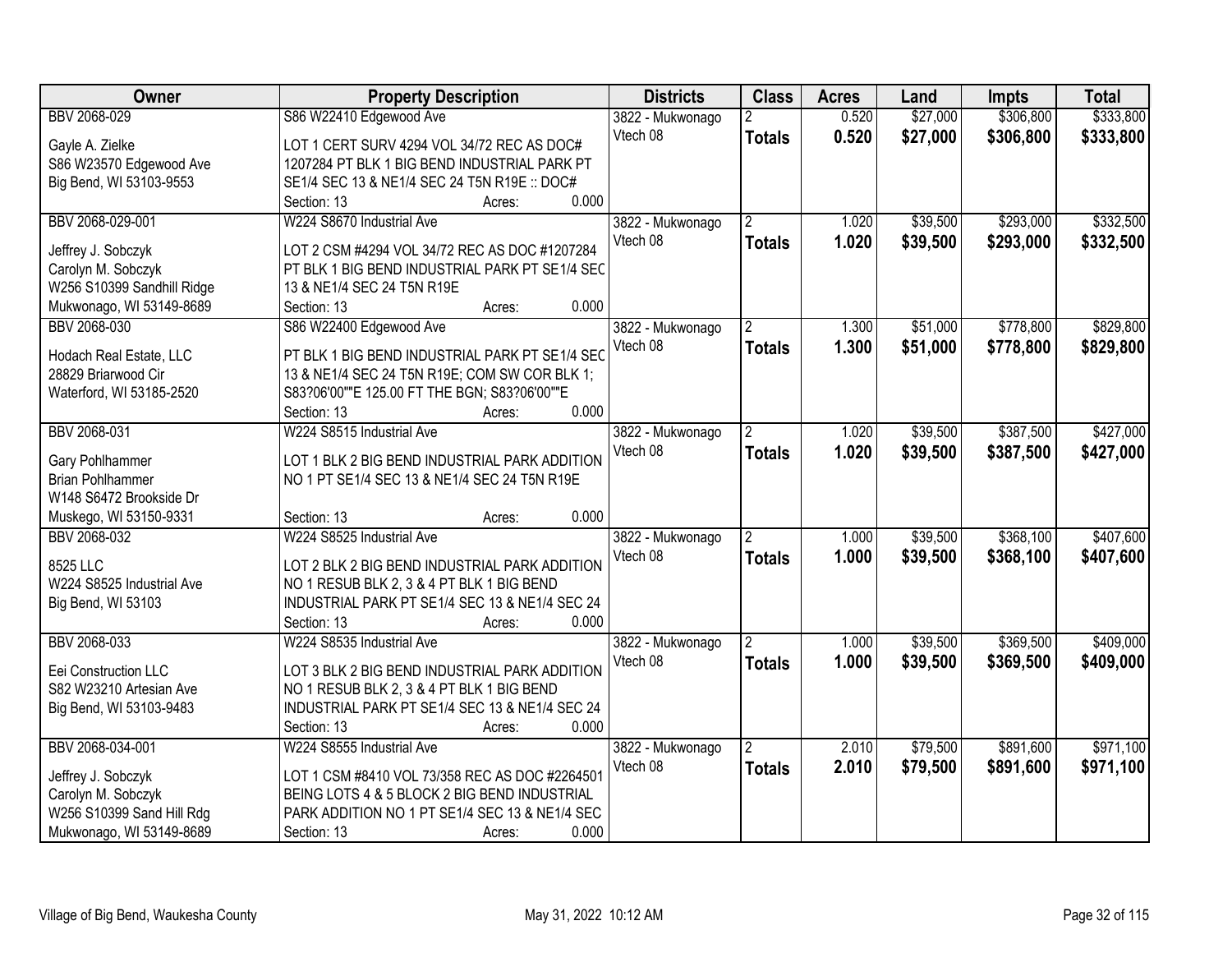| Owner                                      | <b>Property Description</b>                    | <b>Districts</b> | <b>Class</b>   | <b>Acres</b> | Land       | <b>Impts</b>    | <b>Total</b>    |
|--------------------------------------------|------------------------------------------------|------------------|----------------|--------------|------------|-----------------|-----------------|
| BBV 2068-036                               | W224 S8565 Industrial Ave                      | 3822 - Mukwonago | $\overline{2}$ | 0.990        | \$39,500   | \$105,500       | \$145,000       |
| Affco LLC                                  | LOT 6 BLK 2 BIG BEND INDUSTRIAL PARK ADDITION  | Vtech 08         | <b>Totals</b>  | 0.990        | \$39,500   | \$105,500       | \$145,000       |
| PO Box 129                                 | NO 1 RESUB BLK 2, 3 & 4 PT BLK 1 BIG BEND      |                  |                |              |            |                 |                 |
| Big Bend, WI 53103-0129                    | INDUSTRIAL PARK PT SE1/4 SEC 13 & NE1/4 SEC 24 |                  |                |              |            |                 |                 |
|                                            | 0.000<br>Section: 13<br>Acres:                 |                  |                |              |            |                 |                 |
| BBV 2068-037                               | W224 S8995 Industrial Ave                      | 3822 - Mukwonago | $\mathbf{2}$   | 1.050        | \$39,500   | \$128,700       | \$168,200       |
|                                            |                                                | Vtech 08         | <b>Totals</b>  | 1.050        | \$39,500   | \$128,700       | \$168,200       |
| Kral Scrap Metal Inc                       | LOT 7 BLK 2 BIG BEND INDUSTRIAL PARK ADDITION  |                  |                |              |            |                 |                 |
| W224 S8575 Industrial Ave                  | NO 1 RESUB BLK 2, 3 & 4 PT BLK 1 BIG BEND      |                  |                |              |            |                 |                 |
| Big Bend, WI 53103-9769                    | INDUSTRIAL PARK PT SE1/4 SEC 13 & NE1/4 SEC 24 |                  |                |              |            |                 |                 |
|                                            | 0.000<br>Section: 13<br>Acres:                 |                  |                |              |            |                 |                 |
| BBV 2068-038                               | W224 S8585 Industrial Ave                      | 3822 - Mukwonago |                | 0.990        | \$39,500   | \$118,500       | \$158,000       |
| Kral Scrap Metal Inc                       | LOT 8 BLK 2 BIG BEND INDUSTRIAL PARK ADDITION  | Vtech 08         | <b>Totals</b>  | 0.990        | \$39,500   | \$118,500       | \$158,000       |
| W224 S8575 Industrial Ave                  | NO 1 RESUB BLK 2, 3 & 4 PT BLK 1 BIG BEND      |                  |                |              |            |                 |                 |
| Big Bend, WI 53103-9769                    | INDUSTRIAL PARK PT SE1/4 SEC 13 & NE1/4 SEC 24 |                  |                |              |            |                 |                 |
|                                            | 0.000<br>Section: 13<br>Acres:                 |                  |                |              |            |                 |                 |
| BBV 2068-039                               | W224 S Industrial Ave                          | 3822 - Mukwonago | 2              | 1.000        | \$39,500   | \$237,300       | \$276,800       |
|                                            |                                                | Vtech 08         | <b>Totals</b>  | 1.000        | \$39,500   | \$237,300       | \$276,800       |
| <b>Tsk LLC</b>                             | PARCEL 1 CERT SURV 6445 VOL 53/219 REC AS      |                  |                |              |            |                 |                 |
| W317 S6904 Schnitzler Rd                   | DOC# 1650799 LOT 9 BLK 2 BIG BEND INDUSTRIAL   |                  |                |              |            |                 |                 |
| Mukwonago, WI 53149-8782                   | PARK ADDITION NO 1 PT SE1/4 SEC 13 & NE1/4 SEC |                  |                |              |            |                 |                 |
|                                            | 0.000<br>Section: 13<br>Acres:                 |                  |                |              |            |                 |                 |
| BBV 2068-040                               | S86 W22450 Edgewood Ave                        | 3822 - Mukwonago | $\overline{2}$ | 1.850        | \$73,000   | \$358,700       | \$431,700       |
| <b>Tsk Properties LLC</b>                  | PARCEL 2 CERT SURV 6445 VOL 53/219 REC AS      | Vtech 08         | <b>Totals</b>  | 1.850        | \$73,000   | \$358,700       | \$431,700       |
| W317 S6904 Schnitzler Rd                   | DOC# 1650799 LOT 10 BLK 2 BIG BEND INDUSTRIAL  |                  |                |              |            |                 |                 |
| Mukwonago, WI 53149-8782                   | PARK ADDITION NO 1 PT SE1/4 SEC 13 & NE1/4 SEC |                  |                |              |            |                 |                 |
|                                            | 0.000<br>Section: 13<br>Acres:                 |                  |                |              |            |                 |                 |
| BBV 2068-041                               | W224 S8490 Industrial Ave                      | 3822 - Mukwonago |                | 1.020        | \$39,500   | \$196,800       | \$236,300       |
|                                            |                                                | Vtech 08         |                | 1.020        |            | \$196,800       |                 |
| David Kindler and Lori Kindler             | LOT 1 BLK 3 BIG BEND INDUSTRIAL PARK ADDITION  |                  | <b>Totals</b>  |              | \$39,500   |                 | \$236,300       |
| Revocable Trust                            | NO 1 BEING REDIV BLKS 2-4 & PT BLK 1 BIG BEND  |                  |                |              |            |                 |                 |
| 4410 Southdown Dr                          | INDUSTRIAL PARK BEING PT SE1/4 SEC 13 & NE1/4  |                  |                |              |            |                 |                 |
| Waterford, WI 53185-3856                   | 0.000<br>Section: 13<br>Acres:                 |                  |                |              |            |                 |                 |
| BBV 2068-042                               | W224 S8480 Industrial Ave                      | 3822 - Mukwonago | 3              | 1.000        | $\sqrt{6}$ | $\overline{30}$ | $\overline{50}$ |
|                                            | LOT 2 BLK 3 BIG BEND INDUSTRIAL PARK ADDITION  | Vtech 08         | <b>Totals</b>  | 1.000        | \$0        | \$0             | \$0             |
| Kenneth Engel<br>W224 S8480 Industrial Ave | NO 1 RESUB BLK 2, 3 & 4 PT BLK 1 BIG BEND      |                  |                |              |            |                 |                 |
| Big Bend, WI 53103-9523                    | INDUSTRIAL PARK PT SE1/4 SEC 13 & NE1/4 SEC 24 |                  |                |              |            |                 |                 |
|                                            |                                                |                  |                |              |            |                 |                 |
|                                            | 0.000<br>Section: 13<br>Acres:                 |                  |                |              |            |                 |                 |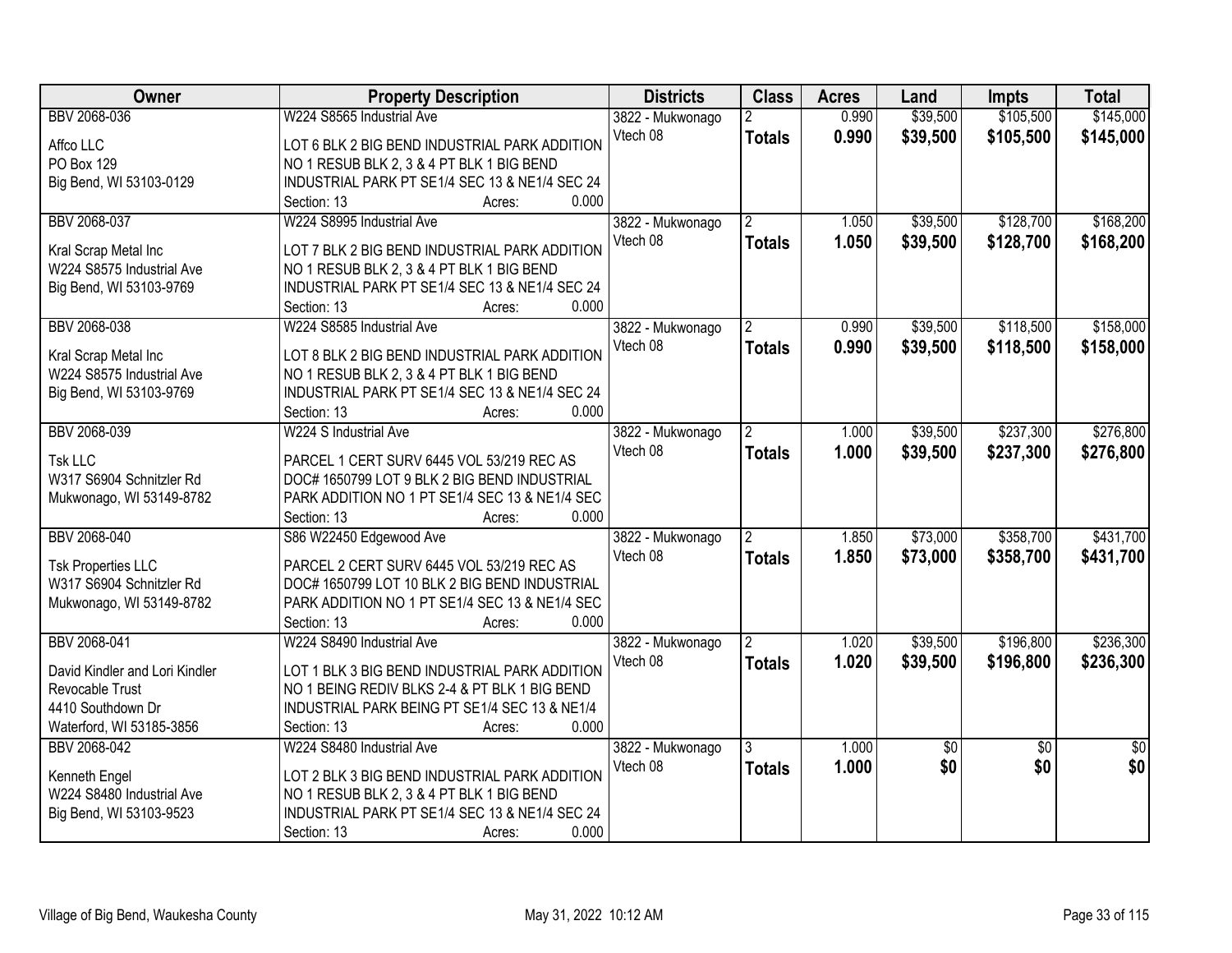| Owner                               | <b>Property Description</b>                    | <b>Districts</b> | <b>Class</b>   | <b>Acres</b> | Land     | <b>Impts</b> | <b>Total</b> |
|-------------------------------------|------------------------------------------------|------------------|----------------|--------------|----------|--------------|--------------|
| BBV 2068-043                        | W224 S8470 Industrial Ave                      | 3822 - Mukwonago |                | 1.010        | \$39,500 | \$386,400    | \$425,900    |
| Minor Investments LLC               | LOT 3 BLK 3 BIG BEND INDUSTRIAL PARK ADDITION  | Vtech 08         | <b>Totals</b>  | 1.010        | \$39,500 | \$386,400    | \$425,900    |
| W224 S8505 Industrial Ave           | NO 1 RESUB BLK 2, 3 & 4 PT BLK 1 BIG BEND      |                  |                |              |          |              |              |
| Big Bend, WI 53103-9769             | INDUSTRIAL PARK PT SE1/4 SEC 13 & NE1/4 SEC 24 |                  |                |              |          |              |              |
|                                     | 0.000<br>Section: 13<br>Acres:                 |                  |                |              |          |              |              |
| BBV 2068-044                        | <b>Industrial Ave</b>                          | 3822 - Mukwonago | $\mathbf{2}$   | 0.988        | \$39,500 | \$0          | \$39,500     |
|                                     |                                                | Vtech 08         | <b>Totals</b>  | 0.988        | \$39,500 | \$0          | \$39,500     |
| Minor Investments LLC               | LOT 4 BLK 3 BIG BEND INDUSTRIAL PARK ADDITION  |                  |                |              |          |              |              |
| W224 S8505 Industrial Ave           | NO 1 RESUB BLK 2, 3 & 4 PT BLK 1 BIG BEND      |                  |                |              |          |              |              |
| Big Bend, WI 53103-9769             | INDUSTRIAL PARK PT SE1/4 SEC 13 & NE1/4 SEC 24 |                  |                |              |          |              |              |
|                                     | 0.000<br>Section: 13<br>Acres:                 |                  |                |              |          |              |              |
| BBV 2068-045                        | W224 S8450 Industrial Ave                      | 3822 - Mukwonago |                | 1.000        | \$39,500 | \$150,900    | \$190,400    |
| Andrew R. Smith                     | LOT 5 BLK 3 BIG BEND INDUSTRIAL PARK ADDITION  | Vtech 08         | <b>Totals</b>  | 1.000        | \$39,500 | \$150,900    | \$190,400    |
| Demi A. Smith                       | NO 1 RESUB BLK 2, 3 & 4 PT BLK 1 BIG BEND      |                  |                |              |          |              |              |
| S87 W22545 Edgewood Ave             | INDUSTRIAL PARK PT SE1/4 SEC 13 & NE1/4 SEC 24 |                  |                |              |          |              |              |
| Big Bend, WI 53103-9791             | 0.000<br>Section: 13<br>Acres:                 |                  |                |              |          |              |              |
| BBV 2068-046                        | W224 S8440 Industrial Ave                      | 3822 - Mukwonago | 2              | 1.030        | \$39,500 | \$364,200    | \$403,700    |
|                                     |                                                | Vtech 08         | <b>Totals</b>  | 1.030        | \$39,500 | \$364,200    | \$403,700    |
| Thomas M and Karen K Onasch Trust   | LOT 6 BLK 3 BIG BEND INDUSTRIAL PARK ADDITION  |                  |                |              |          |              |              |
| 16620 W Harmony Ct                  | NO 1 RESUB BLK 2, 3 & 4 PT BLK 1 BIG BEND      |                  |                |              |          |              |              |
| New Berlin, WI 53151-6524           | INDUSTRIAL PARK PT SE1/4 SEC 13 & NE1/4 SEC 24 |                  |                |              |          |              |              |
|                                     | Section: 13<br>0.000<br>Acres:                 |                  |                |              |          |              |              |
| BBV 2068-047                        | W224 S8430 Industrial Ave                      | 3822 - Mukwonago | $\overline{2}$ | 1.000        | \$39,500 | \$376,400    | \$415,900    |
| Be Investment Properties, LLC       | LOT 7 BLK 3 BIG BEND INDUSTRIAL PARK ADDITION  | Vtech 08         | <b>Totals</b>  | 1.000        | \$39,500 | \$376,400    | \$415,900    |
| 3715 W College Ave                  | NO 1 RESUB BLK 2, 3 & 4 PT BLK 1 BIG BEND      |                  |                |              |          |              |              |
| Milwaukee, WI 53221-4634            | INDUSTRIAL PARK PT SE1/4 SEC 13 & NE1/4 SEC 24 |                  |                |              |          |              |              |
|                                     | 0.000<br>Section: 13<br>Acres:                 |                  |                |              |          |              |              |
| BBV 2068-048                        | W224 S8428 Industrial Ave                      | 3822 - Mukwonago |                | 1.000        | \$39,500 | \$368,500    | \$408,000    |
|                                     |                                                | Vtech 08         |                | 1.000        | \$39,500 | \$368,500    | \$408,000    |
| Anthony C Chiconas Revocable Living | LOT 8 BLK 3 BIG BEND INDUSTRIAL PARK ADDITION  |                  | <b>Totals</b>  |              |          |              |              |
| Trust                               | NO 1 RESUB BLK 2-4 PT BLK 1 BIG BEND           |                  |                |              |          |              |              |
| W249 S7450 Center Dr                | INDUSTRIAL PARK PT SE1/4 SEC 13 & NE1/4 SEC 24 |                  |                |              |          |              |              |
| Waukesha, WI 53186-9235             | 0.000<br>Section: 13<br>Acres:                 |                  |                |              |          |              |              |
| BBV 2068-049                        | W224 S8424 Industrial Ave                      | 3822 - Mukwonago | 2              | 1.020        | \$39,500 | \$85,200     | \$124,700    |
| Jefst, LLC                          | LOT 9 BLK 3 BIG BEND INDUSTRIAL PARK ADDITION  | Vtech 08         | <b>Totals</b>  | 1.020        | \$39,500 | \$85,200     | \$124,700    |
| W224 S8416 Industrial Ave           | NO 1 RESUB BLK 2-4 PT BLK 1 BIG BEND           |                  |                |              |          |              |              |
| Big Bend, WI 53103-9523             | INDUSTRIAL PARK PT SE1/4 SEC 13 & NE1/4 SEC 24 |                  |                |              |          |              |              |
|                                     | 0.000<br>Section: 13                           |                  |                |              |          |              |              |
|                                     | Acres:                                         |                  |                |              |          |              |              |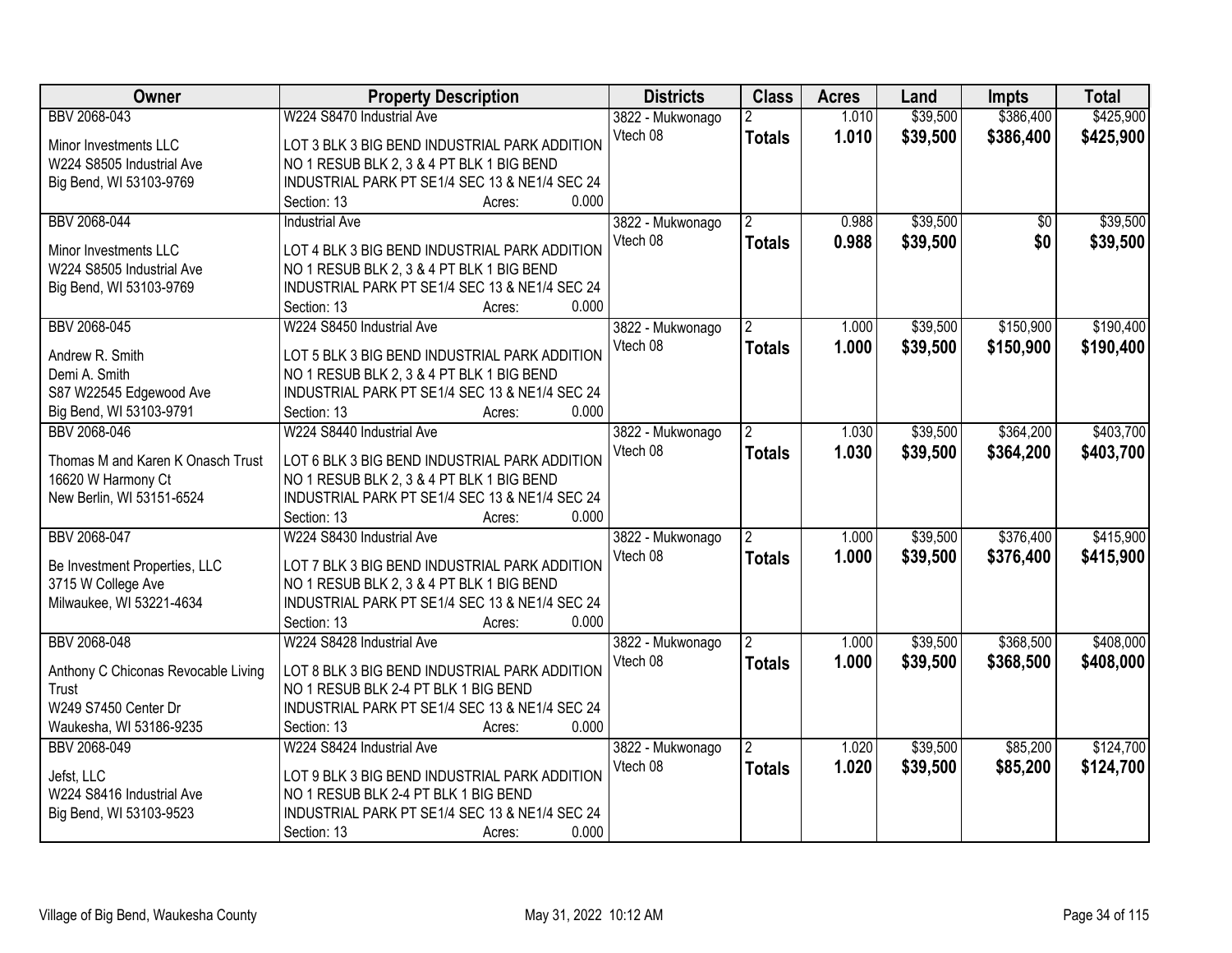| Owner                                             | <b>Property Description</b>                                                                 | <b>Districts</b> | <b>Class</b>   | <b>Acres</b> | Land     | <b>Impts</b> | <b>Total</b> |
|---------------------------------------------------|---------------------------------------------------------------------------------------------|------------------|----------------|--------------|----------|--------------|--------------|
| BBV 2068-050                                      | W224 S8416 Industrial Ave                                                                   | 3822 - Mukwonago | $\overline{2}$ | 1.010        | \$39,500 | \$84,700     | \$124,200    |
| Jefst, LLC                                        | LOT 10 BLK 3 BIG BEND INDUSTRIAL PARK                                                       | Vtech 08         | <b>Totals</b>  | 1.010        | \$39,500 | \$84,700     | \$124,200    |
| W224 S8416 Industrial Ave                         | ADDITION NO 1 RESUB BLK 2-4 PT BLK 1 BIG BEND                                               |                  |                |              |          |              |              |
| Big Bend, WI 53103-9523                           | INDUSTRIAL PARK PT SE1/4 SEC 13 & NE1/4 SEC 24                                              |                  |                |              |          |              |              |
|                                                   | 0.000<br>Section: 13<br>Acres:                                                              |                  |                |              |          |              |              |
| BBV 2068-051                                      | S84 W22405 Artesian Ave                                                                     | 3822 - Mukwonago | $\mathfrak{p}$ | 1.240        | \$47,000 | \$235,700    | \$282,700    |
|                                                   |                                                                                             | Vtech 08         | <b>Totals</b>  | 1.240        | \$47,000 | \$235,700    | \$282,700    |
| James L. Kohne                                    | LOT 11 BLK 3 BIG BEND INDUSTRIAL PARK                                                       |                  |                |              |          |              |              |
| W200 S7203 Williams Dr                            | ADDITION NO 1 RESUB BLK 2, 3 & 4 PT BLK 1 BIG                                               |                  |                |              |          |              |              |
| Muskego, WI 53150                                 | BEND INDUSTRIAL PARK PT SE1/4 SEC 13 & NE1/4                                                |                  |                |              |          |              |              |
|                                                   | 0.000<br>Section: 13<br>Acres:                                                              |                  |                |              |          |              |              |
| BBV 2068-052                                      | W224 S8505 Industrial Ave                                                                   | 3822 - Mukwonago |                | 1.067        | \$28,600 | \$256,900    | \$285,500    |
| Minor Investments LLC                             | LOT 1 BLK 4 BIG BEND INDUSTRIAL PARK ADDITION                                               | Vtech 08         | <b>Totals</b>  | 1.067        | \$28,600 | \$256,900    | \$285,500    |
| W224 S8505 Industrial Ave                         | NO 1 RESUB BLK 2, 3 & 4 PT BLK 1 BIG BEND                                                   |                  |                |              |          |              |              |
| Big Bend, WI 53103-9769                           | INDUSTRIAL PARK PT SE1/4 SEC 13 & NE1/4 SEC 24                                              |                  |                |              |          |              |              |
|                                                   | Section: 13<br>0.000<br>Acres:                                                              |                  |                |              |          |              |              |
| BBV 2068-053                                      | W224 S8495 Industrial Ave                                                                   | 3822 - Mukwonago | $\overline{2}$ | 1.068        | \$28,600 | \$243,700    | \$272,300    |
|                                                   |                                                                                             | Vtech 08         | <b>Totals</b>  | 1.068        | \$28,600 | \$243,700    | \$272,300    |
| Minor Investments LLC                             | LOT 2 BLK 4 BIG BEND INDUSTRIAL PARK ADDITION                                               |                  |                |              |          |              |              |
| W224 S8505 Industrial Ave                         | NO 1 RESUB BLK 2, 3 & 4 PT BLK 1 BIG BEND                                                   |                  |                |              |          |              |              |
| Big Bend, WI 53103-9769                           | INDUSTRIAL PARK PT SE1/4 SEC 13 & NE1/4 SEC 24                                              |                  |                |              |          |              |              |
|                                                   | 0.000<br>Section: 13<br>Acres:                                                              |                  |                |              |          |              |              |
| BBV 2068-054                                      | W224 S8485 Industrial Ave                                                                   | 3822 - Mukwonago | 2              | 1.110        | \$42,000 | \$171,600    | \$213,600    |
|                                                   | LOT 3 BLK 4 BIG BEND INDUSTRIAL PARK ADDITION                                               | Vtech 08         | <b>Totals</b>  | 1.110        | \$42,000 | \$171,600    | \$213,600    |
| Wysocki Enterprises LLC<br>S70 W14412 Catalina Dr |                                                                                             |                  |                |              |          |              |              |
|                                                   | NO 1 RESUB BLK 2, 3 & 4 PT BLK 1 BIG BEND<br>INDUSTRIAL PARK PT SE1/4 SEC 13 & NE1/4 SEC 24 |                  |                |              |          |              |              |
| Muskego, WI 53150-3122                            | Section: 13<br>0.000                                                                        |                  |                |              |          |              |              |
|                                                   | Acres:                                                                                      |                  |                |              |          |              |              |
| BBV 2068-055                                      | W224 S8475 Industrial Ave                                                                   | 3822 - Mukwonago |                | 1.050        | \$42,000 | \$410,500    | \$452,500    |
| Dale Reimer                                       | LOT 4 BLK 4 BIG BEND INDUSTRIAL PARK ADDITION                                               | Vtech 08         | <b>Totals</b>  | 1.050        | \$42,000 | \$410,500    | \$452,500    |
| Debra Reimer                                      | NO 1 RESUB BLK 2, 3 & 4 PT BLK 1 BIG BEND                                                   |                  |                |              |          |              |              |
| W195 S7250 Hillendale Dr                          | INDUSTRIAL PARK PT SE1/4 SEC 13 & NE1/4 SEC 24                                              |                  |                |              |          |              |              |
| Muskego, WI 53150-9657                            | 0.000<br>Section: 13<br>Acres:                                                              |                  |                |              |          |              |              |
| BBV 2068-056                                      | W224 S8465 Industrial Ave                                                                   | 3822 - Mukwonago | 2              | 1.070        | \$28,700 | \$393,800    | \$422,500    |
|                                                   |                                                                                             | Vtech 08         | <b>Totals</b>  | 1.070        | \$28,700 | \$393,800    | \$422,500    |
| Martrand Storage, LLC                             | LOT 5 BLK 4 BIG BEND INDUSTRIAL PARK ADDITION                                               |                  |                |              |          |              |              |
| W224 S8465 Industrial Ave                         | NO 1 RESUB BLK 2-4 PT BLK 1 BIG BEND                                                        |                  |                |              |          |              |              |
| Big Bend, WI 53103-9523                           | INDUSTRIAL PARK PT SE1/4 SEC 13 & NE1/4 SEC 24                                              |                  |                |              |          |              |              |
|                                                   | 0.000<br>Section: 13<br>Acres:                                                              |                  |                |              |          |              |              |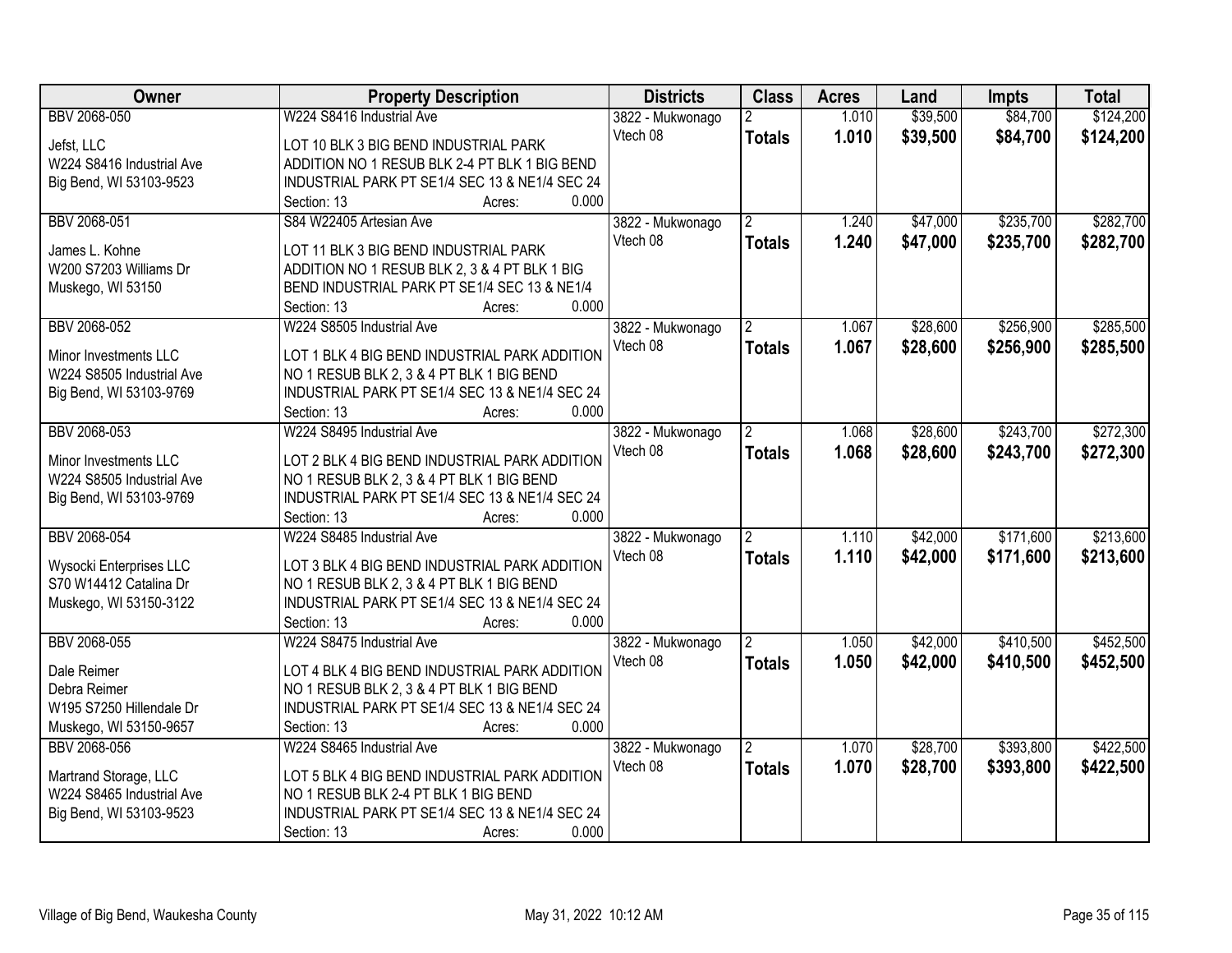| <b>Owner</b>               | <b>Property Description</b>                    | <b>Districts</b>             | <b>Class</b>         | <b>Acres</b> | Land     | <b>Impts</b>    | <b>Total</b>    |
|----------------------------|------------------------------------------------|------------------------------|----------------------|--------------|----------|-----------------|-----------------|
| BBV 2068-057               | W224 S8455 Industrial Ave                      | 3822 - Mukwonago             |                      | 1.080        | \$42,000 | \$176,500       | \$218,500       |
| Arlene E. Gehring          | LOT 6 BLK 4 BIG BEND INDUSTRIAL PARK ADDITION  | Vtech 08                     | <b>Totals</b>        | 1.080        | \$42,000 | \$176,500       | \$218,500       |
| 700 E Stonegate Dr Apt 221 | NO 1 RESUB BLK 2, 3 & 4 PT BLK 1 BIG BEND      |                              |                      |              |          |                 |                 |
| Oak Creek, WI 53154-8628   | INDUSTRIAL PARK PT SE1/4 SEC 13 & NE1/4 SEC 24 |                              |                      |              |          |                 |                 |
|                            | 0.000<br>Section: 13<br>Acres:                 |                              |                      |              |          |                 |                 |
| BBV 2068-058               | W224 S8445 Industrial Ave                      | 3822 - Mukwonago             | $\mathbf{2}$         | 1.080        | \$42,000 | \$419,900       | \$461,900       |
|                            |                                                | Vtech 08                     | <b>Totals</b>        | 1.080        | \$42,000 | \$419,900       | \$461,900       |
| Michael O. Conn            | LOT 7 BLK 4 BIG BEND INDUSTRIAL PARK ADDITION  |                              |                      |              |          |                 |                 |
| PO Box 175                 | NO 1 RESUB BLK 2, 3 & 4 PT BLK 1 BIG BEND      |                              |                      |              |          |                 |                 |
| Big Bend, WI 53103-0175    | INDUSTRIAL PARK PT SE1/4 SEC 13 & NE1/4 SEC 24 |                              |                      |              |          |                 |                 |
|                            | 0.000<br>Section: 13<br>Acres:                 |                              |                      |              |          |                 |                 |
| BBV 2068-059               | W224 S8435 Industrial Ave                      | 3822 - Mukwonago             |                      | 1.090        | \$42,000 | \$296,600       | \$338,600       |
| Michael O. Conn            | LOT 8 BLK 4 BIG BEND INDUSTRIAL PARK ADDITION  | Vtech 08                     | <b>Totals</b>        | 1.090        | \$42,000 | \$296,600       | \$338,600       |
| PO Box 175                 | NO 1 RESUB BLK 2, 3 & 4 PT BLK 1 BIG BEND      |                              |                      |              |          |                 |                 |
| Big Bend, WI 53103-0175    | INDUSTRIAL PARK PT SE1/4 SEC 13 & NE1/4 SEC 24 |                              |                      |              |          |                 |                 |
|                            | Section: 13<br>0.000<br>Acres:                 |                              |                      |              |          |                 |                 |
| BBV 2068-060               | W224 S8425 Industrial Ave                      | 3822 - Mukwonago             | $\mathbf{2}^{\circ}$ | 1.067        | \$42,000 | \$181,600       | \$223,600       |
|                            |                                                | Vtech 08                     | <b>Totals</b>        | 1.067        | \$42,000 | \$181,600       | \$223,600       |
| Brian J. Dimond            | LOT 9 BLK 4 BIG BEND INDUSTRIAL PARK ADDITION  |                              |                      |              |          |                 |                 |
| PO Box 165                 | NO 1 RESUB BLK 2-4 PT BLK 1 BIG BEND           |                              |                      |              |          |                 |                 |
| Big Bend, WI 53103-0165    | INDUSTRIAL PARK PT SE1/4 SEC 13 & NE1/4 SEC 24 |                              |                      |              |          |                 |                 |
|                            | 0.000<br>Section: 13<br>Acres:                 |                              |                      |              |          |                 |                 |
| BBV 2068-061               | W224 S8415 Industrial Ave                      | 3822 - Mukwonago             |                      | 1.160        | \$45,000 | \$66,100        | \$111,100       |
| Wysocki Enterprises LLC    | LOT 10 BLK 4 BIG BEND INDUSTRIAL PARK          | Vtech 08                     | <b>Totals</b>        | 1.160        | \$45,000 | \$66,100        | \$111,100       |
| S70 W14412 Catalina Dr     | ADDITION NO 1 RESUB BLK 2, 3 & 4 PT BLK 1 BIG  |                              |                      |              |          |                 |                 |
| Muskego, WI 53150-3122     | BEND INDUSTRIAL PARK PT SE1/4 SEC 13 & NE1/4   |                              |                      |              |          |                 |                 |
|                            | 0.000<br>Section: 13<br>Acres:                 |                              |                      |              |          |                 |                 |
| BBV 2069-981               | S82 W23310 Artesian Ave                        |                              |                      | 1.006        | \$55,500 | \$261,500       | \$317,000       |
|                            |                                                | 3822 - Mukwonago<br>Vtech 08 |                      |              |          |                 |                 |
| Donald A. Strickler        | PT SW1/4 NE1/4 SEC 14 T5N R19E COM SE COR      |                              | <b>Totals</b>        | 1.006        | \$55,500 | \$261,500       | \$317,000       |
| Anette M. Strickler        | S88?39'W 293.87 FT N01?20'W 33.00 FT THE BGN   |                              |                      |              |          |                 |                 |
| S82 W23310 Artesian Ave    | S88?39'W 150.00 FT N01?20'W 290.40 FT N88?39'E |                              |                      |              |          |                 |                 |
| Big Bend, WI 53103         | 0.000<br>Section: 14<br>Acres:                 |                              |                      |              |          |                 |                 |
| BBV 2069-995-001           | W230 S8075 Big Bend Dr                         | 3822 - Mukwonago             | X5                   | 17.126       | \$0      | $\overline{50}$ | $\overline{50}$ |
|                            |                                                | Vtech 08                     | <b>Totals</b>        | 17.126       | \$0      | \$0             | \$0             |
| Waukesha Land Conservancy  | N 21 AC SE1/4 NE1/4 SEC 14 T5N R19E :: EX DOC# |                              |                      |              |          |                 |                 |
| 2065 Donmar Ln             | 638890 :: EX CERT SURV 9225:: DOC# 2521060     |                              |                      |              |          |                 |                 |
| Brookfield, WI 53005-3255  |                                                |                              |                      |              |          |                 |                 |
|                            | 17.126<br>Section: 14<br>Acres:                |                              |                      |              |          |                 |                 |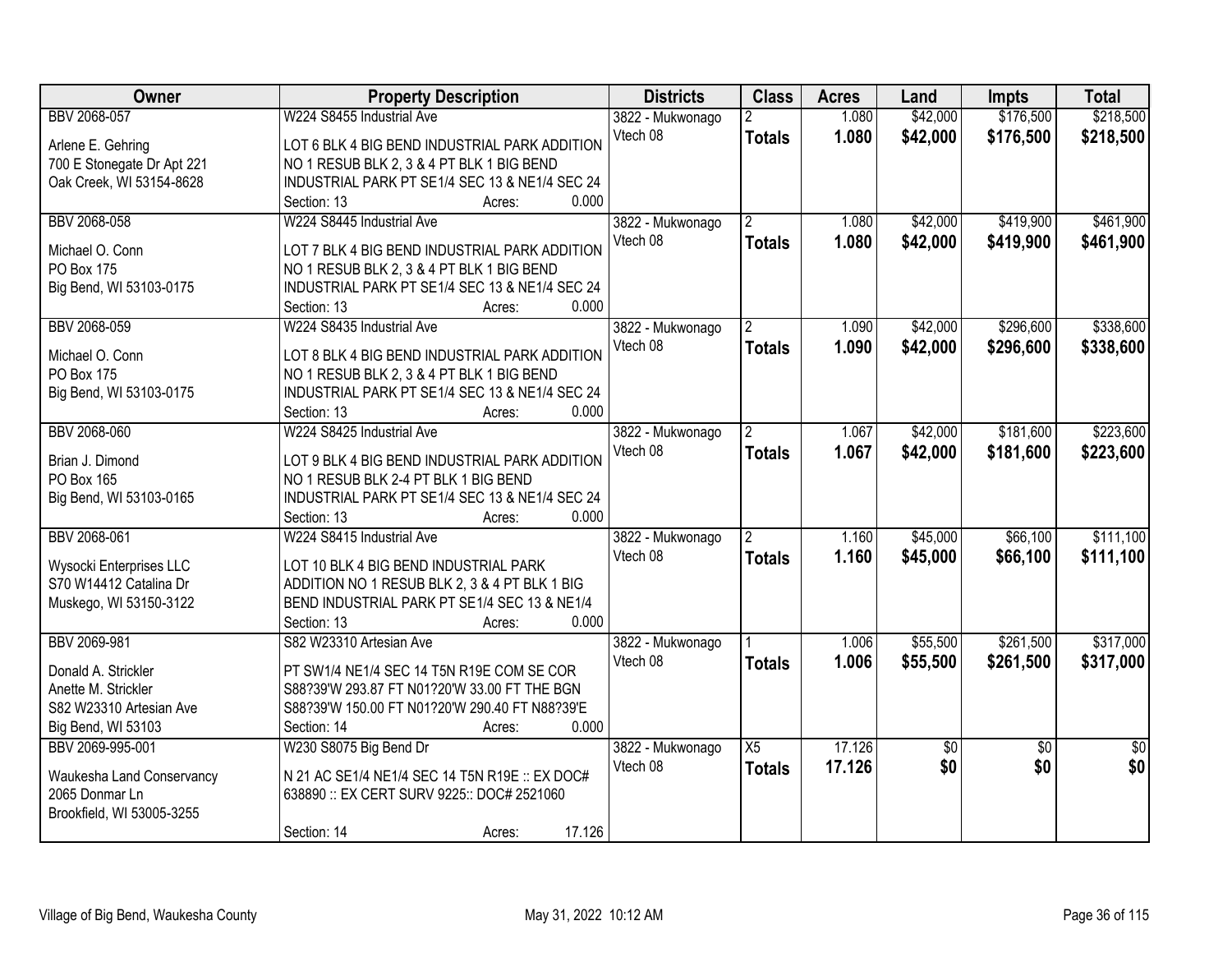| Owner                           | <b>Property Description</b>                      | <b>Districts</b> | <b>Class</b>     | <b>Acres</b>    | Land   | <b>Impts</b> | <b>Total</b>    |                 |
|---------------------------------|--------------------------------------------------|------------------|------------------|-----------------|--------|--------------|-----------------|-----------------|
| BBV 2069-995-002                | W230 S8075 Big Bend Dr                           |                  | 3822 - Mukwonago |                 | 4.000  | \$240,000    | \$510,600       | \$750,600       |
| Jon R. Fingland                 | CERT SURV 9225 VOL 83/243 4.000 AC PT NE1/4 SEC  |                  | Vtech 08         | <b>Totals</b>   | 4.000  | \$240,000    | \$510,600       | \$750,600       |
| Tekla M. Melzl                  | 14 T5N R19E DOC# 2756998                         |                  |                  |                 |        |              |                 |                 |
| W230 S8075 Big Bend Dr          |                                                  |                  |                  |                 |        |              |                 |                 |
| Big Bend, WI 53103              | Section: 14                                      | 0.000<br>Acres:  |                  |                 |        |              |                 |                 |
| BBV 2069-996-001                | <b>Artesian Ave</b>                              |                  | 3822 - Mukwonago | 4               | 0.500  | \$100        | $\overline{50}$ | \$100           |
|                                 |                                                  |                  | Vtech 08         | <b>Totals</b>   | 0.500  | \$100        | \$0             | \$100           |
| Howard Strickler A R. Strickler | PT SW1/4 NE1/4 SEC 14 T5N R19E; COM SE COR; W    |                  |                  |                 |        |              |                 |                 |
| S82 W23480 Artesian Ave         | 200 FT THE BGN; W 100 FT; N 218 FT; E 100 FT; S  |                  |                  |                 |        |              |                 |                 |
| Big Bend, WI 53103-9484         | 218 FT TO BGN                                    |                  |                  |                 |        |              |                 |                 |
|                                 | Section: 14                                      | 0.000<br>Acres:  |                  |                 |        |              |                 |                 |
| BBV 2069-997-005                | S82 W23482 Artesian Ave                          |                  | 3822 - Mukwonago |                 | 1.020  | \$100,000    | \$246,600       | \$346,600       |
| Jason D. Strickler              | LOT 1 CSM #11861 VOL 119/316 REC AS DOC          |                  | Vtech 08         | <b>Totals</b>   | 1.020  | \$100,000    | \$246,600       | \$346,600       |
| Kristen M. Strickler            | #4401137 PT NW1/4 & SW1/4 OF NE1/4 SEC 14 T5N    |                  |                  |                 |        |              |                 |                 |
| S82 W23482 Artesian Ave         | R19E :: ALSO INCLUDING JOINT DRIVEWAY            |                  |                  |                 |        |              |                 |                 |
| Big Bend, WI 53103-9484         | Section: 14                                      | 1.020<br>Acres:  |                  |                 |        |              |                 |                 |
| BBV 2069-997-006                | S82 W23480 Artesian Ave                          |                  | 3822 - Mukwonago | 4               | 35.980 | \$10,300     | \$0             | \$10,300        |
|                                 |                                                  |                  | Vtech 08         | 5               | 4.718  | \$800        | \$0             | \$800           |
| Howard Strickler A R. Strickler | LOT 2 CSM #11861 VOL 119/316 REC AS DOC          |                  |                  | 5M              | 11.000 | \$15,100     | \$0             | \$15,100        |
| S82 W23480 Artesian Ave         | #4401137 PT NW1/4 & SW1/4 OF NE1/4 SEC 14 T5N    |                  |                  |                 | 5.000  | \$42,500     | \$221,800       | \$264,300       |
| Big Bend, WI 53103-9484         | R19E :: ALSO SUBJECT TO A JOINT DRIVEWAY         |                  |                  | <b>Totals</b>   | 56.698 | \$68,700     | \$221,800       | \$290,500       |
|                                 | Section: 14                                      | 56.698<br>Acres: |                  |                 |        |              |                 |                 |
| BBV 2069-999-001                | W230 S8075 Big Bend Dr                           |                  | 3822 - Mukwonago | $\overline{X5}$ | 32.629 | \$0          | $\overline{30}$ | $\overline{50}$ |
| Waukesha Land Conservancy       | NE1/4 NE1/4 SEC 14 T5N R19E :: EX DOC #0638890 8 |                  | Vtech 08         | <b>Totals</b>   | 32.629 | \$0          | \$0             | \$0             |
| 2065 Donmar Ln                  | EX DOC #1823922 & EX CSM #9225                   |                  |                  |                 |        |              |                 |                 |
| Brookfield, WI 53005-3255       |                                                  |                  |                  |                 |        |              |                 |                 |
|                                 | Section: 14                                      | 32.629<br>Acres: |                  |                 |        |              |                 |                 |
| BBV 2070-001                    | W238 S8175 Sunset View Dr                        |                  | 3822 - Mukwonago |                 | 1.275  | \$72,500     | \$257,400       | \$329,900       |
| Adam Olson                      | LOT 1 SUNSET MEADOWS SUBDIVISION & UNDIV         |                  | Vtech 08         | <b>Totals</b>   | 1.275  | \$72,500     | \$257,400       | \$329,900       |
| <b>Tracy Olson</b>              | INTEREST OUTLOT 1 BEING A REDIV PCL 2 CSM        |                  |                  |                 |        |              |                 |                 |
| W238 S8175 Sunset View Dr       | #9735 & OUTLOT 3 VERNON HIGHLANDS ADDITION       |                  |                  |                 |        |              |                 |                 |
| Big Bend, WI 53103-9214         | Section: 14                                      | 0.000<br>Acres:  |                  |                 |        |              |                 |                 |
| BBV 2070-002                    | W238 S8155 Sunset View Dr                        |                  | 3822 - Mukwonago |                 | 1.121  | \$102,500    | \$273,400       | \$375,900       |
|                                 |                                                  |                  | Vtech 08         | <b>Totals</b>   | 1.121  | \$102,500    | \$273,400       | \$375,900       |
| Marc A. Reuling                 | LOT 2 SUNSET MEADOWS SUBDIVISION & UNDIV         |                  |                  |                 |        |              |                 |                 |
| Aleah L. Reuling                | <b>INTEREST OUTLOT 1 SUNSET MEADOWS</b>          |                  |                  |                 |        |              |                 |                 |
| W238 S8155 Sunset View Dr       | SUBDIVISION BEING A REDIVISION OF PARCEL 2       |                  |                  |                 |        |              |                 |                 |
| Big Bend, WI 53103              | Section: 14                                      | 0.000<br>Acres:  |                  |                 |        |              |                 |                 |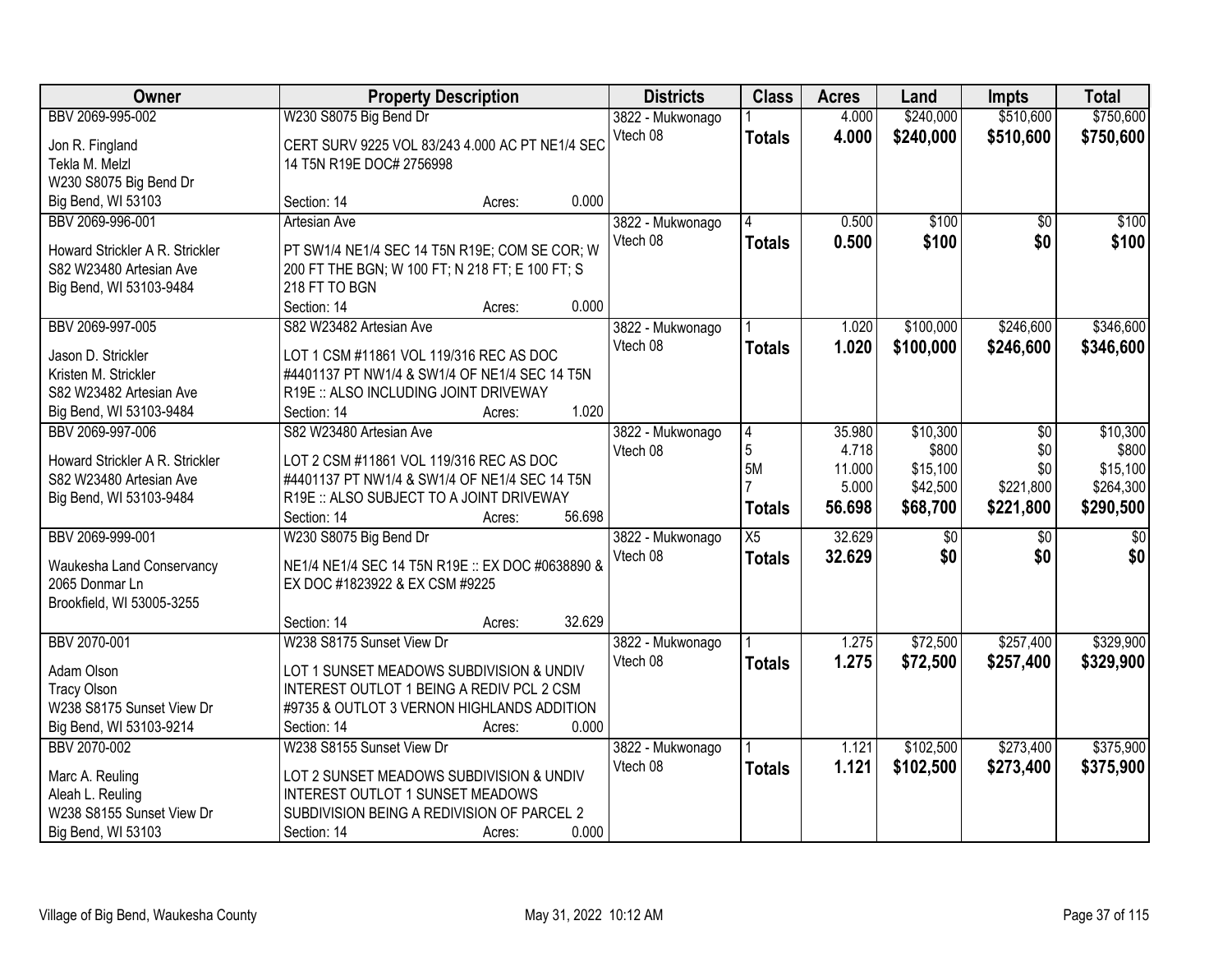| Owner                                 | <b>Property Description</b>                    |                 | <b>Districts</b> | <b>Class</b>  | <b>Acres</b> | Land      | <b>Impts</b>    | <b>Total</b> |
|---------------------------------------|------------------------------------------------|-----------------|------------------|---------------|--------------|-----------|-----------------|--------------|
| BBV 2070-003                          | W238 S8125 Sunset View Dr                      |                 | 3822 - Mukwonago |               | 1.006        | \$102,500 | \$282,000       | \$384,500    |
| Thomas J. Schiebel                    | LOT 3 SUNSET MEADOWS SUBDIVISION & UNDIV       |                 | Vtech 08         | <b>Totals</b> | 1.006        | \$102,500 | \$282,000       | \$384,500    |
| W238 S8125 Sunset View Dr             | <b>INTEREST OUTLOT 1 BEING A REDIVISION OF</b> |                 |                  |               |              |           |                 |              |
| Big Bend, WI 53103-9214               | PARCEL 2 CSM #9735 & OUTLOT 3 VERNON           |                 |                  |               |              |           |                 |              |
|                                       | Section: 14                                    | 0.000<br>Acres: |                  |               |              |           |                 |              |
| BBV 2070-004                          | S81 W23830 Sunset View Dr                      |                 | 3822 - Mukwonago |               | 2.109        | \$61,500  | \$273,100       | \$334,600    |
|                                       |                                                |                 | Vtech 08         | <b>Totals</b> | 2.109        | \$61,500  | \$273,100       | \$334,600    |
| The Kevin J Rockteacher and Jessica A | LOT 4 SUNSET MEADOWS SUBDIVISION & UNDIV       |                 |                  |               |              |           |                 |              |
| Rockteacher                           | INTEREST OUTLOT 1 BEING A REDIVISION OF        |                 |                  |               |              |           |                 |              |
| S81 W23830 Sunset View Dr             | PARCEL 2 CSM #9735 & OUTLOT 3 VERNON           |                 |                  |               |              |           |                 |              |
| Big Bend, WI 53103-9213               | Section: 14                                    | 0.000<br>Acres: |                  |               |              |           |                 |              |
| BBV 2070-005                          | S81 W23870 Sunset View Dr                      |                 | 3822 - Mukwonago |               | 1.003        | \$84,500  | \$255,700       | \$340,200    |
| Jared Bertsche                        | LOT 5 SUNSET MEADOWS SUBDIVISION & UNDIV       |                 | Vtech 08         | <b>Totals</b> | 1.003        | \$84,500  | \$255,700       | \$340,200    |
| Joelle Bertsche                       | <b>INTEREST OUTLOT 1 BEING A REDIVISION OF</b> |                 |                  |               |              |           |                 |              |
| S81 W23870 Sunset View Dr             | PARCEL 2 CSM #9735 & OUTLOT 3 VERNON           |                 |                  |               |              |           |                 |              |
| Big Bend, WI 53103-9213               | Section: 14                                    | 0.000<br>Acres: |                  |               |              |           |                 |              |
| BBV 2070-006                          | W238 S8110 Sunset View Dr                      |                 | 3822 - Mukwonago |               | 1.349        | \$87,000  | \$306,600       | \$393,600    |
|                                       |                                                |                 | Vtech 08         | <b>Totals</b> | 1.349        | \$87,000  | \$306,600       | \$393,600    |
| Jacob R. Bauer                        | LOT 6 SUNSET MEADOWS SUBDIVISION & UNDIV       |                 |                  |               |              |           |                 |              |
| Sarah A. Bauer                        | INTEREST OUTLOT 1 BEING A REDIVISION OF        |                 |                  |               |              |           |                 |              |
| W238 S8110 Sunset View Dr             | PARCEL 2 CSM #9735 & OUTLOT 3 VERNON           |                 |                  |               |              |           |                 |              |
| Big Bend, WI 53103-9214               | Section: 14                                    | 0.000<br>Acres: |                  |               |              |           |                 |              |
| BBV 2070-007                          | W238 S8140 Sunset View Dr                      |                 | 3822 - Mukwonago |               | 1.001        | \$91,500  | \$280,500       | \$372,000    |
| Jamie C. Miller                       | LOT 7 SUNSET MEADOWS SUBDIVISION & UNDIV       |                 | Vtech 08         | <b>Totals</b> | 1.001        | \$91,500  | \$280,500       | \$372,000    |
| Sarah J. Miller                       | <b>INTEREST OUTLOT 1 BEING A REDIVISION OF</b> |                 |                  |               |              |           |                 |              |
| W238 S8140 Sunset View Dr             | PARCEL 2 CSM #9735 & OUTLOT 3 VERNON           |                 |                  |               |              |           |                 |              |
|                                       |                                                | 0.000           |                  |               |              |           |                 |              |
| Big Bend, WI 53103                    | Section: 14                                    | Acres:          |                  |               |              |           |                 |              |
| BBV 2070-008                          | W238 S8090 Highland Dr                         |                 | 3822 - Mukwonago |               | 1.139        | \$100,000 | \$299,300       | \$399,300    |
| Mark E Singer and Debbie A Singer     | LOT 8 SUNSET MEADOWS SUBDIVISION & UNDIV       |                 | Vtech 08         | <b>Totals</b> | 1.139        | \$100,000 | \$299,300       | \$399,300    |
| Revocable Trust                       | <b>INTEREST OUTLOT 1 BEING A REDIVISION OF</b> |                 |                  |               |              |           |                 |              |
| W238 S8090 Highland Dr                | PARCEL 2 CSM #9735 & OUTLOT 3 VERNON           |                 |                  |               |              |           |                 |              |
| Big Bend, WI 53103-9615               | Section: 14                                    | 0.000<br>Acres: |                  |               |              |           |                 |              |
| BBV 2070-009                          | S80 W23825 Parkview Dr                         |                 | 3822 - Mukwonago |               | 1.079        | \$67,500  | $\overline{50}$ | \$67,500     |
|                                       |                                                |                 | Vtech 08         | <b>Totals</b> | 1.079        | \$67,500  | \$0             | \$67,500     |
| Justin Cody Klawitter                 | LOT 9 SUNSET MEADOWS SUBDIVISION & UNDIV       |                 |                  |               |              |           |                 |              |
| S80 W23775 Parkview Dr                | INTEREST OUTLOT 1 BEING A REDIVISION OF        |                 |                  |               |              |           |                 |              |
| Big Bend, WI 53103-9491               | PARCEL 2 CSM #9735 & OUTLOT 3 VERNON           |                 |                  |               |              |           |                 |              |
|                                       | Section: 14                                    | 0.000<br>Acres: |                  |               |              |           |                 |              |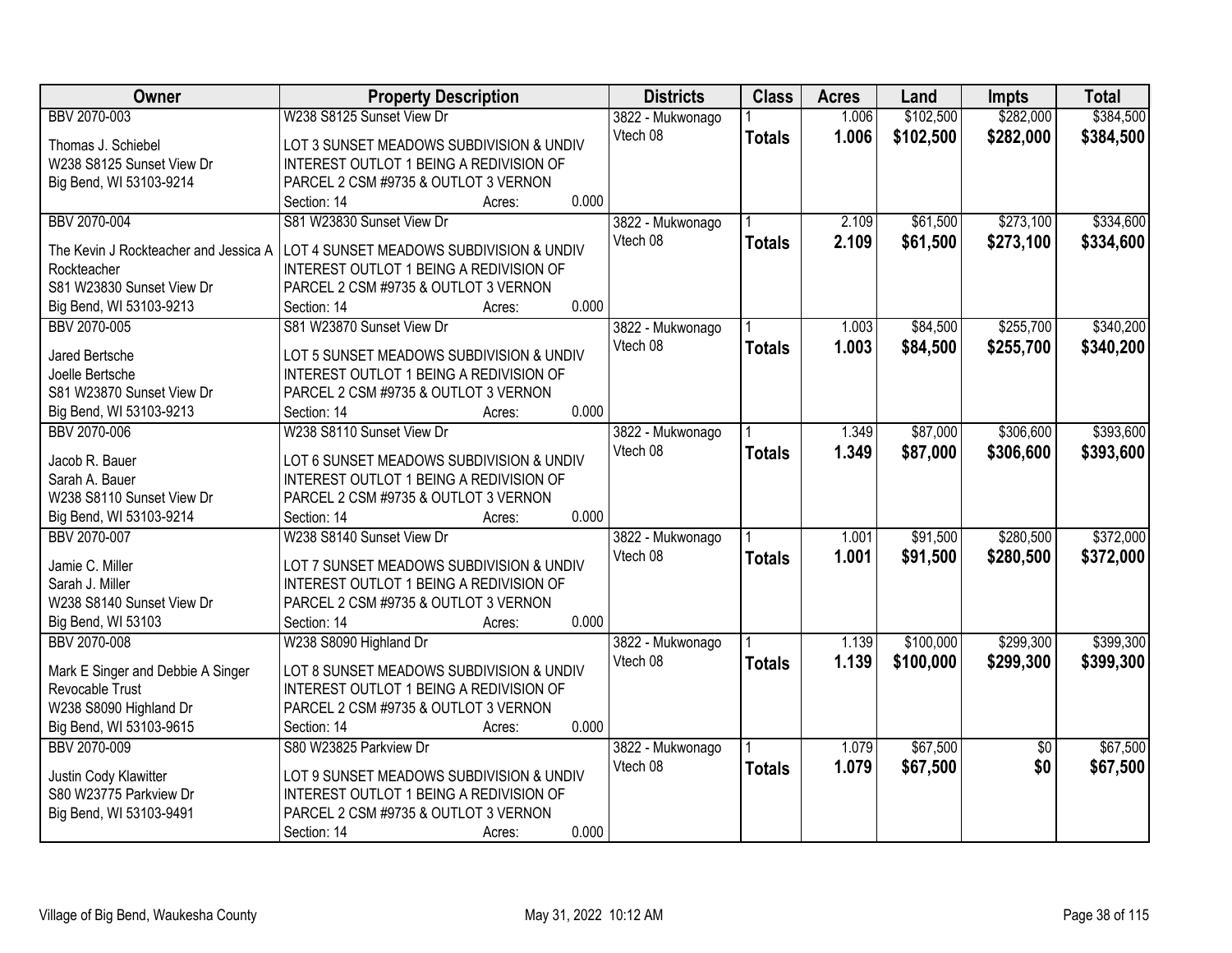| BBV 2070-010<br>3822 - Mukwonago<br>Assessed with<br>Vtech 08<br>Lot Owners of Sunset Meadows<br>OUTLOT 1 SUNSET MEADOWS SUBDIVISION PT<br>Subdivision<br>NW1/4 SEC 14 T5N R19E BEING A REDIVISION OF<br>PARCEL 2 CSM #9735 & OUTLOT 3 VERNON<br>0.000<br>Section: 14<br>Acres:<br>\$87,500<br>\$236,700<br>\$324,200<br>BBV 2070-037-001<br>W238 S8180 Sunset View Dr<br>3822 - Mukwonago<br>1.548<br>Vtech 08<br>1.548<br>\$236,700<br>\$87,500<br>\$324,200<br><b>Totals</b><br>Brian J. Zielinski<br>PARCEL 1 CERT SURV 10064 VOL 94/174 REC AS<br>Michelle R. Zielinski<br>DOC# 3307972 OUTLOT 1 VERNON HIGHLANDS PT<br>W238 S8180 Sunset View Dr<br>NW1/4 SEC 14 T5N R19E :: DOC# 4226034<br>0.000<br>Big Bend, WI 53103-9214<br>Section: 14<br>Acres:<br>\$215,800<br>\$306,300<br>BBV 2070-050<br>W235 S8260 Scenic Dr<br>\$90,500<br>3822 - Mukwonago<br>1.343 |
|-------------------------------------------------------------------------------------------------------------------------------------------------------------------------------------------------------------------------------------------------------------------------------------------------------------------------------------------------------------------------------------------------------------------------------------------------------------------------------------------------------------------------------------------------------------------------------------------------------------------------------------------------------------------------------------------------------------------------------------------------------------------------------------------------------------------------------------------------------------------------|
|                                                                                                                                                                                                                                                                                                                                                                                                                                                                                                                                                                                                                                                                                                                                                                                                                                                                         |
|                                                                                                                                                                                                                                                                                                                                                                                                                                                                                                                                                                                                                                                                                                                                                                                                                                                                         |
|                                                                                                                                                                                                                                                                                                                                                                                                                                                                                                                                                                                                                                                                                                                                                                                                                                                                         |
|                                                                                                                                                                                                                                                                                                                                                                                                                                                                                                                                                                                                                                                                                                                                                                                                                                                                         |
|                                                                                                                                                                                                                                                                                                                                                                                                                                                                                                                                                                                                                                                                                                                                                                                                                                                                         |
|                                                                                                                                                                                                                                                                                                                                                                                                                                                                                                                                                                                                                                                                                                                                                                                                                                                                         |
|                                                                                                                                                                                                                                                                                                                                                                                                                                                                                                                                                                                                                                                                                                                                                                                                                                                                         |
|                                                                                                                                                                                                                                                                                                                                                                                                                                                                                                                                                                                                                                                                                                                                                                                                                                                                         |
|                                                                                                                                                                                                                                                                                                                                                                                                                                                                                                                                                                                                                                                                                                                                                                                                                                                                         |
|                                                                                                                                                                                                                                                                                                                                                                                                                                                                                                                                                                                                                                                                                                                                                                                                                                                                         |
|                                                                                                                                                                                                                                                                                                                                                                                                                                                                                                                                                                                                                                                                                                                                                                                                                                                                         |
| Vtech 08<br>1.343<br>\$90,500<br>\$215,800<br>\$306,300<br><b>Totals</b>                                                                                                                                                                                                                                                                                                                                                                                                                                                                                                                                                                                                                                                                                                                                                                                                |
| LOT 1 SCENIC RIDGE OF BIG BEND PT NW1/4 SEC<br>Christopher G. Mecha                                                                                                                                                                                                                                                                                                                                                                                                                                                                                                                                                                                                                                                                                                                                                                                                     |
| Monica Mecha<br>14 T5N R19E 1.343 AC DOC# 3876460                                                                                                                                                                                                                                                                                                                                                                                                                                                                                                                                                                                                                                                                                                                                                                                                                       |
| W235 S8260 Scenic Dr                                                                                                                                                                                                                                                                                                                                                                                                                                                                                                                                                                                                                                                                                                                                                                                                                                                    |
| 0.000<br>Section: 14<br>Big Bend, WI 53103<br>Acres:                                                                                                                                                                                                                                                                                                                                                                                                                                                                                                                                                                                                                                                                                                                                                                                                                    |
| \$267,800<br>\$351,800<br>BBV 2070-051<br>W235 S8220 Scenic Dr<br>\$84,000<br>3822 - Mukwonago<br>1.004                                                                                                                                                                                                                                                                                                                                                                                                                                                                                                                                                                                                                                                                                                                                                                 |
| Vtech 08<br>1.004<br>\$84,000<br>\$267,800<br>\$351,800<br><b>Totals</b><br>George M. Lorenz<br>LOT 2 SCENIC RIDGE OF BIG BEND PT NW1/4 SEC                                                                                                                                                                                                                                                                                                                                                                                                                                                                                                                                                                                                                                                                                                                             |
| Maria E. Lorenz<br>14 T5N R19E 1.004 AC DOC# 3418126                                                                                                                                                                                                                                                                                                                                                                                                                                                                                                                                                                                                                                                                                                                                                                                                                    |
| W235 S8220 Scenic Dr                                                                                                                                                                                                                                                                                                                                                                                                                                                                                                                                                                                                                                                                                                                                                                                                                                                    |
| 0.000<br>Big Bend, WI 53103<br>Section: 14<br>Acres:                                                                                                                                                                                                                                                                                                                                                                                                                                                                                                                                                                                                                                                                                                                                                                                                                    |
| \$383,800<br>W235S Scenic Dr<br>\$109,500<br>\$274,300<br>BBV 2070-052<br>1.042<br>3822 - Mukwonago                                                                                                                                                                                                                                                                                                                                                                                                                                                                                                                                                                                                                                                                                                                                                                     |
| 1.042<br>Vtech 08<br>\$109,500<br>\$274,300<br>\$383,800<br><b>Totals</b>                                                                                                                                                                                                                                                                                                                                                                                                                                                                                                                                                                                                                                                                                                                                                                                               |
| LOT 3 SCENIC RIDGE OF BIG BEND PT NW1/4 SEC<br>Michael J. Stockton                                                                                                                                                                                                                                                                                                                                                                                                                                                                                                                                                                                                                                                                                                                                                                                                      |
| 14 T5N R19E 1.042 AC DOC# 3376556<br>Kelly A. Stockton                                                                                                                                                                                                                                                                                                                                                                                                                                                                                                                                                                                                                                                                                                                                                                                                                  |
| W235 S8150 Scenic Dr                                                                                                                                                                                                                                                                                                                                                                                                                                                                                                                                                                                                                                                                                                                                                                                                                                                    |
| 0.000<br>Big Bend, WI 53103<br>Section: 14<br>Acres:                                                                                                                                                                                                                                                                                                                                                                                                                                                                                                                                                                                                                                                                                                                                                                                                                    |
| \$104,500<br>\$294,100<br>\$398,600<br>BBV 2070-053<br>W235 S8110 Scenic Dr<br>3822 - Mukwonago<br>1.021                                                                                                                                                                                                                                                                                                                                                                                                                                                                                                                                                                                                                                                                                                                                                                |
| Vtech 08<br>1.021<br>\$104,500<br>\$294,100<br>\$398,600<br><b>Totals</b><br>LOT 4 SCENIC RIDGE OF BIG BEND PT NW1/4 SEC<br>Scott D. Missall                                                                                                                                                                                                                                                                                                                                                                                                                                                                                                                                                                                                                                                                                                                            |
| 14 T5N R19E 1.021 AC DOC# 3477541<br>Patricia L. Missall                                                                                                                                                                                                                                                                                                                                                                                                                                                                                                                                                                                                                                                                                                                                                                                                                |
| W235 S8110 Scenic Dr                                                                                                                                                                                                                                                                                                                                                                                                                                                                                                                                                                                                                                                                                                                                                                                                                                                    |
| 0.000<br>Big Bend, WI 53103<br>Section: 14<br>Acres:                                                                                                                                                                                                                                                                                                                                                                                                                                                                                                                                                                                                                                                                                                                                                                                                                    |
| BBV 2070-054<br>S81 W23505 Scenic Dr<br>\$100,000<br>\$246,200<br>\$346,200<br>3822 - Mukwonago<br>1.009                                                                                                                                                                                                                                                                                                                                                                                                                                                                                                                                                                                                                                                                                                                                                                |
| Vtech 08<br>1.009<br>\$100,000<br>\$246,200<br>\$346,200<br><b>Totals</b><br>LOT 5 SCENIC RIDGE OF BIG BEND PT NW1/4 SEC<br>Matt Freeman                                                                                                                                                                                                                                                                                                                                                                                                                                                                                                                                                                                                                                                                                                                                |
| S81 W23505 Scenic Dr<br>14 T5N R19E :: DOC# 4227126                                                                                                                                                                                                                                                                                                                                                                                                                                                                                                                                                                                                                                                                                                                                                                                                                     |
| Big Bend, WI 53103-9208                                                                                                                                                                                                                                                                                                                                                                                                                                                                                                                                                                                                                                                                                                                                                                                                                                                 |
| 0.000<br>Section: 14<br>Acres:                                                                                                                                                                                                                                                                                                                                                                                                                                                                                                                                                                                                                                                                                                                                                                                                                                          |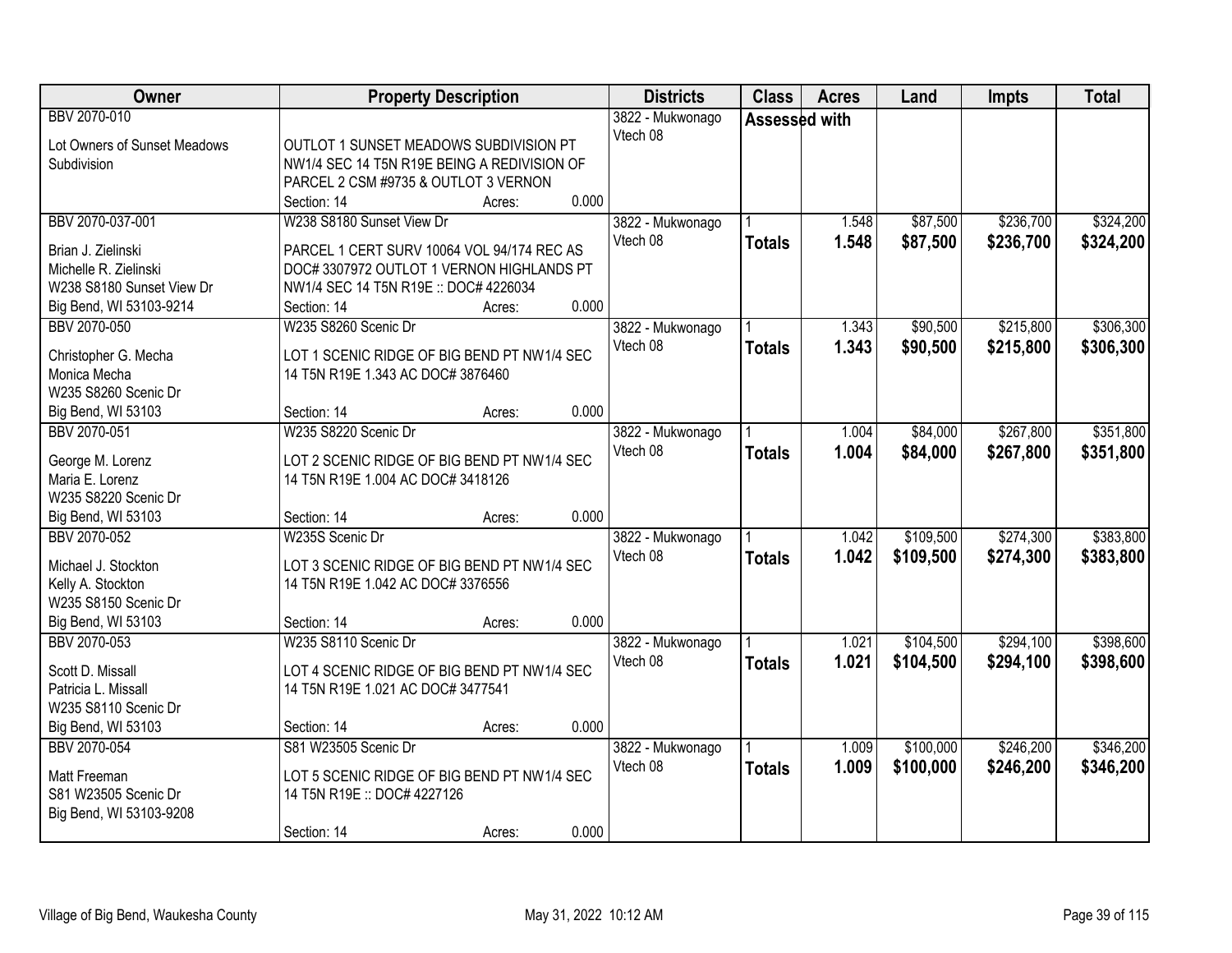| Owner                              | <b>Property Description</b>                                                |        |       | <b>Districts</b> | <b>Class</b>  | <b>Acres</b> | Land      | <b>Impts</b> | <b>Total</b> |
|------------------------------------|----------------------------------------------------------------------------|--------|-------|------------------|---------------|--------------|-----------|--------------|--------------|
| BBV 2070-055                       | S81 W23530 Scenic Dr                                                       |        |       | 3822 - Mukwonago |               | 2.956        | \$98,000  | \$352,400    | \$450,400    |
| Steven M. Kuklinski                | LOT 6 SCENIC RIDGE OF BIG BEND PT NW1/4 SEC                                |        |       | Vtech 08         | <b>Totals</b> | 2.956        | \$98,000  | \$352,400    | \$450,400    |
| Chris M. Kuklinski                 | 14 T5N R19E :: DOC #3859980                                                |        |       |                  |               |              |           |              |              |
| S81 W23530 Scenic Dr               |                                                                            |        |       |                  |               |              |           |              |              |
| Big Bend, WI 53103-9208            | Section: 14                                                                | Acres: | 2.956 |                  |               |              |           |              |              |
| BBV 2070-056                       | S81 W23560 Sunset View Dr                                                  |        |       | 3822 - Mukwonago |               | 1.852        | \$95,000  | \$247,000    | \$342,000    |
| <b>Joel Teisl</b>                  | LOT 7 SCENIC RIDGE OF BIG BEND PT NW1/4 SEC                                |        |       | Vtech 08         | <b>Totals</b> | 1.852        | \$95,000  | \$247,000    | \$342,000    |
| <b>Trisha Teisl</b>                | 14 T5N R19E DOC# 4002648                                                   |        |       |                  |               |              |           |              |              |
| S81 W23560 Sunset View Dr          |                                                                            |        |       |                  |               |              |           |              |              |
| Big Bend, WI 53103                 | Section: 14                                                                | Acres: | 1.852 |                  |               |              |           |              |              |
| BBV 2070-057                       | S81 W23590 Sunset View Dr                                                  |        |       | 3822 - Mukwonago |               | 1.626        | \$70,000  | \$288,400    | \$358,400    |
|                                    |                                                                            |        |       | Vtech 08         | <b>Totals</b> | 1.626        | \$70,000  | \$288,400    | \$358,400    |
| Colin P. Hughes<br>Marci A. Hughes | LOT 8 SCENIC RIDGE OF BIG BEND PT NW1/4 SEC<br>14 T5N R19E :: DOC# 4095407 |        |       |                  |               |              |           |              |              |
| S81 W23590 Sunset View Dr          |                                                                            |        |       |                  |               |              |           |              |              |
| Big Bend, WI 53103-9209            | Section: 14                                                                | Acres: | 0.000 |                  |               |              |           |              |              |
| BBV 2070-058                       | S81 W23620 Sunset View Dr                                                  |        |       | 3822 - Mukwonago |               | 1.152        | \$106,500 | \$293,500    | \$400,000    |
|                                    |                                                                            |        |       | Vtech 08         | <b>Totals</b> | 1.152        | \$106,500 | \$293,500    | \$400,000    |
| Scott G. Blazek                    | LOT 9 SCENIC RIDGE OF BIG BEND PT NW1/4 SEC                                |        |       |                  |               |              |           |              |              |
| Blair M. Blazek                    | 14 T5N R19E :: DOC# 4216944                                                |        |       |                  |               |              |           |              |              |
| S81 W23620 Sunset View Dr          |                                                                            |        |       |                  |               |              |           |              |              |
| Big Bend, WI 53103-9210            | Section: 14                                                                | Acres: | 0.000 |                  |               |              |           |              |              |
| BBV 2070-059                       | S81 W23650 Sunset View Dr                                                  |        |       | 3822 - Mukwonago |               | 1.269        | \$108,500 | \$289,100    | \$397,600    |
| Brian G. Wisniewski                | LOT 10 SCENIC RIDGE OF BIG BEND PT NW1/4 SEC                               |        |       | Vtech 08         | <b>Totals</b> | 1.269        | \$108,500 | \$289,100    | \$397,600    |
| Shelley J. Wisniewski              | 14 T5N R19E 1.269 AC DOC# 3474669                                          |        |       |                  |               |              |           |              |              |
| S81 W23650 Sunset View Dr          |                                                                            |        |       |                  |               |              |           |              |              |
| Big Bend, WI 53103                 | Section: 14                                                                | Acres: | 1.269 |                  |               |              |           |              |              |
| BBV 2070-060                       | S81 W23680 Sunset View Dr                                                  |        |       | 3822 - Mukwonago |               | 1.101        | \$108,500 | \$264,200    | \$372,700    |
| Jeffrey J. Stelpflug               | LOT 11 SCENIC RIDGE OF BIG BEND PT NW1/4 SEC                               |        |       | Vtech 08         | <b>Totals</b> | 1.101        | \$108,500 | \$264,200    | \$372,700    |
| Andrea J. Raabe                    | 14 T5N R19E 1.101 AC DOC# 3675941                                          |        |       |                  |               |              |           |              |              |
| S81 W23680 Sunset View Dr          |                                                                            |        |       |                  |               |              |           |              |              |
| Big Bend, WI 53103                 | Section: 14                                                                | Acres: | 0.000 |                  |               |              |           |              |              |
| BBV 2070-061                       | S81 W23710 Sunset View Dr                                                  |        |       | 3822 - Mukwonago |               | 1.302        | \$97,000  | \$279,700    | \$376,700    |
| Peter W Bonert and Tamie R Bonert  | LOT 12 SCENIC RIDGE OF BIG BEND BEING PCL 2                                |        |       | Vtech 08         | <b>Totals</b> | 1.302        | \$97,000  | \$279,700    | \$376,700    |
| <b>Revocable Trust</b>             | CSM #9290 BEING PT SE1/4 OF NW1/4 SEC 14 T5N                               |        |       |                  |               |              |           |              |              |
| S81 W23710 Sunset View Dr          | R <sub>19E</sub>                                                           |        |       |                  |               |              |           |              |              |
| Big Bend, WI 53103-9212            | Section: 14                                                                | Acres: | 0.000 |                  |               |              |           |              |              |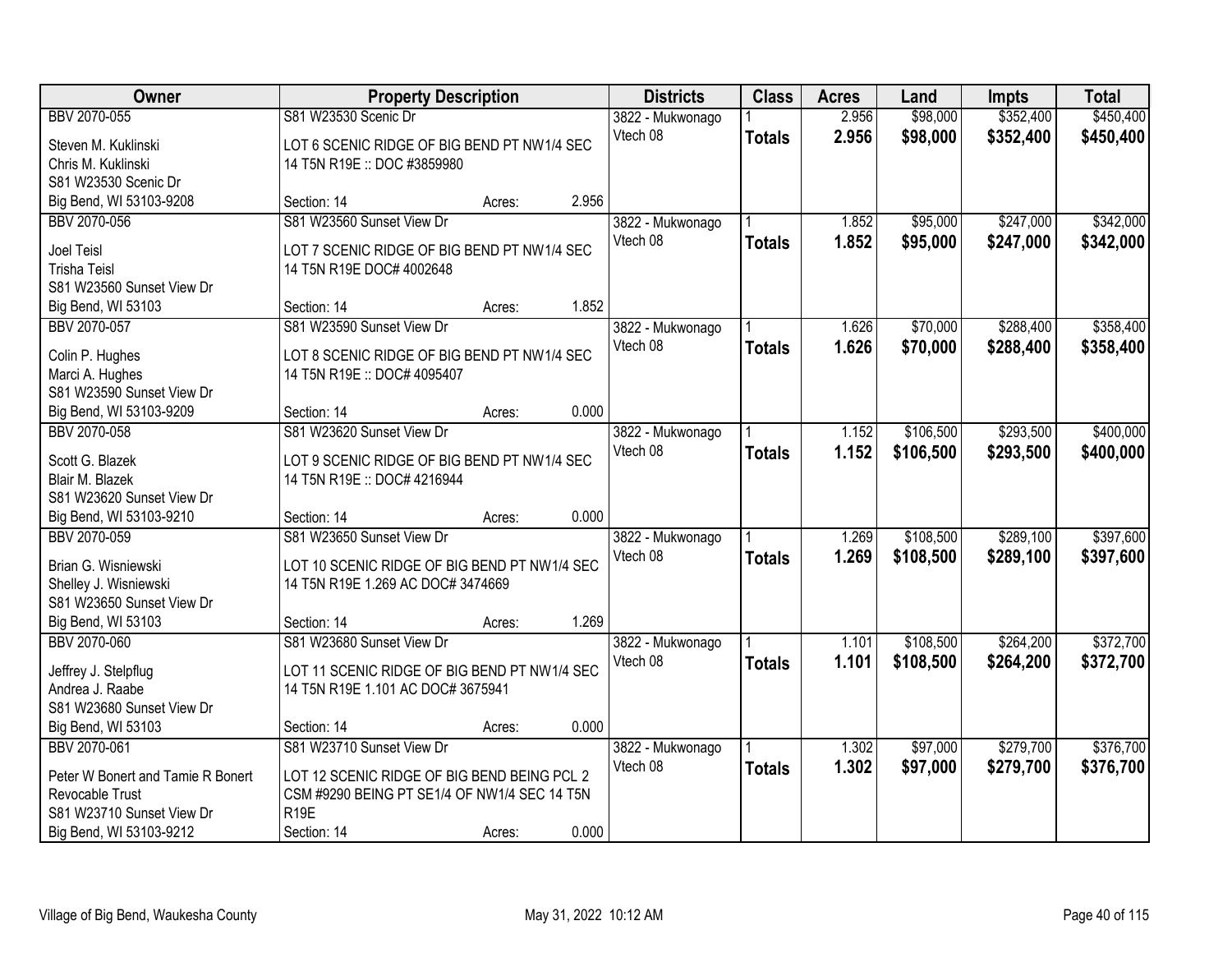| \$309,600<br>\$386,600<br>BBV 2070-062<br>S80 W23775 Parkview Dr<br>\$77,000<br>1.008<br>3822 - Mukwonago<br>Vtech 08<br>1.008<br>\$77,000<br>\$309,600<br>\$386,600<br><b>Totals</b><br>LOT 13 SCENIC RIDGE OF BIG BEND PT NW1/4 SEC<br>J Cody Klawitter<br>Julie L. Klawitter<br>14 T5N R19E DOC# 3580691<br>S80 W23775 Parkview Dr<br>0.000<br>Big Bend, WI 53103-9491<br>Section: 14<br>Acres:<br>S80 W23765 Parkview Dr<br>\$77,000<br>\$281,300<br>\$358,300<br>BBV 2070-063<br>3822 - Mukwonago<br>1.843<br>1.843<br>Vtech 08<br>\$77,000<br>\$281,300<br>\$358,300<br><b>Totals</b><br>LOT 14 SCENIC RIDGE OF BIG BEND PT NW1/4 SEC<br>Nikola Manojlovic<br>Sarah J. Manojlovic<br>14 T5N R19E<br>S80 W23765 Parkview Dr<br>0.000<br>Big Bend, WI 53103-9491<br>Section: 14<br>Acres:<br>\$196,600<br>BBV 2070-064<br>W237 S8115 Sunset View Ct<br>\$100,000<br>3822 - Mukwonago<br>1.067<br>Vtech 08<br>1.067<br>\$100,000<br>\$196,600<br><b>Totals</b><br>LOT 15 SCENIC RIDGE OF BIG BEND PT NW1/4 SEC<br>Gary D. Gabrus<br><b>Shirley Gabrus</b><br>14 T5N R19E 1.067 AC DOC# 3713121<br>W237 S8115 Sunset View Ct<br>0.000<br>Big Bend, WI 53103<br>Section: 14<br>Acres:<br>W237 S8131 Sunset View Ct<br>\$111,000<br>\$253,400<br>BBV 2070-065<br>1.631<br>3822 - Mukwonago<br>Vtech 08<br>1.631<br>\$111,000<br>\$253,400<br>\$364,400<br><b>Totals</b><br>LOT 16 SCENIC RIDGE OF BIG BEND PT NW1/4 SEC<br><b>Matthew Neitzel</b><br>14 T5N R19E 1.631 AC DOC# 3375633<br>Sara Neitzel<br>PO Box 353<br>0.000<br>Big Bend, WI 53103<br>Section: 14<br>Acres:<br>W237 S8120 Sunset View Ct<br>\$280,400<br>BBV 2070-066<br>\$113,500<br>1.451<br>3822 - Mukwonago<br>Vtech 08<br>1.451<br>\$113,500<br>\$280,400<br>\$393,900<br><b>Totals</b><br>Daniel G. Gaglione<br>LOT 17 SCENIC RIDGE OF BIG BEND PT NW1/4 SEC<br>Geraldine Gaglione<br>14 T5N R19E :: DOC# 3346529<br>W237 S8120 Sunset View Ct<br>Big Bend, WI 53103-9211<br>0.000<br>Section: 14<br>Acres:<br>S81 W23645 Sunset View Dr<br>\$213,300<br>BBV 2070-067<br>1.582<br>\$118,000<br>3822 - Mukwonago<br>Vtech 08<br>1.582<br>\$118,000<br>\$213,300<br><b>Totals</b><br>Bradley C. Jungbluth<br>LOT 18 SCENIC RIDGE OF BIG BEND PT NW1/4 SEC<br>Christine H. Jungbluth<br>14 T5N R19E 1.582 AC DOC# 3820002<br>S81 W23645 Sunset View Dr<br>0.000<br>Big Bend, WI 53103<br>Section: 14<br>Acres:<br>BBV 2070-068<br>S81 W23615 Sunset View Dr<br>\$128,500<br>\$293,400<br>3822 - Mukwonago<br>1.451<br>Vtech 08<br>1.451<br>\$421,900<br>\$128,500<br>\$293,400<br><b>Totals</b><br>LOT 19 SCENIC RIDGE OF BIG BEND PT NW1/4 SEC<br>Andrew L. Lange<br>Anne M. Lange<br>14 T5N R19E 1.451 AC DOC# 3445286 | Owner                     | <b>Property Description</b> |  |  | <b>Districts</b> | <b>Class</b> | <b>Acres</b> | Land | <b>Impts</b> | <b>Total</b> |
|----------------------------------------------------------------------------------------------------------------------------------------------------------------------------------------------------------------------------------------------------------------------------------------------------------------------------------------------------------------------------------------------------------------------------------------------------------------------------------------------------------------------------------------------------------------------------------------------------------------------------------------------------------------------------------------------------------------------------------------------------------------------------------------------------------------------------------------------------------------------------------------------------------------------------------------------------------------------------------------------------------------------------------------------------------------------------------------------------------------------------------------------------------------------------------------------------------------------------------------------------------------------------------------------------------------------------------------------------------------------------------------------------------------------------------------------------------------------------------------------------------------------------------------------------------------------------------------------------------------------------------------------------------------------------------------------------------------------------------------------------------------------------------------------------------------------------------------------------------------------------------------------------------------------------------------------------------------------------------------------------------------------------------------------------------------------------------------------------------------------------------------------------------------------------------------------------------------------------------------------------------------------------------------------------------------------------------------------------------------------------------------------------------------------------------------------------------------------------------------------------------------------------------------------------------------------------------------------------------------------------------------------------------------------------------------------|---------------------------|-----------------------------|--|--|------------------|--------------|--------------|------|--------------|--------------|
| \$296,600<br>\$364,400<br>\$393,900<br>\$331,300<br>\$421,900                                                                                                                                                                                                                                                                                                                                                                                                                                                                                                                                                                                                                                                                                                                                                                                                                                                                                                                                                                                                                                                                                                                                                                                                                                                                                                                                                                                                                                                                                                                                                                                                                                                                                                                                                                                                                                                                                                                                                                                                                                                                                                                                                                                                                                                                                                                                                                                                                                                                                                                                                                                                                                |                           |                             |  |  |                  |              |              |      |              |              |
|                                                                                                                                                                                                                                                                                                                                                                                                                                                                                                                                                                                                                                                                                                                                                                                                                                                                                                                                                                                                                                                                                                                                                                                                                                                                                                                                                                                                                                                                                                                                                                                                                                                                                                                                                                                                                                                                                                                                                                                                                                                                                                                                                                                                                                                                                                                                                                                                                                                                                                                                                                                                                                                                                              |                           |                             |  |  |                  |              |              |      |              |              |
| \$296,600<br>\$331,300                                                                                                                                                                                                                                                                                                                                                                                                                                                                                                                                                                                                                                                                                                                                                                                                                                                                                                                                                                                                                                                                                                                                                                                                                                                                                                                                                                                                                                                                                                                                                                                                                                                                                                                                                                                                                                                                                                                                                                                                                                                                                                                                                                                                                                                                                                                                                                                                                                                                                                                                                                                                                                                                       |                           |                             |  |  |                  |              |              |      |              |              |
|                                                                                                                                                                                                                                                                                                                                                                                                                                                                                                                                                                                                                                                                                                                                                                                                                                                                                                                                                                                                                                                                                                                                                                                                                                                                                                                                                                                                                                                                                                                                                                                                                                                                                                                                                                                                                                                                                                                                                                                                                                                                                                                                                                                                                                                                                                                                                                                                                                                                                                                                                                                                                                                                                              |                           |                             |  |  |                  |              |              |      |              |              |
|                                                                                                                                                                                                                                                                                                                                                                                                                                                                                                                                                                                                                                                                                                                                                                                                                                                                                                                                                                                                                                                                                                                                                                                                                                                                                                                                                                                                                                                                                                                                                                                                                                                                                                                                                                                                                                                                                                                                                                                                                                                                                                                                                                                                                                                                                                                                                                                                                                                                                                                                                                                                                                                                                              |                           |                             |  |  |                  |              |              |      |              |              |
|                                                                                                                                                                                                                                                                                                                                                                                                                                                                                                                                                                                                                                                                                                                                                                                                                                                                                                                                                                                                                                                                                                                                                                                                                                                                                                                                                                                                                                                                                                                                                                                                                                                                                                                                                                                                                                                                                                                                                                                                                                                                                                                                                                                                                                                                                                                                                                                                                                                                                                                                                                                                                                                                                              |                           |                             |  |  |                  |              |              |      |              |              |
|                                                                                                                                                                                                                                                                                                                                                                                                                                                                                                                                                                                                                                                                                                                                                                                                                                                                                                                                                                                                                                                                                                                                                                                                                                                                                                                                                                                                                                                                                                                                                                                                                                                                                                                                                                                                                                                                                                                                                                                                                                                                                                                                                                                                                                                                                                                                                                                                                                                                                                                                                                                                                                                                                              |                           |                             |  |  |                  |              |              |      |              |              |
|                                                                                                                                                                                                                                                                                                                                                                                                                                                                                                                                                                                                                                                                                                                                                                                                                                                                                                                                                                                                                                                                                                                                                                                                                                                                                                                                                                                                                                                                                                                                                                                                                                                                                                                                                                                                                                                                                                                                                                                                                                                                                                                                                                                                                                                                                                                                                                                                                                                                                                                                                                                                                                                                                              |                           |                             |  |  |                  |              |              |      |              |              |
|                                                                                                                                                                                                                                                                                                                                                                                                                                                                                                                                                                                                                                                                                                                                                                                                                                                                                                                                                                                                                                                                                                                                                                                                                                                                                                                                                                                                                                                                                                                                                                                                                                                                                                                                                                                                                                                                                                                                                                                                                                                                                                                                                                                                                                                                                                                                                                                                                                                                                                                                                                                                                                                                                              |                           |                             |  |  |                  |              |              |      |              |              |
|                                                                                                                                                                                                                                                                                                                                                                                                                                                                                                                                                                                                                                                                                                                                                                                                                                                                                                                                                                                                                                                                                                                                                                                                                                                                                                                                                                                                                                                                                                                                                                                                                                                                                                                                                                                                                                                                                                                                                                                                                                                                                                                                                                                                                                                                                                                                                                                                                                                                                                                                                                                                                                                                                              |                           |                             |  |  |                  |              |              |      |              |              |
|                                                                                                                                                                                                                                                                                                                                                                                                                                                                                                                                                                                                                                                                                                                                                                                                                                                                                                                                                                                                                                                                                                                                                                                                                                                                                                                                                                                                                                                                                                                                                                                                                                                                                                                                                                                                                                                                                                                                                                                                                                                                                                                                                                                                                                                                                                                                                                                                                                                                                                                                                                                                                                                                                              |                           |                             |  |  |                  |              |              |      |              |              |
|                                                                                                                                                                                                                                                                                                                                                                                                                                                                                                                                                                                                                                                                                                                                                                                                                                                                                                                                                                                                                                                                                                                                                                                                                                                                                                                                                                                                                                                                                                                                                                                                                                                                                                                                                                                                                                                                                                                                                                                                                                                                                                                                                                                                                                                                                                                                                                                                                                                                                                                                                                                                                                                                                              |                           |                             |  |  |                  |              |              |      |              |              |
|                                                                                                                                                                                                                                                                                                                                                                                                                                                                                                                                                                                                                                                                                                                                                                                                                                                                                                                                                                                                                                                                                                                                                                                                                                                                                                                                                                                                                                                                                                                                                                                                                                                                                                                                                                                                                                                                                                                                                                                                                                                                                                                                                                                                                                                                                                                                                                                                                                                                                                                                                                                                                                                                                              |                           |                             |  |  |                  |              |              |      |              |              |
|                                                                                                                                                                                                                                                                                                                                                                                                                                                                                                                                                                                                                                                                                                                                                                                                                                                                                                                                                                                                                                                                                                                                                                                                                                                                                                                                                                                                                                                                                                                                                                                                                                                                                                                                                                                                                                                                                                                                                                                                                                                                                                                                                                                                                                                                                                                                                                                                                                                                                                                                                                                                                                                                                              |                           |                             |  |  |                  |              |              |      |              |              |
|                                                                                                                                                                                                                                                                                                                                                                                                                                                                                                                                                                                                                                                                                                                                                                                                                                                                                                                                                                                                                                                                                                                                                                                                                                                                                                                                                                                                                                                                                                                                                                                                                                                                                                                                                                                                                                                                                                                                                                                                                                                                                                                                                                                                                                                                                                                                                                                                                                                                                                                                                                                                                                                                                              |                           |                             |  |  |                  |              |              |      |              |              |
|                                                                                                                                                                                                                                                                                                                                                                                                                                                                                                                                                                                                                                                                                                                                                                                                                                                                                                                                                                                                                                                                                                                                                                                                                                                                                                                                                                                                                                                                                                                                                                                                                                                                                                                                                                                                                                                                                                                                                                                                                                                                                                                                                                                                                                                                                                                                                                                                                                                                                                                                                                                                                                                                                              |                           |                             |  |  |                  |              |              |      |              |              |
|                                                                                                                                                                                                                                                                                                                                                                                                                                                                                                                                                                                                                                                                                                                                                                                                                                                                                                                                                                                                                                                                                                                                                                                                                                                                                                                                                                                                                                                                                                                                                                                                                                                                                                                                                                                                                                                                                                                                                                                                                                                                                                                                                                                                                                                                                                                                                                                                                                                                                                                                                                                                                                                                                              |                           |                             |  |  |                  |              |              |      |              |              |
|                                                                                                                                                                                                                                                                                                                                                                                                                                                                                                                                                                                                                                                                                                                                                                                                                                                                                                                                                                                                                                                                                                                                                                                                                                                                                                                                                                                                                                                                                                                                                                                                                                                                                                                                                                                                                                                                                                                                                                                                                                                                                                                                                                                                                                                                                                                                                                                                                                                                                                                                                                                                                                                                                              |                           |                             |  |  |                  |              |              |      |              |              |
|                                                                                                                                                                                                                                                                                                                                                                                                                                                                                                                                                                                                                                                                                                                                                                                                                                                                                                                                                                                                                                                                                                                                                                                                                                                                                                                                                                                                                                                                                                                                                                                                                                                                                                                                                                                                                                                                                                                                                                                                                                                                                                                                                                                                                                                                                                                                                                                                                                                                                                                                                                                                                                                                                              |                           |                             |  |  |                  |              |              |      |              |              |
|                                                                                                                                                                                                                                                                                                                                                                                                                                                                                                                                                                                                                                                                                                                                                                                                                                                                                                                                                                                                                                                                                                                                                                                                                                                                                                                                                                                                                                                                                                                                                                                                                                                                                                                                                                                                                                                                                                                                                                                                                                                                                                                                                                                                                                                                                                                                                                                                                                                                                                                                                                                                                                                                                              |                           |                             |  |  |                  |              |              |      |              |              |
|                                                                                                                                                                                                                                                                                                                                                                                                                                                                                                                                                                                                                                                                                                                                                                                                                                                                                                                                                                                                                                                                                                                                                                                                                                                                                                                                                                                                                                                                                                                                                                                                                                                                                                                                                                                                                                                                                                                                                                                                                                                                                                                                                                                                                                                                                                                                                                                                                                                                                                                                                                                                                                                                                              |                           |                             |  |  |                  |              |              |      |              |              |
|                                                                                                                                                                                                                                                                                                                                                                                                                                                                                                                                                                                                                                                                                                                                                                                                                                                                                                                                                                                                                                                                                                                                                                                                                                                                                                                                                                                                                                                                                                                                                                                                                                                                                                                                                                                                                                                                                                                                                                                                                                                                                                                                                                                                                                                                                                                                                                                                                                                                                                                                                                                                                                                                                              |                           |                             |  |  |                  |              |              |      |              |              |
|                                                                                                                                                                                                                                                                                                                                                                                                                                                                                                                                                                                                                                                                                                                                                                                                                                                                                                                                                                                                                                                                                                                                                                                                                                                                                                                                                                                                                                                                                                                                                                                                                                                                                                                                                                                                                                                                                                                                                                                                                                                                                                                                                                                                                                                                                                                                                                                                                                                                                                                                                                                                                                                                                              |                           |                             |  |  |                  |              |              |      |              |              |
|                                                                                                                                                                                                                                                                                                                                                                                                                                                                                                                                                                                                                                                                                                                                                                                                                                                                                                                                                                                                                                                                                                                                                                                                                                                                                                                                                                                                                                                                                                                                                                                                                                                                                                                                                                                                                                                                                                                                                                                                                                                                                                                                                                                                                                                                                                                                                                                                                                                                                                                                                                                                                                                                                              |                           |                             |  |  |                  |              |              |      |              |              |
|                                                                                                                                                                                                                                                                                                                                                                                                                                                                                                                                                                                                                                                                                                                                                                                                                                                                                                                                                                                                                                                                                                                                                                                                                                                                                                                                                                                                                                                                                                                                                                                                                                                                                                                                                                                                                                                                                                                                                                                                                                                                                                                                                                                                                                                                                                                                                                                                                                                                                                                                                                                                                                                                                              |                           |                             |  |  |                  |              |              |      |              |              |
|                                                                                                                                                                                                                                                                                                                                                                                                                                                                                                                                                                                                                                                                                                                                                                                                                                                                                                                                                                                                                                                                                                                                                                                                                                                                                                                                                                                                                                                                                                                                                                                                                                                                                                                                                                                                                                                                                                                                                                                                                                                                                                                                                                                                                                                                                                                                                                                                                                                                                                                                                                                                                                                                                              |                           |                             |  |  |                  |              |              |      |              |              |
|                                                                                                                                                                                                                                                                                                                                                                                                                                                                                                                                                                                                                                                                                                                                                                                                                                                                                                                                                                                                                                                                                                                                                                                                                                                                                                                                                                                                                                                                                                                                                                                                                                                                                                                                                                                                                                                                                                                                                                                                                                                                                                                                                                                                                                                                                                                                                                                                                                                                                                                                                                                                                                                                                              |                           |                             |  |  |                  |              |              |      |              |              |
|                                                                                                                                                                                                                                                                                                                                                                                                                                                                                                                                                                                                                                                                                                                                                                                                                                                                                                                                                                                                                                                                                                                                                                                                                                                                                                                                                                                                                                                                                                                                                                                                                                                                                                                                                                                                                                                                                                                                                                                                                                                                                                                                                                                                                                                                                                                                                                                                                                                                                                                                                                                                                                                                                              |                           |                             |  |  |                  |              |              |      |              |              |
|                                                                                                                                                                                                                                                                                                                                                                                                                                                                                                                                                                                                                                                                                                                                                                                                                                                                                                                                                                                                                                                                                                                                                                                                                                                                                                                                                                                                                                                                                                                                                                                                                                                                                                                                                                                                                                                                                                                                                                                                                                                                                                                                                                                                                                                                                                                                                                                                                                                                                                                                                                                                                                                                                              |                           |                             |  |  |                  |              |              |      |              |              |
|                                                                                                                                                                                                                                                                                                                                                                                                                                                                                                                                                                                                                                                                                                                                                                                                                                                                                                                                                                                                                                                                                                                                                                                                                                                                                                                                                                                                                                                                                                                                                                                                                                                                                                                                                                                                                                                                                                                                                                                                                                                                                                                                                                                                                                                                                                                                                                                                                                                                                                                                                                                                                                                                                              |                           |                             |  |  |                  |              |              |      |              |              |
|                                                                                                                                                                                                                                                                                                                                                                                                                                                                                                                                                                                                                                                                                                                                                                                                                                                                                                                                                                                                                                                                                                                                                                                                                                                                                                                                                                                                                                                                                                                                                                                                                                                                                                                                                                                                                                                                                                                                                                                                                                                                                                                                                                                                                                                                                                                                                                                                                                                                                                                                                                                                                                                                                              |                           |                             |  |  |                  |              |              |      |              |              |
|                                                                                                                                                                                                                                                                                                                                                                                                                                                                                                                                                                                                                                                                                                                                                                                                                                                                                                                                                                                                                                                                                                                                                                                                                                                                                                                                                                                                                                                                                                                                                                                                                                                                                                                                                                                                                                                                                                                                                                                                                                                                                                                                                                                                                                                                                                                                                                                                                                                                                                                                                                                                                                                                                              |                           |                             |  |  |                  |              |              |      |              |              |
|                                                                                                                                                                                                                                                                                                                                                                                                                                                                                                                                                                                                                                                                                                                                                                                                                                                                                                                                                                                                                                                                                                                                                                                                                                                                                                                                                                                                                                                                                                                                                                                                                                                                                                                                                                                                                                                                                                                                                                                                                                                                                                                                                                                                                                                                                                                                                                                                                                                                                                                                                                                                                                                                                              |                           |                             |  |  |                  |              |              |      |              |              |
|                                                                                                                                                                                                                                                                                                                                                                                                                                                                                                                                                                                                                                                                                                                                                                                                                                                                                                                                                                                                                                                                                                                                                                                                                                                                                                                                                                                                                                                                                                                                                                                                                                                                                                                                                                                                                                                                                                                                                                                                                                                                                                                                                                                                                                                                                                                                                                                                                                                                                                                                                                                                                                                                                              |                           |                             |  |  |                  |              |              |      |              |              |
|                                                                                                                                                                                                                                                                                                                                                                                                                                                                                                                                                                                                                                                                                                                                                                                                                                                                                                                                                                                                                                                                                                                                                                                                                                                                                                                                                                                                                                                                                                                                                                                                                                                                                                                                                                                                                                                                                                                                                                                                                                                                                                                                                                                                                                                                                                                                                                                                                                                                                                                                                                                                                                                                                              |                           |                             |  |  |                  |              |              |      |              |              |
|                                                                                                                                                                                                                                                                                                                                                                                                                                                                                                                                                                                                                                                                                                                                                                                                                                                                                                                                                                                                                                                                                                                                                                                                                                                                                                                                                                                                                                                                                                                                                                                                                                                                                                                                                                                                                                                                                                                                                                                                                                                                                                                                                                                                                                                                                                                                                                                                                                                                                                                                                                                                                                                                                              | S81 W23615 Sunset View Dr |                             |  |  |                  |              |              |      |              |              |
| 0.000<br>Big Bend, WI 53103<br>Section: 14<br>Acres:                                                                                                                                                                                                                                                                                                                                                                                                                                                                                                                                                                                                                                                                                                                                                                                                                                                                                                                                                                                                                                                                                                                                                                                                                                                                                                                                                                                                                                                                                                                                                                                                                                                                                                                                                                                                                                                                                                                                                                                                                                                                                                                                                                                                                                                                                                                                                                                                                                                                                                                                                                                                                                         |                           |                             |  |  |                  |              |              |      |              |              |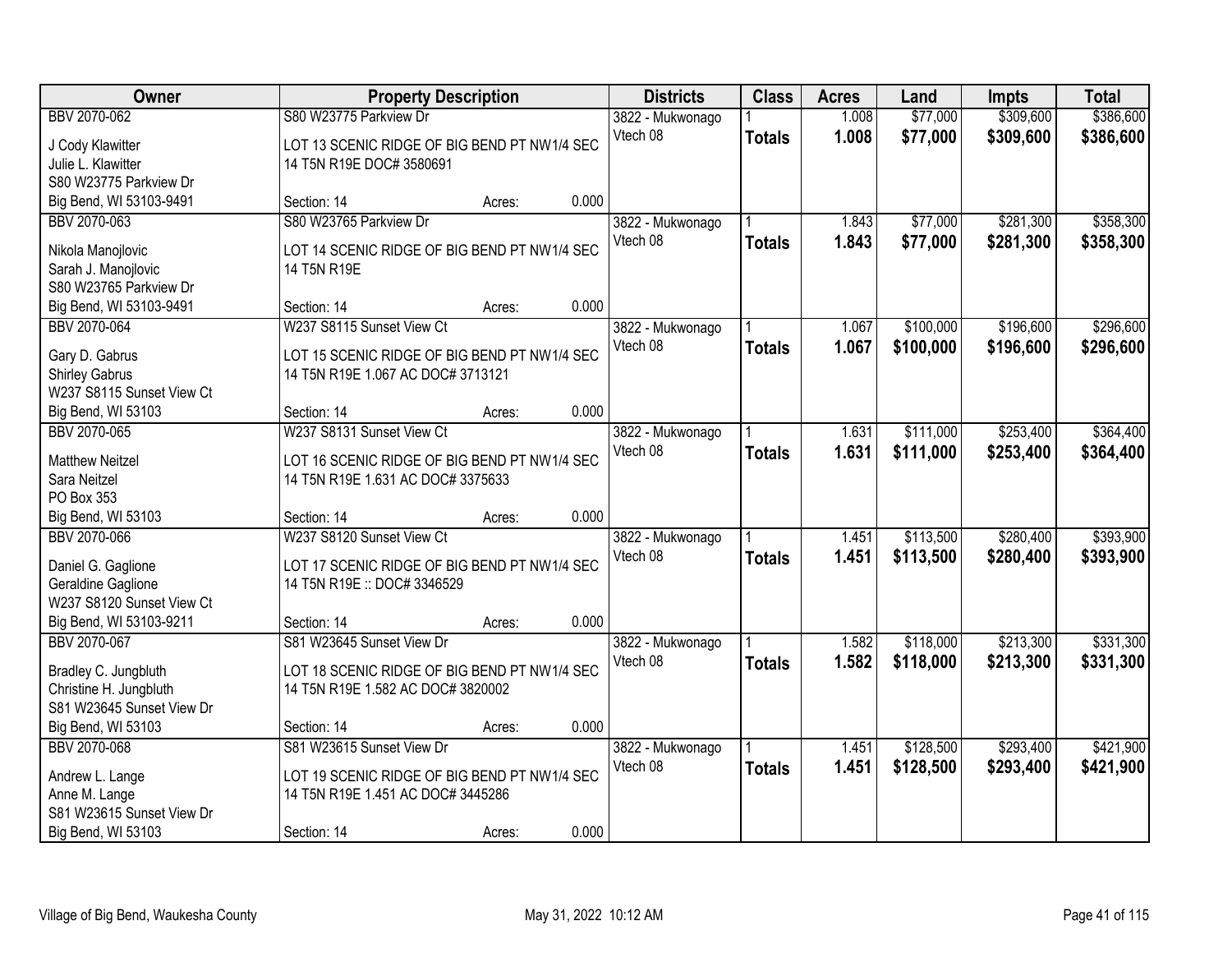| Owner                                     | <b>Property Description</b>                  |        |       | <b>Districts</b>             | <b>Class</b>  | <b>Acres</b> | Land      | <b>Impts</b> | <b>Total</b> |
|-------------------------------------------|----------------------------------------------|--------|-------|------------------------------|---------------|--------------|-----------|--------------|--------------|
| BBV 2070-069                              | W235 S8135 Scenic Dr                         |        |       | 3822 - Mukwonago             |               | 1.263        | \$138,000 | \$285,800    | \$423,800    |
| Timothy J. Grass                          | LOT 20 SCENIC RIDGE OF BIG BEND PT NW1/4 SEC |        |       | Vtech 08                     | <b>Totals</b> | 1.263        | \$138,000 | \$285,800    | \$423,800    |
| Susan E. Whittaker                        | 14 T5N R19E 1.263 AC DOC# 3341874            |        |       |                              |               |              |           |              |              |
| W235 S8135 Scenic Dr                      |                                              |        |       |                              |               |              |           |              |              |
| Big Bend, WI 53103                        | Section: 14                                  | Acres: | 0.000 |                              |               |              |           |              |              |
| BBV 2070-070                              | S82 W23690 Artesian Ave                      |        |       | 3822 - Mukwonago             |               | 1.608        | \$90,500  | \$274,300    | \$364,800    |
|                                           |                                              |        |       | Vtech 08                     | <b>Totals</b> | 1.608        | \$90,500  | \$274,300    | \$364,800    |
| Gregory K. Momoi                          | LOT 21 SCENIC RIDGE OF BIG BEND PT NW1/4 SEC |        |       |                              |               |              |           |              |              |
| Wendy E. Momoi<br>S82 W23690 Artesian Ave | 14 T5N R19E 1.608 AC DOC# 3417942            |        |       |                              |               |              |           |              |              |
| Big Bend, WI 53103                        | Section: 14                                  | Acres: | 0.000 |                              |               |              |           |              |              |
| BBV 2070-071                              | S82 W23760 Artesian Ave                      |        |       | 3822 - Mukwonago             |               | 1.032        | \$65,000  | \$220,500    | \$285,500    |
|                                           |                                              |        |       | Vtech 08                     | <b>Totals</b> | 1.032        | \$65,000  | \$220,500    | \$285,500    |
| James S. Knoll                            | LOT 22 SCENIC RIDGE OF BIG BEND PT NW1/4 SEC |        |       |                              |               |              |           |              |              |
| Diane M. Knoll                            | 14 T5N R19E DOC# 3887640                     |        |       |                              |               |              |           |              |              |
| S82 W23760 Artesian Ave                   |                                              |        |       |                              |               |              |           |              |              |
| Big Bend, WI 53103-9498                   | Section: 14                                  | Acres: | 0.000 |                              |               |              |           |              |              |
| BBV 2072-001                              | S85 W23170 Chateau Ln                        |        |       | 3822 - Mukwonago             |               | 0.458        | \$54,500  | \$147,400    | \$201,900    |
| Craig A. Keuler                           | LOT 1 BLK 1 WOODWARD SUBDIVISION PT SE1/4    |        |       | Vtech 08                     | <b>Totals</b> | 0.458        | \$54,500  | \$147,400    | \$201,900    |
| S85 W23170 Chateau Ln                     | SEC 14 T5N R19E DOC# 3653700                 |        |       |                              |               |              |           |              |              |
| Big Bend, WI 53103                        |                                              |        |       |                              |               |              |           |              |              |
|                                           | Section: 14                                  | Acres: | 0.000 |                              |               |              |           |              |              |
| BBV 2072-002                              | S85 W23150 Chateau Ln                        |        |       | 3822 - Mukwonago             |               | 0.511        | \$56,000  | \$148,700    | \$204,700    |
| Lucia Nygren                              | LOT 2 BLK 1 WOODWARD SUBDIVISION PT SE1/4    |        |       | Vtech 08                     | <b>Totals</b> | 0.511        | \$56,000  | \$148,700    | \$204,700    |
| S85 W23150 Chateau Ln                     | SEC 14 T5N R19E R1701/1421                   |        |       |                              |               |              |           |              |              |
| Big Bend, WI 53103                        |                                              |        |       |                              |               |              |           |              |              |
|                                           | Section: 14                                  | Acres: | 0.000 |                              |               |              |           |              |              |
| BBV 2072-003                              | S85 W23130 Chateau Ln                        |        |       | 3822 - Mukwonago             |               | 0.613        | \$57,000  | \$187,500    | \$244,500    |
|                                           |                                              |        |       | Vtech 08                     | <b>Totals</b> | 0.613        | \$57,000  | \$187,500    | \$244,500    |
| Tammi S. Graser                           | LOT 3 BLK 1 WOODWARD SUBDIVISION PT SE1/4    |        |       |                              |               |              |           |              |              |
| S85 W23130 Chateau Ln                     | SEC 14 T5N R19E :: DOC# 4263632              |        |       |                              |               |              |           |              |              |
| Big Bend, WI 53103-9471                   |                                              |        | 0.000 |                              |               |              |           |              |              |
| BBV 2072-004                              | Section: 14<br>S85 W23065 Villa Dr           | Acres: |       |                              |               | 0.574        | \$56,000  | \$149,300    | \$205,300    |
|                                           |                                              |        |       | 3822 - Mukwonago<br>Vtech 08 |               |              |           |              |              |
| Michael Kopca                             | LOT 4 BLK 1 WOODWARD SUBDIVISION PT SE1/4    |        |       |                              | <b>Totals</b> | 0.574        | \$56,000  | \$149,300    | \$205,300    |
| S85 W23065 Villa Dr                       | SEC 14 T5N R19E DOC# 4075719                 |        |       |                              |               |              |           |              |              |
| Big Bend, WI 53103-9657                   |                                              |        |       |                              |               |              |           |              |              |
|                                           | Section: 14                                  | Acres: | 0.000 |                              |               |              |           |              |              |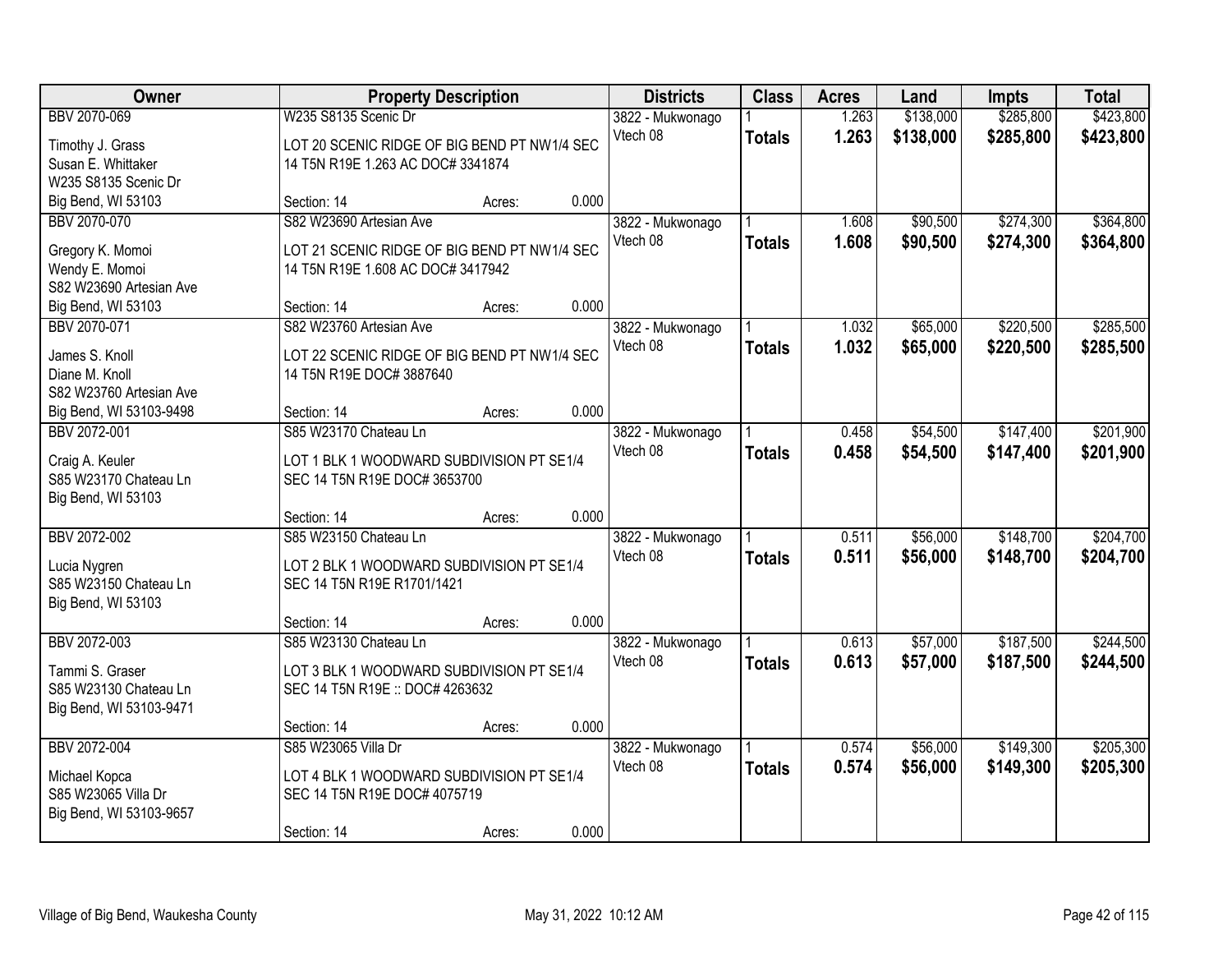| Owner                                | <b>Property Description</b>                                               |        |       | <b>Districts</b> | <b>Class</b>  | <b>Acres</b> | Land     | <b>Impts</b> | <b>Total</b> |
|--------------------------------------|---------------------------------------------------------------------------|--------|-------|------------------|---------------|--------------|----------|--------------|--------------|
| BBV 2072-005                         | S85 W23050 Villa Dr                                                       |        |       | 3822 - Mukwonago |               | 0.483        | \$54,500 | \$177,000    | \$231,500    |
| Wayne W. Blawat                      | LOT 5 BLK 1 WOODWARD SUBDIVISION BEING PT                                 |        |       | Vtech 08         | <b>Totals</b> | 0.483        | \$54,500 | \$177,000    | \$231,500    |
| S85 W23050 Villa Dr                  | SE1/4 OF SE1/4 SEC 14 T5N R19E                                            |        |       |                  |               |              |          |              |              |
| Big Bend, WI 53103-9657              |                                                                           |        |       |                  |               |              |          |              |              |
|                                      | Section: 14                                                               | Acres: | 0.000 |                  |               |              |          |              |              |
| BBV 2072-006                         | S85 W23040 Villa Dr                                                       |        |       | 3822 - Mukwonago |               | 0.467        | \$54,500 | \$178,100    | \$232,600    |
| Patrick Heideman                     | LOT 6 BLK 1 WOODWARD SUBDIVISION PT SE1/4                                 |        |       | Vtech 08         | <b>Totals</b> | 0.467        | \$54,500 | \$178,100    | \$232,600    |
| Kerry Heideman                       | SEC 14 T5N R19E R2835/1254                                                |        |       |                  |               |              |          |              |              |
| S85 W23040 Villa Dr                  |                                                                           |        |       |                  |               |              |          |              |              |
| Big Bend, WI 53103                   | Section: 14                                                               | Acres: | 0.000 |                  |               |              |          |              |              |
| BBV 2072-007                         | S85 W23030 Villa Dr                                                       |        |       | 3822 - Mukwonago |               | 0.466        | \$50,000 | \$149,200    | \$199,200    |
|                                      |                                                                           |        |       | Vtech 08         | <b>Totals</b> | 0.466        | \$50,000 | \$149,200    | \$199,200    |
| Michael Kralj<br>S85 W23030 Villa Dr | LOT 7 BLK 1 WOODWARD SUBDIVISION PT SE1/4<br>SEC 14 T5N R19E DOC# 2879855 |        |       |                  |               |              |          |              |              |
| Big Bend, WI 53103                   |                                                                           |        |       |                  |               |              |          |              |              |
|                                      | Section: 14                                                               | Acres: | 0.000 |                  |               |              |          |              |              |
| BBV 2072-008                         | S85 W23000 Villa Dr                                                       |        |       | 3822 - Mukwonago |               | 0.460        | \$50,000 | \$164,400    | \$214,400    |
|                                      |                                                                           |        |       | Vtech 08         | <b>Totals</b> | 0.460        | \$50,000 | \$164,400    | \$214,400    |
| William Wojtczak                     | LOT 8 BLK 1 WOODWARD SUBDIVISION PT SE1/4                                 |        |       |                  |               |              |          |              |              |
| Harriet Wojtczak                     | SEC 14 T5N R19E :: EX PARCEL 68                                           |        |       |                  |               |              |          |              |              |
| PO Box 253                           | TRANSPORTATION PROJECT PLAT 2810-06-21 4.04                               |        |       |                  |               |              |          |              |              |
| Big Bend, WI 53103-0253              | Section: 14                                                               | Acres: | 0.000 |                  |               |              |          |              |              |
| BBV 2072-009                         | W231 S8665 Villa Dr                                                       |        |       | 3822 - Mukwonago |               | 0.696        | \$63,500 | \$178,700    | \$242,200    |
| Villa Drive Properties, LLC          | LOT 1 & S1/2 LOT 2 BLK 2 WOODWARD SUBDIVISION                             |        |       | Vtech 08         | <b>Totals</b> | 0.696        | \$63,500 | \$178,700    | \$242,200    |
| PO Box 510814                        | BEING PT SE1/4 SEC 14 T5N R19E                                            |        |       |                  |               |              |          |              |              |
| New Berlin, WI 53151-0814            |                                                                           |        |       |                  |               |              |          |              |              |
|                                      | Section: 14                                                               | Acres: | 0.000 |                  |               |              |          |              |              |
| BBV 2072-011                         | W231 S8645 Villa Dr                                                       |        |       | 3822 - Mukwonago |               | 0.689        | \$65,000 | \$170,800    | \$235,800    |
| Craig H. Lake                        | LOT 3 & N1/2 LOT 2 BLK 2 WOODWARD SUBDIVISION                             |        |       | Vtech 08         | <b>Totals</b> | 0.689        | \$65,000 | \$170,800    | \$235,800    |
| Joan E. Lake                         | PT SE1/4 SEC 14 T5N R19E DOC# 3195102                                     |        |       |                  |               |              |          |              |              |
| S87 W22675 Edgewood Ave              |                                                                           |        |       |                  |               |              |          |              |              |
| Big Bend, WI 53103                   | Section: 14                                                               | Acres: | 0.000 |                  |               |              |          |              |              |
| BBV 2072-012                         | W231 S8625 Villa Dr                                                       |        |       | 3822 - Mukwonago |               | 0.689        | \$67,000 | \$189,400    | \$256,400    |
| Darrel L & Tammi M Boehm Revocable   | LOT 4 & S1/2 LOT 5 BLK 2 WOODWARD SUBDIVISION                             |        |       | Vtech 08         | <b>Totals</b> | 0.689        | \$67,000 | \$189,400    | \$256,400    |
| Trust                                | PT SE1/4 SEC 14 T5N R19E DOC# 3423751                                     |        |       |                  |               |              |          |              |              |
| W231 S8605 Villa Dr                  |                                                                           |        |       |                  |               |              |          |              |              |
| Big Bend, WI 53103-9659              | Section: 14                                                               | Acres: | 0.000 |                  |               |              |          |              |              |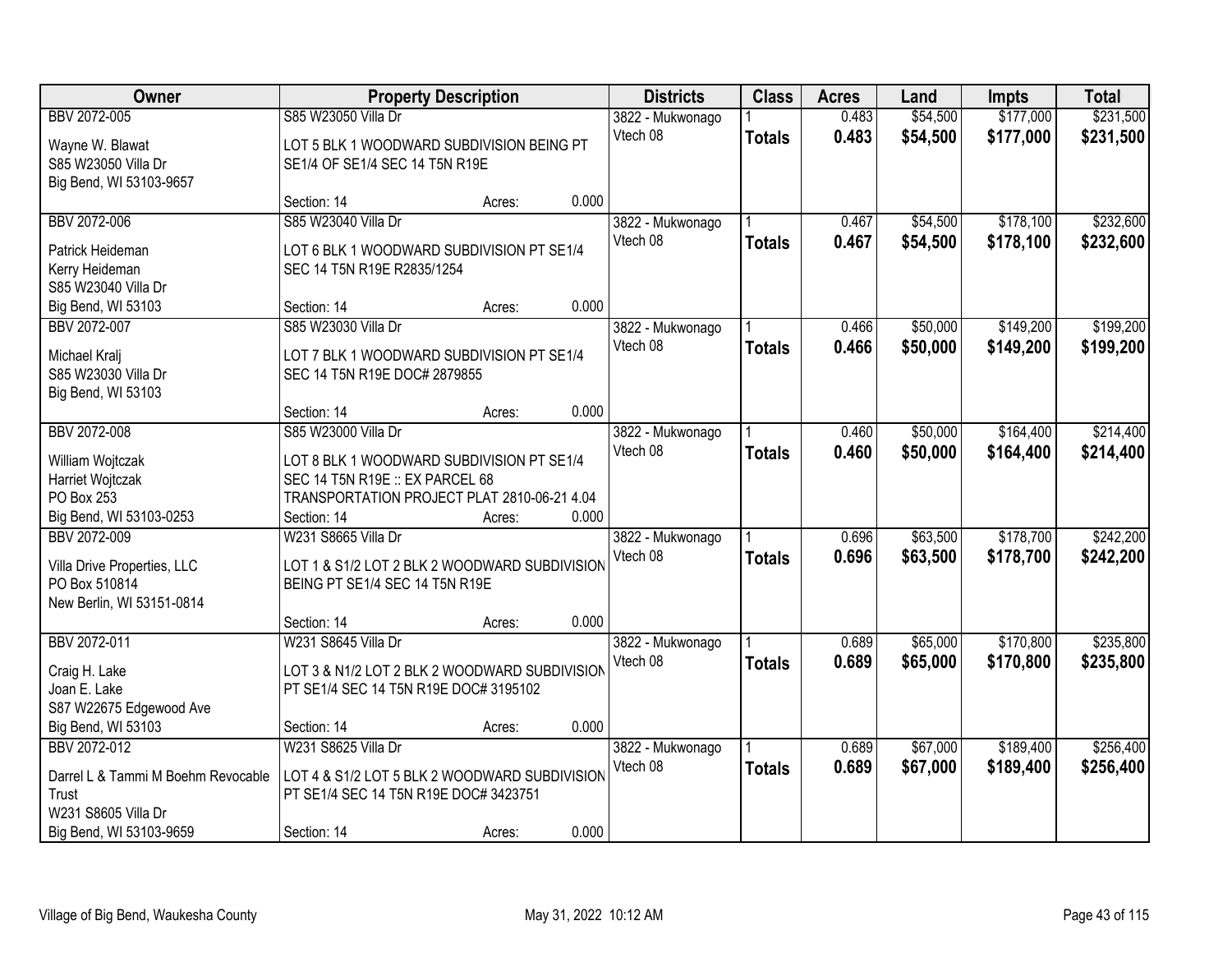| Owner                                | <b>Property Description</b>                                                |        |       | <b>Districts</b> | <b>Class</b>  | <b>Acres</b> | Land     | <b>Impts</b> | <b>Total</b> |
|--------------------------------------|----------------------------------------------------------------------------|--------|-------|------------------|---------------|--------------|----------|--------------|--------------|
| BBV 2072-014                         | W231 S8605 Villa Dr                                                        |        |       | 3822 - Mukwonago |               | 0.683        | \$67,000 | \$206,600    | \$273,600    |
| Darrel L & Tammi M Boehm Revocable   | LOT 6 & PT LOT 5 BLK 2 WOODWARD SUBDIVISION                                |        |       | Vtech 08         | <b>Totals</b> | 0.683        | \$67,000 | \$206,600    | \$273,600    |
| Trust                                | PT SE1/4 SEC 14 T5N R19E                                                   |        |       |                  |               |              |          |              |              |
| W231 S8605 Villa Dr                  |                                                                            |        |       |                  |               |              |          |              |              |
| Big Bend, WI 53103-9659              | Section: 14                                                                | Acres: | 0.000 |                  |               |              |          |              |              |
| BBV 2072-015                         | W231 S8575 Villa Dr                                                        |        |       | 3822 - Mukwonago |               | 0.570        | \$57,000 | \$151,900    | \$208,900    |
| Joshua T. Krall                      | LOT 7 BLK 2 WOODWARD SUBDIVISION PT SE1/4                                  |        |       | Vtech 08         | <b>Totals</b> | 0.570        | \$57,000 | \$151,900    | \$208,900    |
| Dionna J. Krall                      | SEC 14 T5N R19E :: DOC# 4142931                                            |        |       |                  |               |              |          |              |              |
| W231 S8575 Villa Dr                  |                                                                            |        |       |                  |               |              |          |              |              |
| Big Bend, WI 53103-9472              | Section: 14                                                                | Acres: | 0.000 |                  |               |              |          |              |              |
| BBV 2072-016                         | S85 W23175 Chateau Ln                                                      |        |       | 3822 - Mukwonago |               | 0.521        | \$57,000 | \$147,000    | \$204,000    |
| Janet L Harder Revocable Trust       | LOT 8 BLK 2 WOODWARD SUBDIVISION PT SE 1/4                                 |        |       | Vtech 08         | <b>Totals</b> | 0.521        | \$57,000 | \$147,000    | \$204,000    |
| S85 W23175 Chateau Ln                | SEC 14 T5N R19E DOC# 3394171                                               |        |       |                  |               |              |          |              |              |
| Big Bend, WI 53103                   |                                                                            |        |       |                  |               |              |          |              |              |
|                                      | Section: 14                                                                | Acres: | 0.000 |                  |               |              |          |              |              |
| BBV 2072-017                         | S85 W23165 Chateau Ln                                                      |        |       | 3822 - Mukwonago |               | 0.558        | \$54,500 | \$159,400    | \$213,900    |
| Larry Wirth                          | LOT 9 BLK 2 WOODWARD SUBDIVISION PT SE1/4                                  |        |       | Vtech 08         | <b>Totals</b> | 0.558        | \$54,500 | \$159,400    | \$213,900    |
| Judy Wirth                           | <b>SEC 14 T5N R19E</b>                                                     |        |       |                  |               |              |          |              |              |
| S85 W23165 Chateau Ln                |                                                                            |        |       |                  |               |              |          |              |              |
| Big Bend, WI 53103                   | Section: 14                                                                | Acres: | 0.000 |                  |               |              |          |              |              |
| BBV 2072-018                         | W231 S8660 Villa Dr                                                        |        |       | 3822 - Mukwonago |               | 0.490        | \$57,000 | \$139,800    | \$196,800    |
|                                      |                                                                            |        |       | Vtech 08         | <b>Totals</b> | 0.490        | \$57,000 | \$139,800    | \$196,800    |
| Monica Reeves<br>W231 S8660 Villa Dr | LOT 1 BLK 3 WOODWARD SUBDIVISION PT SE 1/4<br>SEC 14 T5N R19E DOC# 3940395 |        |       |                  |               |              |          |              |              |
| Big Bend, WI 53103                   |                                                                            |        |       |                  |               |              |          |              |              |
|                                      | Section: 14                                                                | Acres: | 0.000 |                  |               |              |          |              |              |
| BBV 2072-019                         | W231 S8640 Villa Dr                                                        |        |       | 3822 - Mukwonago |               | 0.481        | \$56,000 | \$129,600    | \$185,600    |
|                                      |                                                                            |        |       | Vtech 08         | <b>Totals</b> | 0.481        | \$56,000 | \$129,600    | \$185,600    |
| Kari A. Bowe                         | LOT 2 BLK 3 WOODWARD SUBDIVISION PT SE1/4                                  |        |       |                  |               |              |          |              |              |
| W231 S8640 Villa Dr                  | SEC 14 T5N R19E R2782/1190                                                 |        |       |                  |               |              |          |              |              |
| Big Bend, WI 53103                   |                                                                            |        |       |                  |               |              |          |              |              |
|                                      | Section: 14                                                                | Acres: | 0.000 |                  |               |              |          |              |              |
| BBV 2072-020                         | W231 S8620 Villa Dr                                                        |        |       | 3822 - Mukwonago |               | 0.469        | \$57,000 | \$142,900    | \$199,900    |
| Donald Walsh Jr                      | LOT 3 BLK 3 WOODWARD SUBDIVISION PT SE1/4                                  |        |       | Vtech 08         | <b>Totals</b> | 0.469        | \$57,000 | \$142,900    | \$199,900    |
| <b>Brenda Walsh</b>                  | SEC 14 T5N R19E R2921/255                                                  |        |       |                  |               |              |          |              |              |
| W231 S8620 Villa Dr                  |                                                                            |        |       |                  |               |              |          |              |              |
| Big Bend, WI 53103                   | Section: 14                                                                | Acres: | 0.000 |                  |               |              |          |              |              |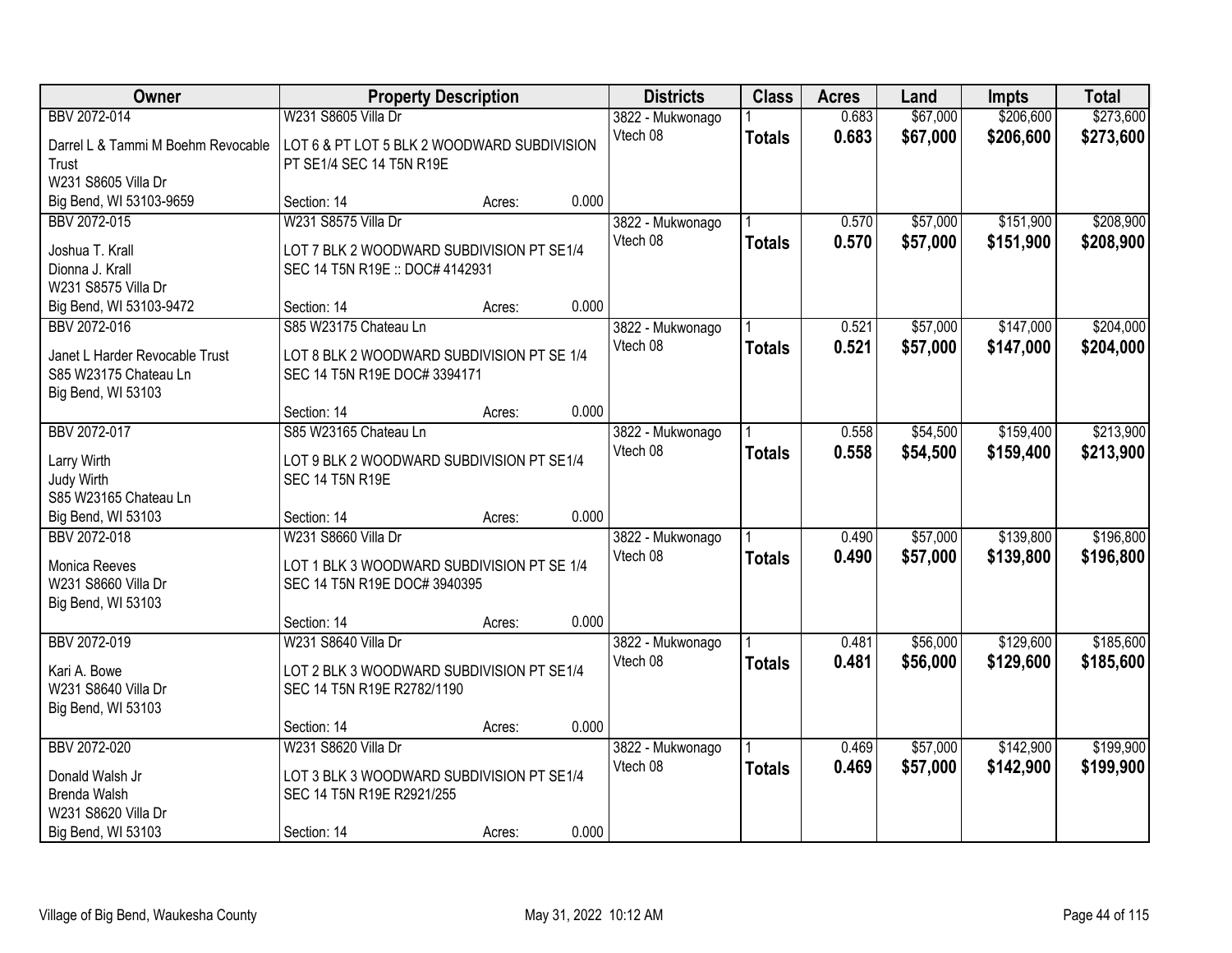| Owner                   | <b>Property Description</b>                |        |       | <b>Districts</b> | <b>Class</b>  | <b>Acres</b> | Land     | <b>Impts</b> | <b>Total</b> |
|-------------------------|--------------------------------------------|--------|-------|------------------|---------------|--------------|----------|--------------|--------------|
| BBV 2072-021            | W231 S8600 Villa Dr                        |        |       | 3822 - Mukwonago |               | 0.475        | \$57,000 | \$149,400    | \$206,400    |
| Justin Bergmann         | LOT 4 BLK 3 WOODWARD SUBDIVISION PT SE1/4  |        |       | Vtech 08         | <b>Totals</b> | 0.475        | \$57,000 | \$149,400    | \$206,400    |
| Jennifer Bergmann       | SEC 14 T5N R19E DOC# 3274908               |        |       |                  |               |              |          |              |              |
| W231 S8600 Villa Dr     |                                            |        |       |                  |               |              |          |              |              |
| Big Bend, WI 53103      | Section: 14                                | Acres: | 0.000 |                  |               |              |          |              |              |
| BBV 2072-022            | W231 S8580 Villa Dr                        |        |       | 3822 - Mukwonago |               | 0.481        | \$54,500 | \$138,900    | \$193,400    |
|                         |                                            |        |       | Vtech 08         | <b>Totals</b> | 0.481        | \$54,500 | \$138,900    | \$193,400    |
| Richard P. Waldherr     | LOT 5 BLK 3 WOODWARD SUBDIVISION PT SE1/4  |        |       |                  |               |              |          |              |              |
| Deborah A. Newman       | SEC 14 T5N R19E R2163/889                  |        |       |                  |               |              |          |              |              |
| W231 S8580 Villa Dr     |                                            |        |       |                  |               |              |          |              |              |
| Big Bend, WI 53103      | Section: 14                                | Acres: | 0.000 |                  |               |              |          |              |              |
| BBV 2072-023            | W231 S8560 Villa Dr                        |        |       | 3822 - Mukwonago |               | 0.456        | \$54,500 | \$163,000    | \$217,500    |
| Duane R. Gorski         | LOT 6 BLK 3 WOODWARD SUBDIVISION PT SE1/4  |        |       | Vtech 08         | <b>Totals</b> | 0.456        | \$54,500 | \$163,000    | \$217,500    |
| Therese C. Gorski       | SEC 14 T5N R19E :: DOC# 4318665            |        |       |                  |               |              |          |              |              |
| W231 S8560 Villa Dr     |                                            |        |       |                  |               |              |          |              |              |
| Big Bend, WI 53103-9472 | Section: 14                                | Acres: | 0.000 |                  |               |              |          |              |              |
| BBV 2072-024            | S85 W23115 Villa Dr                        |        |       | 3822 - Mukwonago |               | 0.456        | \$54,500 | \$144,900    | \$199,400    |
|                         |                                            |        |       | Vtech 08         | <b>Totals</b> | 0.456        | \$54,500 | \$144,900    | \$199,400    |
| Gerald Ekstrom          | LOT 7 BLK 3 WOODWARD SUBDIVISION PT SE1/4  |        |       |                  |               |              |          |              |              |
| Ardith Ekstrom          | SEC 14 T5N R19E R1107/876                  |        |       |                  |               |              |          |              |              |
| S85 W23115 Villa Dr     |                                            |        |       |                  |               |              |          |              |              |
| Big Bend, WI 53103      | Section: 14                                | Acres: | 0.000 |                  |               |              |          |              |              |
| BBV 2072-025            | S85 W23060 Villa Dr                        |        |       | 3822 - Mukwonago |               | 0.496        | \$54,500 | \$178,900    | \$233,400    |
| <b>Howard Hocking</b>   | LOT 8 BLK 3 WOODWARD SUBDIVISION PT SE1/4  |        |       | Vtech 08         | <b>Totals</b> | 0.496        | \$54,500 | \$178,900    | \$233,400    |
| N S. Hocking            | <b>SEC 14 T5N R19E</b>                     |        |       |                  |               |              |          |              |              |
| S85 W23060 Villa Dr     |                                            |        |       |                  |               |              |          |              |              |
| Big Bend, WI 53103      | Section: 14                                | Acres: | 0.000 |                  |               |              |          |              |              |
| BBV 2072-026            | S85 W23055 Villa Dr                        |        |       | 3822 - Mukwonago |               | 0.540        | \$54,500 | \$149,800    | \$204,300    |
|                         |                                            |        |       | Vtech 08         | <b>Totals</b> | 0.540        | \$54,500 | \$149,800    | \$204,300    |
| Sally Ann Molenda       | LOT 9 BLK 3 WOODWARD SUBDIVISION PT SE1/4  |        |       |                  |               |              |          |              |              |
| S85 W23055 Villa Dr     | SEC 14 T5N R19E :: DOC# 4321259            |        |       |                  |               |              |          |              |              |
| Big Bend, WI 53103-9657 |                                            |        | 0.000 |                  |               |              |          |              |              |
|                         | Section: 14                                | Acres: |       |                  |               |              |          |              |              |
| BBV 2072-027            | W230 S8575 Abby Ct                         |        |       | 3822 - Mukwonago |               | 0.742        | \$58,000 | \$149,500    | \$207,500    |
| Mark Meuer              | LOT 10 BLK 3 WOODWARD SUBDIVISION PT SE1/4 |        |       | Vtech 08         | <b>Totals</b> | 0.742        | \$58,000 | \$149,500    | \$207,500    |
| Sandra Meuer            | SEC 14 T5N R19E R922/356                   |        |       |                  |               |              |          |              |              |
| W230 S8575 Abby Ct      |                                            |        |       |                  |               |              |          |              |              |
| Big Bend, WI 53103      | Section: 14                                | Acres: | 0.000 |                  |               |              |          |              |              |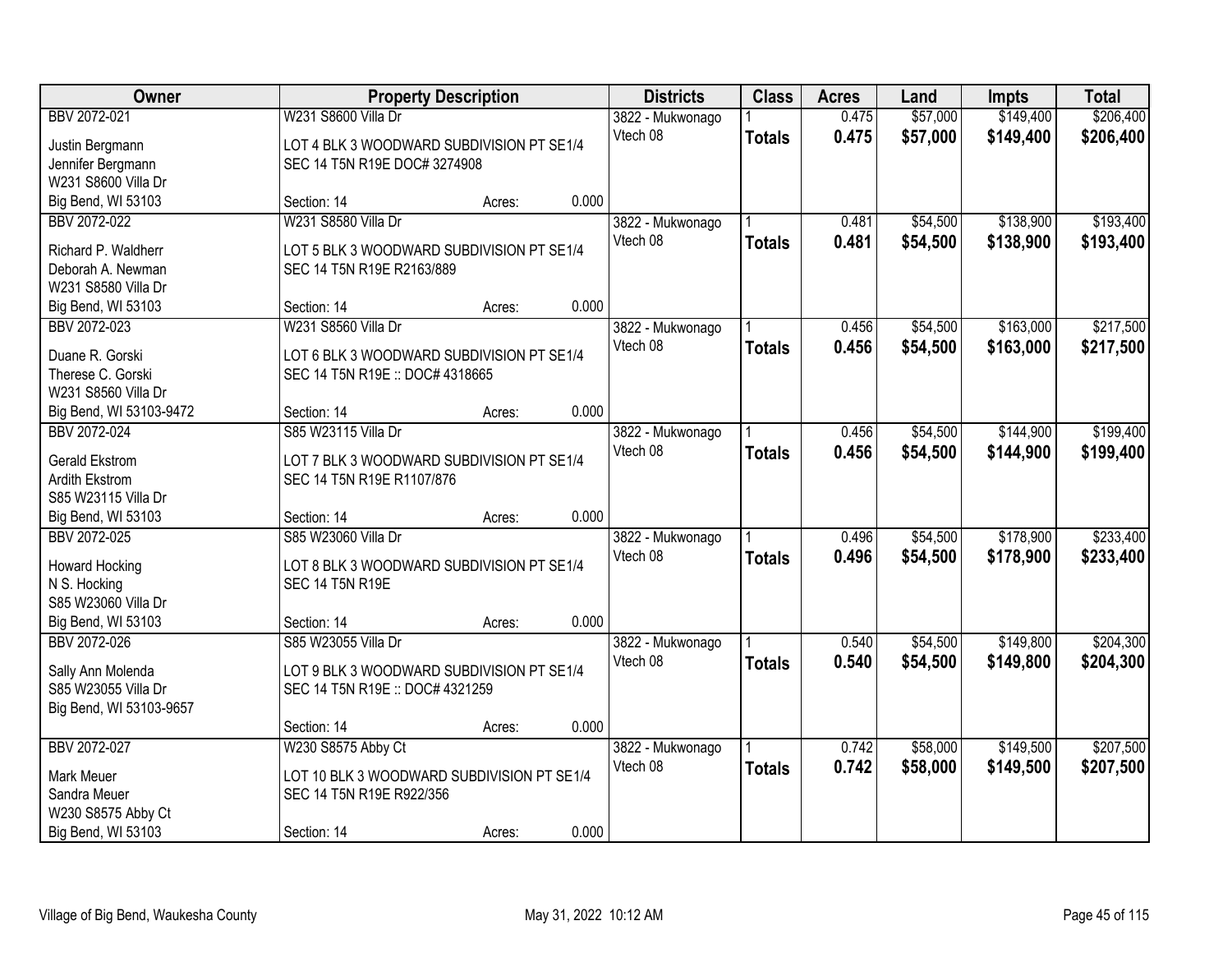| Owner                                  |                                                                                     | <b>Property Description</b> |       |                  | <b>Class</b>  | <b>Acres</b> | Land     | <b>Impts</b> | <b>Total</b> |
|----------------------------------------|-------------------------------------------------------------------------------------|-----------------------------|-------|------------------|---------------|--------------|----------|--------------|--------------|
| BBV 2072-028                           | W230 S8595 Abby Ct                                                                  |                             |       | 3822 - Mukwonago |               | 0.529        | \$57,000 | \$138,500    | \$195,500    |
| Roxane Warner                          | LOT 11 BLK 3 WOODWARD SUBDIVISION PT SE1/4                                          |                             |       | Vtech 08         | <b>Totals</b> | 0.529        | \$57,000 | \$138,500    | \$195,500    |
| W230 S8595 Abby Ct                     | SEC 14 T5N R19E DOC# 3174916                                                        |                             |       |                  |               |              |          |              |              |
| Big Bend, WI 53103                     |                                                                                     |                             |       |                  |               |              |          |              |              |
|                                        | Section: 14                                                                         | Acres:                      | 0.000 |                  |               |              |          |              |              |
| BBV 2072-029                           | W230 S8590 Abby Ct                                                                  |                             |       | 3822 - Mukwonago |               | 0.517        | \$57,000 | \$148,500    | \$205,500    |
| David A. Duchossois                    | LOT 12 BLK 3 WOODWARD SUBDIVISION PT SE1/4                                          |                             |       | Vtech 08         | <b>Totals</b> | 0.517        | \$57,000 | \$148,500    | \$205,500    |
| W230 S8590 Abby Ct                     | SEC 14 T5N R19E DOC# 3310642                                                        |                             |       |                  |               |              |          |              |              |
| Big Bend, WI 53103                     |                                                                                     |                             |       |                  |               |              |          |              |              |
|                                        | Section: 14                                                                         | Acres:                      | 0.000 |                  |               |              |          |              |              |
| BBV 2072-030                           | W230 S8580 Abby Ct                                                                  |                             |       | 3822 - Mukwonago |               | 0.657        | \$56,000 | \$127,500    | \$183,500    |
| Steven Quirk                           | LOT 13 BLK 3 WOODWARD SUBDIVISION PT SE1/4                                          |                             |       | Vtech 08         | <b>Totals</b> | 0.657        | \$56,000 | \$127,500    | \$183,500    |
| Deanna Quirk                           | SEC 14 T5N R19E DOC# 2987170                                                        |                             |       |                  |               |              |          |              |              |
| W230 S8580 Abby Ct                     |                                                                                     |                             |       |                  |               |              |          |              |              |
| Big Bend, WI 53103                     | Section: 14                                                                         | Acres:                      | 0.000 |                  |               |              |          |              |              |
| BBV 2072-031                           | W230 S8560 Abby Ct                                                                  |                             |       | 3822 - Mukwonago |               | 0.554        | \$53,000 | \$125,900    | \$178,900    |
| Ronald R & Pamela M E Pulver           | LOT 14 BLK 3 WOODWARD SUBDIVISION PT SE1/4                                          |                             |       | Vtech 08         | <b>Totals</b> | 0.554        | \$53,000 | \$125,900    | \$178,900    |
| Revocable Trust                        | SEC 14 T5N R19E DOC# 3685786                                                        |                             |       |                  |               |              |          |              |              |
| W237 S9690 Par Ave                     |                                                                                     |                             |       |                  |               |              |          |              |              |
| Big Bend, WI 53103                     | Section: 14                                                                         | Acres:                      | 0.000 |                  |               |              |          |              |              |
| BBV 2072-032                           | W230 S8540 Villa Dr                                                                 |                             |       | 3822 - Mukwonago |               | 0.457        | \$50,000 | \$138,700    | \$188,700    |
|                                        |                                                                                     |                             |       | Vtech 08         | <b>Totals</b> | 0.457        | \$50,000 | \$138,700    | \$188,700    |
| Cody Micheal                           | LOT 15 BLK 3 WOODWARD SUBDIVISION BEING PT<br>SE1/4 SEC 14 T5N R19E :: EX PARCEL 67 |                             |       |                  |               |              |          |              |              |
| Abigail Micheal<br>W230 S8540 Villa Dr | TRANSPORTATION PROJECT PLAT 2810-06-21                                              |                             |       |                  |               |              |          |              |              |
| Big Bend, WI 53103-9472                | Section: 14                                                                         | Acres:                      | 0.000 |                  |               |              |          |              |              |
| BBV 2072-033-001                       | W232 S8430 Rosemary Dr                                                              |                             |       | 3822 - Mukwonago |               | 1.420        | \$72,900 | \$278,100    | \$351,000    |
|                                        |                                                                                     |                             |       | Vtech 08         | <b>Totals</b> | 1.420        | \$72,900 | \$278,100    | \$351,000    |
| Thomas J. Obenauf                      | LOT 1 WIND WALKER HIGHLANDS & UNDIV                                                 |                             |       |                  |               |              |          |              |              |
| W232 S8430 Rosemary Dr                 | INTEREST OUTLOTS 1 & 3 PT SE1/4 SEC 14 T5N                                          |                             |       |                  |               |              |          |              |              |
| Big Bend, WI 53103-9231                | R19E :: ALSO PT VACATED ROBERT WAY WIND                                             |                             |       |                  |               |              |          |              |              |
|                                        | Section: 14                                                                         | Acres:                      | 0.000 |                  |               |              |          |              |              |
| BBV 2072-034                           | W232 S8448 Rosemary Dr                                                              |                             |       | 3822 - Mukwonago |               | 1.186        | \$71,100 | \$303,200    | \$374,300    |
| Timothy A. Newman                      | LOT 2 WIND WALKER HIGHLANDS & UNDIV INT                                             |                             |       | Vtech 08         | <b>Totals</b> | 1.186        | \$71,100 | \$303,200    | \$374,300    |
| Kristy L. Newman                       | OUTLOTS 1 & 3 PT SE1/4 SEC 14 T5N R19E DOC#                                         |                             |       |                  |               |              |          |              |              |
| W232 S8448 Rosemary Dr                 | 3949905                                                                             |                             |       |                  |               |              |          |              |              |
| Big Bend, WI 53103                     | Section: 14                                                                         | Acres:                      | 1.186 |                  |               |              |          |              |              |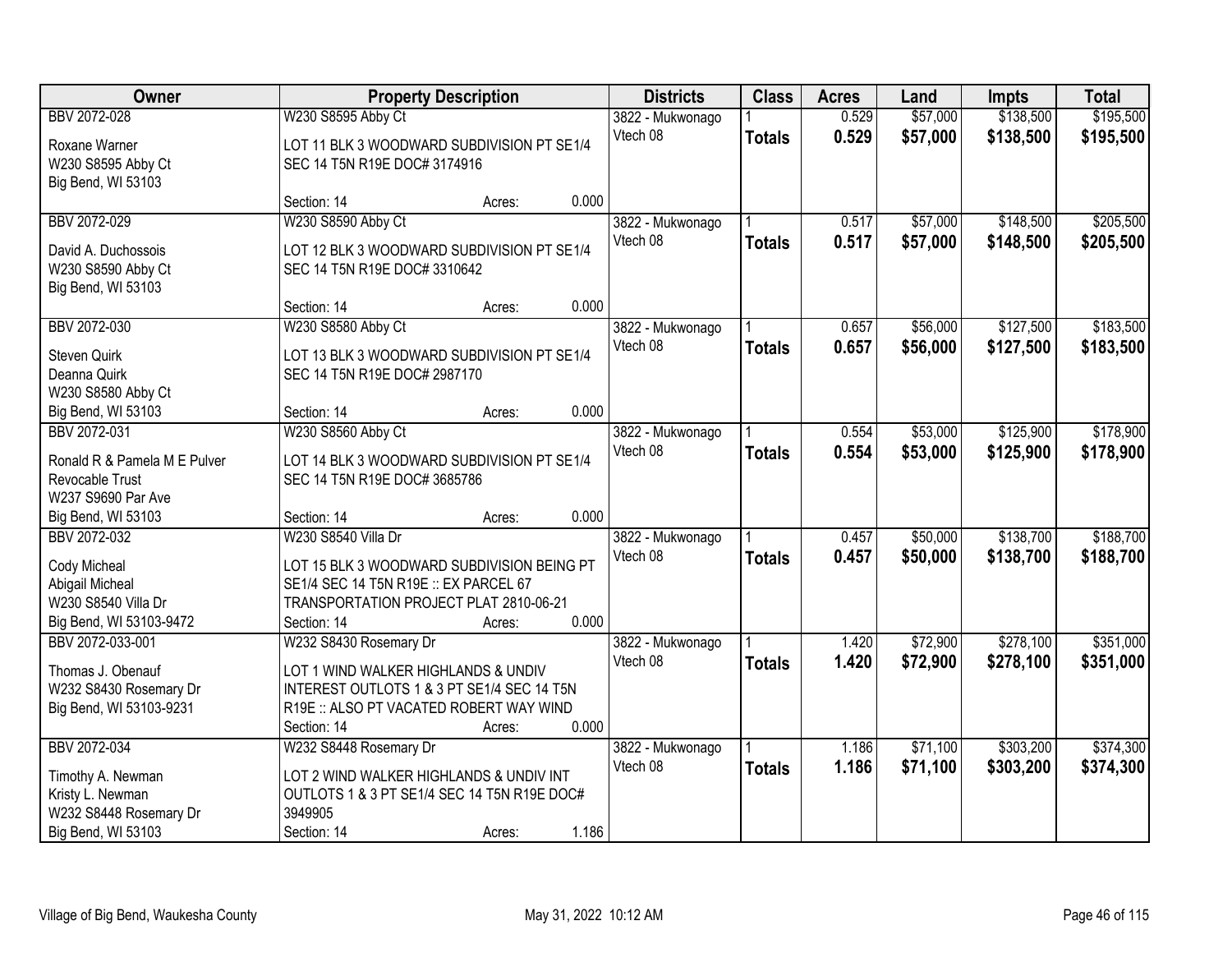| Owner                   | <b>Property Description</b>                    |        |       | <b>Districts</b> | <b>Class</b>  | <b>Acres</b> | Land     | <b>Impts</b> | <b>Total</b> |
|-------------------------|------------------------------------------------|--------|-------|------------------|---------------|--------------|----------|--------------|--------------|
| BBV 2072-035            | W232 S8482 Rosemary Dr                         |        |       | 3822 - Mukwonago |               | 1.001        | \$69,900 | \$207,700    | \$277,600    |
| Alex Hornak             | LOT 3 WIND WALKER HIGHLANDS & UNDIV INT        |        |       | Vtech 08         | <b>Totals</b> | 1.001        | \$69,900 | \$207,700    | \$277,600    |
| Crystal Hornak          | OUTLOTS 1 & 3 PT SE1/4 SEC 14 T5N R19E DOC#    |        |       |                  |               |              |          |              |              |
| W232 S8482 Rosemary Dr  | 4049655                                        |        |       |                  |               |              |          |              |              |
| Big Bend, WI 53103-9231 | Section: 14                                    | Acres: | 0.000 |                  |               |              |          |              |              |
| BBV 2072-036            | S84 W2335 Sherman Ln                           |        |       | 3822 - Mukwonago |               | 1.086        | \$70,500 | \$207,400    | \$277,900    |
|                         |                                                |        |       | Vtech 08         | <b>Totals</b> | 1.086        | \$70,500 | \$207,400    | \$277,900    |
| Kevin M. Hying          | LOT 4 WIND WALKER HIGHLANDS & UNDIV INT        |        |       |                  |               |              |          |              |              |
| Jessica M. Hying        | OUTLOTS 1 & 3 PT SE1/4 SEC 14 T5N R19E DOC#    |        |       |                  |               |              |          |              |              |
| S84 W23335 Sherman Ln   | 4054629                                        |        |       |                  |               |              |          |              |              |
| Big Bend, WI 53103      | Section: 14                                    | Acres: | 0.000 |                  |               |              |          |              |              |
| BBV 2072-037            | S84 W23413 Sherman Ln                          |        |       | 3822 - Mukwonago |               | 1.326        | \$72,300 | \$266,900    | \$339,200    |
| James L. Marlega        | LOT 5 WIND WALKER HIGHLANDS & UNDIV INT        |        |       | Vtech 08         | <b>Totals</b> | 1.326        | \$72,300 | \$266,900    | \$339,200    |
| Cheryl A. Marlega       | OUTLOTS 1 & 3 PT SE1/4 SEC 14 T5N R19E :: DOC# |        |       |                  |               |              |          |              |              |
| S84 W23413 Sherman Ln   | 4050942                                        |        |       |                  |               |              |          |              |              |
| Big Bend, WI 53103-9233 | Section: 14                                    | Acres: | 0.000 |                  |               |              |          |              |              |
| BBV 2072-038            | S84 W23485 Sherman Ln                          |        |       | 3822 - Mukwonago |               | 1.007        | \$69,900 | \$288,200    | \$358,100    |
|                         |                                                |        |       | Vtech 08         | <b>Totals</b> | 1.007        | \$69,900 | \$288,200    | \$358,100    |
| Gerald N. Lang          | LOT 6 WIND WALKER HIGHLANDS & UNDIV            |        |       |                  |               |              |          |              |              |
| Wendey A. Lang          | INTEREST OUTLOTS 1 & 3 BEING PT SE1/4 SEC 14   |        |       |                  |               |              |          |              |              |
| S84 W23485 Sherman Ln   | <b>T5N R19E</b>                                |        |       |                  |               |              |          |              |              |
| Big Bend, WI 53103-9233 | Section: 14                                    | Acres: | 0.000 |                  |               |              |          |              |              |
| BBV 2072-039            | S84 W23478 Sherman Ln                          |        |       | 3822 - Mukwonago |               | 1.221        | \$71,400 | \$348,900    | \$420,300    |
| Chadwick J. Kallies     | LOT 7 WIND WALKER HIGHLANDS & UNDIV INT        |        |       | Vtech 08         | <b>Totals</b> | 1.221        | \$71,400 | \$348,900    | \$420,300    |
| Kirsten R. Kallies      | OUTLOTS 1 & 3 PT SE1/4 SEC 14 T5N R19E DOC#    |        |       |                  |               |              |          |              |              |
| S84 W23478 Sherman Ln   | 3963940                                        |        |       |                  |               |              |          |              |              |
| Big Bend, WI 53103-9233 | Section: 14                                    | Acres: | 0.000 |                  |               |              |          |              |              |
| BBV 2072-040            | W233 S8453 Robert Way                          |        |       | 3822 - Mukwonago |               | 1.002        | \$69,900 | \$218,900    | \$288,800    |
|                         |                                                |        |       | Vtech 08         | <b>Totals</b> | 1.002        | \$69,900 | \$218,900    | \$288,800    |
| Matthew Baumann         | LOT 8 WIND WALKER HIGHLANDS & UNDIV INT        |        |       |                  |               |              |          |              |              |
| Danielle Baumann        | OUTLOTS 1 & 3 PT SE1/4 SEC 14 T5N R19E DOC#    |        |       |                  |               |              |          |              |              |
| W233 S8453 Robert Way   | 4052581                                        |        |       |                  |               |              |          |              |              |
| Big Bend, WI 53103-9230 | Section: 14                                    | Acres: | 0.000 |                  |               |              |          |              |              |
| BBV 2072-041            | W233 S8427 Robert Way                          |        |       | 3822 - Mukwonago |               | 1.035        | \$70,200 | \$304,900    | \$375,100    |
| David Slomski           | LOT 9 WIND WALKER HIGHLANDS & UNDIV INT        |        |       | Vtech 08         | <b>Totals</b> | 1.035        | \$70,200 | \$304,900    | \$375,100    |
| Carrie Slomski          | OUTLOTS 1 & 3 PT SE1/4 SEC 14 T5N R19E DOC#    |        |       |                  |               |              |          |              |              |
| W233 S8427 Robert Way   | 3979227                                        |        |       |                  |               |              |          |              |              |
| Big Bend, WI 53103-9230 | Section: 14                                    | Acres: | 0.000 |                  |               |              |          |              |              |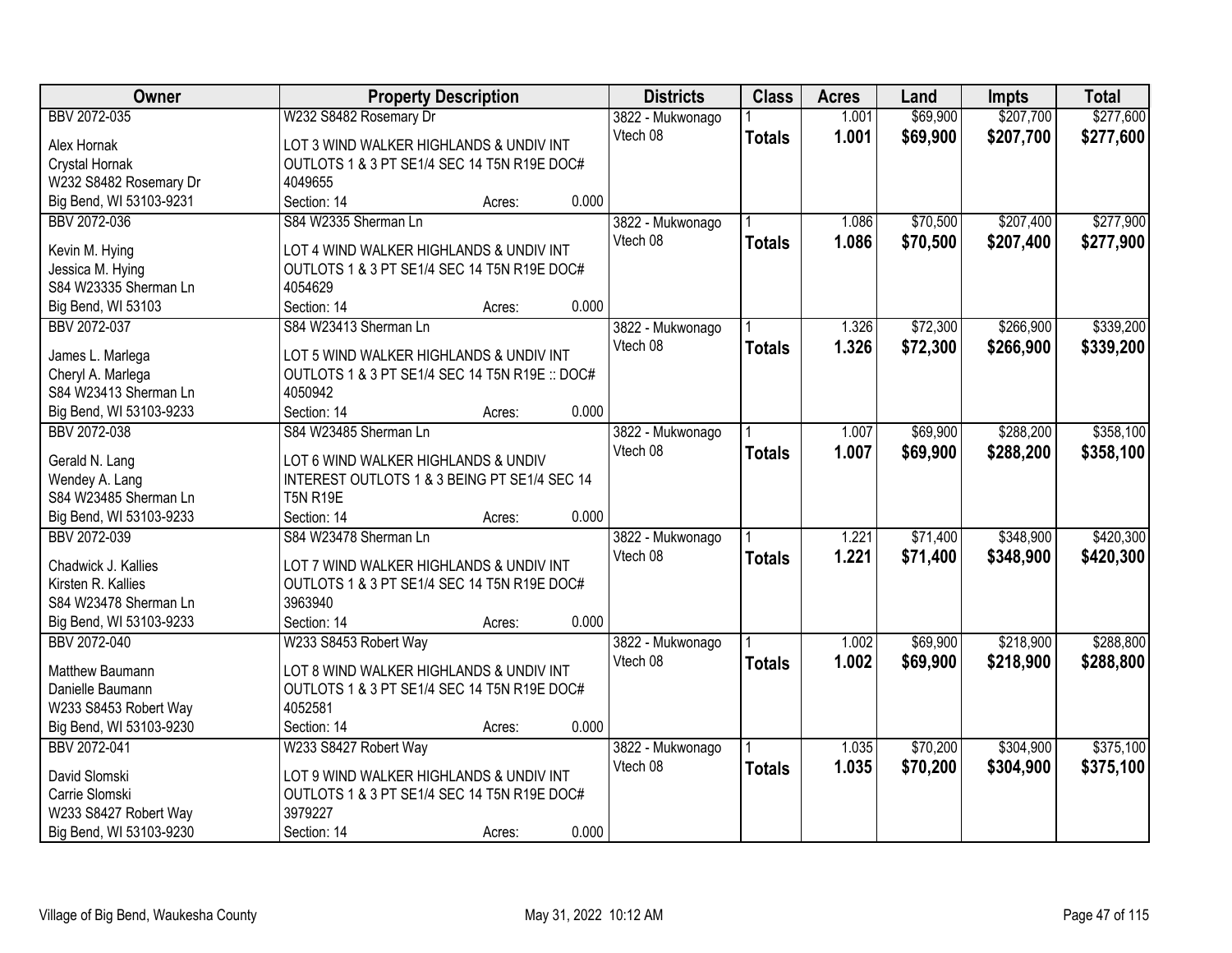| Owner                                   | <b>Property Description</b>                    |        |       | <b>Districts</b>             | <b>Class</b>  | <b>Acres</b> | Land     | <b>Impts</b> | <b>Total</b> |
|-----------------------------------------|------------------------------------------------|--------|-------|------------------------------|---------------|--------------|----------|--------------|--------------|
| BBV 2072-042                            | W233 S8415 Robert Way                          |        |       | 3822 - Mukwonago             |               | 1.084        | \$70,500 | \$240,400    | \$310,900    |
| Christopher Schoeneck                   | LOT 10 WIND WALKER HIGHLANDS & UNDIV INT       |        |       | Vtech 08                     | <b>Totals</b> | 1.084        | \$70,500 | \$240,400    | \$310,900    |
| W233 S8415 Robert Way                   | OUTLOTS 1 & 3 PT SE1/4 SEC 14 T5N R19E :: DOC# |        |       |                              |               |              |          |              |              |
| Big Bend, WI 53103-9230                 | 4252158                                        |        |       |                              |               |              |          |              |              |
|                                         | Section: 14                                    | Acres: | 0.000 |                              |               |              |          |              |              |
| BBV 2072-043                            | W233 S8465 Rosemary Dr                         |        |       | 3822 - Mukwonago             |               | 1.070        | \$70,500 | \$238,500    | \$309,000    |
| James A. Raymond                        | LOT 11 WIND WALKER HIGHLANDS & UNDIV           |        |       | Vtech 08                     | <b>Totals</b> | 1.070        | \$70,500 | \$238,500    | \$309,000    |
| W232 S8465 Rosemary Dr                  | INTEREST OUTLOTS 1 & 3 PT SE1/4 SEC 14 T5N     |        |       |                              |               |              |          |              |              |
| Big Bend, WI 53103-9231                 | R <sub>19E</sub>                               |        |       |                              |               |              |          |              |              |
|                                         | Section: 14                                    | Acres: | 0.000 |                              |               |              |          |              |              |
| BBV 2072-044                            | W232 S8491 Rosemary Dr                         |        |       | 3822 - Mukwonago             |               | 1.014        | \$70,200 | \$219,100    | \$289,300    |
|                                         |                                                |        |       | Vtech 08                     | <b>Totals</b> | 1.014        | \$70,200 | \$219,100    | \$289,300    |
| Michael J. Fisco                        | LOT 12 WIND WALKER HIGHLANDS & UNDIV INT       |        |       |                              |               |              |          |              |              |
| Erin M. Fisco                           | OUTLOTS 1 & 3 PT SE1/4 SEC 14 T5N R19E :: DOC# |        |       |                              |               |              |          |              |              |
| W232 S8491 Rosemary Dr                  | 4047997<br>Section: 14                         |        | 0.000 |                              |               |              |          |              |              |
| Big Bend, WI 53103-9231<br>BBV 2072-045 | W232 S8430 Rosemary Dr                         | Acres: |       |                              |               | 1.082        | \$70,500 | \$226,400    | \$296,900    |
|                                         |                                                |        |       | 3822 - Mukwonago<br>Vtech 08 |               |              |          |              |              |
| Christopher D. Conway                   | LOT 13 WIND WALKER HIGHLANDS & UNDIV INT       |        |       |                              | <b>Totals</b> | 1.082        | \$70,500 | \$226,400    | \$296,900    |
| Jean M. Conway                          | OUTLOTS 1 & 3 PT SE1/4 SEC 14 T5N R19E DOC#    |        |       |                              |               |              |          |              |              |
| W233 S8474 Robert Way                   | 4078078                                        |        |       |                              |               |              |          |              |              |
| Big Bend, WI 53103-9230                 | Section: 14                                    | Acres: | 0.000 |                              |               |              |          |              |              |
| BBV 2072-046                            | W232 S Rosemary Dr                             |        |       | 3822 - Mukwonago             | Assessed with |              |          |              |              |
| Lot Owners of Wind Walker Highlands     | OUTLOT 1 WIND WALKER HIGHLANDS PT SE1/4 SEC    |        |       | Vtech 08                     |               |              |          |              |              |
|                                         | 14 T5N R19E                                    |        |       |                              |               |              |          |              |              |
|                                         |                                                |        |       |                              |               |              |          |              |              |
|                                         | Section: 14                                    | Acres: | 0.000 |                              |               |              |          |              |              |
| BBV 2072-047-001                        | S84 W23245 Sherman Ln                          |        |       | 3822 - Mukwonago             |               | 1.369        | \$72,300 | \$230,000    | \$302,300    |
| <b>Tyler Porter</b>                     | LOT 14 CSM #10800 VOL 104/271 REC AS DOC       |        |       | Vtech 08                     | <b>Totals</b> | 1.369        | \$72,300 | \$230,000    | \$302,300    |
| Anna Therese Porter                     | #3468460 & UNDIV INTEREST OUTLOTS 1 & 3 WIND   |        |       |                              |               |              |          |              |              |
| S84 W23245 Sherman Ln                   | WALKER HIGHLANDS REDIVISION OUTLOT 2 WIND      |        |       |                              |               |              |          |              |              |
| Big Bend, WI 53103-9232                 | Section: 14                                    | Acres: | 0.000 |                              |               |              |          |              |              |
| BBV 2072-047-002                        | S84 W23265 Sherman Ln                          |        |       | 3822 - Mukwonago             |               | 1.001        | \$69,900 | \$250,600    | \$320,500    |
|                                         |                                                |        |       | Vtech 08                     | <b>Totals</b> | 1.001        | \$69,900 | \$250,600    | \$320,500    |
| Jeffrey A & Cheryl R Goodman Living     | LOT 15 CERT SURV 10800 VOL 104/271 REC AS      |        |       |                              |               |              |          |              |              |
| Trust                                   | DOC# 3768460 & UNDIV INT OUTLOTS 1 & 3 WIND    |        |       |                              |               |              |          |              |              |
| S84 W23265 Sherman Ln                   | WALKER HIGHLANDS OUTLOT 2 WIND WALKER          |        | 0.000 |                              |               |              |          |              |              |
| Big Bend, WI 53103-9232                 | Section: 14                                    | Acres: |       |                              |               |              |          |              |              |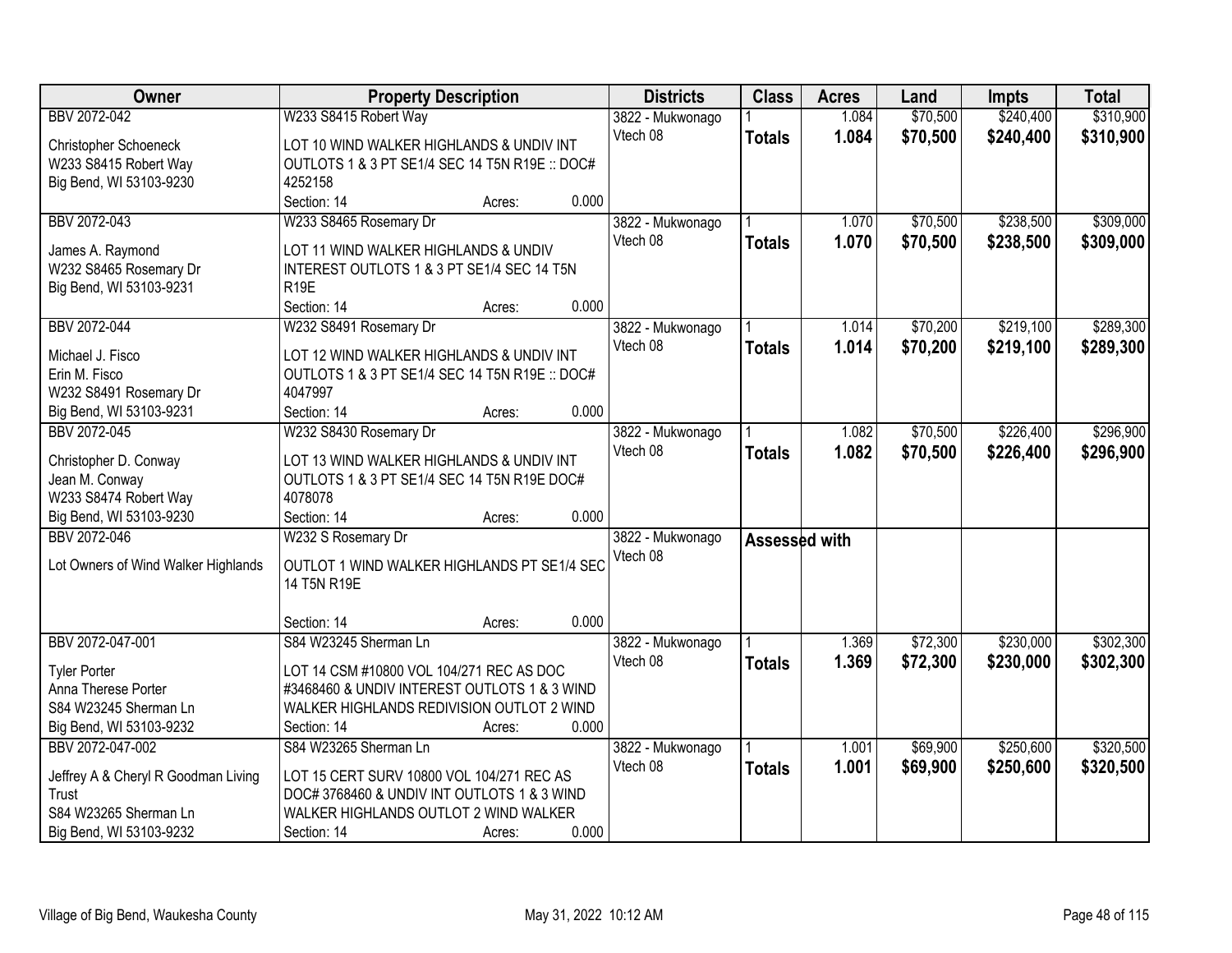| Owner                                                                                                               | <b>Property Description</b>                                                                                                                                                                                 | <b>Districts</b>             | <b>Class</b>            | <b>Acres</b>              | Land                              | <b>Impts</b>                  | <b>Total</b>                       |
|---------------------------------------------------------------------------------------------------------------------|-------------------------------------------------------------------------------------------------------------------------------------------------------------------------------------------------------------|------------------------------|-------------------------|---------------------------|-----------------------------------|-------------------------------|------------------------------------|
| BBV 2072-048<br>Lot Owners of Wind Walker Highlands                                                                 | S84 W23387 Sherman Ln<br>OUTLOT 3 WIND WALKER HIGHLANDS PT SE1/4 SEC<br>14 T5N R19E                                                                                                                         | 3822 - Mukwonago<br>Vtech 08 | Assessed with           |                           |                                   |                               |                                    |
|                                                                                                                     | 0.000<br>Section: 14<br>Acres:                                                                                                                                                                              |                              |                         |                           |                                   |                               |                                    |
| BBV 2072-995<br>Neal Radonski<br>C. Radonski<br>S83 W23325 Artesian Ave<br>Big Bend, WI 53103                       | S83 W23325 Artesian Ave<br>PT NW1/4 SE1/4 SEC 14 T5N R19E COM CTR SEC E<br>959.66 FT S0?38'W 160.8 FT S42?02'W 106 FT<br>S48?14'W 100 FT S77?09'W 80.90 FT S85?40'W 374.1<br>0.000<br>Section: 14<br>Acres: | 3822 - Mukwonago<br>Vtech 08 | <b>Totals</b>           | 6.240<br>6.240            | \$96,000<br>\$96,000              | \$147,000<br>\$147,000        | \$243,000<br>\$243,000             |
| BBV 2072-995-002<br><b>Rauworth Trust</b><br>S83 W23485 Artesian Ave<br>Big Bend, WI 53103-9484                     | S83 W23485 Artesian Ave<br>PT SE1/4 SEC 14 T5N R19E; COM NW COR;<br>S0?27'05""E 380.00 FT; N85?30'17""E 120.29 FT;<br>N0?27'05""W 370.80 FT TO CTR LI ARTESIAN AVE & N<br>Section: 14<br>0.000<br>Acres:    | 3822 - Mukwonago<br>Vtech 08 | <b>Totals</b>           | 3.380<br>4.635<br>8.015   | \$1,000<br>\$128,000<br>\$129,000 | \$0<br>\$203,100<br>\$203,100 | \$1,000<br>\$331,100<br>\$332,100  |
| BBV 2072-996<br>Adam C. Lay<br>Kristine L. Lay<br>S83 W23295 Artesian Ave<br>Big Bend, WI 53103                     | S83 W23295 Artesian Ave<br>PT NW1/4 SE1/4 SEC 14 T5N R19E COM NE COR W<br>1501.50 FT W 100.0 FT S0?14.5'E 217.80 FT E 100.0<br>FT N0?14.5'W 217.80 FT TO BGN DOC# 3932838<br>0.000<br>Section: 14<br>Acres: | 3822 - Mukwonago<br>Vtech 08 | <b>Totals</b>           | 0.500<br>0.500            | \$47,500<br>\$47,500              | \$131,200<br>\$131,200        | \$178,700<br>\$178,700             |
| BBV 2072-997-003<br>Chris Hillyer<br>Lisa Hillyer<br>S83 W23255 Artesian Ave<br>Big Bend, WI 53103-9483             | S83 W23255 Artesian Ave<br>PT NW1/4 SE1/4 SEC 14 T5N R19E; COM N1/8 COR<br>OF SAID 1/4 SEC DISTANT W 1316.50 FT FROM NE<br>COR; W ON E & W 1/4 LI 185.50 FT; S0?14.5'E<br>0.000<br>Section: 14<br>Acres:    | 3822 - Mukwonago<br>Vtech 08 | <b>Totals</b>           | 2.000<br>2.000            | \$63,500<br>\$63,500              | \$128,800<br>\$128,800        | \$192,300<br>\$192,300             |
| BBV 2072-999<br>Jacqueline J. Schaumberg et al<br>S106 W19828 N Shore Dr<br>Muskego, WI 53150                       | <b>Big Bend Dr</b><br>PT SE1/4 SEC 14 T5N R19E COM SE COR N00?22'E<br>1324.05 FT S89?47'W 50.00 FT THE BGN S89?47'W<br>1267.98 FT N00?24'W 663.07 FT N89?52'E 1268.41 FT<br>Section: 14<br>0.000<br>Acres:  | 3822 - Mukwonago<br>Vtech 08 | 4<br>5<br><b>Totals</b> | 11.700<br>7.580<br>19.280 | \$3,300<br>\$2,500<br>\$5,800     | $\overline{50}$<br>\$0<br>\$0 | \$3,300<br>\$2,500<br>\$5,800      |
| BBV 2072-999-009<br>Gregory P. Peterson<br>Sandra L. Peterson<br>S82 W23210 Artesian Ave<br>Big Bend, WI 53103-9483 | S83 W23025 Artesian Ave<br>LOT 1 CERT SURV 10312 VOL 97/292 2.36 AC PT<br>SE1/4 SEC 14 T5N R19E DO# 3647029<br>0.000<br>Section: 14<br>Acres:                                                               | 3822 - Mukwonago<br>Vtech 08 | 2<br><b>Totals</b>      | 1.000<br>1.360<br>2.360   | \$75,000<br>\$85,000<br>\$160,000 | \$202,300<br>\$0<br>\$202,300 | \$277,300<br>\$85,000<br>\$362,300 |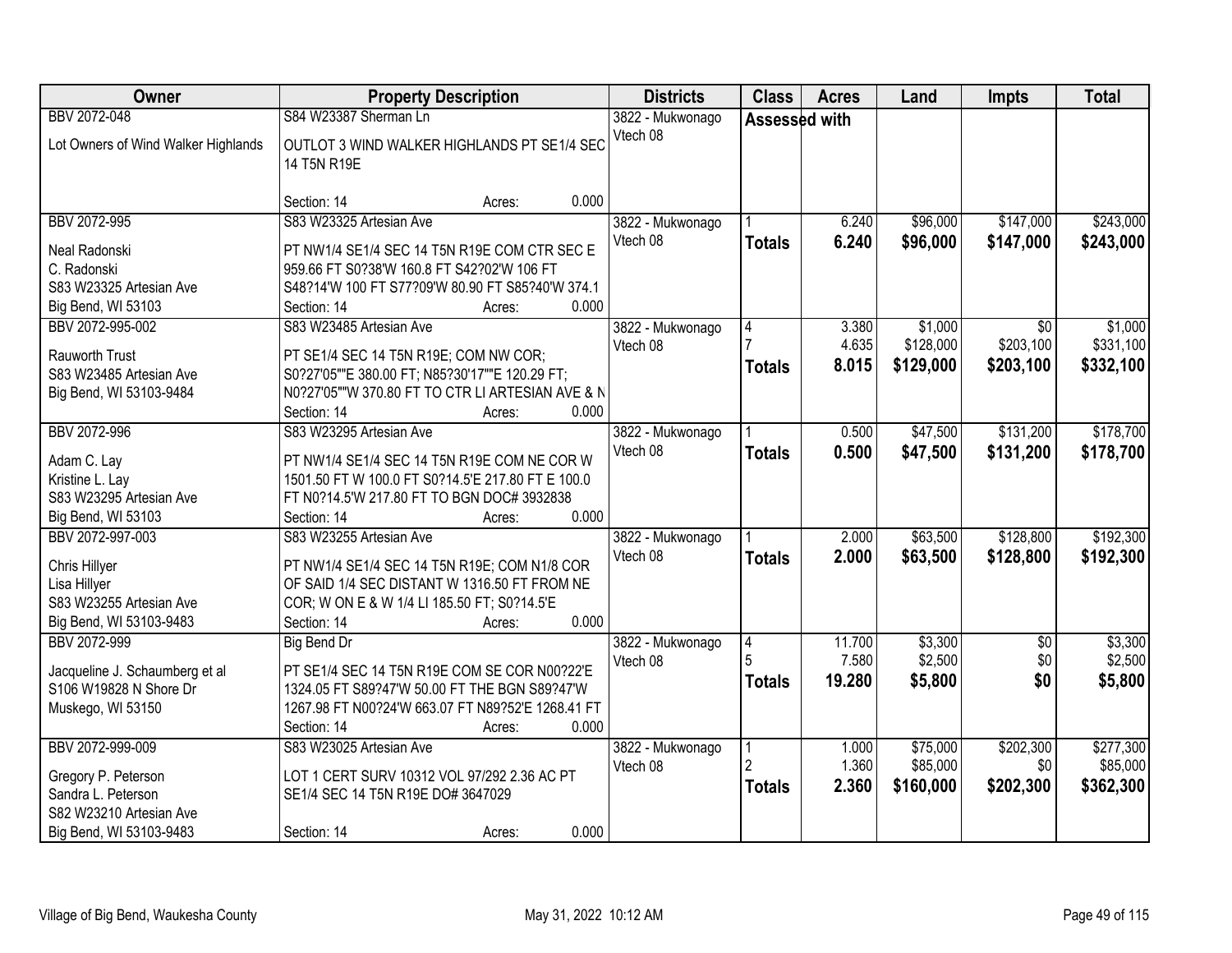| Owner                                           | <b>Property Description</b>                                     |        |       | <b>Districts</b> | <b>Class</b>        | <b>Acres</b> | Land     | <b>Impts</b>    | <b>Total</b> |
|-------------------------------------------------|-----------------------------------------------------------------|--------|-------|------------------|---------------------|--------------|----------|-----------------|--------------|
| BBV 2072-999-010                                | W230 S8383 Big Bend Dr                                          |        |       | 3822 - Mukwonago |                     | 1.610        | \$79,500 | \$215,400       | \$294,900    |
| Kenneth A. King                                 | LOT 2 CERT SURV 10312 VOL 97/292 1.61 AC PT                     |        |       | Vtech 08         | <b>Totals</b>       | 1.610        | \$79,500 | \$215,400       | \$294,900    |
| W230 S8383 Big Bend Dr                          | SE1/4 SEC 14 T5N R19E R602/708                                  |        |       |                  |                     |              |          |                 |              |
| Big Bend, WI 53103                              |                                                                 |        |       |                  |                     |              |          |                 |              |
|                                                 | Section: 14                                                     | Acres: | 0.000 |                  |                     |              |          |                 |              |
| BBV 2105-001-001                                |                                                                 |        |       | 3822 - Mukwonago | $\overline{\chi_3}$ | 0.097        | \$0      | $\overline{50}$ | $\sqrt{50}$  |
| Waukesha County Parks & Land Use et             | PT LOTS 1 & 2 KING SUBDIVISION PT NE1/4 SEC 23                  |        |       | Vtech 08         | <b>Totals</b>       | 0.097        | \$0      | \$0             | \$0          |
| al                                              | T5N R19E; COM SW COR LOT 1; N17?11'W 49.06 FT;                  |        |       |                  |                     |              |          |                 |              |
| 515 W Moreland Blvd Rm ac148                    | E 166.03 FT; S72?49'W 158.62 FT TO BGN                          |        |       |                  |                     |              |          |                 |              |
| Waukesha, WI 53188                              | Section: 23                                                     | Acres: | 0.097 |                  |                     |              |          |                 |              |
| BBV 2105-002                                    | S89 W23150 King Pkwy                                            |        |       | 3822 - Mukwonago |                     | 0.700        | \$61,000 | \$129,900       | \$190,900    |
| Douglas P. Czysz                                | PT LOTS 1 & 2 KING SUBDIVISION PT NE1/4 SEC 23                  |        |       | Vtech 08         | <b>Totals</b>       | 0.700        | \$61,000 | \$129,900       | \$190,900    |
| Jennifer Czysz                                  | T5N R19E; COM NW COR LOT 1; N72?49'E 200.98 FT;                 |        |       |                  |                     |              |          |                 |              |
| S89 W23150 King Pkwy                            | S17?11'E 166 FT; S72?49'W 38.13 FT; W 166.03 FT;                |        |       |                  |                     |              |          |                 |              |
| Big Bend, WI 53103-9720                         | Section: 23                                                     | Acres: | 0.000 |                  |                     |              |          |                 |              |
| BBV 2105-003                                    | S89 W23140 King Pkwy                                            |        |       | 3822 - Mukwonago |                     | 0.627        | \$60,000 | \$228,200       | \$288,200    |
| Haag Living Trust                               | LOT 3 & ELY 40 FT LOT 2 KING SUBDIVISION PT                     |        |       | Vtech 08         | <b>Totals</b>       | 0.627        | \$60,000 | \$228,200       | \$288,200    |
| c/o James & Kathleen Haag                       | NE1/4 SEC 23 T5N R19E DOC# 3108400                              |        |       |                  |                     |              |          |                 |              |
| S89 W23140 King Pkwy                            |                                                                 |        |       |                  |                     |              |          |                 |              |
| Big Bend, WI 53103                              | Section: 23                                                     | Acres: | 0.000 |                  |                     |              |          |                 |              |
| BBV 2105-004                                    | S89 W23130 King Pkwy                                            |        |       | 3822 - Mukwonago |                     | 0.482        | \$57,000 | \$163,900       | \$220,900    |
|                                                 |                                                                 |        |       | Vtech 08         | <b>Totals</b>       | 0.482        | \$57,000 | \$163,900       | \$220,900    |
| Michael J. Schmidt<br>Becky A. Walesa           | LOT 4 KING SUBDIVISION PT NE1/4 SEC 23 T5N<br>R19E DOC# 2601777 |        |       |                  |                     |              |          |                 |              |
| S89 W23130 King Pkwy                            |                                                                 |        |       |                  |                     |              |          |                 |              |
| Big Bend, WI 53103                              | Section: 23                                                     | Acres: | 0.000 |                  |                     |              |          |                 |              |
| BBV 2105-005                                    | S89 W23120 King Pkwy                                            |        |       | 3822 - Mukwonago |                     | 0.508        | \$58,500 | \$181,100       | \$239,600    |
|                                                 |                                                                 |        |       | Vtech 08         | <b>Totals</b>       | 0.508        | \$58,500 | \$181,100       | \$239,600    |
| Kyle A. Kasel                                   | LOT 5 KING SUBDIVISION PT NE1/4 SEC 23 T5N                      |        |       |                  |                     |              |          |                 |              |
| S89 W23120 King Pkwy<br>Big Bend, WI 53103-9720 | R19E: DOC# 4233204                                              |        |       |                  |                     |              |          |                 |              |
|                                                 | Section: 23                                                     | Acres: | 0.000 |                  |                     |              |          |                 |              |
| BBV 2105-006                                    | S89 W23110 King Pkwy                                            |        |       | 3822 - Mukwonago |                     | 0.633        | \$53,000 | \$175,500       | \$228,500    |
|                                                 |                                                                 |        |       | Vtech 08         | <b>Totals</b>       | 0.633        | \$53,000 | \$175,500       | \$228,500    |
| Jay Fick                                        | LOT 6 KING SUBDIVISION PT NE1/4 SEC 23 T5N                      |        |       |                  |                     |              |          |                 |              |
| <b>Tatum Fick</b>                               | R19E DOC# 3940748                                               |        |       |                  |                     |              |          |                 |              |
| S89 W23110 King Pkwy<br>Big Bend, WI 53103      | Section: 23                                                     |        | 0.000 |                  |                     |              |          |                 |              |
|                                                 |                                                                 | Acres: |       |                  |                     |              |          |                 |              |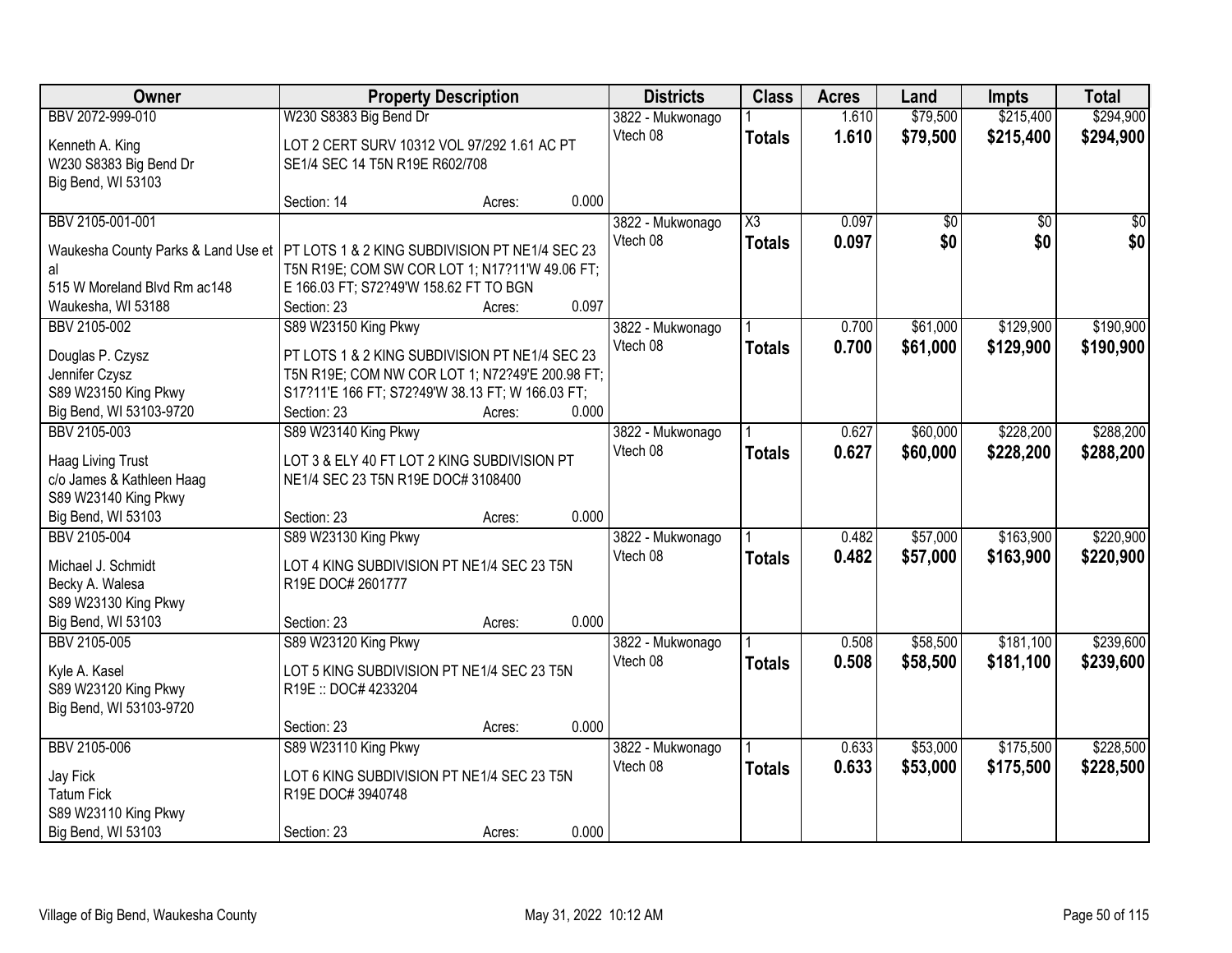| Owner                             | <b>Property Description</b>                |        |       | <b>Districts</b> | <b>Class</b>  | <b>Acres</b> | Land     | <b>Impts</b> | <b>Total</b> |
|-----------------------------------|--------------------------------------------|--------|-------|------------------|---------------|--------------|----------|--------------|--------------|
| BBV 2105-007                      | S89 W23080 King Pkwy                       |        |       | 3822 - Mukwonago |               | 0.626        | \$60,000 | \$170,300    | \$230,300    |
| <b>Philip Salentine</b>           | LOT 7 KING SUBDIVISION PT NE1/4 SEC 23 T5N |        |       | Vtech 08         | <b>Totals</b> | 0.626        | \$60,000 | \$170,300    | \$230,300    |
| Mary Salentine                    | R19E DOC# 2587535                          |        |       |                  |               |              |          |              |              |
| S89 W23080 King Pkwy              |                                            |        |       |                  |               |              |          |              |              |
| Big Bend, WI 53103                | Section: 23                                | Acres: | 0.000 |                  |               |              |          |              |              |
| BBV 2105-008                      | W232 S8725 Bronk Dr                        |        |       | 3822 - Mukwonago |               | 0.465        | \$56,000 | \$176,100    | \$232,100    |
|                                   |                                            |        |       | Vtech 08         | <b>Totals</b> | 0.465        | \$56,000 | \$176,100    | \$232,100    |
| George Frigge                     | LOT 1 WYNNS ASSESSORS PLAT OF BIG BEND PT  |        |       |                  |               |              |          |              |              |
| Carrie Frigge                     | NE1/4 SEC 23 T5N R19E R1222/558            |        |       |                  |               |              |          |              |              |
| W232 S8725 Bronk Dr               |                                            |        |       |                  |               |              |          |              |              |
| Big Bend, WI 53103                | Section: 23                                | Acres: | 0.000 |                  |               |              |          |              |              |
| BBV 2105-009                      | W232 S8745 Bronk Dr                        |        |       | 3822 - Mukwonago |               | 0.461        | \$56,000 | \$154,200    | \$210,200    |
| Delbert J. Gravning               | LOT 2 WYNNS ASSESSORS PLAT OF BIG BEND PT  |        |       | Vtech 08         | <b>Totals</b> | 0.461        | \$56,000 | \$154,200    | \$210,200    |
| W232 S8745 Bronk Dr               | NE1/4 SEC 23 T5N R19E R52/695              |        |       |                  |               |              |          |              |              |
| Big Bend, WI 53103                |                                            |        |       |                  |               |              |          |              |              |
|                                   | Section: 23                                | Acres: | 0.000 |                  |               |              |          |              |              |
| BBV 2105-010                      | W232 S8755 Bronk Dr                        |        |       | 3822 - Mukwonago |               | 0.461        | \$56,000 | \$181,800    | \$237,800    |
|                                   |                                            |        |       | Vtech 08         | <b>Totals</b> | 0.461        | \$56,000 | \$181,800    | \$237,800    |
| Karen J. Hardtke                  | LOT 3 WYNNS ASSESSORS PLAT OF BIG BEND PT  |        |       |                  |               |              |          |              |              |
| W232 S8755 Bronk Dr               | NE1/4 SEC 23 T5N R19E VOL 1235/541 DEEDS & |        |       |                  |               |              |          |              |              |
| Big Bend, WI 53103                | DOC#3869034                                |        |       |                  |               |              |          |              |              |
|                                   | Section: 23                                | Acres: | 0.000 |                  |               |              |          |              |              |
| BBV 2105-011                      | W232 S8775 Bronk Dr                        |        |       | 3822 - Mukwonago |               | 0.465        | \$56,000 | \$173,800    | \$229,800    |
| Keith and Cindy Lea Ast Revocable | LOT 4 WYNNS ASSESSORS PLAT OF BIG BEND PT  |        |       | Vtech 08         | <b>Totals</b> | 0.465        | \$56,000 | \$173,800    | \$229,800    |
| <b>Living Trust</b>               | NE1/4 SEC 23 T5N R19E                      |        |       |                  |               |              |          |              |              |
| W232 S8775 Bronk Dr               |                                            |        |       |                  |               |              |          |              |              |
| Big Bend, WI 53103-9757           | Section: 23                                | Acres: | 0.000 |                  |               |              |          |              |              |
| BBV 2105-012                      | W322 S8785 Bronk Dr                        |        |       | 3822 - Mukwonago |               | 0.463        | \$56,000 | \$165,900    | \$221,900    |
|                                   |                                            |        |       | Vtech 08         | <b>Totals</b> | 0.463        | \$56,000 | \$165,900    | \$221,900    |
| Roger G and Mary L Pozorski       | LOT 5 WYNNS ASSESSORS PLAT OF BIG BEND PT  |        |       |                  |               |              |          |              |              |
| Revocable Trust                   | NE1/4 SEC 23 T5N R19E DOC# 3293179         |        |       |                  |               |              |          |              |              |
| W232 S8785 Bronk Dr               |                                            |        |       |                  |               |              |          |              |              |
| Big Bend, WI 53103                | Section: 23                                | Acres: | 0.000 |                  |               |              |          |              |              |
| BBV 2105-013                      | W232 S8795 Bronk Dr                        |        |       | 3822 - Mukwonago |               | 0.573        | \$56,000 | \$155,600    | \$211,600    |
| Lawrence J. Lasecki               | LOT 6 WYNNS ASSESSORS PLAT OF BIG BEND PT  |        |       | Vtech 08         | <b>Totals</b> | 0.573        | \$56,000 | \$155,600    | \$211,600    |
| Ellen M. Lasecki                  | NE1/4 SEC 23 T5N R19E                      |        |       |                  |               |              |          |              |              |
| W232 S8795 Bronk Dr               |                                            |        |       |                  |               |              |          |              |              |
| Big Bend, WI 53103-9757           | Section: 23                                | Acres: | 0.000 |                  |               |              |          |              |              |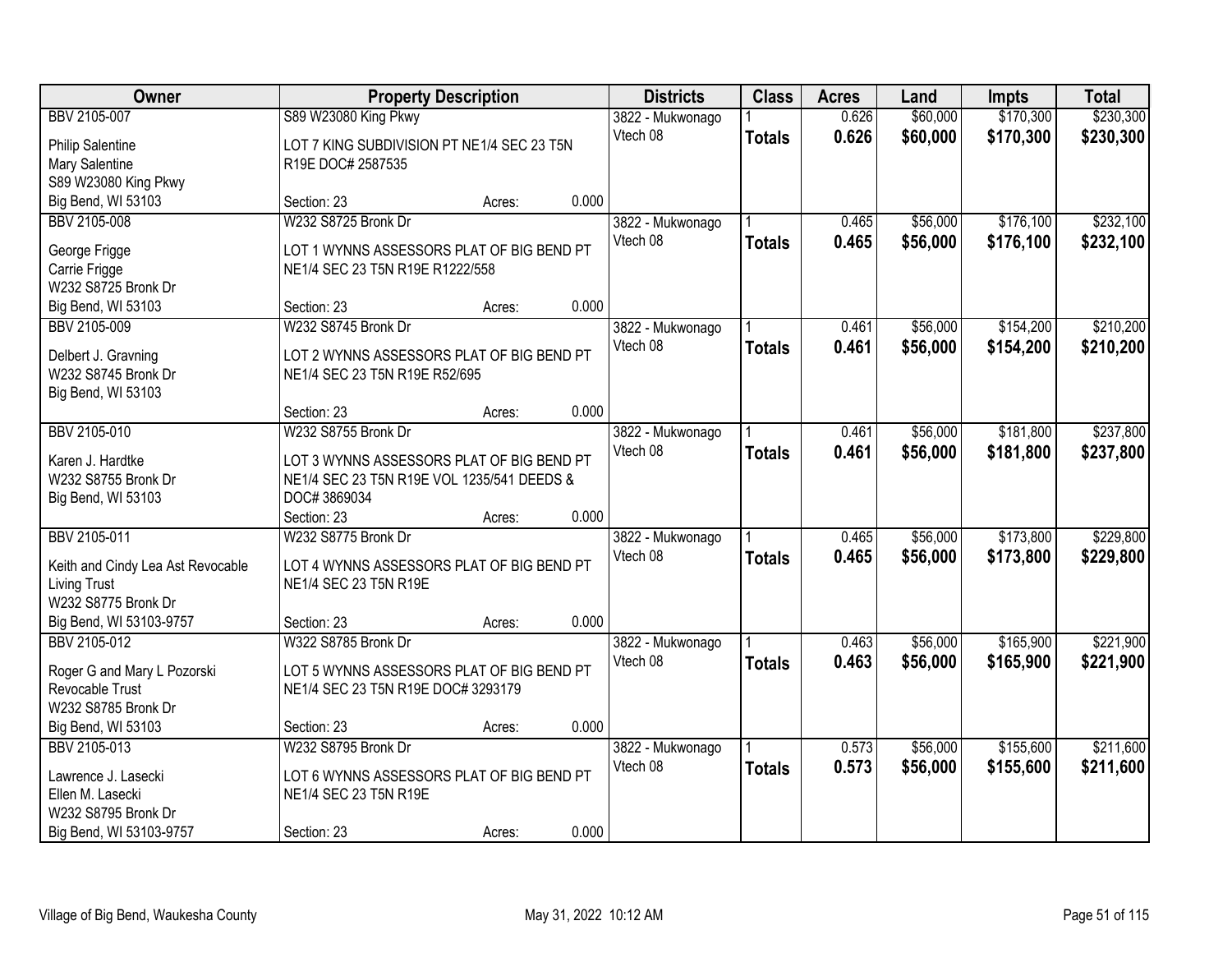| Owner                   |                                                   | <b>Property Description</b> |       | <b>Districts</b> | <b>Class</b>  | <b>Acres</b> | Land     | <b>Impts</b> | <b>Total</b> |
|-------------------------|---------------------------------------------------|-----------------------------|-------|------------------|---------------|--------------|----------|--------------|--------------|
| BBV 2105-014            | W232 S8790 Bronk Dr                               |                             |       | 3822 - Mukwonago |               | 0.539        | \$54,500 | \$149,800    | \$204,300    |
| Jeffrey Schimberg       | LOT 7 WYNNS ASSESSORS PLAT OF BIG BEND PT         |                             |       | Vtech 08         | <b>Totals</b> | 0.539        | \$54,500 | \$149,800    | \$204,300    |
| Carol Schimberg         | NE1/4 SEC 23 T5N R19E R1122/955                   |                             |       |                  |               |              |          |              |              |
| W232 S8790 Bronk Dr     |                                                   |                             |       |                  |               |              |          |              |              |
| Big Bend, WI 53103      | Section: 23                                       | Acres:                      | 0.000 |                  |               |              |          |              |              |
| BBV 2105-015            | W232 S8780 Bronk Dr                               |                             |       | 3822 - Mukwonago |               | 0.464        | \$56,000 | \$189,100    | \$245,100    |
|                         |                                                   |                             |       | Vtech 08         | <b>Totals</b> | 0.464        | \$56,000 | \$189,100    | \$245,100    |
| Michael Frisby          | LOT 8 WYNNS ASSESSORS PLAT OF BIG BEND PT         |                             |       |                  |               |              |          |              |              |
| <b>Betty Frisby</b>     | NE1/4 SEC 23 T5N R19E DOC# 2801142                |                             |       |                  |               |              |          |              |              |
| W232 S8780 Bronk Dr     |                                                   |                             |       |                  |               |              |          |              |              |
| Big Bend, WI 53103      | Section: 23                                       | Acres:                      | 0.000 |                  |               |              |          |              |              |
| BBV 2105-016            | W232 S8760 Bronk Dr                               |                             |       | 3822 - Mukwonago |               | 0.452        | \$56,000 | \$153,100    | \$209,100    |
| Chean Tesch             | LOT 9 WYNNS ASSESSORS PLAT OF BIG BEND PT         |                             |       | Vtech 08         | <b>Totals</b> | 0.452        | \$56,000 | \$153,100    | \$209,100    |
| Pamela Tesch            | NE1/4 SEC 23 T5N R19E R2714/1091                  |                             |       |                  |               |              |          |              |              |
| W232 S8760 Bronk Dr     |                                                   |                             |       |                  |               |              |          |              |              |
| Big Bend, WI 53103      | Section: 23                                       | Acres:                      | 0.000 |                  |               |              |          |              |              |
| BBV 2105-017            | W232 S8750 Bronk Dr                               |                             |       | 3822 - Mukwonago |               | 0.457        | \$56,000 | \$154,600    | \$210,600    |
|                         |                                                   |                             |       | Vtech 08         | <b>Totals</b> | 0.457        | \$56,000 | \$154,600    | \$210,600    |
| Earl V. Joslyn          | LOT 10 WYNNS ASSESSORS PLAT OF BIG BEND PT        |                             |       |                  |               |              |          |              |              |
| Sandra J. Joslyn        | NE1/4 SEC 23 T5N R19E :: VOL 1239/379 DEEDS       |                             |       |                  |               |              |          |              |              |
| W232 S8750 Bronk Dr     |                                                   |                             | 0.000 |                  |               |              |          |              |              |
| Big Bend, WI 53103-9757 | Section: 23                                       | Acres:                      |       |                  |               |              |          |              |              |
| BBV 2105-018            | W232 S8730 Bronk Dr                               |                             |       | 3822 - Mukwonago |               | 0.546        | \$56,000 | \$187,100    | \$243,100    |
| <b>Buchholz Trust</b>   | LOT 11 WYNNS ASSESSORS PLAT OF BIG BEND PT        |                             |       | Vtech 08         | <b>Totals</b> | 0.546        | \$56,000 | \$187,100    | \$243,100    |
| W232 S8730 Bronk Dr     | NE1/4 SEC 23 T5N R19E COM NE1/4 COR N89?56'W      |                             |       |                  |               |              |          |              |              |
| Big Bend, WI 53103      | 1431.64 FT S 205 FT THE BGN S 141 FT S89?56'E 172 |                             |       |                  |               |              |          |              |              |
|                         | Section: 23                                       | Acres:                      | 0.000 |                  |               |              |          |              |              |
| BBV 2105-019            | W232 S8745 Edgewood Ct                            |                             |       | 3822 - Mukwonago |               | 0.454        | \$56,000 | \$180,300    | \$236,300    |
| Francis J. Stadler      | LOT 12 WYNNS ASSESSORS PLAT OF BIG BEND PT        |                             |       | Vtech 08         | <b>Totals</b> | 0.454        | \$56,000 | \$180,300    | \$236,300    |
| W232 S8745 Edgewood Ct  | NE1/4 SEC 23 T5N R19E VOL 1175/137 DEEDS          |                             |       |                  |               |              |          |              |              |
| Big Bend, WI 53103      |                                                   |                             |       |                  |               |              |          |              |              |
|                         | Section: 23                                       | Acres:                      | 0.000 |                  |               |              |          |              |              |
| BBV 2105-020            | W232 S8755 Edgewood Ct                            |                             |       | 3822 - Mukwonago |               | 0.455        | \$56,000 | \$137,100    | \$193,100    |
|                         |                                                   |                             |       | Vtech 08         |               | 0.455        |          |              |              |
| Nichole C. Ulrich       | LOT 13 WYNNS ASSESSORS PLAT OF BIG BEND PT        |                             |       |                  | <b>Totals</b> |              | \$56,000 | \$137,100    | \$193,100    |
| W232 S8755 Edgewood Ct  | NE1/4 SEC 23 T5N R19E                             |                             |       |                  |               |              |          |              |              |
| Big Bend, WI 53103-9755 |                                                   |                             |       |                  |               |              |          |              |              |
|                         | Section: 23                                       | Acres:                      | 0.000 |                  |               |              |          |              |              |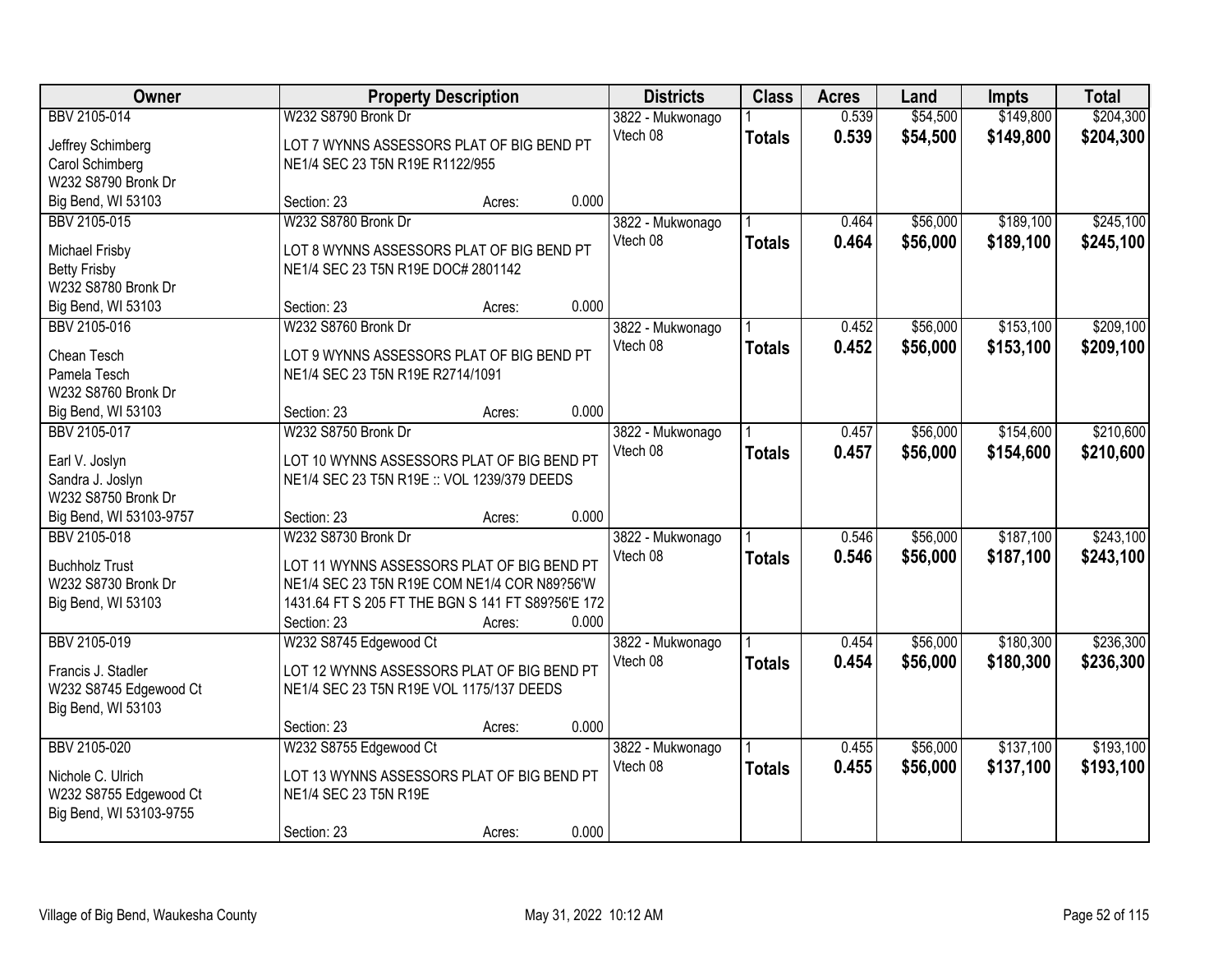| Owner                      |                                             | <b>Property Description</b> |       | <b>Districts</b> | <b>Class</b>  | <b>Acres</b> | Land     | <b>Impts</b> | <b>Total</b> |
|----------------------------|---------------------------------------------|-----------------------------|-------|------------------|---------------|--------------|----------|--------------|--------------|
| BBV 2105-021               | W232 S8765 Edgewood Ct                      |                             |       | 3822 - Mukwonago |               | 0.464        | \$56,000 | \$160,300    | \$216,300    |
| Steven P. Lemke            | LOT 14 WYNNS ASSESSORS PLAT OF BIG BEND PT  |                             |       | Vtech 08         | <b>Totals</b> | 0.464        | \$56,000 | \$160,300    | \$216,300    |
| W232 S8765 Edgewood Ct     | NE1/4 SEC 23 T5N R19E DOC# 3145735          |                             |       |                  |               |              |          |              |              |
| Big Bend, WI 53103         |                                             |                             |       |                  |               |              |          |              |              |
|                            | Section: 23                                 | Acres:                      | 0.000 |                  |               |              |          |              |              |
| BBV 2105-022               | W232 S8775 Edgewood Ct                      |                             |       | 3822 - Mukwonago |               | 0.460        | \$56,000 | \$112,700    | \$168,700    |
| Mark A. Taddey             | LOT 15 WYNNS ASSESSORS PLAT OF BIG BEND PT  |                             |       | Vtech 08         | <b>Totals</b> | 0.460        | \$56,000 | \$112,700    | \$168,700    |
| Karen Taddey               | NE1/4 SEC 23 T5N R19E DOC# 3734117          |                             |       |                  |               |              |          |              |              |
| W232 S8775 Edgewood Ct     |                                             |                             |       |                  |               |              |          |              |              |
| Big Bend, WI 53103         | Section: 23                                 | Acres:                      | 0.000 |                  |               |              |          |              |              |
| BBV 2105-023               | W232 S8795 Edgewood Ct                      |                             |       | 3822 - Mukwonago |               | 0.483        | \$56,000 | \$143,400    | \$199,400    |
| Devin Prusinski            | LOT 16 WYNNS ASSESSORS PLAT OF BIG BEND PT  |                             |       | Vtech 08         | <b>Totals</b> | 0.483        | \$56,000 | \$143,400    | \$199,400    |
| W232 S8795 Edgewood Ct     | NE1/4 SEC 23 T5N R19E :: DOC# 4127047       |                             |       |                  |               |              |          |              |              |
| Big Bend, WI 53103-9755    |                                             |                             |       |                  |               |              |          |              |              |
|                            | Section: 23                                 | Acres:                      | 0.000 |                  |               |              |          |              |              |
| BBV 2105-024               | W231 S8790 Edgewood Ct                      |                             |       | 3822 - Mukwonago |               | 0.734        | \$54,500 | \$125,800    | \$180,300    |
| Glen J. Polmatier          | LOT 17 WYNNS ASSESSORS PLAT OF BIG BEND PT  |                             |       | Vtech 08         | <b>Totals</b> | 0.734        | \$54,500 | \$125,800    | \$180,300    |
| Jere L. Polmatier          | NE1/4 SEC 23 T5N R19E DOC# 3389268          |                             |       |                  |               |              |          |              |              |
| W231 S8790 Edgewood Ct     |                                             |                             |       |                  |               |              |          |              |              |
| Big Bend, WI 53103         | Section: 23                                 | Acres:                      | 0.000 |                  |               |              |          |              |              |
| BBV 2105-025               | W231 S8770 Edgewood Ct                      |                             |       | 3822 - Mukwonago |               | 0.576        | \$56,000 | \$153,300    | \$209,300    |
| <b>Michael Bennett</b>     | LOT 18 WYNNS ASSESSORS PLAT OF BIG BEND PT  |                             |       | Vtech 08         | <b>Totals</b> | 0.576        | \$56,000 | \$153,300    | \$209,300    |
| Donna Bennett              | NE1/4 SEC 23 T5N R19E R1635/285             |                             |       |                  |               |              |          |              |              |
| W231 S8770 Edgewood Ct     |                                             |                             |       |                  |               |              |          |              |              |
| Big Bend, WI 53103         | Section: 23                                 | Acres:                      | 0.000 |                  |               |              |          |              |              |
| BBV 2105-026               | W231 S8750 Edgewood Ct                      |                             |       | 3822 - Mukwonago |               | 0.464        | \$56,000 | \$163,000    | \$219,000    |
| Matthew J. Strickler et al | LOT 19 WYNNS ASSESSORS PLAT OF BIG BEND PT  |                             |       | Vtech 08         | <b>Totals</b> | 0.464        | \$56,000 | \$163,000    | \$219,000    |
| W231 S8750 Edgewood Ct     | NE1/4 SEC 23 T5N R19E                       |                             |       |                  |               |              |          |              |              |
| Big Bend, WI 53103-9755    |                                             |                             |       |                  |               |              |          |              |              |
|                            | Section: 23                                 | Acres:                      | 0.000 |                  |               |              |          |              |              |
| BBV 2105-027               | S87 W23175 Edgewood Ave                     |                             |       | 3822 - Mukwonago |               | 0.421        | \$47,500 | \$139,500    | \$187,000    |
| Mark T. Seidl              | LOT 20 WYNNS ASSESSORS PLAT OF BIG BEND PT  |                             |       | Vtech 08         | <b>Totals</b> | 0.421        | \$47,500 | \$139,500    | \$187,000    |
| S87 W23175 Edgewood Ave    | NE1/4 SEC 23 T5N R19E :: ALSO COM NE COR;   |                             |       |                  |               |              |          |              |              |
| Big Bend, WI 53103-9796    | N89?56'W ALG N LI OF SEC 842.64 FT THE BGN; |                             |       |                  |               |              |          |              |              |
|                            | Section: 23                                 | Acres:                      | 0.000 |                  |               |              |          |              |              |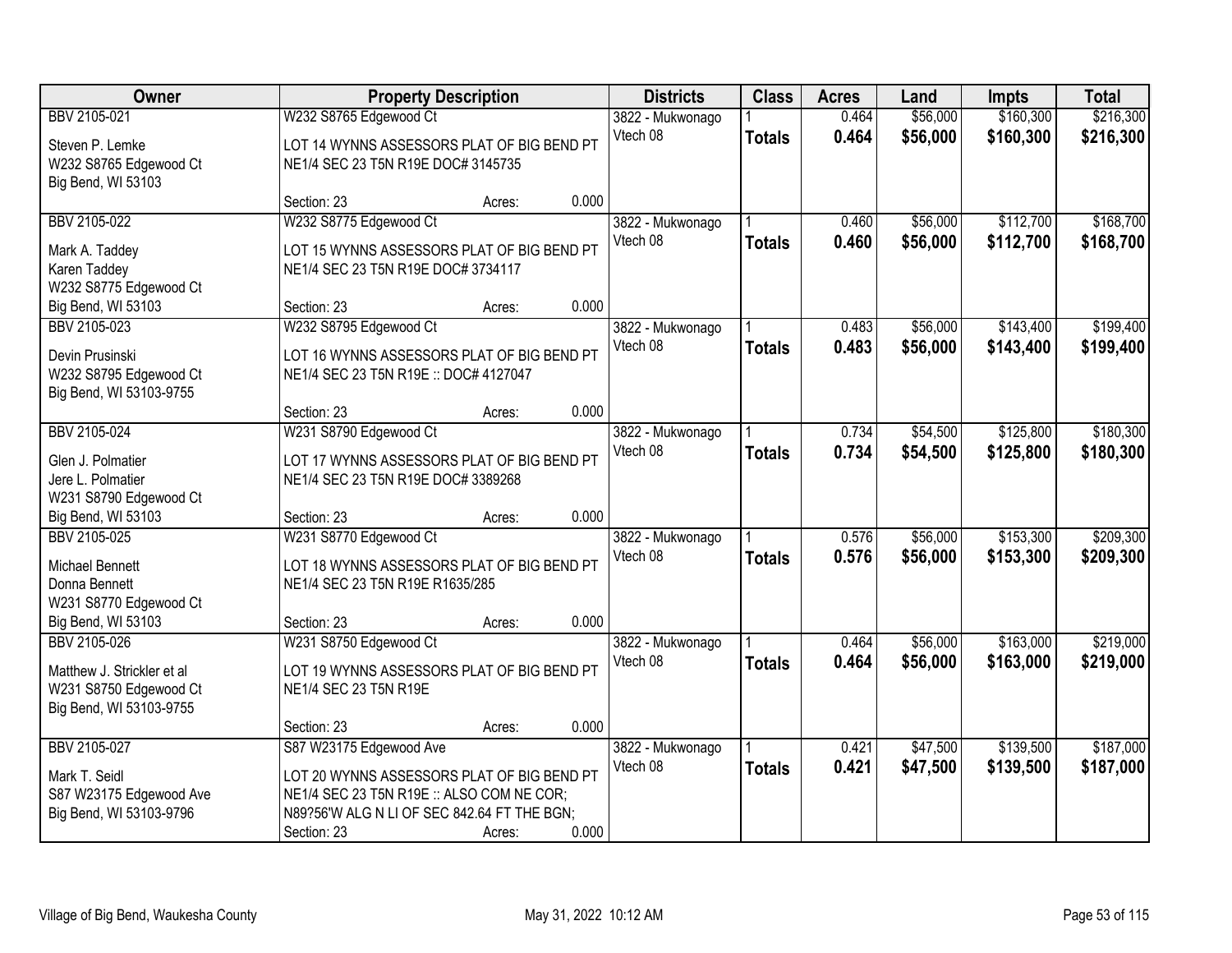| Owner                    | <b>Property Description</b>                    |        |       | <b>Districts</b> | <b>Class</b>   | <b>Acres</b> | Land     | <b>Impts</b>    | <b>Total</b> |
|--------------------------|------------------------------------------------|--------|-------|------------------|----------------|--------------|----------|-----------------|--------------|
| BBV 2105-028             | S87 W23155 Edgewood Ave                        |        |       | 3822 - Mukwonago |                | 0.577        | \$48,500 | \$122,300       | \$170,800    |
| Randy Bingham            | LOT 21 WYNNS ASSESSORS PLAT OF BIG BEND PT     |        |       | Vtech 08         | <b>Totals</b>  | 0.577        | \$48,500 | \$122,300       | \$170,800    |
| Lori Bingham             | NE1/4 SEC 23 T5N R19E ALSO COM N89?56'W 743.64 |        |       |                  |                |              |          |                 |              |
| S87 W23155 Edgewood Ave  | FT FROM NE COR N89?56'W 99 FT S 145 FT         |        |       |                  |                |              |          |                 |              |
| Big Bend, WI 53103       | Section: 23                                    | Acres: | 0.000 |                  |                |              |          |                 |              |
| BBV 2105-029             | W231 S8755 Wynn Dr                             |        |       | 3822 - Mukwonago | $\overline{2}$ | 1.636        | \$65,500 | \$84,800        | \$150,300    |
|                          |                                                |        |       | Vtech 08         | <b>Totals</b>  | 1.636        | \$65,500 | \$84,800        | \$150,300    |
| Wynn Industrial LLC      | LOT 22 WYNNS ASSESSORS PLAT PT NE1/4 SEC 23    |        |       |                  |                |              |          |                 |              |
| W230 S8750 Wynn Dr       | T5N R19E: DOC# 4306473                         |        |       |                  |                |              |          |                 |              |
| Big Bend, WI 53103-9759  |                                                |        |       |                  |                |              |          |                 |              |
|                          | Section: 23                                    | Acres: | 0.000 |                  |                |              |          |                 |              |
| BBV 2105-030             | S87 W23130 Wynn Dr                             |        |       | 3822 - Mukwonago |                | 1.726        | \$69,000 | \$265,700       | \$334,700    |
| Lubecke Holdings, LLC    | PCL 2 CSM #4734 VOL 38/146 REC AS DOC #1298874 |        |       | Vtech 08         | <b>Totals</b>  | 1.726        | \$69,000 | \$265,700       | \$334,700    |
| S67 W18902 Tans Dr       | REDIV LOT 23 WYNNS ASSESSORS PLAT OF BIG       |        |       |                  |                |              |          |                 |              |
| Muskego, WI 53150-9026   | BEND PT NE1/4 SEC 23 T5N R19E                  |        |       |                  |                |              |          |                 |              |
|                          | Section:                                       | Acres: | 0.000 |                  |                |              |          |                 |              |
| BBV 2105-031             | S87 W23110 Wynn Dr                             |        |       | 3822 - Mukwonago | $\overline{2}$ | 1.252        | \$50,000 | \$212,800       | \$262,800    |
|                          |                                                |        |       | Vtech 08         | <b>Totals</b>  | 1.252        | \$50,000 | \$212,800       | \$262,800    |
| 505 Storage LLC          | PARCEL 1 CERT SURV 4734 VOL 38/146 REC AS      |        |       |                  |                |              |          |                 |              |
| S99 W19109 Parker Dr     | DOC# 1298874 LOT 24 WYNNS ASSESSORS PLAT OF    |        |       |                  |                |              |          |                 |              |
| Muskego, WI 53150-8434   | BIG BEND PT NE1/4 SEC 23 T5N R19E :: DOC#      |        |       |                  |                |              |          |                 |              |
|                          | Section: 23                                    | Acres: | 0.000 |                  |                |              |          |                 |              |
| BBV 2105-032             | S88 W23105 Wynn Dr                             |        |       | 3822 - Mukwonago |                | 2.261        | \$42,400 | \$468,100       | \$510,500    |
| Wynn Drive, LLC          | LOT 25 & 26 WYNNS ASSESSORS PLAT OF BIG BEND   |        |       | Vtech 08         | <b>Totals</b>  | 2.261        | \$42,400 | \$468,100       | \$510,500    |
| S82 W18664 Gemini Dr     | PT NE1/4 SEC 23 T5N R19E :: SUBJECT TO ACCESS  |        |       |                  |                |              |          |                 |              |
| Muskego, WI 53150-9222   | EASEMENT AS SHOWN ON WYNNS ASSESSORS           |        |       |                  |                |              |          |                 |              |
|                          | Section: 23                                    | Acres: | 0.000 |                  |                |              |          |                 |              |
| BBV 2105-034             | S88 W23145 Wynn Dr                             |        |       | 3822 - Mukwonago | $\mathfrak{p}$ | 1.360        | \$54,500 | \$339,800       | \$394,300    |
|                          |                                                |        |       | Vtech 08         | <b>Totals</b>  | 1.360        | \$54,500 | \$339,800       | \$394,300    |
| Lubecke Holdings, LLC    | LOT 27 WYNNS ASSESSORS PLAT OF BIG BEND PT     |        |       |                  |                |              |          |                 |              |
| S67 W18902 Tans Dr       | NE1/4 SEC 23 T5N R19E                          |        |       |                  |                |              |          |                 |              |
| Muskego, WI 53150-9026   |                                                |        |       |                  |                |              |          |                 |              |
|                          | Section: 23                                    | Acres: | 0.000 |                  |                |              |          |                 |              |
| BBV 2105-035             | Wynn Dr                                        |        |       | 3822 - Mukwonago |                | 0.516        | \$44,500 | $\overline{50}$ | \$44,500     |
| Alexander Timmers        | LOT 28 WYNNS ASSESSORS PLAT OF BIG BEND PT     |        |       | Vtech 08         | <b>Totals</b>  | 0.516        | \$44,500 | \$0             | \$44,500     |
| W272 S8640 Hillview Dr   | NE1/4 SEC 23 T5N R19E                          |        |       |                  |                |              |          |                 |              |
| Mukwonago, WI 53149-8566 |                                                |        |       |                  |                |              |          |                 |              |
|                          | Section: 23                                    | Acres: | 0.000 |                  |                |              |          |                 |              |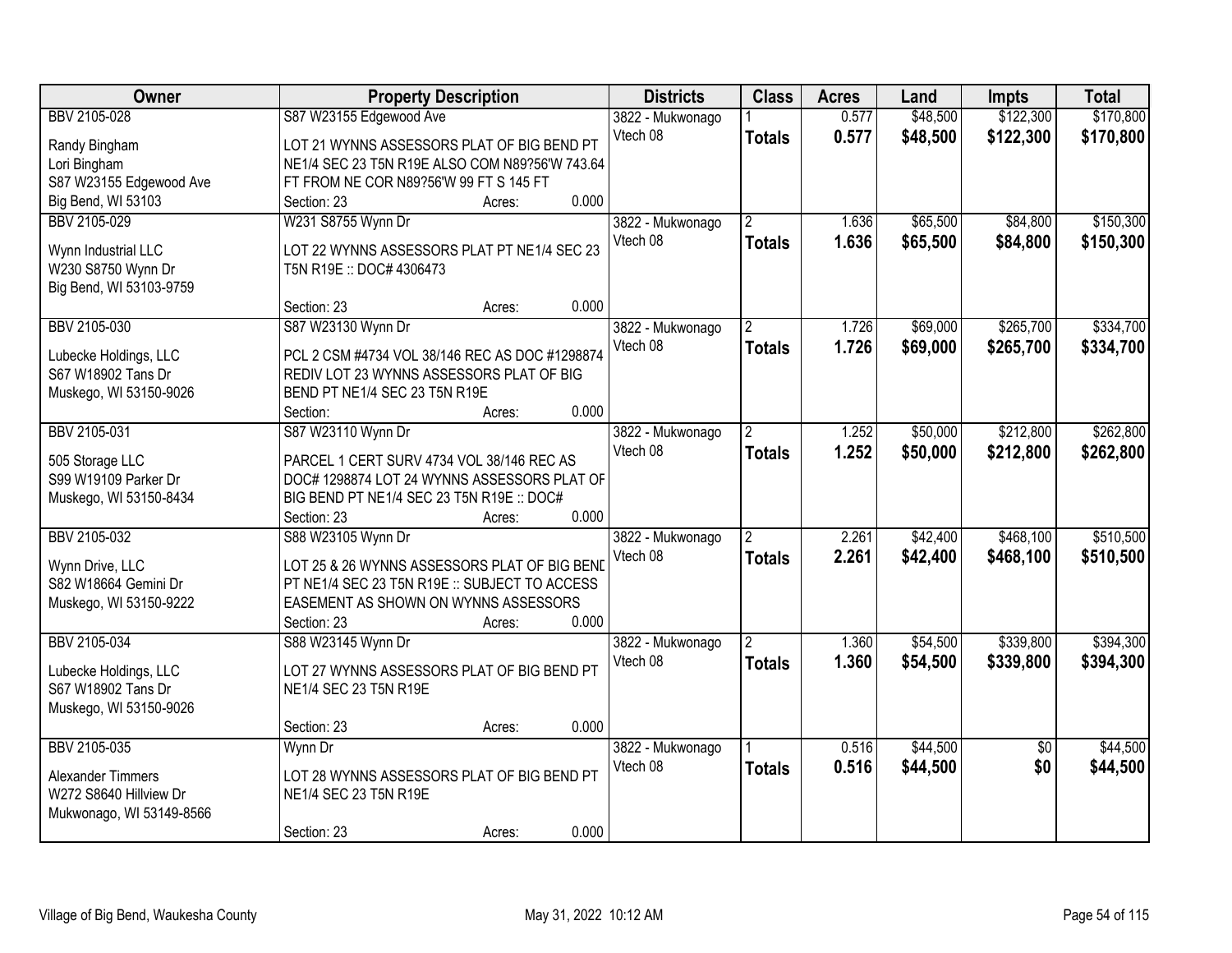| Owner                              | <b>Property Description</b>                 |        |       | <b>Districts</b>             | <b>Class</b>  | <b>Acres</b> | Land     | <b>Impts</b>    | <b>Total</b> |
|------------------------------------|---------------------------------------------|--------|-------|------------------------------|---------------|--------------|----------|-----------------|--------------|
| BBV 2105-036                       | S88 W23175 Wynn Dr                          |        |       | 3822 - Mukwonago             |               | 0.499        | \$50,000 | \$119,100       | \$169,100    |
| Charles Diehn                      | LOT 29 WYNNS ASSESSORS PLAT OF BIG BEND PT  |        |       | Vtech 08                     | <b>Totals</b> | 0.499        | \$50,000 | \$119,100       | \$169,100    |
| Nancy Diehn                        | NE1/4 SEC 23 T5N R19E R790/544              |        |       |                              |               |              |          |                 |              |
| S88 W23175 Wynn Dr                 |                                             |        |       |                              |               |              |          |                 |              |
| Big Bend, WI 53103                 | Section: 23                                 | Acres: | 0.000 |                              |               |              |          |                 |              |
| BBV 2105-037                       | S88 W23185 Wynn Dr                          |        |       | 3822 - Mukwonago             |               | 0.505        | \$50,000 | \$117,400       | \$167,400    |
| Laura L. Erke                      | LOT 30 WYNNS ASSESSORS PLAT OF BIG BEND PT  |        |       | Vtech 08                     | <b>Totals</b> | 0.505        | \$50,000 | \$117,400       | \$167,400    |
| 7808 S 71st Ave                    | NE1/4 SEC 23 T5N R19E                       |        |       |                              |               |              |          |                 |              |
| Laveen, AZ 85339-3443              |                                             |        |       |                              |               |              |          |                 |              |
|                                    | Section: 23                                 | Acres: | 0.000 |                              |               |              |          |                 |              |
| BBV 2105-038                       | Wynn Dr                                     |        |       | 3822 - Mukwonago             |               | 0.217        | \$4,500  | $\overline{50}$ | \$4,500      |
| Laura L. Erke                      | OUTLOT 1 WYNNS ASSESSORS PLAT OF BIG BEND   |        |       | Vtech 08                     | <b>Totals</b> | 0.217        | \$4,500  | \$0             | \$4,500      |
| 7808 S 71st Ave                    | PT NE1/4 SEC 23 T5N R19E                    |        |       |                              |               |              |          |                 |              |
| Laveen, AZ 85339-3443              |                                             |        |       |                              |               |              |          |                 |              |
|                                    | Section: 23                                 | Acres: | 0.000 |                              |               |              |          |                 |              |
| BBV 2105-940                       | W230 S8965 Clark St                         |        |       | 3822 - Mukwonago             |               | 0.463        | \$50,000 | \$151,000       | \$201,000    |
|                                    |                                             |        |       | Vtech 08                     | <b>Totals</b> | 0.463        | \$50,000 | \$151,000       | \$201,000    |
| Kenneth H Pakulski Revocable Trust | PARCEL 1 CSM #9147 VOL 82/279 REC AS DOC    |        |       |                              |               |              |          |                 |              |
| W225 S10455 Big Bend Dr            | #2632402 PT NE1/4 SEC 23 T5N R19E           |        |       |                              |               |              |          |                 |              |
| Big Bend, WI 53103-9565            |                                             |        | 0.000 |                              |               |              |          |                 |              |
| BBV 2105-941                       | Section: 23<br>W230 S8985 Clark St          | Acres: |       |                              |               | 0.466        | \$52,500 | \$112,600       | \$165,100    |
|                                    |                                             |        |       | 3822 - Mukwonago<br>Vtech 08 |               |              |          |                 |              |
| Kenneth H Pakulski Revocable Trust | PARCEL 2 CSM #9147 VOL 82/279 REC AS DOC    |        |       |                              | <b>Totals</b> | 0.466        | \$52,500 | \$112,600       | \$165,100    |
| W225 S10455 Big Bend Dr            | #2632402 PT NE1/4 SEC 23 T5N R19E           |        |       |                              |               |              |          |                 |              |
| Big Bend, WI 53103-9565            |                                             |        |       |                              |               |              |          |                 |              |
|                                    | Section: 23                                 | Acres: | 0.000 |                              |               |              |          |                 |              |
| BBV 2105-942                       | W230 S8979 Clark St                         |        |       | 3822 - Mukwonago             |               | 0.940        | \$52,500 | \$125,400       | \$177,900    |
| James D. Cotton                    | PARCEL 3 CERT SURV 9147 VOL 82/279 PT NE1/4 |        |       | Vtech 08                     | <b>Totals</b> | 0.940        | \$52,500 | \$125,400       | \$177,900    |
| Lynne R. Cotton                    | SEC 23 T5N R19E :: INCLUDING PERMANENT      |        |       |                              |               |              |          |                 |              |
| W230 S8979 Clark St                | EASEMENT OVER PT LOT 4 CSM 9147; COM SE COR |        |       |                              |               |              |          |                 |              |
| Big Bend, WI 53103-9479            | Section: 23                                 | Acres: | 0.000 |                              |               |              |          |                 |              |
| BBV 2105-943                       | W230 S8975 Clark St                         |        |       | 3822 - Mukwonago             |               | 0.919        | \$51,500 | \$111,400       | \$162,900    |
| Kenneth Pakulski                   | PARCEL 4 CERT SURV 9147 VOL 82/279 PT NE1/4 |        |       | Vtech 08                     | <b>Totals</b> | 0.919        | \$51,500 | \$111,400       | \$162,900    |
| S91 W22940 Milwaukee Ave           | SEC 23 T5N R19E :: SUBJECT TO A PERMANENT   |        |       |                              |               |              |          |                 |              |
| <b>PO Box 188</b>                  | EASEMENT OVER PT LOT 4 CSM 9147 COM SE COR  |        |       |                              |               |              |          |                 |              |
| Big Bend, WI 53103-0188            | Section: 23                                 | Acres: | 0.000 |                              |               |              |          |                 |              |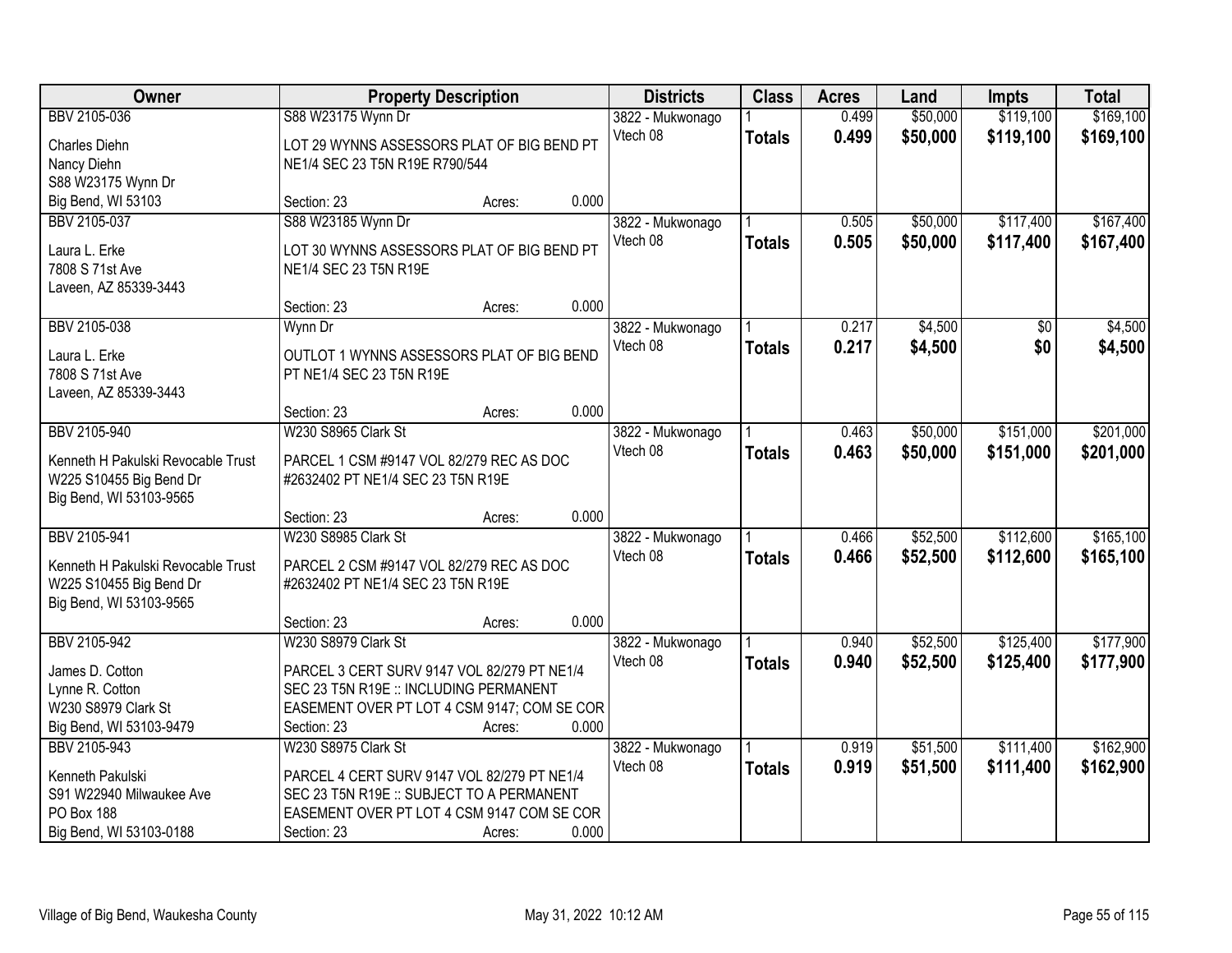| Owner                               | <b>Property Description</b>                                                            | <b>Districts</b> | <b>Class</b>  | <b>Acres</b> | Land            | Impts           | <b>Total</b> |
|-------------------------------------|----------------------------------------------------------------------------------------|------------------|---------------|--------------|-----------------|-----------------|--------------|
| BBV 2105-944                        | S87 W27395 Edgewood Ave                                                                | 3822 - Mukwonago |               | 4.462        | \$152,000       | \$360,700       | \$512,700    |
| Keith Peterson                      | PT NE1/4 SEC 23 T5N R19E COM S00?18'E 758.00 FT                                        | Vtech 08         | <b>Totals</b> | 4.462        | \$152,000       | \$360,700       | \$512,700    |
| <b>Stacy Peterson</b>               | FROM N1/4 COR S00?18'E 384.00 FT S89?56'E 501.31                                       |                  |               |              |                 |                 |              |
| W233 S8785 Meadow Ln                | FT N00?13'W 33.00 FT N00?13'W 351.00 FT N89?56'W                                       |                  |               |              |                 |                 |              |
| Big Bend, WI 53103-9525             | 0.000<br>Section: 23<br>Acres:                                                         |                  |               |              |                 |                 |              |
| BBV 2105-945                        | W233 S8835 Lakewood Dr                                                                 | 3822 - Mukwonago |               | 1.490        | \$125,000       | \$154,600       | \$279,600    |
| Leroy Netzler                       | PT NE1/4 SEC 23 T5N R19E COM N1/4 COR S00?18'E                                         | Vtech 08         | <b>Totals</b> | 1.490        | \$125,000       | \$154,600       | \$279,600    |
| Bobbi Netzler                       | 758.00 FT N89?56'E 501.86 FT THE BGN N89?56'E                                          |                  |               |              |                 |                 |              |
| W233 S8835 Lakewood Dr              | 193.00 FT S00?13'E 348.00 FT N89?56'W 193.00 FT                                        |                  |               |              |                 |                 |              |
| Big Bend, WI 53103                  | 0.000<br>Section: 23<br>Acres:                                                         |                  |               |              |                 |                 |              |
| BBV 2105-946                        | Lakewood Dr                                                                            | 3822 - Mukwonago |               | 3.989        | \$50,000        | \$0             | \$50,000     |
|                                     |                                                                                        | Vtech 08         | <b>Totals</b> | 3.989        | \$50,000        | \$0             | \$50,000     |
| Leroy Netzler                       | PT NE1/4 SEC 23 T5N R19E COM S00?18'E 508.00 FT                                        |                  |               |              |                 |                 |              |
| <b>Bobbi Netzler</b>                | FROM N1/4 COR S00?18'E 250.00 FT S89?56'E 695.86                                       |                  |               |              |                 |                 |              |
| W233 S8835 Lakewood Dr              | FT N00?13'W 250.00 FT N89?56'W 695.22 FT TO BGN                                        |                  |               |              |                 |                 |              |
| Big Bend, WI 53103                  | 0.000<br>Section: 23<br>Acres:                                                         |                  |               |              |                 |                 |              |
| BBV 2105-947-001                    | Wynn Dr                                                                                | 3822 - Mukwonago |               | 0.214        | \$9,000         | $\sqrt{6}$      | \$9,000      |
| <b>Stacy Peterson</b>               | PT NE1/4 SEC 23 T5N R19E; COM NW COR; S00?18'E                                         | Vtech 08         | <b>Totals</b> | 0.214        | \$9,000         | \$0             | \$9,000      |
| W233 S8785 Meadow Ln                | 1142.00 FT; S89?56'E 681.70 FT; N00?13'W 36.00 FT;                                     |                  |               |              |                 |                 |              |
| Big Bend, WI 53103-9525             | S89?56'E 12.60 FT THE BGN; N00?13'W 597.99 FT;                                         |                  |               |              |                 |                 |              |
|                                     | 0.000<br>Section: 23<br>Acres:                                                         |                  |               |              |                 |                 |              |
| BBV 2105-947-002                    | Wynn Dr                                                                                | 3822 - Mukwonago |               | 16.170       | \$17,500        | $\overline{50}$ | \$17,500     |
|                                     |                                                                                        | Vtech 08         | <b>Totals</b> | 16.170       | \$17,500        | \$0             | \$17,500     |
| Brian J. Hense                      | PT NE1/4 SEC 23 T5N R19E COM N1/4 COR S00?18'E                                         |                  |               |              |                 |                 |              |
| W220 S3958 Crestview Ct             | 1849.96 FT N72?49'E 1081.10 FT N00?13'W 1093.70                                        |                  |               |              |                 |                 |              |
| Waukesha, WI 53189-8247             | FT N89?56'W 100.00 FT N00?13'W 223.60 FT                                               |                  |               |              |                 |                 |              |
|                                     | 0.000<br>Section: 23<br>Acres:                                                         |                  |               |              |                 |                 |              |
| BBV 2105-948                        | <b>Kings Pkwy</b>                                                                      | 3822 - Mukwonago | X3            | 7.038        | $\overline{50}$ | $\overline{50}$ | $\sqrt{50}$  |
| Waukesha County Parks & Land Use et | PT NE1/4 SEC 23 T5N R19E COM SW COR N 675.59                                           | Vtech 08         | <b>Totals</b> | 7.038        | \$0             | \$0             | \$0          |
| al                                  | FT N72?49'E 1447.18 FT S17?11'E 166 FT S72?49'W                                        |                  |               |              |                 |                 |              |
| 515 W Moreland Blvd Rm ac148        | 44.47 FT W 73.27 FT S 940.99 FT N89?34'W 1315.03                                       |                  |               |              |                 |                 |              |
| Waukesha, WI 53188                  | 7.038<br>Section: 23<br>Acres:                                                         |                  |               |              |                 |                 |              |
| BBV 2105-949-002                    | S89 W23157 King Pkwy                                                                   | 3822 - Mukwonago |               | 0.771        | \$61,500        | \$186,800       | \$248,300    |
|                                     |                                                                                        | Vtech 08         | <b>Totals</b> | 0.771        | \$61,500        | \$186,800       | \$248,300    |
| Keith Apriesnig<br>Iris Apriesnig   | PARCEL 1 CERT SURV 9090 VOL 82/49 0.771 AC PT<br>NE1/4 SEC 23 T5N R19E & OUTLOT 1 KING |                  |               |              |                 |                 |              |
| S89 W23157 King Pkwy                | SUBDIVISION DOC# 2955215                                                               |                  |               |              |                 |                 |              |
| Big Bend, WI 53103                  | 0.000<br>Section: 23<br>Acres:                                                         |                  |               |              |                 |                 |              |
|                                     |                                                                                        |                  |               |              |                 |                 |              |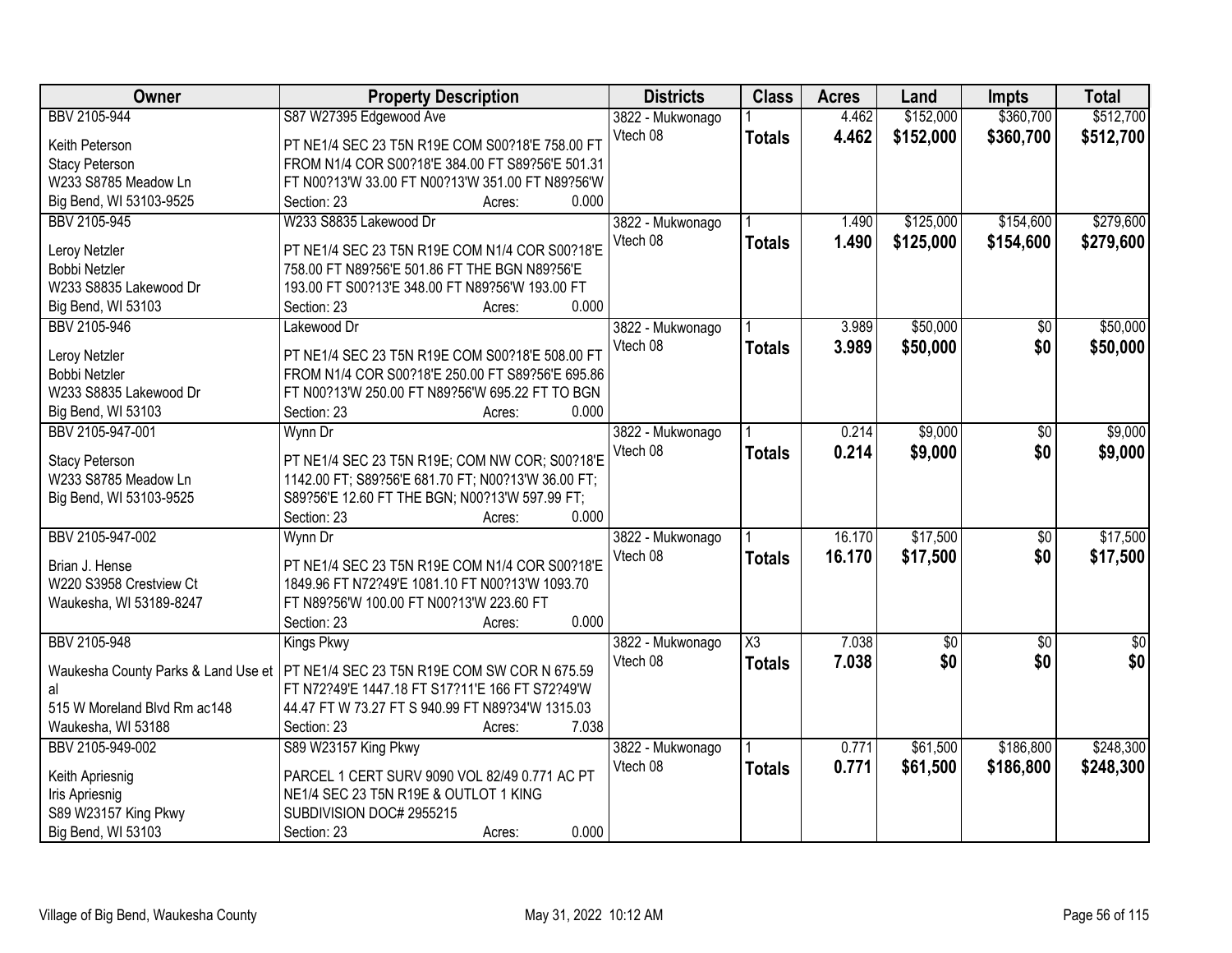| <b>Owner</b>             | <b>Property Description</b>                         | <b>Districts</b> | <b>Class</b>  | <b>Acres</b> | Land      | <b>Impts</b> | <b>Total</b> |
|--------------------------|-----------------------------------------------------|------------------|---------------|--------------|-----------|--------------|--------------|
| BBV 2105-949-006         | S89 W23165 King Pkwy                                | 3822 - Mukwonago |               | 1.020        | \$64,500  | \$214,800    | \$279,300    |
| Susan M. Poetzl          | PARCEL 1 CSM #9163 VOL 83/1 REC AS DOC              | Vtech 08         | <b>Totals</b> | 1.020        | \$64,500  | \$214,800    | \$279,300    |
| S89 W23165 King Pkwy     | #2642395 PT NE1/4 SEC 23 T5N R19E & OUTLOT 1        |                  |               |              |           |              |              |
| Big Bend, WI 53103-9720  | <b>KING SUBDIVISION</b>                             |                  |               |              |           |              |              |
|                          | 0.000<br>Section: 23<br>Acres:                      |                  |               |              |           |              |              |
| BBV 2105-949-007         | S89 W23145 King Pkwy                                | 3822 - Mukwonago |               | 0.808        | \$50,000  | \$171,600    | \$221,600    |
|                          |                                                     | Vtech 08         | <b>Totals</b> | 0.808        | \$50,000  | \$171,600    | \$221,600    |
| Judy A. Mccormick        | PARCEL 2 CERT SURV 9163 VOL 83/1 0.808 AC PT        |                  |               |              |           |              |              |
| S89 W23145 King Pkwy     | NE1/4 SEC 23 T5N R19E & OUTLOT 1 KING               |                  |               |              |           |              |              |
| Big Bend, WI 53103-9720  | SUBDIVISION DOC# 2702406                            |                  |               |              |           |              |              |
|                          | 0.000<br>Section: 23<br>Acres:                      |                  |               |              |           |              |              |
| BBV 2105-950-003         | W230 S9021 Clark St                                 | 3822 - Mukwonago |               | 9.534        | \$134,000 | \$200,000    | \$334,000    |
| David W. Koceja          | LOT 3 CERT SURV 7562 VOL 64/279 9.534 AC PT         | Vtech 08         | <b>Totals</b> | 9.534        | \$134,000 | \$200,000    | \$334,000    |
| Lisa A. Koceja           | NE1/4 SEC 23 T5N R19E R2041/481                     |                  |               |              |           |              |              |
| W230 S9021 Clark St      |                                                     |                  |               |              |           |              |              |
| Big Bend, WI 53103       | 0.000<br>Section: 23<br>Acres:                      |                  |               |              |           |              |              |
| BBV 2105-950-004         |                                                     | 3822 - Mukwonago | X4            | 1.531        | \$0       | \$0          | \$0          |
|                          |                                                     | Vtech 08         | <b>Totals</b> | 1.531        | \$0       | \$0          | \$0          |
| Village of Big Bend      | OUTLOT 1 CERT SURV 7562 VOL 64/279 1.531 AC PT      |                  |               |              |           |              |              |
| W230 S9185 Nevins St     | NE1/4 SEC 23 T5N R19E                               |                  |               |              |           |              |              |
| Big Bend, WI 53103-9722  |                                                     |                  |               |              |           |              |              |
|                          | 1.531<br>Section: 23<br>Acres:                      |                  |               |              |           |              |              |
| BBV 2105-950-005         | W230 S9019 Clark St                                 | 3822 - Mukwonago |               | 1.961        | \$61,500  | \$201,800    | \$263,300    |
| John R. Rinderle         | LOT 2 CSM #7562 VOL 64/279 REC AS DOC #2013046      | Vtech 08         | <b>Totals</b> | 1.961        | \$61,500  | \$201,800    | \$263,300    |
| W230 S9019 Clark St      | PT NE1/4 SEC 23 T5N R19E :: ALSO PT PARCEL 1        |                  |               |              |           |              |              |
| Big Bend, WI 53103-9721  | CSM #2358 VOL 17/72 REC AS DOC #920324;             |                  |               |              |           |              |              |
|                          | 0.000<br>Section: 23<br>Acres:                      |                  |               |              |           |              |              |
| BBV 2105-950-006         | W230 S9023 Clark St                                 | 3822 - Mukwonago |               | 5.125        | \$116,500 | \$222,300    | \$338,800    |
|                          |                                                     | Vtech 08         |               | 5.125        |           |              |              |
| Dean A. Mertins          | PT LOT 1 CSM #7562 VOL 64/279 REC AS DOC            |                  | <b>Totals</b> |              | \$116,500 | \$222,300    | \$338,800    |
| Brenda P. Mertins        | #2013046 PT NE1/4 SEC 23 T5N R19E :: EX COM SE      |                  |               |              |           |              |              |
| W230 S9023 Clark St      | COR OF NE1/4 SEC 23; N01?35'02""W 462.24 FT;        |                  |               |              |           |              |              |
| Big Bend, WI 53103-9721  | 0.000<br>Section:<br>Acres:                         |                  |               |              |           |              |              |
| BBV 2105-950-007         | W230 S9025 Clark St                                 | 3822 - Mukwonago |               | 0.220        | \$5,000   | \$82,100     | \$87,100     |
| Ronald E. Rezutek        | PT NE1/4 SEC 23 T5N R19E; COM 6.18-1/3 C N OF       | Vtech 08         | <b>Totals</b> | 0.220        | \$5,000   | \$82,100     | \$87,100     |
| Pamela J. Rezutek        | E1/4 POST; N 54.12 FT; W 180.84 FT; S 54.12 FT E TO |                  |               |              |           |              |              |
| S91 W22905 Milwaukee Ave | BGN :: ALSO COM SE COR OF NE1/4 SEC 23;             |                  |               |              |           |              |              |
| Big Bend, WI 53103       | 0.000<br>Section:<br>Acres:                         |                  |               |              |           |              |              |
|                          |                                                     |                  |               |              |           |              |              |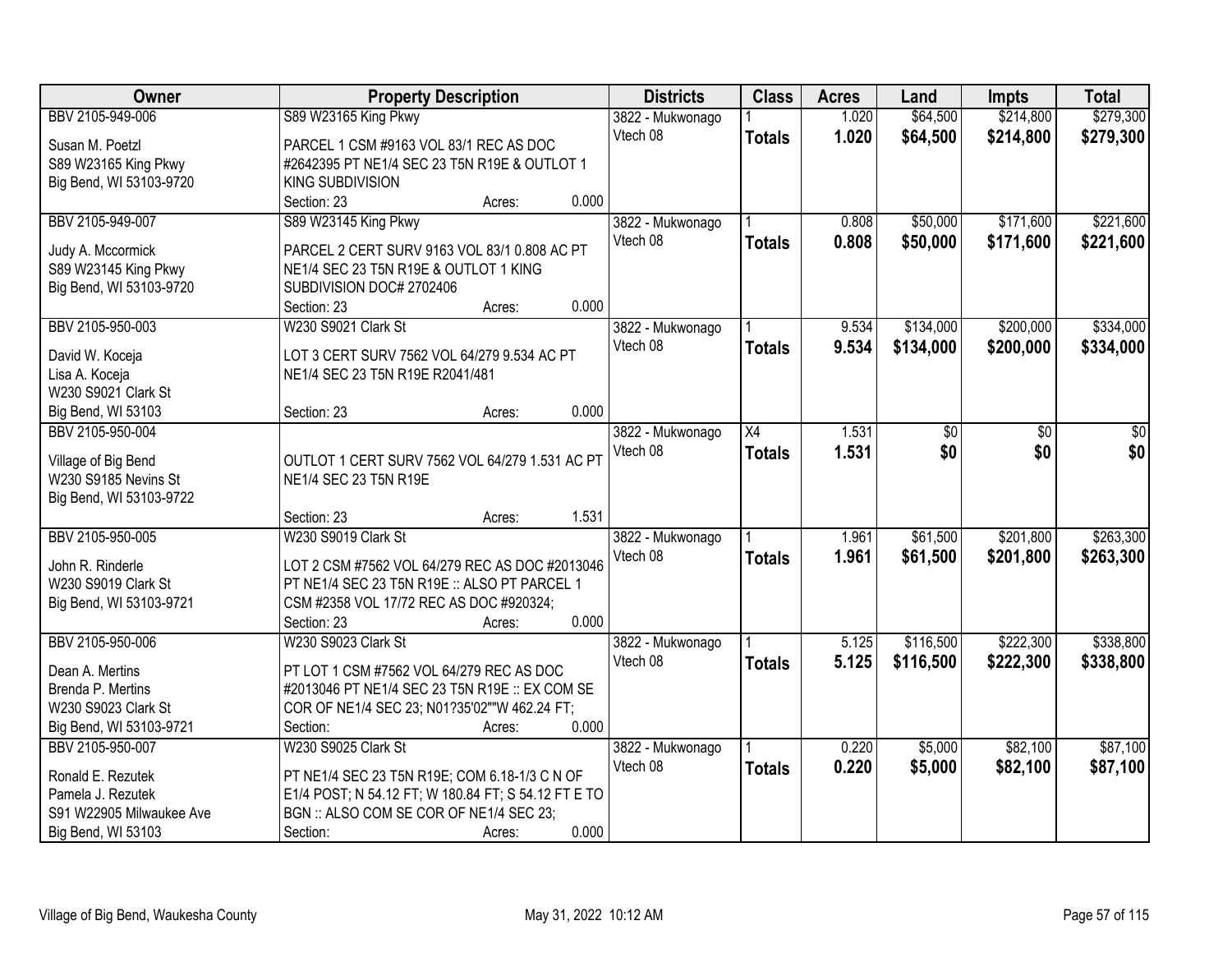| Owner                             | <b>Property Description</b>                                                                         |       | <b>Districts</b> | <b>Class</b>  | <b>Acres</b> | Land     | <b>Impts</b> | <b>Total</b> |
|-----------------------------------|-----------------------------------------------------------------------------------------------------|-------|------------------|---------------|--------------|----------|--------------|--------------|
| BBV 2105-951                      | W230 S9085 Clark St                                                                                 |       | 3822 - Mukwonago |               | 0.420        | \$46,500 | \$95,300     | \$141,800    |
| Robert Heinemann                  | PT NE1/4 SEC 23 T5N R19E COM E1/4 POST N 69.3                                                       |       | Vtech 08         | <b>Totals</b> | 0.420        | \$46,500 | \$95,300     | \$141,800    |
| Monica Heinemann                  | FT W 270.6 FT S 69.3 FT E 270.6 FT TO BGN                                                           |       |                  |               |              |          |              |              |
| W190 S7899 Overlook Bay Rd Apt    | R1198/1157 EX DOC# 3957045                                                                          |       |                  |               |              |          |              |              |
| Muskego, WI 53150-7805            | Section: 23<br>Acres:                                                                               | 0.000 |                  |               |              |          |              |              |
| BBV 2105-952                      | W230 S9075 Clark St                                                                                 |       | 3822 - Mukwonago |               | 0.438        | \$46,500 | \$106,800    | \$153,300    |
|                                   |                                                                                                     |       | Vtech 08         | <b>Totals</b> | 0.438        | \$46,500 | \$106,800    | \$153,300    |
| Thomas C. Rank<br>Deborah J. Rank | PT NE1/4 SEC 23 T5N R19E COM 69.3 FT N OF E1/4<br>POST N 69.3 FT W 270.6 FT S 69.3 FT E 270.6 FT TO |       |                  |               |              |          |              |              |
| W230 S9075 Clark St               |                                                                                                     |       |                  |               |              |          |              |              |
|                                   | BGN 0.43 AC DOC# 3420775                                                                            | 0.000 |                  |               |              |          |              |              |
| Big Bend, WI 53103                | Section: 23<br>Acres:                                                                               |       |                  |               |              |          |              |              |
| BBV 2105-953                      | W230 S9065 Clark St                                                                                 |       | 3822 - Mukwonago |               | 0.506        | \$47,500 | \$137,000    | \$184,500    |
| <b>Daniel Weltzin</b>             | PT NE1/4 SEC 23 T5N R19E COM E1/4 POST N 138.6                                                      |       | Vtech 08         | Totals        | 0.506        | \$47,500 | \$137,000    | \$184,500    |
| Connie Kohlmeyer                  | FT N 80.52 FT W 270.6 FT S 80.52 FT E 270.6 FT TO                                                   |       |                  |               |              |          |              |              |
| W230 S9065 Clark St               | <b>BGN R664/332</b>                                                                                 |       |                  |               |              |          |              |              |
| Big Bend, WI 53103                | Section: 23<br>Acres:                                                                               | 0.000 |                  |               |              |          |              |              |
| BBV 2105-954                      | W230 S9055 Clark St                                                                                 |       | 3822 - Mukwonago |               | 0.321        | \$47,500 | \$94,400     | \$141,900    |
|                                   |                                                                                                     |       | Vtech 08         | <b>Totals</b> | 0.321        | \$47,500 | \$94,400     | \$141,900    |
| Robert Bourdo                     | PT NE1/4 SEC 23 T5N R19E COM E1/4 COR N 219.12                                                      |       |                  |               |              |          |              |              |
| Donna Bourdo                      | FT N 77.88 FT W 167.64 FT S20?30'W 83.16 FT E                                                       |       |                  |               |              |          |              |              |
| N9144 Walnut St                   | 196.35 FT TO BGN R516/980                                                                           |       |                  |               |              |          |              |              |
| East Troy, WI 53120               | Section: 23<br>Acres:                                                                               | 0.000 |                  |               |              |          |              |              |
| BBV 2105-955                      | W230 S9045 Clark St                                                                                 |       | 3822 - Mukwonago |               | 0.469        | \$41,500 | \$95,800     | \$137,300    |
| Jonathan P. Schulties             | LOT 1 CERT SURV 6036 VOL 49/251 PT NE1/4 SEC 23                                                     |       | Vtech 08         | <b>Totals</b> | 0.469        | \$41,500 | \$95,800     | \$137,300    |
| Karen R. Frye                     | T5N R19E DOC# 3387472                                                                               |       |                  |               |              |          |              |              |
| W230 S9045 Clark St               |                                                                                                     |       |                  |               |              |          |              |              |
| Big Bend, WI 53103                | Section: 23<br>Acres:                                                                               | 0.000 |                  |               |              |          |              |              |
| BBV 2105-956                      | W230 S9035 Clark St                                                                                 |       | 3822 - Mukwonago |               | 0.239        | \$43,000 | \$90,800     | \$133,800    |
|                                   |                                                                                                     |       | Vtech 08         | <b>Totals</b> | 0.239        | \$43,000 | \$90,800     | \$133,800    |
| Gerald S. Rezutek                 | PT NE1/4 SEC 23 T5N R19E; COM 5 CH 35 LI (353.10                                                    |       |                  |               |              |          |              |              |
| W230 S9035 Clark St               | FT); N OF E1/4 POST; N 83 1/3 LI (54.98 FT); W 2 CH                                                 |       |                  |               |              |          |              |              |
| Big Bend, WI 53103-9721           | 74 LI (180.84 FT); S 83 1/3 LI (54.98 FT); E 2 CH 74 LI                                             |       |                  |               |              |          |              |              |
|                                   | Section: 23<br>Acres:                                                                               | 0.000 |                  |               |              |          |              |              |
| BBV 2105-958                      | W230 S9015 Clark St                                                                                 |       | 3822 - Mukwonago |               | 0.607        | \$55,000 | \$114,200    | \$169,200    |
| Sdbi LLC                          | PT SE1/4 NE1/4 SEC 23 T5N R19E; COM 7.78 3/4 CH                                                     |       | Vtech 08         | Totals        | 0.607        | \$55,000 | \$114,200    | \$169,200    |
| S75 W21453 Field Dr               | (513.97 FT) N OF E1/4 POST; W 2.74 CH (180.84 FT);                                                  |       |                  |               |              |          |              |              |
| Muskego, WI 53150-8936            | S 22.75 CH (15.01 FT); W 2.46 CH (162.36 FT); N 1.28                                                |       |                  |               |              |          |              |              |
|                                   | Section: 23<br>Acres:                                                                               | 0.000 |                  |               |              |          |              |              |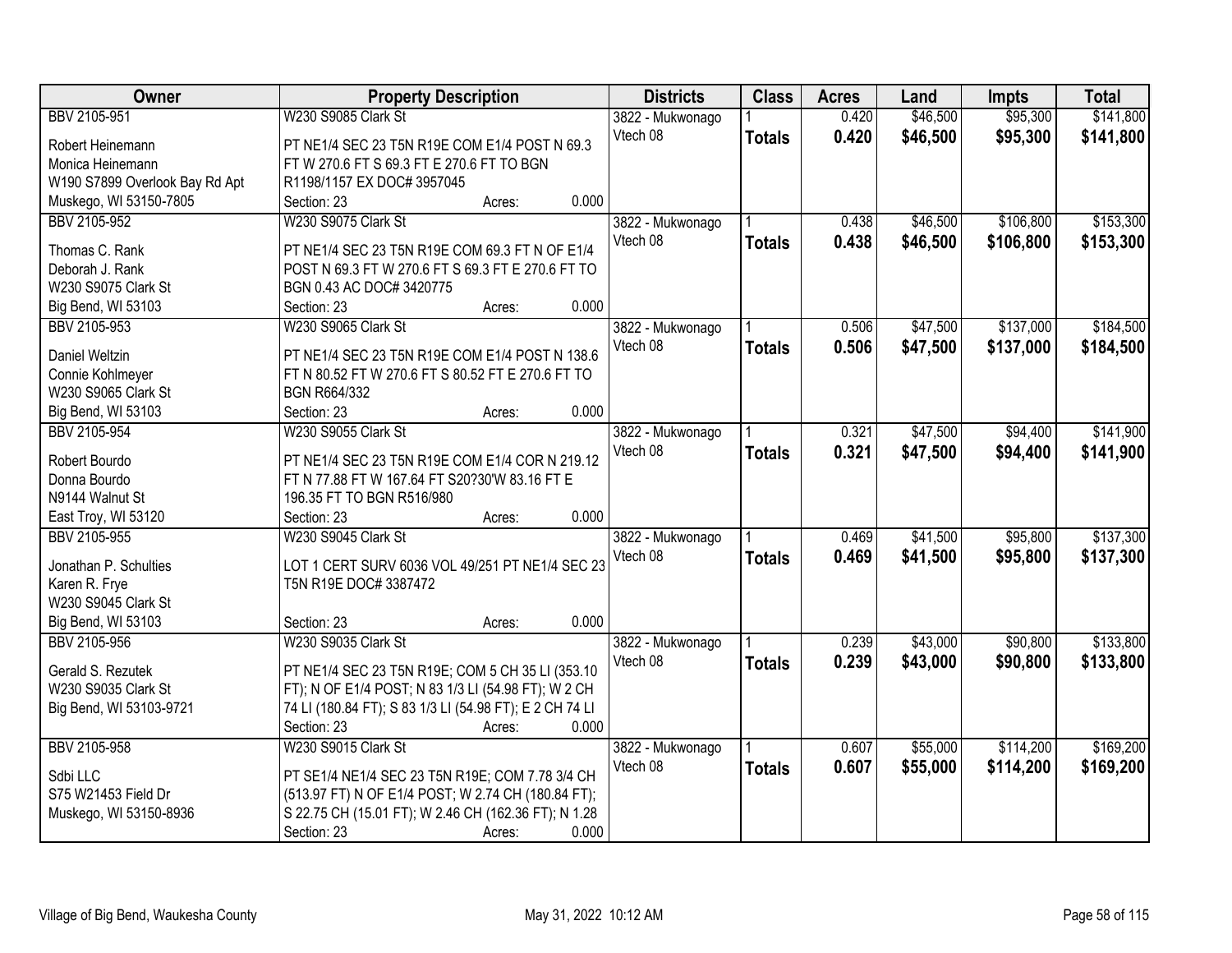| Owner                   | <b>Property Description</b>                         | <b>Districts</b>             | <b>Class</b>  | <b>Acres</b> | Land     | <b>Impts</b> | <b>Total</b> |
|-------------------------|-----------------------------------------------------|------------------------------|---------------|--------------|----------|--------------|--------------|
| BBV 2105-959            | W230 S9005 Clark St                                 | 3822 - Mukwonago             |               | 1.045        | \$59,000 | \$146,800    | \$205,800    |
| Andrea Banna-Sibley     | PT NE1/4 SEC 23 T5N R19E; COM 583.44 FT N OF        | Vtech 08                     | <b>Totals</b> | 1.045        | \$59,000 | \$146,800    | \$205,800    |
| W230 S9005 Clark St     | E1/4 POST; W 528 FT; N 82.5 FT; E 528 FT; S 82.5 FT |                              |               |              |          |              |              |
| Big Bend, WI 53103-9721 | TO BGN :: DOC# 3868284                              |                              |               |              |          |              |              |
|                         | 0.000<br>Section: 23<br>Acres:                      |                              |               |              |          |              |              |
| BBV 2105-960            | W230 S8995 Clark St                                 | 3822 - Mukwonago             |               | 0.378        | \$52,500 | \$110,500    | \$163,000    |
|                         |                                                     | Vtech 08                     | <b>Totals</b> | 0.378        | \$52,500 | \$110,500    | \$163,000    |
| Reinhart H. Kom et al   | PT NE1/4 SEC 23 T5N R19E; COM AT POINT ON SEC       |                              |               |              |          |              |              |
| W230 S8995 Clark St     | 10.09 CH (665.94 FT) N OF 1/4 POST ON E SIDE OF     |                              |               |              |          |              |              |
| Big Bend, WI 53103-9479 | SAID SEC 23; N ON SEC LI 82.50 FT; W AT RIGHT       |                              |               |              |          |              |              |
|                         | 0.000<br>Section: 23<br>Acres:                      |                              |               |              |          |              |              |
| BBV 2105-963-001        | S89 W23085 King Pkwy                                | 3822 - Mukwonago             |               | 0.463        | \$57,000 | \$176,800    | \$233,800    |
| Anthony J. Powell       | PARCEL 1 CERT SURV 3299 VOL 25/33 PT NE1/4 SEC      | Vtech 08                     | <b>Totals</b> | 0.463        | \$57,000 | \$176,800    | \$233,800    |
| S89 W23085 King Pkwy    | 23 T5N R19E DOC# 3132726                            |                              |               |              |          |              |              |
| Big Bend, WI 53103      |                                                     |                              |               |              |          |              |              |
|                         | 0.000<br>Section: 23<br>Acres:                      |                              |               |              |          |              |              |
| BBV 2105-963-002        | S89 W23105 King Pkwy                                | 3822 - Mukwonago             |               | 0.469        | \$57,000 | \$179,500    | \$236,500    |
|                         |                                                     | Vtech 08                     | <b>Totals</b> | 0.469        | \$57,000 | \$179,500    | \$236,500    |
| <b>Gregory Schmidt</b>  | PARCEL 2 CERT SURV 3299 VOL 25/33 0.499 AC PT       |                              |               |              |          |              |              |
| Judy Schmidt            | NE1/4 SEC 23 T5N R19E DOC# 3213935                  |                              |               |              |          |              |              |
| S89 W23105 King Pkwy    |                                                     |                              |               |              |          |              |              |
| Big Bend, WI 53103      | 0.000<br>Section: 23<br>Acres:                      |                              |               |              |          |              |              |
| BBV 2105-963-003        | S89 W23115 King Pkwy                                | 3822 - Mukwonago             |               | 0.597        | \$54,500 | \$197,600    | \$252,100    |
| Lucas A. Kozelek        | PARCEL 3 CERT SURV 3299 VOL 25/33 REC AS            | Vtech 08                     | <b>Totals</b> | 0.597        | \$54,500 | \$197,600    | \$252,100    |
| Rochelle M. Kozelek     | DOC# 1051125 PT NE1/4 SEC 23 T5N R19E DOC#          |                              |               |              |          |              |              |
| S89 W23115 King Pkwy    | 4047346                                             |                              |               |              |          |              |              |
| Big Bend, WI 53103      | 0.000<br>Section: 23<br>Acres:                      |                              |               |              |          |              |              |
| BBV 2105-964            | W230 S8945 Clark St                                 | 3822 - Mukwonago             |               | 0.584        | \$51,500 | \$131,200    | \$182,700    |
| Jason Middleton         | OUTLOT 1 CSM #3299 VOL 25/33 REC AS DOC#            | Vtech 08                     | <b>Totals</b> | 0.584        | \$51,500 | \$131,200    | \$182,700    |
| Allison Middleton       | 1051125 PT SE1/4 NE1/4 SEC 23 T5N R19E :: ALSO      |                              |               |              |          |              |              |
| W230 S8945 Clark St     | PT NE1/4 SEC 23 T5N R19E; COM E LI OF 1/4 SEC; N    |                              |               |              |          |              |              |
|                         | Section: 23<br>0.000                                |                              |               |              |          |              |              |
| Big Bend, WI 53103-9479 | Acres:                                              |                              |               |              | \$45,000 | \$79,800     | \$124,800    |
| BBV 2105-965            | W230 S8925 Clark St                                 | 3822 - Mukwonago<br>Vtech 08 |               | 0.246        |          |              |              |
| Erika Mittelstrass      | PT SE1/4 NE1/4 SEC 23 T5N R19E; COM S 238.36 FT     |                              | <b>Totals</b> | 0.246        | \$45,000 | \$79,800     | \$124,800    |
| W230 S8925 Clark St     | FROM NE COR; N 95.0 FT; N89?13'W 175.84 FT;         |                              |               |              |          |              |              |
| Big Bend, WI 53103-9479 | S0?25'E 69.639 FT; S80?54'E 177.17 FT TO BGN :: EX  |                              |               |              |          |              |              |
|                         | 0.000<br>Section: 23<br>Acres:                      |                              |               |              |          |              |              |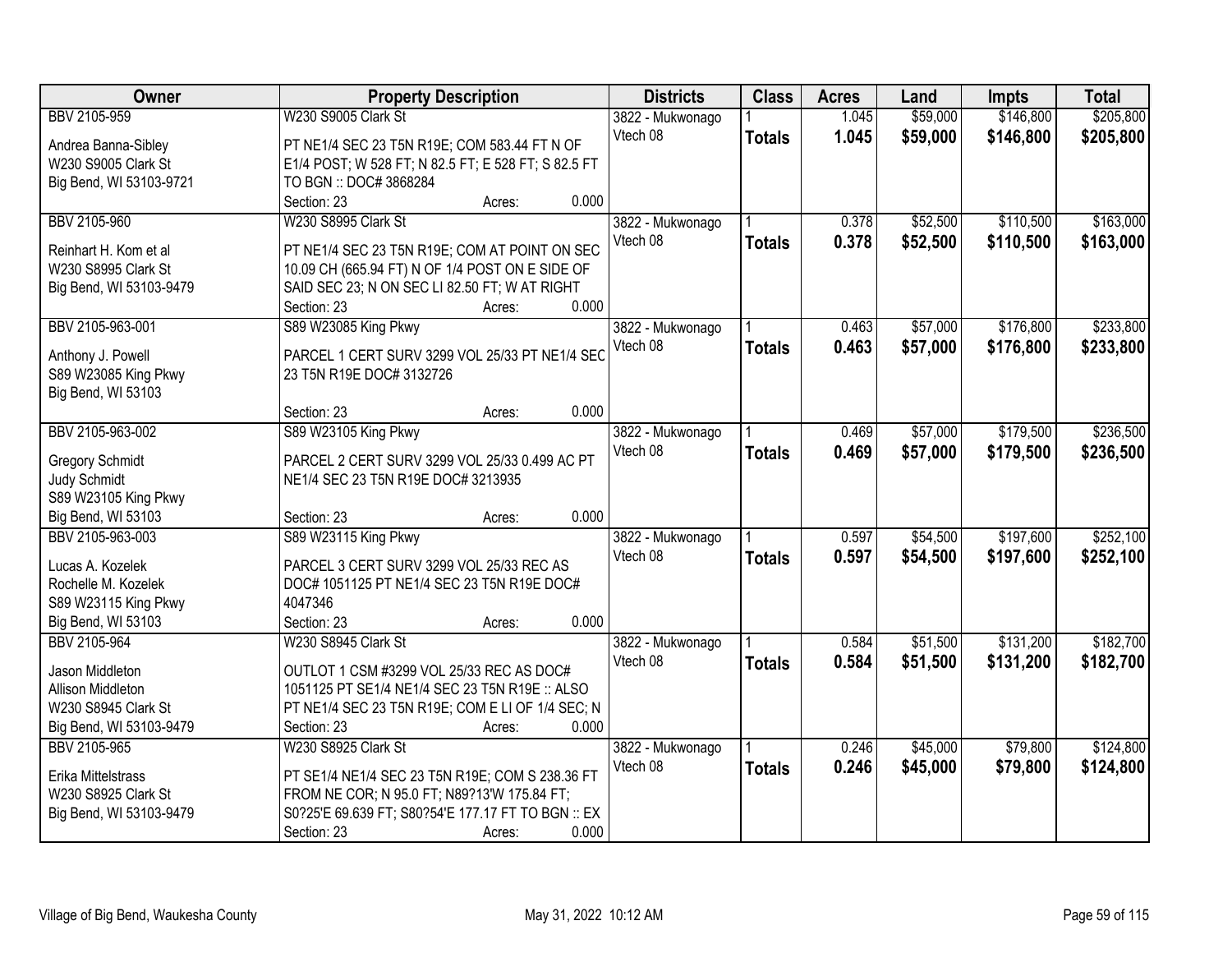| Owner                                              | <b>Property Description</b>                                     | <b>Districts</b> | <b>Class</b>    | <b>Acres</b> | Land            | <b>Impts</b>    | <b>Total</b>    |
|----------------------------------------------------|-----------------------------------------------------------------|------------------|-----------------|--------------|-----------------|-----------------|-----------------|
| BBV 2105-966-001                                   | S89 W23060 King Pkwy                                            | 3822 - Mukwonago | X5              | 0.531        | $\overline{50}$ | $\overline{50}$ | $\overline{50}$ |
| Christ English Evangelical Lutheran                | LOT 1 CERT SURV 7145 VOL 60/192 REC AS DOC#                     | Vtech 08         | <b>Totals</b>   | 0.531        | \$0             | \$0             | \$0             |
| Church                                             | 1871214 PT NE1/4 SEC 23 T5N R19E :: VOL 684/60                  |                  |                 |              |                 |                 |                 |
| S89 W23060 King Pkwy                               | DEEDS & VOL 729/440 DEEDS & R872/1030                           |                  |                 |              |                 |                 |                 |
| Big Bend, WI 53103                                 | 0.531<br>Section: 23<br>Acres:                                  |                  |                 |              |                 |                 |                 |
| BBV 2105-966-002                                   | S89 W23040 King Pkwy                                            | 3822 - Mukwonago | $\overline{X5}$ | 0.460        | \$0             | $\overline{50}$ | \$0             |
|                                                    |                                                                 | Vtech 08         | <b>Totals</b>   | 0.460        | \$0             | \$0             | \$0             |
| Christ English Evangelical Lutheran                | LOT 2 CERT SURV 7145 VOL 60/192 REC AS DOC#                     |                  |                 |              |                 |                 |                 |
| Church                                             | 1871214 PT NE1/4 SEC 23 T5N R19E :: VOL 684/60                  |                  |                 |              |                 |                 |                 |
| S89 W23040 King Pkwy                               | DEEDS & VOL 729/440 DEEDS & R872/1030                           |                  |                 |              |                 |                 |                 |
| Big Bend, WI 53103                                 | 0.460<br>Section: 23<br>Acres:                                  |                  |                 |              |                 |                 |                 |
| BBV 2105-966-003                                   | W230 S8915 Clark St                                             | 3822 - Mukwonago |                 | 0.269        | \$51,000        | \$154,300       | \$205,300       |
| Sarah A. Dulka                                     | PT NE1/4 SEC 23 T5N R19E COM E1/4 COR N 1212.86                 | Vtech 08         | <b>Totals</b>   | 0.269        | \$51,000        | \$154,300       | \$205,300       |
| W230 S8915 Clark St                                | FT THE BGN S 33.36 FT N89?13'W 175.84 FT N0?25'W                |                  |                 |              |                 |                 |                 |
| Big Bend, WI 53103                                 | 88.36 FT S89?13'E 175.60 FT S 55 FT TO BGN :: EX                |                  |                 |              |                 |                 |                 |
|                                                    | 0.000<br>Section: 23<br>Acres:                                  |                  |                 |              |                 |                 |                 |
| BBV 2105-967-001                                   | W230 S8905 Clark St                                             | 3822 - Mukwonago |                 | 0.474        | \$51,500        | \$129,900       | \$181,400       |
|                                                    |                                                                 | Vtech 08         | <b>Totals</b>   | 0.474        | \$51,500        | \$129,900       | \$181,400       |
| Dawn M. Ermisch                                    | PT NE1/4 SEC 23 T5N R19E; COM AT PT 1267.86 FT                  |                  |                 |              |                 |                 |                 |
| W230 S8905 Clark St                                | N OF E1/4 COR; N 66.00 FT; W 133.00 FT; N 59.08 FT;             |                  |                 |              |                 |                 |                 |
| Big Bend, WI 53103-9479                            | W 131.00 FT; S 100.00 FT; E 92.40 FT; S 25.08 FT; E             |                  |                 |              |                 |                 |                 |
|                                                    | 0.000<br>Section: 23<br>Acres:                                  |                  |                 |              |                 |                 |                 |
| BBV 2105-968                                       | W230 S8875 Clark St                                             | 3822 - Mukwonago |                 | 0.648        | \$51,500        | \$180,600       | \$232,100       |
| Cheddar Wheel, LLC                                 | PT NE1/4 SEC 23 T5N R19E; COM S 1135.20 FT                      | Vtech 08         | <b>Totals</b>   | 0.648        | \$51,500        | \$180,600       | \$232,100       |
| S42 W27408 Oak Grove Ln                            | FROM NE COR; S 173.58 FT; W 133.00 FT; N 59.08                  |                  |                 |              |                 |                 |                 |
| Waukesha, WI 53189-6548                            | FT; W 131.00 FT; S 17.50 FT; W 123.40 FT; N 2.7 FT; W           |                  |                 |              |                 |                 |                 |
|                                                    | 0.000<br>Section: 23<br>Acres:                                  |                  |                 |              |                 |                 |                 |
| BBV 2105-969                                       | W230 S8805 Clark St                                             | 3822 - Mukwonago |                 | 1.018        | \$78,000        | \$331,900       | \$409,900       |
|                                                    |                                                                 | Vtech 08         |                 |              |                 |                 |                 |
| Concepts on Clark LLC                              | PARCEL 2 CSM #3894 VOL 30/114 REC AS DOC                        |                  | <b>Totals</b>   | 1.018        | \$78,000        | \$331,900       | \$409,900       |
| W230 S8805 Clark St                                | #1137055 PT NE1/4 SEC 23 T5N R19E :: EX PARCEL                  |                  |                 |              |                 |                 |                 |
| Big Bend, WI 53103-9773                            | 41 TRANSPORTATION PROJECT PLAT 2810-06-21                       |                  |                 |              |                 |                 |                 |
|                                                    | 0.000<br>Section: 23<br>Acres:                                  |                  |                 |              |                 |                 |                 |
| BBV 2105-969-001                                   | W230 S8730 Wynn Dr                                              | 3822 - Mukwonago | $\overline{2}$  | 1.542        | \$41,300        | \$273,500       | \$314,800       |
|                                                    |                                                                 | Vtech 08         | <b>Totals</b>   | 1.542        | \$41,300        | \$273,500       | \$314,800       |
| Garald J Mcgowan Revocable Living<br>Trust of 2020 | PARCEL 1 CSM #3894 VOL 30/114 REC AS DOC                        |                  |                 |              |                 |                 |                 |
|                                                    | #1137055 BEING PT NE1/4 OF NE1/4 SEC 23 T5N<br>R <sub>19E</sub> |                  |                 |              |                 |                 |                 |
| W230 S8760 Wynn Dr                                 |                                                                 |                  |                 |              |                 |                 |                 |
| Big Bend, WI 53103-9759                            | 1.542<br>Section: 23<br>Acres:                                  |                  |                 |              |                 |                 |                 |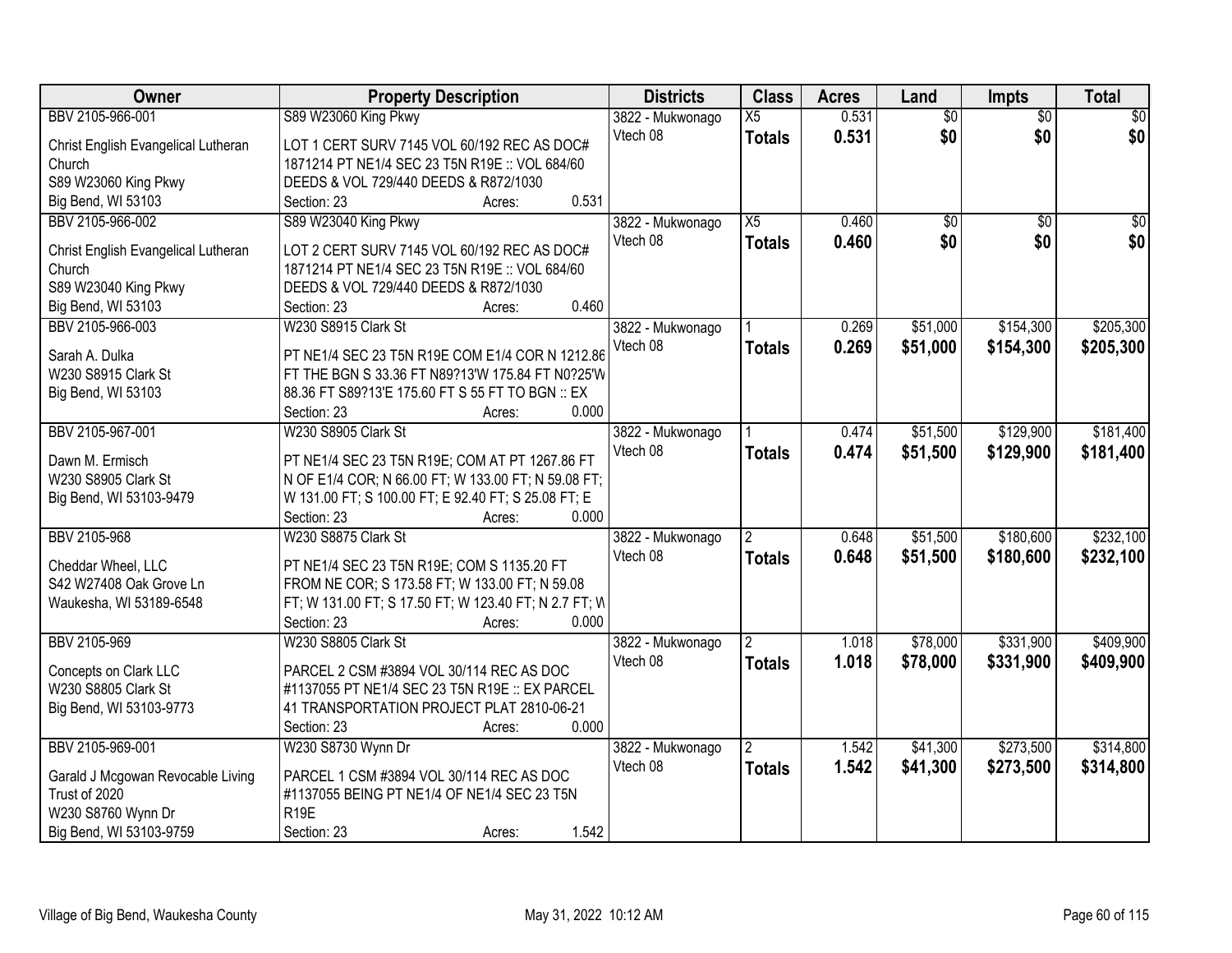| Owner                           | <b>Property Description</b>                       | <b>Districts</b> | <b>Class</b>   | <b>Acres</b> | Land      | <b>Impts</b> | <b>Total</b> |
|---------------------------------|---------------------------------------------------|------------------|----------------|--------------|-----------|--------------|--------------|
| BBV 2105-970                    | W230 S8855 Clark St                               | 3822 - Mukwonago | $\overline{2}$ | 3.800        | \$285,000 | \$192,100    | \$477,100    |
| Salma LLC                       | PT NE1/4 SEC 23 T5N R19E COM NE COR S 1031 FT     | Vtech 08         | <b>Totals</b>  | 3.800        | \$285,000 | \$192,100    | \$477,100    |
| W230 S8855 Clark St             | THE BGN N 272.86 FT SW 680 FT SE TO N LI WEPCO    |                  |                |              |           |              |              |
| Big Bend, WI 53103              | R/W NE TO BGN :: EX PARCEL 40 TRANSPORTATION      |                  |                |              |           |              |              |
|                                 | 0.000<br>Section: 23<br>Acres:                    |                  |                |              |           |              |              |
| BBV 2105-971                    | S88 W23115 Wynn Dr                                | 3822 - Mukwonago | 2              | 3.109        | \$24,300  | \$244,300    | \$268,600    |
|                                 |                                                   | Vtech 08         | <b>Totals</b>  | 3.109        | \$24,300  | \$244,300    | \$268,600    |
| S&S Enterprise of Big Bend, LLC | PCL 1 CSM #4190 VOL 33/80 REC AS DOC #1184458     |                  |                |              |           |              |              |
| W216 S10898 Crowbar Dr          | PT NE1/4 SEC 23 T5N R19E :: INCLUDING ACCESS      |                  |                |              |           |              |              |
| Muskego, WI 53150-8900          | EASEMENT AS SHOWN ON CSM #4190 RECORDED           |                  |                |              |           |              |              |
|                                 | 0.000<br>Section: 23<br>Acres:                    |                  |                |              |           |              |              |
| BBV 2105-971-001                | S88 W23195 Wynn Dr                                | 3822 - Mukwonago |                | 3.078        | \$71,500  | \$198,500    | \$270,000    |
| Brian J. Hense                  | PARCEL 2 CERT SURV 4190 VOL 33/80 3.078 AC PT     | Vtech 08         | <b>Totals</b>  | 3.078        | \$71,500  | \$198,500    | \$270,000    |
| W220 S3958 Crestview Ct         | NE1/4 SEC 23 T5N R19E :: ALSO ACCESS EASEMENT     |                  |                |              |           |              |              |
| Waukesha, WI 53189-8247         | AS DESC IN CERT SURV 4190 :: DOC# 3341581         |                  |                |              |           |              |              |
|                                 | 0.000<br>Section: 23<br>Acres:                    |                  |                |              |           |              |              |
| BBV 2105-972                    | W230 S8765 Clark St                               | 3822 - Mukwonago |                | 0.230        | \$43,500  | \$115,000    | \$158,500    |
|                                 |                                                   | Vtech 08         | <b>Totals</b>  | 0.230        | \$43,500  | \$115,000    | \$158,500    |
| Ronald Rausch                   | PT NE1/4 SEC 23 T5N R19E COM S 385 FT FROM NE     |                  |                |              |           |              |              |
| Karen Rausch                    | COR S 60 FT N89?56'W 394.64 FT N 60 FT S89?56'E   |                  |                |              |           |              |              |
| W230 S8765 Clark St             | 394.64 FT TO BGN EX R349/120 :: EX PARCEL 43      |                  |                |              |           |              |              |
| Big Bend, WI 53103              | 0.000<br>Section: 23<br>Acres:                    |                  |                |              |           |              |              |
| BBV 2105-973                    | S87 W23295 Edgewood Ave                           | 3822 - Mukwonago |                | 0.254        | \$49,000  | \$104,500    | \$153,500    |
| Manfred H. Imberger             | PT NE1/4 SEC 23 T5N R19E COM NE COR N89?56'W      | Vtech 08         | <b>Totals</b>  | 0.254        | \$49,000  | \$104,500    | \$153,500    |
| S87 W23295 Edgewood Ave         | 1528.64 FT THE BGN N89?56'W 75 FT S 145 FT        |                  |                |              |           |              |              |
| Big Bend, WI 53103              | S89?56'E 75 FT N 145 FT TO BGN 0.19 AC            |                  |                |              |           |              |              |
|                                 | 0.000<br>Section: 23<br>Acres:                    |                  |                |              |           |              |              |
| BBV 2105-974                    | S87 W23285 Edgewood Ave                           | 3822 - Mukwonago |                | 0.241        | \$52,500  | \$73,700     | \$126,200    |
|                                 |                                                   | Vtech 08         | <b>Totals</b>  | 0.241        | \$52,500  | \$73,700     | \$126,200    |
| Thomas M. Christiaansen         | PT NE1/4 SEC 23 T5N R19E COM NE COR N89?56'W      |                  |                |              |           |              |              |
| 40 Sell Dr                      | 1431.64 FT THE BGN N89?56'W 97 FT S 145 FT        |                  |                |              |           |              |              |
| Hartford, WI 53027-2601         | S89?56'E 97 FT N 145 FT TO BGN 0.185 AC EX ELY 25 |                  |                |              |           |              |              |
|                                 | 0.000<br>Section: 23<br>Acres:                    |                  |                |              |           |              |              |
| BBV 2105-975                    | S87 W23265 Edgewood Ave                           | 3822 - Mukwonago |                | 0.250        | \$46,000  | \$142,300    | \$188,300    |
| Robert Morin                    | PT NE1/4 SEC 23 T5N R19E COM NE COR N89?56'W      | Vtech 08         | <b>Totals</b>  | 0.250        | \$46,000  | \$142,300    | \$188,300    |
| Linda Morin                     | 1332.64 FT THE BGN N89?56'W 99 FT S 145 FT        |                  |                |              |           |              |              |
| S87 W23265 Edgewood Ave         | S89?56'E 99 FT N 145 FT TO BGN 0.19 AC EX WLY 25  |                  |                |              |           |              |              |
| Big Bend, WI 53103              | 0.000<br>Section: 23<br>Acres:                    |                  |                |              |           |              |              |
|                                 |                                                   |                  |                |              |           |              |              |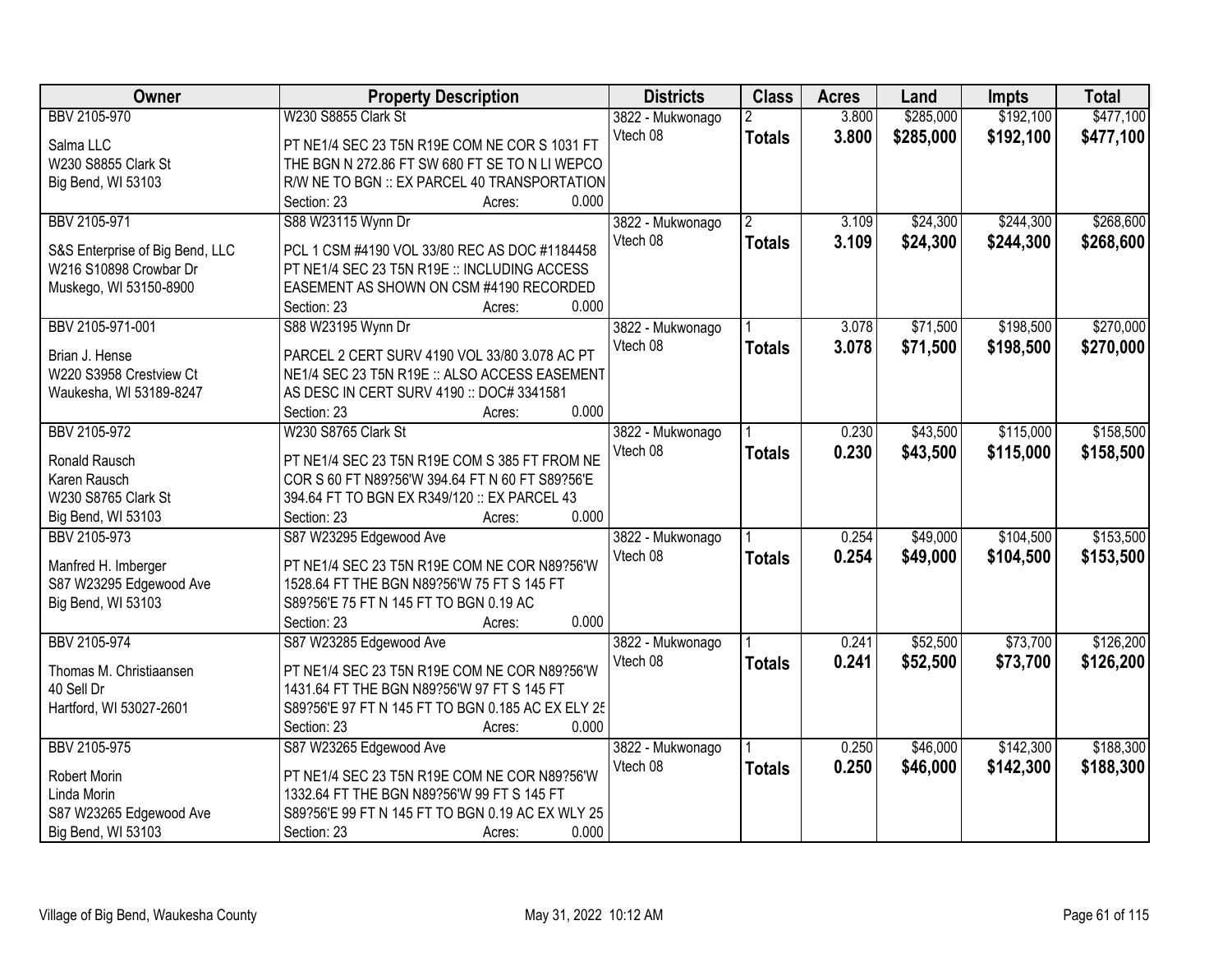| BBV 2105-976<br>\$12,000<br>\$12,000<br>Edgewood Ave<br>0.413<br>$\overline{50}$<br>3822 - Mukwonago<br>Vtech 08<br>0.413<br>\$12,000<br>\$0<br>\$12,000<br><b>Totals</b><br>PT NE1/4 SEC 23 T5N R19E COM NE COR N89?56'W<br>Robert Morin<br>Linda Morin<br>1259.64 FT THE BGN N89?56'W 73 FT S 145 FT<br>S87 W23265 Edgewood Ave<br>S89?56'E 73 FT N 145 FT TO BGN 0.243 AC ALSO PT<br>0.000<br>Big Bend, WI 53103<br>Section: 23<br>Acres:<br>BBV 2105-978<br>S87 W23205 Edgewood Ave<br>\$55,000<br>\$130,100<br>\$185,100<br>3822 - Mukwonago<br>0.577<br>0.577<br>Vtech 08<br>\$55,000<br>\$130,100<br>\$185,100<br><b>Totals</b><br>Leo R. Thomet Jr<br>PT NE1/4 SEC 23 T5N R19E; COM NE CRNR;<br>N89?56'W ALNG N LINE 1087.64 FT TO BGN;<br>Cynthia A. Thomet<br>S87 W23205 Edgewood Ave<br>N89?56'W ALNG N LINE 172 FT; S00?13'E 145 FT;<br>0.000<br>Big Bend, WI 53103-9784<br>Section: 23<br>Acres:<br>S87 W23195 Edgewood Ave<br>\$103,000<br>BBV 2105-979<br>0.325<br>\$46,000<br>3822 - Mukwonago<br>Vtech 08<br>0.325<br>\$103,000<br>\$46,000<br><b>Totals</b><br>PT NE1/4 SEC 23 T5N R19E COM NE COR N89?56'W<br>Jack L. Hess<br>Cindy C. Hess<br>988.64 FT THE BGN N89?56'W 99.00 FT S00?13'E<br>S87 W23195 Edgewood Ave<br>145.00 FT S89?56'E 99.00 FT N00?13'W 145.00 FT TO<br>0.000<br>Big Bend, WI 53103<br>Section: 23<br>Acres:<br>BBV 2105-980<br>S87 W23185 Edgewood Ave<br>\$39,500<br>\$133,900<br>0.250<br>3822 - Mukwonago | Owner | <b>Property Description</b> | <b>Districts</b> | <b>Class</b> | <b>Acres</b> | Land | Impts | <b>Total</b> |
|---------------------------------------------------------------------------------------------------------------------------------------------------------------------------------------------------------------------------------------------------------------------------------------------------------------------------------------------------------------------------------------------------------------------------------------------------------------------------------------------------------------------------------------------------------------------------------------------------------------------------------------------------------------------------------------------------------------------------------------------------------------------------------------------------------------------------------------------------------------------------------------------------------------------------------------------------------------------------------------------------------------------------------------------------------------------------------------------------------------------------------------------------------------------------------------------------------------------------------------------------------------------------------------------------------------------------------------------------------------------------------------------------------------------------------------------------------|-------|-----------------------------|------------------|--------------|--------------|------|-------|--------------|
|                                                                                                                                                                                                                                                                                                                                                                                                                                                                                                                                                                                                                                                                                                                                                                                                                                                                                                                                                                                                                                                                                                                                                                                                                                                                                                                                                                                                                                                         |       |                             |                  |              |              |      |       |              |
|                                                                                                                                                                                                                                                                                                                                                                                                                                                                                                                                                                                                                                                                                                                                                                                                                                                                                                                                                                                                                                                                                                                                                                                                                                                                                                                                                                                                                                                         |       |                             |                  |              |              |      |       |              |
|                                                                                                                                                                                                                                                                                                                                                                                                                                                                                                                                                                                                                                                                                                                                                                                                                                                                                                                                                                                                                                                                                                                                                                                                                                                                                                                                                                                                                                                         |       |                             |                  |              |              |      |       |              |
|                                                                                                                                                                                                                                                                                                                                                                                                                                                                                                                                                                                                                                                                                                                                                                                                                                                                                                                                                                                                                                                                                                                                                                                                                                                                                                                                                                                                                                                         |       |                             |                  |              |              |      |       |              |
|                                                                                                                                                                                                                                                                                                                                                                                                                                                                                                                                                                                                                                                                                                                                                                                                                                                                                                                                                                                                                                                                                                                                                                                                                                                                                                                                                                                                                                                         |       |                             |                  |              |              |      |       |              |
|                                                                                                                                                                                                                                                                                                                                                                                                                                                                                                                                                                                                                                                                                                                                                                                                                                                                                                                                                                                                                                                                                                                                                                                                                                                                                                                                                                                                                                                         |       |                             |                  |              |              |      |       |              |
| \$149,000<br>\$149,000<br>\$173,400                                                                                                                                                                                                                                                                                                                                                                                                                                                                                                                                                                                                                                                                                                                                                                                                                                                                                                                                                                                                                                                                                                                                                                                                                                                                                                                                                                                                                     |       |                             |                  |              |              |      |       |              |
|                                                                                                                                                                                                                                                                                                                                                                                                                                                                                                                                                                                                                                                                                                                                                                                                                                                                                                                                                                                                                                                                                                                                                                                                                                                                                                                                                                                                                                                         |       |                             |                  |              |              |      |       |              |
|                                                                                                                                                                                                                                                                                                                                                                                                                                                                                                                                                                                                                                                                                                                                                                                                                                                                                                                                                                                                                                                                                                                                                                                                                                                                                                                                                                                                                                                         |       |                             |                  |              |              |      |       |              |
|                                                                                                                                                                                                                                                                                                                                                                                                                                                                                                                                                                                                                                                                                                                                                                                                                                                                                                                                                                                                                                                                                                                                                                                                                                                                                                                                                                                                                                                         |       |                             |                  |              |              |      |       |              |
|                                                                                                                                                                                                                                                                                                                                                                                                                                                                                                                                                                                                                                                                                                                                                                                                                                                                                                                                                                                                                                                                                                                                                                                                                                                                                                                                                                                                                                                         |       |                             |                  |              |              |      |       |              |
|                                                                                                                                                                                                                                                                                                                                                                                                                                                                                                                                                                                                                                                                                                                                                                                                                                                                                                                                                                                                                                                                                                                                                                                                                                                                                                                                                                                                                                                         |       |                             |                  |              |              |      |       |              |
|                                                                                                                                                                                                                                                                                                                                                                                                                                                                                                                                                                                                                                                                                                                                                                                                                                                                                                                                                                                                                                                                                                                                                                                                                                                                                                                                                                                                                                                         |       |                             |                  |              |              |      |       |              |
|                                                                                                                                                                                                                                                                                                                                                                                                                                                                                                                                                                                                                                                                                                                                                                                                                                                                                                                                                                                                                                                                                                                                                                                                                                                                                                                                                                                                                                                         |       |                             |                  |              |              |      |       |              |
|                                                                                                                                                                                                                                                                                                                                                                                                                                                                                                                                                                                                                                                                                                                                                                                                                                                                                                                                                                                                                                                                                                                                                                                                                                                                                                                                                                                                                                                         |       |                             |                  |              |              |      |       |              |
|                                                                                                                                                                                                                                                                                                                                                                                                                                                                                                                                                                                                                                                                                                                                                                                                                                                                                                                                                                                                                                                                                                                                                                                                                                                                                                                                                                                                                                                         |       |                             |                  |              |              |      |       |              |
|                                                                                                                                                                                                                                                                                                                                                                                                                                                                                                                                                                                                                                                                                                                                                                                                                                                                                                                                                                                                                                                                                                                                                                                                                                                                                                                                                                                                                                                         |       |                             |                  |              |              |      |       |              |
|                                                                                                                                                                                                                                                                                                                                                                                                                                                                                                                                                                                                                                                                                                                                                                                                                                                                                                                                                                                                                                                                                                                                                                                                                                                                                                                                                                                                                                                         |       |                             |                  |              |              |      |       |              |
| Vtech 08<br>0.250<br>\$133,900<br>\$39,500<br>\$173,400<br><b>Totals</b><br>Suzanne M. Samphere<br>PT NE1/4 SEC 23 T5N R19E COM NE CRNR SEC 23;                                                                                                                                                                                                                                                                                                                                                                                                                                                                                                                                                                                                                                                                                                                                                                                                                                                                                                                                                                                                                                                                                                                                                                                                                                                                                                         |       |                             |                  |              |              |      |       |              |
| Martin Samphere<br>N89?56'W ALNG N LINE OF SEC 915.64 FT TO BGN;                                                                                                                                                                                                                                                                                                                                                                                                                                                                                                                                                                                                                                                                                                                                                                                                                                                                                                                                                                                                                                                                                                                                                                                                                                                                                                                                                                                        |       |                             |                  |              |              |      |       |              |
| S87 W23185 Edgewood Ave<br>N89?56'W ALNG N LINE OF SEC 73.00 FT; S00?13'E                                                                                                                                                                                                                                                                                                                                                                                                                                                                                                                                                                                                                                                                                                                                                                                                                                                                                                                                                                                                                                                                                                                                                                                                                                                                                                                                                                               |       |                             |                  |              |              |      |       |              |
| Big Bend, WI 53103-9796<br>0.000<br>Section: 23<br>Acres:                                                                                                                                                                                                                                                                                                                                                                                                                                                                                                                                                                                                                                                                                                                                                                                                                                                                                                                                                                                                                                                                                                                                                                                                                                                                                                                                                                                               |       |                             |                  |              |              |      |       |              |
| \$151,200<br>\$209,700<br>BBV 2105-983<br>W231 S8740 Edgewood Ct<br>0.433<br>\$58,500<br>3822 - Mukwonago                                                                                                                                                                                                                                                                                                                                                                                                                                                                                                                                                                                                                                                                                                                                                                                                                                                                                                                                                                                                                                                                                                                                                                                                                                                                                                                                               |       |                             |                  |              |              |      |       |              |
| 0.433<br>\$151,200<br>\$209,700<br>Vtech 08<br>\$58,500<br><b>Totals</b>                                                                                                                                                                                                                                                                                                                                                                                                                                                                                                                                                                                                                                                                                                                                                                                                                                                                                                                                                                                                                                                                                                                                                                                                                                                                                                                                                                                |       |                             |                  |              |              |      |       |              |
| Marvin H. Meye<br>PT NE1/4 SEC 23 T5N R19E COM NE COR N89?56'W                                                                                                                                                                                                                                                                                                                                                                                                                                                                                                                                                                                                                                                                                                                                                                                                                                                                                                                                                                                                                                                                                                                                                                                                                                                                                                                                                                                          |       |                             |                  |              |              |      |       |              |
| Patricia A. Mecha<br>915.64 FT S0?13'E 145 FT THE BGN S0?13'E 110 FT                                                                                                                                                                                                                                                                                                                                                                                                                                                                                                                                                                                                                                                                                                                                                                                                                                                                                                                                                                                                                                                                                                                                                                                                                                                                                                                                                                                    |       |                             |                  |              |              |      |       |              |
| N89?56'W 172 FT N0?13'W 110 FT S 172 FT TO BGN<br>W231 S8740 Edgewood Ct                                                                                                                                                                                                                                                                                                                                                                                                                                                                                                                                                                                                                                                                                                                                                                                                                                                                                                                                                                                                                                                                                                                                                                                                                                                                                                                                                                                |       |                             |                  |              |              |      |       |              |
| 0.000<br>Big Bend, WI 53103<br>Section: 23<br>Acres:                                                                                                                                                                                                                                                                                                                                                                                                                                                                                                                                                                                                                                                                                                                                                                                                                                                                                                                                                                                                                                                                                                                                                                                                                                                                                                                                                                                                    |       |                             |                  |              |              |      |       |              |
| \$204,200<br>\$270,700<br>BBV 2105-988<br>S87 W23135 Edgewood Ave<br>1.037<br>\$66,500<br>3822 - Mukwonago                                                                                                                                                                                                                                                                                                                                                                                                                                                                                                                                                                                                                                                                                                                                                                                                                                                                                                                                                                                                                                                                                                                                                                                                                                                                                                                                              |       |                             |                  |              |              |      |       |              |
| Vtech 08<br>1.037<br>\$66,500<br>\$204,200<br>\$270,700<br><b>Totals</b>                                                                                                                                                                                                                                                                                                                                                                                                                                                                                                                                                                                                                                                                                                                                                                                                                                                                                                                                                                                                                                                                                                                                                                                                                                                                                                                                                                                |       |                             |                  |              |              |      |       |              |
| PT NE1/4 SEC 23 T5N R19E COM NE COR N89?56'W<br><b>Gabf Transition Trust</b>                                                                                                                                                                                                                                                                                                                                                                                                                                                                                                                                                                                                                                                                                                                                                                                                                                                                                                                                                                                                                                                                                                                                                                                                                                                                                                                                                                            |       |                             |                  |              |              |      |       |              |
| 2036 Townline Rd<br>593.64 FT N89 56'W 150.00 FT S 300.00 FT S89 56'E                                                                                                                                                                                                                                                                                                                                                                                                                                                                                                                                                                                                                                                                                                                                                                                                                                                                                                                                                                                                                                                                                                                                                                                                                                                                                                                                                                                   |       |                             |                  |              |              |      |       |              |
| 150.00 FT N 300.00 FT TO BGN DOC# 3967776<br>East Troy, WI 53120-1137                                                                                                                                                                                                                                                                                                                                                                                                                                                                                                                                                                                                                                                                                                                                                                                                                                                                                                                                                                                                                                                                                                                                                                                                                                                                                                                                                                                   |       |                             |                  |              |              |      |       |              |
| 0.000<br>Section: 23<br>Acres:                                                                                                                                                                                                                                                                                                                                                                                                                                                                                                                                                                                                                                                                                                                                                                                                                                                                                                                                                                                                                                                                                                                                                                                                                                                                                                                                                                                                                          |       |                             |                  |              |              |      |       |              |
| \$67,500<br>\$217,600<br>\$285,100<br>BBV 2105-989<br>S87 W23131 Edgewood Ave<br>3822 - Mukwonago<br>1.205                                                                                                                                                                                                                                                                                                                                                                                                                                                                                                                                                                                                                                                                                                                                                                                                                                                                                                                                                                                                                                                                                                                                                                                                                                                                                                                                              |       |                             |                  |              |              |      |       |              |
| Vtech 08<br>1.205<br>\$67,500<br>\$217,600<br>\$285,100<br><b>Totals</b><br>Deborah A. Seib<br>PT NE1/4 SEC 23 T5N R19E; COM N89?56'W 424.64                                                                                                                                                                                                                                                                                                                                                                                                                                                                                                                                                                                                                                                                                                                                                                                                                                                                                                                                                                                                                                                                                                                                                                                                                                                                                                            |       |                             |                  |              |              |      |       |              |
| S87 W23131 Edgewood Ave<br>FT FROM NE COR; N89?56'W 319.0 FT; S 300.0 FT;                                                                                                                                                                                                                                                                                                                                                                                                                                                                                                                                                                                                                                                                                                                                                                                                                                                                                                                                                                                                                                                                                                                                                                                                                                                                                                                                                                               |       |                             |                  |              |              |      |       |              |
| Big Bend, WI 53103-9796<br>S89?56'E 319.0 FT; N 300.0 FT TO BGN :: EX COM NE                                                                                                                                                                                                                                                                                                                                                                                                                                                                                                                                                                                                                                                                                                                                                                                                                                                                                                                                                                                                                                                                                                                                                                                                                                                                                                                                                                            |       |                             |                  |              |              |      |       |              |
| Section: 23<br>0.000<br>Acres:                                                                                                                                                                                                                                                                                                                                                                                                                                                                                                                                                                                                                                                                                                                                                                                                                                                                                                                                                                                                                                                                                                                                                                                                                                                                                                                                                                                                                          |       |                             |                  |              |              |      |       |              |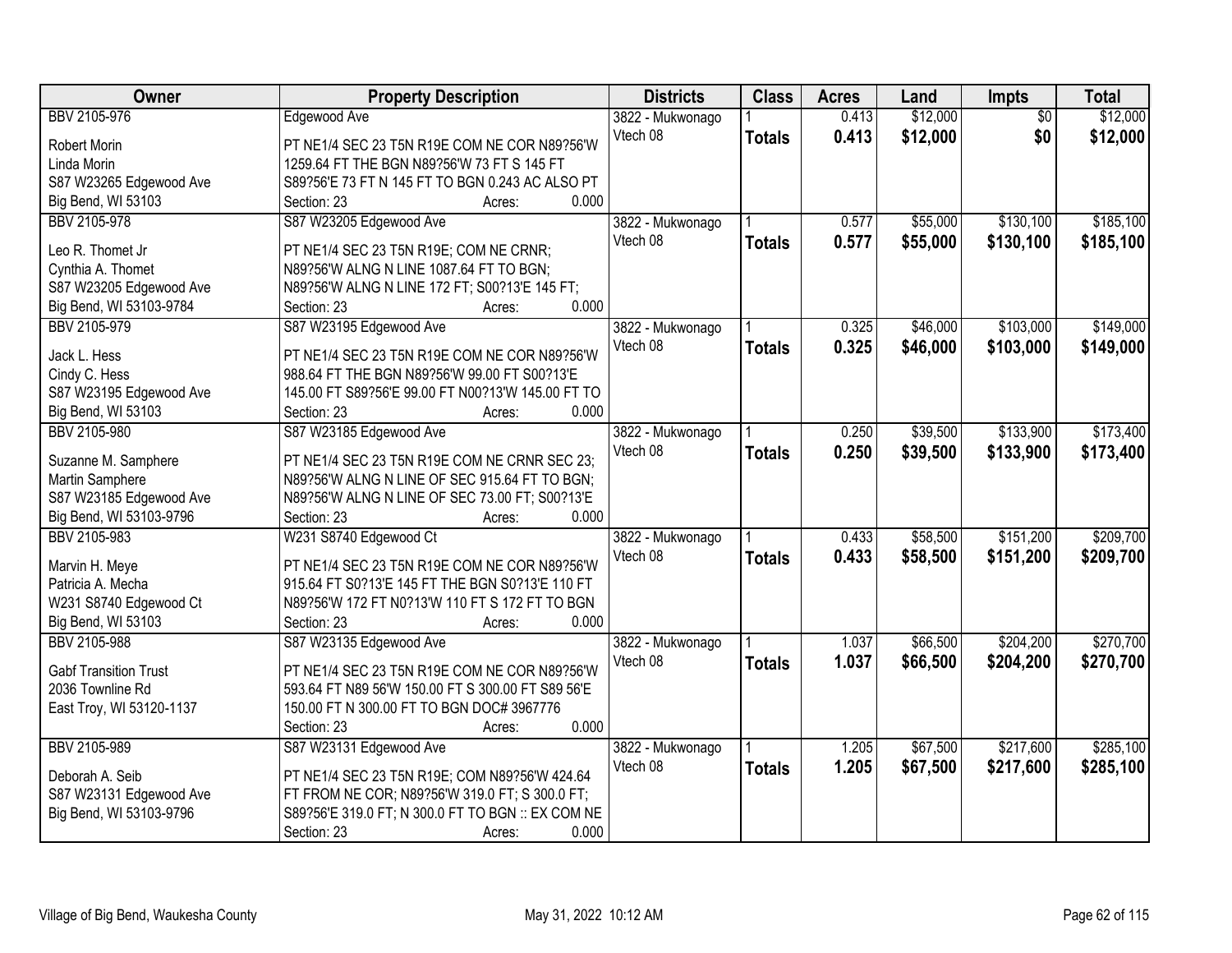| <b>Owner</b>               | <b>Property Description</b>                                                                    | <b>Districts</b> | <b>Class</b>         | <b>Acres</b> | Land      | <b>Impts</b>    | <b>Total</b>    |
|----------------------------|------------------------------------------------------------------------------------------------|------------------|----------------------|--------------|-----------|-----------------|-----------------|
| BBV 2105-990               | W230 S8745 Clark St                                                                            | 3822 - Mukwonago |                      | 0.720        | \$54,000  | \$266,500       | \$320,500       |
| Timothy R. Zanon           | PT NE1/4 SEC 23 T5N R19E COM NE COR S 225.00                                                   | Vtech 08         | <b>Totals</b>        | 0.720        | \$54,000  | \$266,500       | \$320,500       |
| Theresa M. Andrews         | FT; S 160.00 FT; N89?56'W 197.34 FT; N 160.00 FT;                                              |                  |                      |              |           |                 |                 |
| S76 W32278 Hawthorn Cir    | S89?56'E 197.32 FT TO BGN :: EX E 25 FT FOR ROAD                                               |                  |                      |              |           |                 |                 |
| Mukwonago, WI 53149        | 0.000<br>Section:<br>Acres:                                                                    |                  |                      |              |           |                 |                 |
| BBV 2105-991               | W230 S8775 Clark St                                                                            | 3822 - Mukwonago | $\mathfrak{p}$       | 0.360        | \$51,500  | \$133,600       | \$185,100       |
|                            |                                                                                                | Vtech 08         | <b>Totals</b>        | 0.360        | \$51,500  | \$133,600       | \$185,100       |
| Terranova Properties, LLC  | PT NE1/4 SEC 23 T5N R19E; COM ON E LINE OF SAID                                                |                  |                      |              |           |                 |                 |
| c/o John Newland           | 1/4 SEC S 445 FT FROM NE CRNR; N89?56'W 197.32                                                 |                  |                      |              |           |                 |                 |
| 18723 2 Mile Rd            | FT; S 80.0 FT; S89?56'E 197.32 FT TO SEC LINE; N                                               |                  |                      |              |           |                 |                 |
| Franksville, WI 53126-9633 | 0.000<br>Section: 23<br>Acres:                                                                 |                  |                      |              |           |                 |                 |
| BBV 2105-993               |                                                                                                | 3822 - Mukwonago |                      | 1.017        | \$81,500  | \$0             | \$81,500        |
| Jeffery J. Gottfried et al | PT NE1/4 SEC 23 T5N R19E COM NE COR N89?56'W                                                   | Vtech 08         | <b>Totals</b>        | 1.017        | \$81,500  | \$0             | \$81,500        |
| 7312 Townline Rd           | 197.32 FT THE BGN S 225.0 FT N89?56'W 197.32 FT N                                              |                  |                      |              |           |                 |                 |
| Waterford, WI 53185        | 225.0 FT S89?56'E 197.32 FT TO BGN R732/403 &                                                  |                  |                      |              |           |                 |                 |
|                            | Section: 23<br>0.000<br>Acres:                                                                 |                  |                      |              |           |                 |                 |
| BBV 2105-994-001           | W230 S8715 Clark St                                                                            | 3822 - Mukwonago | $\mathbf{2}^{\circ}$ | 1.017        | \$101,500 | \$511,400       | \$612,900       |
|                            |                                                                                                | Vtech 08         | <b>Totals</b>        | 1.017        | \$101,500 | \$511,400       | \$612,900       |
| Brian J. Gottfried et al   | PT NE1/4 SEC 23 T5N R19E COM NE COR N89?56'W                                                   |                  |                      |              |           |                 |                 |
| 7312 Town Line Rd          | 197.32 FT S 225.0 FT S89?56'E 197.32 FT N 225.0 FT                                             |                  |                      |              |           |                 |                 |
| Waterford, WI 53185-1954   | TO BGN R732/403 & DOC# 3811408 & DOC# 3811409                                                  |                  |                      |              |           |                 |                 |
|                            | 0.000<br>Section: 23<br>Acres:                                                                 |                  |                      |              |           |                 |                 |
| BBV 2105-994-002           | W230 S8750 Wynn Dr                                                                             | 3822 - Mukwonago |                      | 0.995        | \$40,000  | \$254,300       | \$294,300       |
|                            |                                                                                                | Vtech 08         | <b>Totals</b>        | 0.995        | \$40,000  | \$254,300       | \$294,300       |
| Wynn Industrial LLC        | PT NE1/4 SEC 23 T5N R19E; COM NE COR S 225.00<br>FT; N89?56'W 197.32 FT; S 220.00 FT; S89?56'E |                  |                      |              |           |                 |                 |
| W230 S8750 Wynn Dr         | 197.32 FT; N 220.00 FT TO BGN :: EX W 30.00 FT FOR                                             |                  |                      |              |           |                 |                 |
| Big Bend, WI 53103-9759    | 0.000                                                                                          |                  |                      |              |           |                 |                 |
|                            | Section: 23<br>Acres:                                                                          |                  |                      |              |           |                 |                 |
| BBV 2107-995-001           | Not Assigned                                                                                   | 3822 - Mukwonago | X4                   | 6.852        | \$0       | $\sqrt{6}$      | $\sqrt{30}$     |
| Village of Big Bend        | PT SE1/4 & SW1/4 SEC 23 & NE1/4 & NW1/4 SEC 26                                                 | Vtech 08         | <b>Totals</b>        | 6.852        | \$0       | \$0             | \$0             |
| W230 S9185 Nevins St       | T5N R19E; COM SW COR SE1/4 SEC 23; N89?25'54""E                                                |                  |                      |              |           |                 |                 |
| Big Bend, WI 53103-9722    | 39.60 FT; N61?00'00""E 203.19 FT; N00?29'30""W                                                 |                  |                      |              |           |                 |                 |
|                            | 6.852<br>Section:<br>Acres:                                                                    |                  |                      |              |           |                 |                 |
| BBV 2107-995-002           | Not Assigned                                                                                   | 3822 - Mukwonago | $\overline{X4}$      | 6.425        | \$0       | $\overline{50}$ | $\overline{50}$ |
|                            |                                                                                                | Vtech 08         | <b>Totals</b>        | 6.425        | \$0       | \$0             | \$0             |
| Village of Big Bend        | OUTLOT 1 RIVER BEND HEIGHTS PT NE1/4 & SE1/4                                                   |                  |                      |              |           |                 |                 |
| W230 S9185 Nevins St       | SEC 27 & SE1/4 SEC 22 & SW1/4 SEC 23 & NW1/4 SE(                                               |                  |                      |              |           |                 |                 |
| Big Bend, WI 53103-9722    | 26 T5N R19E :: DOC# 4066186                                                                    |                  |                      |              |           |                 |                 |
|                            | 6.425<br>Section:<br>Acres:                                                                    |                  |                      |              |           |                 |                 |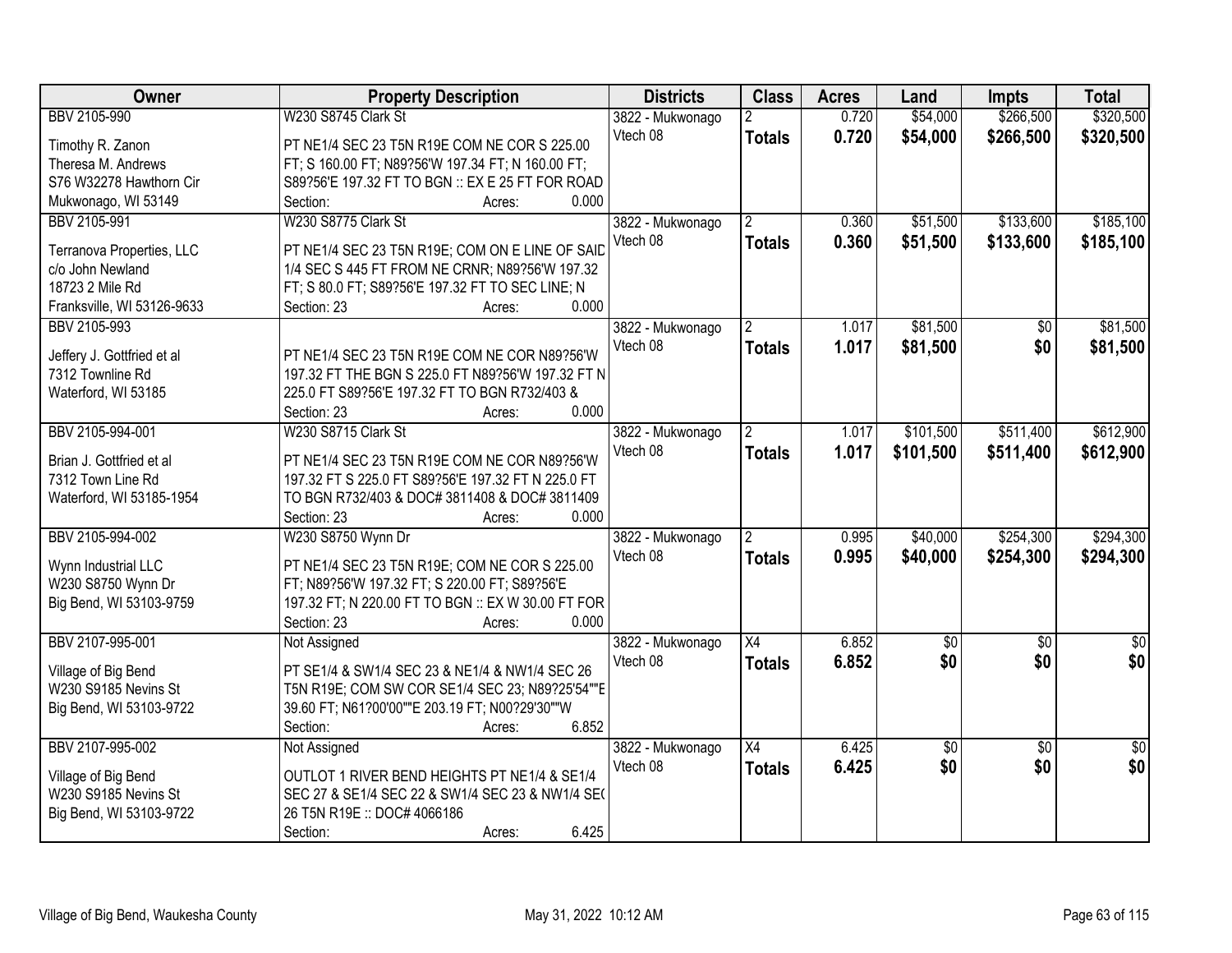| Owner                    | <b>Property Description</b>                         | <b>Districts</b>             | <b>Class</b>    | <b>Acres</b> | Land            | <b>Impts</b>    | <b>Total</b>    |
|--------------------------|-----------------------------------------------------|------------------------------|-----------------|--------------|-----------------|-----------------|-----------------|
| BBV 2108-980             | W231 S9110 Riverside St                             | 3822 - Mukwonago             | X4              | 15.096       | $\overline{50}$ | $\overline{50}$ | $\overline{50}$ |
| Village of Big Bend      | PT SE1/4 SEC 23 T5N R19E; COM 23.3 CH (247.5 FT)    | Vtech 08                     | <b>Totals</b>   | 15.096       | \$0             | \$0             | \$0             |
| W230 S9185 Nevins St     | W OF E1/4 POST; S 82 LI (54.12 FT); S1?W 5.20 CH    |                              |                 |              |                 |                 |                 |
| Big Bend, WI 53103-9722  | (343.2 FT) TO NW COR OF HALL LOT; S12?W 1.6 CH      |                              |                 |              |                 |                 |                 |
|                          | 15.096<br>Section: 23<br>Acres:                     |                              |                 |              |                 |                 |                 |
| BBV 2108-980-001         | W231 S9205 Riverside St                             | 3822 - Mukwonago             | $\overline{X4}$ | 1.030        | $\overline{30}$ | $\overline{50}$ | \$0             |
|                          |                                                     | Vtech 08                     | <b>Totals</b>   | 1.030        | \$0             | \$0             | \$0             |
| Village of Big Bend      | PT SE1/4 SEC 23 T5N R19E COM E1/4 COR S12?W         |                              |                 |              |                 |                 |                 |
| W230 S9185 Nevins St     | 636.24 FT THE BGN S41?E 19.80 FT S47.5?W 173.58     |                              |                 |              |                 |                 |                 |
| Big Bend, WI 53103-9722  | FT N41?W 257.40 FT N48.5?W 173.25 FT S41?E<br>1.030 |                              |                 |              |                 |                 |                 |
|                          | Section: 23<br>Acres:                               |                              |                 |              |                 |                 |                 |
| BBV 2108-981             | <b>Riverside St</b>                                 | 3822 - Mukwonago<br>Vtech 08 | X5              | 0.404        | \$0             | \$0             | $\overline{50}$ |
| Big Bend Lions Club      | PT SE1/4 SEC 23 T5N R19E COM SW COR                 |                              | <b>Totals</b>   | 0.404        | \$0             | \$0             | \$0             |
| W231 S9205 Riverside St  | RIVERSIDE PLAT N45?30'E 56 FT N40?W 232.8 FT        |                              |                 |              |                 |                 |                 |
| Big Bend, WI 53103       | S49?06'W 77.65 FT S41?45'E 52.15 FT S46.5'E 185 FT  |                              |                 |              |                 |                 |                 |
|                          | 0.404<br>Section: 23<br>Acres:                      |                              |                 |              |                 |                 |                 |
| BBV 2108-982             | S92 W23080 Milwaukee Ave                            | 3822 - Mukwonago             |                 | 0.396        | \$52,500        | \$118,200       | \$170,700       |
| David Ewert              | PT SE1/4 SEC 23 T5N R19E COM AT PT CTR HWY          | Vtech 08                     | <b>Totals</b>   | 0.396        | \$52,500        | \$118,200       | \$170,700       |
| S92 W23080 Milwaukee Ave | N50?E 114.84 FT FROM ABUT OF BRIDGE ON LFT BK       |                              |                 |              |                 |                 |                 |
| Big Bend, WI 53103       | FOX RIVER N40?W 264 FT N50?E 79.86 FT S40?E 264     |                              |                 |              |                 |                 |                 |
|                          | 0.000<br>Section: 23<br>Acres:                      |                              |                 |              |                 |                 |                 |
| BBV 2108-983             | S92 W23060 Milwaukee Ave                            | 3822 - Mukwonago             |                 | 0.471        | \$52,500        | \$129,000       | \$181,500       |
|                          |                                                     | Vtech 08                     | <b>Totals</b>   | 0.471        | \$52,500        | \$129,000       | \$181,500       |
| Randall Hotz             | PT SE1/4 SEC 23 T5N R19E; COM 9.66 CH (637.56')     |                              |                 |              |                 |                 |                 |
| Jacqueline M. Hotz       | S12?W & 3.78 CH (249.48') S43?W FROM 1/4 POST ON    |                              |                 |              |                 |                 |                 |
| S92 W23060 Milwaukee Ave | E SIDE SEC 23; S47 1/2?W 1.38 CH (91.98'); N42?W    |                              |                 |              |                 |                 |                 |
| Big Bend, WI 53103-9521  | 0.000<br>Section: 23<br>Acres:                      |                              |                 |              |                 |                 |                 |
| BBV 2108-984             | S92 W23050 Milwaukee Ave                            | 3822 - Mukwonago             |                 | 0.329        | \$53,000        | \$145,900       | \$198,900       |
| Richard A. Petrie        | PT E1/2 OF SE1/4 SEC 23 T5N R19E; COM S12?W         | Vtech 08                     | <b>Totals</b>   | 0.329        | \$53,000        | \$145,900       | \$198,900       |
| Linda J. Petrie          | 9.64 CH (636.24 FT) & S41.5?W 2 CH 64.5 LNKS        |                              |                 |              |                 |                 |                 |
| S92 W23050 Milwaukee Ave | (174.57 FT) FROM 1/4 POST ON E SIDE OF SEC 23;      |                              |                 |              |                 |                 |                 |
| Big Bend, WI 53103-9519  | Section: 23<br>0.000<br>Acres:                      |                              |                 |              |                 |                 |                 |
| BBV 2108-985             | W230 S Nevins St                                    | 3822 - Mukwonago             | $\overline{X4}$ | 0.526        | $\overline{50}$ | $\overline{30}$ | $\overline{50}$ |
|                          |                                                     | Vtech 08                     | <b>Totals</b>   | 0.526        | \$0             | \$0             | \$0             |
| Village of Big Bend      | PT SE1/4 SEC 23 T5N R19E; COM AT PNT S12?W 6.69     |                              |                 |              |                 |                 |                 |
| W230 S9185 Nevins St     | CH (441.54 FT) FROM 1/4 POST BTWN SECS 23 & 24      |                              |                 |              |                 |                 |                 |
| Big Bend, WI 53103-9722  | T5N R19E; S12?W 2.95 CH (194.7 FT); N41?W 3.11 CH   |                              |                 |              |                 |                 |                 |
|                          | 0.526<br>Section: 23<br>Acres:                      |                              |                 |              |                 |                 |                 |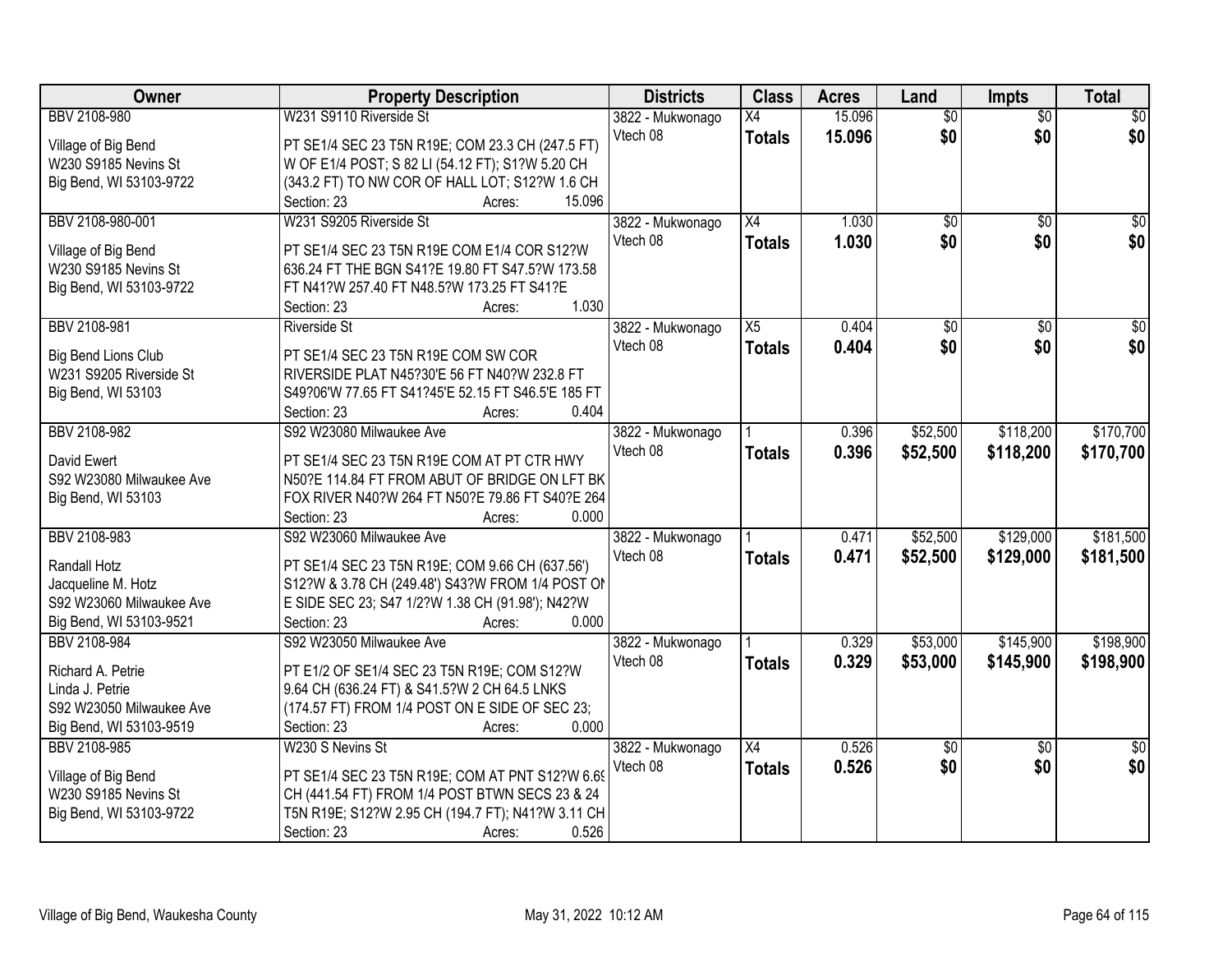| Owner                               | <b>Property Description</b>                                                                       | <b>Districts</b> | <b>Class</b>  | <b>Acres</b> | Land      | <b>Impts</b>    | <b>Total</b> |
|-------------------------------------|---------------------------------------------------------------------------------------------------|------------------|---------------|--------------|-----------|-----------------|--------------|
| BBV 2108-986                        | W230 S9165 Nevins St                                                                              | 3822 - Mukwonago |               | 0.239        | \$43,000  | \$103,200       | \$146,200    |
| Bertha M. Schmadl                   | PT SE1/4 SEC 23 T5N R19E COM E1/4 COR S 281.48                                                    | Vtech 08         | <b>Totals</b> | 0.239        | \$43,000  | \$103,200       | \$146,200    |
| W230 S9165 Nevins St                | FT S12?W 60.06 FT N78?W 165 FT N1?E 61.38 FT                                                      |                  |               |              |           |                 |              |
| Big Bend, WI 53103                  | S78?E 176.88 FT TO BGN R103/1119                                                                  |                  |               |              |           |                 |              |
|                                     | 0.000<br>Section: 23<br>Acres:                                                                    |                  |               |              |           |                 |              |
| BBV 2108-987                        | W230 S9125 Clark St                                                                               | 3822 - Mukwonago | $\mathbf{2}$  | 1.320        | \$129,000 | \$649,100       | \$778,100    |
|                                     |                                                                                                   | Vtech 08         | <b>Totals</b> | 1.320        | \$129,000 | \$649,100       | \$778,100    |
| <b>Citizens Bank</b>                | PT SE1/4 SEC 23 T5N R19E; COM E1/4 COR                                                            |                  |               |              |           |                 |              |
| PO Box 223                          | S11-1/2?W 1 CHAIN 60-1/2 LINKS (105.93 FT);                                                       |                  |               |              |           |                 |              |
| Mukwonago, WI 53149-0223            | N77-3/4?W 3 CHAINS & 47 LINKS (229.02 FT); S1?W 4                                                 |                  |               |              |           |                 |              |
|                                     | 0.000<br>Section: 23<br>Acres:                                                                    |                  |               |              |           |                 |              |
| BBV 2108-988                        | W230 S9105 Clark St                                                                               | 3822 - Mukwonago |               | 0.440        | \$52,500  | \$130,700       | \$183,200    |
| Joshua M. Grover                    | PT SE1/4 SEC 23 T5N R19E; COM E1/4 POST; W 3                                                      | Vtech 08         | <b>Totals</b> | 0.440        | \$52,500  | \$130,700       | \$183,200    |
| W230 S9105 Clark St                 | CHAINS & 75 LINKS (247.5 FT); S 82 1/2 LINKS (54.45                                               |                  |               |              |           |                 |              |
| Big Bend, WI 53103-9529             | FT); S77?10'E 3 CHAINS & 47 LINKS (229.02 FT);                                                    |                  |               |              |           |                 |              |
|                                     | 0.000<br>Section: 23<br>Acres:                                                                    |                  |               |              |           |                 |              |
| BBV 2108-999                        |                                                                                                   | 3822 - Mukwonago | X4            | 27.573       | \$0       | \$0             | \$0          |
|                                     |                                                                                                   | Vtech 08         |               |              | \$0       | \$0             | \$0          |
| Village of Big Bend                 | PT SE1/4 SEC 23 T5N R19E; COM E1/4 COR W                                                          |                  | <b>Totals</b> | 27.573       |           |                 |              |
| W230 S9185 Nevins St                | 1318.68 TO BGN; W 1314.06 FT S 1501.50 FT NELY                                                    |                  |               |              |           |                 |              |
| Big Bend, WI 53103-9722             | TO 1/8 LI N 552 FT TO BGN                                                                         |                  |               |              |           |                 |              |
|                                     | 27.573<br>Section: 23<br>Acres:                                                                   |                  |               |              |           |                 |              |
| BBV 2109-983                        | S87 W22460 Forest Home Ave                                                                        | 3822 - Mukwonago | 2             | 0.040        | \$500     | $\overline{50}$ | \$500        |
|                                     |                                                                                                   | Vtech 08         | <b>Totals</b> | 0.040        | \$500     | \$0             | \$500        |
| Jay T. Peterson                     | PT N1/2 SEC 24 T5N R19E COM N1/4 COR W 830.20<br>FT S0?02'W 485.93 FT N73?04'E 318.93 FT S42?12'E |                  |               |              |           |                 |              |
| <b>Tracy Peterson</b><br>PO Box 111 | 83.0 FT N73?04'E 441.47 FT THE BGN S42?12'E                                                       |                  |               |              |           |                 |              |
| Big Bend, WI 53103                  | 0.000<br>Section: 24                                                                              |                  |               |              |           |                 |              |
|                                     | Acres:                                                                                            |                  |               |              |           |                 |              |
| BBV 2109-984                        | S87 W22480 Forest Home Ave                                                                        | 3822 - Mukwonago |               | 0.351        | \$11,000  | $\overline{50}$ | \$11,000     |
| Roberto Diaz Jr                     | PT N1/2 SEC 24 T5N R19E COM N1/4 COR W 830.20                                                     | Vtech 08         | <b>Totals</b> | 0.351        | \$11,000  | \$0             | \$11,000     |
| Pamela Oliver                       | FT S0?02'W 485.93 FT N73?04'E 318.93 FT S42?12'E                                                  |                  |               |              |           |                 |              |
| S87 W22480 Forest Home Ave          | 83.0 FT N73?04'E 331.11 FT THE BGN S42?12'E                                                       |                  |               |              |           |                 |              |
| Big Bend, WI 53103                  | 0.000<br>Section: 24<br>Acres:                                                                    |                  |               |              |           |                 |              |
| BBV 2109-986                        | S87 W22455 Edgewood Ave                                                                           | 3822 - Mukwonago |               | 0.608        | \$51,000  | \$110,100       | \$161,100    |
|                                     |                                                                                                   | Vtech 08         | <b>Totals</b> | 0.608        | \$51,000  | \$110,100       | \$161,100    |
| Matthew Shearer                     | PT NE1/4 SEC 24 T5N R19E; COM N1/4 COR;                                                           |                  |               |              |           |                 |              |
| S87 W22455 Edgewood Ave             | S83?06'E 195.98 FT THE BGN; S83?06'E 369.36 FT;                                                   |                  |               |              |           |                 |              |
| Big Bend, WI 53103-9555             | S73?33'W 379.29 FT; N1?06'W 151.80 FT TO BGN ::                                                   |                  |               |              |           |                 |              |
|                                     | 0.000<br>Section: 24<br>Acres:                                                                    |                  |               |              |           |                 |              |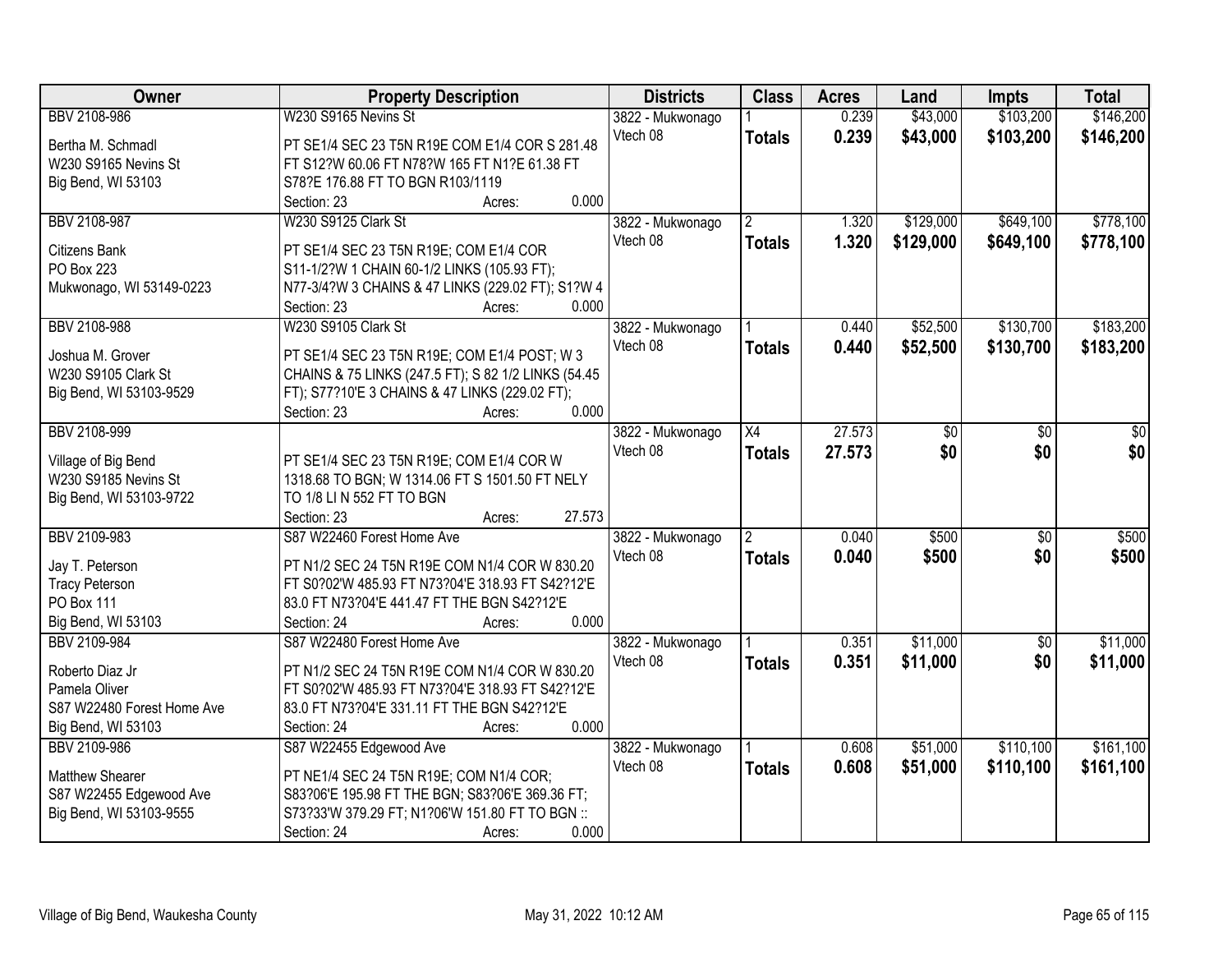| Owner                   | <b>Property Description</b>                     | <b>Districts</b> | <b>Class</b>  | <b>Acres</b> | Land     | <b>Impts</b> | <b>Total</b> |
|-------------------------|-------------------------------------------------|------------------|---------------|--------------|----------|--------------|--------------|
| BBV 2109-987            | S87 W22495 Edgewood Ave                         | 3822 - Mukwonago |               | 0.512        | \$52,500 | \$140,200    | \$192,700    |
| Peter Karempelis        | PT NW1/4 NE1/4 SEC 24 T5N R19E COM N1/4 COR     | Vtech 08         | <b>Totals</b> | 0.512        | \$52,500 | \$140,200    | \$192,700    |
| Joanne Karempelis       | S83?06'E 84.9 FT S 193.1 FT S75?06'W 105.7 FT N |                  |               |              |          |              |              |
| S87 W22495 Edgewood Ave | 230.72 FT E 19 FT TO BGN R919/654               |                  |               |              |          |              |              |
| Big Bend, WI 53103      | 0.000<br>Section: 24<br>Acres:                  |                  |               |              |          |              |              |
| BBV 2109-991            | S87 W22485 Edgewood Ave                         | 3822 - Mukwonago |               | 0.437        | \$56,500 | \$113,800    | \$170,300    |
|                         |                                                 | Vtech 08         | <b>Totals</b> | 0.437        | \$56,500 | \$113,800    | \$170,300    |
| Jennifer J. Selz        | PT NW1/4 NE1/4 SEC 24 T5N R19E COM NW COR       |                  |               |              |          |              |              |
| S87 W22485 Edgewood Ave | S83?06'E 84.90 FT THE BGN S83?06'E 111.08 FT    |                  |               |              |          |              |              |
| Big Bend, WI 53103      | S1?06'E 151.80 FT S73?33'W 114.07 FT N1?06'W    |                  |               |              |          |              |              |
|                         | 0.000<br>Section: 24<br>Acres:                  |                  |               |              |          |              |              |
| BBV 2110-001            | S87 W22665 Edgewood Ave                         | 3822 - Mukwonago |               | 0.301        | \$51,000 | \$124,300    | \$175,300    |
| Kristen M. Glonek       | LOT 1 DURAND SUBDIVISION BEING PT NW1/4 SEC     | Vtech 08         | <b>Totals</b> | 0.301        | \$51,000 | \$124,300    | \$175,300    |
| S87 W22665 Edgewood Ave | 24 T5N R19E                                     |                  |               |              |          |              |              |
| Big Bend, WI 53103-9556 |                                                 |                  |               |              |          |              |              |
|                         | 0.000<br>Section: 24<br>Acres:                  |                  |               |              |          |              |              |
| BBV 2110-002            | S87 W22675 Edgewood Ave                         | 3822 - Mukwonago |               | 0.301        | \$51,000 | \$95,500     | \$146,500    |
|                         |                                                 | Vtech 08         | <b>Totals</b> | 0.301        | \$51,000 | \$95,500     | \$146,500    |
| Craig H. Lake           | LOT 2 DURAND SUBDIVISION PT NW1/4 SEC 24 T5N    |                  |               |              |          |              |              |
| Joan E. Lake            | <b>R19E</b>                                     |                  |               |              |          |              |              |
| S87 W22675 Edgewood Ave |                                                 |                  |               |              |          |              |              |
| Big Bend, WI 53103      | 0.000<br>Section: 24<br>Acres:                  |                  |               |              |          |              |              |
| BBV 2110-003            | W226 S8710 Durand Dr                            | 3822 - Mukwonago |               | 0.301        | \$51,000 | \$155,000    | \$206,000    |
| Esteban Seda Morales    | LOT 3 DURAND SUBDIVISION PT NW1/4 SEC 24 T5N    | Vtech 08         | <b>Totals</b> | 0.301        | \$51,000 | \$155,000    | \$206,000    |
| W226 S8710 Durand Dr    | R19E: DOC# 4196017                              |                  |               |              |          |              |              |
| Big Bend, WI 53103-9767 |                                                 |                  |               |              |          |              |              |
|                         | 0.000<br>Section: 24<br>Acres:                  |                  |               |              |          |              |              |
| BBV 2110-004            | W226 S8730 Durand Dr                            | 3822 - Mukwonago |               | 0.387        | \$57,000 | \$165,400    | \$222,400    |
| Christopher Michalski   | LOT 4 DURAND SUBDIVISION PT NW1/4 SEC 24 T5N    | Vtech 08         | <b>Totals</b> | 0.387        | \$57,000 | \$165,400    | \$222,400    |
| Kristin Michalski       | R19E DOC# 2684647                               |                  |               |              |          |              |              |
| W226 S8730 Durand Dr    |                                                 |                  |               |              |          |              |              |
| Big Bend, WI 53103      | 0.000<br>Section: 24<br>Acres:                  |                  |               |              |          |              |              |
| BBV 2110-005            | W226 S8740 Durand Dr                            | 3822 - Mukwonago |               | 0.387        | \$57,000 | \$113,800    | \$170,800    |
|                         |                                                 | Vtech 08         | <b>Totals</b> | 0.387        | \$57,000 | \$113,800    | \$170,800    |
| Abby Peterson           | LOT 5 DURAND SUBDIVISION PT NW1/4 SEC 24 T5N    |                  |               |              |          |              |              |
| W226 S8740 Durand Dr    | R <sub>19E</sub>                                |                  |               |              |          |              |              |
| Big Bend, WI 53103-9767 |                                                 |                  |               |              |          |              |              |
|                         | 0.000<br>Section: 24<br>Acres:                  |                  |               |              |          |              |              |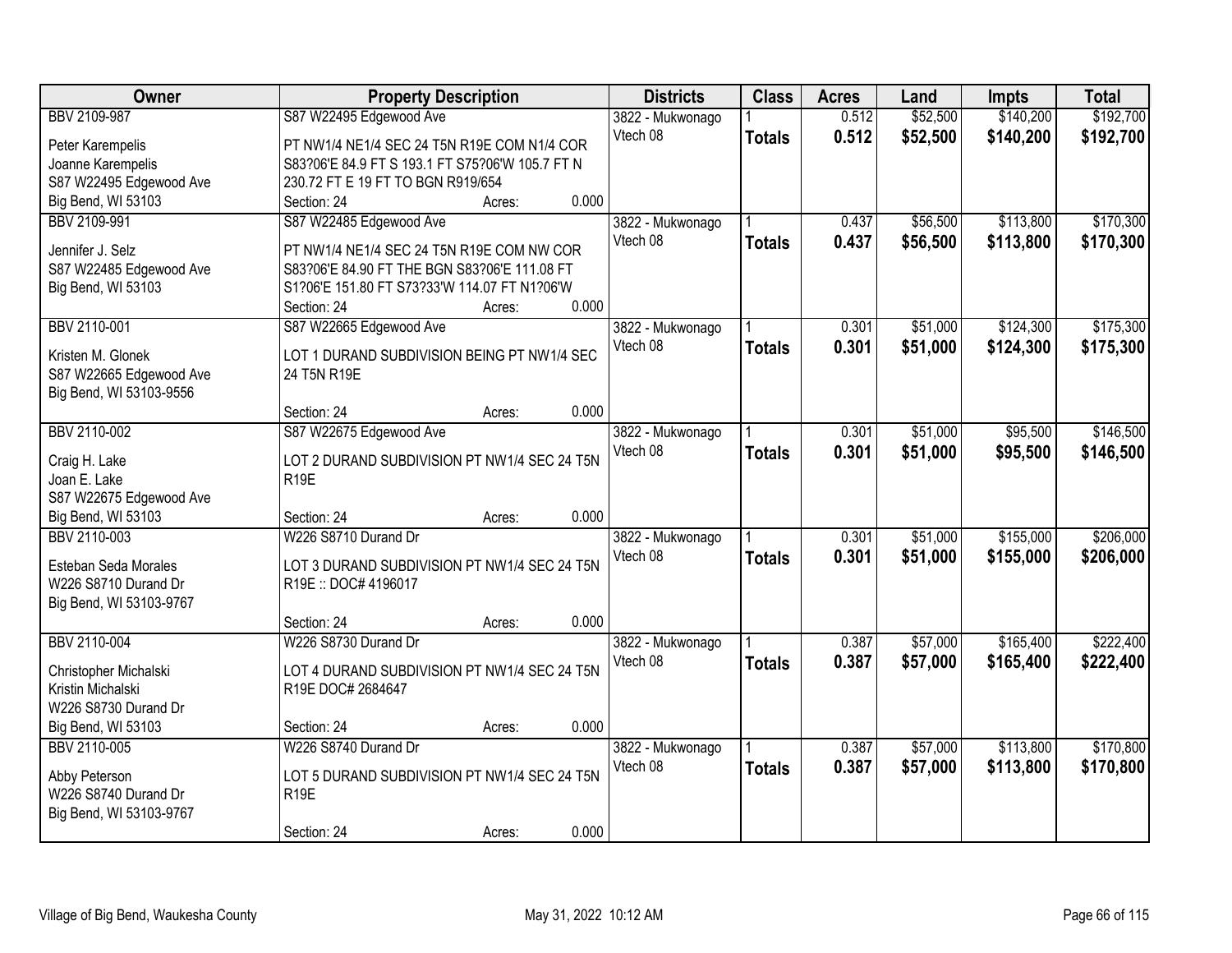| \$114,500<br>BBV 2110-006<br>W226 S8750 Durand Dr<br>0.811<br>\$68,500<br>3822 - Mukwonago<br>Vtech 08<br>0.811<br>\$68,500<br>\$114,500<br>\$183,000<br><b>Totals</b><br>LOT 6 & 7 DURAND SUBDIVISION PT NW1/4 SEC 24<br>Andrew Harvey III<br>Kayla Harvey<br>T5N R19E :: DOC# 4306356<br>W226 S8750 Durand Dr<br>Big Bend, WI 53103-9767<br>0.000<br>Section: 24<br>Acres:<br>W227 S8775 Durand Dr<br>\$202,300<br>0.510<br>\$55,000<br>BBV 2110-008<br>3822 - Mukwonago<br>0.510<br>\$55,000<br>\$202,300<br>Vtech 08<br><b>Totals</b><br>Paul D. Voss<br>LOT 8 DURAND SUBDIVISION PT NW1/4 SEC 24 T5N<br>Leah J. Voss<br>R19E: DOC# 4324228<br>W227 S8775 Durand Dr<br>0.000 | Owner                   |             | <b>Property Description</b><br><b>Districts</b> |  | <b>Class</b> | <b>Acres</b> | Land | <b>Impts</b> | <b>Total</b> |
|----------------------------------------------------------------------------------------------------------------------------------------------------------------------------------------------------------------------------------------------------------------------------------------------------------------------------------------------------------------------------------------------------------------------------------------------------------------------------------------------------------------------------------------------------------------------------------------------------------------------------------------------------------------------------------|-------------------------|-------------|-------------------------------------------------|--|--------------|--------------|------|--------------|--------------|
|                                                                                                                                                                                                                                                                                                                                                                                                                                                                                                                                                                                                                                                                                  |                         |             |                                                 |  |              |              |      |              | \$183,000    |
|                                                                                                                                                                                                                                                                                                                                                                                                                                                                                                                                                                                                                                                                                  |                         |             |                                                 |  |              |              |      |              |              |
|                                                                                                                                                                                                                                                                                                                                                                                                                                                                                                                                                                                                                                                                                  |                         |             |                                                 |  |              |              |      |              |              |
|                                                                                                                                                                                                                                                                                                                                                                                                                                                                                                                                                                                                                                                                                  |                         |             |                                                 |  |              |              |      |              |              |
|                                                                                                                                                                                                                                                                                                                                                                                                                                                                                                                                                                                                                                                                                  |                         |             |                                                 |  |              |              |      |              |              |
|                                                                                                                                                                                                                                                                                                                                                                                                                                                                                                                                                                                                                                                                                  |                         |             |                                                 |  |              |              |      |              | \$257,300    |
|                                                                                                                                                                                                                                                                                                                                                                                                                                                                                                                                                                                                                                                                                  |                         |             |                                                 |  |              |              |      |              | \$257,300    |
|                                                                                                                                                                                                                                                                                                                                                                                                                                                                                                                                                                                                                                                                                  |                         |             |                                                 |  |              |              |      |              |              |
|                                                                                                                                                                                                                                                                                                                                                                                                                                                                                                                                                                                                                                                                                  |                         |             |                                                 |  |              |              |      |              |              |
|                                                                                                                                                                                                                                                                                                                                                                                                                                                                                                                                                                                                                                                                                  | Big Bend, WI 53103-9767 | Section: 24 | Acres:                                          |  |              |              |      |              |              |
| \$110,500<br>BBV 2110-009<br>W227 S8765 Durand Dr<br>0.325<br>\$55,000<br>3822 - Mukwonago                                                                                                                                                                                                                                                                                                                                                                                                                                                                                                                                                                                       |                         |             |                                                 |  |              |              |      |              | \$165,500    |
| Vtech 08<br>0.325<br>\$55,000<br>\$110,500<br><b>Totals</b>                                                                                                                                                                                                                                                                                                                                                                                                                                                                                                                                                                                                                      |                         |             |                                                 |  |              |              |      |              | \$165,500    |
| <b>Mark Provencher</b><br>LOT 9 DURAND SUBDIVISION PT NW1/4 SEC 24 T5N                                                                                                                                                                                                                                                                                                                                                                                                                                                                                                                                                                                                           |                         |             |                                                 |  |              |              |      |              |              |
| W244 S6940 Maple Hill Dr<br>R19E: DOC #4369907                                                                                                                                                                                                                                                                                                                                                                                                                                                                                                                                                                                                                                   |                         |             |                                                 |  |              |              |      |              |              |
| Waukesha, WI 53189-9347<br>0.000<br>Section: 24<br>Acres:                                                                                                                                                                                                                                                                                                                                                                                                                                                                                                                                                                                                                        |                         |             |                                                 |  |              |              |      |              |              |
| BBV 2110-010<br>W227 S8755 Durand Dr<br>\$57,000<br>\$115,100<br>0.377<br>3822 - Mukwonago                                                                                                                                                                                                                                                                                                                                                                                                                                                                                                                                                                                       |                         |             |                                                 |  |              |              |      |              | \$172,100    |
| Vtech 08<br>0.377<br>\$57,000<br>\$115,100                                                                                                                                                                                                                                                                                                                                                                                                                                                                                                                                                                                                                                       |                         |             |                                                 |  |              |              |      |              | \$172,100    |
| <b>Totals</b><br>LOT 10 DURAND SUBDIVISION PT NW1/4 SEC 24 T5N<br><b>Charles Fleming</b>                                                                                                                                                                                                                                                                                                                                                                                                                                                                                                                                                                                         |                         |             |                                                 |  |              |              |      |              |              |
| R19E R2924/168<br>Debra Fleming                                                                                                                                                                                                                                                                                                                                                                                                                                                                                                                                                                                                                                                  |                         |             |                                                 |  |              |              |      |              |              |
| W227 S8755 Durand Dr                                                                                                                                                                                                                                                                                                                                                                                                                                                                                                                                                                                                                                                             |                         |             |                                                 |  |              |              |      |              |              |
| 0.000<br>Big Bend, WI 53103<br>Section: 24<br>Acres:                                                                                                                                                                                                                                                                                                                                                                                                                                                                                                                                                                                                                             |                         |             |                                                 |  |              |              |      |              |              |
| \$57,000<br>\$98,700<br>BBV 2110-011<br>W227 S8745 Durand Dr<br>0.379<br>3822 - Mukwonago                                                                                                                                                                                                                                                                                                                                                                                                                                                                                                                                                                                        |                         |             |                                                 |  |              |              |      |              | \$155,700    |
| 0.379<br>\$57,000<br>\$98,700<br>Vtech 08<br><b>Totals</b><br>LOT 11 DURAND SUBDIVISION PT NW1/4 SEC 24 T5N<br>Joseph M. Blazei                                                                                                                                                                                                                                                                                                                                                                                                                                                                                                                                                  |                         |             |                                                 |  |              |              |      |              | \$155,700    |
| W227 S8745 Durand Dr<br>R19E DOC# 3596085                                                                                                                                                                                                                                                                                                                                                                                                                                                                                                                                                                                                                                        |                         |             |                                                 |  |              |              |      |              |              |
| Big Bend, WI 53103                                                                                                                                                                                                                                                                                                                                                                                                                                                                                                                                                                                                                                                               |                         |             |                                                 |  |              |              |      |              |              |
| 0.000<br>Section: 24<br>Acres:                                                                                                                                                                                                                                                                                                                                                                                                                                                                                                                                                                                                                                                   |                         |             |                                                 |  |              |              |      |              |              |
| \$116,300<br>BBV 2110-012<br>W227 S8735 Durand Dr<br>3822 - Mukwonago<br>0.531<br>\$57,000                                                                                                                                                                                                                                                                                                                                                                                                                                                                                                                                                                                       |                         |             |                                                 |  |              |              |      |              | \$173,300    |
| Vtech 08<br>\$57,000<br>0.531<br>\$116,300<br><b>Totals</b><br>Thomas G. Thiesenhusen<br>LOT 12 & S1/2 S1/2 LOTS 13 & 14 DURAND                                                                                                                                                                                                                                                                                                                                                                                                                                                                                                                                                  |                         |             |                                                 |  |              |              |      |              | \$173,300    |
| Lauren Thiesenhusen<br>SUBDIVISION PT NW1/4 SEC 24 T5N R19E                                                                                                                                                                                                                                                                                                                                                                                                                                                                                                                                                                                                                      |                         |             |                                                 |  |              |              |      |              |              |
| W227 S8735 Durand Dr                                                                                                                                                                                                                                                                                                                                                                                                                                                                                                                                                                                                                                                             |                         |             |                                                 |  |              |              |      |              |              |
| 0.000<br>Big Bend, WI 53103-9767<br>Section: 24<br>Acres:                                                                                                                                                                                                                                                                                                                                                                                                                                                                                                                                                                                                                        |                         |             |                                                 |  |              |              |      |              |              |
| \$121,800<br>BBV 2110-014<br>W227 S8705 Durand Dr<br>\$52,500<br>3822 - Mukwonago<br>0.452                                                                                                                                                                                                                                                                                                                                                                                                                                                                                                                                                                                       |                         |             |                                                 |  |              |              |      |              | \$174,300    |
| 0.452<br>Vtech 08<br>\$52,500<br>\$121,800<br><b>Totals</b>                                                                                                                                                                                                                                                                                                                                                                                                                                                                                                                                                                                                                      |                         |             |                                                 |  |              |              |      |              | \$174,300    |
| Scott Meyer<br>N1/2 OF S 87 1/2 FT OF LOTS 13 & 14 DURAND<br>SUBDIVISION PT NW1/4 SEC 24 T5N R19E :: ALSO N<br>Pamela Meyer                                                                                                                                                                                                                                                                                                                                                                                                                                                                                                                                                      |                         |             |                                                 |  |              |              |      |              |              |
| W227 S8705 Durand Dr<br>87.50 FT OF LOTS 13 & 14 DURAND SUBDIVISION PT                                                                                                                                                                                                                                                                                                                                                                                                                                                                                                                                                                                                           |                         |             |                                                 |  |              |              |      |              |              |
| Big Bend, WI 53103-9767<br>0.000<br>Section: 24<br>Acres:                                                                                                                                                                                                                                                                                                                                                                                                                                                                                                                                                                                                                        |                         |             |                                                 |  |              |              |      |              |              |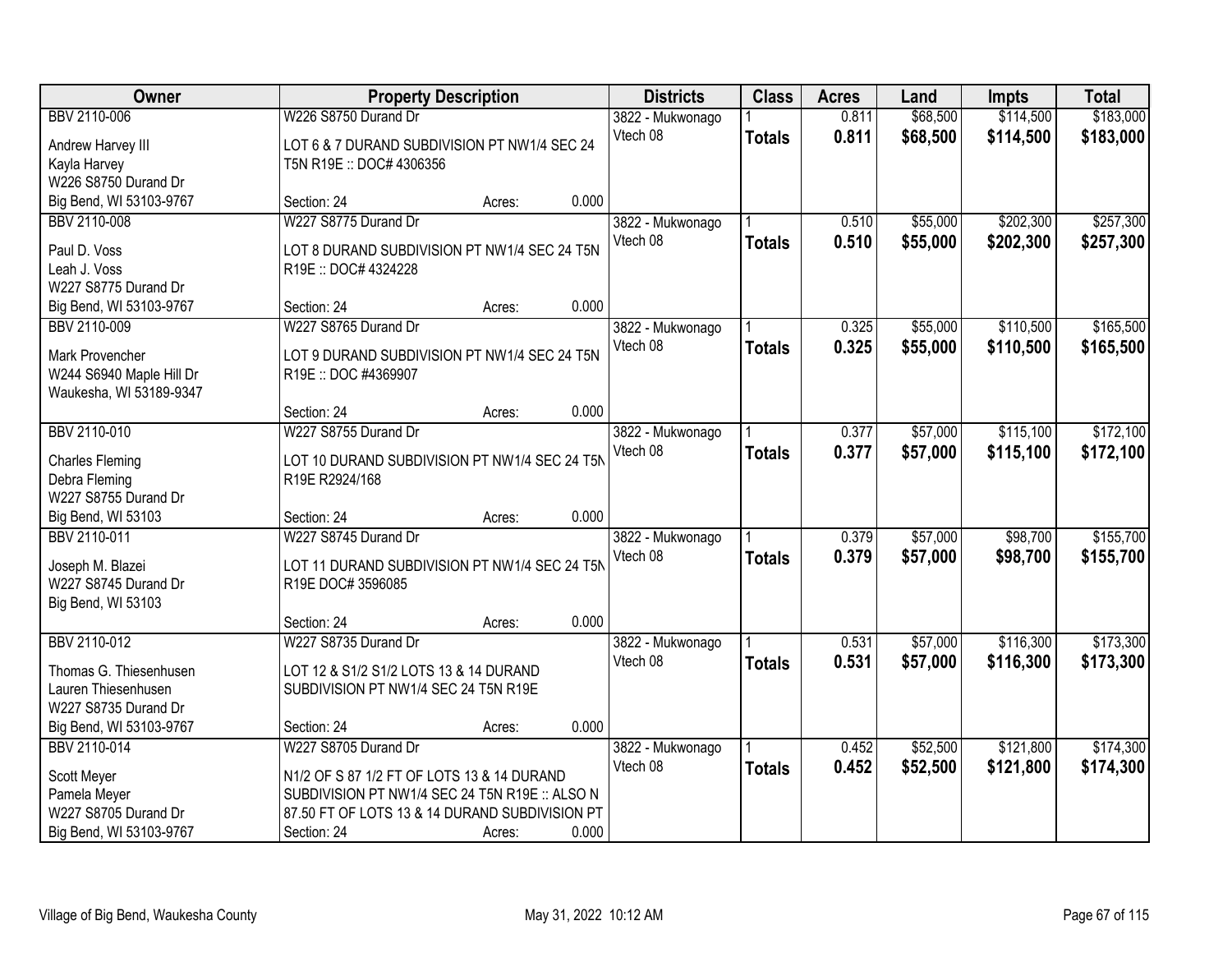| Owner                               |                                                                                             | <b>Property Description</b> |                  | <b>Class</b>  | <b>Acres</b> | Land     | <b>Impts</b> | <b>Total</b> |
|-------------------------------------|---------------------------------------------------------------------------------------------|-----------------------------|------------------|---------------|--------------|----------|--------------|--------------|
| BBV 2110-016                        | S87 W22735 Edgewood Ave                                                                     |                             | 3822 - Mukwonago |               | 0.293        | \$51,000 | \$110,700    | \$161,700    |
| Cynthia L. Kuligowski               | LOT 15 DURAND SUBDIVISION PT NW1/4 SEC 24 T5N                                               |                             | Vtech 08         | <b>Totals</b> | 0.293        | \$51,000 | \$110,700    | \$161,700    |
| S87 W22735 Edgewood Ave             | R19E:: DOC# 4328481                                                                         |                             |                  |               |              |          |              |              |
| Big Bend, WI 53103-9792             |                                                                                             |                             |                  |               |              |          |              |              |
|                                     | Section: 24                                                                                 | 0.000<br>Acres:             |                  |               |              |          |              |              |
| BBV 2110-017                        | W229 S8710 Clark St                                                                         |                             | 3822 - Mukwonago |               | 0.175        | \$47,000 | \$108,600    | \$155,600    |
| Rachel E. Weiher                    | PT LOTS 1 & 2 BLOCK 1 NORTH ADDITION PLAT OF                                                |                             | Vtech 08         | <b>Totals</b> | 0.175        | \$47,000 | \$108,600    | \$155,600    |
| W229 S8710 Clark St                 | BIG BEND PT NW1/4 SEC 24 T5N R19E; COM NW                                                   |                             |                  |               |              |          |              |              |
| Big Bend, WI 53103-9718             | COR LOT 1; E 101.50 FT; S 120.00 FT TO S LI LOT 2;                                          |                             |                  |               |              |          |              |              |
|                                     | Section: 24                                                                                 | 0.000<br>Acres:             |                  |               |              |          |              |              |
| BBV 2110-018                        | S87 W22975 Edgewood Ave                                                                     |                             | 3822 - Mukwonago |               | 0.312        | \$51,500 | \$102,300    | \$153,800    |
| Michael E. Anders                   | PT LOTS 1 & 2 BLK 1 NORTH ADDITION PLAT OF BIG                                              |                             | Vtech 08         | <b>Totals</b> | 0.312        | \$51,500 | \$102,300    | \$153,800    |
| S87 W22975 Edgewood Ave             | BEND; COM NE COR LOT 1; W 71.50 FT; S 120 FT; E                                             |                             |                  |               |              |          |              |              |
| Big Bend, WI 53103-9794             | 71.50 FT; N 120.00 FT TO BGN :: ALSO W 30 FT LOTS                                           |                             |                  |               |              |          |              |              |
|                                     | Section: 24                                                                                 | 0.000<br>Acres:             |                  |               |              |          |              |              |
| BBV 2110-019                        | W229 S8730 Clark St                                                                         |                             | 3822 - Mukwonago |               | 0.238        | \$43,000 | \$110,300    | \$153,300    |
| Cory Bertelsen                      | LOT 3 BLK 1 NORTH ADDITION PLAT OF BIG BEND                                                 |                             | Vtech 08         | <b>Totals</b> | 0.238        | \$43,000 | \$110,300    | \$153,300    |
| Cynthia Bertelsen                   | PT NW1/4 SEC 24 T5N R19E :: EX PARCEL 52                                                    |                             |                  |               |              |          |              |              |
| W229 S8730 Clark St                 | TRANSPORTATION PROJECT PLAT 2810-06-21 4.03                                                 |                             |                  |               |              |          |              |              |
| Big Bend, WI 53103-9718             | Section: 24                                                                                 | 0.000<br>Acres:             |                  |               |              |          |              |              |
| BBV 2110-020                        | W229 S8736 Clark St                                                                         |                             | 3822 - Mukwonago |               | 0.227        | \$43,000 | \$114,800    | \$157,800    |
|                                     |                                                                                             |                             | Vtech 08         | <b>Totals</b> | 0.227        | \$43,000 | \$114,800    | \$157,800    |
| Noelle Jones<br>W229 S8736 Clark St | LOT 4 BLK 1 NORTH ADDITION PLAT OF BIG BEND<br>PT NW1/4 SEC 24 T5N R19E :: EX PARCEL 51     |                             |                  |               |              |          |              |              |
| Big Bend, WI 53103-9718             | TRANSPORTATION PROJECT PLAT 2810-06-21 4.03                                                 |                             |                  |               |              |          |              |              |
|                                     | Section: 24                                                                                 | 0.000<br>Acres:             |                  |               |              |          |              |              |
| BBV 2110-021                        | W229 S8740 Clark St                                                                         |                             | 3822 - Mukwonago |               | 0.379        | \$52,500 | \$56,300     | \$108,800    |
|                                     |                                                                                             |                             | Vtech 08         | <b>Totals</b> | 0.379        | \$52,500 | \$56,300     | \$108,800    |
| <b>Steve Rezutek</b>                | LOT 5 & PT LOT 6 BLK 1 NORTH ADDITION PLAT OF                                               |                             |                  |               |              |          |              |              |
| W229 S8740 Clark St                 | BIG BEND PT NW1/4 SEC 24 T5N R19E :: EX PARCEL<br>50 TRANSPORTATION PROJECT PLAT 2810-06-21 |                             |                  |               |              |          |              |              |
| Big Bend, WI 53103-9718             | Section: 24                                                                                 | 0.000<br>Acres:             |                  |               |              |          |              |              |
| BBV 2110-023                        | W229 S8760 Clark St                                                                         |                             | 3822 - Mukwonago |               | 0.318        | \$51,000 | \$114,900    | \$165,900    |
|                                     |                                                                                             |                             | Vtech 08         | <b>Totals</b> | 0.318        | \$51,000 | \$114,900    | \$165,900    |
| Gregory Hilbert                     | LOT 7 BLK 1 & S 20 FT LOT 6 BLK 1 NORTH                                                     |                             |                  |               |              |          |              |              |
| Debra Hilbert                       | ADDITION PLAT OF BIG BEND PT NW1/4 SEC 24 T5N                                               |                             |                  |               |              |          |              |              |
| W229 S8760 Clark St                 | R19E: DOC# 4333161                                                                          |                             |                  |               |              |          |              |              |
| Big Bend, WI 53103-9718             | Section: 24                                                                                 | 0.000<br>Acres:             |                  |               |              |          |              |              |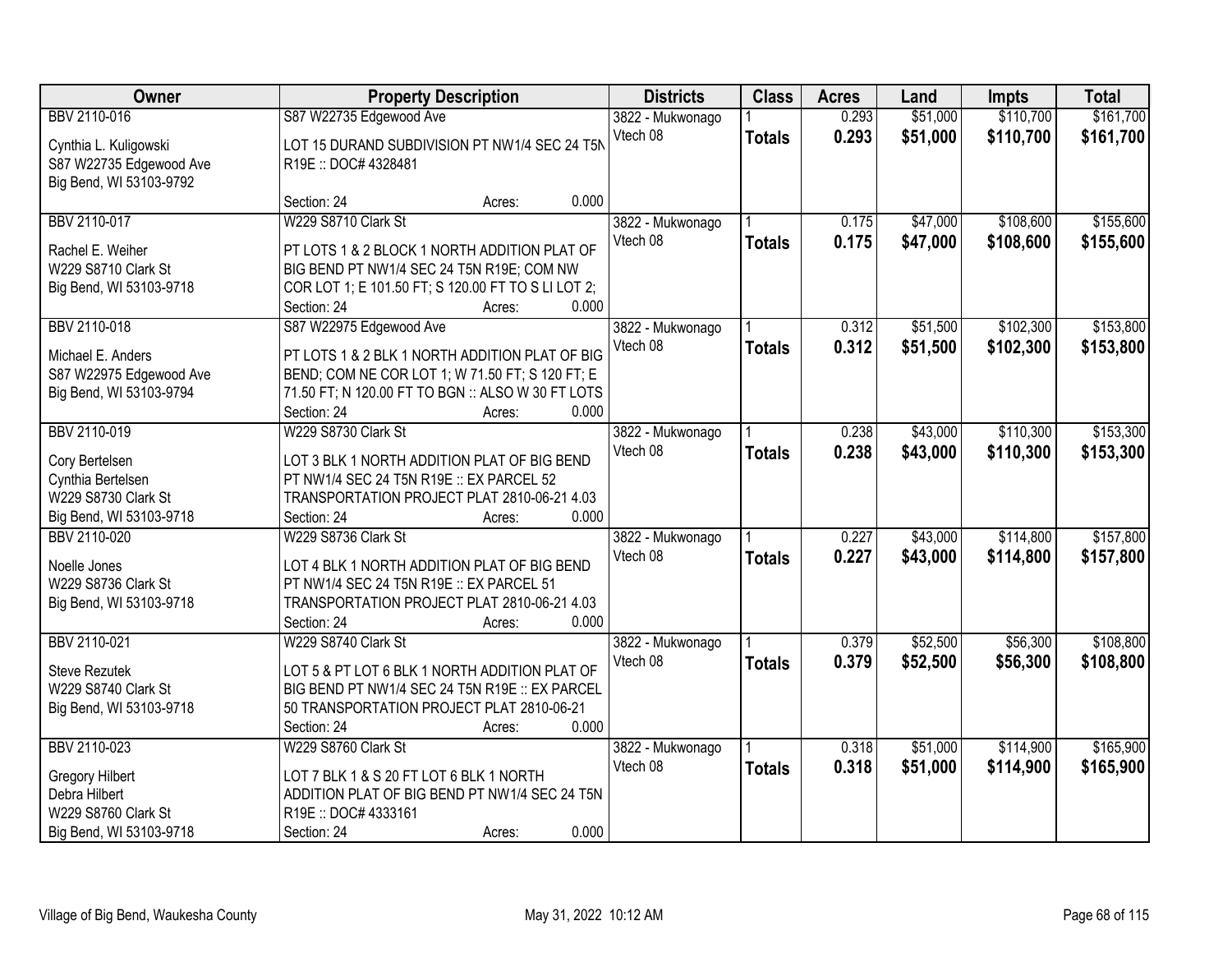| Owner                          |                                                | <b>Property Description</b> |       | <b>Districts</b> | <b>Class</b>  | <b>Acres</b> | Land     | <b>Impts</b>    | <b>Total</b> |
|--------------------------------|------------------------------------------------|-----------------------------|-------|------------------|---------------|--------------|----------|-----------------|--------------|
| BBV 2110-024                   | W229 S8770 Clark St                            |                             |       | 3822 - Mukwonago |               | 0.238        | \$52,500 | \$154,200       | \$206,700    |
| Robert Kurth                   | LOT 8 BLK 1 NORTH ADDITION PLAT OF BIG BEND    |                             |       | Vtech 08         | <b>Totals</b> | 0.238        | \$52,500 | \$154,200       | \$206,700    |
| Denise Kurth                   | PT NW1/4 SEC 24 T5N R19E DOC# 2751895          |                             |       |                  |               |              |          |                 |              |
| S79 W23495 Cheri Ave           |                                                |                             |       |                  |               |              |          |                 |              |
| Big Bend, WI 53103             | Section: 24                                    | Acres:                      | 0.000 |                  |               |              |          |                 |              |
| BBV 2110-025                   | W229 S8780 Clark St                            |                             |       | 3822 - Mukwonago |               | 0.238        | \$43,000 | \$78,200        | \$121,200    |
| Christine M. Gajewski          | LOT 9 BLK 1 NORTH ADDITION PLAT OF BIG BEND    |                             |       | Vtech 08         | <b>Totals</b> | 0.238        | \$43,000 | \$78,200        | \$121,200    |
| W229 S8780 Clark St            | PT NW1/4 SEC 24 T5N R19E DOC# 3564366          |                             |       |                  |               |              |          |                 |              |
| Big Bend, WI 53103             |                                                |                             |       |                  |               |              |          |                 |              |
|                                | Section: 24                                    | Acres:                      | 0.000 |                  |               |              |          |                 |              |
| BBV 2110-026                   | W229 S8782 Clark St                            |                             |       | 3822 - Mukwonago |               | 0.238        | \$43,000 | \$130,900       | \$173,900    |
| William J. Hangartner          | LOT 10 BLK 1 NORTH ADDITION PLAT OF BIG BEND   |                             |       | Vtech 08         | <b>Totals</b> | 0.238        | \$43,000 | \$130,900       | \$173,900    |
| Tara L. Charbarneau-Hangartner | PT NW1/4 SEC 24 T5N R19E                       |                             |       |                  |               |              |          |                 |              |
| S78 W22695 Sunset Glen Dr      |                                                |                             |       |                  |               |              |          |                 |              |
| Big Bend, WI 53103-9531        | Section: 24                                    | Acres:                      | 0.000 |                  |               |              |          |                 |              |
| BBV 2110-027                   | W229 S8790 Clark St                            |                             |       | 3822 - Mukwonago |               | 0.238        | \$43,000 | \$130,900       | \$173,900    |
|                                |                                                |                             |       | Vtech 08         | <b>Totals</b> | 0.238        | \$43,000 | \$130,900       | \$173,900    |
| Dave Richard Peterson          | LOT 11 BLK 1 NORTH ADDITION PLAT OF BIG BEND   |                             |       |                  |               |              |          |                 |              |
| Debra A. Peterson              | PT NW1/4 SEC 24 T5N R19E                       |                             |       |                  |               |              |          |                 |              |
| W229 S8790 Clark St            |                                                |                             |       |                  |               |              |          |                 |              |
| Big Bend, WI 53103-9718        | Section: 24                                    | Acres:                      | 0.000 |                  |               |              |          |                 |              |
| BBV 2110-028                   | W229 S8810 Clark St                            |                             |       | 3822 - Mukwonago |               | 0.238        | \$43,000 | \$92,200        | \$135,200    |
| <b>Lindsay Eckert</b>          | LOT 12 BLK 1 NORTH ADDITION PLAT OF BIG BEND   |                             |       | Vtech 08         | <b>Totals</b> | 0.238        | \$43,000 | \$92,200        | \$135,200    |
| Michael Clunie                 | PT NW1/4 SEC 24 T5N R19E :: DOC #4342464       |                             |       |                  |               |              |          |                 |              |
| W229 S8810 Clark St            |                                                |                             |       |                  |               |              |          |                 |              |
| Big Bend, WI 53103-9478        | Section: 24                                    | Acres:                      | 0.000 |                  |               |              |          |                 |              |
| BBV 2110-029                   | Edgewood Ave                                   |                             |       | 3822 - Mukwonago |               | 0.197        | \$43,000 | $\overline{50}$ | \$43,000     |
| James Joseph Brinks            | PT LOT 13 BLK 1 NORTH ADDITION PLAT OF BIG     |                             |       | Vtech 08         | <b>Totals</b> | 0.197        | \$43,000 | \$0             | \$43,000     |
| Pamela C. Brinks               | BEND PT NW1/4 SEC 24 T5N R19E :: EX WLY 30 FT  |                             |       |                  |               |              |          |                 |              |
| W229 S8715 Mulberry St         | LOT 13 BLK 1 NORTH ADDITION PLAT OF BIG BEND   |                             |       |                  |               |              |          |                 |              |
| Big Bend, WI 53103-9765        | Section: 24                                    | Acres:                      | 0.000 |                  |               |              |          |                 |              |
| BBV 2110-030                   | W229 S8715 Mulberry St                         |                             |       | 3822 - Mukwonago |               | 0.435        | \$53,500 | \$92,100        | \$145,600    |
| James Joseph Brinks            | PT LOT 14 & LOT 15 BLK 1 NORTH ADDITION PLAT   |                             |       | Vtech 08         | <b>Totals</b> | 0.435        | \$53,500 | \$92,100        | \$145,600    |
| Pamelia C. Brinks              | OF BIG BEND PT NW1/4 SEC 24 T5N R19E :: EX WLY |                             |       |                  |               |              |          |                 |              |
| W229 S8715 Mulberry St         | 30 FT LOT 14 BLK 1 NORTH ADDITION PLAT OF BIG  |                             |       |                  |               |              |          |                 |              |
| Big Bend, WI 53103-9765        | Section: 24                                    | Acres:                      | 0.000 |                  |               |              |          |                 |              |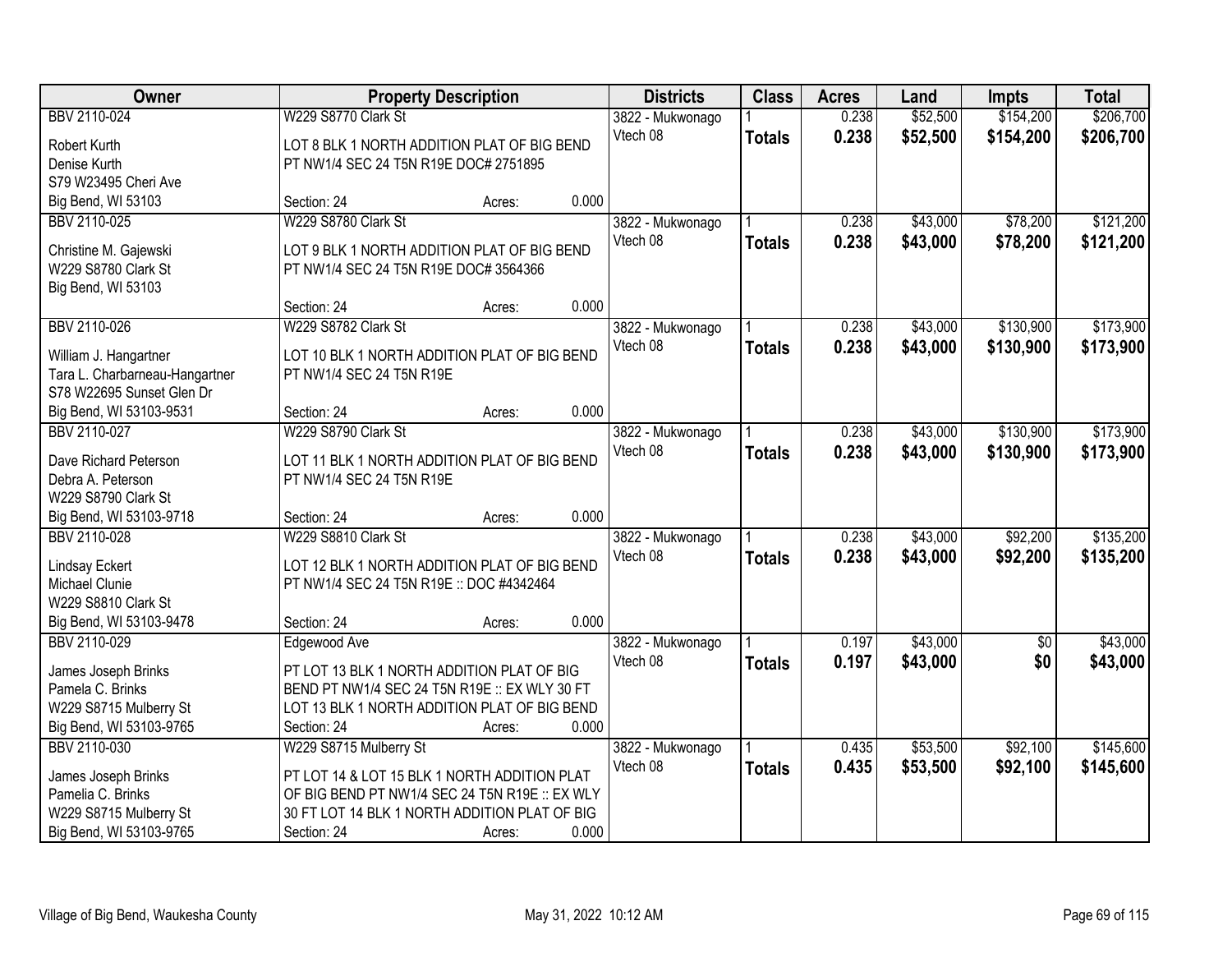| Owner                                |                                                | <b>Property Description</b> |       | <b>Districts</b>             | <b>Class</b>  | <b>Acres</b>   | Land     | <b>Impts</b> | <b>Total</b> |
|--------------------------------------|------------------------------------------------|-----------------------------|-------|------------------------------|---------------|----------------|----------|--------------|--------------|
| BBV 2110-032                         | W229 S8735 Mulberry St                         |                             |       | 3822 - Mukwonago             |               | 0.477          | \$53,500 | \$140,200    | \$193,700    |
| Mary Beth Miller                     | LOT 16 & 17 BLK 1 NORTH ADDITION PLAT OF BIG   |                             |       | Vtech 08                     | <b>Totals</b> | 0.477          | \$53,500 | \$140,200    | \$193,700    |
| W229 S8735 Mulberry St               | BEND PT NW1/4 SEC 24 T5N R19E DOC# 2577150     |                             |       |                              |               |                |          |              |              |
| Big Bend, WI 53103                   |                                                |                             |       |                              |               |                |          |              |              |
|                                      | Section: 24                                    | Acres:                      | 0.000 |                              |               |                |          |              |              |
| BBV 2110-034                         | W229 S8755 Mulberry St                         |                             |       | 3822 - Mukwonago             |               | 0.318          | \$48,500 | \$106,400    | \$154,900    |
| Thomas M. Fritz                      | LOT 18 BLK 1 & N 20 FT LOT 19 BLK 1 NORTH      |                             |       | Vtech 08                     | <b>Totals</b> | 0.318          | \$48,500 | \$106,400    | \$154,900    |
| Jennifer Griffith                    | ADDITION PLAT OF BIG BEND PT NW1/4 SEC 24 T5N  |                             |       |                              |               |                |          |              |              |
| W229 S8755 Mulberry St               | R19E DOC# 3097312                              |                             |       |                              |               |                |          |              |              |
| Big Bend, WI 53103                   | Section: 24                                    | Acres:                      | 0.000 |                              |               |                |          |              |              |
| BBV 2110-035                         | W229 S8775 Mulberry St                         |                             |       | 3822 - Mukwonago             |               | 0.238          | \$50,000 | \$113,200    | \$163,200    |
| Dahlila J. Hermann                   | LOT 20 & S 40 FT LOT 19 BLK 1 NORTH ADDITION   |                             |       | Vtech 08                     | <b>Totals</b> | 0.238          | \$50,000 | \$113,200    | \$163,200    |
| W229 S8775 Mulberry St               | PLAT OF BIG BEND PT NW1/4 SEC 24 T5N R19E      |                             |       |                              |               |                |          |              |              |
| Big Bend, WI 53103                   | DOC#3218584                                    |                             |       |                              |               |                |          |              |              |
|                                      | Section: 24                                    | Acres:                      | 0.000 |                              |               |                |          |              |              |
| BBV 2110-037                         | W229 S8785 Mulberry St                         |                             |       | 3822 - Mukwonago             |               | 0.477          | \$53,500 | \$126,500    | \$180,000    |
|                                      |                                                |                             |       | Vtech 08                     | <b>Totals</b> | 0.477          | \$53,500 | \$126,500    | \$180,000    |
| Alvin Heacox                         | LOTS 21 & 22 BLK 1 NORTH ADDITION PLAT OF BIG  |                             |       |                              |               |                |          |              |              |
| Ann Heacox<br>W229 S8785 Mulberry St | BEND PT NW1/4 SEC 24 T5N R19E R1981/341        |                             |       |                              |               |                |          |              |              |
| Big Bend, WI 53103                   | Section: 24                                    | Acres:                      | 0.000 |                              |               |                |          |              |              |
| BBV 2110-039                         | S88 W22940 Park Ave                            |                             |       | 3822 - Mukwonago             |               | 0.477          | \$53,500 | \$121,000    | \$174,500    |
|                                      |                                                |                             |       | Vtech 08                     | <b>Totals</b> | 0.477          | \$53,500 | \$121,000    | \$174,500    |
| Lorna J. Neitzel                     | LOT 23 & 24 BLK 1 NORTH ADDITION PLAT OF BIG   |                             |       |                              |               |                |          |              |              |
| S88 W22940 Park Ave                  | BEND PT NW1/4 SEC 24 T5N R19E :: DOC# 1474654  |                             |       |                              |               |                |          |              |              |
| Big Bend, WI 53103-9522              |                                                |                             |       |                              |               |                |          |              |              |
|                                      | Section: 24                                    | Acres:                      | 0.000 |                              |               |                |          |              |              |
| BBV 2110-041                         | W229 S8710 Mulberry St                         |                             |       | 3822 - Mukwonago<br>Vtech 08 |               | 0.477<br>0.477 | \$53,500 | \$122,900    | \$176,400    |
| Matthew R. Hoyt                      | LOT 1 & 2 BLK 2 NORTH ADDITION PLAT OF BIG     |                             |       |                              | <b>Totals</b> |                | \$53,500 | \$122,900    | \$176,400    |
| Samantha R. Moon                     | BEND PT NW1/4 SEC 24 T5N R19E                  |                             |       |                              |               |                |          |              |              |
| W229 S8710 Mulberry St               |                                                |                             |       |                              |               |                |          |              |              |
| Big Bend, WI 53103-9765              | Section: 24                                    | Acres:                      | 0.000 |                              |               |                |          |              |              |
| BBV 2110-043-001                     | W229 S8770 Mulberry St                         |                             |       | 3822 - Mukwonago             |               | 0.477          | \$57,000 | \$193,500    | \$250,500    |
| Derek J. Wagner                      | LOT 1 CERT SURV 10369 VOL 98/221 REC AS DOC#   |                             |       | Vtech 08                     | <b>Totals</b> | 0.477          | \$57,000 | \$193,500    | \$250,500    |
| Tara N. Tatge                        | 3473066 LOT 3 & 4 BLK 2 NORTH ADDITION PLAT OF |                             |       |                              |               |                |          |              |              |
| W229 S8730 Mulberry St               | BIG BEND PT NW1/4 SEC 24 T5N R19E :: DOC#      |                             |       |                              |               |                |          |              |              |
| Big Bend, WI 53103-9765              | Section: 24                                    | Acres:                      | 0.000 |                              |               |                |          |              |              |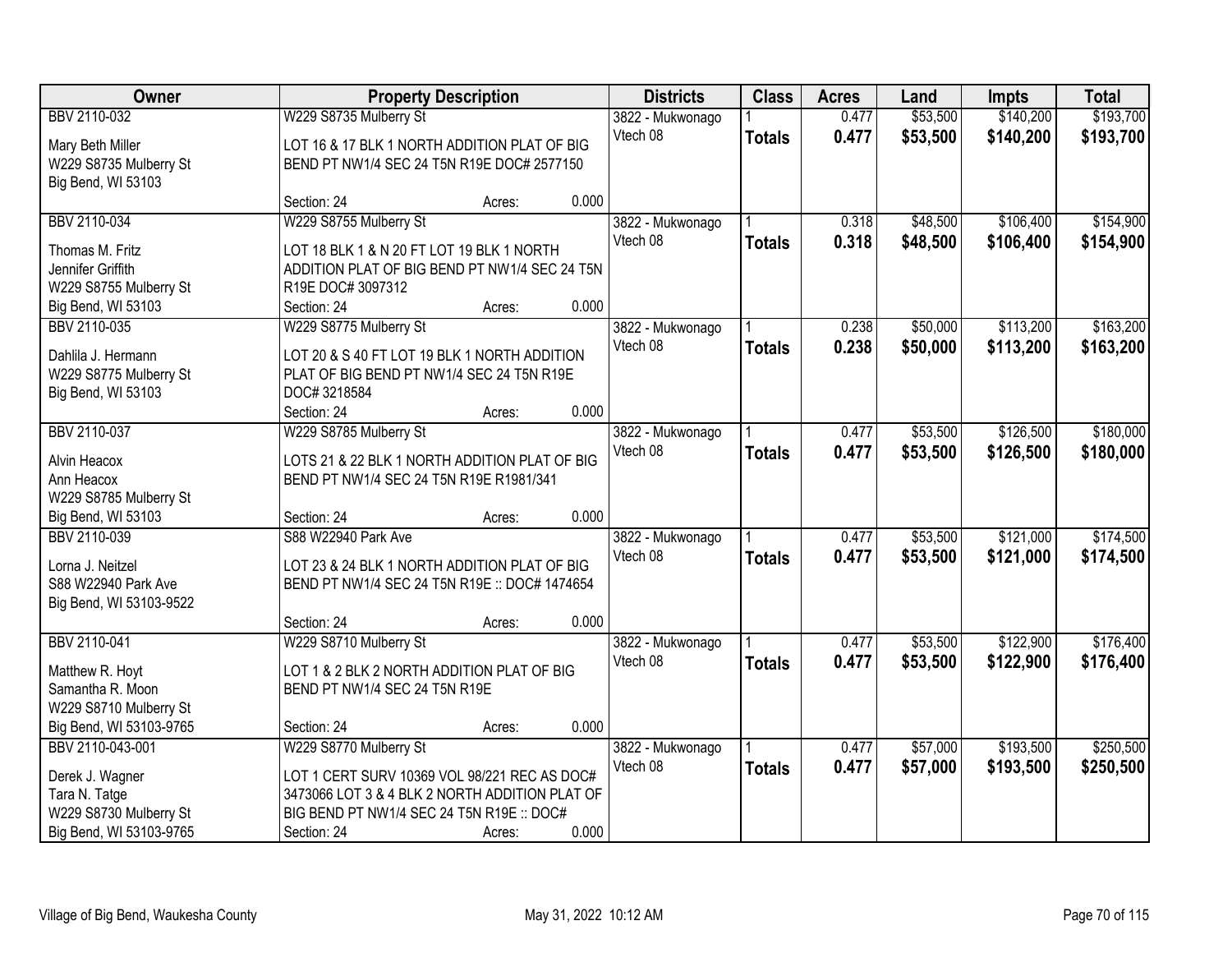| Owner                   |                                                | <b>Property Description</b> |       | <b>Districts</b> | <b>Class</b>  | <b>Acres</b> | Land     | <b>Impts</b> | <b>Total</b> |
|-------------------------|------------------------------------------------|-----------------------------|-------|------------------|---------------|--------------|----------|--------------|--------------|
| BBV 2110-045            | W229 S8740 Mulberry St                         |                             |       | 3822 - Mukwonago |               | 0.238        | \$44,000 | \$95,900     | \$139,900    |
| Robert D. Soneberg      | LOT 5 BLK 2 NORTH ADDITION PLAT OF BIG BEND    |                             |       | Vtech 08         | <b>Totals</b> | 0.238        | \$44,000 | \$95,900     | \$139,900    |
| W229 S8740 Mulberry St  | PT NW1/4 SEC 24 T5N R19E DOC# 2779753 & DOC#   |                             |       |                  |               |              |          |              |              |
| Big Bend, WI 53103      | 3988653                                        |                             |       |                  |               |              |          |              |              |
|                         | Section: 24                                    | Acres:                      | 0.000 |                  |               |              |          |              |              |
| BBV 2110-046            |                                                |                             |       | 3822 - Mukwonago |               | 0.238        | \$44,000 | \$0          | \$44,000     |
|                         |                                                |                             |       | Vtech 08         | <b>Totals</b> | 0.238        | \$44,000 | \$0          | \$44,000     |
| John E. Soneberg        | LOT 6 BLK 2 NORTH ADDITION PLAT OF BIG BEND    |                             |       |                  |               |              |          |              |              |
| Sadie S. Soneberg       | PT NW1/4 SEC 24 T5N R19E DOC# 2779753 & DOC#   |                             |       |                  |               |              |          |              |              |
| S90 W22990 Rose Ave     | 3988654                                        |                             |       |                  |               |              |          |              |              |
| Big Bend, WI 53103-9717 | Section: 24                                    | Acres:                      | 0.000 |                  |               |              |          |              |              |
| BBV 2110-047            | W229 S8770 Mulberry St                         |                             |       | 3822 - Mukwonago |               | 0.715        | \$64,500 | \$143,500    | \$208,000    |
| Lonny D. Kubinek        | LOTS 7, 8 & 9 BLK 2 NORTH ADDITION PLAT OF BIG |                             |       | Vtech 08         | <b>Totals</b> | 0.715        | \$64,500 | \$143,500    | \$208,000    |
| Sheila L. Kubinek       | BEND PT NW1/4 SEC 24 T5N R19E :: DOC# 4173311  |                             |       |                  |               |              |          |              |              |
| W229 S8770 Mulberry St  |                                                |                             |       |                  |               |              |          |              |              |
| Big Bend, WI 53103-9765 | Section: 24                                    | Acres:                      | 0.000 |                  |               |              |          |              |              |
| BBV 2110-050            | W229 S8790 Mulberry St                         |                             |       | 3822 - Mukwonago |               | 0.477        | \$49,500 | \$133,900    | \$183,400    |
|                         |                                                |                             |       | Vtech 08         | <b>Totals</b> | 0.477        | \$49,500 | \$133,900    | \$183,400    |
| Matthew Johnson         | LOT 10 & N1/2 OF LOT 11 BLK 2 NORTH ADDITION   |                             |       |                  |               |              |          |              |              |
| Tammy Johnson           | PLAT OF BIG BEND PT NW1/4 SEC 24 T5N R19E      |                             |       |                  |               |              |          |              |              |
| W229 S8790 Mulberry St  |                                                |                             |       |                  |               |              |          |              |              |
| Big Bend, WI 53103      | Section: 24                                    | Acres:                      | 0.000 |                  |               |              |          |              |              |
| BBV 2110-052            | W229 S8794 Mulberry St                         |                             |       | 3822 - Mukwonago |               | 0.238        | \$49,500 | \$159,900    | \$209,400    |
| Sarah M. Tennessen      | LOT 12 & S1/2 LOT 11 BLK 2 NORTH ADDITION PLAT |                             |       | Vtech 08         | <b>Totals</b> | 0.238        | \$49,500 | \$159,900    | \$209,400    |
| W229 S8794 Mulberry St  | OF BIG BEND PT NW1/4 SEC 24 T5N R19E           |                             |       |                  |               |              |          |              |              |
| Big Bend, WI 53103-9765 |                                                |                             |       |                  |               |              |          |              |              |
|                         | Section: 24                                    | Acres:                      | 0.000 |                  |               |              |          |              |              |
| BBV 2110-053            | S87 W22875 Edgewood Ave                        |                             |       | 3822 - Mukwonago |               | 0.238        | \$45,000 | \$140,000    | \$185,000    |
|                         |                                                |                             |       | Vtech 08         | <b>Totals</b> | 0.238        | \$45,000 | \$140,000    | \$185,000    |
| Aaron M. Lueck          | W1/2 LOTS 13 & 14 BLK 2 NORTH ADDITION PLAT OF |                             |       |                  |               |              |          |              |              |
| S87 W22875 Edgewood Ave | BIG BEND PT NW1/4 SEC 24 T5N R19E              |                             |       |                  |               |              |          |              |              |
| Big Bend, WI 53103-9793 |                                                |                             |       |                  |               |              |          |              |              |
|                         | Section: 24                                    | Acres:                      | 0.000 |                  |               |              |          |              |              |
| BBV 2110-054            | W228 S8715 Cherry St                           |                             |       | 3822 - Mukwonago |               | 0.238        | \$45,000 | \$149,200    | \$194,200    |
| Jonathan S. Sanders     | E1/2 LOTS 13 & 14 BLK 2 NORTH ADDITION PLAT OF |                             |       | Vtech 08         | <b>Totals</b> | 0.238        | \$45,000 | \$149,200    | \$194,200    |
| W228 S8715 Cherry St    | BIG BEND BEING PT NW1/4 SEC 24 T5N R19E        |                             |       |                  |               |              |          |              |              |
| Big Bend, WI 53103-9763 |                                                |                             |       |                  |               |              |          |              |              |
|                         | Section: 24                                    | Acres:                      | 0.000 |                  |               |              |          |              |              |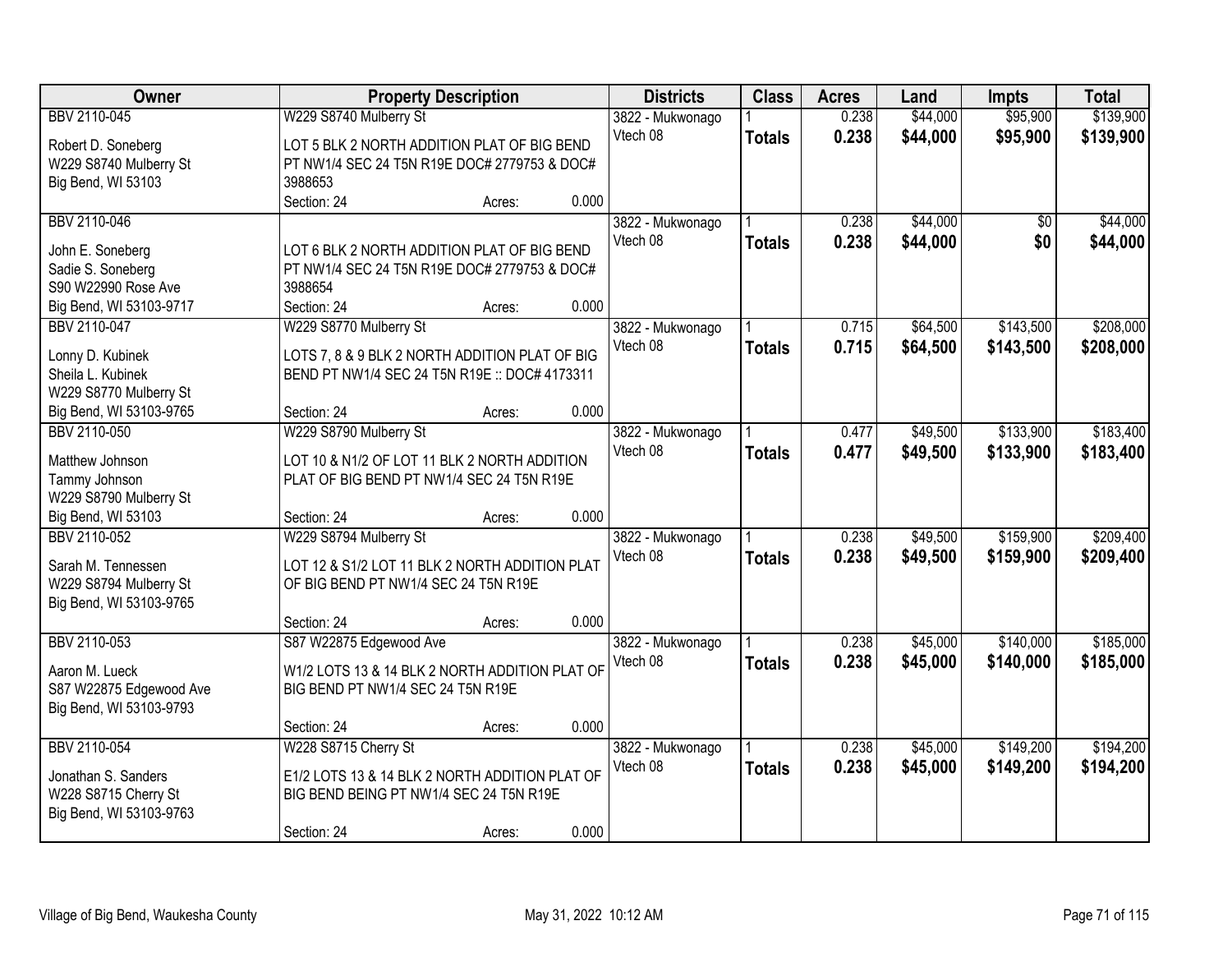| Owner                    |                                                                                     | <b>Property Description</b> |                  | <b>Districts</b> | <b>Class</b>  | <b>Acres</b> | Land     | <b>Impts</b>    | <b>Total</b> |
|--------------------------|-------------------------------------------------------------------------------------|-----------------------------|------------------|------------------|---------------|--------------|----------|-----------------|--------------|
| BBV 2110-055             | W228 S8725 Cherry St                                                                |                             | 3822 - Mukwonago |                  |               | 0.238        | \$44,000 | \$100,200       | \$144,200    |
| Colleen A. Jones         | LOT 15 BLK 2 NORTH ADDITION PLAT OF BIG BEND                                        |                             | Vtech 08         |                  | <b>Totals</b> | 0.238        | \$44,000 | \$100,200       | \$144,200    |
| W228 S8725 Cherry St     | PT NW1/4 SEC 24 T5N R19E R143/249 & DOC#                                            |                             |                  |                  |               |              |          |                 |              |
| Big Bend, WI 53103       | 3200674                                                                             |                             |                  |                  |               |              |          |                 |              |
|                          | Section: 24                                                                         | Acres:                      | 0.000            |                  |               |              |          |                 |              |
| BBV 2110-056             | W228 S8735 Cherry St                                                                |                             | 3822 - Mukwonago |                  |               | 0.238        | \$44,000 | \$142,300       | \$186,300    |
| Patrick E. Hoppe         | LOT 16 BLK 2 NORTH ADDITION PLAT OF BIG BEND                                        |                             | Vtech 08         |                  | <b>Totals</b> | 0.238        | \$44,000 | \$142,300       | \$186,300    |
| Rosemary J. Perse        | PT NW1/4 SEC 24 T5N R19E                                                            |                             |                  |                  |               |              |          |                 |              |
| W228 S8735 Cherry St     |                                                                                     |                             |                  |                  |               |              |          |                 |              |
| Big Bend, WI 53103-9763  | Section: 24                                                                         | Acres:                      | 0.000            |                  |               |              |          |                 |              |
| BBV 2110-057             | W228 S8745 Cherry St                                                                |                             | 3822 - Mukwonago |                  |               | 0.238        | \$44,000 | \$76,400        | \$120,400    |
|                          |                                                                                     |                             | Vtech 08         |                  | <b>Totals</b> | 0.238        | \$44,000 | \$76,400        | \$120,400    |
| Scott L. Bucane          | LOT 17 BLK 2 NORTH ADDITION PLAT OF BIG BEND                                        |                             |                  |                  |               |              |          |                 |              |
| W228 S8745 Cherry St     | PT NW1/4 SEC 24 T5N R19E :: INCLUDING ACCESS<br>EASEMENT RECORDED AS DOC #337272 ON |                             |                  |                  |               |              |          |                 |              |
| Big Bend, WI 53103-9763  | Section: 24                                                                         | Acres:                      | 0.000            |                  |               |              |          |                 |              |
| BBV 2110-058             | W228 S8755 Cherry St                                                                |                             | 3822 - Mukwonago |                  |               | 0.238        | \$44,000 | \$72,100        | \$116,100    |
|                          |                                                                                     |                             | Vtech 08         |                  | <b>Totals</b> | 0.238        | \$44,000 | \$72,100        | \$116,100    |
| Kyle L. Knoke            | LOT 18 BLK 2 NORTH ADDITION PLAT OF BIG BEND                                        |                             |                  |                  |               |              |          |                 |              |
| W228 S8755 Cherry St     | PT NW1/4 SEC 24 T5N R19E                                                            |                             |                  |                  |               |              |          |                 |              |
| Big Bend, WI 53103-9763  |                                                                                     |                             |                  |                  |               |              |          |                 |              |
|                          | Section: 24                                                                         | Acres:                      | 0.000            |                  |               |              |          |                 |              |
| BBV 2110-059             | Cherry St                                                                           |                             | 3822 - Mukwonago |                  |               | 0.238        | \$44,000 | $\overline{50}$ | \$44,000     |
| Kyle L. Knoke            | LOT 19 BLK 2 NORTH ADDITION PLAT OF BIG BEND                                        |                             | Vtech 08         |                  | <b>Totals</b> | 0.238        | \$44,000 | \$0             | \$44,000     |
| W228 S8755 Cherry St     | PT NW1/4 SEC 24 T5N R19E                                                            |                             |                  |                  |               |              |          |                 |              |
| Big Bend, WI 53103-9763  |                                                                                     |                             |                  |                  |               |              |          |                 |              |
|                          | Section: 24                                                                         | Acres:                      | 0.000            |                  |               |              |          |                 |              |
| BBV 2110-060             | W228 S8775 Cherry St                                                                |                             | 3822 - Mukwonago |                  |               | 0.477        | \$53,500 | \$93,600        | \$147,100    |
| James Westphal           | LOT 20 & 21 BLK 2 NORTH ADDITION PLAT OF BIG                                        |                             | Vtech 08         |                  | <b>Totals</b> | 0.477        | \$53,500 | \$93,600        | \$147,100    |
| Judith Westphal          | BEND PT NW1/4 SEC 24 T5N R19E                                                       |                             |                  |                  |               |              |          |                 |              |
| 3446 George Ct           |                                                                                     |                             |                  |                  |               |              |          |                 |              |
| West Bend, WI 53095-8780 | Section: 24                                                                         | Acres:                      | 0.000            |                  |               |              |          |                 |              |
| BBV 2110-062             | W228 S8795 Cherry St                                                                |                             | 3822 - Mukwonago |                  |               | 0.357        | \$49,500 | \$174,100       | \$223,600    |
| Jack K. Verburgt Jr      | LOT 22 & N1/2 LOT 23 BLK 2 NORTH ADDITION PLAT                                      |                             | Vtech 08         |                  | <b>Totals</b> | 0.357        | \$49,500 | \$174,100       | \$223,600    |
| W228 S8795 Cherry St     | OF BIG BEND PT NW1/4 SEC 24 T5N R19E R2018/904                                      |                             |                  |                  |               |              |          |                 |              |
| Big Bend, WI 53103       |                                                                                     |                             |                  |                  |               |              |          |                 |              |
|                          | Section: 24                                                                         | Acres:                      | 0.000            |                  |               |              |          |                 |              |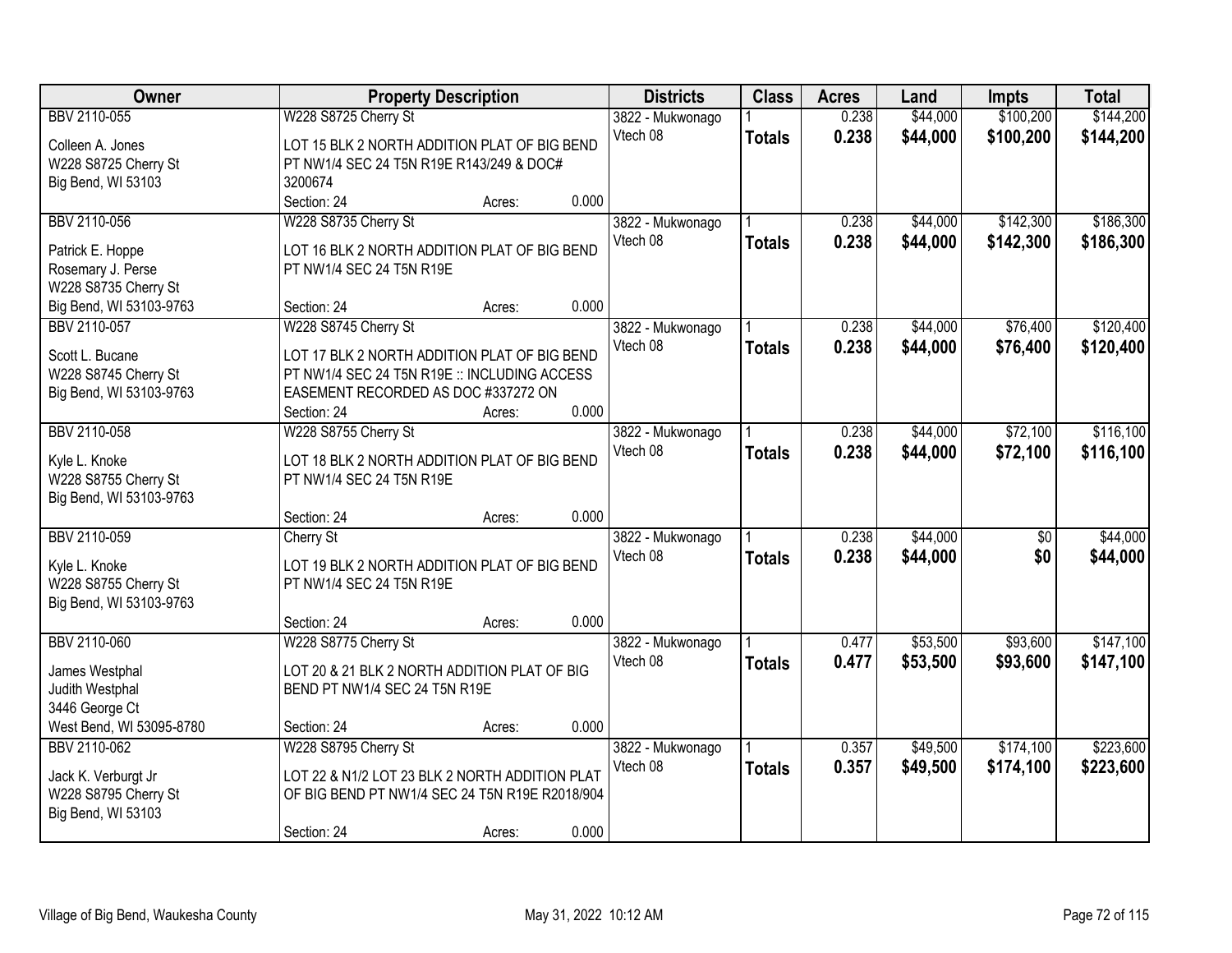| Owner                                                                                           | <b>Property Description</b>                                                                                      |        |       | <b>Districts</b>             | <b>Class</b>                     | <b>Acres</b>   | Land                   | <b>Impts</b>           | <b>Total</b>           |
|-------------------------------------------------------------------------------------------------|------------------------------------------------------------------------------------------------------------------|--------|-------|------------------------------|----------------------------------|----------------|------------------------|------------------------|------------------------|
| BBV 2110-064<br>Lora Bucy<br>W228 S8815 Cherry St<br>Big Bend, WI 53103-9807                    | W228 S8815 Cherry St<br>LOT 24 & S1/2 LOT 23 BLK 2 NORTH ADDITION PLAT<br>OF BIG BEND PT NW1/4 SEC 24 T5N R19E   |        |       | 3822 - Mukwonago<br>Vtech 08 | <b>Totals</b>                    | 0.357<br>0.357 | \$49,500<br>\$49,500   | \$161,200<br>\$161,200 | \$210,700<br>\$210,700 |
|                                                                                                 | Section: 24                                                                                                      | Acres: | 0.000 |                              |                                  |                |                        |                        |                        |
| BBV 2110-066-001<br>Jeffery Peterson<br>W228 S8710 Cherry St<br>Big Bend, WI 53103              | W228 S8710 Cherry St<br>LOTS 1 & 2 BLK 3 NORTH ADDITION PLAT OF BIG<br>BEND PT NW1/4 SEC 24 T5N R19E             |        |       | 3822 - Mukwonago<br>Vtech 08 | <b>Totals</b>                    | 0.477<br>0.477 | \$51,000<br>\$51,000   | \$168,000<br>\$168,000 | \$219,000<br>\$219,000 |
| BBV 2110-067                                                                                    | Section: 24<br>W228 S8730 Cherry St                                                                              | Acres: | 0.000 | 3822 - Mukwonago             |                                  | 0.477          | \$53,500               | \$131,300              | \$184,800              |
| Joseph J. Dorava et al<br>220 N Park St<br>Belleville, WI 53508                                 | LOT 3 & 4 BLK 3 NORTH ADDITION PLAT OF BIG<br>BEND PT NW1/4 SEC 24 T5N R19E :: DOC# 4120778<br><b>LE</b>         |        |       | Vtech 08                     | <b>Totals</b>                    | 0.477          | \$53,500               | \$131,300              | \$184,800              |
|                                                                                                 | Section: 24                                                                                                      | Acres: | 0.000 |                              |                                  |                |                        |                        |                        |
| BBV 2110-069<br>Janis Goldammer<br>W228 S8750 Cherry St<br>Big Bend, WI 53103                   | W228 S8750 Cherry St<br>LOT 5 & 6 BLK 3 NORTH ADDITION PLAT OF BIG<br>BEND PT NW1/4 SEC 24 T5N R19E DOC# 3432921 |        |       | 3822 - Mukwonago<br>Vtech 08 | <b>Totals</b>                    | 0.477<br>0.477 | \$53,500<br>\$53,500   | \$114,200<br>\$114,200 | \$167,700<br>\$167,700 |
|                                                                                                 | Section: 24                                                                                                      | Acres: | 0.000 |                              |                                  |                |                        |                        |                        |
| BBV 2110-071<br><b>Mvhf Transition Trust</b><br>W228 S8760 Cherry St<br>Big Bend, WI 53103-9763 | W228 S8760 Cherry St<br>LOT 7 & 8 BLK 3 NORTH ADDITION PLAT OF BIG<br>BEND PT NW1/4 SEC 24 T5N R19E              |        |       | 3822 - Mukwonago<br>Vtech 08 | <b>Totals</b>                    | 0.477<br>0.477 | \$53,500<br>\$53,500   | \$151,300<br>\$151,300 | \$204,800<br>\$204,800 |
|                                                                                                 | Section: 24                                                                                                      | Acres: | 0.000 |                              |                                  |                |                        |                        |                        |
| BBV 2110-073<br>Ryan D. Carlsen<br>Tracy M. Carlsen<br>W228 S8790 Cherry St                     | W228 S8790 Cherry St<br>LOT 9 & 10 BLK 3 NORTH ADDITION PLAT OF BIG<br>BEND PT NW1/4 SEC 24 T5N R19E             |        |       | 3822 - Mukwonago<br>Vtech 08 | <b>Totals</b>                    | 0.477<br>0.477 | \$53,500<br>\$53,500   | \$149,100<br>\$149,100 | \$202,600<br>\$202,600 |
| Big Bend, WI 53103-9763                                                                         | Section: 24                                                                                                      | Acres: | 0.000 |                              |                                  |                |                        |                        |                        |
| BBV 2110-075<br>Village of Big Bend<br>W230 S9185 Nevins St<br>Big Bend, WI 53103-9722          | LOT 11 BLK 3 NORTH ADDITION PLAT OF BIG BEND<br>PT NW1/4 SEC 24 T5N R19E<br>Section: 24                          | Acres: | 0.238 | 3822 - Mukwonago<br>Vtech 08 | $\overline{X4}$<br><b>Totals</b> | 0.238<br>0.238 | $\overline{50}$<br>\$0 | $\overline{50}$<br>\$0 | $\overline{50}$<br>\$0 |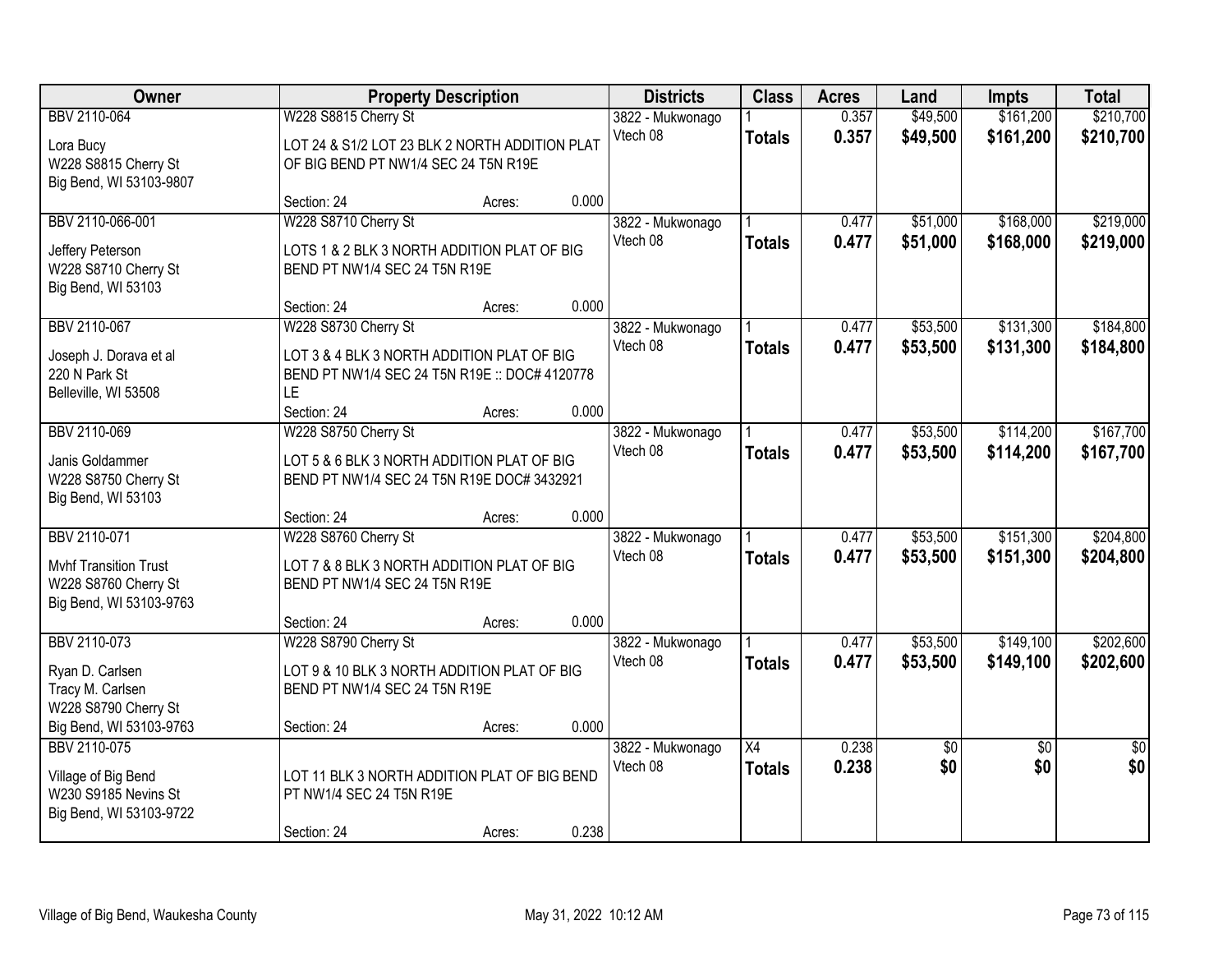| Owner                                                                                                       | <b>Property Description</b>                                                                                                                                                       |        |       | <b>Districts</b>             | <b>Class</b>                     | <b>Acres</b>   | Land                   | <b>Impts</b>           | <b>Total</b>           |
|-------------------------------------------------------------------------------------------------------------|-----------------------------------------------------------------------------------------------------------------------------------------------------------------------------------|--------|-------|------------------------------|----------------------------------|----------------|------------------------|------------------------|------------------------|
| BBV 2110-076<br>Village of Big Bend<br>W230 S9185 Nevins St<br>Big Bend, WI 53103-9722                      | LOT 12 BLK 3 NORTH ADDITION PLAT OF BIG BEND<br>PT NW1/4 SEC 24 T5N R19E                                                                                                          |        |       | 3822 - Mukwonago<br>Vtech 08 | X4<br><b>Totals</b>              | 0.275<br>0.275 | $\overline{50}$<br>\$0 | $\overline{50}$<br>\$0 | $\sqrt{30}$<br>\$0     |
|                                                                                                             | Section: 24                                                                                                                                                                       | Acres: | 0.275 |                              |                                  |                |                        |                        |                        |
| BBV 2110-077<br><b>Fred Kuether</b><br>29214 Forest Isle Ln<br>Waterford, WI 53185                          | W229 S8820 Clark St<br>LOT 1 BLK 4 NORTH ADDITION PLAT OF BIG BEND<br>PT NW1/4 SEC 24 T5N R19E R2882/1005                                                                         |        |       | 3822 - Mukwonago<br>Vtech 08 | <b>Totals</b>                    | 0.238<br>0.238 | \$57,000<br>\$57,000   | \$122,800<br>\$122,800 | \$179,800<br>\$179,800 |
|                                                                                                             | Section: 24                                                                                                                                                                       | Acres: | 0.000 |                              |                                  |                |                        |                        |                        |
| BBV 2110-078<br>Wisconsin Electric Power Co<br>231 W Michigan Ave<br>Milwaukee, WI 53203                    | Clark St<br>LOT 2 BLK 4 NORTH ADDITION PLAT OF BIG BEND<br>PT NW1/4 SEC 24 T5N R19E                                                                                               |        |       | 3822 - Mukwonago<br>Vtech 08 | $\overline{X5}$<br><b>Totals</b> | 0.238<br>0.238 | $\overline{50}$<br>\$0 | $\overline{50}$<br>\$0 | $\overline{30}$<br>\$0 |
|                                                                                                             | Section: 24                                                                                                                                                                       | Acres: | 0.238 |                              |                                  |                |                        |                        |                        |
| BBV 2110-079<br>Tammy A. Miramontes<br>W229 S8860 Clark St                                                  | W229 S8850 Clark St<br>LOT 3 BLK 4 NORTH ADDITION PLAT OF BIG BEND<br>PT NW1/4 SEC 24 T5N R19E DOC# 3257749                                                                       |        |       | 3822 - Mukwonago<br>Vtech 08 | <b>Totals</b>                    | 0.327<br>0.327 | \$54,000<br>\$54,000   | \$166,000<br>\$166,000 | \$220,000<br>\$220,000 |
| Big Bend, WI 53103                                                                                          | Section: 24                                                                                                                                                                       | Acres: | 0.000 |                              |                                  |                |                        |                        |                        |
| BBV 2110-080<br>Karl W. Droese<br>Kristi L. Droese<br>S99 W24280 Forest Home Ave<br>Big Bend, WI 53103-9540 | S88 W22945 Park Ave<br>LOT 4 & 5 BLK 4 NORTH ADDITION PLAT OF BIG<br>BEND PT NW1/4 SEC 24 T5N R19E DOC# 3489444<br>Section: 24                                                    | Acres: | 0.000 | 3822 - Mukwonago<br>Vtech 08 | <b>Totals</b>                    | 0.417<br>0.417 | \$58,500<br>\$58,500   | \$110,600<br>\$110,600 | \$169,100<br>\$169,100 |
| BBV 2110-082-002                                                                                            |                                                                                                                                                                                   |        |       | 3822 - Mukwonago             |                                  | 0.173          | \$9,500                | \$0                    | \$9,500                |
| Karl W. Droese<br>Kristi L. Droese<br>S99 W24280 Forest Home Ave                                            | LOT 6 BLK 4 NORTH ADDITION PLAT OF BIG BEND<br>PT NW1/4 SEC 24 T5N R19E DOC# 3489444                                                                                              |        |       | Vtech 08                     | <b>Totals</b>                    | 0.173          | \$9,500                | \$0                    | \$9,500                |
| Big Bend, WI 53103-9540                                                                                     | Section: 24                                                                                                                                                                       | Acres: | 0.000 |                              |                                  |                |                        |                        |                        |
| BBV 2110-083-002<br>Gary Gillen<br>Debra Gillen<br>S88 W22915 Park Ave<br>Big Bend, WI 53103-9764           | S88 W22915 Park Ave<br>LOT 1 & W 25 FT LOT 2 BLK 5 NORTH ADDITION<br>PLAT OF BIG BEND PT NW1/4 SEC 24 T5N R19E ::<br>ALSO PT NW1/4 NW1/4 SEC 24 T5N R19E (E1/2 VAC<br>Section: 24 | Acres: | 0.000 | 3822 - Mukwonago<br>Vtech 08 | <b>Totals</b>                    | 0.312<br>0.312 | \$55,500<br>\$55,500   | \$123,300<br>\$123,300 | \$178,800<br>\$178,800 |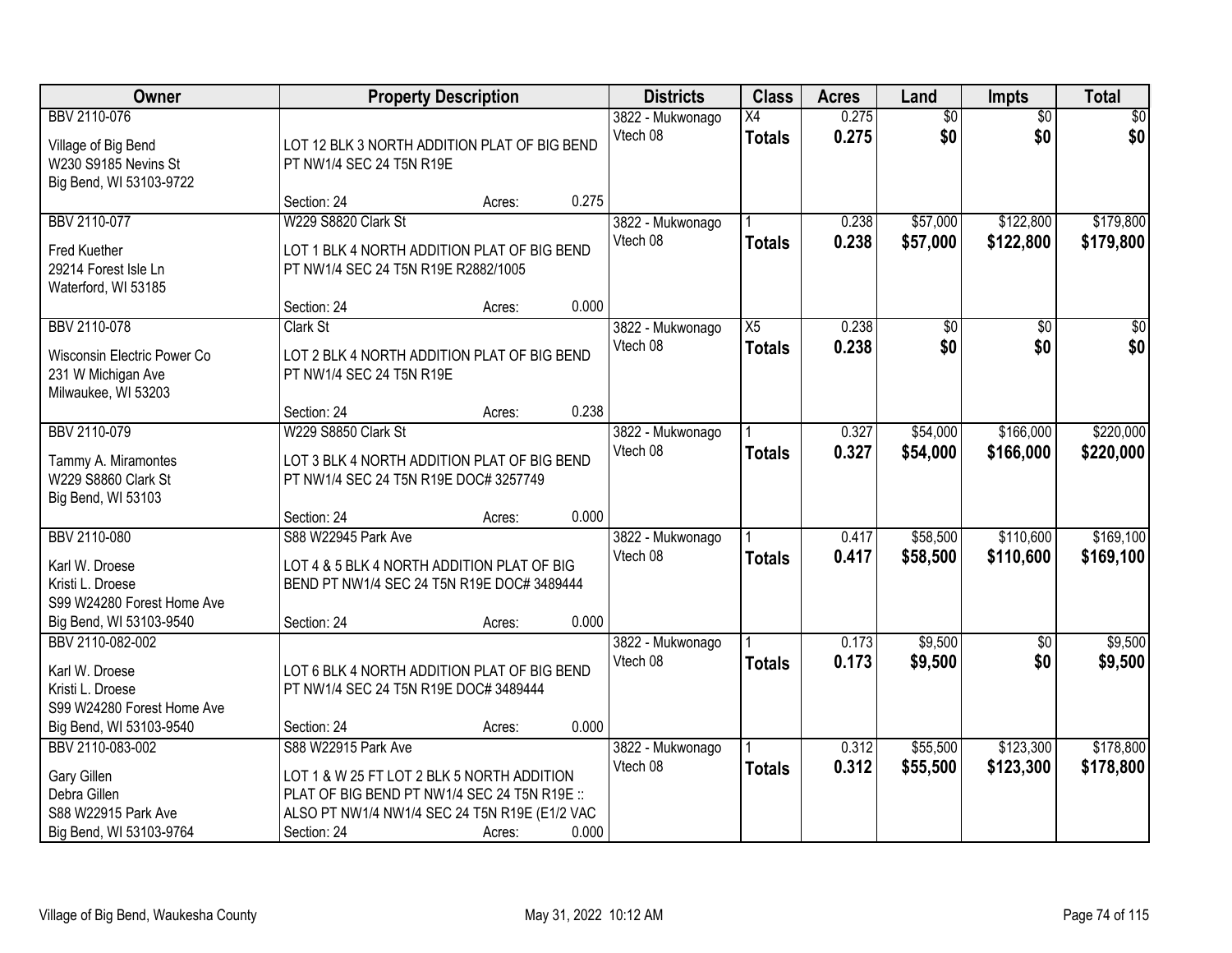| Owner                                                                                                  |                                                                                                                | <b>Property Description</b> |       | <b>Districts</b>             | <b>Class</b>  | <b>Acres</b>   | Land                 | <b>Impts</b>           | <b>Total</b>           |
|--------------------------------------------------------------------------------------------------------|----------------------------------------------------------------------------------------------------------------|-----------------------------|-------|------------------------------|---------------|----------------|----------------------|------------------------|------------------------|
| BBV 2110-084<br>Larry L. Long<br>S88 W22905 Park Ave<br>Big Bend, WI 53103-9764                        | S88 W22905 Park Ave<br>PT LOT 2 EX W 25 FT BLK 5 NORTH ADDITION PLAT<br>OF BIG BEND PT NW1/4 SEC 24 T5N R19E   |                             |       | 3822 - Mukwonago<br>Vtech 08 | <b>Totals</b> | 0.245<br>0.245 | \$47,500<br>\$47,500 | \$152,200<br>\$152,200 | \$199,700<br>\$199,700 |
|                                                                                                        | Section: 24                                                                                                    | Acres:                      | 0.000 |                              |               |                |                      |                        |                        |
| BBV 2110-085<br>John Balthazor<br>Dawn Balthazor<br>W229 S8910 Clark St                                | W229 S8910 Clark St<br>W 109 FT LOT 1 F N JACKSONS SUBDIVISION PT<br>NW1/4 SEC 24 T5N R19E                     |                             |       | 3822 - Mukwonago<br>Vtech 08 | <b>Totals</b> | 0.159<br>0.159 | \$41,500<br>\$41,500 | \$109,200<br>\$109,200 | \$150,700<br>\$150,700 |
| Big Bend, WI 53103-9691                                                                                | Section: 24                                                                                                    | Acres:                      | 0.000 |                              |               |                |                      |                        |                        |
| BBV 2110-086<br>Michael Congdon<br>S89 W22975 Ramona Ave<br>Big Bend, WI 53103-9714                    | S89 W22975 Ramona Ave<br>E 60 FT OF LOT 1 & E 50 FT LOT 2 F N JACKSONS<br>SUBDIVISION PT NW1/4 SEC 24 T5N R19E |                             |       | 3822 - Mukwonago<br>Vtech 08 | <b>Totals</b> | 0.160<br>0.160 | \$44,500<br>\$44,500 | \$73,300<br>\$73,300   | \$117,800<br>\$117,800 |
|                                                                                                        | Section: 24                                                                                                    | Acres:                      | 0.000 |                              |               |                |                      |                        |                        |
| BBV 2110-087<br>Warren J. Weink<br>W229 S8920 Clark St<br>Big Bend, WI 53103-9691                      | W229 S8920 Clark St<br>PT LOT 2 EX E 50 FT F N JACKSONS SUBDIVISION<br>PT NW1/4 SEC 24 T5N R19E                |                             |       | 3822 - Mukwonago<br>Vtech 08 | <b>Totals</b> | 0.173<br>0.173 | \$43,000<br>\$43,000 | \$117,400<br>\$117,400 | \$160,400<br>\$160,400 |
|                                                                                                        | Section: 24                                                                                                    | Acres:                      | 0.000 |                              |               |                |                      |                        |                        |
| BBV 2110-088<br>Jonathon D. Motley<br>Rebecca D. Motley<br>S89 W22955 Ramona Ave<br>Big Bend, WI 53103 | S89 W22955 Ramona Ave<br>LOT 3 F N JACKSONS SUBDIVISION PT NW1/4 SEC<br>24 T5N R19E<br>Section: 24             | Acres:                      | 0.000 | 3822 - Mukwonago<br>Vtech 08 | <b>Totals</b> | 0.204<br>0.204 | \$47,500<br>\$47,500 | \$105,800<br>\$105,800 | \$153,300<br>\$153,300 |
| BBV 2110-089                                                                                           | S89 W22945 Ramona Ave                                                                                          |                             |       | 3822 - Mukwonago             |               | 0.204          | \$47,500             | \$74,900               | \$122,400              |
| Trenton S. Sobczak<br>S89 W22945 Ramona Ave<br>Big Bend, WI 53103-9714                                 | LOT 4 F N JACKSONS SUBDIVISION PT NW1/4 SEC<br>24 T5N R19E :: DOC# 4254637                                     |                             |       | Vtech 08                     | <b>Totals</b> | 0.204          | \$47,500             | \$74,900               | \$122,400              |
|                                                                                                        | Section: 24                                                                                                    | Acres:                      | 0.000 |                              |               |                |                      |                        |                        |
| BBV 2110-090<br>David Treichel<br>Colleen Treichel<br>W229 S8905 Jackson Pkwy<br>Big Bend, WI 53103    | W229 S8905 Jackson Pkwy<br>LOT 5 F N JACKSONS SUBDIVISION PT NW1/4 SEC<br>24 T5N R19E R2461/986<br>Section: 24 | Acres:                      | 0.000 | 3822 - Mukwonago<br>Vtech 08 | <b>Totals</b> | 0.246<br>0.246 | \$51,000<br>\$51,000 | \$107,900<br>\$107,900 | \$158,900<br>\$158,900 |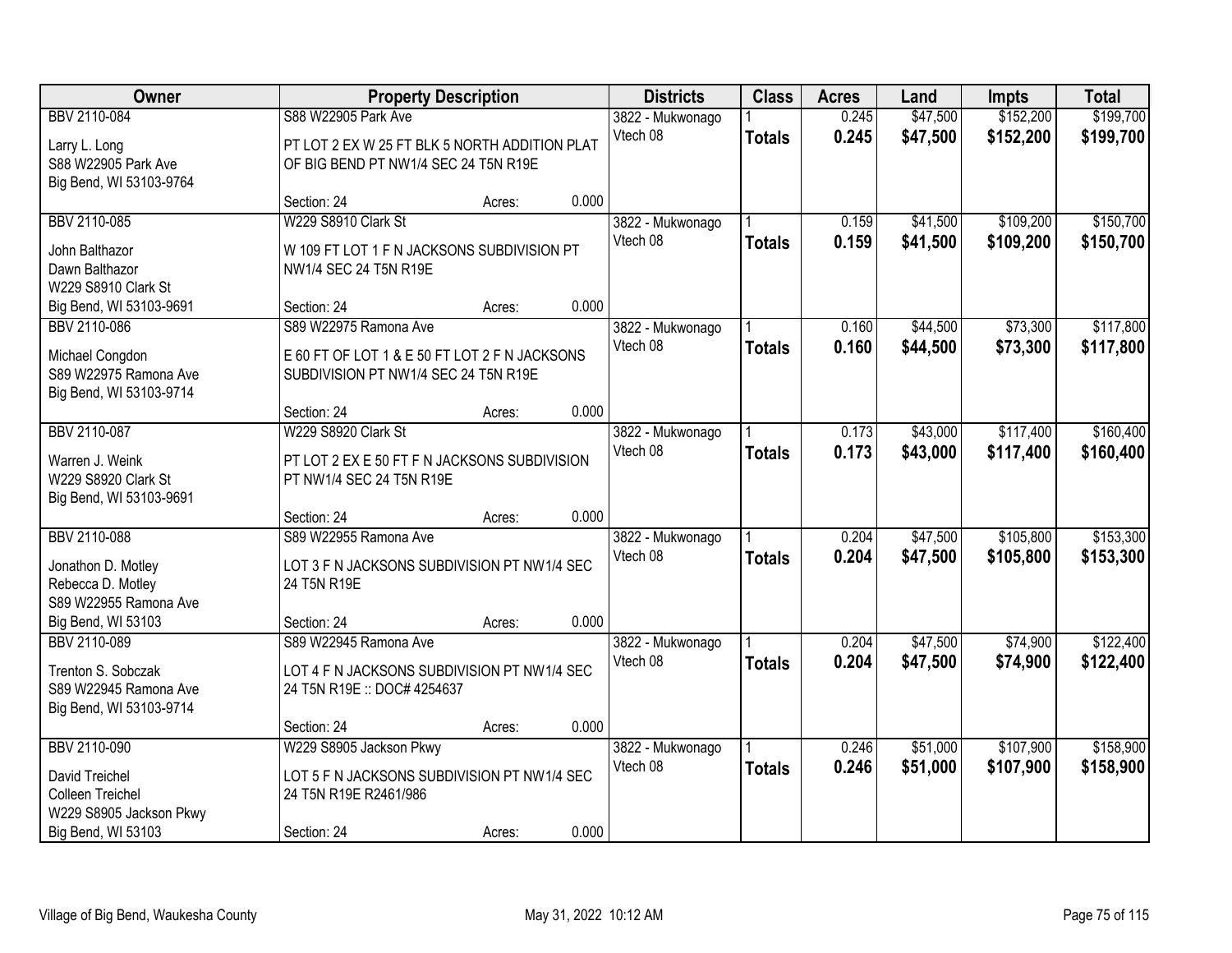| Owner                                                   | <b>Property Description</b>                                     |        |       | <b>Districts</b> | <b>Class</b>  | <b>Acres</b> | Land     | <b>Impts</b> | <b>Total</b> |
|---------------------------------------------------------|-----------------------------------------------------------------|--------|-------|------------------|---------------|--------------|----------|--------------|--------------|
| BBV 2110-091                                            | W229 S8925 Jackson Pkwy                                         |        |       | 3822 - Mukwonago |               | 0.246        | \$45,000 | \$112,300    | \$157,300    |
| Robert J. Frentz                                        | LOT 6 F N JACKSONS SUBDIVISION PT NW1/4 SEC                     |        |       | Vtech 08         | <b>Totals</b> | 0.246        | \$45,000 | \$112,300    | \$157,300    |
| Lucille H. Frentz                                       | 24 T5N R19E :: DOC# 4285562                                     |        |       |                  |               |              |          |              |              |
| W229 S8925 Jackson Pkwy                                 |                                                                 |        |       |                  |               |              |          |              |              |
| Big Bend, WI 53103-9507                                 | Section: 24                                                     | Acres: | 0.000 |                  |               |              |          |              |              |
| BBV 2110-092                                            | W228 S8916 Jackson Pkwy                                         |        |       | 3822 - Mukwonago |               | 0.388        | \$58,500 | \$152,100    | \$210,600    |
|                                                         |                                                                 |        |       | Vtech 08         | <b>Totals</b> | 0.388        | \$58,500 | \$152,100    | \$210,600    |
| Edward T. Stoller                                       | LOT 7 F N JACKSONS SUBDIVISION PT NW1/4 &                       |        |       |                  |               |              |          |              |              |
| W228 S8910 Jackson Pkwy                                 | SW1/4 OF NW1/4 SEC 24 T5N R19E                                  |        |       |                  |               |              |          |              |              |
| Big Bend, WI 53103-9544                                 |                                                                 |        | 0.000 |                  |               |              |          |              |              |
|                                                         | Section: 24                                                     | Acres: |       |                  |               |              |          |              |              |
| BBV 2110-093                                            | W228 S8910 Jackson Pkwy                                         |        |       | 3822 - Mukwonago |               | 0.388        | \$58,500 | \$119,900    | \$178,400    |
| Wendy A. Wirth                                          | LOT 8 F N JACKSONS SUBDIVISION PT NW1/4 SEC                     |        |       | Vtech 08         | <b>Totals</b> | 0.388        | \$58,500 | \$119,900    | \$178,400    |
| W228 S8916 Jackson Pkwy                                 | 24 T5N R19E                                                     |        |       |                  |               |              |          |              |              |
| Big Bend, WI 53103-9544                                 |                                                                 |        |       |                  |               |              |          |              |              |
|                                                         | Section: 24                                                     | Acres: | 0.000 |                  |               |              |          |              |              |
| BBV 2110-094-001                                        | W227 S8985 Marianne Ave                                         |        |       | 3822 - Mukwonago |               | 0.769        | \$51,500 | \$146,200    | \$197,700    |
| Ryan Scott Johnson                                      | PT LOT 1 VALLEY VIEW MANOR PT NW1/4 SEC 24                      |        |       | Vtech 08         | <b>Totals</b> | 0.769        | \$51,500 | \$146,200    | \$197,700    |
| Gabrielle A. Johnson                                    | T5N R19E :: ALSO PT NW1/4 SEC 24 T5N R19E; COM                  |        |       |                  |               |              |          |              |              |
| W227 S8985 Marianne Ave                                 | NE CRNR LOT 1; S39?51'10""E ALNG ELY LINE OF                    |        |       |                  |               |              |          |              |              |
| Big Bend, WI 53103-9716                                 | Section: 24                                                     | Acres: | 0.000 |                  |               |              |          |              |              |
| BBV 2110-095                                            | W227 S8980 Marianne Ave                                         |        |       | 3822 - Mukwonago |               | 0.364        | \$52,500 | \$128,800    | \$181,300    |
|                                                         |                                                                 |        |       | Vtech 08         | <b>Totals</b> | 0.364        | \$52,500 | \$128,800    | \$181,300    |
| Neal R. Bodanske                                        | LOT 2 VALLEY VIEW MANOR PT NW1/4 SEC 24 T5N                     |        |       |                  |               |              |          |              |              |
| Melicent J. Bodanske                                    | R <sub>19E</sub>                                                |        |       |                  |               |              |          |              |              |
| W227 S8980 Marianne Ave                                 |                                                                 |        |       |                  |               |              |          |              |              |
| Big Bend, WI 53103-9716                                 | Section: 24                                                     | Acres: | 0.000 |                  |               |              |          |              |              |
| BBV 2110-096                                            | W227 S8960 Marianne Ave                                         |        |       | 3822 - Mukwonago |               | 0.358        | \$52,500 | \$151,400    | \$203,900    |
| David Michael Dettmann                                  | LOT 3 VALLEY VIEW MANOR PT NW1/4 SEC 24 T5N                     |        |       | Vtech 08         | <b>Totals</b> | 0.358        | \$52,500 | \$151,400    | \$203,900    |
| Alyson Jean Dettmann                                    | R19E DOC# 4100693                                               |        |       |                  |               |              |          |              |              |
| W227 S8960 Marianne Ave                                 |                                                                 |        |       |                  |               |              |          |              |              |
| Big Bend, WI 53103-9716                                 | Section: 24                                                     | Acres: | 0.000 |                  |               |              |          |              |              |
| BBV 2110-097                                            | W227 S8940 Marianne Ave                                         |        |       | 3822 - Mukwonago |               | 0.351        | \$52,500 | \$159,600    | \$212,100    |
|                                                         |                                                                 |        |       | Vtech 08         | <b>Totals</b> | 0.351        | \$52,500 | \$159,600    | \$212,100    |
| <b>Matthew Cole Wilinski</b><br>W227 S8940 Marianne Ave | LOT 4 VALLEY VIEW MANOR PT NW1/4 SEC 24 T5N<br>R <sub>19E</sub> |        |       |                  |               |              |          |              |              |
| Big Bend, WI 53103-9716                                 |                                                                 |        |       |                  |               |              |          |              |              |
|                                                         | Section: 24                                                     | Acres: | 0.000 |                  |               |              |          |              |              |
|                                                         |                                                                 |        |       |                  |               |              |          |              |              |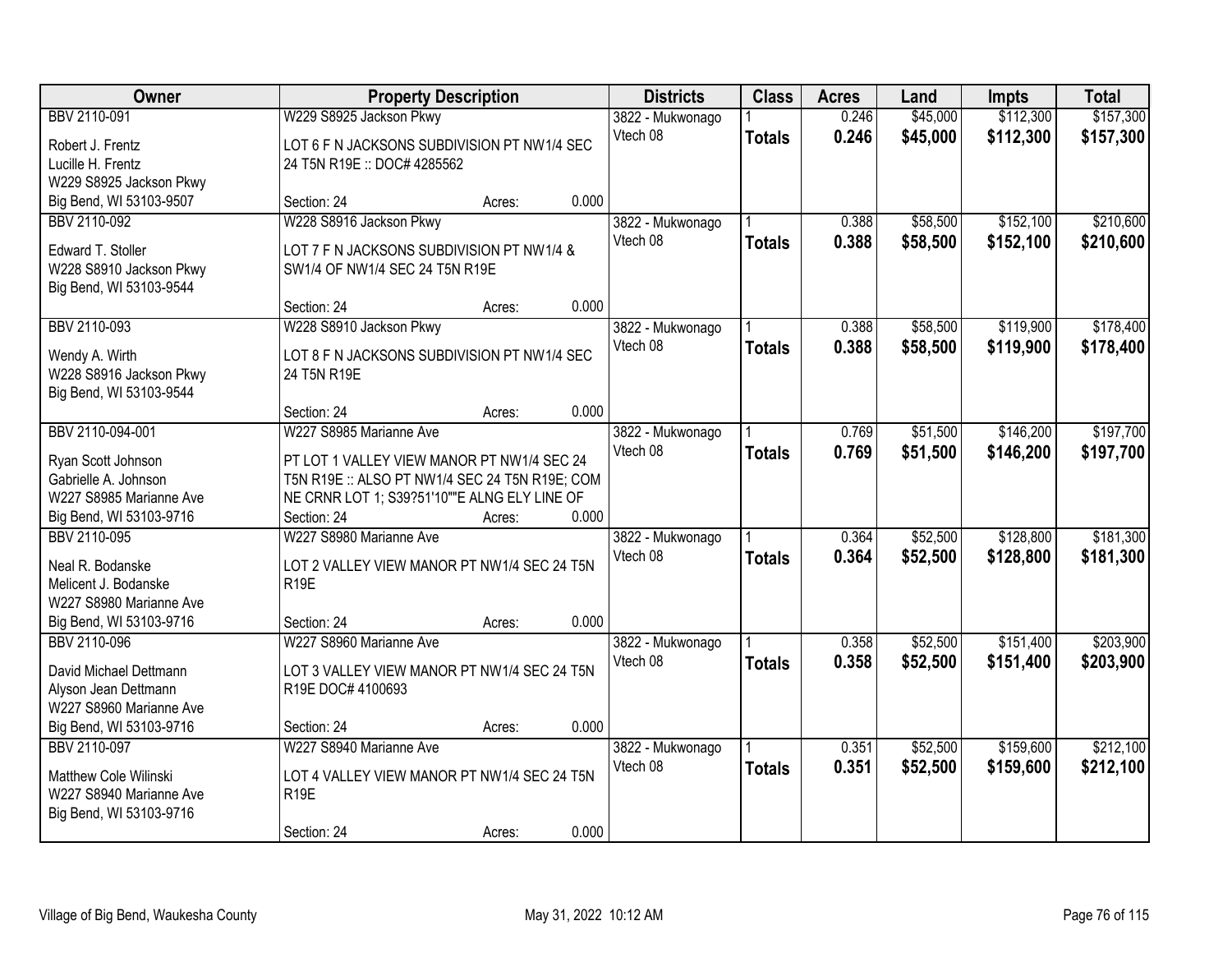| Owner                                                                           |                                                                                                    | <b>Property Description</b> |       | <b>Districts</b>             | <b>Class</b>  | <b>Acres</b>   | Land                 | <b>Impts</b>           | <b>Total</b>           |
|---------------------------------------------------------------------------------|----------------------------------------------------------------------------------------------------|-----------------------------|-------|------------------------------|---------------|----------------|----------------------|------------------------|------------------------|
| BBV 2110-098                                                                    | W227 S8900 Marianne Ave                                                                            |                             |       | 3822 - Mukwonago             |               | 0.354          | \$52,500             | \$145,400              | \$197,900              |
| Gail A Rogowski Trust<br>W227 S8900 Marianne Ave<br>Big Bend, WI 53103-9716     | LOT 5 VALLEY VIEW MANOR PT NW1/4 SEC 24 T5N<br>R19E: DOC# 4308256                                  |                             |       | Vtech 08                     | <b>Totals</b> | 0.354          | \$52,500             | \$145,400              | \$197,900              |
|                                                                                 | Section: 24                                                                                        | Acres:                      | 0.000 |                              |               |                |                      |                        |                        |
| BBV 2110-099                                                                    | W227 S8920 Marianne Ave                                                                            |                             |       | 3822 - Mukwonago             |               | 0.348          | \$52,000             | \$143,500              | \$195,500              |
| Bradley R. Sonnenberg<br>W227 S8920 Marianne Ave<br>Big Bend, WI 53103          | LOT 6 VALLEY VIEW MANOR PT NW1/4 SEC 24 T5N<br>R19E DOC# 4014975                                   |                             |       | Vtech 08                     | <b>Totals</b> | 0.348          | \$52,000             | \$143,500              | \$195,500              |
|                                                                                 | Section: 24                                                                                        | Acres:                      | 0.000 |                              |               |                |                      |                        |                        |
| BBV 2110-100                                                                    | W227 S8910 Marianne Ave                                                                            |                             |       | 3822 - Mukwonago             |               | 0.344          | \$52,500             | \$165,900              | \$218,400              |
| <b>Matthew Kulas</b><br><b>Christine Kulas</b><br>W227 S8910 Marianne Ave       | LOT 7 VALLEY VIEW MANOR PT NW1/4 SEC 24 T5N<br>R19E DOC# 3626378                                   |                             |       | Vtech 08                     | <b>Totals</b> | 0.344          | \$52,500             | \$165,900              | \$218,400              |
| Big Bend, WI 53103-9716                                                         | Section: 24                                                                                        | Acres:                      | 0.000 |                              |               |                |                      |                        |                        |
| BBV 2110-101                                                                    | W227 S8975 Marianne Ave                                                                            |                             |       | 3822 - Mukwonago             |               | 0.409          | \$51,500             | \$139,200              | \$190,700              |
| Bryon Martin<br>Marsha Martin<br>W227 S8975 Marianne Ave                        | LOT 8 VALLEY VIEW MANOR PT NW1/4 SEC 24 T5N<br>R19E DOC# 2540010                                   |                             |       | Vtech 08                     | <b>Totals</b> | 0.409          | \$51,500             | \$139,200              | \$190,700              |
| Big Bend, WI 53103                                                              | Section: 24                                                                                        | Acres:                      | 0.000 |                              |               |                |                      |                        |                        |
| BBV 2110-102<br>Seth J. Lau<br>Samantha J. Lau<br>S88 W22765 Marianne Ave       | S88 W22765 Marianne Ave<br>LOT 9 VALLEY VIEW MANOR PT NW1/4 SEC 24 T5N<br>R19E: DOC# 4240396       |                             |       | 3822 - Mukwonago<br>Vtech 08 | <b>Totals</b> | 0.461<br>0.461 | \$54,500<br>\$54,500 | \$167,300<br>\$167,300 | \$221,800<br>\$221,800 |
| Big Bend, WI 53103-9708                                                         | Section: 24                                                                                        | Acres:                      | 0.000 |                              |               |                |                      |                        |                        |
| BBV 2110-103<br>Paul Heil<br>S88 W22755 Marianne Ave<br>Big Bend, WI 53103      | S88 W22755 Marianne Ave<br>LOT 10 VALLEY VIEW MANOR PT NW1/4 SEC 24 T5N<br>R19E VOL 1140/338 DEEDS |                             |       | 3822 - Mukwonago<br>Vtech 08 | <b>Totals</b> | 0.418<br>0.418 | \$52,500<br>\$52,500 | \$158,300<br>\$158,300 | \$210,800<br>\$210,800 |
|                                                                                 | Section: 24                                                                                        | Acres:                      | 0.000 |                              |               |                |                      |                        |                        |
| BBV 2110-104<br>Donald J. Pias<br>W227 S8855 Marianne Ave<br>Big Bend, WI 53103 | W227 S8855 Marianne Ave<br>LOT 11 VALLEY VIEW MANOR PT NW1/4 SEC 24 T5N<br>R19E DOC# 3787381       |                             |       | 3822 - Mukwonago<br>Vtech 08 | <b>Totals</b> | 0.373<br>0.373 | \$52,500<br>\$52,500 | \$168,500<br>\$168,500 | \$221,000<br>\$221,000 |
|                                                                                 | Section: 24                                                                                        | Acres:                      | 0.000 |                              |               |                |                      |                        |                        |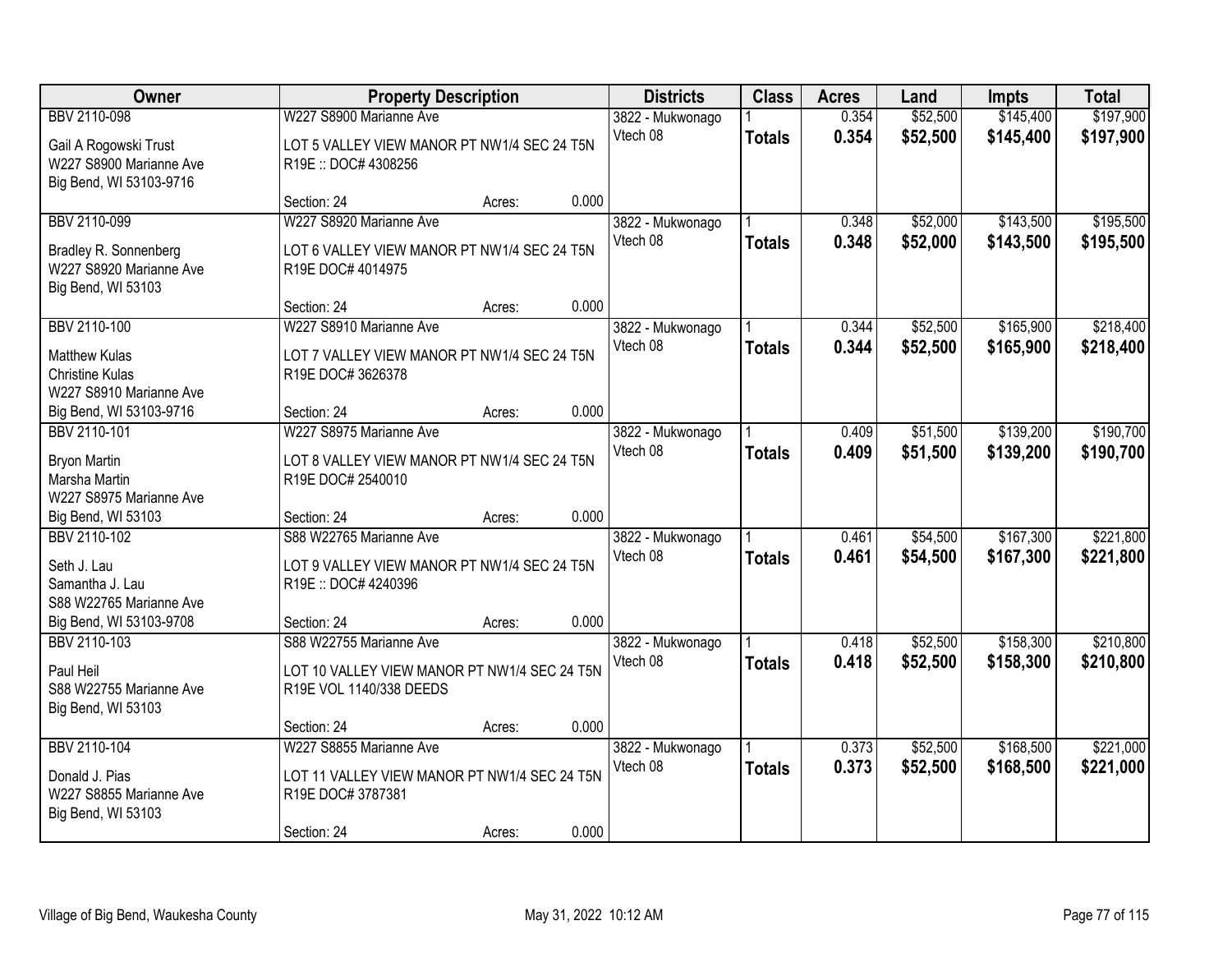| Owner                                  | <b>Property Description</b>                                                    |        |       | <b>Districts</b>             | <b>Class</b>  | <b>Acres</b> | Land     | <b>Impts</b> | <b>Total</b> |
|----------------------------------------|--------------------------------------------------------------------------------|--------|-------|------------------------------|---------------|--------------|----------|--------------|--------------|
| BBV 2110-105                           | W227 S8860 Marianne Ave                                                        |        |       | 3822 - Mukwonago             |               | 0.364        | \$52,500 | \$121,200    | \$173,700    |
| <b>Billie Clark</b>                    | LOT 12 VALLEY VIEW MANOR PT NW1/4 SEC 24 T5N                                   |        |       | Vtech 08                     | <b>Totals</b> | 0.364        | \$52,500 | \$121,200    | \$173,700    |
| Deborah Clark                          | R19E R695/851                                                                  |        |       |                              |               |              |          |              |              |
| W227 S8860 Marianne Ave                |                                                                                |        |       |                              |               |              |          |              |              |
| Big Bend, WI 53103                     | Section: 24                                                                    | Acres: | 0.000 |                              |               |              |          |              |              |
| BBV 2110-106                           | W227 S8890 Marianne Ave                                                        |        |       | 3822 - Mukwonago             |               | 0.367        | \$52,000 | \$158,200    | \$210,200    |
|                                        |                                                                                |        |       | Vtech 08                     | <b>Totals</b> | 0.367        | \$52,000 | \$158,200    | \$210,200    |
| David Lambert                          | LOT 13 VALLEY VIEW MANOR PT NW 1/4 SEC 24 T5N                                  |        |       |                              |               |              |          |              |              |
| Jeanne Lambert                         | R19E R2369/807                                                                 |        |       |                              |               |              |          |              |              |
| W227 S8890 Marianne Ave                |                                                                                |        |       |                              |               |              |          |              |              |
| Big Bend, WI 53103                     | Section: 24                                                                    | Acres: | 0.000 |                              |               |              |          |              |              |
| BBV 2110-107                           | W226 S9005 Marianne Ave                                                        |        |       | 3822 - Mukwonago             |               | 0.407        | \$50,000 | \$151,900    | \$201,900    |
| Jay Scott Baugniet                     | LOT 1 BLK 1 SPRING HEIGHTS PT NW1/4 & PT SW1/4                                 |        |       | Vtech 08                     | <b>Totals</b> | 0.407        | \$50,000 | \$151,900    | \$201,900    |
| W226 S9005 Marianne Ave                | SEC 24 T5N R19E R812/386 & DOC# 2586850 & DOC#                                 |        |       |                              |               |              |          |              |              |
| Big Bend, WI 53103                     | 4048518                                                                        |        |       |                              |               |              |          |              |              |
|                                        | Section: 24                                                                    | Acres: | 0.000 |                              |               |              |          |              |              |
| BBV 2110-108                           | W226 S9025 Marianne Ave                                                        |        |       | 3822 - Mukwonago             |               | 0.670        | \$57,000 | \$109,600    | \$166,600    |
|                                        |                                                                                |        |       | Vtech 08                     | <b>Totals</b> | 0.670        | \$57,000 | \$109,600    | \$166,600    |
| Walter Dowty Jr                        | LOT 2 BLK 1 SPRING HEIGHTS PT NW1/4 & PT SW1/4<br>SEC 24 T5N R19E DOC# 3216250 |        |       |                              |               |              |          |              |              |
| Karen Dowty<br>W226 S9025 Marianne Ave |                                                                                |        |       |                              |               |              |          |              |              |
| Big Bend, WI 53103                     | Section: 24                                                                    | Acres: | 0.000 |                              |               |              |          |              |              |
| BBV 2110-109                           | W226 S9035 Marianne Ave                                                        |        |       |                              |               | 0.699        | \$57,000 | \$147,000    | \$204,000    |
|                                        |                                                                                |        |       | 3822 - Mukwonago<br>Vtech 08 |               |              |          |              |              |
| Paul Rebro                             | LOT 3 BLK 1 SPRING HEIGHTS PT NW1/4 & PT SW1/4                                 |        |       |                              | <b>Totals</b> | 0.699        | \$57,000 | \$147,000    | \$204,000    |
| Kelly M. Rebro                         | <b>SEC 24 T5N R19E</b>                                                         |        |       |                              |               |              |          |              |              |
| W226 S9035 Marianne Ave                |                                                                                |        |       |                              |               |              |          |              |              |
| Big Bend, WI 53103-9703                | Section: 24                                                                    | Acres: | 0.000 |                              |               |              |          |              |              |
| BBV 2110-110                           | W226 S9045 Marianne Ave                                                        |        |       | 3822 - Mukwonago             |               | 0.701        | \$57,000 | \$140,000    | \$197,000    |
| Anthony J. Filarski                    | LOT 4 BLK 1 SPRING HEIGHTS PT NW1/4 & PT SW1/4                                 |        |       | Vtech 08                     | <b>Totals</b> | 0.701        | \$57,000 | \$140,000    | \$197,000    |
| W226 S9045 Marianne Ave                | SEC 24 T5N R19E :: DOC# 4281901                                                |        |       |                              |               |              |          |              |              |
| Big Bend, WI 53103-9703                |                                                                                |        |       |                              |               |              |          |              |              |
|                                        | Section: 24                                                                    | Acres: | 0.000 |                              |               |              |          |              |              |
| BBV 2110-111                           | W226 S9055 Marianne Ave                                                        |        |       | 3822 - Mukwonago             |               | 0.702        | \$57,000 | \$159,900    | \$216,900    |
|                                        |                                                                                |        |       | Vtech 08                     | <b>Totals</b> | 0.702        | \$57,000 | \$159,900    | \$216,900    |
| The Irrevocable Dassow Family Trust    | LOT 5 BLK 1 SPRING HEIGHTS PT NW1/4 & PT SW1/4                                 |        |       |                              |               |              |          |              |              |
| N1550 Highway H                        | SEC 24 T5N R19E :: DOC #3807007                                                |        |       |                              |               |              |          |              |              |
| Palmyra, WI 53156-9738                 |                                                                                |        |       |                              |               |              |          |              |              |
|                                        | Section: 24                                                                    | Acres: | 0.000 |                              |               |              |          |              |              |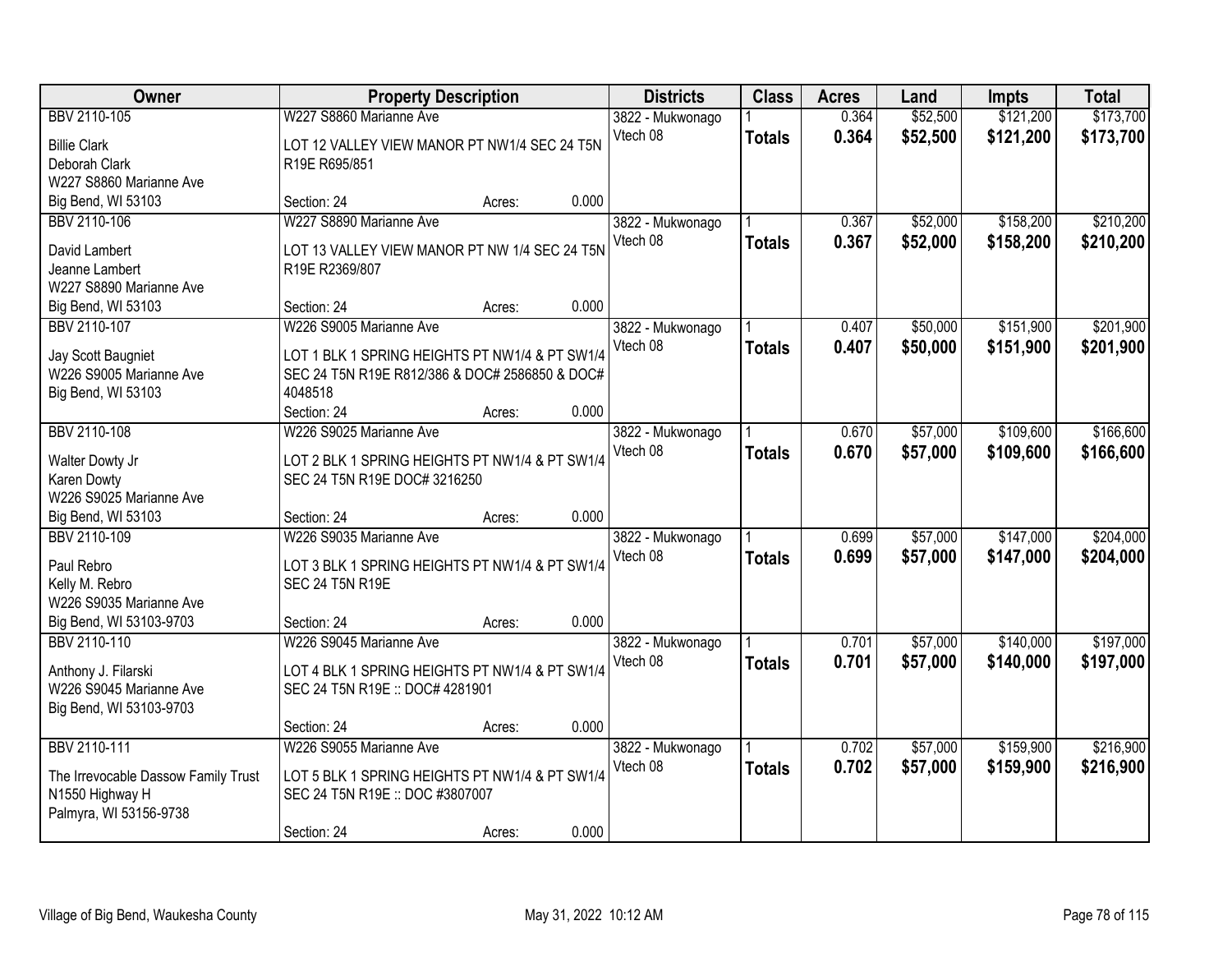| Owner                    |                                                | <b>Property Description</b> |       | <b>Districts</b> | <b>Class</b>  | <b>Acres</b> | Land     | <b>Impts</b> | <b>Total</b> |
|--------------------------|------------------------------------------------|-----------------------------|-------|------------------|---------------|--------------|----------|--------------|--------------|
| BBV 2110-112             | W226 S9065 Marianne Ave                        |                             |       | 3822 - Mukwonago |               | 0.704        | \$57,000 | \$135,000    | \$192,000    |
| John Kujawa              | LOT 6 BLK 1 SPRING HEIGHTS PT NW1/4 & PT SW1/4 |                             |       | Vtech 08         | <b>Totals</b> | 0.704        | \$57,000 | \$135,000    | \$192,000    |
| Donna Kujawa             | SEC 24 T5N R19E R573/676                       |                             |       |                  |               |              |          |              |              |
| W226 S9065 Marianne Ave  |                                                |                             |       |                  |               |              |          |              |              |
| Big Bend, WI 53103-9703  | Section: 24                                    | Acres:                      | 0.000 |                  |               |              |          |              |              |
| BBV 2110-113             | W226 S9075 Marianne Ave                        |                             |       | 3822 - Mukwonago |               | 0.819        | \$59,500 | \$164,900    | \$224,400    |
|                          |                                                |                             |       | Vtech 08         | <b>Totals</b> | 0.819        | \$59,500 | \$164,900    | \$224,400    |
| John Mattick             | LOT 7 BLK 1 SPRING HEIGHTS PT NW1/4 & PT SW1/4 |                             |       |                  |               |              |          |              |              |
| Gerda Mattick            | SEC 24 T5N R19E :: DOC# 2055458                |                             |       |                  |               |              |          |              |              |
| W226 S9075 Marianne Ave  |                                                |                             |       |                  |               |              |          |              |              |
| Big Bend, WI 53103-9703  | Section: 24                                    | Acres:                      | 0.000 |                  |               |              |          |              |              |
| BBV 2110-114             | W226 S9115 Marianne Ave                        |                             |       | 3822 - Mukwonago |               | 0.962        | \$62,000 | \$171,700    | \$233,700    |
| Jerold Terek             | LOT 8 BLK 1 SPRING HEIGHTS PT NW1/4 & PT SW1/4 |                             |       | Vtech 08         | <b>Totals</b> | 0.962        | \$62,000 | \$171,700    | \$233,700    |
| <b>Bonita Terek</b>      | SEC 24 T5N R19E DOC# 2808917                   |                             |       |                  |               |              |          |              |              |
| W226 S9115 Marianne Ave  |                                                |                             |       |                  |               |              |          |              |              |
| Big Bend, WI 53103       | Section: 24                                    | Acres:                      | 0.000 |                  |               |              |          |              |              |
| BBV 2110-115             | W226 S9145 Marianne Ave                        |                             |       | 3822 - Mukwonago |               | 0.418        | \$54,500 | \$116,100    | \$170,600    |
|                          |                                                |                             |       | Vtech 08         |               | 0.418        |          |              |              |
| Daniel A. Schultz        | LOT 9 BLK 1 SPRING HEIGHTS PT NW1/4 & PT SW1/4 |                             |       |                  | <b>Totals</b> |              | \$54,500 | \$116,100    | \$170,600    |
| Kari B. Schultz          | SEC 24 T5N R19E :: DOC #4366849                |                             |       |                  |               |              |          |              |              |
| 28910 Elm Island Dr      |                                                |                             |       |                  |               |              |          |              |              |
| Watertown, WI 53185-3308 | Section: 24                                    | Acres:                      | 0.000 |                  |               |              |          |              |              |
| BBV 2110-116             | W226 S9165 Marianne Ave                        |                             |       | 3822 - Mukwonago |               | 0.436        | \$54,500 | \$108,300    | \$162,800    |
| Susan L. Lutz            | LOT 10 BLK 1 SPRING HEIGHTS PT NW1/4 & PT      |                             |       | Vtech 08         | <b>Totals</b> | 0.436        | \$54,500 | \$108,300    | \$162,800    |
| W226 S9165 Marianne Ave  |                                                |                             |       |                  |               |              |          |              |              |
|                          | SW1/4 SEC 24 T5N R19E DOC# 3981942             |                             |       |                  |               |              |          |              |              |
| Big Bend, WI 53103       |                                                |                             | 0.000 |                  |               |              |          |              |              |
|                          | Section: 24                                    | Acres:                      |       |                  |               |              |          |              |              |
| BBV 2110-117             | W226 S9175 Marianne Ave                        |                             |       | 3822 - Mukwonago |               | 0.760        | \$62,000 | \$180,000    | \$242,000    |
| <b>Robert Radtke</b>     | LOT 11 BLK 1 SPRING HEIGHTS PT NW1/4 & PT      |                             |       | Vtech 08         | <b>Totals</b> | 0.760        | \$62,000 | \$180,000    | \$242,000    |
| Leann Radtke             | SW1/4 SEC 24 T5N R19E DOC# 2977028             |                             |       |                  |               |              |          |              |              |
| W226 S9175 Marianne Ave  |                                                |                             |       |                  |               |              |          |              |              |
| Big Bend, WI 53103       | Section: 24                                    | Acres:                      | 0.000 |                  |               |              |          |              |              |
| BBV 2110-118             | W226 S9195 Marianne Ave                        |                             |       | 3822 - Mukwonago |               | 1.300        | \$61,500 | \$123,800    | \$185,300    |
|                          |                                                |                             |       | Vtech 08         | <b>Totals</b> | 1.300        | \$61,500 | \$123,800    | \$185,300    |
| Kate F. Petersen         | LOT 12 BLK 1 SPRING HEIGHTS PT NW1/4 & PT      |                             |       |                  |               |              |          |              |              |
| Michael A. Petersen      | SW1/4 SEC 24 T5N R19E                          |                             |       |                  |               |              |          |              |              |
| W226 S9195 Marianne Ave  |                                                |                             |       |                  |               |              |          |              |              |
| Big Bend, WI 53103-9541  | Section: 24                                    | Acres:                      | 0.000 |                  |               |              |          |              |              |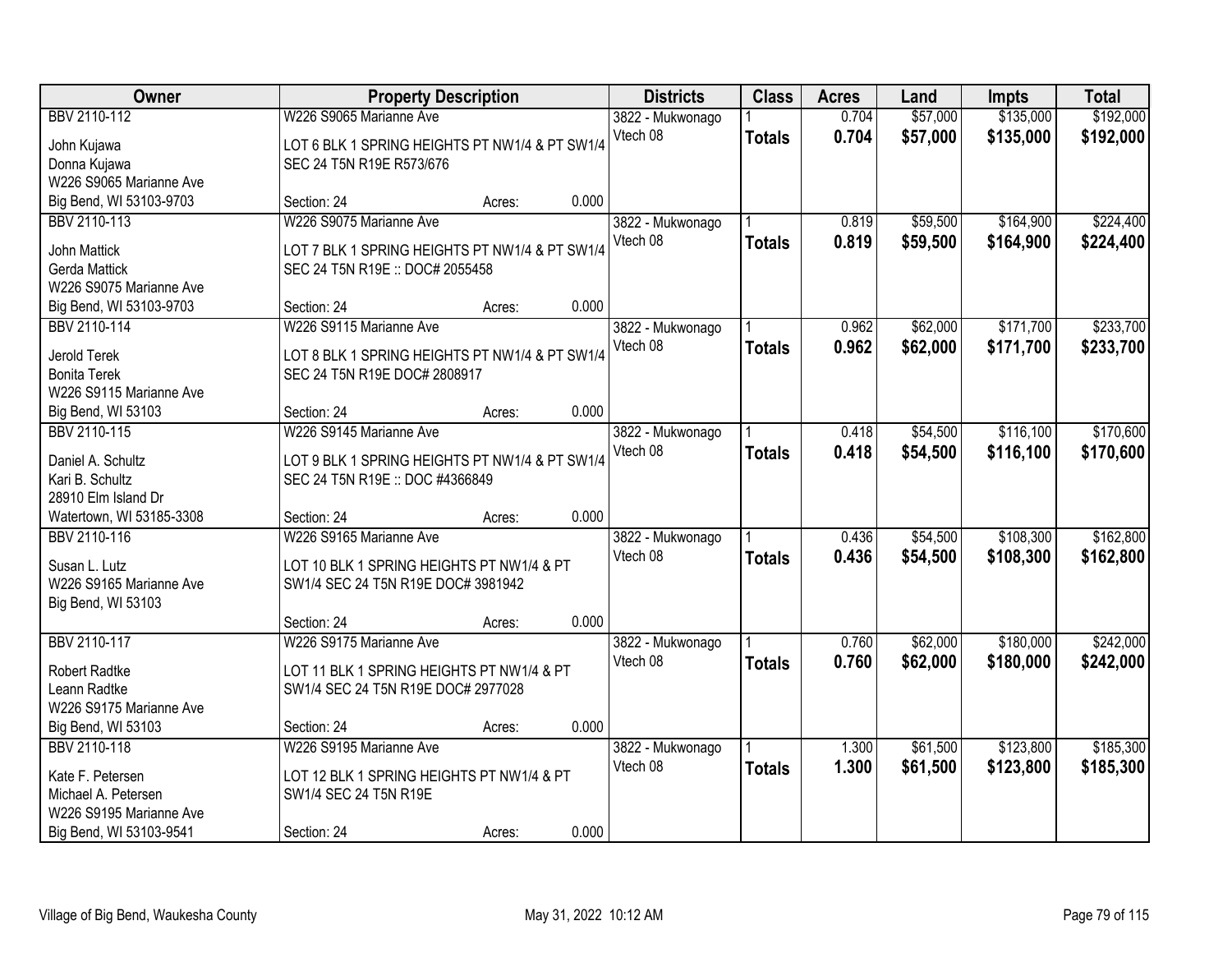| Owner                                   |                                                 | <b>Property Description</b> |       | <b>Districts</b> | <b>Class</b>  | <b>Acres</b> | Land     | <b>Impts</b> | <b>Total</b> |
|-----------------------------------------|-------------------------------------------------|-----------------------------|-------|------------------|---------------|--------------|----------|--------------|--------------|
| BBV 2110-119                            | S92 W22595 Fatima Dr                            |                             |       | 3822 - Mukwonago |               | 0.631        | \$60,000 | \$164,600    | \$224,600    |
| Stephanie Maurice                       | LOT 13 BLK 1 SPRING HEIGHTS PT SW1/4 & SE1/4 OI |                             |       | Vtech 08         | <b>Totals</b> | 0.631        | \$60,000 | \$164,600    | \$224,600    |
| <b>Matt Maurice</b>                     | NW1/4 & PT NE1/4 OF SW1/4 SEC 24 T5N R19E       |                             |       |                  |               |              |          |              |              |
| S78 W14314 Hunters Hill Ct              |                                                 |                             |       |                  |               |              |          |              |              |
| Muskego, WI 53150-7333                  | Section: 24                                     | Acres:                      | 0.631 |                  |               |              |          |              |              |
| BBV 2110-120                            | S92 W22585 Fatima Dr                            |                             |       | 3822 - Mukwonago |               | 0.474        | \$61,000 | \$121,500    | \$182,500    |
| Teri M. Pritchett                       | LOT 14 BLK 1 SPRING HEIGHTS PT NW1/4 & PT       |                             |       | Vtech 08         | <b>Totals</b> | 0.474        | \$61,000 | \$121,500    | \$182,500    |
| S92 W22585 Fatima Dr                    | SW1/4 SEC 24 T5N R19E R1686/1876 & DOC#         |                             |       |                  |               |              |          |              |              |
| Big Bend, WI 53103                      | 3984720                                         |                             |       |                  |               |              |          |              |              |
|                                         | Section: 24                                     | Acres:                      | 0.000 |                  |               |              |          |              |              |
| BBV 2110-122                            | S92 W22575 Fatima Dr                            |                             |       | 3822 - Mukwonago |               | 0.466        | \$61,000 | \$169,700    | \$230,700    |
|                                         |                                                 |                             |       | Vtech 08         | <b>Totals</b> | 0.466        | \$61,000 | \$169,700    | \$230,700    |
| Don Pawelec                             | LOT 15 BLK 1 SPRING HEIGHTS PT NW1/4 & PT       |                             |       |                  |               |              |          |              |              |
| Karen Pawelec<br>S92 W22575 Fatima Dr   | SW1/4 SEC 24 T5N R19E R1056/433                 |                             |       |                  |               |              |          |              |              |
| Big Bend, WI 53103                      | Section: 24                                     | Acres:                      | 0.000 |                  |               |              |          |              |              |
| BBV 2110-123                            | W225 S9205 Mt Carmel Rd                         |                             |       | 3822 - Mukwonago |               | 0.463        | \$61,000 | \$123,400    | \$184,400    |
|                                         |                                                 |                             |       | Vtech 08         | <b>Totals</b> | 0.463        | \$61,000 | \$123,400    | \$184,400    |
| Karen Glawe                             | LOT 16 BLK 1 SPRING HEIGHTS PT NW1/4 & PT       |                             |       |                  |               |              |          |              |              |
| <b>Scott Miramontes</b>                 | SW1/4 SEC 24 T5N R19E                           |                             |       |                  |               |              |          |              |              |
| W225 S9205 Mt Carmel Rd                 |                                                 |                             | 0.000 |                  |               |              |          |              |              |
| Big Bend, WI 53103-9510<br>BBV 2110-124 | Section: 24<br>S90 W22665 Loretto Ln            | Acres:                      |       |                  |               | 0.541        |          | \$121,400    | \$179,900    |
|                                         |                                                 |                             |       | 3822 - Mukwonago |               |              | \$58,500 |              |              |
| Richard P. Joint                        | LOT 1 BLK 2 SPRING HEIGHTS PT NW1/4 & PT SW1/4  |                             |       | Vtech 08         | <b>Totals</b> | 0.541        | \$58,500 | \$121,400    | \$179,900    |
| Agnes A. Joint                          | SEC 24 T5N R19E DOC# 4052707                    |                             |       |                  |               |              |          |              |              |
| S90 W22665 Loretto Ln                   |                                                 |                             |       |                  |               |              |          |              |              |
| Big Bend, WI 53103                      | Section: 24                                     | Acres:                      | 0.000 |                  |               |              |          |              |              |
| BBV 2110-125                            | W226 S9060 Marianne Ave                         |                             |       | 3822 - Mukwonago |               | 0.541        | \$58,500 | \$120,400    | \$178,900    |
| Andrew M. Szymanskyj Jr                 | LOT 2 BLK 2 SPRING HEIGHTS PT NW1/4 & PT SW1/4  |                             |       | Vtech 08         | <b>Totals</b> | 0.541        | \$58,500 | \$120,400    | \$178,900    |
| Vicki L. Sewell-Szymanskyj              | SEC 24 T5N R19E DOC# 4036012                    |                             |       |                  |               |              |          |              |              |
| W226 S9060 Marianne Ave                 |                                                 |                             |       |                  |               |              |          |              |              |
| Big Bend, WI 53103                      | Section: 24                                     | Acres:                      | 0.000 |                  |               |              |          |              |              |
| <b>BBV 2110-126</b>                     | S90 W22635 Loretto Ln                           |                             |       | 3822 - Mukwonago |               | 0.598        | \$58,000 | \$84,300     | \$142,300    |
| <b>Anton Massett</b>                    | LOT 3 BLK 2 SPRING HEIGHTS PT NW1/4 & PT SW1/4  |                             |       | Vtech 08         | <b>Totals</b> | 0.598        | \$58,000 | \$84,300     | \$142,300    |
| S90 W22635 Loretto Ln                   | <b>SEC 24 T5N R19E</b>                          |                             |       |                  |               |              |          |              |              |
| Big Bend, WI 53103                      |                                                 |                             |       |                  |               |              |          |              |              |
|                                         | Section: 24                                     | Acres:                      | 0.000 |                  |               |              |          |              |              |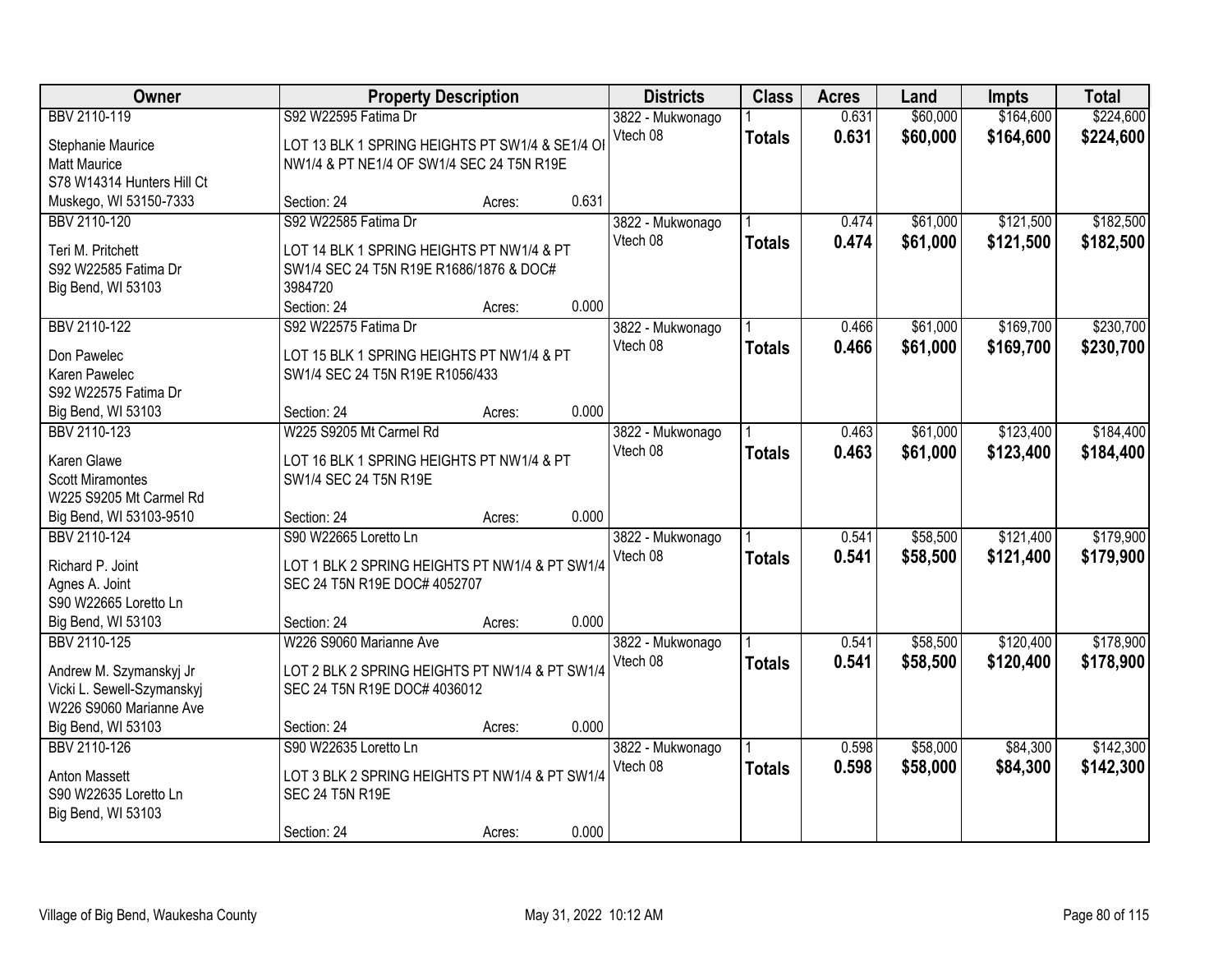| Owner                      |                                                | <b>Property Description</b> |       | <b>Districts</b> | <b>Class</b>  | <b>Acres</b> | Land     | <b>Impts</b> | <b>Total</b> |
|----------------------------|------------------------------------------------|-----------------------------|-------|------------------|---------------|--------------|----------|--------------|--------------|
| BBV 2110-127               | S90 W22605 Loretto Ln                          |                             |       | 3822 - Mukwonago |               | 0.716        | \$59,500 | \$140,400    | \$199,900    |
| Jeffrey L. Kaczmarek       | LOT 4 BLK 2 SPRING HEIGHTS PT NW1/4 & PT SW1/4 |                             |       | Vtech 08         | <b>Totals</b> | 0.716        | \$59,500 | \$140,400    | \$199,900    |
| S90 W22605 Loretto Ln      | SEC 24 T5N R19E DOC# 2582365                   |                             |       |                  |               |              |          |              |              |
| Big Bend, WI 53103         |                                                |                             |       |                  |               |              |          |              |              |
|                            | Section: 24                                    | Acres:                      | 0.000 |                  |               |              |          |              |              |
| BBV 2110-128               | S90 W22585 Loretto Ln                          |                             |       | 3822 - Mukwonago |               | 0.638        | \$58,000 | \$149,200    | \$207,200    |
| <b>Heather Cotton</b>      | LOT 5 BLK 2 SPRING HEIGHTS PT NW1/4 & PT SW1/4 |                             |       | Vtech 08         | <b>Totals</b> | 0.638        | \$58,000 | \$149,200    | \$207,200    |
| 1608 N Grandview Blvd      | <b>SEC 24 T5N R19E</b>                         |                             |       |                  |               |              |          |              |              |
| Waukesha, WI 53188-2156    |                                                |                             |       |                  |               |              |          |              |              |
|                            | Section: 24                                    | Acres:                      | 0.000 |                  |               |              |          |              |              |
| BBV 2110-129               | W225 S9005 Mt Carmel Rd                        |                             |       | 3822 - Mukwonago |               | 0.828        | \$61,500 | \$151,800    | \$213,300    |
| John Maneage               | LOT 6 BLK 2 SPRING HEIGHTS PT NW1/4 & PT SW1/4 |                             |       | Vtech 08         | <b>Totals</b> | 0.828        | \$61,500 | \$151,800    | \$213,300    |
| Nanette Maneage            | SEC 24 T5N R19E DOC# 3107760                   |                             |       |                  |               |              |          |              |              |
| W225 S9005 Mt Carmel Rd    |                                                |                             |       |                  |               |              |          |              |              |
| Big Bend, WI 53103         | Section: 24                                    | Acres:                      | 0.000 |                  |               |              |          |              |              |
| BBV 2110-130               | W225 S9045 Mt Carmel Rd                        |                             |       | 3822 - Mukwonago |               | 0.870        | \$61,500 | \$115,100    | \$176,600    |
|                            |                                                |                             |       | Vtech 08         | <b>Totals</b> | 0.870        | \$61,500 | \$115,100    | \$176,600    |
| <b>Brian Dudzik</b>        | LOT 7 BLK 2 SPRING HEIGHTS PT NW1/4 & PT SW1/4 |                             |       |                  |               |              |          |              |              |
| Rebecca L. Dudzik          | SEC 24 T5N R19E DOC# 3957124                   |                             |       |                  |               |              |          |              |              |
| W225 S9045 Mt Carmel Rd    |                                                |                             | 0.000 |                  |               |              |          |              |              |
| Big Bend, WI 53103         | Section: 24<br>W225 S9065 Mt Carmel Rd         | Acres:                      |       |                  |               |              |          |              |              |
| BBV 2110-131               |                                                |                             |       | 3822 - Mukwonago |               | 0.542        | \$56,000 | \$144,600    | \$200,600    |
| John E. Sajdowitz          | LOT 8 BLK 2 SPRING HEIGHTS PT NW1/4 & PT SW1/4 |                             |       | Vtech 08         | <b>Totals</b> | 0.542        | \$56,000 | \$144,600    | \$200,600    |
| Wanda J. Sajdowitz         | <b>SEC 24 T5N R19E</b>                         |                             |       |                  |               |              |          |              |              |
| W225 S9065 Mount Carmel Rd |                                                |                             |       |                  |               |              |          |              |              |
| Big Bend, WI 53103-9705    | Section: 24                                    | Acres:                      | 0.000 |                  |               |              |          |              |              |
| BBV 2110-132               | W225 S9075 Mt Carmel Rd                        |                             |       | 3822 - Mukwonago |               | 0.472        | \$55,000 | \$156,000    | \$211,000    |
| Anthony Ross               | LOT 9 BLK 2 SPRING HEIGHTS PT NW1/4 & PT SW1/4 |                             |       | Vtech 08         | <b>Totals</b> | 0.472        | \$55,000 | \$156,000    | \$211,000    |
| Susan Ross                 | SEC 14 T5N R19E R1126/1155                     |                             |       |                  |               |              |          |              |              |
| W225 S9075 Mt Carmel Rd    |                                                |                             |       |                  |               |              |          |              |              |
| Big Bend, WI 53103         | Section: 24                                    | Acres:                      | 0.000 |                  |               |              |          |              |              |
| BBV 2110-133               | W225 S9085 Mt Carmel Rd                        |                             |       | 3822 - Mukwonago |               | 0.436        | \$55,000 | \$132,400    | \$187,400    |
| Martin Staszak             | LOT 10 BLK 2 SPRING HEIGHTS PT NW1/4 & PT      |                             |       | Vtech 08         | <b>Totals</b> | 0.436        | \$55,000 | \$132,400    | \$187,400    |
| Deborah Staszak            | SW1/4 SEC 24 T5N R19E                          |                             |       |                  |               |              |          |              |              |
| W225 S9085 Mt Carmel Rd    |                                                |                             |       |                  |               |              |          |              |              |
| Big Bend, WI 53103-9705    | Section: 24                                    | Acres:                      | 0.000 |                  |               |              |          |              |              |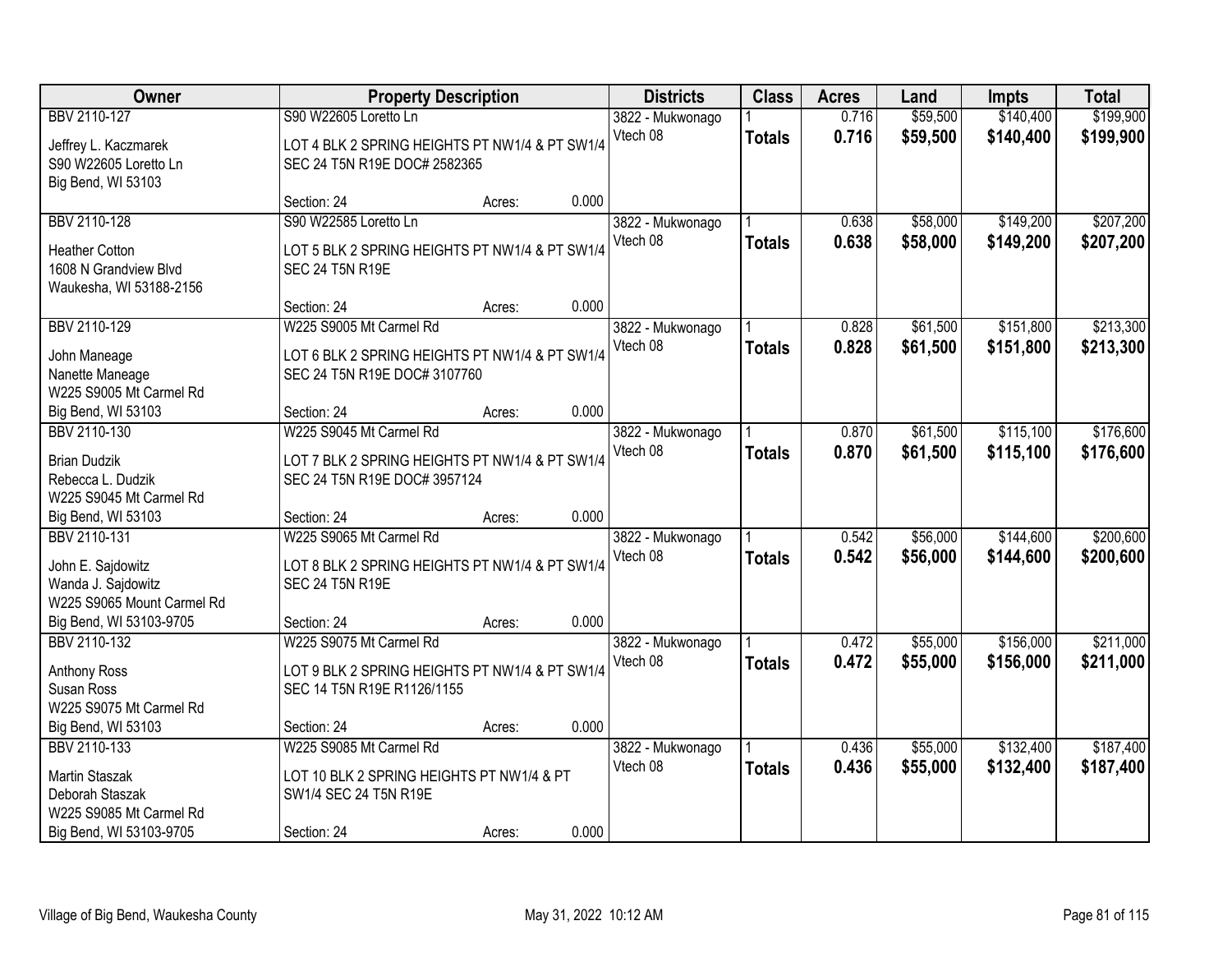| Owner                   |                                                 | <b>Property Description</b> |       | <b>Districts</b> | <b>Class</b>  | <b>Acres</b> | Land     | <b>Impts</b> | <b>Total</b> |
|-------------------------|-------------------------------------------------|-----------------------------|-------|------------------|---------------|--------------|----------|--------------|--------------|
| BBV 2110-134            | W225 S9105 Mt Carmel Rd                         |                             |       | 3822 - Mukwonago |               | 0.436        | \$55,000 | \$131,600    | \$186,600    |
| Megan M. Mayer          | LOT 11 BLK 2 SPRING HEIGHTS PT NW1/4 & PT SE1/4 |                             |       | Vtech 08         | <b>Totals</b> | 0.436        | \$55,000 | \$131,600    | \$186,600    |
| W225 S9105 Mt Carmel Rd | SEC 24 T5N R19E :: DOC# 4083515 & DOC# 4317459  |                             |       |                  |               |              |          |              |              |
| Big Bend, WI 53103-9542 |                                                 |                             |       |                  |               |              |          |              |              |
|                         | Section: 24                                     | Acres:                      | 0.000 |                  |               |              |          |              |              |
| BBV 2110-135            | W225 S9125 Mt Carmel Rd                         |                             |       | 3822 - Mukwonago |               | 0.480        | \$56,000 | \$122,600    | \$178,600    |
| Jason R. Kleinow        | LOT 12 BLK 2 SPRING HEIGHTS PT NW1/4 & PT       |                             |       | Vtech 08         | <b>Totals</b> | 0.480        | \$56,000 | \$122,600    | \$178,600    |
| W225 S9125 Mt Carmel Rd | SW1/4 SEC 24 T5N R19E DOC# 3616243              |                             |       |                  |               |              |          |              |              |
| Big Bend, WI 53103      |                                                 |                             |       |                  |               |              |          |              |              |
|                         | Section: 24                                     | Acres:                      | 0.000 |                  |               |              |          |              |              |
| BBV 2110-136            | W225 S9135 Mt Carmel Rd                         |                             |       | 3822 - Mukwonago |               | 0.436        | \$55,000 | \$150,600    | \$205,600    |
| Kevin Wolf              | LOT 13 BLK 2 SPRING HEIGHTS PT NW1/4 & PT       |                             |       | Vtech 08         | <b>Totals</b> | 0.436        | \$55,000 | \$150,600    | \$205,600    |
| Lori Wolf               | SW1/4 SEC 24 T5N R19E R1202/300                 |                             |       |                  |               |              |          |              |              |
| W225 S9135 Mt Carmel Rd |                                                 |                             |       |                  |               |              |          |              |              |
| Big Bend, WI 53103      | Section: 24                                     | Acres:                      | 0.000 |                  |               |              |          |              |              |
| BBV 2110-137            | W225 S9155 Mt Carmel Rd                         |                             |       | 3822 - Mukwonago |               | 0.480        | \$56,000 | \$144,500    | \$200,500    |
| Armando Lombrano        | LOT 14 BLK 2 SPRING HEIGHTS PT NW1/4 & PT       |                             |       | Vtech 08         | <b>Totals</b> | 0.480        | \$56,000 | \$144,500    | \$200,500    |
| Nikki Lombrano          | SW1/4 SEC 24 T5N R19E :: DOC# 4170005           |                             |       |                  |               |              |          |              |              |
| W225 S9155 Mt Carmel Rd |                                                 |                             |       |                  |               |              |          |              |              |
| Big Bend, WI 53103-9542 | Section: 24                                     | Acres:                      | 0.000 |                  |               |              |          |              |              |
| BBV 2110-138            | S91 W22550 Fatima Dr                            |                             |       | 3822 - Mukwonago |               | 0.598        | \$58,500 | \$124,400    | \$182,900    |
| James Soneberg et al    | LOT 15 BLK 2 SPRING HEIGHTS PT NW1/4 & PT       |                             |       | Vtech 08         | <b>Totals</b> | 0.598        | \$58,500 | \$124,400    | \$182,900    |
| S91 W22550 Fatima Dr    | SW1/4 SEC 24 T5N R19E DOC# 3738263              |                             |       |                  |               |              |          |              |              |
| Big Bend, WI 53103      |                                                 |                             |       |                  |               |              |          |              |              |
|                         | Section: 24                                     | Acres:                      | 0.000 |                  |               |              |          |              |              |
| BBV 2110-139            | S91 W22600 Fatima Dr                            |                             |       | 3822 - Mukwonago |               | 0.595        | \$59,500 | \$123,800    | \$183,300    |
| Mark Kutnyak            | LOT 16 BLK 2 SPRING HEIGHTS PT NW1/4 & PT       |                             |       | Vtech 08         | <b>Totals</b> | 0.595        | \$59,500 | \$123,800    | \$183,300    |
| Roxanne Kutnyak         | SW1/4 SEC 24 T5N R19E R1101/773                 |                             |       |                  |               |              |          |              |              |
| S91 W22600 Fatima Dr    |                                                 |                             |       |                  |               |              |          |              |              |
| Big Bend, WI 53103      | Section: 24                                     | Acres:                      | 0.000 |                  |               |              |          |              |              |
| BBV 2110-140            | W226 S9170 Marianne Ave                         |                             |       | 3822 - Mukwonago |               | 0.515        | \$56,500 | \$100,700    | \$157,200    |
| Isabelle M. Bakalar     | LOT 17 BLK 2 SPRING HEIGHTS PT NW1/4 & PT       |                             |       | Vtech 08         | <b>Totals</b> | 0.515        | \$56,500 | \$100,700    | \$157,200    |
| W226 S9170 Marianne Ave | SW1/4 SEC 24 T5N R19E R756/4                    |                             |       |                  |               |              |          |              |              |
| Big Bend, WI 53103      |                                                 |                             |       |                  |               |              |          |              |              |
|                         | Section: 24                                     | Acres:                      | 0.000 |                  |               |              |          |              |              |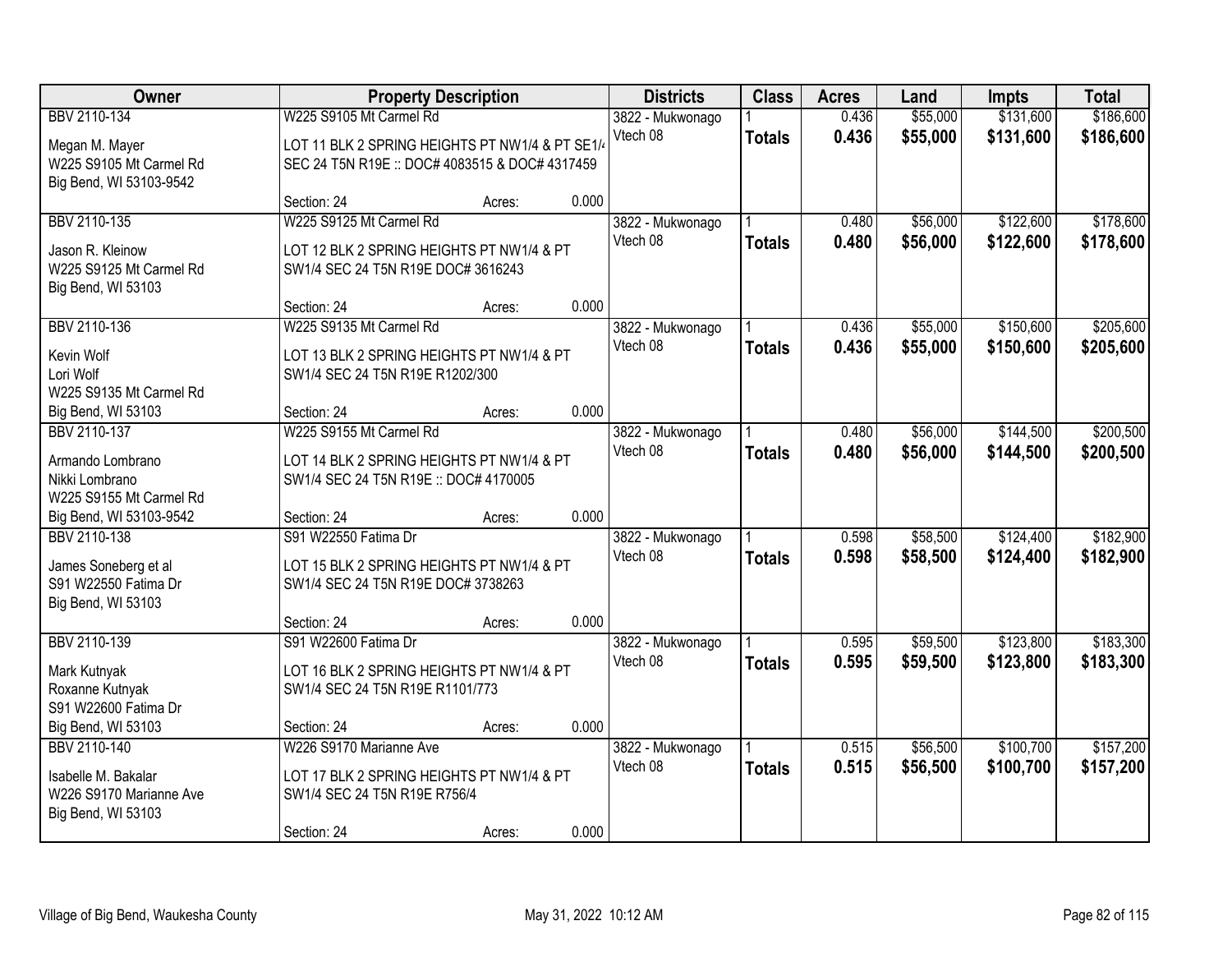| Owner                                   |                                                | <b>Property Description</b> |       | <b>Districts</b>             | <b>Class</b>  | <b>Acres</b>   | Land     | <b>Impts</b> | <b>Total</b> |
|-----------------------------------------|------------------------------------------------|-----------------------------|-------|------------------------------|---------------|----------------|----------|--------------|--------------|
| BBV 2110-141                            | W226 S9150 Marianne Ave                        |                             |       | 3822 - Mukwonago             |               | 0.471          | \$55,000 | \$124,000    | \$179,000    |
| Mark A. Sawyer                          | LOT 18 BLK 2 SPRING HEIGHTS PT NW1/4 & PT      |                             |       | Vtech 08                     | <b>Totals</b> | 0.471          | \$55,000 | \$124,000    | \$179,000    |
| W226 S9150 Marianne Ave                 | SW1/4 SEC 24 T5N R19E DOC# 2748175             |                             |       |                              |               |                |          |              |              |
| Big Bend, WI 53103                      |                                                |                             |       |                              |               |                |          |              |              |
|                                         | Section: 24                                    | Acres:                      | 0.000 |                              |               |                |          |              |              |
| BBV 2110-142                            | W226 S9130 Marianne Ave                        |                             |       | 3822 - Mukwonago             |               | 0.475          | \$55,000 | \$167,500    | \$222,500    |
| Jacob Andersen                          | LOT 19 BLK 2 SPRING HEIGHTS PT NW1/4 & PT      |                             |       | Vtech 08                     | <b>Totals</b> | 0.475          | \$55,000 | \$167,500    | \$222,500    |
| Kristen Andersen                        | SW1/4 SEC 24 T5N R19E: DOC# 4246619            |                             |       |                              |               |                |          |              |              |
| W226 S9130 Marianne Ave                 |                                                |                             |       |                              |               |                |          |              |              |
| Big Bend, WI 53103-9541                 | Section: 24                                    | Acres:                      | 0.000 |                              |               |                |          |              |              |
| BBV 2110-143                            | W226 S9110 Marianne Ave                        |                             |       | 3822 - Mukwonago             |               | 0.608          | \$61,000 | \$122,400    | \$183,400    |
| <b>Fred Babeck</b>                      | LOT 20 BLK 2 SPRING HEIGHTS PT NW1/4 & PT      |                             |       | Vtech 08                     | <b>Totals</b> | 0.608          | \$61,000 | \$122,400    | \$183,400    |
| PO Box 55                               | SW1/4 NW SEC 24 T5N R19E R1100/893             |                             |       |                              |               |                |          |              |              |
| Big Bend, WI 53103                      |                                                |                             |       |                              |               |                |          |              |              |
|                                         | Section: 24                                    | Acres:                      | 0.000 |                              |               |                |          |              |              |
| BBV 2110-144                            | W226 S9080 Marianne Ave                        |                             |       | 3822 - Mukwonago             |               | 0.783          | \$61,000 | \$120,900    | \$181,900    |
|                                         | LOT 21 BLK 2 SPRING HEIGHTS PT NW1/4 & PT      |                             |       | Vtech 08                     | <b>Totals</b> | 0.783          | \$61,000 | \$120,900    | \$181,900    |
| Robert Mayer<br>W226 S9080 Marianne Ave | SW1/4 SEC 24 T5N R19E DOC# 3048921             |                             |       |                              |               |                |          |              |              |
| Big Bend, WI 53103                      |                                                |                             |       |                              |               |                |          |              |              |
|                                         | Section: 24                                    | Acres:                      | 0.000 |                              |               |                |          |              |              |
| BBV 2110-145                            | W226 S9070 Marianne Ave                        |                             |       | 3822 - Mukwonago             |               | 0.796          | \$61,500 | \$172,600    | \$234,100    |
|                                         |                                                |                             |       | Vtech 08                     | <b>Totals</b> | 0.796          | \$61,500 | \$172,600    | \$234,100    |
| Daniel F. Sydlewski                     | LOT 22 BLK 2 SPRING HEIGHTS PT NW1/4 & PT      |                             |       |                              |               |                |          |              |              |
| J. Sydlewski                            | SW1/4 SEC 24 T5N R19E VOL 1167/280 DEEDS       |                             |       |                              |               |                |          |              |              |
| W226 S9070 Marianne Ave                 |                                                |                             |       |                              |               |                |          |              |              |
| Big Bend, WI 53103<br>BBV 2110-146      | Section: 24                                    | Acres:                      | 0.000 |                              |               |                |          |              |              |
|                                         | S89 W22665 Spring St                           |                             |       | 3822 - Mukwonago<br>Vtech 08 |               | 0.375<br>0.375 | \$52,500 | \$136,900    | \$189,400    |
| Dakota J. Hebbring                      | LOT 1 BLK 3 SPRING HEIGHTS PT NW1/4 & PT SW1/4 |                             |       |                              | <b>Totals</b> |                | \$52,500 | \$136,900    | \$189,400    |
| S89 W22665 Spring St                    | SEC 24 T5N R19E :: DOC# 4194635                |                             |       |                              |               |                |          |              |              |
| Big Bend, WI 53103-9774                 |                                                |                             |       |                              |               |                |          |              |              |
|                                         | Section: 24                                    | Acres:                      | 0.000 |                              |               |                |          |              |              |
| BBV 2110-147                            | S89 W22685 Spring St                           |                             |       | 3822 - Mukwonago             |               | 0.449          | \$53,000 | \$120,500    | \$173,500    |
| Michael J. Hogan                        | LOT 2 BLK 3 SPRING HEIGHTS PT NW1/4 & PT SW1/4 |                             |       | Vtech 08                     | <b>Totals</b> | 0.449          | \$53,000 | \$120,500    | \$173,500    |
| Janice C. Hogan                         | <b>SEC 24 T5N R19E</b>                         |                             |       |                              |               |                |          |              |              |
| S89 W22685 Spring St                    |                                                |                             |       |                              |               |                |          |              |              |
| Big Bend, WI 53103-9774                 | Section: 24                                    | Acres:                      | 0.000 |                              |               |                |          |              |              |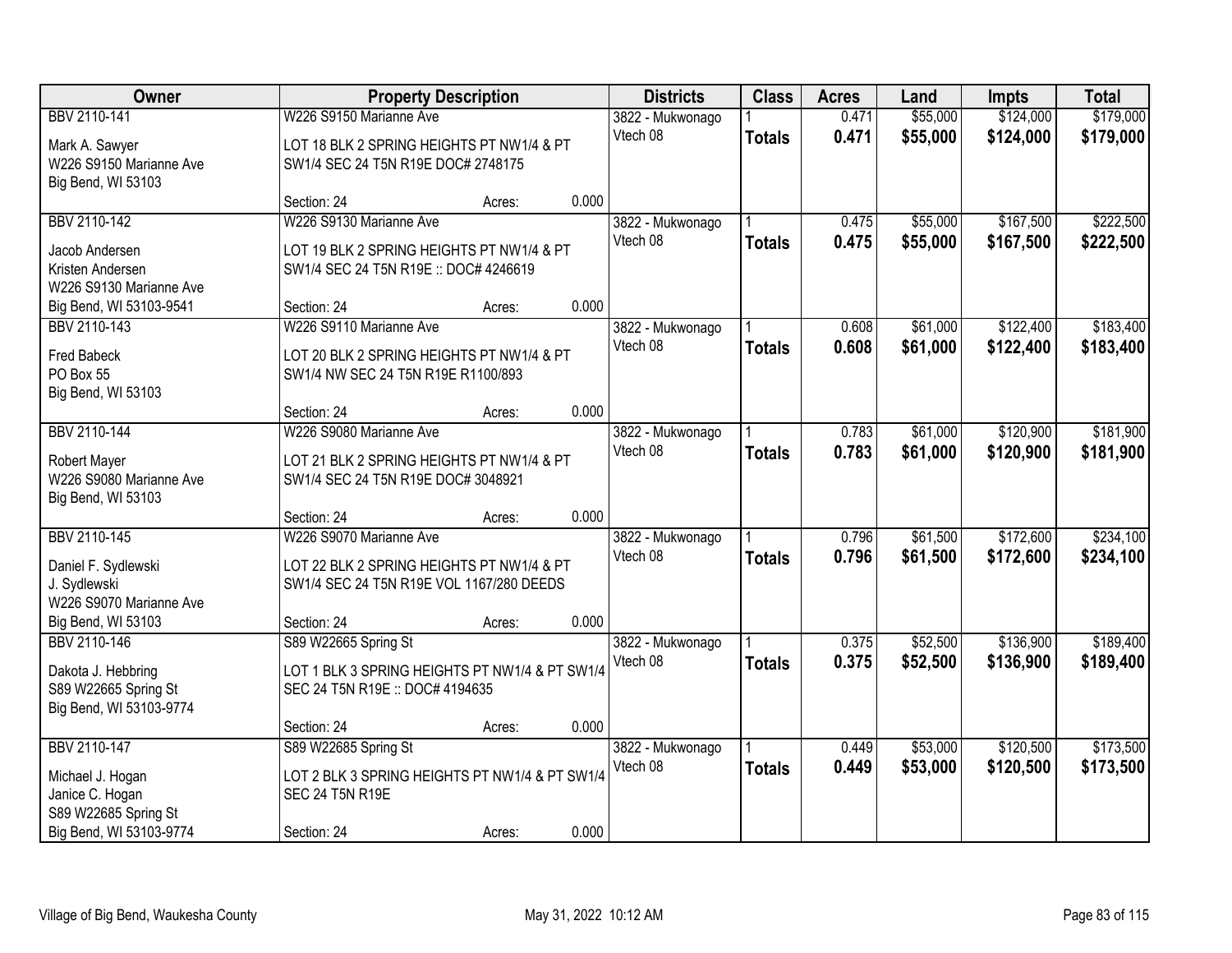| Owner                                                                                    |                                                                                                            | <b>Property Description</b> |       | <b>Districts</b>             | <b>Class</b>  | <b>Acres</b>   | Land                 | <b>Impts</b>           | <b>Total</b>           |
|------------------------------------------------------------------------------------------|------------------------------------------------------------------------------------------------------------|-----------------------------|-------|------------------------------|---------------|----------------|----------------------|------------------------|------------------------|
| BBV 2110-148                                                                             | S89 W22705 Spring St                                                                                       |                             |       | 3822 - Mukwonago<br>Vtech 08 |               | 0.449<br>0.449 | \$53,000<br>\$53,000 | \$114,800<br>\$114,800 | \$167,800              |
| Barbara A. Lambrecht<br>S89 W22705 Spring St<br>Big Bend, WI 53103-9774                  | LOT 3 BLK 3 SPRING HEIGHTS PT NW1/4 & PT SW1/4<br><b>SEC 24 T5N R19E</b>                                   |                             |       |                              | <b>Totals</b> |                |                      |                        | \$167,800              |
|                                                                                          | Section: 24                                                                                                | Acres:                      | 0.000 |                              |               |                |                      |                        |                        |
| BBV 2110-149                                                                             | S89 W22715 Spring St                                                                                       |                             |       | 3822 - Mukwonago             |               | 0.450          | \$53,000             | \$133,600              | \$186,600              |
| <b>Ronald Binder</b><br>Charlotte Binder<br>S89 W22715 Spring St                         | LOT 4 BLK 3 SPRING HEIGHTS PT NW1/4 & PT SW1/4<br>SEC 24 T5N R19E R2739/942                                |                             |       | Vtech 08                     | <b>Totals</b> | 0.450          | \$53,000             | \$133,600              | \$186,600              |
| Big Bend, WI 53103                                                                       | Section: 24                                                                                                | Acres:                      | 0.000 |                              |               |                |                      |                        |                        |
| BBV 2110-150                                                                             | W226 S9030 Marianne Ave                                                                                    |                             |       | 3822 - Mukwonago             |               | 0.406          | \$55,000             | \$139,200              | \$194,200              |
| Cynthia Braun<br>W226 S9030 Marianne Ave<br>Big Bend, WI 53103                           | LOT 5 BLK 3 SPRING HEIGHTS PT NW1/4 & PT SW1/4<br>SEC 24 T5N R19E DOC# 4013945                             |                             |       | Vtech 08                     | <b>Totals</b> | 0.406          | \$55,000             | \$139,200              | \$194,200              |
|                                                                                          | Section: 24                                                                                                | Acres:                      | 0.000 |                              |               |                |                      |                        |                        |
| BBV 2110-151                                                                             | S89 W22650 Loretto Ln                                                                                      |                             |       | 3822 - Mukwonago             |               | 0.412          | \$55,000             | \$131,700              | \$186,700              |
| Mark Hansen<br>Cindy Hansen<br>S89 W22650 Loretto Ln                                     | LOT 6 BLK 3 SPRING HEIGHTS PT NW1/4 & PT SW1/4<br>SEC 24 T5N R19E R1576/73                                 |                             |       | Vtech 08                     | <b>Totals</b> | 0.412          | \$55,000             | \$131,700              | \$186,700              |
| Big Bend, WI 53103                                                                       | Section: 24                                                                                                | Acres:                      | 0.000 |                              |               |                |                      |                        |                        |
| BBV 2110-152<br>Todd S. Picard<br>S89 W22640 Loretto Ln<br>Big Bend, WI 53103-9706       | S89 W22640 Loretto Ln<br>LOT 7 BLK 3 SPRING HEIGHTS PT NW1/4 & PT SW1/4<br>SEC 24 T5N R19E :: DOC #4335133 |                             |       | 3822 - Mukwonago<br>Vtech 08 | <b>Totals</b> | 0.419<br>0.419 | \$55,000<br>\$55,000 | \$139,500<br>\$139,500 | \$194,500<br>\$194,500 |
|                                                                                          | Section: 24                                                                                                | Acres:                      | 0.000 |                              |               |                |                      |                        |                        |
| BBV 2110-153<br>Kathleen A. Hanrahan<br>S89 W22630 Loretto Ln<br>Big Bend, WI 53103-9706 | S89 W22630 Loretto Ln<br>LOT 8 BLK 3 SPRING HEIGHTS PT NW1/4 & PT SW1/4<br><b>SEC 24 T5N R19E</b>          |                             |       | 3822 - Mukwonago<br>Vtech 08 | <b>Totals</b> | 0.426<br>0.426 | \$55,000<br>\$55,000 | \$161,900<br>\$161,900 | \$216,900<br>\$216,900 |
|                                                                                          | Section: 24                                                                                                | Acres:                      | 0.000 |                              |               |                |                      |                        |                        |
| BBV 2110-154                                                                             | S89 W22610 Loretto Ln                                                                                      |                             |       | 3822 - Mukwonago<br>Vtech 08 | <b>Totals</b> | 0.433<br>0.433 | \$55,000<br>\$55,000 | \$126,800<br>\$126,800 | \$181,800<br>\$181,800 |
| Gerald Kohler<br>Lori L. Kohler<br>S89 W22610 Loretto Ln                                 | LOT 9 BLK 3 SPRING HEIGHTS PT NW1/4 & PT SW1/4<br>SEC 24 T5N R19E DOC# 3693381                             |                             |       |                              |               |                |                      |                        |                        |
| Big Bend, WI 53103                                                                       | Section: 24                                                                                                | Acres:                      | 0.000 |                              |               |                |                      |                        |                        |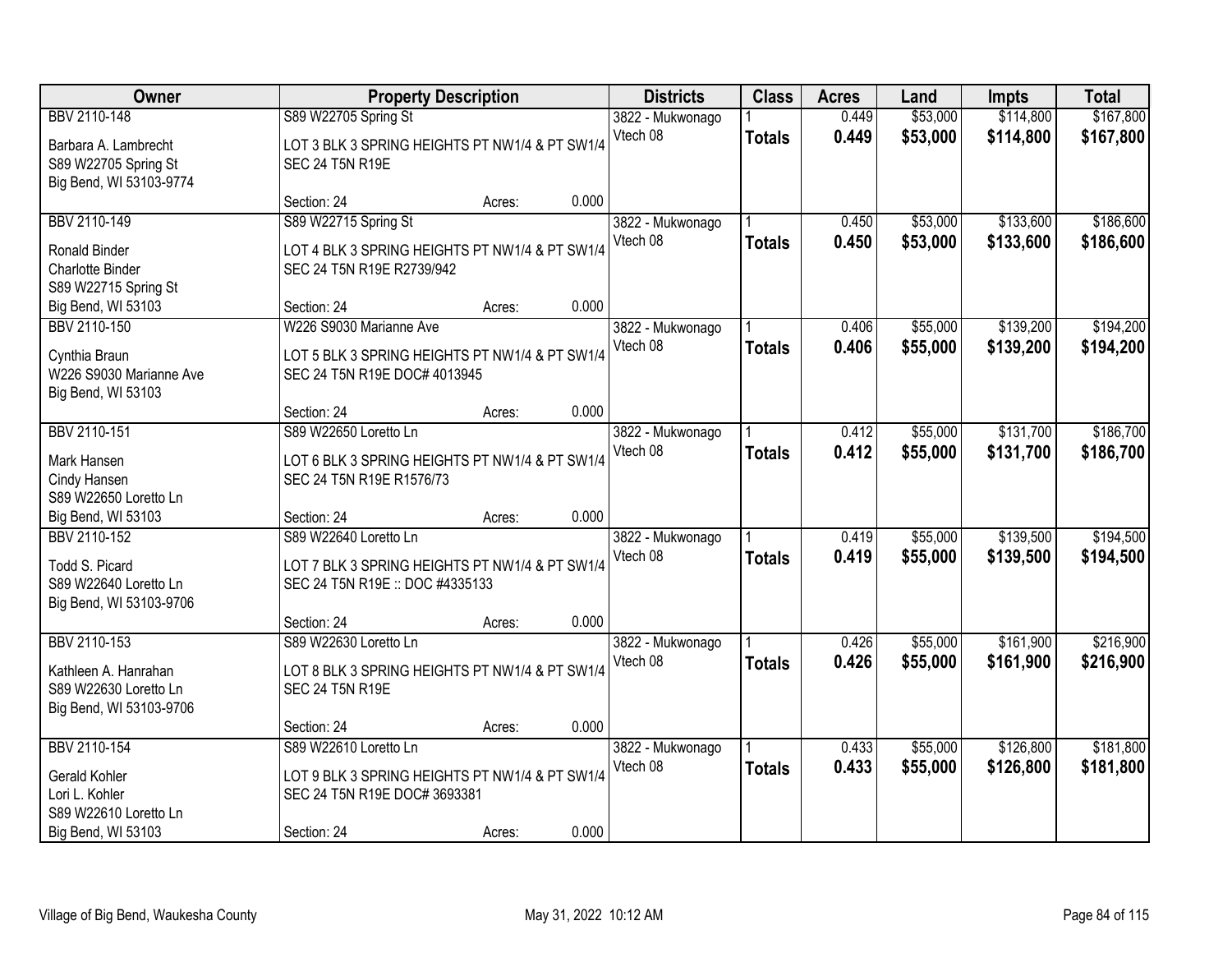| Owner                                                                                                         | <b>Property Description</b>                                                                                                |        |       | <b>Districts</b>             | <b>Class</b>  | <b>Acres</b>   | Land                 | <b>Impts</b>           | <b>Total</b>           |
|---------------------------------------------------------------------------------------------------------------|----------------------------------------------------------------------------------------------------------------------------|--------|-------|------------------------------|---------------|----------------|----------------------|------------------------|------------------------|
| BBV 2110-155<br>Gail S. Turowski<br>S89 W22600 Loretto Ln                                                     | S89 W22600 Loretto Ln<br>LOT 10 BLK 3 SPRING HEIGHTS PT NW1/4 & PT<br>SW1/4 SEC 24 T5N R19E                                |        |       | 3822 - Mukwonago<br>Vtech 08 | <b>Totals</b> | 0.684<br>0.684 | \$61,000<br>\$61,000 | \$129,700<br>\$129,700 | \$190,700<br>\$190,700 |
| Big Bend, WI 53103-9706                                                                                       | Section: 24                                                                                                                | Acres: | 0.000 |                              |               |                |                      |                        |                        |
| BBV 2110-156<br>Mark Naber<br>Jennifer Naber<br>S89 W22570 Loretto Ln                                         | S89 W22570 Loretto Ln<br>LOT 11 BLK 3 SPRING HEIGHTS PT NW1/4 & PT<br>SW1/4 SEC 24 T5N R19E R2780/938                      |        |       | 3822 - Mukwonago<br>Vtech 08 | <b>Totals</b> | 1.014<br>1.014 | \$62,000<br>\$62,000 | \$168,600<br>\$168,600 | \$230,600<br>\$230,600 |
| Big Bend, WI 53103<br>BBV 2110-157                                                                            | Section: 24<br>S89 W22540 Loretto Ln                                                                                       | Acres: | 0.000 | 3822 - Mukwonago             |               | 1.002          | \$62,000             | \$146,700              | \$208,700              |
| Leonard P Lepak Family Trust<br>S89 W22540 Loretto Ln<br>Big Bend, WI 53103                                   | LOT 12 BLK 3 SPRING HEIGHTS PT NW1/4 & PT<br>SW1/4 SEC 24 T5N R19E DOC# 3458476                                            |        |       | Vtech 08                     | <b>Totals</b> | 1.002          | \$62,000             | \$146,700              | \$208,700              |
|                                                                                                               | Section: 24                                                                                                                | Acres: | 0.000 |                              |               |                |                      |                        |                        |
| BBV 2110-158<br>Patrick W. Rohloff<br>Laura J. Rohloff<br>W225 S9000 Mt Carmel Rd                             | W225 S9000 Mt Carmel Rd<br>LOT 13 BLK 3 SPRING HEIGHTS PT NW1/4 & PT<br>SW1/4 SEC 24 T5N R19E DOC# 3506362                 |        |       | 3822 - Mukwonago<br>Vtech 08 | <b>Totals</b> | 1.250<br>1.250 | \$62,000<br>\$62,000 | \$132,200<br>\$132,200 | \$194,200<br>\$194,200 |
| Big Bend, WI 53103                                                                                            | Section: 24                                                                                                                | Acres: | 0.000 |                              |               |                |                      |                        |                        |
| BBV 2110-159<br>James W. Netzler<br>Virginia R. Netzler<br>W225 S9020 Mt Carmel Rd<br>Big Bend, WI 53103-9705 | W225 S9020 Mt Carmel Rd<br>LOT 14 BLK 3 SPRING HEIGHTS PT NW1/4 & PT<br>SW1/4 SEC 24 T5N R19E<br>Section: 24               | Acres: | 0.000 | 3822 - Mukwonago<br>Vtech 08 | <b>Totals</b> | 0.776<br>0.776 | \$61,500<br>\$61,500 | \$149,400<br>\$149,400 | \$210,900<br>\$210,900 |
| BBV 2110-160<br>Nancy A. Naze<br>W225 S9030 Mt Carmel Rd                                                      | W225 S9030 Mt Carmel Rd<br>LOT 15 BLK 3 SPRING HEIGHTS PT NW1/4 & PT<br>SW1/4 SEC 24 T5N R19E                              |        |       | 3822 - Mukwonago<br>Vtech 08 | <b>Totals</b> | 0.478<br>0.478 | \$56,000<br>\$56,000 | \$136,700<br>\$136,700 | \$192,700<br>\$192,700 |
| Big Bend, WI 53103-9705                                                                                       | Section: 24                                                                                                                | Acres: | 0.000 |                              |               |                |                      |                        |                        |
| BBV 2110-161<br>Bonnie J Muhonen Family Trust<br>W225 S9040 Mt Carmel Rd<br>Big Bend, WI 53103-9705           | W225 S9040 Mt Carmel Rd<br>LOT 16 BLK 3 SPRING HEIGHTS PT NW1/4 & PT<br>SW1/4 SEC 24 T5N R19E: DOC# 4114433<br>Section: 24 | Acres: | 0.000 | 3822 - Mukwonago<br>Vtech 08 | <b>Totals</b> | 0.448<br>0.448 | \$55,000<br>\$55,000 | \$123,500<br>\$123,500 | \$178,500<br>\$178,500 |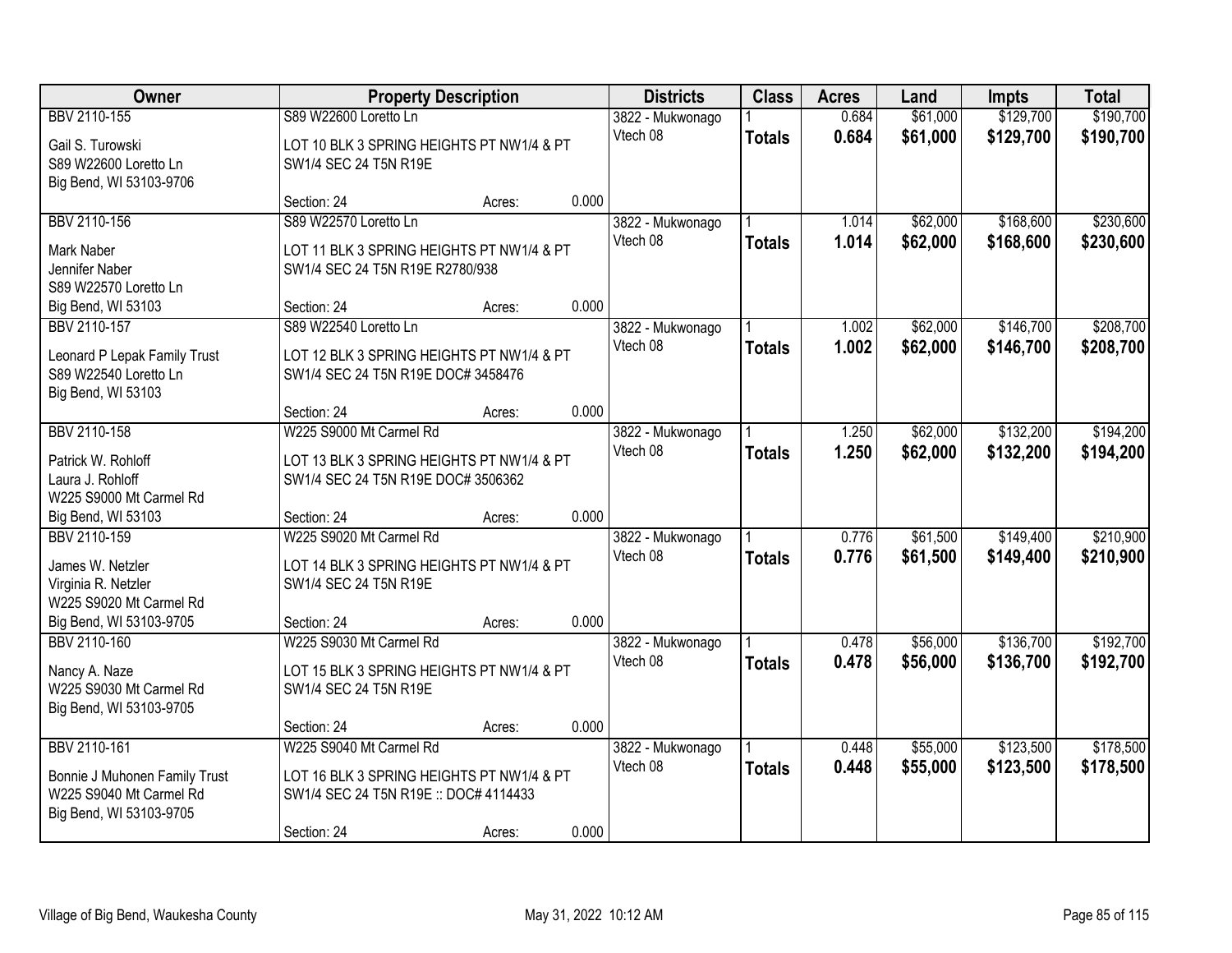| Owner                                                     |                                                 | <b>Property Description</b> |       | <b>Districts</b>             | <b>Class</b>  | <b>Acres</b> | Land     | <b>Impts</b> | <b>Total</b> |
|-----------------------------------------------------------|-------------------------------------------------|-----------------------------|-------|------------------------------|---------------|--------------|----------|--------------|--------------|
| BBV 2110-162                                              | W225 S9060 Mt Carmel Rd                         |                             |       | 3822 - Mukwonago             |               | 0.448        | \$55,000 | \$131,800    | \$186,800    |
| Edward G. Nieskes                                         | LOT 17 BLK 3 SPRING HEIGHTS BEING PT SW1/4      |                             |       | Vtech 08                     | <b>Totals</b> | 0.448        | \$55,000 | \$131,800    | \$186,800    |
| W225 S9060 Mount Carmel Rd                                | SE1/4 OF NW1/4 & NE1/4 OF SW1/4 SEC 24 T5N R19E |                             |       |                              |               |              |          |              |              |
| Big Bend, WI 53103-9705                                   |                                                 |                             |       |                              |               |              |          |              |              |
|                                                           | Section: 24                                     | Acres:                      | 0.000 |                              |               |              |          |              |              |
| BBV 2110-163                                              | W225 S9070 Mt Carmel Rd                         |                             |       | 3822 - Mukwonago             |               | 0.448        | \$55,000 | \$112,000    | \$167,000    |
| Alexander Kolln                                           | LOT 18 BLK 3 SPRING HEIGHTS PT NW1/4 & PT       |                             |       | Vtech 08                     | <b>Totals</b> | 0.448        | \$55,000 | \$112,000    | \$167,000    |
| Kim M. Kolln                                              | SW1/4 SEC 24 T5N R19E: DOC# 4108944             |                             |       |                              |               |              |          |              |              |
| W225 S9070 Mt Carmel Rd                                   |                                                 |                             |       |                              |               |              |          |              |              |
| Big Bend, WI 53103-9705                                   | Section: 24                                     | Acres:                      | 0.000 |                              |               |              |          |              |              |
| BBV 2110-164                                              | W225 S9080 Mt Carmel Rd                         |                             |       | 3822 - Mukwonago             |               | 0.448        | \$55,000 | \$143,400    | \$198,400    |
| George D. Mckinney                                        | LOT 19 BLK 3 SPRING HEIGHTS PT NW1/4 & PT       |                             |       | Vtech 08                     | <b>Totals</b> | 0.448        | \$55,000 | \$143,400    | \$198,400    |
| W225 S9080 Mt Carmel Rd                                   | SW1/4 SEC 24 T5N R19E R2735/4                   |                             |       |                              |               |              |          |              |              |
| Big Bend, WI 53103                                        |                                                 |                             |       |                              |               |              |          |              |              |
|                                                           | Section: 24                                     | Acres:                      | 0.000 |                              |               |              |          |              |              |
| BBV 2110-165                                              | W225 S9100 Mt Carmel Rd                         |                             |       | 3822 - Mukwonago             |               | 0.442        | \$55,000 | \$124,400    | \$179,400    |
|                                                           | LOT 20 BLK 3 SPRING HEIGHTS PT NW1/4 & PT       |                             |       | Vtech 08                     | <b>Totals</b> | 0.442        | \$55,000 | \$124,400    | \$179,400    |
| <b>Trower Family Trust</b><br>c/o George & Valerie Trower | SW1/4 SEC 24 T5N R19E R2926/778                 |                             |       |                              |               |              |          |              |              |
| W225 S9100 Mt Carmel Rd                                   |                                                 |                             |       |                              |               |              |          |              |              |
| Big Bend, WI 53103                                        | Section: 24                                     | Acres:                      | 0.000 |                              |               |              |          |              |              |
| BBV 2110-166                                              | W225 S9110 Mt Carmel Rd                         |                             |       | 3822 - Mukwonago             |               | 0.447        | \$55,000 | \$117,800    | \$172,800    |
|                                                           |                                                 |                             |       | Vtech 08                     | <b>Totals</b> | 0.447        | \$55,000 | \$117,800    | \$172,800    |
| William Johns<br>Annette Johns                            | LOT 21 BLK 3 SPRING HEIGHTS PT NW1/4 & PT       |                             |       |                              |               |              |          |              |              |
| W225 S9110 Mt Carmel Rd                                   | SW1/4 SEC 24 T5N R19E DOC# 3090641              |                             |       |                              |               |              |          |              |              |
| Big Bend, WI 53103                                        | Section: 24                                     | Acres:                      | 0.000 |                              |               |              |          |              |              |
| BBV 2110-167                                              | W225 S9130 Mt Carmel Rd                         |                             |       | 3822 - Mukwonago             |               | 0.447        | \$55,000 | \$121,100    | \$176,100    |
|                                                           |                                                 |                             |       | Vtech 08                     | <b>Totals</b> | 0.447        | \$55,000 | \$121,100    | \$176,100    |
| Norman Wayne Walker                                       | LOT 22 BLK 3 SPRING HEIGHTS PT NW1/4 & PT       |                             |       |                              |               |              |          |              |              |
| Suzanne Marie Walker                                      | SW1/4 SEC 24 T5N R19E :: DOC# 4280648           |                             |       |                              |               |              |          |              |              |
| W225 S9130 Mt Carmel Rd                                   | Section: 24                                     |                             | 0.000 |                              |               |              |          |              |              |
| Big Bend, WI 53103-9542<br>BBV 2110-168                   | W225 S9150 Mt Carmel Rd                         | Acres:                      |       |                              |               | 0.447        | \$55,000 | \$110,900    | \$165,900    |
|                                                           |                                                 |                             |       | 3822 - Mukwonago<br>Vtech 08 |               | 0.447        |          |              |              |
| Linda S. Litschauer                                       | LOT 23 BLK 3 SPRING HEIGHTS PT NW1/4 & PT       |                             |       |                              | <b>Totals</b> |              | \$55,000 | \$110,900    | \$165,900    |
| W225 S9150 Mt Carmel Rd                                   | SW1/4 SEC 24 T5N R19E                           |                             |       |                              |               |              |          |              |              |
| Big Bend, WI 53103-9542                                   |                                                 |                             |       |                              |               |              |          |              |              |
|                                                           | Section: 24                                     | Acres:                      | 0.000 |                              |               |              |          |              |              |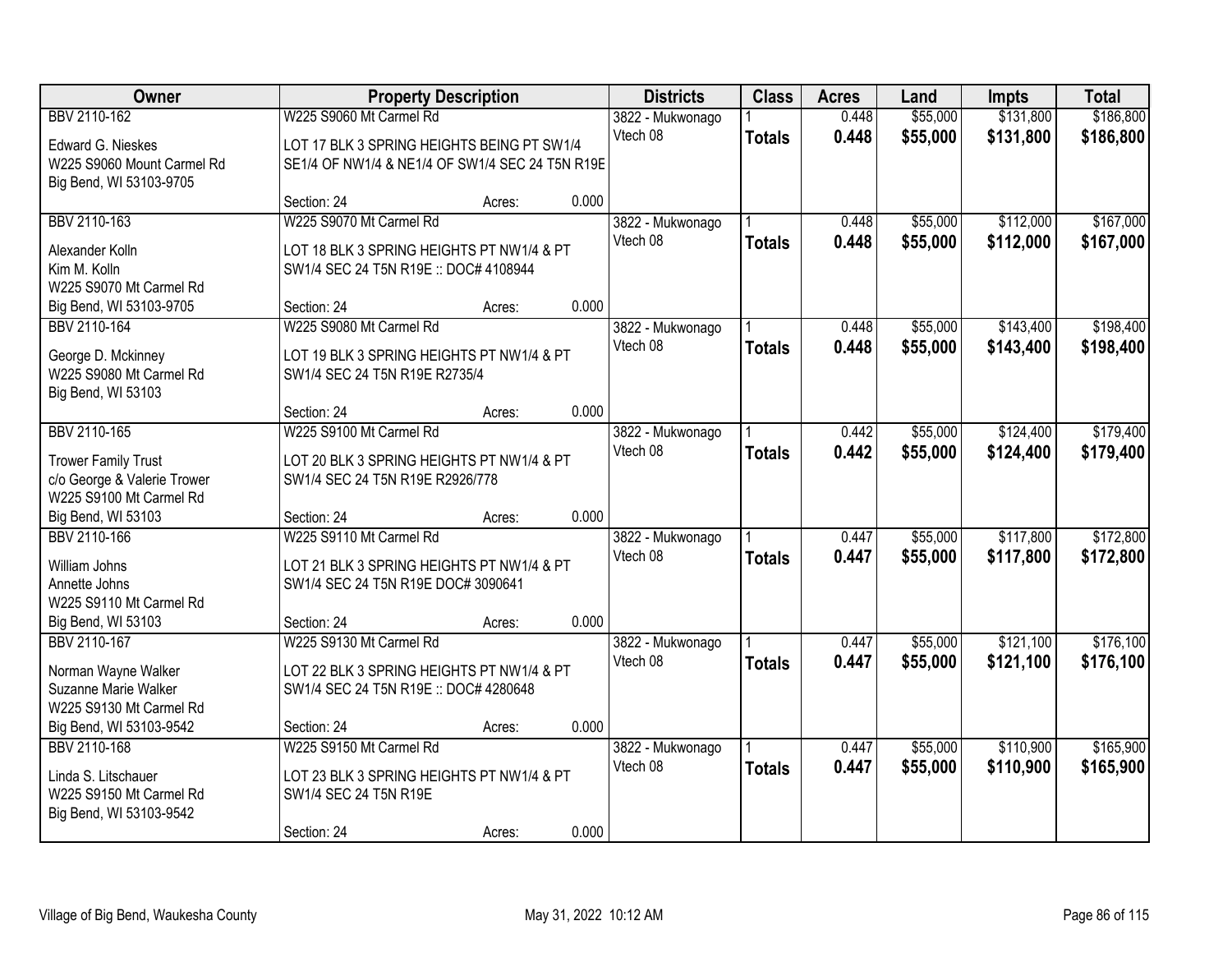| Owner                              | <b>Property Description</b>                   |        |       | <b>Districts</b>             | <b>Class</b>  | <b>Acres</b> | Land     | <b>Impts</b> | <b>Total</b> |
|------------------------------------|-----------------------------------------------|--------|-------|------------------------------|---------------|--------------|----------|--------------|--------------|
| BBV 2110-169                       | W225 S9170 Mt Carmel Rd                       |        |       | 3822 - Mukwonago             |               | 0.447        | \$55,000 | \$118,100    | \$173,100    |
| Kathlyn M. Henrichs                | LOT 24 BLK 3 SPRING HEIGHTS PT NW1/4 & PT     |        |       | Vtech 08                     | <b>Totals</b> | 0.447        | \$55,000 | \$118,100    | \$173,100    |
| W225 S9170 Mt Carmel Rd            | SW1/4 SEC 24 T5N R19E VOL 1238/116 & DOC#     |        |       |                              |               |              |          |              |              |
| Big Bend, WI 53103                 | 3893103                                       |        |       |                              |               |              |          |              |              |
|                                    | Section: 24                                   | Acres: | 0.000 |                              |               |              |          |              |              |
| BBV 2110-170                       | W225 S9190 Mt Carmel Rd                       |        |       | 3822 - Mukwonago             |               | 0.537        | \$58,500 | \$111,900    | \$170,400    |
|                                    | LOT 25 BLK 3 SPRING HEIGHTS BEING PT SW1/4 &  |        |       | Vtech 08                     | <b>Totals</b> | 0.537        | \$58,500 | \$111,900    | \$170,400    |
| Bryan J. Berg<br>Lori Berg         | SE1/4 OF NW1/4 & PT NE1/4 OF SW1/4 SEC 24 T5N |        |       |                              |               |              |          |              |              |
| W225 S9190 Mt Carmel Rd            | <b>R19E</b>                                   |        |       |                              |               |              |          |              |              |
| Big Bend, WI 53103-9542            | Section: 24                                   | Acres: | 0.000 |                              |               |              |          |              |              |
| BBV 2110-171                       | W225 S9200 Mt Carmel Rd                       |        |       | 3822 - Mukwonago             |               | 0.536        | \$58,500 | \$137,300    | \$195,800    |
|                                    |                                               |        |       | Vtech 08                     | <b>Totals</b> | 0.536        | \$58,500 | \$137,300    | \$195,800    |
| Robert Anderson                    | LOT 26 BLK 3 SPRING HEIGHTS PT NW1/4 & PT     |        |       |                              |               |              |          |              |              |
| Linda Anderson                     | SW1/4 SEC 24 T5N R19E DOC# 2694817            |        |       |                              |               |              |          |              |              |
| W225 S9200 Mt Carmel Rd            |                                               |        |       |                              |               |              |          |              |              |
| Big Bend, WI 53103                 | Section: 24                                   | Acres: | 0.000 |                              |               |              |          |              |              |
| BBV 2110-172                       | W225 S9220 Mt Carmel Rd                       |        |       | 3822 - Mukwonago             |               | 0.542        | \$58,500 | \$148,500    | \$207,000    |
| Eugene A Puschnig Trust            | LOT 27 BLK 3 SPRING HEIGHTS PT NW1/4 & PT     |        |       | Vtech 08                     | <b>Totals</b> | 0.542        | \$58,500 | \$148,500    | \$207,000    |
| W225 S9220 Mount Carmel Rd         | SW1/4 SEC 24 T5N R19E                         |        |       |                              |               |              |          |              |              |
| Big Bend, WI 53103-9510            |                                               |        |       |                              |               |              |          |              |              |
|                                    | Section: 24                                   | Acres: | 0.000 |                              |               |              |          |              |              |
| BBV 2110-173                       | S88 W22570 Willow Ct                          |        |       | 3822 - Mukwonago             |               | 0.463        | \$55,000 | \$155,100    | \$210,100    |
|                                    |                                               |        |       | Vtech 08                     | <b>Totals</b> | 0.463        | \$55,000 | \$155,100    | \$210,100    |
| <b>Harland Rausch</b>              | LOT 1 VILLAGE TERRACE PT NW1/4 SEC 24 T5N     |        |       |                              |               |              |          |              |              |
| Linda Rausch                       | R19E R1627/333                                |        |       |                              |               |              |          |              |              |
| S88 W22570 Willow Ct               | Section: 24                                   |        | 0.000 |                              |               |              |          |              |              |
| Big Bend, WI 53103<br>BBV 2110-174 | S88 W22560 Willow Ct                          | Acres: |       |                              |               | 0.645        | \$55,000 | \$173,900    | \$228,900    |
|                                    |                                               |        |       | 3822 - Mukwonago<br>Vtech 08 |               |              |          |              |              |
| James Zubarik                      | LOT 2 VILLAGE TERRACE PT NW1/4 SEC 24 T5N     |        |       |                              | <b>Totals</b> | 0.645        | \$55,000 | \$173,900    | \$228,900    |
| Sally Zubarik                      | R <sub>19E</sub>                              |        |       |                              |               |              |          |              |              |
| S88 W22560 Willow Ct               |                                               |        |       |                              |               |              |          |              |              |
| Big Bend, WI 53103                 | Section: 24                                   | Acres: | 0.000 |                              |               |              |          |              |              |
| BBV 2110-175                       | S88 W22540 Willow Ct                          |        |       | 3822 - Mukwonago             |               | 0.616        | \$55,000 | \$134,000    | \$189,000    |
| David W. Koceja et al              | LOT 3 VILLAGE TERRACE PT NW1/4 SEC 24 T5N     |        |       | Vtech 08                     | <b>Totals</b> | 0.616        | \$55,000 | \$134,000    | \$189,000    |
| S88 W22540 Willow Ct               | R19E DOC# 4064379                             |        |       |                              |               |              |          |              |              |
| Big Bend, WI 53103                 |                                               |        |       |                              |               |              |          |              |              |
|                                    | Section: 24                                   | Acres: | 0.000 |                              |               |              |          |              |              |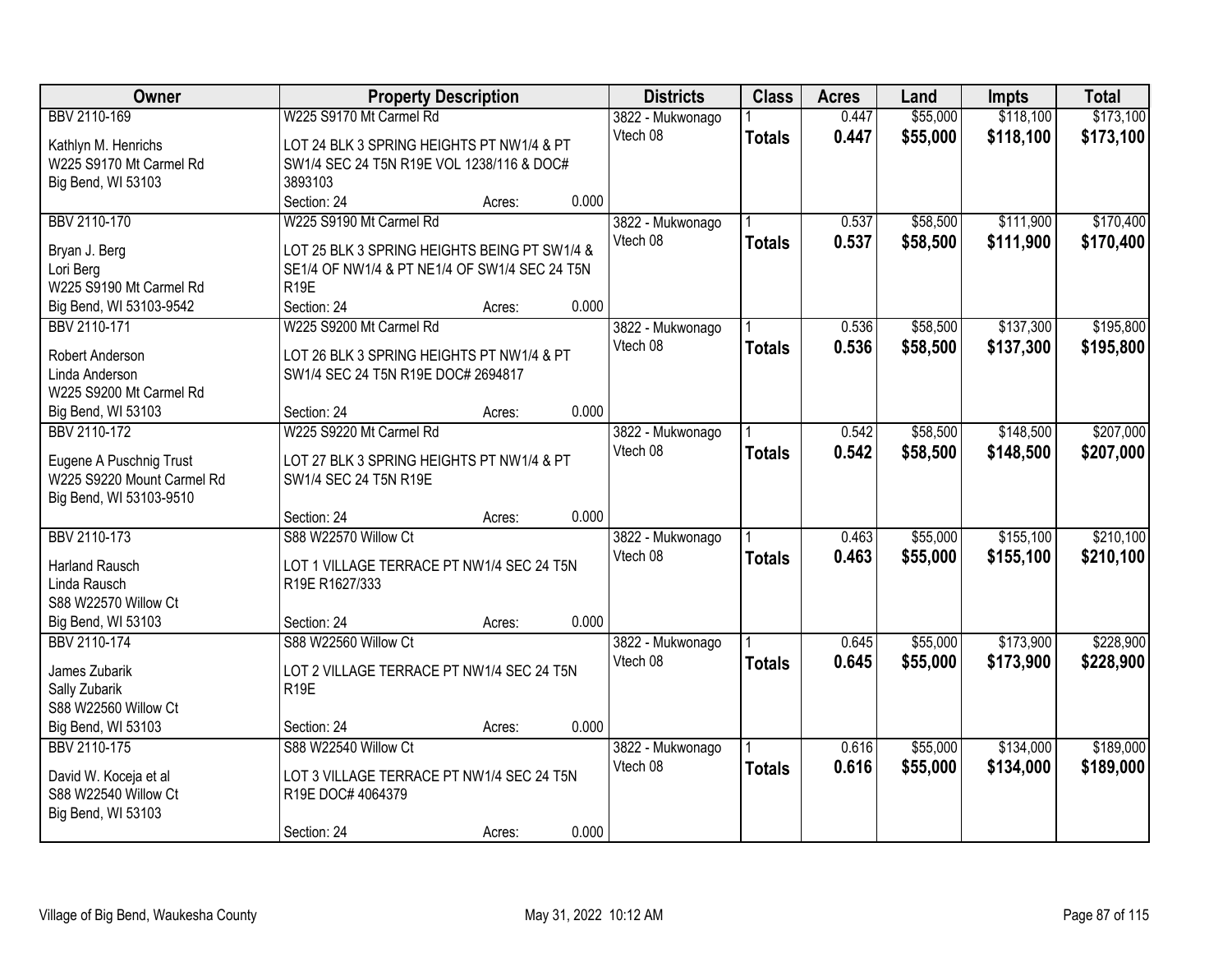| Owner                                  | <b>Property Description</b>                      |        |        | <b>Districts</b> | <b>Class</b>    | <b>Acres</b> | Land            | Impts           | <b>Total</b>    |
|----------------------------------------|--------------------------------------------------|--------|--------|------------------|-----------------|--------------|-----------------|-----------------|-----------------|
| BBV 2110-176                           | S88 W22530 Willow Ct                             |        |        | 3822 - Mukwonago |                 | 0.511        | \$56,000        | \$163,100       | \$219,100       |
| <b>Mark Strelow</b>                    | LOT 4 VILLAGE TERRACE PT NW1/4 SEC 24 T5N        |        |        | Vtech 08         | <b>Totals</b>   | 0.511        | \$56,000        | \$163,100       | \$219,100       |
| Patricia Strelow                       | R19E R2936/583                                   |        |        |                  |                 |              |                 |                 |                 |
| S88 W22530 Willow Ct                   |                                                  |        |        |                  |                 |              |                 |                 |                 |
| Big Bend, WI 53103                     | Section: 24                                      | Acres: | 0.000  |                  |                 |              |                 |                 |                 |
| BBV 2110-177                           | S88 W22520 Willow Ct                             |        |        | 3822 - Mukwonago |                 | 0.464        | \$52,500        | \$181,800       | \$234,300       |
|                                        |                                                  |        |        | Vtech 08         | <b>Totals</b>   | 0.464        | \$52,500        | \$181,800       | \$234,300       |
| Jeffrey R. Huebner                     | LOT 5 VILLAGE TERRACE PT NW1/4 SEC 24 T5N        |        |        |                  |                 |              |                 |                 |                 |
| Tamara L. Huebner                      | R19E DOC# 3842626                                |        |        |                  |                 |              |                 |                 |                 |
| S88 W22520 Willow Ct                   |                                                  |        | 0.000  |                  |                 |              |                 |                 |                 |
| Big Bend, WI 53103                     | Section: 24                                      | Acres: |        |                  |                 |              |                 |                 |                 |
| <b>BBV 2110-178</b>                    | S88 W22510 Willow Ct                             |        |        | 3822 - Mukwonago |                 | 0.600        | \$52,500        | \$164,600       | \$217,100       |
| Ronald Tobian                          | LOT 6 VILLAGE TERRACE PT NW1/4 SEC 24 T5N        |        |        | Vtech 08         | <b>Totals</b>   | 0.600        | \$52,500        | \$164,600       | \$217,100       |
| Cheri Tobian                           | R19E R1031/253                                   |        |        |                  |                 |              |                 |                 |                 |
| S88 W22510 Willow Ct                   |                                                  |        |        |                  |                 |              |                 |                 |                 |
| Big Bend, WI 53103                     | Section: 24                                      | Acres: | 0.000  |                  |                 |              |                 |                 |                 |
| BBV 2110-885                           | S89 W22700 Milwaukee Ave                         |        |        | 3822 - Mukwonago |                 | 0.212        | \$41,500        | \$127,200       | \$168,700       |
|                                        | PT NW1/4 SEC 24 T5N R19E; COM INTERSECT OF       |        |        | Vtech 08         | <b>Totals</b>   | 0.212        | \$41,500        | \$127,200       | \$168,700       |
| Corey J. Swieciak<br>Katie D. Swieciak | 1/16 LI & CENTER LI MILW AVE W 590.00 FT FROM    |        |        |                  |                 |              |                 |                 |                 |
| S89 W22700 Milwaukee Ave               | 1/16 POST ON E SI OF NW1/4; S48?30'W ALG CTRLI   |        |        |                  |                 |              |                 |                 |                 |
| Big Bend, WI 53103-9517                | Section: 24                                      | Acres: | 0.000  |                  |                 |              |                 |                 |                 |
| BBV 2110-886                           | S89 W22710 Milwaukee Ave                         |        |        | 3822 - Mukwonago |                 | 0.277        | \$48,500        | \$136,400       | \$184,900       |
|                                        |                                                  |        |        | Vtech 08         | <b>Totals</b>   | 0.277        | \$48,500        | \$136,400       | \$184,900       |
| <b>Bruce Radway</b>                    | PT NW1/4 SEC 24 T5N R19E; COM INTRSCTN 1/16TH    |        |        |                  |                 |              |                 |                 |                 |
| Andrea Radway                          | LINE & CNTR LINE MILWAUKEE AVE W 590.00 FT       |        |        |                  |                 |              |                 |                 |                 |
| S89 W22710 Milwaukee Ave               | FROM 1/16TH POST E SIDE OF NW1/4; S48?30'W       |        |        |                  |                 |              |                 |                 |                 |
| Big Bend, WI 53103-9517                | Section: 24                                      | Acres: | 0.000  |                  |                 |              |                 |                 |                 |
| <b>BBV 2110-887</b>                    | S88 W22500 Milwaukee Ave                         |        |        | 3822 - Mukwonago | $\overline{X5}$ | 10.500       | $\sqrt{$0}$     | $\sqrt{$0}$     | $\sqrt{50}$     |
| St Josephs Congregation of Big Bend    | PT NW1/4 SEC 24 T5N R19E COM N1/4 COR            |        |        | Vtech 08         | <b>Totals</b>   | 10.500       | \$0             | \$0             | \$0             |
| S88 W22500 Milwaukee Ave               | S88?19'W 1329.98 FT S01?43'E 1323.19 FT N88?19'E |        |        |                  |                 |              |                 |                 |                 |
| Big Bend, WI 53103                     | 495 FT THE BGN N88?19'E 257.33 FT S46?19'W       |        |        |                  |                 |              |                 |                 |                 |
|                                        | Section: 24                                      | Acres: | 10.500 |                  |                 |              |                 |                 |                 |
| BBV 2110-888                           |                                                  |        |        | 3822 - Mukwonago | $\overline{X5}$ | 0.017        | $\overline{50}$ | $\overline{50}$ | $\overline{50}$ |
|                                        |                                                  |        |        | Vtech 08         | <b>Totals</b>   | 0.017        | \$0             | \$0             | \$0             |
| Wisconsin Electric Power Co            | 75 FT STRIP PT NE1/4 NW1/4 SEC 24 T5N R19E VOL   |        |        |                  |                 |              |                 |                 |                 |
| 231 W Michigan Ave                     | 108/545 DEEDS ALSO 100 FT STRIP PT NE1/4 NW1/4   |        |        |                  |                 |              |                 |                 |                 |
| Milwaukee, WI 53203                    | SEC 24 VOL 104/474 DEEDS ALSO 100 FT STRIP       |        |        |                  |                 |              |                 |                 |                 |
|                                        | Section: 24                                      | Acres: | 0.017  |                  |                 |              |                 |                 |                 |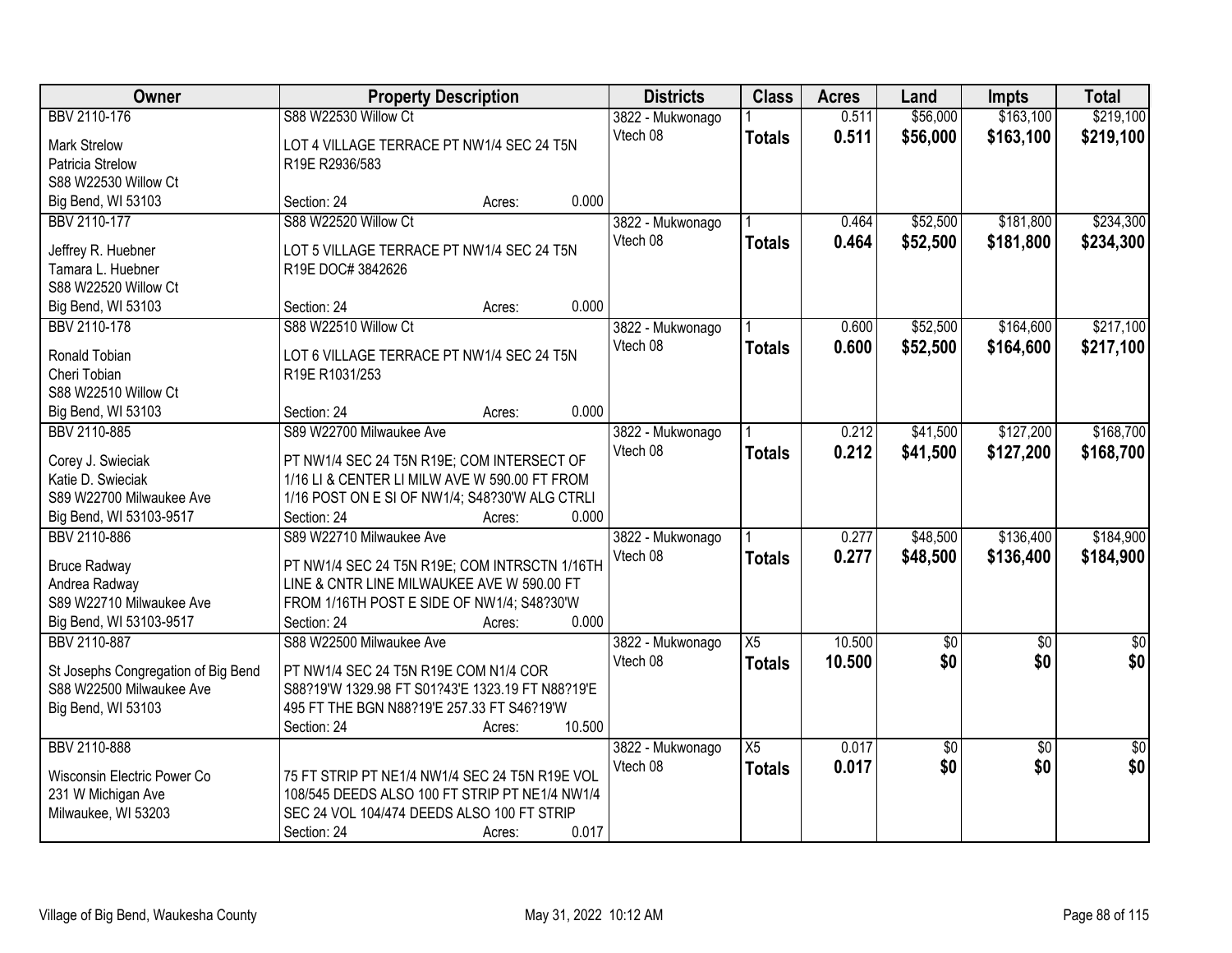| Owner                    | <b>Property Description</b>                      | <b>Districts</b> | <b>Class</b>  | <b>Acres</b> | Land            | Impts           | <b>Total</b>    |
|--------------------------|--------------------------------------------------|------------------|---------------|--------------|-----------------|-----------------|-----------------|
| BBV 2110-889             |                                                  | 3822 - Mukwonago | X4            | 2.917        | $\overline{50}$ | $\overline{30}$ | $\overline{50}$ |
| Village of Big Bend      | PT NW1/4 SEC 24 T5N R19E 3 AC                    | Vtech 08         | <b>Totals</b> | 2.917        | \$0             | \$0             | \$0             |
| W230 S9185 Nevins St     |                                                  |                  |               |              |                 |                 |                 |
| Big Bend, WI 53103-9722  |                                                  |                  |               |              |                 |                 |                 |
|                          | 2.917<br>Section: 24<br>Acres:                   |                  |               |              |                 |                 |                 |
| BBV 2110-890             | S89 W22655 Milwaukee Ave                         | 3822 - Mukwonago |               | 1.002        | \$54,000        | \$149,300       | \$203,300       |
| David Larsen             | PT SE1/4 NW1/4 SEC 24 T5N R19E COM NE COR        | Vtech 08         | <b>Totals</b> | 1.002        | \$54,000        | \$149,300       | \$203,300       |
| Pamela Larsen            | SE1/4 NW1/4 W 590.04 FT S48?30'W 356.00 FT THE   |                  |               |              |                 |                 |                 |
| S89 W22655 Milwaukee Ave | BGN S47?05'E 276.70 FT S48?30'W 212.34 FT N25?W  |                  |               |              |                 |                 |                 |
| Big Bend, WI 53103       | 0.000<br>Section: 24<br>Acres:                   |                  |               |              |                 |                 |                 |
| BBV 2110-891             | S89 W22635 Milwaukee Ave                         | 3822 - Mukwonago |               | 1.000        | \$53,000        | \$92,700        | \$145,700       |
|                          |                                                  | Vtech 08         | <b>Totals</b> | 1.000        | \$53,000        | \$92,700        | \$145,700       |
| Mark Rausch              | PT SE1/4 NW1/4 SEC 24 T5N R19E COM E 1/16 POST   |                  |               |              |                 |                 |                 |
| Robert Rausch            | W 590.04 FT S48?30'W 264.0 FT S71?34'E 318.2 FT  |                  |               |              |                 |                 |                 |
| S89 W22635 Milwaukee Ave | S48?30'W 224.6 FT N47?05'W 276.7 FT N48?30'E 92  |                  |               |              |                 |                 |                 |
| Big Bend, WI 53103-9710  | 0.000<br>Section: 24<br>Acres:                   |                  |               |              |                 |                 |                 |
| BBV 2110-892             | S89 W22605 Milwaukee Ave                         | 3822 - Mukwonago |               | 0.919        | \$55,500        | \$123,100       | \$178,600       |
| Christopher Severson     | PT NW1/4 SEC 24 T5N R19E; COM AT E 1/16 CRNR     | Vtech 08         | <b>Totals</b> | 0.919        | \$55,500        | \$123,100       | \$178,600       |
| Janel Severson           | 1/4 SEC; S 422.40 FT; N71?41'53""W ON NELY LINE  |                  |               |              |                 |                 |                 |
| S89 W22605 Milwaukee Ave | SPRING HEIGHTS SUBD 498.37 FT TO BGN;            |                  |               |              |                 |                 |                 |
| Big Bend, WI 53103-9710  | 0.000<br>Section: 24<br>Acres:                   |                  |               |              |                 |                 |                 |
| BBV 2110-893             | S89 W22545 Franz Dr                              | 3822 - Mukwonago |               | 0.746        | \$62,000        | \$156,600       | \$218,600       |
|                          |                                                  | Vtech 08         | <b>Totals</b> | 0.746        | \$62,000        | \$156,600       | \$218,600       |
| John P. Mayotte          | PT NW1/4 SEC 24 T5N R19E; COM E 1/16 COR S       |                  |               |              |                 |                 |                 |
| S89 W22545 Franz Dr      | 422.40 FT; N71?41'53""W 178.37 FT THE BGN;       |                  |               |              |                 |                 |                 |
| Big Bend, WI 53103-9711  | N71?41'53""W 320.0 FT; N35?18'07""E 114.40 FT;   |                  |               |              |                 |                 |                 |
|                          | 0.000<br>Section: 24<br>Acres:                   |                  |               |              |                 |                 |                 |
| BBV 2110-894             | S89 W22515 Franz Dr                              | 3822 - Mukwonago |               | 0.870        | \$62,000        | \$138,300       | \$200,300       |
| Jerome E. Lepak          | PT NW1/4 SEC 24 T5N R19E COM E 1/16 COR S 211.2  | Vtech 08         | <b>Totals</b> | 0.870        | \$62,000        | \$138,300       | \$200,300       |
| 410 Cedar St             | FT S 211.2 FT N71?41'W 178.37 FT N18?03'W 148 FT |                  |               |              |                 |                 |                 |
| Mukwonago, WI 53149-1235 | ALG CURVE S78?11'E 169.60 FT TO BGN 1 AC         |                  |               |              |                 |                 |                 |
|                          | 0.000<br>Section: 24<br>Acres:                   |                  |               |              |                 |                 |                 |
| BBV 2110-895             | S89 W22510 Franz Dr                              | 3822 - Mukwonago |               | 0.809        | \$62,000        | \$162,100       | \$224,100       |
|                          |                                                  | Vtech 08         | <b>Totals</b> | 0.809        | \$62,000        | \$162,100       | \$224,100       |
| Michael S. Biscar        | PT NW1/4 SEC 24 T5N R19E COM AT 1/16TH COR ON    |                  |               |              |                 |                 |                 |
| S89 W22510 Franz Dr      | E LI OF SEC S 211.20 FT N78?11'W 169.60 FT NWLY  |                  |               |              |                 |                 |                 |
| Big Bend, WI 53103       | ALG CURVE 78.54 FT N26?59'E 145.50 FT S88?59'E   |                  |               |              |                 |                 |                 |
|                          | 0.000<br>Section: 24<br>Acres:                   |                  |               |              |                 |                 |                 |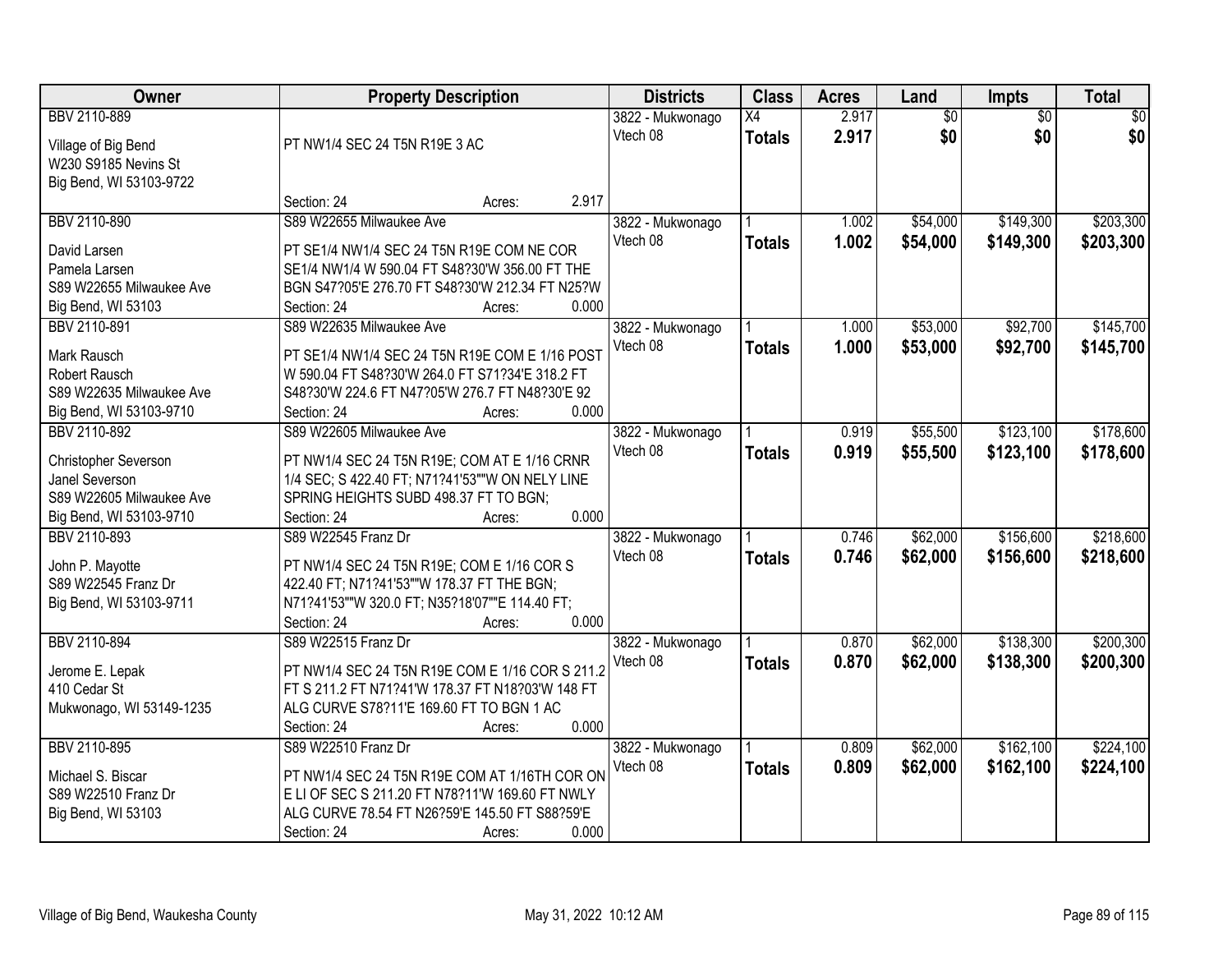| Owner                          | <b>Property Description</b>                       | <b>Districts</b>             | <b>Class</b>  | <b>Acres</b> | Land     | <b>Impts</b> | <b>Total</b> |
|--------------------------------|---------------------------------------------------|------------------------------|---------------|--------------|----------|--------------|--------------|
| BBV 2110-896                   | S89 W22540 Franz Dr                               | 3822 - Mukwonago             |               | 0.971        | \$63,500 | \$100,400    | \$163,900    |
| Keith Greenman                 | PT NW1/4 SEC 24 T5N R19E COM 422.40 FT FROM       | Vtech 08                     | <b>Totals</b> | 0.971        | \$63,500 | \$100,400    | \$163,900    |
| Laura Greenman                 | 1/16 COR N71?41'W 778.02 FT N48?23'E 250.00 FT    |                              |               |              |          |              |              |
| S89 W22540 Franz Dr            | THE BGN S41?36'E 98.55 FT SELY ALG CURVE 90.47    |                              |               |              |          |              |              |
| Big Bend, WI 53103             | 0.000<br>Section: 24<br>Acres:                    |                              |               |              |          |              |              |
| BBV 2110-897                   | S88 W22565 Milwaukee Ave                          | 3822 - Mukwonago             |               | 1.006        | \$52,500 | \$111,800    | \$164,300    |
|                                |                                                   | Vtech 08                     | <b>Totals</b> | 1.006        | \$52,500 | \$111,800    | \$164,300    |
| Michael Kempen                 | PT NE1/4 NW1/4 SEC 24 T5N R19E COM E1/4 COR       |                              |               |              |          |              |              |
| Barbara Kempen                 | N89?16.5'W 164.5 FT N89?16.5'W 418.6 FT N48?30'E  |                              |               |              |          |              |              |
| S88 W22565 Milwaukee Ave       | 310.00 FT S41?30'E 281.35 FT TO BGN 1 AC DOC#     |                              |               |              |          |              |              |
| Big Bend, WI 53103             | 0.000<br>Section: 24<br>Acres:                    |                              |               |              |          |              |              |
| BBV 2110-898                   | S88 W22555 Milwaukee Ave                          | 3822 - Mukwonago             |               | 0.381        | \$46,000 | \$119,700    | \$165,700    |
| Jeffrey S. Dahlberg            | PT NE1/4 NW1/4 SEC 24 T5N R19E; COM E 1/16        | Vtech 08                     | <b>Totals</b> | 0.381        | \$46,000 | \$119,700    | \$165,700    |
| S88 W22555 Milwaukee Ave       | POST; N89?16.5'W ON 1/16TH LI 124.50 FT THE BGN;  |                              |               |              |          |              |              |
| Big Bend, WI 53103-9511        | N89?16.5'W ON THE 1/16TH LI 40.0 FT TO NELY LI OF |                              |               |              |          |              |              |
|                                | Section: 24<br>0.000<br>Acres:                    |                              |               |              |          |              |              |
| BBV 2110-899                   | S88 W22505 Glen Haven Ct                          | 3822 - Mukwonago             |               | 0.828        | \$55,500 | \$198,200    | \$253,700    |
|                                |                                                   | Vtech 08                     | <b>Totals</b> | 0.828        | \$55,500 | \$198,200    | \$253,700    |
| Adam Chodara                   | LOT 1 CSM #3014 VOL 22/214 REC AS DOC #1008113    |                              |               |              |          |              |              |
| S88 W22505 Glen Haven Ct       | PT NE1/4 & NW1/4 SEC 24 T5N R19E :: DOC #4364029  |                              |               |              |          |              |              |
| Big Bend, WI 53103-9775        |                                                   |                              |               |              |          |              |              |
|                                | 0.000<br>Section: 24<br>Acres:                    |                              |               |              |          |              |              |
| BBV 2110-899-001               | S88 W22515 Glen Haven Ct                          | 3822 - Mukwonago             |               | 0.579        | \$55,500 | \$146,400    | \$201,900    |
| Randy Kurth                    | LOT 2 CERT SURV 3014 VOL 22/214 PT NW1/4 &        | Vtech 08                     | <b>Totals</b> | 0.579        | \$55,500 | \$146,400    | \$201,900    |
| Deanna Kurth                   | NE1/4 SEC 24 T5N R19E DOC# 2663068                |                              |               |              |          |              |              |
| S88 W22515 Glen Haven Ct       |                                                   |                              |               |              |          |              |              |
| Big Bend, WI 53103             | 0.000<br>Section: 24<br>Acres:                    |                              |               |              |          |              |              |
| BBV 2110-899-002               | S88 W22525 Glen Haven Ct                          |                              |               | 0.628        | \$58,500 | \$165,600    | \$224,100    |
|                                |                                                   | 3822 - Mukwonago<br>Vtech 08 |               |              |          |              |              |
| Irrevocable White Family Trust | LOT 3 CERT SURV 3014 VOL 22/214 PT NW1/4 &        |                              | <b>Totals</b> | 0.628        | \$58,500 | \$165,600    | \$224,100    |
| S88 W22525 Glen Haven Ct       | NE1/4 SEC 24 T5N R19E DOC# 3182433 & DOC#         |                              |               |              |          |              |              |
| Big Bend, WI 53103             | 3822600                                           |                              |               |              |          |              |              |
|                                | 0.000<br>Section: 24<br>Acres:                    |                              |               |              |          |              |              |
| BBV 2110-899-003               | S88 W22535 Glen Haven Ct                          | 3822 - Mukwonago             |               | 0.668        | \$54,000 | \$162,100    | \$216,100    |
|                                |                                                   | Vtech 08                     | <b>Totals</b> | 0.668        | \$54,000 | \$162,100    | \$216,100    |
| <b>Tylor Huismann</b>          | LOT 4 CERT SURV 3014 VOL 22/214 PT NW1/4 &        |                              |               |              |          |              |              |
| Amber J. Huismann              | NE1/4 SEC 24 T5N R19E DOC# 3998872                |                              |               |              |          |              |              |
| S88 W22535 Glen Haven Ct       |                                                   |                              |               |              |          |              |              |
| Big Bend, WI 53103             | 0.000<br>Section: 24<br>Acres:                    |                              |               |              |          |              |              |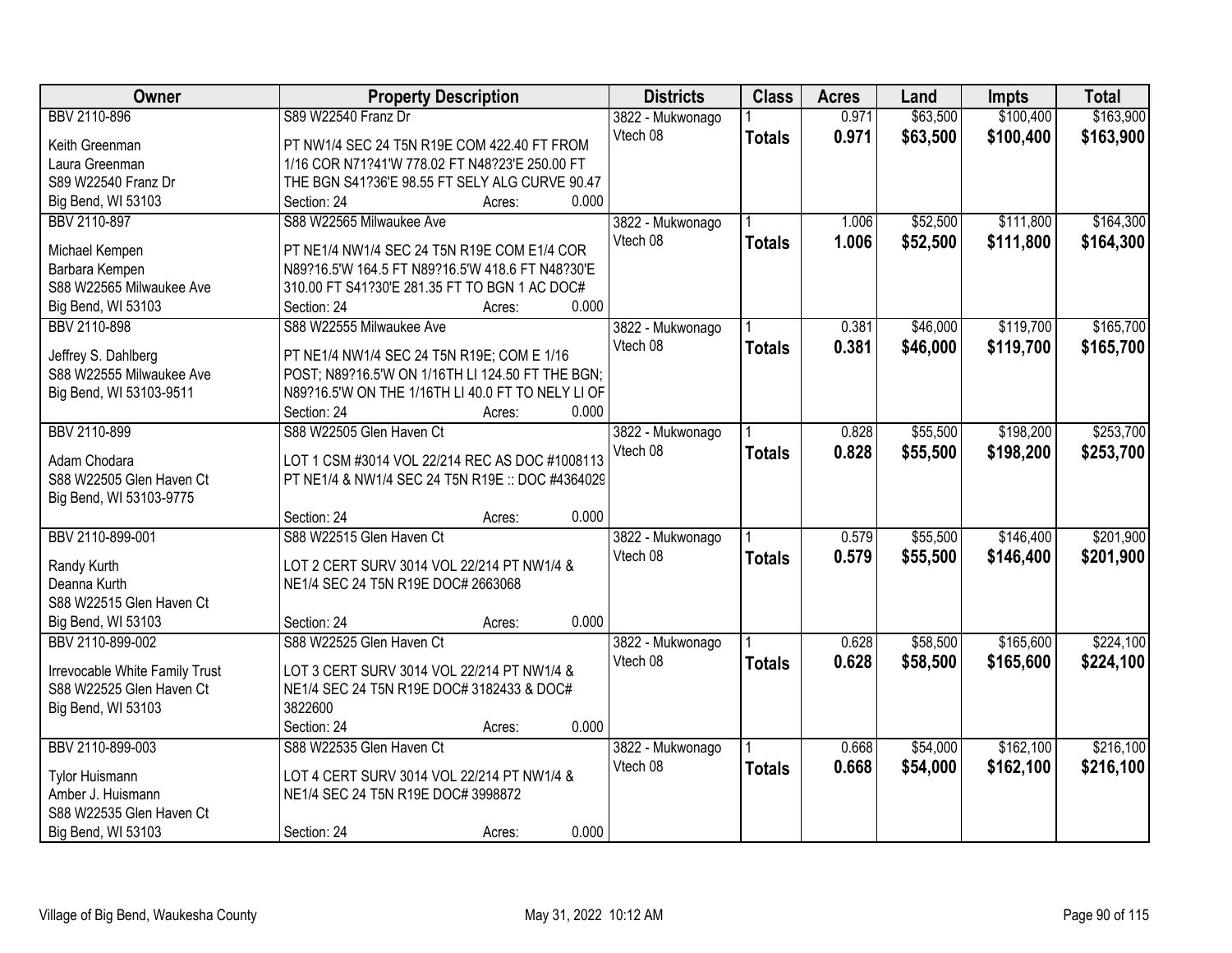| <b>Owner</b>             | <b>Property Description</b>                        | <b>Districts</b>             | <b>Class</b>  | <b>Acres</b> | Land     | <b>Impts</b> | <b>Total</b> |
|--------------------------|----------------------------------------------------|------------------------------|---------------|--------------|----------|--------------|--------------|
| BBV 2110-900             | W227 S8875 St Joseph Dr                            | 3822 - Mukwonago             |               | 0.375        | \$58,500 | \$185,200    | \$243,700    |
| Richard Szada            | PT NW1/4 SEC 24 T5N R19E COM 1/16 LI & CTR HY      | Vtech 08                     | <b>Totals</b> | 0.375        | \$58,500 | \$185,200    | \$243,700    |
| K. Szada                 | INTERSEC S48?W 576 FT N42?W 505.57 FT N 88.43      |                              |               |              |          |              |              |
| W227 S8885 St Joseph Dr  | FT THE BGN N 100 FT S85?54'W 154.39 FT S 115 FT    |                              |               |              |          |              |              |
| Big Bend, WI 53103       | 0.000<br>Section: 24<br>Acres:                     |                              |               |              |          |              |              |
| BBV 2110-901             | W227 S8905 St Joseph Dr                            | 3822 - Mukwonago             |               | 0.375        | \$58,500 | \$144,800    | \$203,300    |
|                          |                                                    | Vtech 08                     | <b>Totals</b> | 0.375        | \$58,500 | \$144,800    | \$203,300    |
| Joseph M. Westcott       | PT NW1/4 SEC 24 T5N R19E; COM INTERSEC CTR LI      |                              |               |              |          |              |              |
| W2088 Beulah hts         | HWY 24 & 1/16 LI; S48?00'W 576.00 FT; N42?00'W     |                              |               |              |          |              |              |
| East Troy, WI 53120-2025 | 494.0 FT THE BGN; N42?00'W 11.57 FT; N0?11'E 88.43 |                              |               |              |          |              |              |
|                          | 0.000<br>Section: 24<br>Acres:                     |                              |               |              |          |              |              |
| BBV 2110-902             | W227 S8915 St Joseph Dr                            | 3822 - Mukwonago             |               | 0.358        | \$57,000 | \$124,400    | \$181,400    |
|                          | PT NW1/4 SEC 24 T5N R19E COM 590.0 FT W OF         | Vtech 08                     | <b>Totals</b> | 0.358        | \$57,000 | \$124,400    | \$181,400    |
| Bryce F. Ristow          |                                                    |                              |               |              |          |              |              |
| W227 S8915 St Joseph Dr  | E1/16 COR S48?00'W 576.0 FT N42?00'W 424.0 FT      |                              |               |              |          |              |              |
| Big Bend, WI 53103       | THE BGN S48?00'W 150.0 FT N42?00'W 60.0 FT         |                              |               |              |          |              |              |
|                          | 0.000<br>Section: 24<br>Acres:                     |                              |               |              |          |              |              |
| BBV 2110-903             | W227 S8935 St Joseph Dr                            | 3822 - Mukwonago             |               | 0.276        | \$55,000 | \$129,700    | \$184,700    |
| Alexander P. Mrotek      | PT NW1/4 SEC 24 T5N R19E COM INTERSEC 1/16 LI      | Vtech 08                     | <b>Totals</b> | 0.276        | \$55,000 | \$129,700    | \$184,700    |
| W227 S8935 St Joseph Dr  | & HY; S48?00'W 576.0 FT; N42?00'W 244.0 FT THE     |                              |               |              |          |              |              |
| Big Bend, WI 53103       | BGN; N42?00'W 80.0 FT; S48?W 150.0 FT; S42?00'E    |                              |               |              |          |              |              |
|                          | 0.000<br>Section: 24<br>Acres:                     |                              |               |              |          |              |              |
| BBV 2110-904             | W227 S8945 St Joseph Dr                            | 3822 - Mukwonago             |               | 0.242        | \$53,000 | \$81,900     | \$134,900    |
|                          |                                                    | Vtech 08                     | <b>Totals</b> | 0.242        | \$53,000 | \$81,900     | \$134,900    |
| <b>Dwane Nimmer</b>      | PT NW1/4 SEC 24 T5N R19E COM E 1/16 COR W 590.     |                              |               |              |          |              |              |
| Pamela Nimmer            | FT S48?W 576.0 FT N42?W 174.0 FT THE BGN S48?W     |                              |               |              |          |              |              |
| W227 S8945 St Joseph Dr  | 150.0 FT N42?W 70.0 FT N48?E 150.0 FT S42?E 70.0   |                              |               |              |          |              |              |
| Big Bend, WI 53103       | 0.000<br>Section: 24<br>Acres:                     |                              |               |              |          |              |              |
| BBV 2110-907             | S89 W22720 Milwaukee Ave                           | 3822 - Mukwonago             |               | 0.206        | \$68,500 | \$91,500     | \$160,000    |
| Jennifer Hart            | PT NW1/4 SEC 24 T5N R19E; COM CNTR OF ROAD         | Vtech 08                     | <b>Totals</b> | 0.206        | \$68,500 | \$91,500     | \$160,000    |
| S89 W22720 Milwaukee Ave | 590 FT W & 726 FT S48?W FROM 1/16 POST; S48.5?W    |                              |               |              |          |              |              |
| Big Bend, WI 53103-9517  | 55 FT; N41.5?W 174 FT; N48.5?E 55 FT; S41.5?E 174  |                              |               |              |          |              |              |
|                          | 0.000<br>Section: 24<br>Acres:                     |                              |               |              |          |              |              |
| BBV 2110-908             | S89 W22730 Milwaukee Ave                           |                              |               | 0.453        | \$54,000 | \$109,200    | \$163,200    |
|                          |                                                    | 3822 - Mukwonago<br>Vtech 08 |               |              |          |              |              |
| Sfr3-000, LLC            | PT NW1/4 SEC 24 T5N R19E; COM SLY CRNR LOT 2       |                              | <b>Totals</b> | 0.453        | \$54,000 | \$109,200    | \$163,200    |
| 1320 Main St FI 10       | VALLEY VIEW MANOR; S39?51'10""E 176.21 FT ALNG     |                              |               |              |          |              |              |
| Columbia, SC 29201-3528  | NELY LINE OF MARIANNE AVE TO PNT ON CNTRLNE        |                              |               |              |          |              |              |
|                          | 0.000<br>Section: 24<br>Acres:                     |                              |               |              |          |              |              |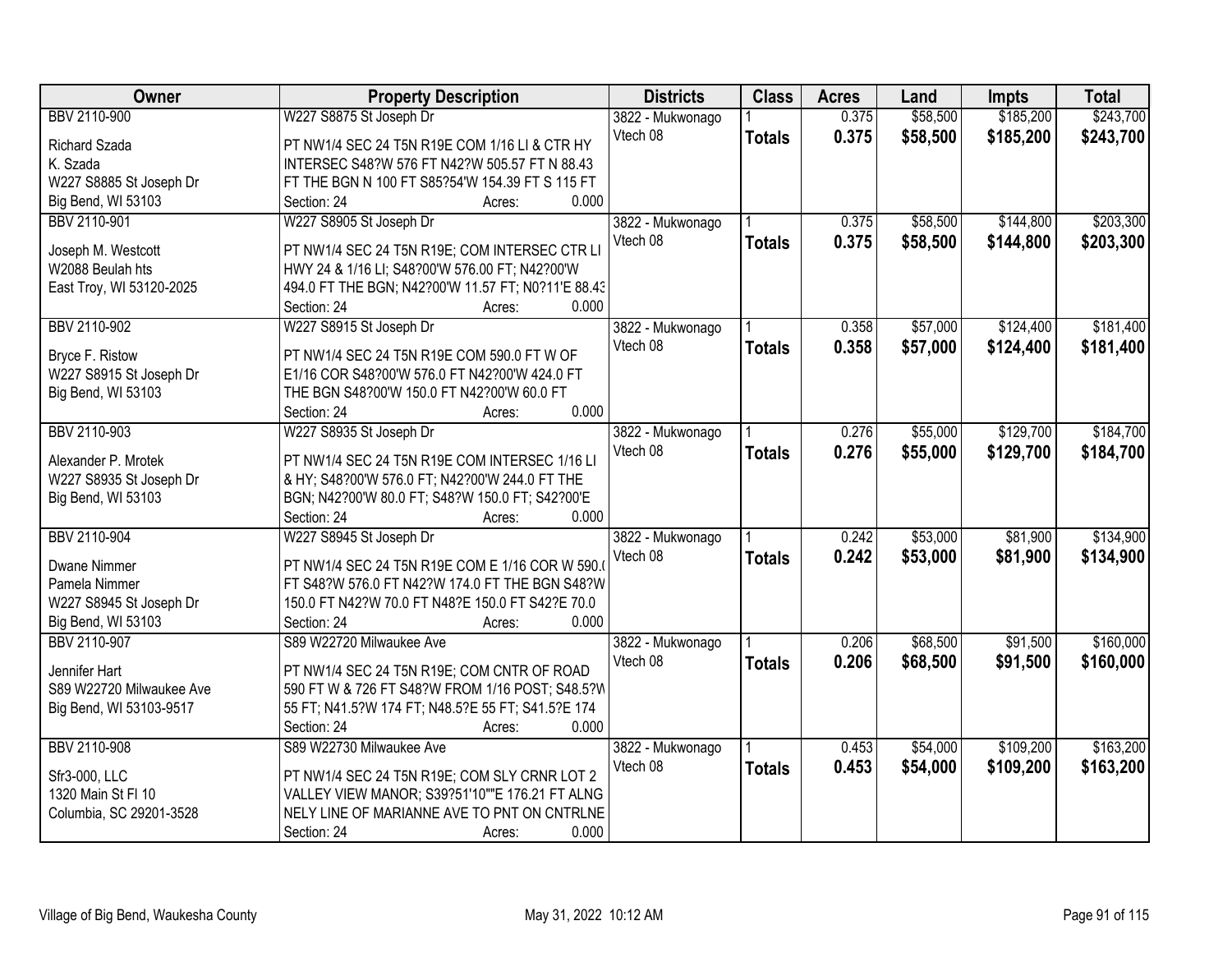| Owner                                      | <b>Property Description</b>                                                  |                 | <b>Districts</b> | <b>Class</b>    | <b>Acres</b> | Land            | Impts           | <b>Total</b>    |
|--------------------------------------------|------------------------------------------------------------------------------|-----------------|------------------|-----------------|--------------|-----------------|-----------------|-----------------|
| BBV 2110-909                               | Jackson Pkwy                                                                 |                 | 3822 - Mukwonago | $\overline{X4}$ | 0.161        | $\overline{60}$ | $\overline{30}$ | $\overline{50}$ |
| Village of Big Bend                        | PT NW1/4 SEC 24 T5N R19E COM 836.55 FT N & 503                               |                 | Vtech 08         | <b>Totals</b>   | 0.161        | \$0             | \$0             | \$0             |
| W230 S9185 Nevins St                       | FT E OF W 1/4 POST N 330 FT E 25 FT S 330 FT W 25                            |                 |                  |                 |              |                 |                 |                 |
| Big Bend, WI 53103-9722                    | FT TO BGN EX 49.5 FT STRIP OFF S SIDE (ROAD)                                 |                 |                  |                 |              |                 |                 |                 |
|                                            | Section: 24                                                                  | 0.161<br>Acres: |                  |                 |              |                 |                 |                 |
| BBV 2110-910                               | S90 W22745 Milwaukee Ave                                                     |                 | 3822 - Mukwonago |                 | 1.185        | \$66,500        | \$136,600       | \$203,100       |
|                                            |                                                                              |                 | Vtech 08         | <b>Totals</b>   | 1.185        | \$66,500        | \$136,600       | \$203,100       |
| Kitty Stichmann                            | PT NW1/4 SEC 24 T5N R19E; COM CNTR SEC; W ON                                 |                 |                  |                 |              |                 |                 |                 |
| S90 W22745 Milwaukee Ave                   | E & W 1/4 SEC LINE 1114.74 FT; N40?42'W ON NELY                              |                 |                  |                 |              |                 |                 |                 |
| Big Bend, WI 53103-9551                    | LINE DSCRBD IN DOC #176550 372.60 FT TO BGN;                                 |                 |                  |                 |              |                 |                 |                 |
|                                            | Section: 24                                                                  | 0.000<br>Acres: |                  |                 |              |                 |                 |                 |
| BBV 2110-911                               | S90 W22785 Milwaukee Ave                                                     |                 | 3822 - Mukwonago |                 | 0.351        | \$66,500        | \$143,400       | \$209,900       |
| Jerome J Washicheck Revocable Trust        | PARCEL D CSM #2304 VOL 16/265 REC AS DOC                                     |                 | Vtech 08         | <b>Totals</b>   | 0.351        | \$66,500        | \$143,400       | \$209,900       |
| S90 W22785 Milwaukee Ave                   | #910467 PT NW1/4 SEC 24 T5N R19E                                             |                 |                  |                 |              |                 |                 |                 |
| Big Bend, WI 53103-9551                    |                                                                              |                 |                  |                 |              |                 |                 |                 |
|                                            | Section: 24                                                                  | 0.000<br>Acres: |                  |                 |              |                 |                 |                 |
| BBV 2110-913                               | S90 W22765 Milwaukee Ave                                                     |                 | 3822 - Mukwonago |                 | 0.826        | \$62,000        | \$135,000       | \$197,000       |
|                                            |                                                                              |                 | Vtech 08         | <b>Totals</b>   | 0.826        | \$62,000        | \$135,000       | \$197,000       |
| Deborah Washicheck<br>Curtis J. Washicheck | PARCEL B CSM #2304 VOL 16/265 REC AS DOC<br>#910467 PT NW1/4 SEC 24 T5N R19E |                 |                  |                 |              |                 |                 |                 |
| PO Box 346                                 |                                                                              |                 |                  |                 |              |                 |                 |                 |
| Big Bend, WI 53103-0346                    | Section: 24                                                                  | 0.000<br>Acres: |                  |                 |              |                 |                 |                 |
| BBV 2110-914                               | S90 W22771 Milwaukee Ave                                                     |                 | 3822 - Mukwonago |                 | 2.182        | \$29,500        | \$7,000         | \$36,500        |
|                                            |                                                                              |                 | Vtech 08         | <b>Totals</b>   | 2.182        | \$29,500        | \$7,000         | \$36,500        |
| Curtis J. Washicheck                       | PARCEL A CERT SURV 2304 VOL 16/265 2.182 AC PT                               |                 |                  |                 |              |                 |                 |                 |
| S90 W22775 Milwaukee Ave                   | NW1/4 SEC 24 T5N R19E DOC# 3557998                                           |                 |                  |                 |              |                 |                 |                 |
| Big Bend, WI 53103                         |                                                                              |                 |                  |                 |              |                 |                 |                 |
|                                            | Section: 24                                                                  | 0.000<br>Acres: |                  |                 |              |                 |                 |                 |
| BBV 2110-914-001                           | S90 W22775 Milwaukee Ave                                                     |                 | 3822 - Mukwonago |                 | 0.834        | \$73,000        | \$135,700       | \$208,700       |
| Curtis J. Washicheck                       | PARCEL C CERT SURV 2304 VOL 16/265 0.834 AC PT                               |                 | Vtech 08         | <b>Totals</b>   | 0.834        | \$73,000        | \$135,700       | \$208,700       |
| S90 W22775 Milwaukee Ave                   | NW1/4 SEC 24 T5N R19E DOC# 3557999                                           |                 |                  |                 |              |                 |                 |                 |
| Big Bend, WI 53103                         |                                                                              |                 |                  |                 |              |                 |                 |                 |
|                                            | Section: 24                                                                  | 0.000<br>Acres: |                  |                 |              |                 |                 |                 |
| BBV 2110-915                               | S90 W22845 Milwaukee Ave                                                     |                 | 3822 - Mukwonago |                 | 1.170        | \$63,500        | \$92,400        | \$155,900       |
|                                            |                                                                              |                 | Vtech 08         | <b>Totals</b>   | 1.170        | \$63,500        | \$92,400        | \$155,900       |
| Shoau-Farn Joseph Tsai                     | PT NW1/4 SEC 24 T5N R19E; COM 9.76 CH (644.16                                |                 |                  |                 |              |                 |                 |                 |
| Jamie Marie E Tsai                         | FT) E OF W1/4 COR; N 64 LINK (42.24 FT); N45?E 6                             |                 |                  |                 |              |                 |                 |                 |
| S90 W22845 Milwaukee Ave                   | CH (396 FT); S 4.90 CH (323.40 FT); W 4.24 CH                                |                 |                  |                 |              |                 |                 |                 |
| Big Bend, WI 53103-9702                    | Section: 24                                                                  | 0.000<br>Acres: |                  |                 |              |                 |                 |                 |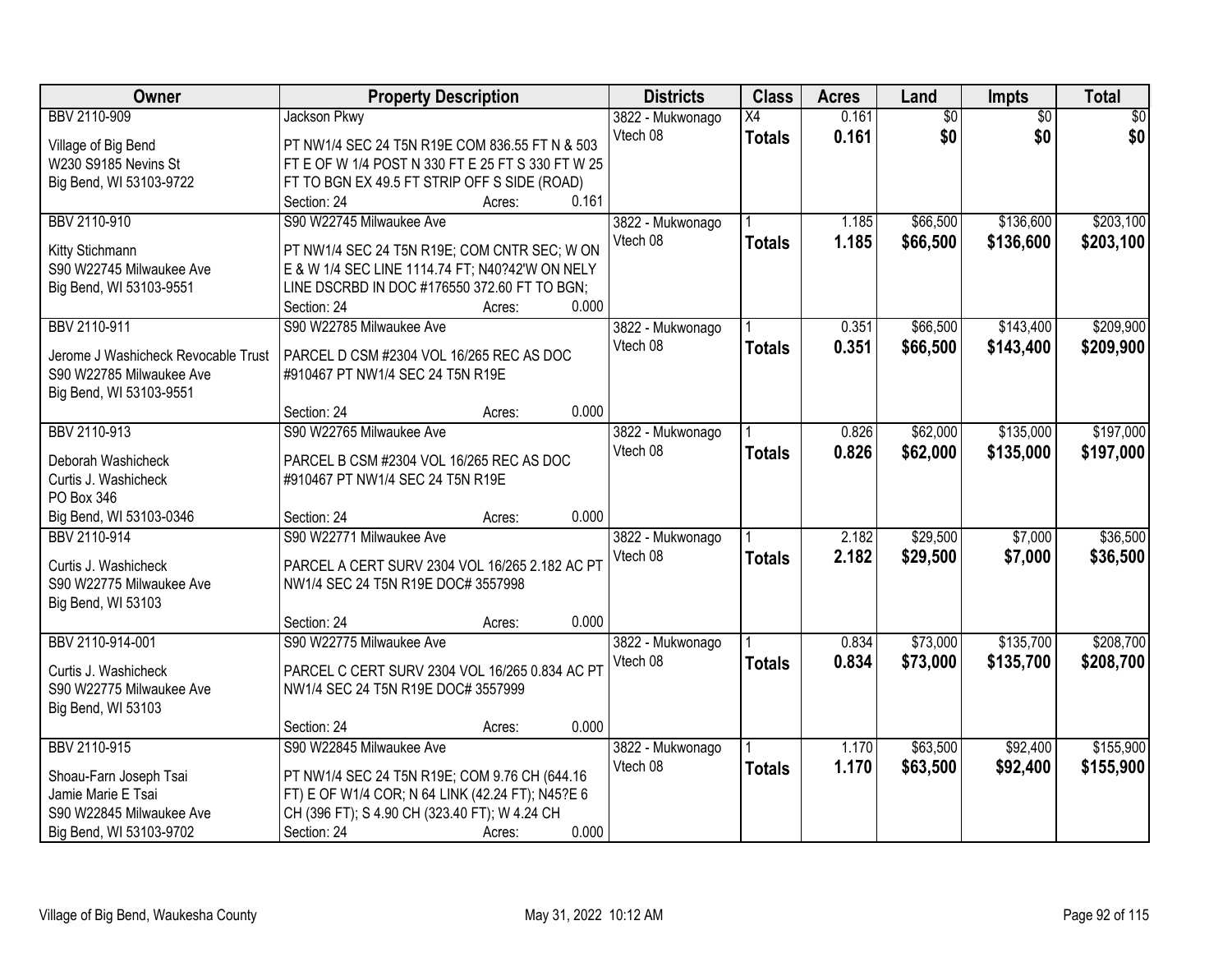| Owner                                  |                                                                                        | <b>Property Description</b> |       | <b>Districts</b>             | <b>Class</b>    | <b>Acres</b>   | Land            | Impts           | <b>Total</b> |
|----------------------------------------|----------------------------------------------------------------------------------------|-----------------------------|-------|------------------------------|-----------------|----------------|-----------------|-----------------|--------------|
| BBV 2110-916                           | St Joseph Dr                                                                           |                             |       | 3822 - Mukwonago             | $\overline{X4}$ | 0.755          | $\overline{60}$ | $\overline{50}$ | \$0          |
| Village of Big Bend                    | PT NW1/4 SEC 24 T5N R19E VOL 866/455 DEEDS                                             |                             |       | Vtech 08                     | <b>Totals</b>   | 0.755          | \$0             | \$0             | \$0          |
| W230 S9185 Nevins St                   |                                                                                        |                             |       |                              |                 |                |                 |                 |              |
| Big Bend, WI 53103-9722                |                                                                                        |                             |       |                              |                 |                |                 |                 |              |
|                                        | Section: 24                                                                            | Acres:                      | 0.755 |                              |                 |                |                 |                 |              |
| BBV 2110-917-003                       | <b>Marianne Ave</b>                                                                    |                             |       | 3822 - Mukwonago             |                 | 1.000          | \$60,000        | \$6,800         | \$66,800     |
| Nicholas Herzog                        | LOT 1 CSM #11837 VOL 119/196 REC AS DOC                                                |                             |       | Vtech 08                     | <b>Totals</b>   | 1.000          | \$60,000        | \$6,800         | \$66,800     |
| 4485 S 112th St                        | #4390419 BEING PT LOT 1 VALLEY VIEW MANOR &                                            |                             |       |                              |                 |                |                 |                 |              |
| Greenfield, WI 53228-2520              | PT SW1/4 & NW1/4 SEC 24 T5N R19E                                                       |                             |       |                              |                 |                |                 |                 |              |
|                                        | Section: 24                                                                            | Acres:                      | 1.000 |                              |                 |                |                 |                 |              |
| BBV 2110-917-004                       | Marianne Ave                                                                           |                             |       | 3822 - Mukwonago             |                 | 2.852          | \$61,000        | \$0             | \$61,000     |
| Jonathan Peters                        | LOT 2 CSM #11837 VOL 119/196 REC AS DOC                                                |                             |       | Vtech 08                     | <b>Totals</b>   | 2.852          | \$61,000        | \$0             | \$61,000     |
| <b>Vicki Peters</b>                    | #4390419 BEING PT LOT 1 VALLEY VIEW MANOR &                                            |                             |       |                              |                 |                |                 |                 |              |
| W227 S8965 Marianne Ave                | PT SW1/4 & NW1/4 SEC 24 T5N R19E                                                       |                             |       |                              |                 |                |                 |                 |              |
| Big Bend, WI 53103-9716                | Section: 24                                                                            | Acres:                      | 2.852 |                              |                 |                |                 |                 |              |
| BBV 2110-917-005                       | W227 S8965 Marianne Ave                                                                |                             |       | 3822 - Mukwonago             |                 | 5.136          | \$94,700        | \$294,100       | \$388,800    |
|                                        |                                                                                        |                             |       | Vtech 08                     | <b>Totals</b>   | 5.136          | \$94,700        | \$294,100       | \$388,800    |
| Jonathan Peters<br><b>Vicki Peters</b> | LOT 3 CSM #11837 VOL 119/196 REC AS DOC<br>#4390419 BEING PT LOT 1 VALLEY VIEW MANOR & |                             |       |                              |                 |                |                 |                 |              |
| W227 S8965 Marianne Ave                | PT SW1/4 & NW1/4 SEC 24 T5N R19E                                                       |                             |       |                              |                 |                |                 |                 |              |
| Big Bend, WI 53103-9716                | Section: 24                                                                            | Acres:                      | 5.136 |                              |                 |                |                 |                 |              |
| BBV 2110-918                           | W228 S8920 Jackson Pkwy                                                                |                             |       | 3822 - Mukwonago             |                 | 0.700          | \$63,500        | \$130,700       | \$194,200    |
|                                        |                                                                                        |                             |       | Vtech 08                     | <b>Totals</b>   | 0.700          | \$63,500        | \$130,700       | \$194,200    |
| James Ziolecki                         | PT NW1/4 SEC 24 T5N R19E COM W1/4 COR N 836.55                                         |                             |       |                              |                 |                |                 |                 |              |
| Nancy Ziolecki                         | FT E 553 FT N 330 FT E 221.18 FT S 330 FT W 221.18                                     |                             |       |                              |                 |                |                 |                 |              |
| W228 S8920 Jackson Pkwy                | FT TO BGN EX S 198.62 FT 0.63 AC R1871/478                                             |                             |       |                              |                 |                |                 |                 |              |
| Big Bend, WI 53103<br>BBV 2110-919     | Section: 24                                                                            | Acres:                      | 0.000 |                              |                 |                |                 |                 | \$168,300    |
|                                        | W228 S8940 Jackson Pkwy                                                                |                             |       | 3822 - Mukwonago<br>Vtech 08 |                 | 0.511<br>0.511 | \$64,500        | \$103,800       |              |
| Ryan R. Borgwardt                      | PT NW1/4 SEC 24 T5N R19E COM W1/4 COR N 836.55                                         |                             |       |                              | <b>Totals</b>   |                | \$64,500        | \$103,800       | \$168,300    |
| Margaret E. Borgwardt                  | FT E 553 FT N 195 FT E 221.18 FT S 195 FT W 221.18                                     |                             |       |                              |                 |                |                 |                 |              |
| W228 S8940 Jackson Pkwy                | FT TO BGN EX VOL 522/469 DEEDS ALSO COM W1/4                                           |                             |       |                              |                 |                |                 |                 |              |
| Big Bend, WI 53103                     | Section: 24                                                                            | Acres:                      | 0.000 |                              |                 |                |                 |                 |              |
| BBV 2110-920                           | W228 S8960 Jackson Pkwy                                                                |                             |       | 3822 - Mukwonago             |                 | 0.504          | \$61,000        | \$66,600        | \$127,600    |
| Robin L. Conn                          | PT NW1/4 SEC 24 T5N R19E; COM W1/4 COR; N                                              |                             |       | Vtech 08                     | <b>Totals</b>   | 0.504          | \$61,000        | \$66,600        | \$127,600    |
| W228 S8850 Jackson Pkwy                | 836.55 FT & E 553 FT; N 98.64 FT; E 221.18 FT; S                                       |                             |       |                              |                 |                |                 |                 |              |
| Big Bend, WI 53103-9545                | 98.64 FT; W 221.18 FT TO BGN                                                           |                             |       |                              |                 |                |                 |                 |              |
|                                        | Section: 24                                                                            | Acres:                      | 0.000 |                              |                 |                |                 |                 |              |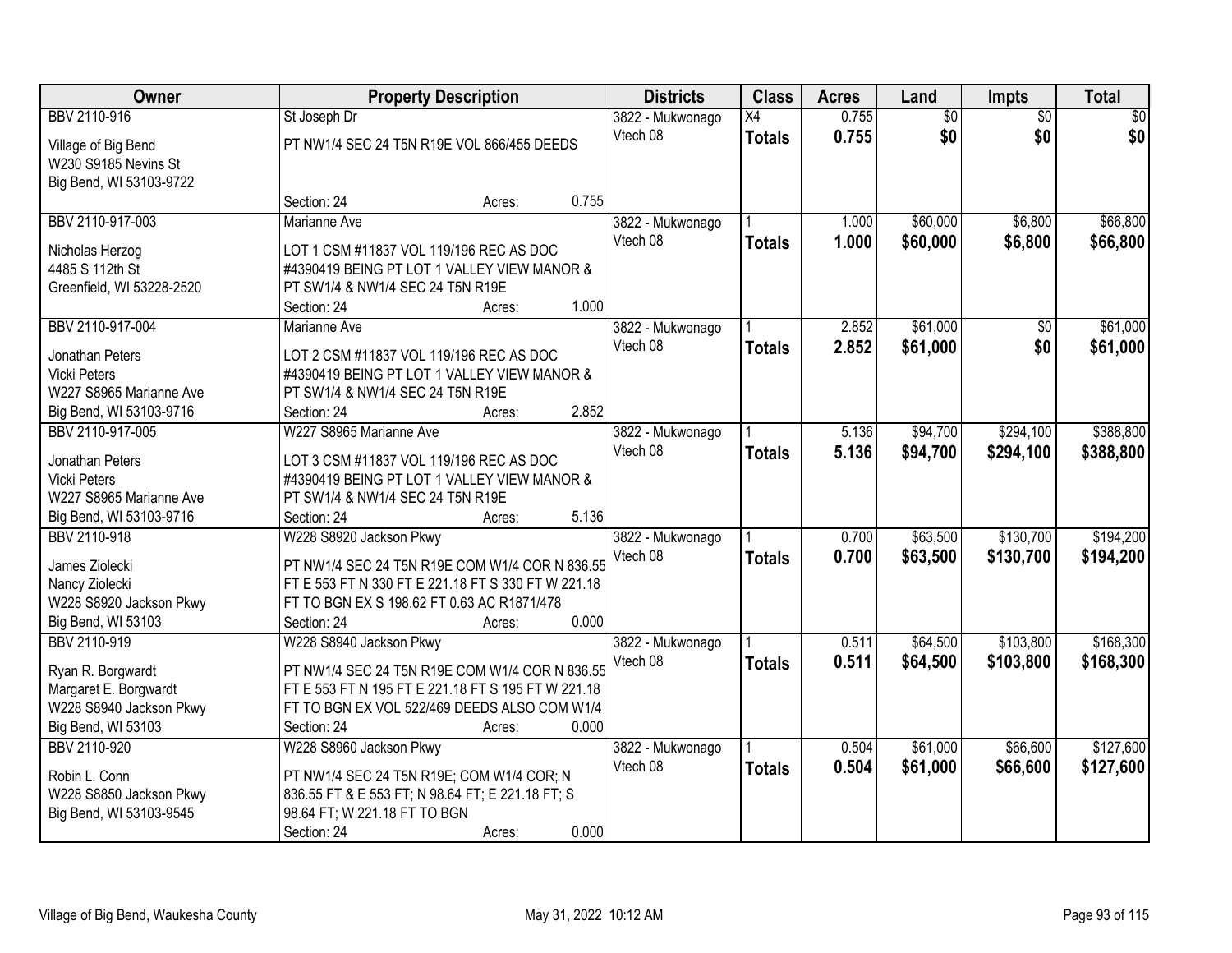| Owner                                        | <b>Property Description</b>                                                        | <b>Districts</b> | <b>Class</b>  | <b>Acres</b> | Land     | <b>Impts</b> | <b>Total</b> |
|----------------------------------------------|------------------------------------------------------------------------------------|------------------|---------------|--------------|----------|--------------|--------------|
| BBV 2110-922                                 | W228 S8970 Jackson Pkwy                                                            | 3822 - Mukwonago |               | 0.567        | \$66,000 | \$71,200     | \$137,200    |
| William A. Heil                              | PT NW1/4 SEC 24 T5N R19E COM 689.04 FT N OF                                        | Vtech 08         | <b>Totals</b> | 0.567        | \$66,000 | \$71,200     | \$137,200    |
| W228 S8970 Jackson Pkwy                      | W1/4 POST & 528 FT E OF W SEC LIN 99 FT E 146.52                                   |                  |               |              |          |              |              |
| Big Bend, WI 53103                           | FT S 99 FT W 146.52 FT TO BGN ALSO COM 676.50                                      |                  |               |              |          |              |              |
|                                              | 0.000<br>Section: 24<br>Acres:                                                     |                  |               |              |          |              |              |
| BBV 2110-923                                 | W228 S9010 Jackson Pkwy                                                            | 3822 - Mukwonago |               | 0.229        | \$53,000 | \$74,200     | \$127,200    |
|                                              |                                                                                    | Vtech 08         | <b>Totals</b> | 0.229        | \$53,000 | \$74,200     | \$127,200    |
| Rachel Szeklinski                            | PT NW1/4 SEC 24 T5N R19E; COM W1/4 CRNR N 8                                        |                  |               |              |          |              |              |
| W228 S9010 Jackson Pkwy                      | CHNS & 34 LNKS (616.44 FT); E 8 CHNS (528 FT) ON                                   |                  |               |              |          |              |              |
| Big Bend, WI 53103-9713                      | W LINE; N PARALLEL TO W LINE 91 LNKS (60.06 FT);<br>0.000<br>Section: 24<br>Acres: |                  |               |              |          |              |              |
| BBV 2110-924                                 | W228 S9020 Jackson Pkwy                                                            | 3822 - Mukwonago |               | 0.877        | \$60,500 | \$109,600    | \$170,100    |
|                                              |                                                                                    | Vtech 08         |               | 0.877        | \$60,500 | \$109,600    | \$170,100    |
| Randolph L. Bash                             | PT NW1/4 SEC 24 T5N R19E; COM 8 CHAINS & 26-1/2                                    |                  | <b>Totals</b> |              |          |              |              |
| W228 S9020 Jackson Pkwy                      | LINKS (545.49 FT) N & 8 CHAINS (528.00 FT) E OF                                    |                  |               |              |          |              |              |
| Big Bend, WI 53103-9713                      | W1/4 COR; N 1 CHAIN & 3 LINKS (85.8 FT); E 2                                       |                  |               |              |          |              |              |
|                                              | 0.000<br>Section: 24<br>Acres:                                                     |                  |               |              |          |              |              |
| BBV 2110-925                                 | W228 S9030 Jackson Pkwy                                                            | 3822 - Mukwonago |               | 0.592        | \$66,500 | \$131,100    | \$197,600    |
| Stephen Pozza                                | LOT 1 CERT SURV 3917 VOL 30/185 0.592 AC PT                                        | Vtech 08         | <b>Totals</b> | 0.592        | \$66,500 | \$131,100    | \$197,600    |
| Koreen Pozza                                 | NW1/4 SEC 24 T5N R19E DOC# 2603213                                                 |                  |               |              |          |              |              |
| W228 S9030 Jackson Pkwy                      |                                                                                    |                  |               |              |          |              |              |
| Big Bend, WI 53103                           | 0.000<br>Section: 24<br>Acres:                                                     |                  |               |              |          |              |              |
| BBV 2110-925-001                             | W228 S9050 Jackson Pkwy                                                            | 3822 - Mukwonago |               | 0.612        | \$67,500 | \$121,900    | \$189,400    |
|                                              |                                                                                    | Vtech 08         | <b>Totals</b> | 0.612        | \$67,500 | \$121,900    | \$189,400    |
| Henry Zortman                                | LOT 2 CERT SURV 3917 VOL 30/185 0.612 AC PT                                        |                  |               |              |          |              |              |
| Judith Zortman                               | NW1/4 SEC 24 T5N R19E R1126/665                                                    |                  |               |              |          |              |              |
| W228 S9050 Jackson Pkwy                      |                                                                                    |                  |               |              |          |              |              |
| Big Bend, WI 53103                           | 0.000<br>Section: 24<br>Acres:                                                     |                  |               |              |          |              |              |
| BBV 2110-926                                 | W228 S9060 Jackson Pkwy                                                            | 3822 - Mukwonago |               | 0.242        | \$53,000 | \$38,900     | \$91,900     |
| Brandon Winkowski                            | PT NW1/4 SEC 24 T5N R19E; COM 537.90 FT E OF 1/4                                   | Vtech 08         | <b>Totals</b> | 0.242        | \$53,000 | \$38,900     | \$91,900     |
| Robert Winkowski                             | POST ON W SIDE OF SAID SEC 24 & 254.10 FT N OF                                     |                  |               |              |          |              |              |
| W228 S9060 Jackson Pkwy                      | E/W1/4 LI THROUGH SAID SEC 24; N 90.09 FT; E 99                                    |                  |               |              |          |              |              |
| Big Bend, WI 53103-9713                      | 0.000<br>Section: 24<br>Acres:                                                     |                  |               |              |          |              |              |
| BBV 2110-927                                 | S89 W22870 Milwaukee Ave                                                           | 3822 - Mukwonago |               | 0.624        | \$59,500 | \$117,500    | \$177,000    |
|                                              | PT NW1/4 SEC 24 T5N R19E COM 642.84 FT E OF W                                      | Vtech 08         | <b>Totals</b> | 0.624        | \$59,500 | \$117,500    | \$177,000    |
| John S. Hojnacki<br>S89 W22870 Milwaukee Ave | LI & 42.24 FT N OF E & W 1/4 LI N 242.94 FT E 131.34                               |                  |               |              |          |              |              |
| Big Bend, WI 53103                           | FT S 111.60 FT S45?W 185.79 FT TO BGN 0.624 AC                                     |                  |               |              |          |              |              |
|                                              | 0.000<br>Section: 24<br>Acres:                                                     |                  |               |              |          |              |              |
|                                              |                                                                                    |                  |               |              |          |              |              |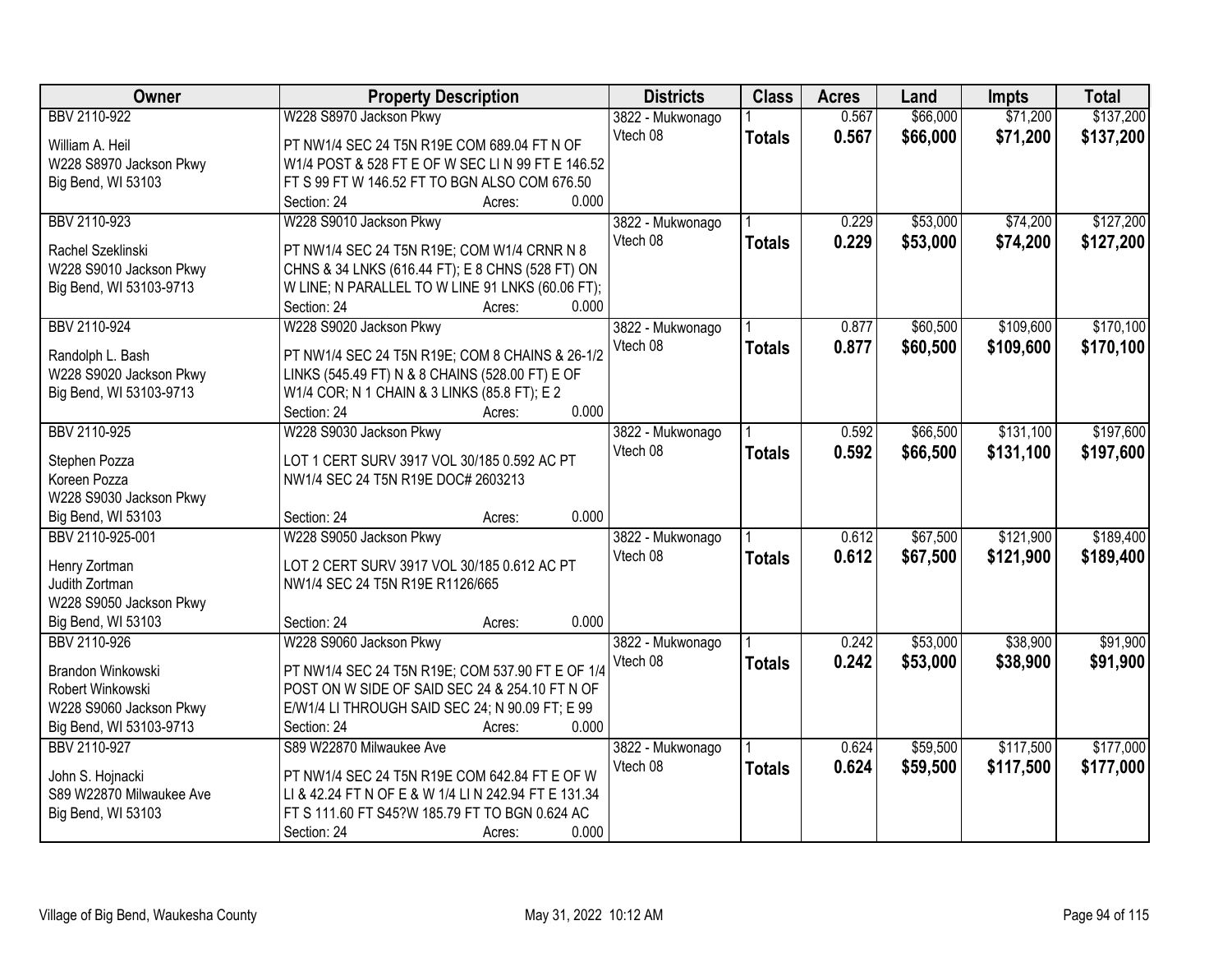| <b>Owner</b>              | <b>Property Description</b>                           | <b>Districts</b> | <b>Class</b>  | <b>Acres</b> | Land     | <b>Impts</b>    | <b>Total</b> |
|---------------------------|-------------------------------------------------------|------------------|---------------|--------------|----------|-----------------|--------------|
| BBV 2110-928              | W228 S9080 Jackson Pkwy                               | 3822 - Mukwonago |               | 0.750        | \$56,500 | \$54,800        | \$111,300    |
| Brandon Winkowski         | PT NW1/4 SEC 24 T5N R19E; COM W1/4 COR E 8            | Vtech 08         | <b>Totals</b> | 0.750        | \$56,500 | \$54,800        | \$111,300    |
| W228 S9080 Jackson Pkwy   | CHAINS 65 LINKS (570.90 FT); N17?W 1 CHAIN 36         |                  |               |              |          |                 |              |
| Big Bend, WI 53103-9713   | LINKS (87.78 FT); N 3 CHAINS 94 LINKS (260.04 FT);    |                  |               |              |          |                 |              |
|                           | Section: 24<br>0.000<br>Acres:                        |                  |               |              |          |                 |              |
| BBV 2110-929              | S90 W22905 Rose Ave                                   | 3822 - Mukwonago |               | 0.362        | \$55,000 | \$156,300       | \$211,300    |
|                           |                                                       | Vtech 08         | <b>Totals</b> | 0.362        | \$55,000 | \$156,300       | \$211,300    |
| Michael M. Fuchs          | PT NW1/4 SEC 24 T5N R19E; COM 396.50 FT E &           |                  |               |              |          |                 |              |
| Analisa Mundell-Wachowiak | 149.82 FT N OF 1/4 POST ON W SIDE SEC; E 141.41       |                  |               |              |          |                 |              |
| S90 W22905 Rose Ave       | FT; N 138.93 FT; W 27.39 FT; S 24.75 FT; W 114.02 FT; |                  |               |              |          |                 |              |
| Big Bend, WI 53103-9717   | 0.000<br>Section: 24<br>Acres:                        |                  |               |              |          |                 |              |
| BBV 2110-930              | S90 W22925 Rose Ave                                   | 3822 - Mukwonago |               | 0.131        | \$73,000 | \$64,500        | \$137,500    |
| Jimmy E. Schmuhl          | PT NW1/4 SEC 24 T5N R19E COM W1/4 COR E 346.50        | Vtech 08         | <b>Totals</b> | 0.131        | \$73,000 | \$64,500        | \$137,500    |
| S90 W22925 Rose Ave       | FT N 149.82 FT E 49.99 FT N 114.18 FT W 49.99 FT S    |                  |               |              |          |                 |              |
| Big Bend, WI 53103        | 114.18 FT TO BGN 0.13 AC DOC# 3382307                 |                  |               |              |          |                 |              |
|                           | 0.000<br>Section: 24<br>Acres:                        |                  |               |              |          |                 |              |
| BBV 2110-931              | W229 S9085 Jackson Pkwy                               | 3822 - Mukwonago |               | 0.305        | \$49,000 | \$83,300        | \$132,300    |
|                           |                                                       | Vtech 08         | <b>Totals</b> | 0.305        | \$49,000 | \$83,300        | \$132,300    |
| Richard A. Petrie         | PT NW1/4 SEC 24 T5N R19E; COM 5.25 CH (346.50         |                  |               |              |          |                 |              |
| Linda J. Petrie           | FT) E & 1.21 CH (79.86 FT) N OF 1/4 POST ON W SIDE    |                  |               |              |          |                 |              |
| S92 W23050 Milwaukee Ave  | OF SEC; E 2 CH 92.5 LNKS (193.05 FT); N21 3/4?W 7     |                  |               |              |          |                 |              |
| Big Bend, WI 53103-9519   | 0.000<br>Section: 24<br>Acres:                        |                  |               |              |          |                 |              |
| BBV 2110-933              | S90 W22935 Rose Ave                                   | 3822 - Mukwonago |               | 0.500        | \$55,500 | \$82,200        | \$137,700    |
| Joseph B. Ketterhagen     | PT NW1/4 SEC 24 T5N R19E; COM W1/4 COR; E 264         | Vtech 08         | <b>Totals</b> | 0.500        | \$55,500 | \$82,200        | \$137,700    |
| Dawn M. Lloyd             | FT; N 264 FT; E 82.5 FT; S 264 FT; W 82.5 FT TO BGN   |                  |               |              |          |                 |              |
| N14373 Arndt Rd           | :: DOC# 2999385                                       |                  |               |              |          |                 |              |
| Fairchild, WI 54741-8863  | 0.000<br>Section: 24<br>Acres:                        |                  |               |              |          |                 |              |
| BBV 2110-934              | S90 W22955 Rose Ave                                   | 3822 - Mukwonago |               | 0.499        | \$55,500 | \$92,200        | \$147,700    |
|                           |                                                       | Vtech 08         |               |              |          |                 |              |
| Seth Anderson et al       | PT NW1/4 SEC 24 T5N R19E; COM 181.5 FT E OF           |                  | <b>Totals</b> | 0.499        | \$55,500 | \$92,200        | \$147,700    |
| S90 W22955 Rose Ave       | W1/4 COR; E 82.5 FT; N 264 FT; W 82.5 FT; S 264 FT    |                  |               |              |          |                 |              |
| Big Bend, WI 53103-9717   | TO BGN :: EX STRIP DESCRIBED AS FOLLOWS: COM          |                  |               |              |          |                 |              |
|                           | Section: 24<br>0.000<br>Acres:                        |                  |               |              |          |                 |              |
| BBV 2110-935-001          | W229 S9120 Clark St                                   | 3822 - Mukwonago |               | 0.445        | \$45,000 | $\overline{50}$ | \$45,000     |
|                           |                                                       | Vtech 08         | <b>Totals</b> | 0.445        | \$45,000 | \$0             | \$45,000     |
| John J. Bieringer         | PT NW1/4 SEC 24 T5N R19E; COM 1/4 ON W SIDE; N        |                  |               |              |          |                 |              |
| Crystal L. Bieringer      | ON SEC LINE 2.50 CH (165 FT); E 2 CH (132 FT); S      |                  |               |              |          |                 |              |
| 28508 Anlace Dr           | PARALLEL TO SEC LINE 4.27 CH (281.82 FT); N47?W       |                  |               |              |          |                 |              |
| Waterford, WI 53185-5616  | 0.445<br>Section: 24<br>Acres:                        |                  |               |              |          |                 |              |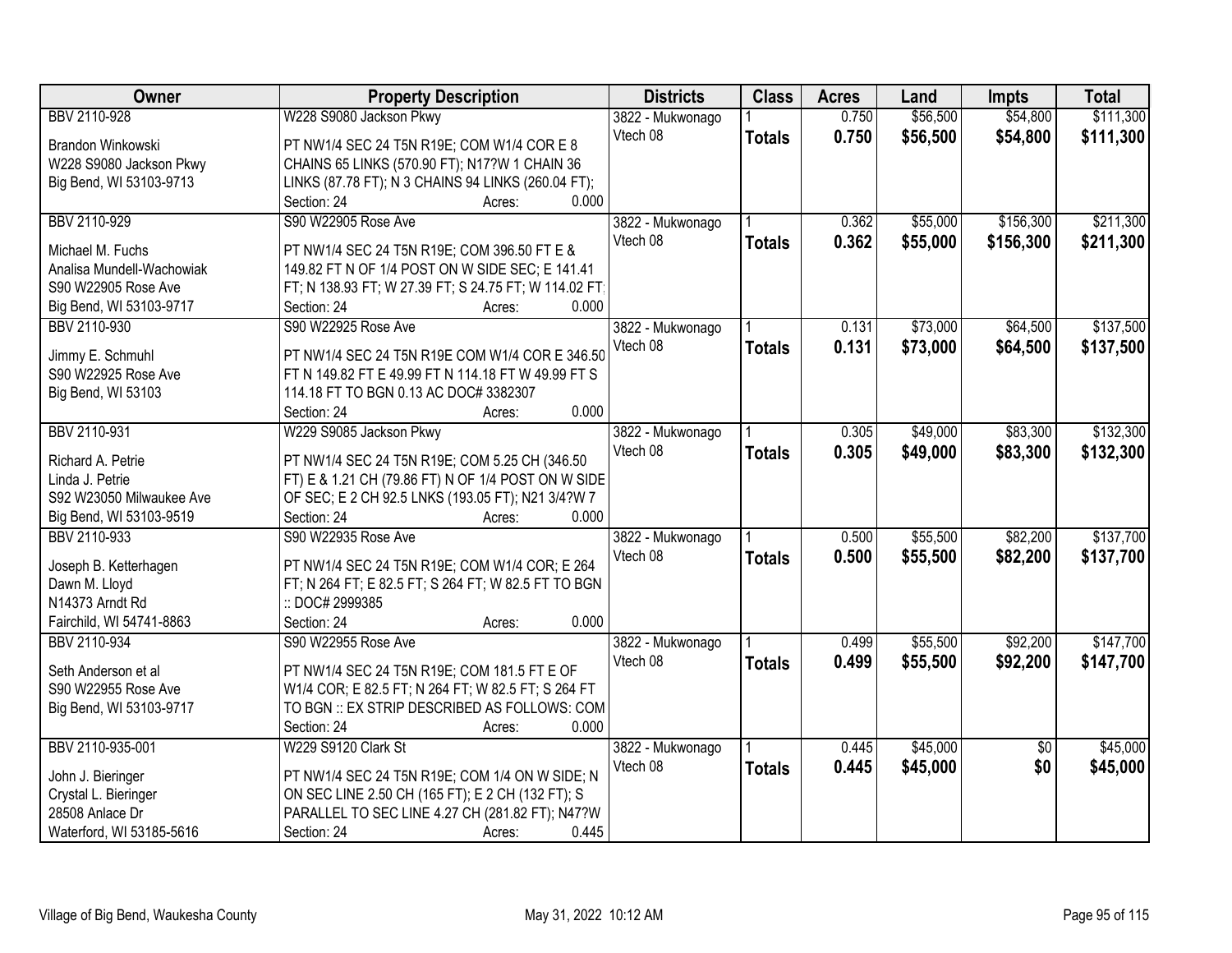| Owner                           | <b>Property Description</b>                       | <b>Districts</b> | <b>Class</b>  | <b>Acres</b> | Land     | <b>Impts</b> | <b>Total</b> |
|---------------------------------|---------------------------------------------------|------------------|---------------|--------------|----------|--------------|--------------|
| BBV 2110-937-001                | S90 W22965 Rose Ave                               | 3822 - Mukwonago |               | 0.287        | \$47,500 | \$89,600     | \$137,100    |
| Daniel Strader                  | PT NW1/4 SEC 24 T5N R19E COM AT POINT 132 FT E    | Vtech 08         | <b>Totals</b> | 0.287        | \$47,500 | \$89,600     | \$137,100    |
| Cathy Strader                   | OF 1/4 POST E 49.5 FT N 264 FT W 43.99 FT S 99 FT |                  |               |              |          |              |              |
| S90 W22965 Rose Ave             | W 5.61 FT S 165 FT TO BGN ALSO COM AT POINT       |                  |               |              |          |              |              |
| Big Bend, WI 53103              | 0.000<br>Section: 24<br>Acres:                    |                  |               |              |          |              |              |
| BBV 2110-937-002                | W229 S9070 Clark St                               | 3822 - Mukwonago |               | 0.181        | \$51,000 | \$67,300     | \$118,300    |
| Traci M. Grabitske              | PT NW1/4 SEC 24 T5N R19E COM AT POINT 85 FT N     | Vtech 08         | <b>Totals</b> | 0.181        | \$51,000 | \$67,300     | \$118,300    |
| W229 S9070 Clark St             | OF 1/4 POST N 10 FT E 132 FT S 10 FT W 132 FT TO  |                  |               |              |          |              |              |
| Big Bend, WI 53103              | BGN ALSO COM AT POINT 95 FT N OF W1/4 POST N      |                  |               |              |          |              |              |
|                                 | 0.000<br>Section: 24<br>Acres:                    |                  |               |              |          |              |              |
| BBV 2110-937-003                | W229 S9060 Clark St                               | 3822 - Mukwonago |               | 0.238        | \$55,000 | \$88,400     | \$143,400    |
| Daniel J. Majewski              | PT NW1/4 SEC 24 T5N R19E; COM W LINE OF NW1/4     | Vtech 08         | <b>Totals</b> | 0.238        | \$55,000 | \$88,400     | \$143,400    |
| Allyson S. Kaufman              | OF SAID SEC 24; PNT BNG N OF 165.00 FT FROM W     |                  |               |              |          |              |              |
| W229 S9060 Clark St             | 1/4 CRNR OF SAID SEC; N ALNG W LINE 99.00 FT; E   |                  |               |              |          |              |              |
| Big Bend, WI 53103-9693         | 0.238<br>Section: 24<br>Acres:                    |                  |               |              |          |              |              |
| BBV 2110-938                    | S90 W22990 Rose Ave                               | 3822 - Mukwonago |               | 0.501        | \$57,000 | \$110,800    | \$167,800    |
|                                 |                                                   | Vtech 08         | <b>Totals</b> | 0.501        | \$57,000 | \$110,800    | \$167,800    |
| John E. Soneberg                | PT NW1/4 SEC 24 T5N R19E; COM PNT ON SEC LINE     |                  |               |              |          |              |              |
| Sadie S. Soneberg               | 4 CH (264 FT) N OF 1/4 POST ON W SIDE OF SEC 24;  |                  |               |              |          |              |              |
| S90 W22990 Rose Ave             | N ON SEC LINE 2.5 CH (165 FT); E AT R ANGLE TO    |                  |               |              |          |              |              |
| Big Bend, WI 53103-9717         | Section: 24<br>0.000<br>Acres:                    |                  |               |              |          |              |              |
| BBV 2110-939                    | W229 S9020 Clark St                               | 3822 - Mukwonago |               | 0.250        | \$51,500 | \$118,200    | \$169,700    |
| Dario Marchan                   | PT NW1/4 SEC 24 T5N R19E COM W1/4 COR N 511.50    | Vtech 08         | <b>Totals</b> | 0.250        | \$51,500 | \$118,200    | \$169,700    |
| Holly Marchan                   | FT E 132 FT S 82.50 FT W 132 FT N TO BGN DOC#     |                  |               |              |          |              |              |
| W229 S9020 Clark St             | 3189695                                           |                  |               |              |          |              |              |
| Big Bend, WI 53103              | 0.000<br>Section: 24<br>Acres:                    |                  |               |              |          |              |              |
| BBV 2110-940                    | W229 S9010 Clark St                               | 3822 - Mukwonago |               | 0.149        | \$39,500 | \$78,500     | \$118,000    |
|                                 |                                                   | Vtech 08         | <b>Totals</b> | 0.149        | \$39,500 | \$78,500     | \$118,000    |
| Gregory P. Peterson             | PT NW1/4 SEC 24 T5N R19E COM W1/4 COR N 560.82    |                  |               |              |          |              |              |
| Sandra L. Peterson              | FT E 132 FT S 49.25 FT W 132 FT N 49.25 FT TO BGN |                  |               |              |          |              |              |
| S82 W23210 Artesian Ave         | :: INCLUDING EASEMENT COM SW COR N ADJ            |                  |               |              |          |              |              |
| Big Bend, WI 53103-9483         | 0.000<br>Section: 24<br>Acres:                    |                  |               |              |          |              |              |
| BBV 2110-941                    | W229 S9002 Clark St                               | 3822 - Mukwonago | 2             | 0.101        | \$39,500 | \$12,600     | \$52,100     |
| Irving Dietscher A R. Dietscher | PT NW1/4 SEC 24 T5N R19E; COM N 560.82 FT FROM    | Vtech 08         | <b>Totals</b> | 0.101        | \$39,500 | \$12,600     | \$52,100     |
| 1400 Copenhill Dr               | W1/4 COR; E 132.0 FT; N 33.25 FT; W 132.0 FT; S   |                  |               |              |          |              |              |
| Waukesha, WI 53186-5461         | 33.25 FT TO BGN :: SUBJECT TO EASEMENT COM        |                  |               |              |          |              |              |
|                                 | 0.000<br>Section: 24<br>Acres:                    |                  |               |              |          |              |              |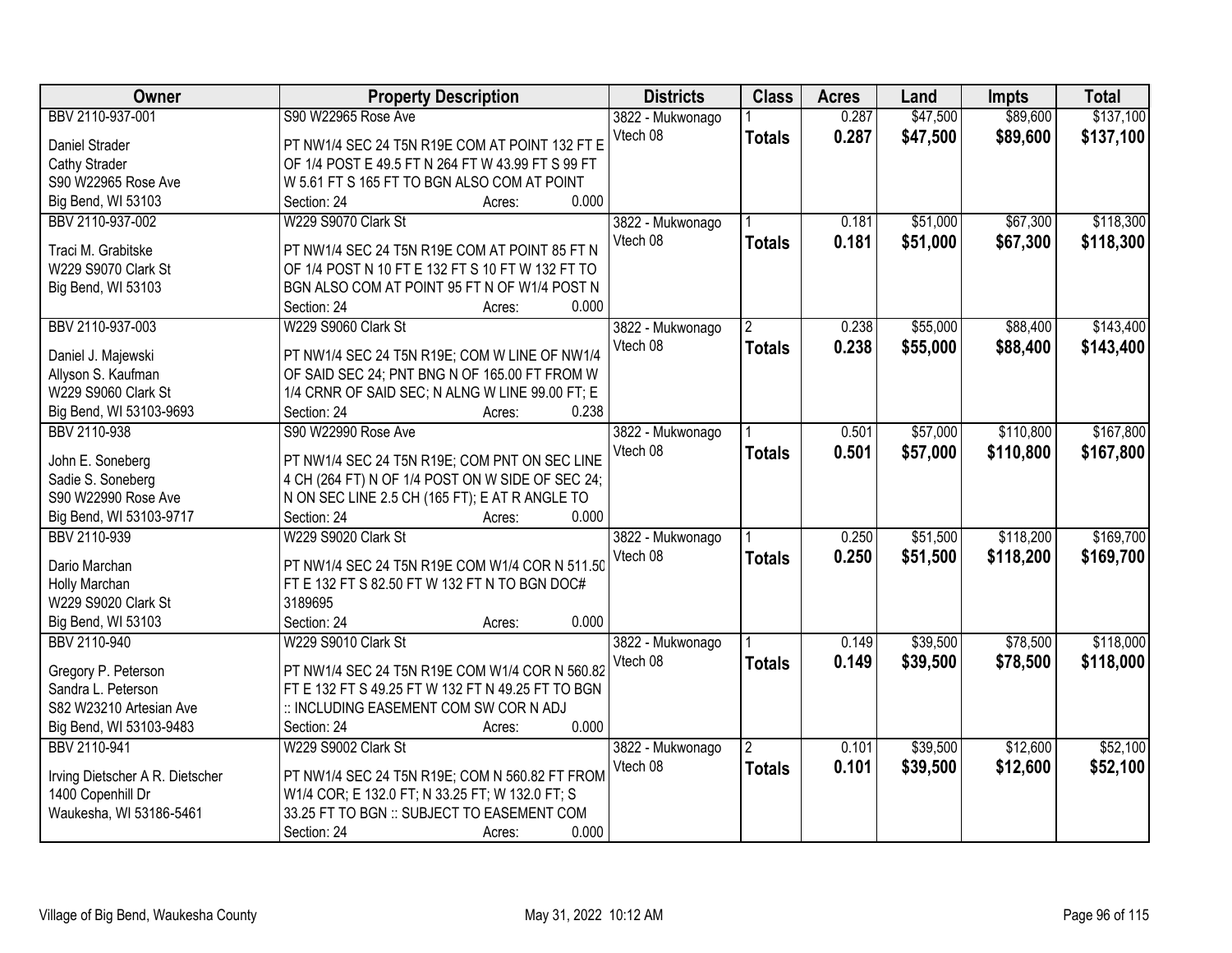| Owner                         | <b>Property Description</b>                        | <b>Districts</b> | <b>Class</b>  | <b>Acres</b> | Land     | <b>Impts</b> | <b>Total</b> |
|-------------------------------|----------------------------------------------------|------------------|---------------|--------------|----------|--------------|--------------|
| BBV 2110-942                  | S90 W22970 Rose Ave                                | 3822 - Mukwonago |               | 0.500        | \$54,000 | \$113,500    | \$167,500    |
| James Soneberg                | PT SW1/4 NW1/4 SEC 24 T5N R19E COM W1/4 COR N      | Vtech 08         | <b>Totals</b> | 0.500        | \$54,000 | \$113,500    | \$167,500    |
| Linda Soneberg                | 264 FT E 132 FT THE BGN N 330 FT E 66 FT S 330 FT  |                  |               |              |          |              |              |
| S90 W22970 Rose Ave           | W 66 FT TO BGN 0.50 AC DOC# 2642601                |                  |               |              |          |              |              |
| Big Bend, WI 53103            | 0.000<br>Section: 24<br>Acres:                     |                  |               |              |          |              |              |
| BBV 2110-943                  | S90 W22950 Rose Ave                                | 3822 - Mukwonago |               | 1.000        | \$70,500 | \$165,800    | \$236,300    |
|                               |                                                    | Vtech 08         | <b>Totals</b> | 1.000        | \$70,500 | \$165,800    | \$236,300    |
| Dominic A. Sferra             | PT NW1/4 SEC 24 T5N R19E; COM 4 CH (264.00 FT) N   |                  |               |              |          |              |              |
| S90 W22950 Rose Ave           | & 3 CH (198.00 FT) E OF 1/4 POST ON W SIDE OF      |                  |               |              |          |              |              |
| Big Bend, WI 53103-9717       | SEC 24; N 5 CH (330.00 FT) PARALLEL WITH SEC LI;   |                  |               |              |          |              |              |
|                               | 0.000<br>Section: 24<br>Acres:                     |                  |               |              |          |              |              |
| BBV 2110-944                  | S90 W22930 Rose Ave                                | 3822 - Mukwonago |               | 0.285        | \$52,500 | \$138,900    | \$191,400    |
| Albert Lord Jr                | PT NW1/4 SEC 24 T5N R19E COM W1/4 COR N 264 F      | Vtech 08         | <b>Totals</b> | 0.285        | \$52,500 | \$138,900    | \$191,400    |
| Kathy Lord                    | E 330 FT N 220 FT E 48.51 FT S 220 FT W 48.51 FT   |                  |               |              |          |              |              |
| S90 W22930 Rose Ave           | TO BGN ALSO COM W1/4 COR N 264 FT E 378.51 FT      |                  |               |              |          |              |              |
| Big Bend, WI 53103            | Section: 24<br>0.000<br>Acres:                     |                  |               |              |          |              |              |
| BBV 2110-945                  | S90 W22910 Rose Ave                                | 3822 - Mukwonago |               | 0.502        | \$63,500 | \$129,200    | \$192,700    |
|                               |                                                    | Vtech 08         | <b>Totals</b> | 0.502        | \$63,500 | \$129,200    | \$192,700    |
| <b>Gregory Duane Ahlstrom</b> | PT NW1/4 SEC 24 T5N R19E; COM 4 CH (264.00 FT) N   |                  |               |              |          |              |              |
| S90 W22910 Rose Ave           | & 5 CH 85.5 LINKS (386.43 FT) E OF 1/4 POST W SIDE |                  |               |              |          |              |              |
| Big Bend, WI 53103-9717       | SEC 24; N 180 FT; E 124 FT; S 180 FT; W 124 FT TO  |                  |               |              |          |              |              |
|                               | 0.000<br>Section: 24<br>Acres:                     |                  |               |              |          |              |              |
| BBV 2110-946                  | W229 S9035 Jackson Pkwy                            | 3822 - Mukwonago |               | 0.330        | \$55,500 | \$113,500    | \$169,000    |
| <b>Tina Whiting</b>           | PT NW1/4 SEC 24 T5N R19E COM AT PT 483.78 FT N     | Vtech 08         | <b>Totals</b> | 0.330        | \$55,500 | \$113,500    | \$169,000    |
| W229 S9035 Jackson Pkwy       | 330 FT E OF W1/4 COR N 60 FT E 180.5 FT S 100 FT   |                  |               |              |          |              |              |
| Big Bend, WI 53103            | W 124 FT N 40 FT W 56.5 FT TO BGN 0.33 AC DOC#     |                  |               |              |          |              |              |
|                               | 0.000<br>Section: 24<br>Acres:                     |                  |               |              |          |              |              |
| BBV 2110-947                  | W229 S9025 Jackson Pkwy                            | 3822 - Mukwonago |               | 0.207        | \$51,000 | \$109,000    | \$160,000    |
|                               |                                                    | Vtech 08         | <b>Totals</b> | 0.207        | \$51,000 | \$109,000    | \$160,000    |
| Bryan A. Bindel               | PT NW1/4 SEC 24 T5N R19E COM 544 FT N & 330 FT     |                  |               |              |          |              |              |
| Catherine M M. Bindel         | E OF W1/4 POST N 49.99 FT E 180.51 FT S 49.99 FT W |                  |               |              |          |              |              |
| W229 S9025 Jackson Pkwy       | 180.51 FT TO BGN 0.207 AC DOC# 3703211             |                  |               |              |          |              |              |
| Big Bend, WI 53103            | 0.000<br>Section: 24<br>Acres:                     |                  |               |              |          |              |              |
| BBV 2110-948                  | W229 S9005 Jackson Pkwy                            | 3822 - Mukwonago |               | 0.500        | \$57,000 | \$138,600    | \$195,600    |
| Jennifer Anne Castetter       | PT NW1/4 SEC 24 T5N R19E; COM W1/4 CRNR N 9        | Vtech 08         | <b>Totals</b> | 0.500        | \$57,000 | \$138,600    | \$195,600    |
| W175 N13008 Lancelot Dr       | CHNS (594.00 FT); E ON W LINE SEC 24 4 CHNS        |                  |               |              |          |              |              |
| Big Bend, WI 53103            | (264.00 FT); N PARALLEL TO W LINE SEC 24 1 CHN     |                  |               |              |          |              |              |
|                               | Section: 24<br>0.000<br>Acres:                     |                  |               |              |          |              |              |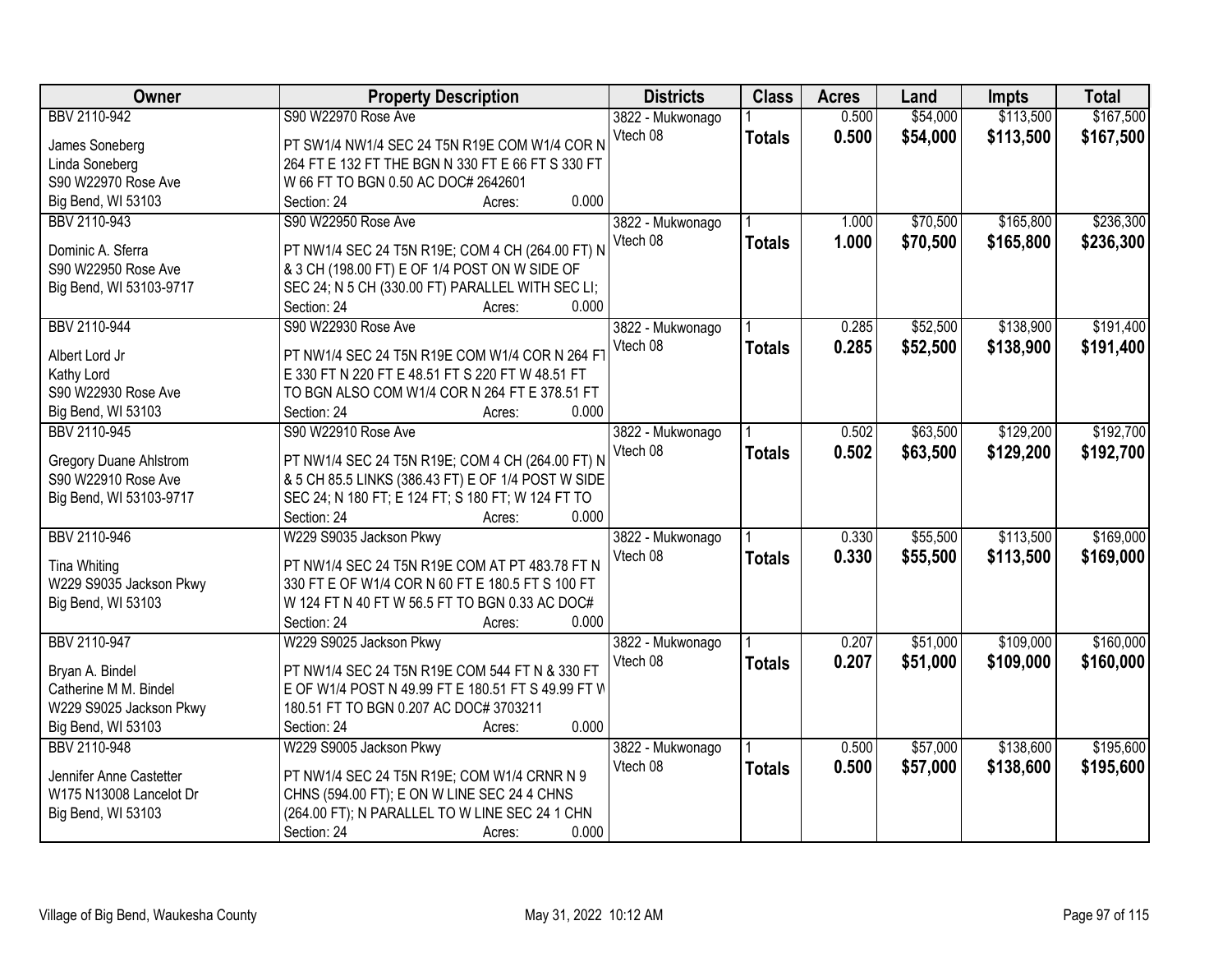| Owner                              | <b>Property Description</b>                        |                 | <b>Districts</b>             | <b>Class</b>    | <b>Acres</b> | Land            | <b>Impts</b>    | <b>Total</b>    |
|------------------------------------|----------------------------------------------------|-----------------|------------------------------|-----------------|--------------|-----------------|-----------------|-----------------|
| BBV 2110-949                       | W229 S9000 Clark St                                |                 | 3822 - Mukwonago             |                 | 0.500        | \$52,500        | \$126,000       | \$178,500       |
| Jeffery Bohlman                    | PT NW1/4 SEC 24 T5N R19E COM W1/4 COR N 594 F1     |                 | Vtech 08                     | <b>Totals</b>   | 0.500        | \$52,500        | \$126,000       | \$178,500       |
| Cynthia Deruiter                   | N 82.50 FT E 264 FT S 82.50 FT W 264 FT TO BGN     |                 |                              |                 |              |                 |                 |                 |
| W229 S9000 Clark St                | R1082/1213                                         |                 |                              |                 |              |                 |                 |                 |
| Big Bend, WI 53103                 | Section: 24                                        | 0.000<br>Acres: |                              |                 |              |                 |                 |                 |
| BBV 2110-950                       | W229 S8980 Clark St                                |                 | 3822 - Mukwonago             |                 | 0.970        | \$57,000        | \$128,000       | \$185,000       |
|                                    |                                                    |                 | Vtech 08                     | <b>Totals</b>   | 0.970        | \$57,000        | \$128,000       | \$185,000       |
| Keith H. Lange                     | PT NW1/4 SEC 24 T5N R19E COM W1/4 COR N 676.50     |                 |                              |                 |              |                 |                 |                 |
| Diana L. Lange                     | FT N 160 FT E 264 FT S 160 FT W 264 FT TO BGN      |                 |                              |                 |              |                 |                 |                 |
| W229 S8980 Clark St                | DOC#3470608                                        |                 |                              |                 |              |                 |                 |                 |
| Big Bend, WI 53103                 | Section: 24                                        | 0.000<br>Acres: |                              |                 |              |                 |                 |                 |
| BBV 2110-951                       | S89 W22915 Maple Ave                               |                 | 3822 - Mukwonago             |                 | 0.970        | \$69,000        | \$79,000        | \$148,000       |
| Karl W. Droese                     | PT NW1/4 SEC 24 T5N R19E; COM 676.50 FT N &        |                 | Vtech 08                     | <b>Totals</b>   | 0.970        | \$69,000        | \$79,000        | \$148,000       |
| Kristi L. Droese                   | 371.25 FT E OF W1/4 POST; N 160 FT; E 156.75 FT; S |                 |                              |                 |              |                 |                 |                 |
| S99 W24280 Forest Home Ave         | 160 FT; W 156.75 FT TO BGN :: ALSO COM 676.50 FT   |                 |                              |                 |              |                 |                 |                 |
| Big Bend, WI 53103-9540            | Section: 24                                        | Acres:          | 0.000                        |                 |              |                 |                 |                 |
| BBV 2110-952                       | S89 W22910 Maple Ave                               |                 | 3822 - Mukwonago             | $\overline{X5}$ | 0.619        | \$0             | \$0             | \$0             |
|                                    |                                                    |                 | Vtech 08                     | <b>Totals</b>   | 0.619        | \$0             | \$0             | \$0             |
| Christ Evangelical Lutheran Church | PT NW1/4 SEC 24 T5N R19E COM N 836.55 FT SW        |                 |                              |                 |              |                 |                 |                 |
| S89 W22970 Maple Ave               | COR E 396 FT THE BGN N 187.2 FT W 33 FT S 187.2    |                 |                              |                 |              |                 |                 |                 |
| Big Bend, WI 53103                 | FT E 33 FT TO BGN ALSO COM W1/4 COR N 836.55       |                 |                              |                 |              |                 |                 |                 |
|                                    | Section: 24                                        | 0.619<br>Acres: |                              |                 |              |                 |                 |                 |
| BBV 2110-954-001                   | W229 S8945 Jackson Pkwy                            |                 | 3822 - Mukwonago             | $\overline{X5}$ | 0.000        | $\overline{50}$ | $\overline{30}$ | $\overline{50}$ |
| Christ Evangelical Lutheran Church | PT NW1/4 SEC 24 T5N R19E COM W1/4 SEC COR N        |                 | Vtech 08                     | <b>Totals</b>   | 0.000        | \$0             | \$0             | \$0             |
| W229 S8930 Clark St                | 836.55 FT E 396.0 FT N 191.47 FT THE BGN N 143.0   |                 |                              |                 |              |                 |                 |                 |
| Big Bend, WI 53103                 | FT E 107.0 FT S 143.0 FT W 107.0 FT TO BGN ALSO    |                 |                              |                 |              |                 |                 |                 |
|                                    | Section: 24                                        | 0.000<br>Acres: |                              |                 |              |                 |                 |                 |
| BBV 2110-961                       | W229 S8880 Clark St                                |                 |                              | $\mathfrak{p}$  | 0.193        | \$44,500        | \$88,900        | \$133,400       |
|                                    |                                                    |                 | 3822 - Mukwonago<br>Vtech 08 |                 |              |                 |                 |                 |
| P S Rentals, LLC                   | LOT 2 CERT SURV 6340 VOL 52/218 0.193 AC PT        |                 |                              | <b>Totals</b>   | 0.193        | \$44,500        | \$88,900        | \$133,400       |
| N6282 Hwy 120                      | NW1/4 SEC 24 T5N R19E R2270/615                    |                 |                              |                 |              |                 |                 |                 |
| Elkhorn, WI 53121-3748             |                                                    |                 |                              |                 |              |                 |                 |                 |
|                                    | Section: 24                                        | 0.000<br>Acres: |                              |                 |              |                 |                 |                 |
| BBV 2110-961-001                   | S88 W22970 Ramona Ave                              |                 | 3822 - Mukwonago             |                 | 0.187        | \$53,000        | \$141,900       | \$194,900       |
|                                    |                                                    |                 | Vtech 08                     | <b>Totals</b>   | 0.187        | \$53,000        | \$141,900       | \$194,900       |
| Wade P. Mengel                     | LOT 3 CERT SURV 6340 VOL 52/218 0.187 AC PT        |                 |                              |                 |              |                 |                 |                 |
| Mari Mengel                        | NW1/4 SEC 24 T5N R19E DOC# 3500187                 |                 |                              |                 |              |                 |                 |                 |
| S88 W22970 Ramona Ave              |                                                    |                 |                              |                 |              |                 |                 |                 |
| Big Bend, WI 53103                 | Section: 24                                        | Acres:          | 0.000                        |                 |              |                 |                 |                 |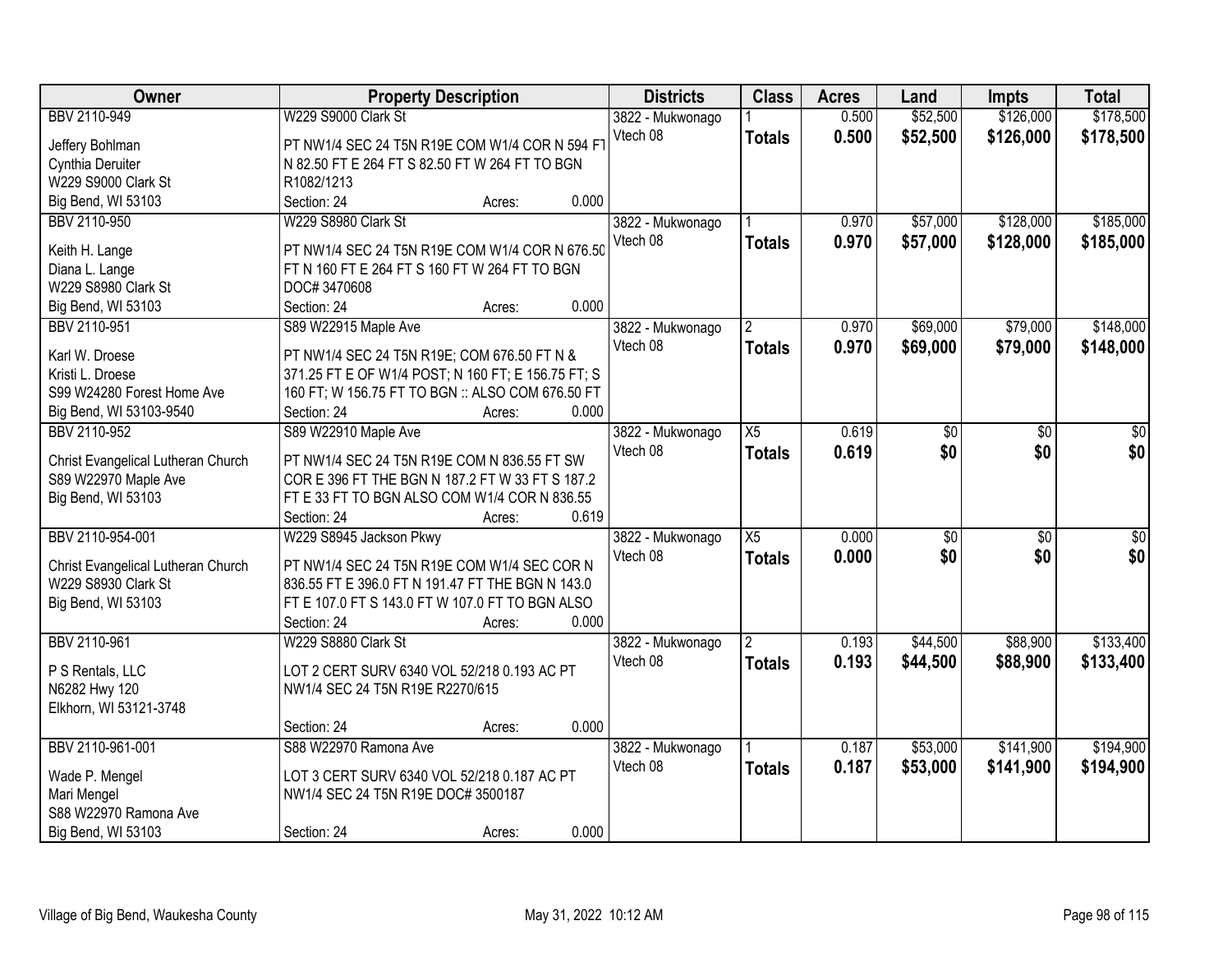| Owner                                              |                                                                                                    | <b>Districts</b><br><b>Property Description</b> |                  | <b>Class</b>  | <b>Acres</b> | Land     | <b>Impts</b> | <b>Total</b> |
|----------------------------------------------------|----------------------------------------------------------------------------------------------------|-------------------------------------------------|------------------|---------------|--------------|----------|--------------|--------------|
| BBV 2110-961-002                                   | W229 S8890 Clark St                                                                                |                                                 | 3822 - Mukwonago |               | 0.119        | \$41,500 | \$108,300    | \$149,800    |
| P S Rentals, LLC                                   | LOT 1 CERT SURV 6340 VOL 52/218 0.119 AC PT                                                        |                                                 | Vtech 08         | <b>Totals</b> | 0.119        | \$41,500 | \$108,300    | \$149,800    |
| N6282 Hwy 120                                      | NW1/4 SEC 24 T5N R19E R2270/615                                                                    |                                                 |                  |               |              |          |              |              |
| Elkhorn, WI 53121-3748                             |                                                                                                    |                                                 |                  |               |              |          |              |              |
|                                                    | Section: 24                                                                                        | Acres:                                          | 0.000            |               |              |          |              |              |
| BBV 2110-962                                       | W229 S8870 Clark St                                                                                |                                                 | 3822 - Mukwonago |               | 0.414        | \$46,000 | \$90,600     | \$136,600    |
| P S Rentals, LLC                                   | PT NW1/4 SEC 24 T5N R19E COM W1/16 COR N                                                           |                                                 | Vtech 08         | <b>Totals</b> | 0.414        | \$46,000 | \$90,600     | \$136,600    |
| N6282 Hwy 120                                      | 139.59 FT N 47.52 FT E 232.32 FT S 115.50 FT W                                                     |                                                 |                  |               |              |          |              |              |
| Elkhorn, WI 53121-3748                             | 222.42 FT TO BGN 0.41 AC R2547/390                                                                 |                                                 |                  |               |              |          |              |              |
|                                                    | Section: 24                                                                                        | Acres:                                          | 0.000            |               |              |          |              |              |
| BBV 2110-963                                       | S88 W22950 Ramona Ave                                                                              |                                                 | 3822 - Mukwonago |               | 0.841        | \$62,000 | \$123,700    | \$185,700    |
|                                                    |                                                                                                    |                                                 | Vtech 08         | <b>Totals</b> | 0.841        | \$62,000 | \$123,700    | \$185,700    |
| Steven M. Oschmann                                 | PT NW1/4 SEC 24 T5N R19E; COM W1/16 COR E                                                          |                                                 |                  |               |              |          |              |              |
| S88 W22950 Ramona Ave                              | 222.42 FT; N 24.75 FT THE BGN; N 230.84 FT;                                                        |                                                 |                  |               |              |          |              |              |
| Big Bend, WI 53103-9714                            | N72?54'E 94.16 FT; S 258.02 FT; W 95.0 FT TO BGN ::                                                |                                                 |                  |               |              |          |              |              |
|                                                    | Section: 24                                                                                        | Acres:                                          | 0.000            |               |              |          |              |              |
| BBV 2110-964                                       | W229 S8885 Jackson Pkwy                                                                            |                                                 | 3822 - Mukwonago |               | 0.347        | \$58,500 | \$93,400     | \$151,900    |
| George W Porter & Carol J Porter                   | PT NW1/4 NW1/4 SEC 24 T5N R19E; COM W1/16 COR                                                      |                                                 | Vtech 08         | <b>Totals</b> | 0.347        | \$58,500 | \$93,400     | \$151,900    |
| Revocable Trust                                    | E 381.91 FT; N 24.75 FT THE BGN; N 103.30 FT;                                                      |                                                 |                  |               |              |          |              |              |
| S102 W25985 Maple Ave                              | S78?08'E 143.50 FT; S11?52'W 75.0 FT; W 125.0 FT TC                                                |                                                 |                  |               |              |          |              |              |
| Mukwonago, WI 53149-8435                           | Section: 24                                                                                        | Acres:                                          | 0.000            |               |              |          |              |              |
| BBV 2110-965                                       | W229 S8875 Jackson Pkwy                                                                            |                                                 | 3822 - Mukwonago |               | 0.260        | \$55,500 | \$105,000    | \$160,500    |
| James Bidwell                                      | PT NW1/4 NW1/4 SEC 24 T5N R19E COM W1/16 COR                                                       |                                                 | Vtech 08         | <b>Totals</b> | 0.260        | \$55,500 | \$105,000    | \$160,500    |
| W229 S8875 Jackson Pkwy                            | E 506.91 FT N 24.75 FT N11?52'E 75.0 FT THE BGN                                                    |                                                 |                  |               |              |          |              |              |
| Big Bend, WI 53103                                 | N11?52'E 75.0 FT N78?08'W 160.50 FT S 76.60 FT                                                     |                                                 |                  |               |              |          |              |              |
|                                                    | Section: 24                                                                                        | Acres:                                          | 0.000            |               |              |          |              |              |
| BBV 2110-966                                       | W229 S8865 Jackson Pkwy                                                                            |                                                 | 3822 - Mukwonago |               | 0.286        | \$57,000 | \$93,100     | \$150,100    |
|                                                    |                                                                                                    |                                                 | Vtech 08         | <b>Totals</b> | 0.286        | \$57,000 | \$93,100     | \$150,100    |
| Sherri Jo Overmyer                                 | PT NW1/4 OF NW1/4 SEC 24 T5N R19E; COM W 1/16                                                      |                                                 |                  |               |              |          |              |              |
| W229 S8865 Jackson Pkwy<br>Big Bend, WI 53103-9506 | COR; E ON 1/16 LI 381.91 FT; N 204.65 FT THE BGN;<br>N 76.60 FT; S78?08'E 175.30 FT TO W LI OF ST; |                                                 |                  |               |              |          |              |              |
|                                                    | Section: 24                                                                                        | Acres:                                          | 0.000            |               |              |          |              |              |
| BBV 2110-967                                       | W229 S8855 Jackson Pkwy                                                                            |                                                 | 3822 - Mukwonago |               | 0.282        | \$58,000 | \$105,800    | \$163,800    |
|                                                    |                                                                                                    |                                                 | Vtech 08         |               | 0.282        | \$58,000 | \$105,800    | \$163,800    |
| Randy M. Faust                                     | PT NW1/4 NW1/4 SEC 24 T5N R19E COM W 1/16 COR                                                      |                                                 |                  | <b>Totals</b> |              |          |              |              |
| W229 S8855 Jackson Pkwy                            | E 381.91 FT N 281.25 FT THE BGN N 21.37 FT                                                         |                                                 |                  |               |              |          |              |              |
| Big Bend, WI 53103                                 | N72?54'E 204.70 FT S11?52'W 120.13 FT N78?08'W                                                     |                                                 |                  |               |              |          |              |              |
|                                                    | Section: 24                                                                                        | Acres:                                          | 0.000            |               |              |          |              |              |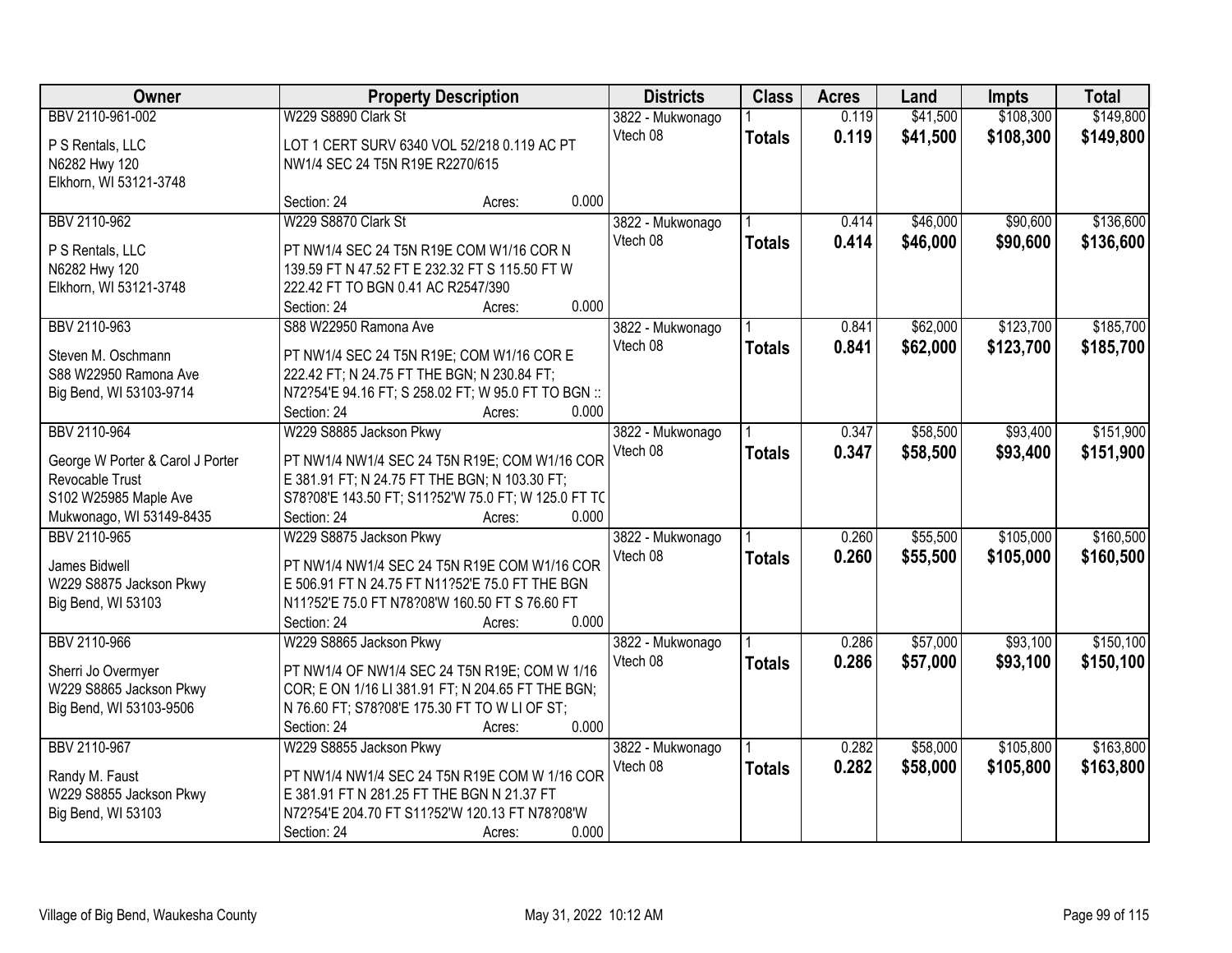| BBV 2110-968<br>W228 S8890 Jackson Pkwy<br>0.318<br>\$58,500<br>3822 - Mukwonago<br>Vtech 08<br>0.318<br>\$58,500<br>\$79,000<br><b>Totals</b><br>PT NW1/4 NW1/4 SEC 24 T5N R19E COM W1/16 COR<br>Angela N. Reid<br>W228 S8890 Jackson Pkwy<br>E 553.0 FT THE BGN E 222.50 FT N 40.70 FT<br>N78?08'E 213.43 FT S11?52'W 60.75 FT S 24.75 FT TO<br>Big Bend, WI 53103<br>0.000<br>Section: 24<br>Acres:<br>\$110,100<br>BBV 2110-969<br>W228 S8880 Jackson Pkwy<br>\$58,000<br>\$168,100<br>3822 - Mukwonago<br>0.363<br>0.363<br>Vtech 08<br>\$58,000<br>\$110,100<br>\$168,100<br><b>Totals</b><br>Mary L. Anderson<br>PT NW1/4 NW1/4 SEC 24 T5N R19E COM W 1/16 COR<br>W228 S8880 Jackson Pkwy<br>E 553.0 FT N 24.75 FT N11?52'E 60.75 FT THE BGN | Owner              | <b>Property Description</b>                      | <b>Districts</b> | <b>Class</b> | <b>Acres</b> | Land | <b>Impts</b> | <b>Total</b> |
|-----------------------------------------------------------------------------------------------------------------------------------------------------------------------------------------------------------------------------------------------------------------------------------------------------------------------------------------------------------------------------------------------------------------------------------------------------------------------------------------------------------------------------------------------------------------------------------------------------------------------------------------------------------------------------------------------------------------------------------------------------|--------------------|--------------------------------------------------|------------------|--------------|--------------|------|--------------|--------------|
|                                                                                                                                                                                                                                                                                                                                                                                                                                                                                                                                                                                                                                                                                                                                                     |                    |                                                  |                  |              |              |      | \$79,000     | \$137,500    |
|                                                                                                                                                                                                                                                                                                                                                                                                                                                                                                                                                                                                                                                                                                                                                     |                    |                                                  |                  |              |              |      |              | \$137,500    |
|                                                                                                                                                                                                                                                                                                                                                                                                                                                                                                                                                                                                                                                                                                                                                     |                    |                                                  |                  |              |              |      |              |              |
|                                                                                                                                                                                                                                                                                                                                                                                                                                                                                                                                                                                                                                                                                                                                                     |                    |                                                  |                  |              |              |      |              |              |
|                                                                                                                                                                                                                                                                                                                                                                                                                                                                                                                                                                                                                                                                                                                                                     |                    |                                                  |                  |              |              |      |              |              |
|                                                                                                                                                                                                                                                                                                                                                                                                                                                                                                                                                                                                                                                                                                                                                     |                    |                                                  |                  |              |              |      |              |              |
|                                                                                                                                                                                                                                                                                                                                                                                                                                                                                                                                                                                                                                                                                                                                                     |                    |                                                  |                  |              |              |      |              |              |
|                                                                                                                                                                                                                                                                                                                                                                                                                                                                                                                                                                                                                                                                                                                                                     |                    |                                                  |                  |              |              |      |              |              |
|                                                                                                                                                                                                                                                                                                                                                                                                                                                                                                                                                                                                                                                                                                                                                     |                    |                                                  |                  |              |              |      |              |              |
|                                                                                                                                                                                                                                                                                                                                                                                                                                                                                                                                                                                                                                                                                                                                                     | Big Bend, WI 53103 | S78?08'E 213.43 FT N 77.14 FT N78?08'W 197.85 FT |                  |              |              |      |              |              |
| 0.000<br>Section: 24<br>Acres:                                                                                                                                                                                                                                                                                                                                                                                                                                                                                                                                                                                                                                                                                                                      |                    |                                                  |                  |              |              |      |              |              |
| W228 S8870 Jackson Pkwy<br>\$58,000<br>\$121,800<br>BBV 2110-970<br>3822 - Mukwonago<br>0.332                                                                                                                                                                                                                                                                                                                                                                                                                                                                                                                                                                                                                                                       |                    |                                                  |                  |              |              |      |              | \$179,800    |
| 0.332<br>Vtech 08<br>\$58,000<br>\$121,800<br><b>Totals</b><br><b>Richard Petrie</b><br>PT NW1/4 OF NW1/4 SEC 24 T5N R19E; COM W1/16                                                                                                                                                                                                                                                                                                                                                                                                                                                                                                                                                                                                                |                    |                                                  |                  |              |              |      |              | \$179,800    |
| CRNR OF SAID SEC; E ON 1/16TH LINE 553.00 FT; N<br>Linda Petrie                                                                                                                                                                                                                                                                                                                                                                                                                                                                                                                                                                                                                                                                                     |                    |                                                  |                  |              |              |      |              |              |
| W228 S8870 Jackson Pkwy<br>24.75 FT; N11?52'E 136.25 FT TO BGN S78?08'E                                                                                                                                                                                                                                                                                                                                                                                                                                                                                                                                                                                                                                                                             |                    |                                                  |                  |              |              |      |              |              |
| 0.000<br>Big Bend, WI 53103-9545<br>Section: 24<br>Acres:                                                                                                                                                                                                                                                                                                                                                                                                                                                                                                                                                                                                                                                                                           |                    |                                                  |                  |              |              |      |              |              |
| \$106,300<br>BBV 2110-971<br>W228 S8860 Jackson Pkwy<br>0.311<br>\$57,000<br>3822 - Mukwonago                                                                                                                                                                                                                                                                                                                                                                                                                                                                                                                                                                                                                                                       |                    |                                                  |                  |              |              |      |              | \$163,300    |
| Vtech 08<br>0.311<br>\$57,000<br>\$106,300<br><b>Totals</b>                                                                                                                                                                                                                                                                                                                                                                                                                                                                                                                                                                                                                                                                                         |                    |                                                  |                  |              |              |      |              | \$163,300    |
| PT NW1/4 OF NW1/4 SEC 24 T5N R19E; COM W 1/16<br>Richard A. Petrie                                                                                                                                                                                                                                                                                                                                                                                                                                                                                                                                                                                                                                                                                  |                    |                                                  |                  |              |              |      |              |              |
| Linda J. Petrie<br>CRNR & E 553.0 FT; N 24.75 FT; N11?52'E 211.35 FT                                                                                                                                                                                                                                                                                                                                                                                                                                                                                                                                                                                                                                                                                |                    |                                                  |                  |              |              |      |              |              |
| W228 S8860 Jackson Pkwy<br>TO BGN; S78?08'E 182.25 FT; N 76.62 FT; N78?08'W                                                                                                                                                                                                                                                                                                                                                                                                                                                                                                                                                                                                                                                                         |                    |                                                  |                  |              |              |      |              |              |
| 0.000<br>Big Bend, WI 53103-9545<br>Section: 24<br>Acres:                                                                                                                                                                                                                                                                                                                                                                                                                                                                                                                                                                                                                                                                                           |                    |                                                  |                  |              |              |      |              |              |
| \$60,500<br>\$133,300<br>BBV 2110-972<br>W228 S8850 Jackson Pkwy<br>0.422<br>3822 - Mukwonago                                                                                                                                                                                                                                                                                                                                                                                                                                                                                                                                                                                                                                                       |                    |                                                  |                  |              |              |      |              | \$193,800    |
| 0.422<br>\$60,500<br>\$133,300<br>Vtech 08<br><b>Totals</b><br>Robin Lyn Church<br>PT NW1/4 NW1/4 SEC 24 T5N R19E COM W1/16 COR                                                                                                                                                                                                                                                                                                                                                                                                                                                                                                                                                                                                                     |                    |                                                  |                  |              |              |      |              | \$193,800    |
| W228 S8850 Jackson Pkwy<br>E 553 FT N 24.75 FT N11?52'E 286.35 FT THE BGN                                                                                                                                                                                                                                                                                                                                                                                                                                                                                                                                                                                                                                                                           |                    |                                                  |                  |              |              |      |              |              |
| Big Bend, WI 53103<br>S78?8'E 166.7 FT N 154 FT S72?54'W 154 FT                                                                                                                                                                                                                                                                                                                                                                                                                                                                                                                                                                                                                                                                                     |                    |                                                  |                  |              |              |      |              |              |
| 0.000<br>Section: 24<br>Acres:                                                                                                                                                                                                                                                                                                                                                                                                                                                                                                                                                                                                                                                                                                                      |                    |                                                  |                  |              |              |      |              |              |
| \$156,700<br>BBV 2110-975<br>W227 S8925 St Joseph Dr<br>0.344<br>\$58,500<br>3822 - Mukwonago                                                                                                                                                                                                                                                                                                                                                                                                                                                                                                                                                                                                                                                       |                    |                                                  |                  |              |              |      |              | \$215,200    |
| Vtech 08<br>0.344<br>\$58,500<br>\$156,700<br><b>Totals</b>                                                                                                                                                                                                                                                                                                                                                                                                                                                                                                                                                                                                                                                                                         |                    |                                                  |                  |              |              |      |              | \$215,200    |
| Samuel K. Foos<br>PT NW1/4 SEC 24 T5N R19E COM NE COR S0?18'W                                                                                                                                                                                                                                                                                                                                                                                                                                                                                                                                                                                                                                                                                       |                    |                                                  |                  |              |              |      |              |              |
| Alison L. Foos<br>1750.80 FT N71?41'W 498.37 FT S48?26'W 437.73 FT                                                                                                                                                                                                                                                                                                                                                                                                                                                                                                                                                                                                                                                                                  |                    |                                                  |                  |              |              |      |              |              |
| W227 S8925 St Joseph Dr<br>N25?00'W 287.25 FT S48?30'W 395.48 FT S50?08'W                                                                                                                                                                                                                                                                                                                                                                                                                                                                                                                                                                                                                                                                           |                    |                                                  |                  |              |              |      |              |              |
| Big Bend, WI 53103<br>Section: 24<br>0.000<br>Acres:                                                                                                                                                                                                                                                                                                                                                                                                                                                                                                                                                                                                                                                                                                |                    |                                                  |                  |              |              |      |              |              |
| BBV 2110-977<br>S89 W22624 Milwaukee Ave<br>\$51,500<br>\$188,600<br>3822 - Mukwonago<br>0.644                                                                                                                                                                                                                                                                                                                                                                                                                                                                                                                                                                                                                                                      |                    |                                                  |                  |              |              |      |              | \$240,100    |
| Vtech 08<br>0.644<br>\$51,500<br>\$188,600<br><b>Totals</b><br>PT NE1/4 NW1/4 SEC 24 T5N R19E; COM NE COR<br>Kristopher Koput                                                                                                                                                                                                                                                                                                                                                                                                                                                                                                                                                                                                                       |                    |                                                  |                  |              |              |      |              | \$240,100    |
| Ashley Koput<br>S0?17'42""E 1325.95 FT; W 580.10 FT TO POINT ON                                                                                                                                                                                                                                                                                                                                                                                                                                                                                                                                                                                                                                                                                     |                    |                                                  |                  |              |              |      |              |              |
| S89 W22624 Milwaukee Ave<br>CTRLI HWY; N47?54'0""E 45.60 FT; N47?54'0""E 70.00                                                                                                                                                                                                                                                                                                                                                                                                                                                                                                                                                                                                                                                                      |                    |                                                  |                  |              |              |      |              |              |
| Big Bend, WI 53103-9539<br>0.000<br>Section: 24<br>Acres:                                                                                                                                                                                                                                                                                                                                                                                                                                                                                                                                                                                                                                                                                           |                    |                                                  |                  |              |              |      |              |              |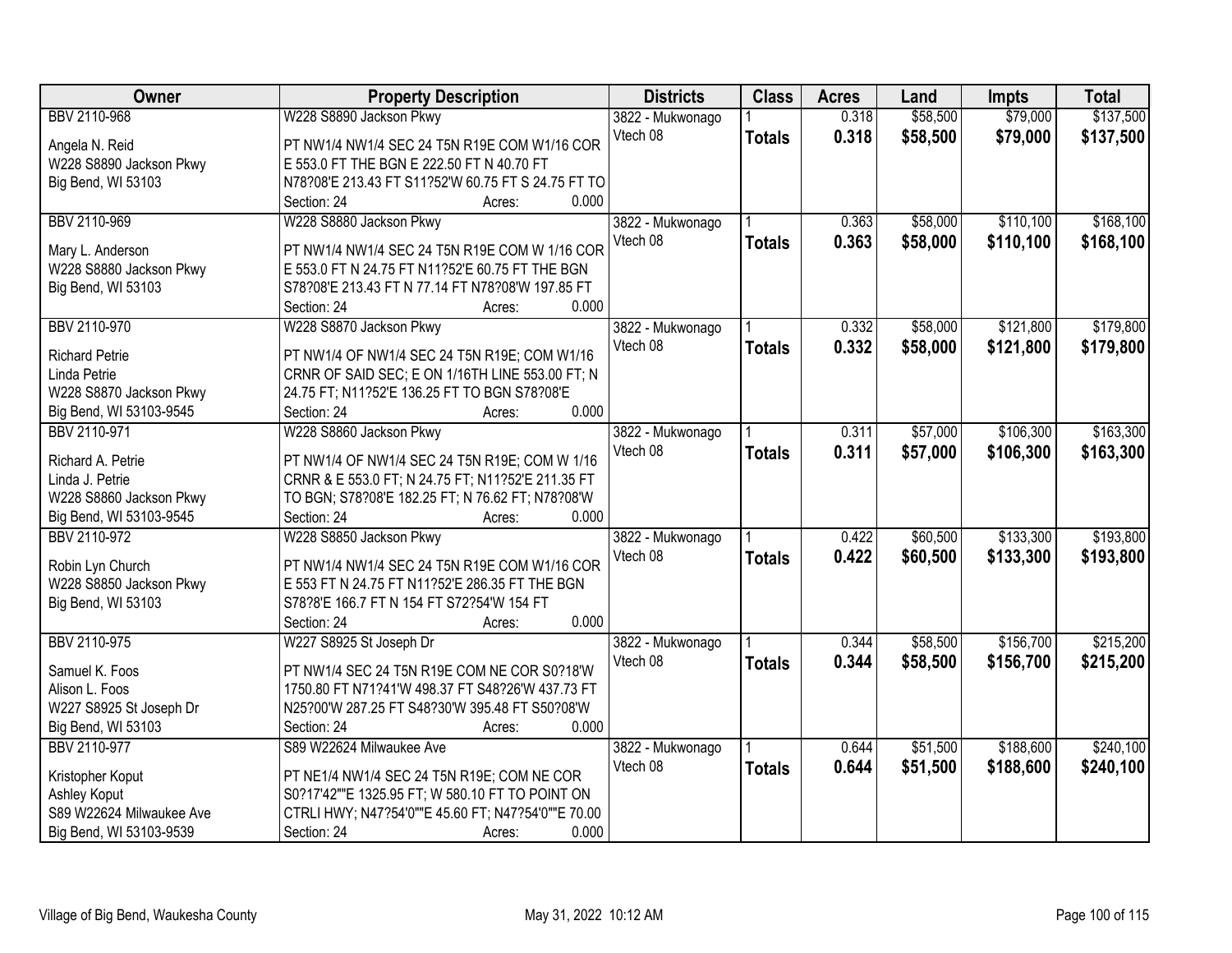| Owner                    | <b>Property Description</b>                      |        |       | <b>Districts</b> | <b>Class</b>  | <b>Acres</b> | Land     | <b>Impts</b> | <b>Total</b> |
|--------------------------|--------------------------------------------------|--------|-------|------------------|---------------|--------------|----------|--------------|--------------|
| BBV 2110-977-001         | S89 W22630 Milwaukee Ave                         |        |       | 3822 - Mukwonago |               | 0.449        | \$51,500 | \$114,700    | \$166,200    |
| Daniel Savin             | PARCEL 1 CERT SURV 2271 VOL 16/175 0.449 AC PT   |        |       | Vtech 08         | <b>Totals</b> | 0.449        | \$51,500 | \$114,700    | \$166,200    |
| Joy Savin                | NW1/4 SEC 24 T5N R19E R379/937                   |        |       |                  |               |              |          |              |              |
| W233 N671 Redford Blvd   |                                                  |        |       |                  |               |              |          |              |              |
| Waukesha, WI 53186-1502  | Section: 24                                      | Acres: | 0.000 |                  |               |              |          |              |              |
| BBV 2110-977-002         | S89 W22620 Milwaukee Ave                         |        |       | 3822 - Mukwonago |               | 0.393        | \$44,500 | \$63,600     | \$108,100    |
|                          |                                                  |        |       | Vtech 08         | <b>Totals</b> | 0.393        | \$44,500 | \$63,600     | \$108,100    |
| Vickie L. Kelly          | PARCEL 2 CERT SURV 2271 VOL 16/175 0.393 AC PT   |        |       |                  |               |              |          |              |              |
| S89 W22620 Milwaukee Ave | NW1/4 SEC 24 T5N R19E R1296/361                  |        |       |                  |               |              |          |              |              |
| Big Bend, WI 53103       |                                                  |        |       |                  |               |              |          |              |              |
|                          | Section: 24                                      | Acres: | 0.000 |                  |               |              |          |              |              |
| BBV 2110-978             | S88 W22610 Milwaukee Ave                         |        |       | 3822 - Mukwonago |               | 0.304        | \$48,500 | \$93,100     | \$141,600    |
| Michael Sery             | PT NW1/4 SEC 24 T5N R19E COM NE COR S 1325.95    |        |       | Vtech 08         | <b>Totals</b> | 0.304        | \$48,500 | \$93,100     | \$141,600    |
| Robin Sery               | FT W 580.10 FT N47?54'E 45.60 FT THE BGN         |        |       |                  |               |              |          |              |              |
| S88 W22610 Milwaukee Ave | N47?54'E 70 FT N42?21'W 254.85 FT S50?09'W 70.07 |        |       |                  |               |              |          |              |              |
| Big Bend, WI 53103       | Section: 24                                      | Acres: | 0.000 |                  |               |              |          |              |              |
| BBV 2110-980-001         | S88 W22600 Milwaukee Ave                         |        |       | 3822 - Mukwonago |               | 1.258        | \$70,000 | \$96,800     | \$166,800    |
|                          |                                                  |        |       | Vtech 08         | <b>Totals</b> | 1.258        | \$70,000 | \$96,800     | \$166,800    |
| Gene C. Zergoski         | LOT 1 CSM #8119 VOL 70/281 REC AS DOC #2157249   |        |       |                  |               |              |          |              |              |
| S88 W22600 Milwaukee Ave | PT NW1/4 SEC 24 T5N R19E :: INCLUDING ACCESS     |        |       |                  |               |              |          |              |              |
| Big Bend, WI 53103-9539  | EASEMENT REC AS CSM #8119 ON 9/16/1996 &         |        |       |                  |               |              |          |              |              |
|                          | Section: 24                                      | Acres: | 0.000 |                  |               |              |          |              |              |
| BBV 2110-980-002         | S88 W22590 Milwaukee Ave                         |        |       | 3822 - Mukwonago |               | 0.612        | \$52,500 | \$73,600     | \$126,100    |
| Connor J. Kissinger      | LOT 2 CSM #8119 VOL 70/281 AS REC AS DOC         |        |       | Vtech 08         | <b>Totals</b> | 0.612        | \$52,500 | \$73,600     | \$126,100    |
| S88 W22590 Milwaukee Ave | #2157249 PT NW1/4 SEC 24 T5N R19E :: SUBJECT TO  |        |       |                  |               |              |          |              |              |
| Big Bend, WI 53103-9516  | ACCESS EASEMENT SHOWN ON CSM #8119 REC ON        |        |       |                  |               |              |          |              |              |
|                          | Section: 24                                      | Acres: | 0.000 |                  |               |              |          |              |              |
| BBV 2110-981             | S88 W22580 Milwaukee Ave                         |        |       | 3822 - Mukwonago |               | 0.500        | \$60,500 | \$104,600    | \$165,100    |
|                          |                                                  |        |       | Vtech 08         | <b>Totals</b> | 0.500        | \$60,500 | \$104,600    | \$165,100    |
| Michael Widowski         | LOT 1 CERT SURV 6267 VOL 51/326 PT NW1/4 SEC     |        |       |                  |               |              |          |              |              |
| Jennifer Widowski        | 24 T5N R19E R2541/880                            |        |       |                  |               |              |          |              |              |
| S88 W22580 Milwaukee Ave |                                                  |        |       |                  |               |              |          |              |              |
| Big Bend, WI 53103       | Section: 24                                      | Acres: | 0.000 |                  |               |              |          |              |              |
| BBV 2110-981-001         | S88 W22535 Willow Ct                             |        |       | 3822 - Mukwonago |               | 0.500        | \$58,500 | \$204,400    | \$262,900    |
| Mark Madritsch           | LOT 2 CSM #6267 VOL 51/326 REC AS DOC #1612129   |        |       | Vtech 08         | <b>Totals</b> | 0.500        | \$58,500 | \$204,400    | \$262,900    |
| Kim Madritsch            | PT NW1/4 SEC 24 T5N R19E                         |        |       |                  |               |              |          |              |              |
| S88 W22535 Willow Ct     |                                                  |        |       |                  |               |              |          |              |              |
| Big Bend, WI 53103-9776  | Section: 24                                      | Acres: | 0.000 |                  |               |              |          |              |              |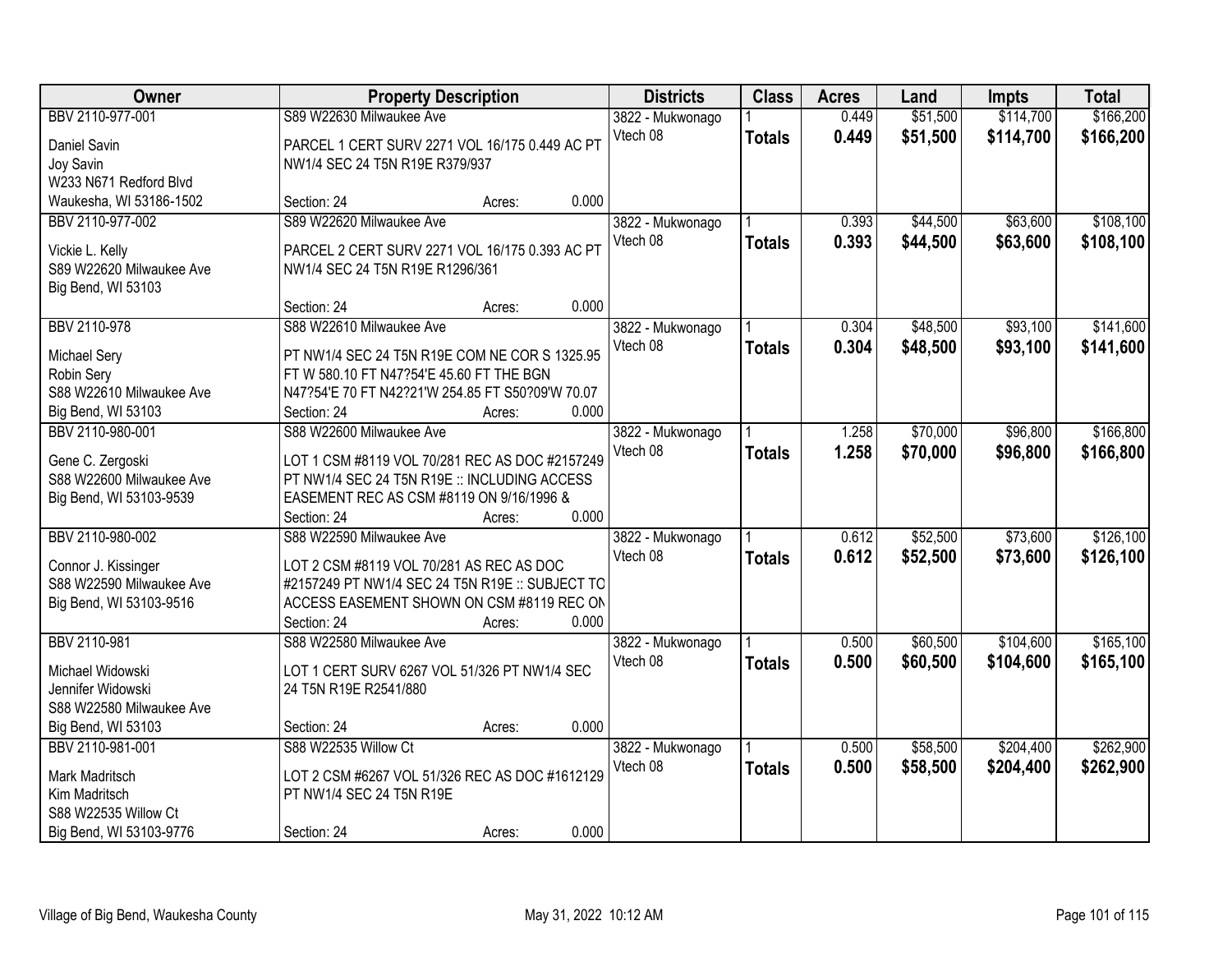| Owner                               | <b>Property Description</b>                         | <b>Districts</b> | <b>Class</b>  | <b>Acres</b> | Land        | Impts           | <b>Total</b>    |
|-------------------------------------|-----------------------------------------------------|------------------|---------------|--------------|-------------|-----------------|-----------------|
| BBV 2110-982                        | S88 W22550 Milwaukee Ave                            | 3822 - Mukwonago |               | 0.765        | \$55,500    | \$90,600        | \$146,100       |
| Richard A. Herbeck                  | PT NW1/4 SEC 24 T5N R19E COM 495 FT E, 762.3 FT     | Vtech 08         | <b>Totals</b> | 0.765        | \$55,500    | \$90,600        | \$146,100       |
| S88 W22550 Milwaukee Ave            | N & N71 1/4?E 219.78 FT FROM CTR OF NW1/4; N71      |                  |               |              |             |                 |                 |
| Big Bend, WI 53103-9516             | 1/4?E 156.42 FT; S42 1/4?E 578.16 FT; S47 3/4?W     |                  |               |              |             |                 |                 |
|                                     | 0.000<br>Section: 24<br>Acres:                      |                  |               |              |             |                 |                 |
| BBV 2110-984                        | S88 W22530 Milwaukee Ave                            | 3822 - Mukwonago |               | 0.536        | \$54,000    | \$94,700        | \$148,700       |
|                                     |                                                     | Vtech 08         | <b>Totals</b> | 0.536        | \$54,000    | \$94,700        | \$148,700       |
| Kaylin Pichler                      | PT N1/2 SEC 24 T5N R19E; COM N1/4 CRNR OF SEC;      |                  |               |              |             |                 |                 |
| S88 W22530 Milwaukee Ave            | W ON SEC LINE 830.20 FT; S0?02'W 485.93 FT TO N     |                  |               |              |             |                 |                 |
| Big Bend, WI 53103-9516             | LINE OF R.R. R/W; N73?04'E ON SAID BOUNDARY         |                  |               |              |             |                 |                 |
|                                     | 0.000<br>Section: 24<br>Acres:                      |                  |               |              |             |                 |                 |
| BBV 2110-985                        | S88 W22540 Milwaukee Ave                            | 3822 - Mukwonago |               | 0.738        | \$54,000    | \$118,500       | \$172,500       |
| Lois M Lepine Revocable Trust Dated | PT N1/2 SEC 24 T5N R19E; COM N1/4 COR; W 830.20     | Vtech 08         | <b>Totals</b> | 0.738        | \$54,000    | \$118,500       | \$172,500       |
| 9/25/2014                           | FT; S0?02'W 485.93 FT; N73?04'E 318.93 FT; S42?12'E |                  |               |              |             |                 |                 |
| S88 W22540 Milwaukee Ave            | 83.0 FT THE BGN; S42?12'E 344.97 FT; N48?02'E 100   |                  |               |              |             |                 |                 |
| Big Bend, WI 53103-9516             | 0.000<br>Section: 24<br>Acres:                      |                  |               |              |             |                 |                 |
| BBV 2110-986                        | S88 W22520 Milwaukee Ave                            | 3822 - Mukwonago |               | 1.090        | \$60,500    | \$99,900        | \$160,400       |
|                                     |                                                     | Vtech 08         | <b>Totals</b> | 1.090        | \$60,500    | \$99,900        | \$160,400       |
| Donald Schmelter                    | PT N1/2 SEC 24 T5N R19E COM N1/4 COR W 830.20       |                  |               |              |             |                 |                 |
| Phyllis Schmelter                   | FT S0?02'W 485.93 FT N73?04'E 318.93 FT S42?12'E    |                  |               |              |             |                 |                 |
| S88 W22520 Milwaukee Ave            | 83.0 FT N73?04'E 110.5 FT THE BGN S42?12'E 527.8    |                  |               |              |             |                 |                 |
| Big Bend, WI 53103                  | Section: 24<br>0.000<br>Acres:                      |                  |               |              |             |                 |                 |
| BBV 2110-987                        | S87 W22785 Edgewood Ave                             | 3822 - Mukwonago |               | 0.713        | \$30,000    | \$51,700        | \$81,700        |
| James Dombrowski                    | PT NW1/4 & NE1/4 SEC 24 T5N R19E COM N1/4 COR       | Vtech 08         | <b>Totals</b> | 0.713        | \$30,000    | \$51,700        | \$81,700        |
| S88 W22500 Forest Home Ave          | SEC 24 W 830.20 FT S0?02'W 485.93 FT N73?04'E       |                  |               |              |             |                 |                 |
| Big Bend, WI 53103                  | 318.52 FT S42?12'E 83.0 FT N73?04'E 220.75 FT THE   |                  |               |              |             |                 |                 |
|                                     | 0.000<br>Section: 24<br>Acres:                      |                  |               |              |             |                 |                 |
| BBV 2110-988-001                    | S89 W22940 Maple Ave                                | 3822 - Mukwonago | X5            | 2.161        | $\sqrt{50}$ | $\overline{50}$ | $\overline{30}$ |
|                                     |                                                     | Vtech 08         | <b>Totals</b> | 2.161        | \$0         | \$0             | \$0             |
| Christ Evangelical Lutheran Church  | PT NW1/4 SEC 24 T5N R19E COM 836.55 FT N OF         |                  |               |              |             |                 |                 |
| S89 W22970 Maple Ave                | W1/4 POST E 132 FT N 330 FT W 132 FT S 330 FT TO    |                  |               |              |             |                 |                 |
| Big Bend, WI 53103                  | BGN EX HWY ALSO STRIP OF LAND 130 FT WIDE           |                  |               |              |             |                 |                 |
|                                     | 2.161<br>Section: 24<br>Acres:                      |                  |               |              |             |                 |                 |
| BBV 2110-989                        | S87 W22785 Edgewood Ave                             | 3822 - Mukwonago |               | 1.671        | \$70,500    | \$100,300       | \$170,800       |
| Larry Obrenski                      | PT NW1/4 SEC 24 T5N R19E; COM NW COR; E             | Vtech 08         | <b>Totals</b> | 1.671        | \$70,500    | \$100,300       | \$170,800       |
| Deborah Tschanz                     | 1330.56 FT; S 624.36 FT; S73?W 1392.60 FT; N        |                  |               |              |             |                 |                 |
| S87 W22785 Edgewood Ave             | 1031.68 FT TO BGN :: EX PLAT NORTH ADDITION ::      |                  |               |              |             |                 |                 |
| Big Bend, WI 53103-9792             | 0.000<br>Section: 24<br>Acres:                      |                  |               |              |             |                 |                 |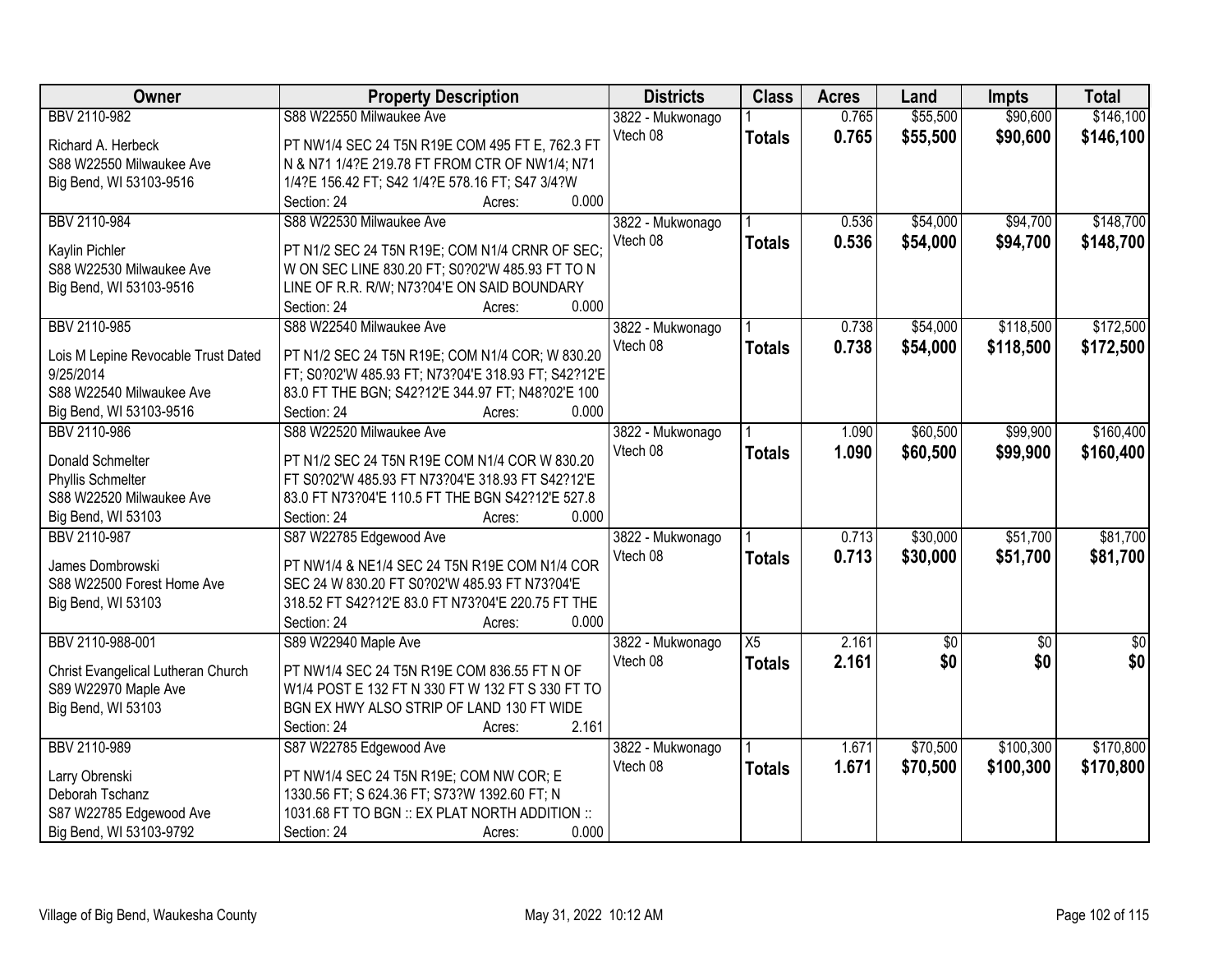| Owner                    | <b>Property Description</b>                        | <b>Districts</b> | <b>Class</b>  | <b>Acres</b> | Land     | <b>Impts</b> | <b>Total</b> |
|--------------------------|----------------------------------------------------|------------------|---------------|--------------|----------|--------------|--------------|
| BBV 2110-989-001         | S87 W22745 Edgewood Ave                            | 3822 - Mukwonago |               | 0.692        | \$57,000 | \$94,800     | \$151,800    |
| Jeffrey Smyczek          | PT NW1/4 SEC 24 T5N R19E; COM NW CRNR              | Vtech 08         | <b>Totals</b> | 0.692        | \$57,000 | \$94,800     | \$151,800    |
| N9047 E Shore Rd         | DURAND SUBDIVISION; S89?43'W ALNG N LINE           |                  |               |              |          |              |              |
| East Troy, WI 53120-2152 | NW1/4 SEC 24 100.00 FT; S1?18'E PARALLEL TO W      |                  |               |              |          |              |              |
|                          | 0.000<br>Section: 24<br>Acres:                     |                  |               |              |          |              |              |
| BBV 2110-990             | S87 W22615 Edgewood Ave                            | 3822 - Mukwonago |               | 1.187        | \$66,500 | \$130,800    | \$197,300    |
|                          |                                                    | Vtech 08         | <b>Totals</b> | 1.187        | \$66,500 | \$130,800    | \$197,300    |
| John Gardipee            | PT NW1/4 SEC 24 T5N R19E COM 590.20 FT FROM        |                  |               |              |          |              |              |
| Kristen Gardipee         | N1/4 COR W 120.00 FT S 449.30 FT N73?04'E 125.40   |                  |               |              |          |              |              |
| S87 W22615 Edgewood Ave  | FT N 412.70 FT TO BGN 1.1873 AC R2262/3            |                  |               |              |          |              |              |
| Big Bend, WI 53103       | 0.000<br>Section: 24<br>Acres:                     |                  |               |              |          |              |              |
| BBV 2110-991             | S87 W22625 Edgewood Ave                            | 3822 - Mukwonago |               | 1.293        | \$68,500 | \$173,600    | \$242,100    |
| Melissa S. Salentine     | PT NW1/4 SEC 24 T5N R19E; COM N1/4 COR; W 710.2    | Vtech 08         | <b>Totals</b> | 1.293        | \$68,500 | \$173,600    | \$242,100    |
| Dion M. Kampa            | FT; W 120.0 FT; S 485.93 FT; N73?04'E 125.40 FT; N |                  |               |              |          |              |              |
| S87 W22625 Edgewood Ave  | 449.3 FT TO BGN :: DOC# 4285684                    |                  |               |              |          |              |              |
| Big Bend, WI 53103-9556  | 0.000<br>Section: 24<br>Acres:                     |                  |               |              |          |              |              |
| BBV 2110-993             | S87 W22595 Edgewood Ave                            | 3822 - Mukwonago |               | 1.086        | \$67,500 | \$121,200    | \$188,700    |
|                          |                                                    | Vtech 08         | <b>Totals</b> | 1.086        | \$67,500 | \$121,200    | \$188,700    |
| Tim T. Radloff           | PT NW1/4 SEC 24 T5N R19E; COM AT PT 470.20 FT W    |                  |               |              |          |              |              |
| <b>Lindsey Radloff</b>   | OF N1/4 COR; W 120.0 FT; S 412.7 FT TO NLY LI R/W; |                  |               |              |          |              |              |
| S87 W22595 Edgewood Ave  | N73?04'E 125.40 FT; N 376.1 FT TO BGN :: DOC       |                  |               |              |          |              |              |
| Big Bend, WI 53103-9791  | Section: 24<br>0.000<br>Acres:                     |                  |               |              |          |              |              |
| BBV 2110-994             | S87 W22555 Edgewood Ave                            | 3822 - Mukwonago |               | 0.986        | \$66,500 | \$119,200    | \$185,700    |
| Jeffrey Henkel           | PT NW1/4 SEC 24 T5N R19E; COM W 350.20 FT FROM     | Vtech 08         | <b>Totals</b> | 0.986        | \$66,500 | \$119,200    | \$185,700    |
| Cynthia Henkel           | N1/4 COR W 120.0 FT; S 376.1 FT; N73?04'E 125.40   |                  |               |              |          |              |              |
| S87 W22555 Edgewood Ave  | FT; N 339.5 FT TO BGN                              |                  |               |              |          |              |              |
| Big Bend, WI 53103-9791  | 0.000<br>Section: 24<br>Acres:                     |                  |               |              |          |              |              |
| BBV 2110-995             | S87 W22545 Edgewood Ave                            | 3822 - Mukwonago |               | 0.885        | \$66,500 | \$68,700     | \$135,200    |
|                          |                                                    | Vtech 08         | <b>Totals</b> | 0.885        | \$66,500 | \$68,700     | \$135,200    |
| Demi A. Smith            | PT NW1/4 SEC 24 T5N R19E; COM N1/4 COR; W          |                  |               |              |          |              |              |
| Andrew R. Smith          | 230.20 FT; W 120.0 FT; S 339.5 FT; N73?04?E 125.40 |                  |               |              |          |              |              |
| S87 W22545 Edgewood Ave  | FT; N 302.9 FT TO BGN                              |                  |               |              |          |              |              |
| Big Bend, WI 53103-9791  | 0.000<br>Section: 24<br>Acres:                     |                  |               |              |          |              |              |
| BBV 2110-996             | S87 W22525 Edgewood Ave                            | 3822 - Mukwonago |               | 0.815        | \$66,000 | \$88,200     | \$154,200    |
| Nancy A. Proper          | PT NW1/4 SEC 24 T5N R19E; COM N1/4 CRNR; W         | Vtech 08         | <b>Totals</b> | 0.815        | \$66,000 | \$88,200     | \$154,200    |
| S87 W22525 Edgewood Ave  | 108.90 FT; W ON SEC LINE 121.30 FT; S AT RGHT      |                  |               |              |          |              |              |
| Big Bend, WI 53103-9791  | ANGLE WITH SEC LINE 302.9 FT TO NLY LINE R/W       |                  |               |              |          |              |              |
|                          | 0.000<br>Section: 24<br>Acres:                     |                  |               |              |          |              |              |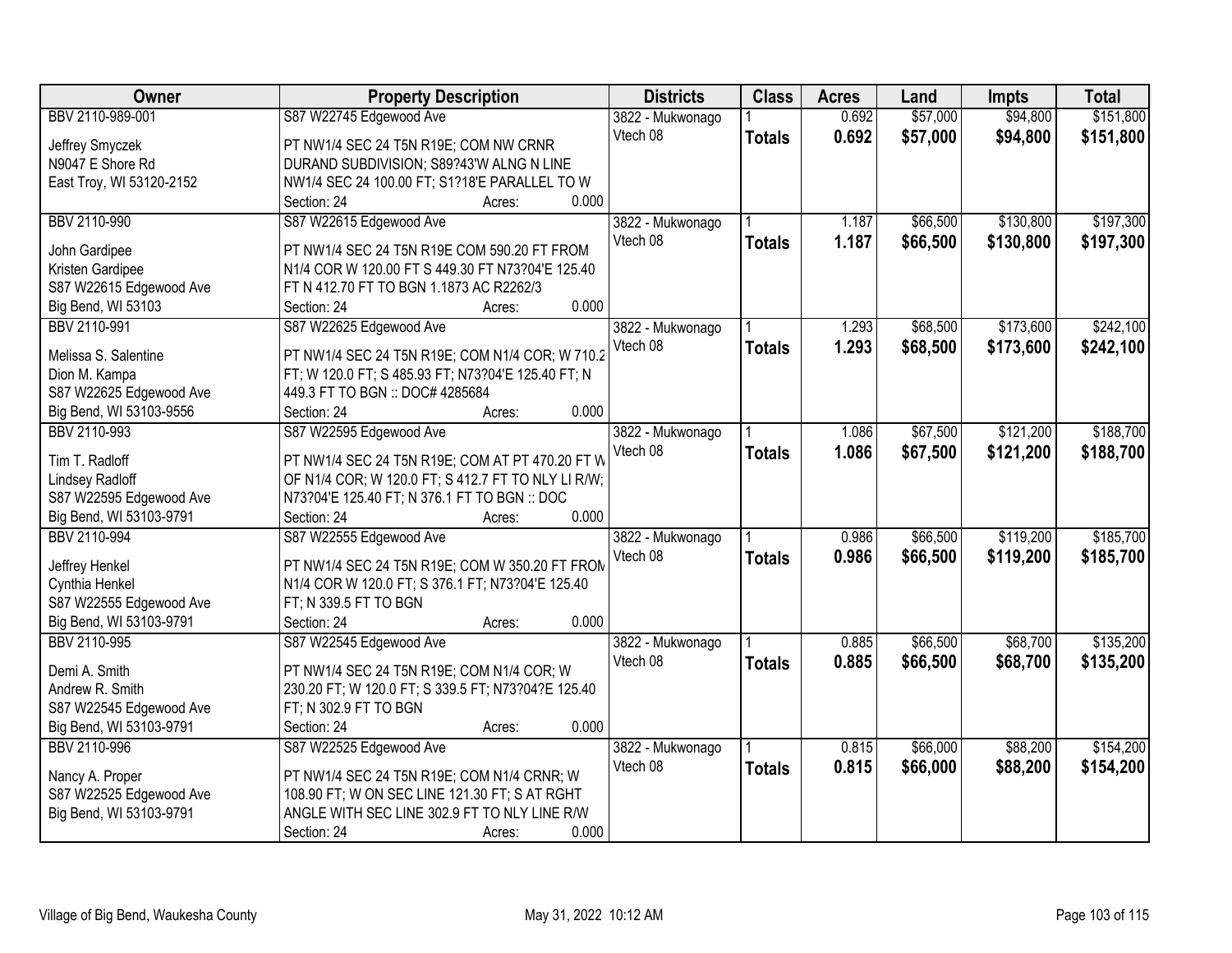| Owner                                         | <b>Property Description</b>                                                                      |        | <b>Districts</b>             | <b>Class</b>   | <b>Acres</b> | Land     | <b>Impts</b>    | <b>Total</b> |
|-----------------------------------------------|--------------------------------------------------------------------------------------------------|--------|------------------------------|----------------|--------------|----------|-----------------|--------------|
| BBV 2110-997                                  | S87 W22515 Edgewood Ave                                                                          |        | 3822 - Mukwonago             |                | 0.516        | \$58,500 | \$111,200       | \$169,700    |
| Andrew Prokop                                 | PT NE1/4 NW1/4 SEC 24 T5N R19E; COM ON N LI 19                                                   |        | Vtech 08                     | <b>Totals</b>  | 0.516        | \$58,500 | \$111,200       | \$169,700    |
| Ina Prokop                                    | FT W OF N1/4 COR; S 230.72 FT; S73?06'W 93.2 FT; N                                               |        |                              |                |              |          |                 |              |
| S87 W22515 Edgewood Ave                       | 254.32 FT; E 89.9 FT TO BGN                                                                      |        |                              |                |              |          |                 |              |
| Big Bend, WI 53103-9791                       | Section: 24                                                                                      | Acres: | 0.000                        |                |              |          |                 |              |
| BBV 2111-001-001                              | S91 W22920 Milwaukee Ave                                                                         |        | 3822 - Mukwonago             | $\overline{2}$ | 0.682        | \$81,700 | \$295,300       | \$377,000    |
|                                               |                                                                                                  |        | Vtech 08                     | <b>Totals</b>  | 0.682        | \$81,700 | \$295,300       | \$377,000    |
| R&L Petrie LLC                                | LOT 1 CSM #10916 VOL 106/153 REC AS DOC                                                          |        |                              |                |              |          |                 |              |
| S91 W22920 Milwaukee Ave                      | #3868478 PT SW1/4 & NW1/4 SEC 24 T5N R19E                                                        |        |                              |                |              |          |                 |              |
| Big Bend, WI 53103-9519                       |                                                                                                  |        |                              |                |              |          |                 |              |
|                                               | Section: 24                                                                                      | Acres: | 0.682                        |                |              |          |                 |              |
| BBV 2111-003                                  | S91 W22930 Milwaukee Ave                                                                         |        | 3822 - Mukwonago             |                | 0.166        | \$41,500 | \$88,400        | \$129,900    |
| Richard A. Petrie                             | PT LOT 3 BLK A EX NELY 3 FT THE STRATTON PLAT                                                    |        | Vtech 08                     | <b>Totals</b>  | 0.166        | \$41,500 | \$88,400        | \$129,900    |
| Linda J. Petrie                               | OF BIG BEND PT SW1/4 SEC 24 T5N R19E                                                             |        |                              |                |              |          |                 |              |
| S92 W23050 Milwaukee Ave                      |                                                                                                  |        |                              |                |              |          |                 |              |
| Big Bend, WI 53103-9519                       | Section: 24                                                                                      | Acres: | 0.000                        |                |              |          |                 |              |
| BBV 2111-004                                  | S91 W22940 Milwaukee Ave                                                                         |        | 3822 - Mukwonago             |                | 0.301        | \$41,500 | \$79,200        | \$120,700    |
|                                               |                                                                                                  |        | Vtech 08                     | <b>Totals</b>  | 0.301        | \$41,500 | \$79,200        | \$120,700    |
| Kenneth Pakulski                              | LOT 4 BLK A THE STRATTON PLAT OF BIG BEND PT<br>SW1/4 SEC 24 T5N R19E :: ALSO PT LOT 7 BLK A THE |        |                              |                |              |          |                 |              |
| S91 W22940 Milwaukee Ave<br><b>PO Box 188</b> | STRATTON PLAT OF BIG BEND; COM NW COR LOT 4                                                      |        |                              |                |              |          |                 |              |
| Big Bend, WI 53103-0188                       | Section: 24                                                                                      | Acres: | 0.000                        |                |              |          |                 |              |
| BBV 2111-007                                  |                                                                                                  |        |                              |                | 0.078        | \$100    | \$0             | \$100        |
|                                               |                                                                                                  |        | 3822 - Mukwonago<br>Vtech 08 |                | 0.078        | \$100    | \$0             |              |
| <b>R&amp;L Petrie LLC</b>                     | PT LOT 7 BLK A THE STRATTON PLAT PT SW1/4 SEC                                                    |        |                              | <b>Totals</b>  |              |          |                 | \$100        |
| S92 W23050 Milwaukee Ave                      | 24 T5N R20E; COM NW COR LOT 3 BLK A; N46?E 81                                                    |        |                              |                |              |          |                 |              |
| Big Bend, WI 53103-9521                       | FT 7 IN; W 119 FT; S46 3/4?E 82 FT 9 IN TO BGN                                                   |        |                              |                |              |          |                 |              |
|                                               | Section: 24                                                                                      | Acres: | 0.000                        |                |              |          |                 |              |
| <b>BBV 2111-008</b>                           | S91 W22905 Milwaukee Ave                                                                         |        | 3822 - Mukwonago             |                | 0.186        | \$41,500 | \$145,000       | \$186,500    |
| Ronald E. Rezutek                             | LOT 1 BLK B THE STRATTON PLAT OF BIG BEND PT                                                     |        | Vtech 08                     | <b>Totals</b>  | 0.186        | \$41,500 | \$145,000       | \$186,500    |
| Pamela J. Rezutek                             | SW1/4 SEC 24 T5N R19E DOC# 2869838                                                               |        |                              |                |              |          |                 |              |
| S91 W22905 Milwaukee Ave                      |                                                                                                  |        |                              |                |              |          |                 |              |
| Big Bend, WI 53103                            | Section: 24                                                                                      | Acres: | 0.000                        |                |              |          |                 |              |
| BBV 2111-009                                  | <b>Milwaukee Ave</b>                                                                             |        | 3822 - Mukwonago             |                | 0.186        | \$41,500 | $\overline{50}$ | \$41,500     |
|                                               |                                                                                                  |        | Vtech 08                     | <b>Totals</b>  | 0.186        | \$41,500 | \$0             | \$41,500     |
| Ronald E. Rezutek                             | LOT 2 BLK B STRATTON PLAT OF BIG BEND PT                                                         |        |                              |                |              |          |                 |              |
| Pamela J. Rezutek                             | SW1/4 SEC 24 T5N R19E DOC# 2869838                                                               |        |                              |                |              |          |                 |              |
| S91 W22905 Milwaukee Ave                      |                                                                                                  |        |                              |                |              |          |                 |              |
| Big Bend, WI 53103                            | Section: 24                                                                                      | Acres: | 0.000                        |                |              |          |                 |              |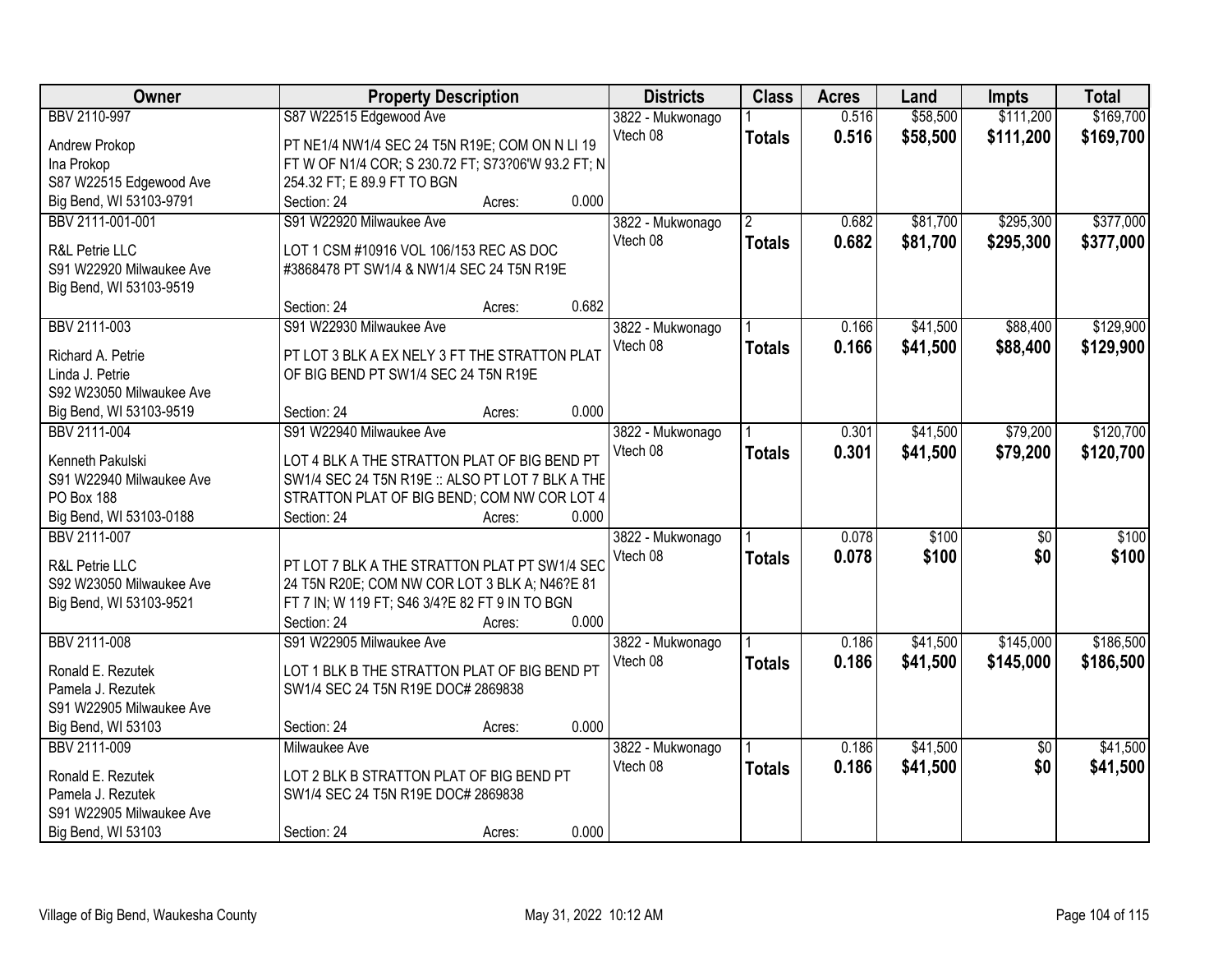| Owner                                     | <b>Property Description</b>                                                                   | <b>Districts</b> | <b>Class</b>   | <b>Acres</b> | Land     | <b>Impts</b>    | <b>Total</b> |
|-------------------------------------------|-----------------------------------------------------------------------------------------------|------------------|----------------|--------------|----------|-----------------|--------------|
| BBV 2111-010-001                          | S91 W22925 Milwaukee Ave                                                                      | 3822 - Mukwonago | $\overline{2}$ | 0.137        | \$44,500 | \$116,800       | \$161,300    |
| Gregory P. Peterson                       | NE 40 FT LOT 3 BLK B THE STRATTON PLAT OF BIG                                                 | Vtech 08         | <b>Totals</b>  | 0.137        | \$44,500 | \$116,800       | \$161,300    |
| Sandra L. Peterson                        | BEND PT SW1/4 SEC 24 T5N R19E :: ALSO PT LOT 8                                                |                  |                |              |          |                 |              |
| S82 W23210 Artesian Ave                   | BLK B; COM WLY COR LOT 8 BLK B; NE ALG NLY LI                                                 |                  |                |              |          |                 |              |
| Big Bend, WI 53103-9483                   | 0.000<br>Section: 24<br>Acres:                                                                |                  |                |              |          |                 |              |
| BBV 2111-011                              | S91 W22935 Milwaukee Ave                                                                      | 3822 - Mukwonago |                | 0.277        | \$47,500 | \$124,700       | \$172,200    |
|                                           |                                                                                               | Vtech 08         | <b>Totals</b>  | 0.277        | \$47,500 | \$124,700       | \$172,200    |
| Gregory P. Peterson<br>Sandra L. Peterson | SWLY 14 FT LOT 3, LOT 4 & NELY 9 FT LOT 5 BLK B<br>THE STRATTON PLAT OF BIG BEND PT SW1/4 SEC |                  |                |              |          |                 |              |
| S82 W23210 Artesian Ave                   | 24 T5N R19E :: EX PARCEL 15 TRANSPORTATION                                                    |                  |                |              |          |                 |              |
| Big Bend, WI 53103-9483                   | 0.000<br>Section: 24<br>Acres:                                                                |                  |                |              |          |                 |              |
| BBV 2111-012                              | S91 W22945 Milwaukee Ave                                                                      | 3822 - Mukwonago |                | 0.313        | \$65,000 | \$91,300        | \$156,300    |
|                                           |                                                                                               | Vtech 08         |                |              |          |                 |              |
| Zarates Land Enterprises, LLC             | LOT 6 & W 45 FT LOT 5 BLK B THE STRATTON PLAT                                                 |                  | <b>Totals</b>  | 0.313        | \$65,000 | \$91,300        | \$156,300    |
| S106 W20683 N Shore Dr                    | OF BIG BEND PT SW1/4 SEC 24 T5N R19E :: EX DOC                                                |                  |                |              |          |                 |              |
| Muskego, WI 53150-9129                    | #3957046 BEING PCL 14 TRANSPORTATION                                                          |                  |                |              |          |                 |              |
|                                           | 0.000<br>Section: 24<br>Acres:                                                                |                  |                |              |          |                 |              |
| BBV 2111-014                              | W229 S9150 Clark St                                                                           | 3822 - Mukwonago |                | 0.186        | \$41,500 | \$77,000        | \$118,500    |
| Zarates Land Enterprises, LLC             | LOT 7 BLK B THE STRATTON PLAT OF BIG BEND PT                                                  | Vtech 08         | <b>Totals</b>  | 0.186        | \$41,500 | \$77,000        | \$118,500    |
| S106 W20683 N Shore Dr                    | SW1/4 SEC 24 T5N R19E                                                                         |                  |                |              |          |                 |              |
| Muskego, WI 53150-9129                    |                                                                                               |                  |                |              |          |                 |              |
|                                           | 0.000<br>Section: 24<br>Acres:                                                                |                  |                |              |          |                 |              |
| BBV 2111-015-001                          | Putnam St                                                                                     | 3822 - Mukwonago |                | 0.155        | \$100    | $\overline{30}$ | \$100        |
|                                           |                                                                                               | Vtech 08         | <b>Totals</b>  | 0.155        | \$100    | \$0             | \$100        |
| Kenneth Pulczinski                        | PT LOT 8 BLK B THE STRATTON PLAT OF BIG BEND                                                  |                  |                |              |          |                 |              |
| S110 W16148 Union Church Dr               | PT SW1/4 SEC 24 T5N R19E; COM NWLY COR LOT 8;                                                 |                  |                |              |          |                 |              |
| Muskego, WI 53150-5629                    | SELY 25 FT; SWLY TO SWLY LOT LI; NWLY 25 FT; NE                                               |                  |                |              |          |                 |              |
|                                           | Section: 24<br>0.000<br>Acres:                                                                |                  |                |              |          |                 |              |
| BBV 2111-016                              | W228 S9155 Putnam St                                                                          | 3822 - Mukwonago |                | 0.279        | \$53,000 | \$109,500       | \$162,500    |
| Josip Jaksic                              | LOT 9 BLK B & PT LOT 8 BLK B THE STRATTON PLAT                                                | Vtech 08         | <b>Totals</b>  | 0.279        | \$53,000 | \$109,500       | \$162,500    |
| W228 S9155 Putnam St                      | OF BIG BEND PT SW1/4 SEC 24 T5N R19E; COM                                                     |                  |                |              |          |                 |              |
| Big Bend, WI 53103-9415                   | NWLY CRNR OF SAID LOT; SELY ALNG PUTNAM ST                                                    |                  |                |              |          |                 |              |
|                                           | 0.000<br>Section: 24<br>Acres:                                                                |                  |                |              |          |                 |              |
| BBV 2111-018                              | W229 S9160 Big Bend Dr                                                                        | 3822 - Mukwonago | $\overline{2}$ | 0.186        | \$47,500 | \$64,400        | \$111,900    |
|                                           |                                                                                               | Vtech 08         | <b>Totals</b>  | 0.186        | \$47,500 | \$64,400        | \$111,900    |
| Craig A. Sager                            | LOT 10 BLK B THE STRATTON PLAT OF BIG BEND                                                    |                  |                |              |          |                 |              |
| W249 S7840 Center Dr                      | PT SW1/4 SEC 24 T5N R19E R2338/448                                                            |                  |                |              |          |                 |              |
| Mukwonago, WI 53149-8553                  |                                                                                               |                  |                |              |          |                 |              |
|                                           | 0.000<br>Section: 24<br>Acres:                                                                |                  |                |              |          |                 |              |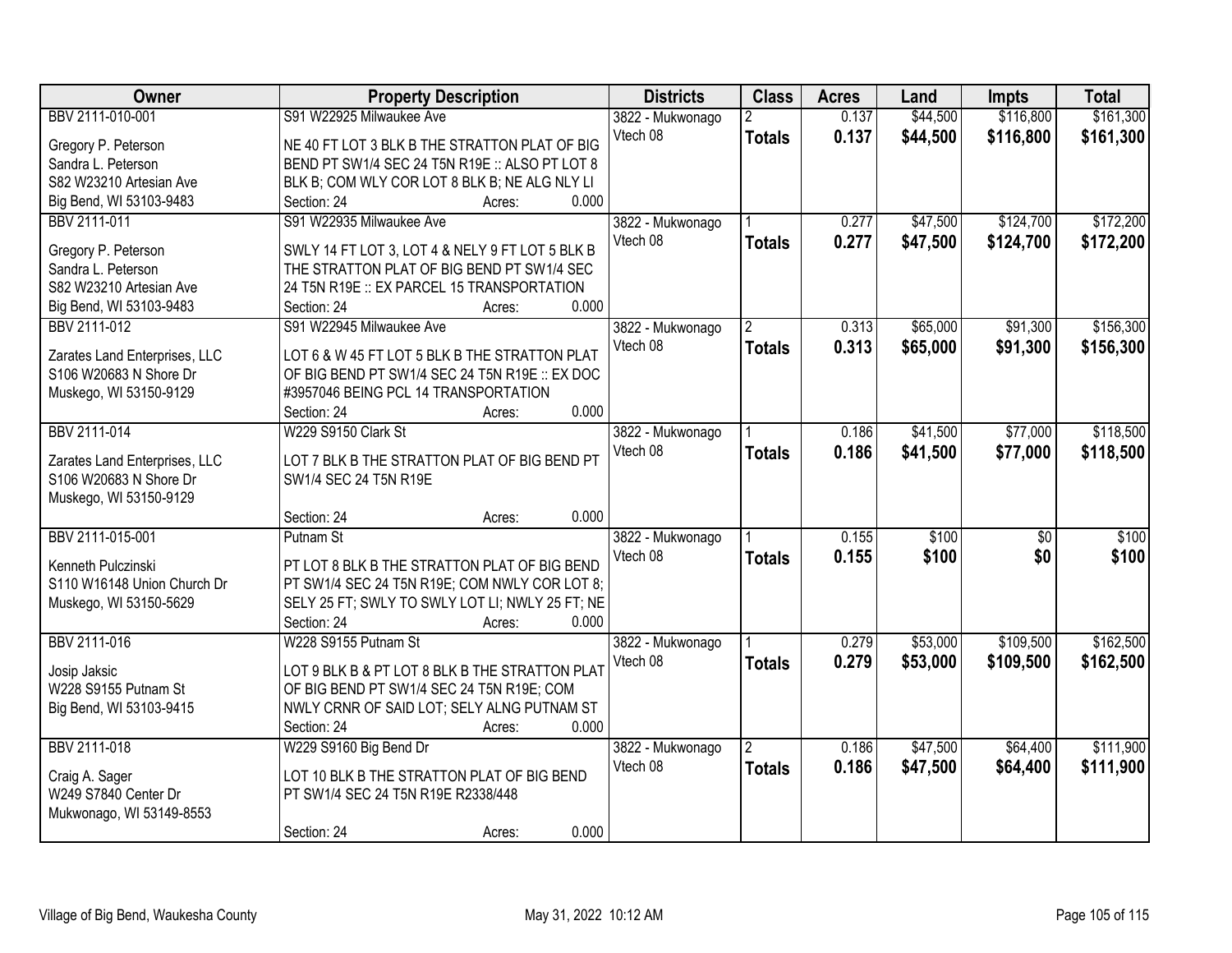| <b>Owner</b>                      | <b>Property Description</b>                       | <b>Districts</b> | <b>Class</b>         | <b>Acres</b> | Land     | <b>Impts</b> | <b>Total</b> |
|-----------------------------------|---------------------------------------------------|------------------|----------------------|--------------|----------|--------------|--------------|
| BBV 2111-019                      | W229 S9180 Clark St                               | 3822 - Mukwonago |                      | 0.186        | \$52,500 | \$100,200    | \$152,700    |
| The Potter Family Revocable Trust | PT LOTS 11 & 12 BLK B THE STRATTON PLAT OF BIG    | Vtech 08         | <b>Totals</b>        | 0.186        | \$52,500 | \$100,200    | \$152,700    |
| S96 W22975 Silver Crest Dr        | BEND PT SW1/4 SEC 24 T5N R19E; COM SW COR         |                  |                      |              |          |              |              |
| Big Bend, WI 53103-9742           | LOT 11; N46?49'E TO NW COR LOT 12; S41?00'E 74.0  |                  |                      |              |          |              |              |
|                                   | 0.000<br>Section: 24<br>Acres:                    |                  |                      |              |          |              |              |
| BBV 2111-020                      | W229 S9190 Clark St                               | 3822 - Mukwonago |                      | 0.186        | \$46,000 | \$83,100     | \$129,100    |
|                                   |                                                   | Vtech 08         | <b>Totals</b>        | 0.186        | \$46,000 | \$83,100     | \$129,100    |
| Toska Dobschuetz                  | PT LOTS 11 & 12 BLK B THE STRATTON PLAT OF BIG    |                  |                      |              |          |              |              |
| S86 W19440 Woods Rd               | BEND PT SW1/4 SEC 24 T5N R29E; COM SE COR LOT     |                  |                      |              |          |              |              |
| Muskego, WI 53150-8187            | 11; N41?00'W 76.0 FT; N46?49'E 108.0 FT; S41?00'E |                  |                      |              |          |              |              |
|                                   | 0.000<br>Section: 24<br>Acres:                    |                  |                      |              |          |              |              |
| BBV 2111-021                      | S91 W22880 Orchard Ave                            | 3822 - Mukwonago |                      | 0.331        | \$55,500 | \$97,800     | \$153,300    |
| Alex M. Buchholz                  | LOT 13 BLK B THE STRATTON PLAT OF BIG BEND &      | Vtech 08         | <b>Totals</b>        | 0.331        | \$55,500 | \$97,800     | \$153,300    |
| S91 W22880 Orchard St             | PT LOT 14 BLK B THE STRATTON PLAT OF BIG          |                  |                      |              |          |              |              |
| Big Bend, WI 53103-9413           | BEND PT SW1/4 SEC 24 T5N R19E; COM SE CRNR        |                  |                      |              |          |              |              |
|                                   | 0.000<br>Section: 24<br>Acres:                    |                  |                      |              |          |              |              |
| BBV 2111-022                      | S91 W22860 Orchard Ave                            | 3822 - Mukwonago |                      | 0.231        | \$55,500 | \$106,200    | \$161,700    |
|                                   |                                                   | Vtech 08         |                      |              |          |              |              |
| Daniel Schnitzler N. Schnitzler   | PT LOTS 14-16 BLK B THE STRATTON PLAT OF BIG      |                  | <b>Totals</b>        | 0.231        | \$55,500 | \$106,200    | \$161,700    |
| PO Box 194                        | BEND PT SW1/4 SEC 24 T5N R19E; COM NE COR         |                  |                      |              |          |              |              |
| Big Bend, WI 53103-0194           | LOT 16 AT THE NWLY LI OF ORCHARD ST & SWLY LI     |                  |                      |              |          |              |              |
|                                   | 0.000<br>Section: 24<br>Acres:                    |                  |                      |              |          |              |              |
| BBV 2111-023                      | W228 S9165 Putnam St                              | 3822 - Mukwonago |                      | 0.183        | \$49,000 | \$109,700    | \$158,700    |
|                                   |                                                   | Vtech 08         | <b>Totals</b>        | 0.183        | \$49,000 | \$109,700    | \$158,700    |
| Marcia N Stein Living Trust       | NELY 12 FT OF NWLY 66 FT LOT 14 & NWLY 66 FT      |                  |                      |              |          |              |              |
| 8873 W Layton Ave                 | OF LOTS 15 & 16 BLK B THE STRATTON PLAT OF        |                  |                      |              |          |              |              |
| Greenfield, WI 53228              | BIG BEND PT SW1/4 SEC 24 T5N R19E DOC#<br>0.000   |                  |                      |              |          |              |              |
|                                   | Section: 24<br>Acres:                             |                  |                      |              |          |              |              |
| BBV 2111-024                      | S91 W22885 Milwaukee Ave                          | 3822 - Mukwonago |                      | 0.137        | \$39,500 | \$98,800     | \$138,300    |
| Marytherese Bloechl               | LOT 1 BLK C THE STRATTON PLAT OF BIG BEND PT      | Vtech 08         | <b>Totals</b>        | 0.137        | \$39,500 | \$98,800     | \$138,300    |
| PO Box 52                         | SW1/4 SEC 24 T5N R19E DOC# 3979934                |                  |                      |              |          |              |              |
| Big Bend, WI 53103-0052           |                                                   |                  |                      |              |          |              |              |
|                                   | 0.000<br>Section: 24<br>Acres:                    |                  |                      |              |          |              |              |
| BBV 2111-025                      | S91 W22895 Milwaukee Ave                          | 3822 - Mukwonago | $\mathbf{2}^{\circ}$ | 0.134        | \$47,500 | \$99,000     | \$146,500    |
|                                   |                                                   | Vtech 08         | <b>Totals</b>        | 0.134        | \$47,500 | \$99,000     | \$146,500    |
| Blake Hunjadi                     | LOT 2 BLK C THE STRATTON PLAT OF BIG BEND PT      |                  |                      |              |          |              |              |
| Wendolyn Hunjadi                  | SW1/4 SEC 24 T5N R19E R2299/893                   |                  |                      |              |          |              |              |
| W172 S7997 Lannon Dr              |                                                   |                  |                      |              |          |              |              |
| Muskego, WI 53150                 | 0.000<br>Section: 24<br>Acres:                    |                  |                      |              |          |              |              |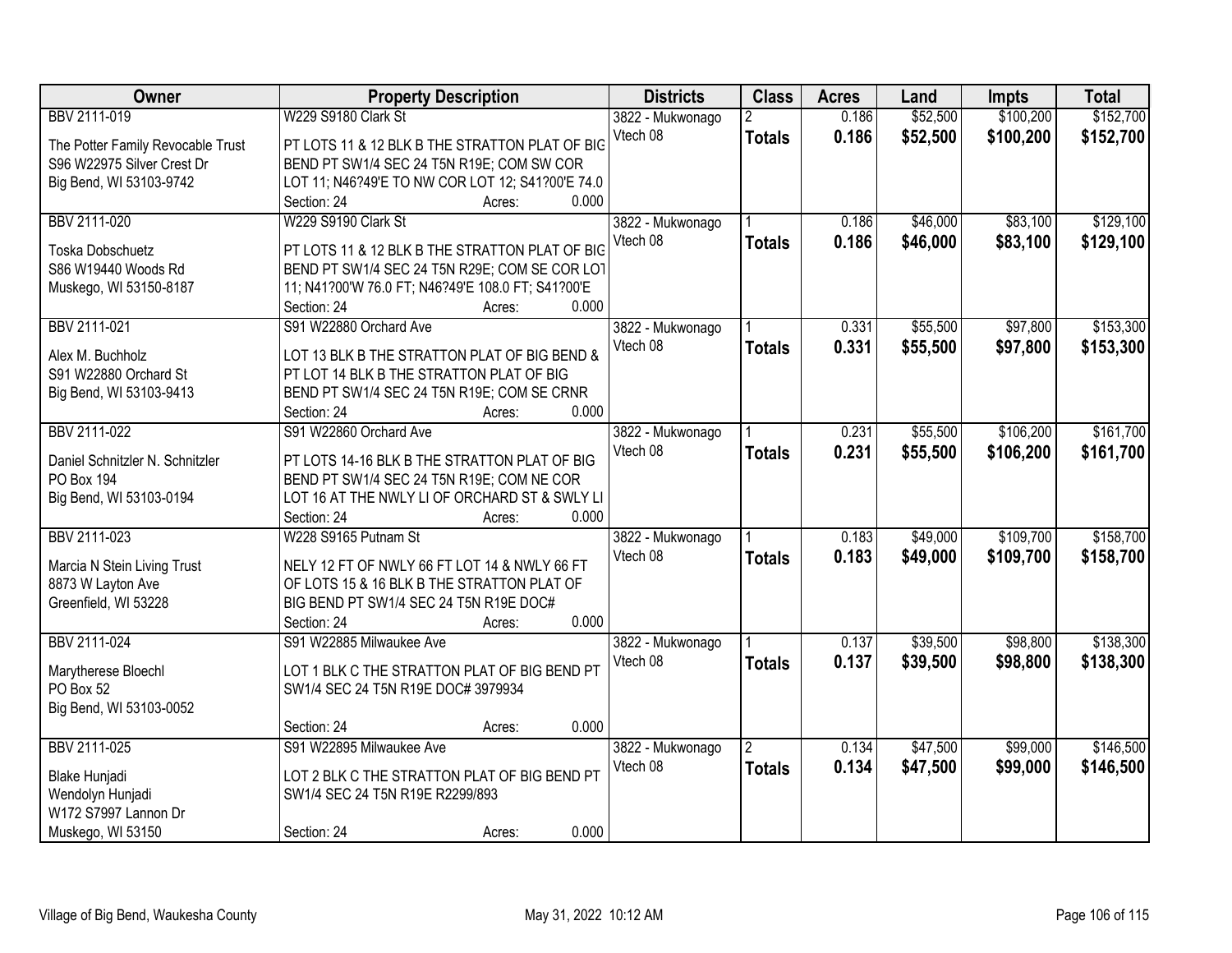| Owner                   | <b>Property Description</b>                                                            | <b>Districts</b> | <b>Class</b>  | <b>Acres</b> | Land     | <b>Impts</b>    | <b>Total</b> |
|-------------------------|----------------------------------------------------------------------------------------|------------------|---------------|--------------|----------|-----------------|--------------|
| BBV 2111-026            | W228 S9140 Putnam St                                                                   | 3822 - Mukwonago |               | 0.339        | \$54,000 | \$84,100        | \$138,100    |
| Callob Lopez            | LOT 3 & N 1/2 LOT 4 BLK C THE STRATTON PLAT OF                                         | Vtech 08         | <b>Totals</b> | 0.339        | \$54,000 | \$84,100        | \$138,100    |
| W228 S9140 Putnam St    | BIG BEND PT SW1/4 SEC 24 T5N R19E :: DOC#                                              |                  |               |              |          |                 |              |
| Big Bend, WI 53103-9414 | 4252922                                                                                |                  |               |              |          |                 |              |
|                         | Section: 24<br>Acres:                                                                  | 0.000            |               |              |          |                 |              |
| BBV 2111-027            | W228 S9150 Putnam St                                                                   | 3822 - Mukwonago |               | 0.344        | \$55,500 | \$103,800       | \$159,300    |
|                         |                                                                                        | Vtech 08         | <b>Totals</b> | 0.344        | \$55,500 | \$103,800       | \$159,300    |
| Jeremy R. Adrian        | LOT 5 BLK C THE STRATTON PLAT OF BIG BEND PT                                           |                  |               |              |          |                 |              |
| W228 S9150 Putnam St    | SW1/4 SEC 24 T5N R19E :: ALSO SE1/2 LOT 4 BLK C                                        |                  |               |              |          |                 |              |
| Big Bend, WI 53103-9414 | THE STRATTON PLAT OF BIG BEND; COM MOST SLY                                            |                  |               |              |          |                 |              |
|                         | Section: 24<br>Acres:                                                                  | 0.000            |               |              |          |                 |              |
| BBV 2111-029-001        | W228 S9170 Putnam St                                                                   | 3822 - Mukwonago |               | 0.413        | \$57,000 | \$133,900       | \$190,900    |
|                         | Daniel N Schnitzler & Karen M Schnitzle LOT 6 & N 1/2 LOT 7 BLK C THE STRATTON PLAT OF | Vtech 08         | <b>Totals</b> | 0.413        | \$57,000 | \$133,900       | \$190,900    |
| Revocable               | BIG BEND PT SW1/4 SEC 24 T5N R19E :: ALSO PT                                           |                  |               |              |          |                 |              |
| S91 W22855 Orchard St   | LOTS 7 & 8 BLK C THE STRATTON PLAT OF BIG                                              |                  |               |              |          |                 |              |
| Big Bend, WI 53103-9400 | Section: 24<br>Acres:                                                                  | 0.000            |               |              |          |                 |              |
| BBV 2111-030-001        | Putnam St                                                                              | 3822 - Mukwonago |               | 0.274        | \$51,000 | \$0             | \$51,000     |
|                         |                                                                                        | Vtech 08         | <b>Totals</b> | 0.274        | \$51,000 | \$0             | \$51,000     |
| Daniel N. Schnitzler    | S 1/2 LOT 7 & LOT 8 BLK C THE STRATTON PLAT OF                                         |                  |               |              |          |                 |              |
| S91 W22855 Orchard St   | BIG BEND PT SW1/4 SEC 24 T5N R19E :: EX DOC                                            |                  |               |              |          |                 |              |
| Big Bend, WI 53103-9400 | #3184759                                                                               | 0.000            |               |              |          |                 |              |
| BBV 2111-031            | Section: 24<br>Acres:                                                                  |                  |               | 0.353        | \$8,500  | $\overline{50}$ | \$8,500      |
|                         |                                                                                        | 3822 - Mukwonago |               |              |          |                 |              |
| Daniel N. Schnitzler    | LOT 1 & 2 BLK D THE STRATTON PLAT OF BIG BEND                                          | Vtech 08         | <b>Totals</b> | 0.353        | \$8,500  | \$0             | \$8,500      |
| Karen M. Schnitzler     | PT SW1/4 SEC 24 T5N R19E                                                               |                  |               |              |          |                 |              |
| S91 W22855 Orchard St   |                                                                                        |                  |               |              |          |                 |              |
| Big Bend, WI 53103-9400 | Section: 24<br>Acres:                                                                  | 0.000            |               |              |          |                 |              |
| BBV 2111-032            | S91 W22855 Orchard Ave                                                                 | 3822 - Mukwonago |               | 0.676        | \$60,500 | \$111,100       | \$171,600    |
| Daniel N. Schnitzler    | LOTS 3 & 4 & E1/2 LOT 5 BLK D THE STRATTON                                             | Vtech 08         | <b>Totals</b> | 0.676        | \$60,500 | \$111,100       | \$171,600    |
| Karen M. Schnitzler     | PLAT OF BIG BEND PT SW1/4 SEC 24 T5N R19E ::                                           |                  |               |              |          |                 |              |
| S91 W22855 Orchard St   | ALSO COM SW COR LOT 8 BLK C THE STRATTON                                               |                  |               |              |          |                 |              |
| Big Bend, WI 53103-9400 | Section: 24<br>Acres:                                                                  | 0.000            |               |              |          |                 |              |
| BBV 2111-034            | <b>Orchard St</b>                                                                      | 3822 - Mukwonago |               | 0.241        | \$57,000 | $\overline{30}$ | \$57,000     |
|                         |                                                                                        | Vtech 08         | <b>Totals</b> | 0.241        | \$57,000 | \$0             | \$57,000     |
| Daniel N. Schnitzler    | W1/2 LOT 5 & LOT 6 BLK D THE STRATTON PLAT OF                                          |                  |               |              |          |                 |              |
| Karen M. Schnitzler     | BIG BEND PT SW1/4 SEC 24 T5N R19E                                                      |                  |               |              |          |                 |              |
| PO Box 194              |                                                                                        |                  |               |              |          |                 |              |
| Big Bend, WI 53103-0194 | Section: 24<br>Acres:                                                                  | 0.000            |               |              |          |                 |              |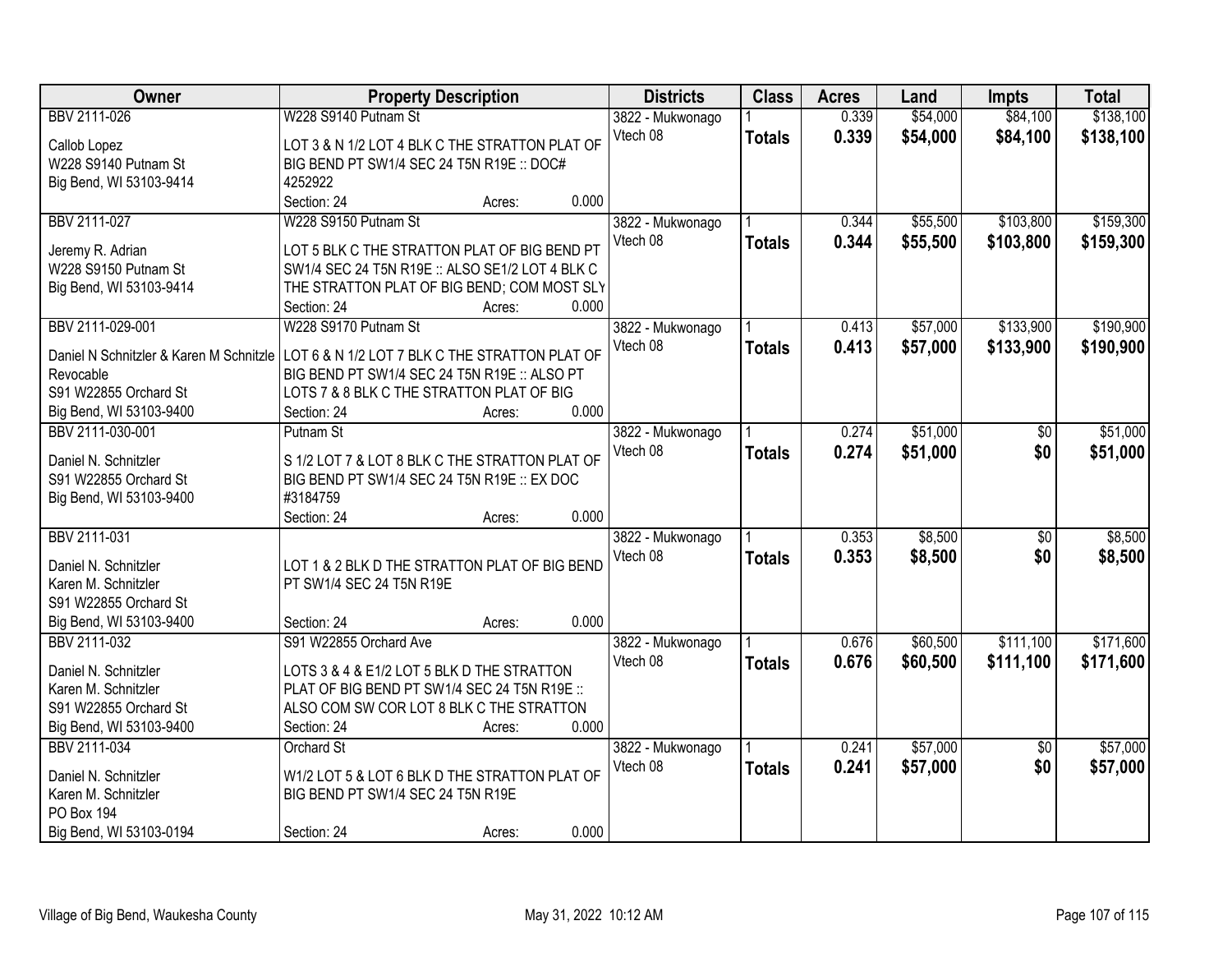| Owner                                   | <b>Property Description</b>                      |                 | <b>Districts</b>             | <b>Class</b>  | <b>Acres</b> | Land     | <b>Impts</b> | <b>Total</b> |
|-----------------------------------------|--------------------------------------------------|-----------------|------------------------------|---------------|--------------|----------|--------------|--------------|
| BBV 2111-036-001                        | S91 W22885 Orchard St                            |                 | 3822 - Mukwonago             |               | 0.642        | \$85,500 | \$190,600    | \$276,100    |
| Gsrc, LLC                               | LOT 1 CSM #10335 VOL 98/42 REC AS DOC #3451016   |                 | Vtech 08                     | <b>Totals</b> | 0.642        | \$85,500 | \$190,600    | \$276,100    |
| S82 W23210 Artesian Ave                 | LOTS 7-11 BLK D THE STRATTON PLAT OF BIG         |                 |                              |               |              |          |              |              |
| Big Bend, WI 53103-9483                 | BEND PT SW1/4 SEC 24 T5N R19E                    |                 |                              |               |              |          |              |              |
|                                         | Section: 24                                      | 0.000<br>Acres: |                              |               |              |          |              |              |
| BBV 2111-040                            | W226 S9342 Ripple Brook Ct                       |                 | 3822 - Mukwonago             |               | 1.061        | \$62,000 | \$280,100    | \$342,100    |
|                                         |                                                  |                 | Vtech 08                     | <b>Totals</b> | 1.061        | \$62,000 | \$280,100    | \$342,100    |
| Edward A. Wetzel                        | LOT 1 RIPPLE BROOK WEST & UNDIV INTEREST         |                 |                              |               |              |          |              |              |
| Barbara L. Wetzel                       | OUTLOT 1 PT SW1/4 & SE1/4 SEC 24 T5N R19E        |                 |                              |               |              |          |              |              |
| W226 S9342 Ripple Brook Ct              | Section: 24                                      | 0.000           |                              |               |              |          |              |              |
| Big Bend, WI 53103-9217<br>BBV 2111-041 |                                                  | Acres:          |                              |               | 1.050        | \$82,500 | \$356,300    | \$438,800    |
|                                         | W226 S9364 Ripple Brook Ct                       |                 | 3822 - Mukwonago<br>Vtech 08 |               |              |          |              |              |
| Josh Hatinger                           | LOT 2 RIPPLE BROOK WEST & UNDIV INTEREST         |                 |                              | <b>Totals</b> | 1.050        | \$82,500 | \$356,300    | \$438,800    |
| Melissa Hatinger                        | OUTLOT 1 PT SW1/4 & SE1/4 SEC 24 T5N R19E        |                 |                              |               |              |          |              |              |
| W226 S9364 Ripple Brook Ct              |                                                  |                 |                              |               |              |          |              |              |
| Big Bend, WI 53103-9217                 | Section: 24                                      | 0.000<br>Acres: |                              |               |              |          |              |              |
| BBV 2111-042                            | W226 S9386 Ripple Brook Ct                       |                 | 3822 - Mukwonago             |               | 1.312        | \$86,500 | \$347,000    | \$433,500    |
| Edward H. Kunicki                       | LOT 3 RIPPLE BROOK WEST & UNDIV INTEREST         |                 | Vtech 08                     | <b>Totals</b> | 1.312        | \$86,500 | \$347,000    | \$433,500    |
| W226 S9386 Ripple Brook Ct              | OUTLOT 1 PT SW1/4 & SE1/4 SEC 24 T5N R19E        |                 |                              |               |              |          |              |              |
| Big Bend, WI 53103-9217                 |                                                  |                 |                              |               |              |          |              |              |
|                                         | Section: 24                                      | 0.000<br>Acres: |                              |               |              |          |              |              |
| BBV 2111-043                            | W226 S9398 Ripple Brook Ct                       |                 |                              |               | 1.073        | \$79,500 | \$259,200    | \$338,700    |
|                                         |                                                  |                 | 3822 - Mukwonago<br>Vtech 08 |               |              |          |              |              |
| Richard P Drall and Darlene A Drall     | LOT 4 & UNDIV INT OUTLOT 1 RIPPLE BROOK WEST     |                 |                              | <b>Totals</b> | 1.073        | \$79,500 | \$259,200    | \$338,700    |
| <b>Living Trust</b>                     | PT SW1/4 & SE1/4 SEC 24 T5N R19E :: DOC #4340329 |                 |                              |               |              |          |              |              |
| W226 S9398 Ripple Brook Ct              |                                                  |                 |                              |               |              |          |              |              |
| Big Bend, WI 53103-9217                 | Section: 24                                      | 0.000<br>Acres: |                              |               |              |          |              |              |
| BBV 2111-044                            | W226 S9393 Ripple Brook Ct                       |                 | 3822 - Mukwonago             |               | 1.061        | \$62,000 | \$274,300    | \$336,300    |
| Eric S. Thomas                          | LOT 5 RIPPLE BROOK WEST & UNDIV INTEREST         |                 | Vtech 08                     | <b>Totals</b> | 1.061        | \$62,000 | \$274,300    | \$336,300    |
| Patricia K. Thomas                      | OUTLOT 1 PT SW1/4 & SE1/4 SEC 24 T5N R19E        |                 |                              |               |              |          |              |              |
| W226 S9393 Ripple Brook Ct              |                                                  |                 |                              |               |              |          |              |              |
| Big Bend, WI 53103-9217                 | Section: 24                                      | 0.000<br>Acres: |                              |               |              |          |              |              |
| BBV 2111-045                            | W226 S9373 Ripple Brook Ct                       |                 | 3822 - Mukwonago             |               | 1.002        | \$59,000 | \$289,400    | \$348,400    |
|                                         |                                                  |                 | Vtech 08                     | <b>Totals</b> | 1.002        | \$59,000 | \$289,400    | \$348,400    |
| Jeffrey J. Colla                        | LOT 6 & UNDIV INT OUTLOT 1 RIPPLE BROOK WEST     |                 |                              |               |              |          |              |              |
| Lisa M. Colla                           | PT SW1/4 & SE1/4 SEC 24 T5N R19E :: DOC# 4333811 |                 |                              |               |              |          |              |              |
| W226 S9373 Ripple Brook Ct              |                                                  |                 |                              |               |              |          |              |              |
| Big Bend, WI 53103-9217                 | Section: 24                                      | 0.000<br>Acres: |                              |               |              |          |              |              |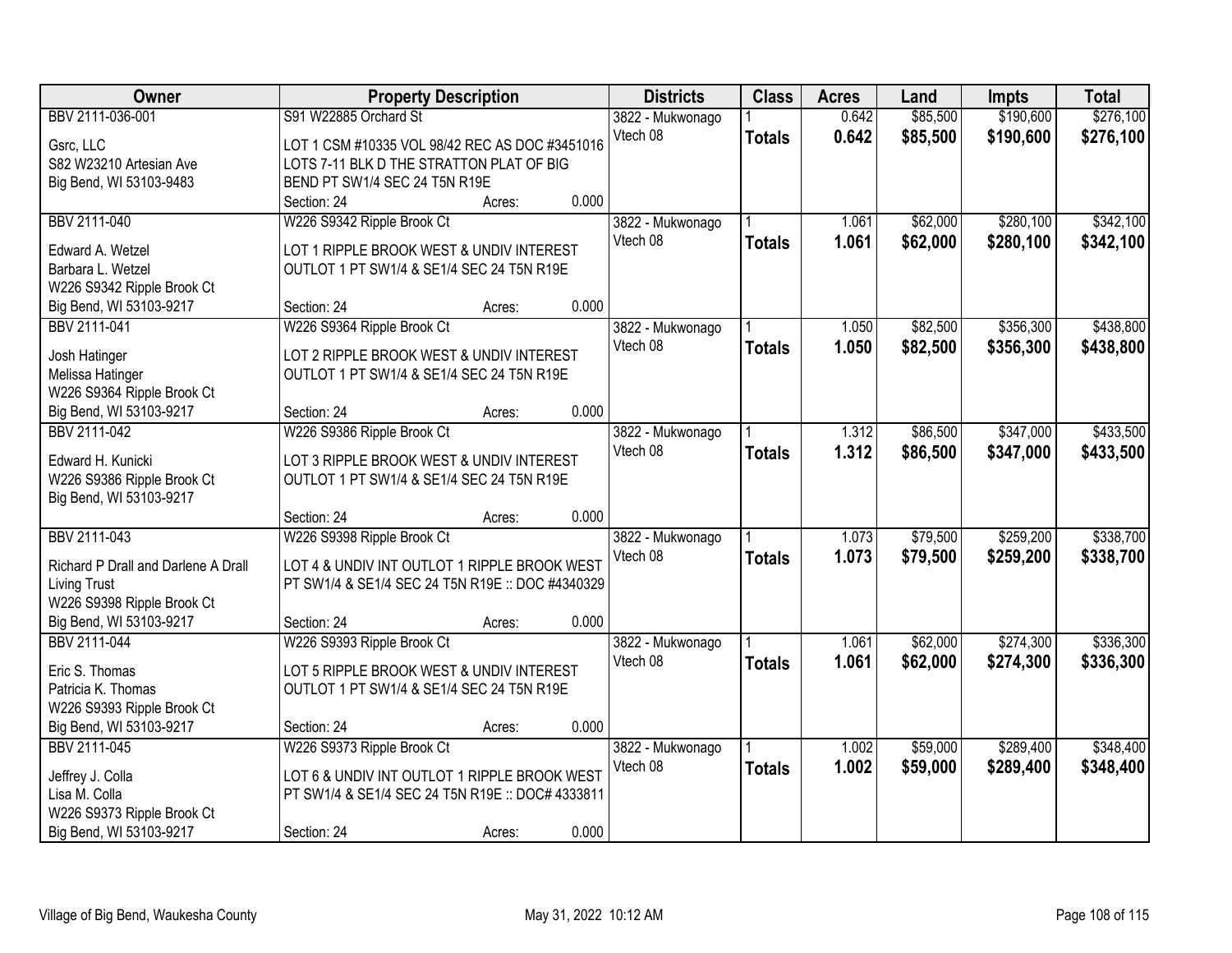| Owner                                      | <b>Property Description</b>                                                                  |        |       | <b>Districts</b> | <b>Class</b>   | <b>Acres</b> | Land     | <b>Impts</b>    | <b>Total</b> |
|--------------------------------------------|----------------------------------------------------------------------------------------------|--------|-------|------------------|----------------|--------------|----------|-----------------|--------------|
| BBV 2111-046                               | W226 S9355 Ripple Brook Ct                                                                   |        |       | 3822 - Mukwonago |                | 1.002        | \$59,000 | \$285,700       | \$344,700    |
| The Ryan J Lowerr and Karen M              | LOT 7 RIPPLE BROOK WEST & UNDIV INT OUTLOT 1                                                 |        |       | Vtech 08         | <b>Totals</b>  | 1.002        | \$59,000 | \$285,700       | \$344,700    |
| Lowerr Trust                               | PT SW1/4 & SE1/4 SEC 24 T5N R19E :: DOC# 4322508                                             |        |       |                  |                |              |          |                 |              |
| W226 S9355 Ripple Brook Ct                 |                                                                                              |        |       |                  |                |              |          |                 |              |
| Big Bend, WI 53103-9217                    | Section: 24                                                                                  | Acres: | 0.000 |                  |                |              |          |                 |              |
| BBV 2111-047                               | W226 S9335 Ripple Brook Ct                                                                   |        |       | 3822 - Mukwonago |                | 1.002        | \$59,000 | \$289,200       | \$348,200    |
|                                            |                                                                                              |        |       | Vtech 08         | <b>Totals</b>  | 1.002        | \$59,000 | \$289,200       | \$348,200    |
| <b>Martin Herrick</b>                      | LOT 8 RIPPLE BROOK WEST & UNDIV INTEREST                                                     |        |       |                  |                |              |          |                 |              |
| Diann Herrick                              | OUTLOT 1 PT SW1/4 & SE1/4 SEC 24 T5N R19E                                                    |        |       |                  |                |              |          |                 |              |
| W226 S9335 Ripple Brook Ct                 | Section: 24                                                                                  |        | 0.000 |                  |                |              |          |                 |              |
| Big Bend, WI 53103-9217<br>BBV 2111-048    |                                                                                              | Acres: |       |                  |                |              |          | \$239,500       | \$309,500    |
|                                            | S93 W22685 Henneberry Ave                                                                    |        |       | 3822 - Mukwonago |                | 1.698        | \$70,000 |                 |              |
| Nathan D. Beth                             | LOT 9 RIPPLE BROOK WEST & UNDIV INTEREST                                                     |        |       | Vtech 08         | <b>Totals</b>  | 1.698        | \$70,000 | \$239,500       | \$309,500    |
| Amanda J. Beth                             | OUTLOT 1 PT SW1/4 & SE1/4 SEC 24 T5N R19E                                                    |        |       |                  |                |              |          |                 |              |
| S93 W22685 Henneberry Ave                  |                                                                                              |        |       |                  |                |              |          |                 |              |
| Big Bend, WI 53103-9216                    | Section: 24                                                                                  | Acres: | 0.000 |                  |                |              |          |                 |              |
| BBV 2111-049                               | W225 S9490 State Highway 164                                                                 |        |       | 3822 - Mukwonago | Assessed with  |              |          |                 |              |
| Lot Owners of Ripple Brook West            | OUTLOT 1 RIPPLE BROOK WEST PT SW1/4 & SE1/4                                                  |        |       | Vtech 08         |                |              |          |                 |              |
|                                            | <b>SEC 24 T5N R19E</b>                                                                       |        |       |                  |                |              |          |                 |              |
|                                            |                                                                                              |        |       |                  |                |              |          |                 |              |
|                                            | Section: 24                                                                                  | Acres: | 0.000 |                  |                |              |          |                 |              |
| BBV 2111-948                               | W229 S9145 Clark St                                                                          |        |       | 3822 - Mukwonago | $\overline{2}$ | 0.339        | \$64,500 | \$69,200        | \$133,700    |
|                                            |                                                                                              |        |       | Vtech 08         | <b>Totals</b>  | 0.339        | \$64,500 | \$69,200        | \$133,700    |
| D & M Partnership LLC                      | PT SW1/4 SEC 24 T5N R19E; COM W1/4 COR; S8                                                   |        |       |                  |                |              |          |                 |              |
| PO Box 175                                 | 1/2?W 128.7 FT; S12?W 85.8 FT; S47 3/4?E 282.48 FT                                           |        |       |                  |                |              |          |                 |              |
| Big Bend, WI 53103-0175                    | TO CTR LI HWY; S49?W 78.87 FT; S41?E 31.68 FT;                                               |        |       |                  |                |              |          |                 |              |
|                                            | Section: 24                                                                                  | Acres: | 0.000 |                  |                |              |          |                 |              |
| BBV 2111-949-002                           | W230 S9289 Riverside Dr                                                                      |        |       | 3822 - Mukwonago |                | 0.180        | \$45,000 | \$131,600       | \$176,600    |
| Allen Gerth                                | LOT 1 CERT SURV 9915 VOL 92/186 0.18 AC PT SE1/4                                             |        |       | Vtech 08         | <b>Totals</b>  | 0.180        | \$45,000 | \$131,600       | \$176,600    |
| Kimberly Gerth                             | SEC 23 & SW1/4 SEC 24 T5N R19E (LOT 5 UNREC                                                  |        |       |                  |                |              |          |                 |              |
| W230 S9289 Riverside Dr                    | ORTMANNS SUB) R2879/691                                                                      |        |       |                  |                |              |          |                 |              |
| Big Bend, WI 53103                         | Section: 24                                                                                  | Acres: | 0.000 |                  |                |              |          |                 |              |
| BBV 2111-953                               | Clark St                                                                                     |        |       | 3822 - Mukwonago |                | 0.410        | \$3,000  | $\overline{50}$ | \$3,000      |
|                                            |                                                                                              |        |       | Vtech 08         | <b>Totals</b>  | 0.410        | \$3,000  | \$0             | \$3,000      |
| Randi A. Szpek                             | PT PARCEL 1 CSM #4983 VOL 40/258 REC AS DOC<br>#1358607 PT SW1/4 SEC 24 T5N R19E :: EX PT IN |        |       |                  |                |              |          |                 |              |
| Barbara J. Szpek<br>W228 S9305 Big Bend Dr | <b>VERNON TOWN</b>                                                                           |        |       |                  |                |              |          |                 |              |
| Big Bend, WI 53103-9560                    | Section: 24                                                                                  | Acres: | 0.000 |                  |                |              |          |                 |              |
|                                            |                                                                                              |        |       |                  |                |              |          |                 |              |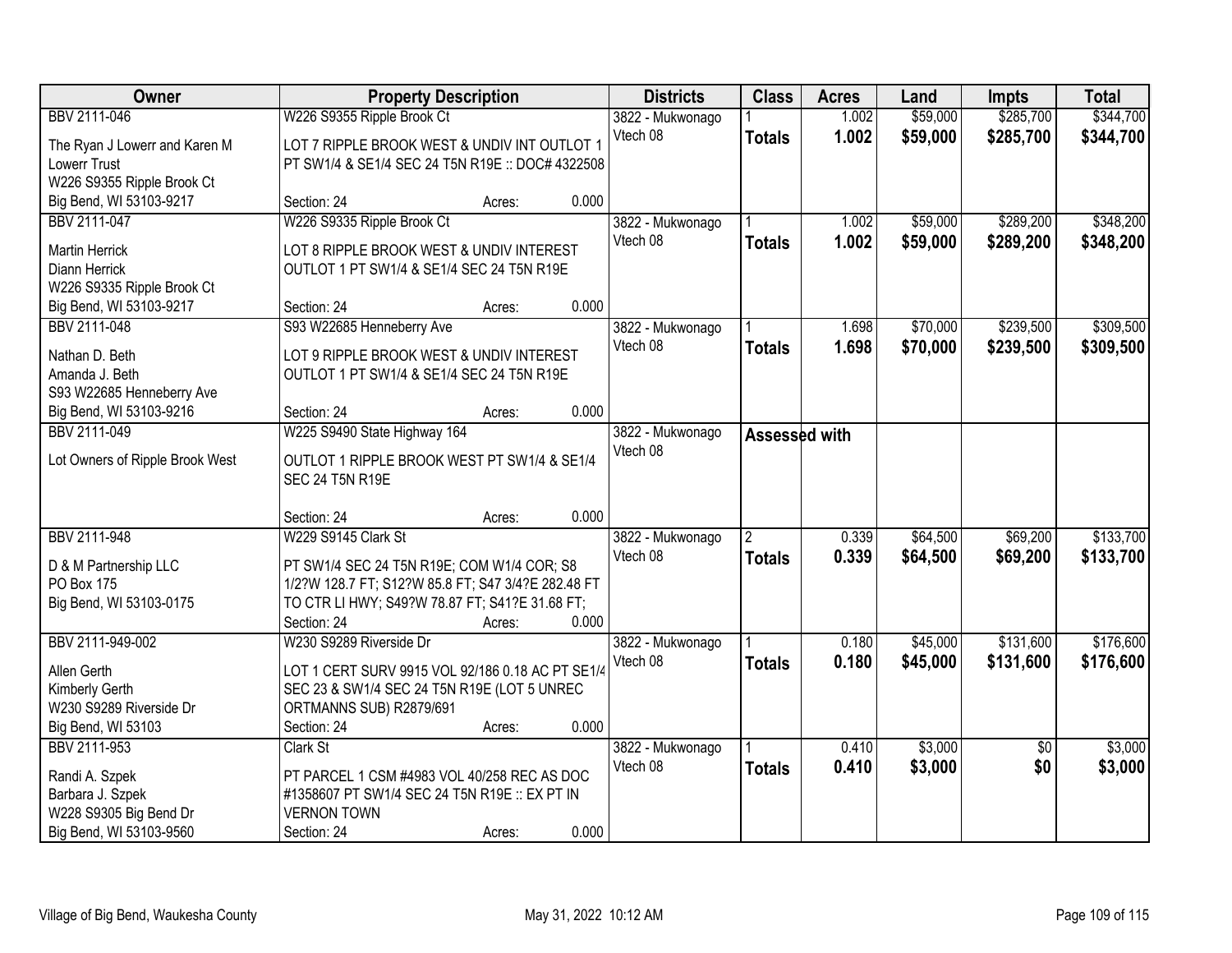| Owner                   | <b>Property Description</b>                         | <b>Districts</b> | <b>Class</b>  | <b>Acres</b> | Land     | <b>Impts</b>    | <b>Total</b> |
|-------------------------|-----------------------------------------------------|------------------|---------------|--------------|----------|-----------------|--------------|
| BBV 2111-954            | W230 S9283 Riverside St                             | 3822 - Mukwonago |               | 0.103        | \$29,500 | \$61,100        | \$90,600     |
| Mark Gottwald           | PT SE1/4 SEC 23 T5N R19E & PT SW1/4 SEC 24 T5N      | Vtech 08         | <b>Totals</b> | 0.103        | \$29,500 | \$61,100        | \$90,600     |
| W229 S9350 Riverside St | R19E; COM E1/4 COR SEC 23; S12?21'W 693.66 FT;      |                  |               |              |          |                 |              |
| Big Bend, WI 53103-9780 | S48?W 364.79 FT; S47?49'E 201.75 FT; S41?29'E 274.( |                  |               |              |          |                 |              |
|                         | 0.000<br>Section: 24<br>Acres:                      |                  |               |              |          |                 |              |
| BBV 2111-955            | W230 S9277 Riverside Dr                             | 3822 - Mukwonago |               | 0.077        | \$20,500 | \$48,500        | \$69,000     |
|                         |                                                     | Vtech 08         | <b>Totals</b> | 0.077        | \$20,500 | \$48,500        | \$69,000     |
| Jason A. Kuschewski     | PT SE1/4 SEC 23 T5N R19E & PT SW1/4 SEC 24 T5N      |                  |               |              |          |                 |              |
| W230 S9277 Riverside Dr | R19E; COM E1/4 CRNR SEC 23; S12?21'W 693.66 FT      |                  |               |              |          |                 |              |
| Big Bend, WI 53103-9780 | TO CNTRLNE CONCRETE HWY; S48?W ALNG<br>0.000        |                  |               |              |          |                 |              |
|                         | Section: 24<br>Acres:                               |                  |               |              |          |                 |              |
| BBV 2111-957            | W230 S9265 Riverside St                             | 3822 - Mukwonago |               | 0.176        | \$28,000 | \$43,300        | \$71,300     |
| Steve C. Wizner         | NWLY 14 FT OF PT OF SE1/4 SEC 23 & SW1/4 SEC 24     | Vtech 08         | <b>Totals</b> | 0.176        | \$28,000 | \$43,300        | \$71,300     |
| PO Box 281              | T5N R19E DESCRIBED AS: COM E1/4 COR SEC 23 (E       |                  |               |              |          |                 |              |
| Big Bend, WI 53103-0281 | LI OF NE1/4 COR OF SAID SEC 23 BEING TAKEN AS       |                  |               |              |          |                 |              |
|                         | 0.000<br>Section: 24<br>Acres:                      |                  |               |              |          |                 |              |
| BBV 2111-958            |                                                     | 3822 - Mukwonago |               | 0.164        | \$5,500  | $\sqrt[6]{}$    | \$5,500      |
|                         |                                                     | Vtech 08         | <b>Totals</b> | 0.164        | \$5,500  | \$0             | \$5,500      |
| Steve C. Wizner         | PT SE1/4 SEC 23 T5N R19E; COM E1/4 COR;             |                  |               |              |          |                 |              |
| PO Box 281              | S12?21'W 693.66 FT; S48?W 364.79 FT; S47?49'E       |                  |               |              |          |                 |              |
| Big Bend, WI 53103-0281 | 201.75 FT; S41?29'E 104 FT THE BGN; S49?34'W 165    |                  |               |              |          |                 |              |
|                         | 0.000<br>Section: 24<br>Acres:                      |                  |               |              |          |                 |              |
| BBV 2111-959            | W230 S9265 Riverside Dr                             | 3822 - Mukwonago |               | 0.131        | \$29,500 | \$6,100         | \$35,600     |
| Steve C. Wizner         | PT SE1/4 SEC 23 & PT SW1/4 SEC 24 T5N R19E; COM     | Vtech 08         | <b>Totals</b> | 0.131        | \$29,500 | \$6,100         | \$35,600     |
| PO Box 281              | E1/4 COR SEC 23; S12?21'W 693.66 FT; S48?W 364.79   |                  |               |              |          |                 |              |
| Big Bend, WI 53103-0281 | FT; S47?49'E 201.75 FT; S41?29'E 154 FT THE BGN;    |                  |               |              |          |                 |              |
|                         | 0.000<br>Section: 24<br>Acres:                      |                  |               |              |          |                 |              |
| BBV 2111-960            |                                                     | 3822 - Mukwonago |               | 0.277        | \$39,500 | $\overline{60}$ | \$39,500     |
|                         |                                                     | Vtech 08         | <b>Totals</b> | 0.277        | \$39,500 | \$0             | \$39,500     |
| Mark R. Gottwald        | PT SE1/4 SEC 23 & SW1/4 SEC 24 T5N R19E; COM        |                  |               |              |          |                 |              |
| W229 S9350 Riverside Dr | E1/4 COR; S12?21'W 693.66 FT; S48?W 179.28 FT;      |                  |               |              |          |                 |              |
| Big Bend, WI 53103-9780 | S43?26'E 419.97 FT THE BGN; S43?26'E 300.17 FT;     |                  |               |              |          |                 |              |
|                         | Section: 24<br>0.000<br>Acres:                      |                  |               |              |          |                 |              |
| BBV 2111-961            |                                                     | 3822 - Mukwonago |               | 0.204        | \$42,500 | $\overline{50}$ | \$42,500     |
| Kayla M. Rush           | PT SE1/4 SEC 23 & SW1/4 SEC 24 T5N R19E; COM        | Vtech 08         | <b>Totals</b> | 0.204        | \$42,500 | \$0             | \$42,500     |
| Adam J. Mastalir        | E1/4 CRNR SEC 23; S12?21'W 693.66 FT TO PNT IN      |                  |               |              |          |                 |              |
| W230 S9260 Riverside Dr | CNTRLNE OF STATE TRUNK HWY #24; S48?W ALNG          |                  |               |              |          |                 |              |
| Big Bend, WI 53103-9780 | 0.000<br>Section: 24<br>Acres:                      |                  |               |              |          |                 |              |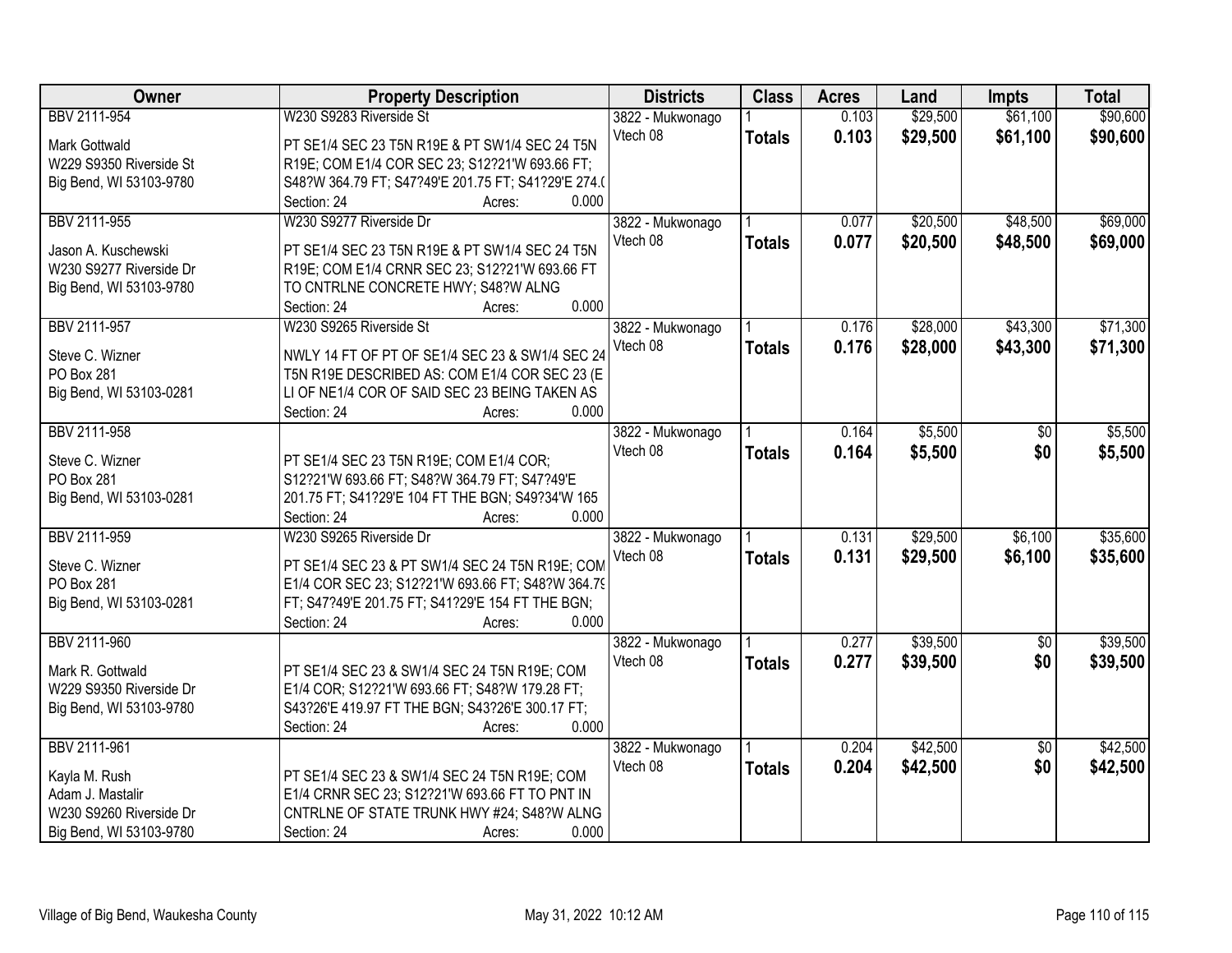| Owner                    | <b>Property Description</b>                        | <b>Districts</b> | <b>Class</b>  | <b>Acres</b> | Land     | <b>Impts</b>    | <b>Total</b> |
|--------------------------|----------------------------------------------------|------------------|---------------|--------------|----------|-----------------|--------------|
| BBV 2111-962             | W230 S9260 Riverside St                            | 3822 - Mukwonago |               | 0.245        | \$47,500 | \$66,200        | \$113,700    |
| Kayla M. Rush            | PT SE1/4 SEC 23 & SW1/4 SEC 24 T5N R19E; COM       | Vtech 08         | <b>Totals</b> | 0.245        | \$47,500 | \$66,200        | \$113,700    |
| Adam J. Mastalir         | E1/4 CRNR; S12?21'W 693.66 FT TO PNT IN            |                  |               |              |          |                 |              |
| W230 S9260 Riverside Dr  | CNTRLNE OF STATE TRUNK HWY #24; S48?W ALNG         |                  |               |              |          |                 |              |
| Big Bend, WI 53103-9780  | 0.000<br>Section: 24<br>Acres:                     |                  |               |              |          |                 |              |
| BBV 2111-963             | S92 W23085 Milwaukee Ave                           | 3822 - Mukwonago |               | 0.667        | \$60,500 | \$174,200       | \$234,700    |
| Michael O. Conn          | PT SE1/4 SEC 23 T5N R19E; COM E1/4 CRNR SEC 23     | Vtech 08         | <b>Totals</b> | 0.667        | \$60,500 | \$174,200       | \$234,700    |
| PO Box 175               | S12?21'W 693.66 FT TO CNTRLNE OF HWY; S48?W        |                  |               |              |          |                 |              |
| Big Bend, WI 53103-0175  | ALNG CNTRLNE OF HWY 364.79 FT TO BGN;              |                  |               |              |          |                 |              |
|                          | 0.000<br>Section: 24<br>Acres:                     |                  |               |              |          |                 |              |
| BBV 2111-964             | <b>Riverside St</b>                                | 3822 - Mukwonago |               | 0.291        | \$12,000 | \$0             | \$12,000     |
|                          |                                                    | Vtech 08         | <b>Totals</b> | 0.291        | \$12,000 | \$0             | \$12,000     |
| Michael O. Conn          | PT SE1/4 SEC 23 T5N R19E; COM E1/4 COR;            |                  |               |              |          |                 |              |
| <b>PO Box 175</b>        | S12?21'W 693.66 FT; S48?00'W 364.79 FT; S47?49'E   |                  |               |              |          |                 |              |
| Big Bend, WI 53103-0175  | 201.75 FT; S41?29'E 7.08 FT THE BGN; S41?29'E      |                  |               |              |          |                 |              |
|                          | Section: 24<br>0.000<br>Acres:                     |                  |               |              |          |                 |              |
| BBV 2111-964-001         | S92 W23045 Milwaukee Ave                           | 3822 - Mukwonago |               | 1.255        | \$63,500 | \$134,300       | \$197,800    |
| Sean Kennedy             | PT SE1/4 SEC 23 & PT SW1/4 SEC 24 T5N R19E; COM    | Vtech 08         | <b>Totals</b> | 1.255        | \$63,500 | \$134,300       | \$197,800    |
| Jessica Downing          | E1/4 COR SEC 23; S12?21'W 693.66 FT; S48?W ALG     |                  |               |              |          |                 |              |
| S92 W23055 Milwaukee Ave | CTRLI OF HWY 179.23 FT THE BGN; S43?26'E 309.87    |                  |               |              |          |                 |              |
| Big Bend, WI 53103-9736  | 0.000<br>Section: 24<br>Acres:                     |                  |               |              |          |                 |              |
| BBV 2111-965             |                                                    | 3822 - Mukwonago |               | 2.350        | \$47,000 | $\overline{50}$ | \$47,000     |
| Mark R. Gottwald         | PT SE1/4 SEC 23 & PT SW1/4 SEC 24 T5N R19E; COM    | Vtech 08         | <b>Totals</b> | 2.350        | \$47,000 | \$0             | \$47,000     |
| W229 S9350 Riverside Dr  | 363 FT S43 1/2?E FROM HWY, 244.2 FT FROM N END     |                  |               |              |          |                 |              |
| Big Bend, WI 53103-9780  | OF BRIDGE; S43 1/2?E 396 FT; S46 1/2?W 261.36 FT;  |                  |               |              |          |                 |              |
|                          | 0.000<br>Section: 24<br>Acres:                     |                  |               |              |          |                 |              |
| BBV 2111-966             | S92 W23025 Milwaukee Ave                           | 3822 - Mukwonago |               | 1.109        | \$63,500 | \$120,300       | \$183,800    |
|                          |                                                    | Vtech 08         | <b>Totals</b> | 1.109        | \$63,500 | \$120,300       | \$183,800    |
|                          | PT SE1/4 SEC 23 & PT SW1/4 SEC 24 T5N R19E; COM    |                  |               |              |          |                 |              |
|                          | 2 RDS (33 FT) S OF CTR OF MILW AND EAST TROY       |                  |               |              |          |                 |              |
|                          | HWY 3.70 CH (244.2 FT) FROM N END BRIDGE           |                  |               |              |          |                 |              |
|                          | 1.109<br>Section: 24<br>Acres:                     |                  |               |              |          |                 |              |
| BBV 2111-967             | S92 W22915 Joy Ln                                  | 3822 - Mukwonago |               | 5.890        | \$70,000 | \$170,100       | \$240,100    |
| Ellen Cole               | PT SW1/4 SEC 24 T5N R19E; COM W1/4 COR; S8         | Vtech 08         | <b>Totals</b> | 5.890        | \$70,000 | \$170,100       | \$240,100    |
| S92 W22915 Joy Ln        | 1/2?W 128.7 FT; S12?00'W 85.8 FT; S47 3/4?E 242.48 |                  |               |              |          |                 |              |
| Big Bend, WI 53103-9499  | FT; S49?W 12.87 FT; S41?E 466.95 FT THE BGN;       |                  |               |              |          |                 |              |
|                          | 0.000<br>Section: 24<br>Acres:                     |                  |               |              |          |                 |              |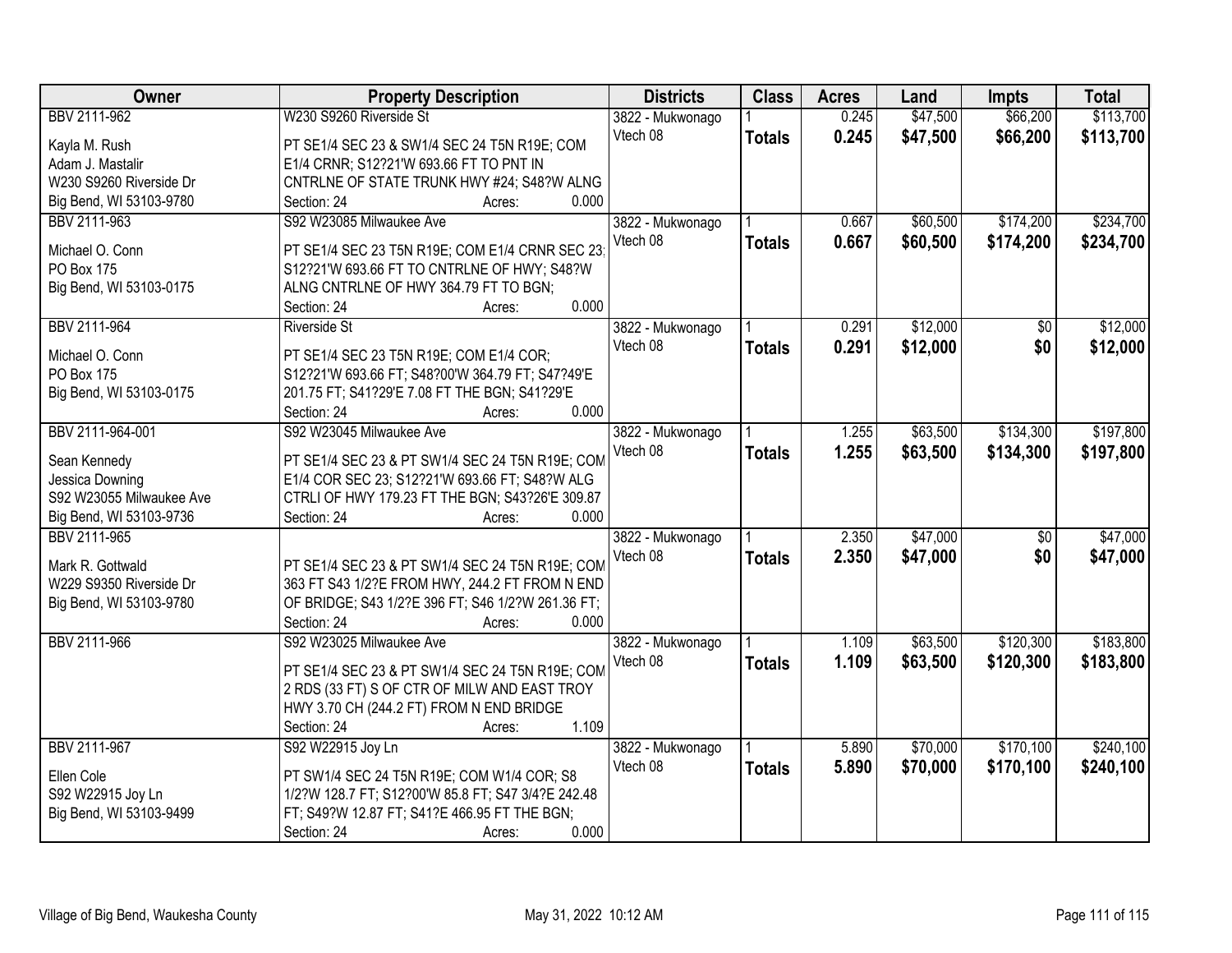| Owner                                            |                                                                            | <b>Property Description</b> | <b>Districts</b> | <b>Class</b>         | <b>Acres</b> | Land     | <b>Impts</b>    | <b>Total</b> |
|--------------------------------------------------|----------------------------------------------------------------------------|-----------------------------|------------------|----------------------|--------------|----------|-----------------|--------------|
| BBV 2111-967-001                                 | S92 W22920 Joy Ln                                                          |                             | 3822 - Mukwonago |                      | 0.714        | \$70,000 | \$261,900       | \$331,900    |
| Amy and William Scot Miller<br>S92 W22930 Joy Ln | LOT 1 CSM #5955 VOL 48/331 REC AS DOC #1554586<br>PT SW1/4 SEC 24 T5N R19E |                             | Vtech 08         | <b>Totals</b>        | 0.714        | \$70,000 | \$261,900       | \$331,900    |
| Big Bend, WI 53103                               |                                                                            |                             |                  |                      |              |          |                 |              |
|                                                  | Section: 24                                                                | Acres:                      | 0.000            |                      |              |          |                 |              |
| BBV 2111-967-002                                 | S92 W22940 Joy Ln                                                          |                             | 3822 - Mukwonago |                      | 0.749        | \$70,000 | \$207,300       | \$277,300    |
| Darlene A. Budziszewski                          | LOT 2 CERT SURV 5955 VOL 48/331 & R/W PT SW1/4                             |                             | Vtech 08         | <b>Totals</b>        | 0.749        | \$70,000 | \$207,300       | \$277,300    |
| S92 W22940 Joy Ln                                | SEC 24 T5N R19E R2318/536                                                  |                             |                  |                      |              |          |                 |              |
| Big Bend, WI 53103-9499                          |                                                                            |                             |                  |                      |              |          |                 |              |
|                                                  | Section: 24                                                                | Acres:                      | 0.000            |                      |              |          |                 |              |
| BBV 2111-968-001                                 | S92 W23005 Milwaukee Ave                                                   |                             | 3822 - Mukwonago |                      | 0.770        | \$62,000 | \$97,600        | \$159,600    |
|                                                  |                                                                            |                             | Vtech 08         | <b>Totals</b>        | 0.770        | \$62,000 | \$97,600        | \$159,600    |
| Ronald C. Zabler Jr                              | PT SE1/4 SEC 23 & SW1/4 SEC 24 T5N R19E; COM                               |                             |                  |                      |              |          |                 |              |
| Carline Nina Zabler                              | NW COR SW1/4 SEC 24; S84?06'39""E 7.494 FT;                                |                             |                  |                      |              |          |                 |              |
| PO Box 195                                       | S8?30'W 128.7 FT; S12?00'W 85.8 FT; S47?45'E 282.48                        |                             |                  |                      |              |          |                 |              |
| Big Bend, WI 53103-0195                          | Section: 24                                                                | Acres:                      | 0.000            |                      |              |          |                 |              |
| BBV 2111-969                                     | S91 W22985 Milwaukee Ave                                                   |                             | 3822 - Mukwonago | $\mathbf{2}^{\circ}$ | 0.820        | \$82,000 | \$180,800       | \$262,800    |
| Michael O. Conn                                  | PT SE1/4 SEC 23 & PT SW1/4 SEC 24 T5N R19E; COM                            |                             | Vtech 08         | <b>Totals</b>        | 0.820        | \$82,000 | \$180,800       | \$262,800    |
| Daniel F. Sydelewski                             | NW COR SW1/4 SEC 24 S84?06'39""E 7.494 FT;                                 |                             |                  |                      |              |          |                 |              |
| PO Box 175                                       | S8?30'W 128.7 FT; S12?00""W 85.8 FT; S47?45'E                              |                             |                  |                      |              |          |                 |              |
| Big Bend, WI 53103-0175                          | Section: 24                                                                | Acres:                      | 0.000            |                      |              |          |                 |              |
| BBV 2111-972                                     |                                                                            |                             | 3822 - Mukwonago |                      | 0.017        | \$1,000  | $\overline{50}$ | \$1,000      |
| Daniel N. Schnitzler                             | PT SW1/4 SEC 24 T5N R19E; COM SW COR LOT 6                                 |                             | Vtech 08         | <b>Totals</b>        | 0.017        | \$1,000  | \$0             | \$1,000      |
| Karen M. Schnitzler                              | BLK D THE STRATTON PLAT OF BIG BEND; S41?E                                 |                             |                  |                      |              |          |                 |              |
| <b>PO Box 194</b>                                | ON EXT SWLY BDRY LOT 6 15 FT TO POND; ALG                                  |                             |                  |                      |              |          |                 |              |
| Big Bend, WI 53103-0194                          | Section: 24                                                                | Acres:                      | 0.000            |                      |              |          |                 |              |
| BBV 2111-974                                     | W229 S9195 Clark St                                                        |                             | 3822 - Mukwonago |                      | 0.200        | \$51,000 | \$86,700        | \$137,700    |
|                                                  |                                                                            |                             | Vtech 08         | <b>Totals</b>        | 0.200        | \$51,000 | \$86,700        | \$137,700    |
| Nicholas Jay                                     | PT SW1/4 SEC 24 T5N R19E; COM W1/4 COR; S8                                 |                             |                  |                      |              |          |                 |              |
| W229 S9195 Clark St                              | 1/2?W 128.7 FT; S12?00'W 85.8 FT; S47 3/4?E 282.48                         |                             |                  |                      |              |          |                 |              |
| Big Bend, WI 53103-9529                          | FT; S49?00'W 12.87 FT TO SWLY LI OF HWY; S41?00'I                          |                             |                  |                      |              |          |                 |              |
|                                                  | Section: 24                                                                | Acres:                      | 0.000            |                      |              |          |                 |              |
| BBV 2111-975                                     | W229 S9165 Clark St                                                        |                             | 3822 - Mukwonago |                      | 0.269        | \$50,000 | \$116,200       | \$166,200    |
| Amanda E. Neckar                                 | PT SW1/4 SEC 24 T5N R19E; COM AT W1/4 COR OF                               |                             | Vtech 08         | <b>Totals</b>        | 0.269        | \$50,000 | \$116,200       | \$166,200    |
| Edwin H. Neckar                                  | SAID SEC; S8 1/2?W 1.95 CH (128.70 FT); S12?W 1.30                         |                             |                  |                      |              |          |                 |              |
| W229 S9165 Clark St                              | CH (85.80 FT); S47 3/4?E 4.28 CH (282.48 FT); S49?W                        |                             |                  |                      |              |          |                 |              |
| Big Bend, WI 53103-9529                          | Section: 24                                                                | Acres:                      | 0.000            |                      |              |          |                 |              |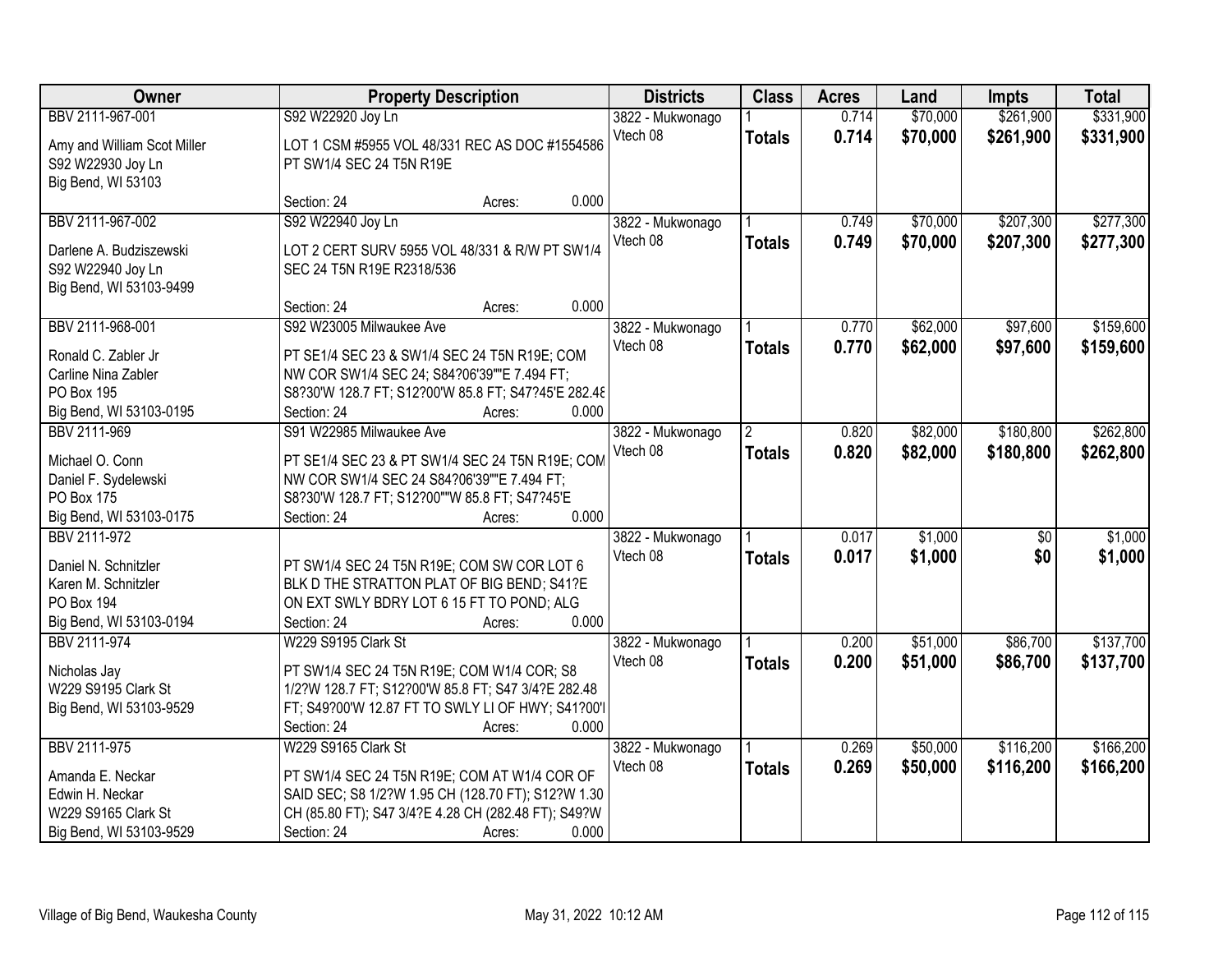| Owner                        | <b>Property Description</b>                                                              | <b>Districts</b> | <b>Class</b>           | <b>Acres</b> | Land            | Impts           | <b>Total</b> |
|------------------------------|------------------------------------------------------------------------------------------|------------------|------------------------|--------------|-----------------|-----------------|--------------|
| BBV 2111-979                 | S91 W22990 Milwaukee Ave                                                                 | 3822 - Mukwonago |                        | 0.361        | \$51,500        | \$113,500       | \$165,000    |
| Keith Stein                  | PT SE1/4 SEC 23 & PT SW1/4 SEC 24 T5N R19E; COM                                          | Vtech 08         | <b>Totals</b>          | 0.361        | \$51,500        | \$113,500       | \$165,000    |
| Mary Jean Stein              | AT A POINT S8 1/2?W 1.95 CH (128.70') & S12?W 1.30                                       |                  |                        |              |                 |                 |              |
| S91 W22990 Milwaukee Ave     | CH (85.80') FROM 1/4 POST BETW SECS 23 & 24; S47                                         |                  |                        |              |                 |                 |              |
| Big Bend, WI 53103-9520      | Section: 24<br>0.000<br>Acres:                                                           |                  |                        |              |                 |                 |              |
| BBV 2111-980                 | S91 W22970 Milwaukee Ave                                                                 | 3822 - Mukwonago | $\overline{\text{X2}}$ | 0.255        | $\overline{50}$ | $\overline{50}$ | \$0          |
|                              |                                                                                          | Vtech 08         | <b>Totals</b>          | 0.255        | \$0             | \$0             | \$0          |
| State of Wisconsin           | PT SE1/4 SEC 23 & SW1/4 SEC 24 T5N R19E; COM                                             |                  |                        |              |                 |                 |              |
| Department of Transportation | E1/4 COR SEC 23; S 128.70 FT; S12?W 85.80 FT;                                            |                  |                        |              |                 |                 |              |
| 141 NW Barstow St            | S12?30'W 104.60 FT; S57?37'E 36.69 FT THE BGN;                                           |                  |                        |              |                 |                 |              |
| Waukesha, WI 53187-0798      | 0.255<br>Section: 24<br>Acres:                                                           |                  |                        |              |                 |                 |              |
| BBV 2111-982-001             | S91 W22950 Milwaukee Ave                                                                 | 3822 - Mukwonago |                        | 0.652        | \$65,200        | \$227,700       | \$292,900    |
| Maruti LLC                   | LOTS 5 & 6 BLK A STRATTON PLAT OF BIG BEND &                                             | Vtech 08         | <b>Totals</b>          | 0.652        | \$65,200        | \$227,700       | \$292,900    |
| 9804 70th St                 | PT NW1/4 SW1/4 SEC 24 T5N R19E; COM NW COR                                               |                  |                        |              |                 |                 |              |
| Kenosha, WI 53142-7601       | SW1/4 E 5.94 FT; S47?00'E 229.69 FT TO SW COR                                            |                  |                        |              |                 |                 |              |
|                              | 0.000<br>Section:<br>Acres:                                                              |                  |                        |              |                 |                 |              |
| BBV 2111-984                 | S91 W22875 Milwaukee Ave                                                                 | 3822 - Mukwonago |                        | 0.289        | \$44,500        | \$90,000        | \$134,500    |
|                              |                                                                                          | Vtech 08         | <b>Totals</b>          | 0.289        | \$44,500        | \$90,000        | \$134,500    |
|                              | Cmff Transition Trust of January 8, 2009 PT SW1/4 SEC 24 T5N R19E; COM 587.4 FT E OF 1/4 |                  |                        |              |                 |                 |              |
| <b>PO Box 196</b>            | POST BTWN SECS 23 & 24 & 24.75 FT S OF E/W 1/4                                           |                  |                        |              |                 |                 |              |
| Big Bend, WI 53103-0196      | LI; E 201.3 FT; S48.50? W 177.54 FT; N41.50? W 135.3                                     |                  |                        |              |                 |                 |              |
|                              | 0.000<br>Section: 24<br>Acres:                                                           |                  |                        |              |                 |                 |              |
| BBV 2111-985                 | S90 W22795 Milwaukee Ave                                                                 | 3822 - Mukwonago |                        | 2.500        | \$162,500       | \$407,400       | \$569,900    |
| Little Lakes Properties LLC  | PT SW1/4 SEC 24 T5N R19E; COM 1114.74 FT W OF                                            | Vtech 08         | F <sub>6</sub>         | 10.000       | (\$150,000)     | \$0             | \$0          |
| S90 W22795 Milwaukee Ave     | CTR OF SEC; S39-3/4?E 329.24 FT; S 622.38 FT; W                                          |                  | <b>Totals</b>          | 12.500       | \$162,500       | \$407,400       | \$569,900    |
| Big Bend, WI 53103-9551      | 360.36 FT; N6-1/4?W 145.20 FT; N37?W 330 FT;                                             |                  |                        |              |                 |                 |              |
|                              | 0.000<br>Section: 24<br>Acres:                                                           |                  |                        |              |                 |                 |              |
| BBV 2111-994-001             | W227 S9350 Big Bend Dr                                                                   | 3822 - Mukwonago |                        | 3.005        | \$100,000       | \$142,500       | \$242,500    |
|                              |                                                                                          | Vtech 08         | <b>Totals</b>          | 3.005        | \$100,000       | \$142,500       | \$242,500    |
| Bonnie Bourdo                | LOT 1 CERT SURV 10216 VOL 96/203 PT SW1/4 SEC                                            |                  |                        |              |                 |                 |              |
| Mark H. Bourdo               | 24 T5N R19E 3.005 AC DOC# 3445978                                                        |                  |                        |              |                 |                 |              |
| W227 S9350 Big Bend Dr       |                                                                                          |                  |                        |              |                 |                 |              |
| Big Bend, WI 53103-9560      | 0.000<br>Section: 24<br>Acres:                                                           |                  |                        |              |                 |                 |              |
| BBV 2111-994-003             | <b>Henneberry Ave</b>                                                                    | 3822 - Mukwonago |                        | 16.880       | \$4,800         | $\overline{60}$ | \$4,800      |
| Bonnie Bourdo et al          | PT OUTLOT 1 CSM #10216 VOL 96/203 REC AS DOC                                             | Vtech 08         | <b>Totals</b>          | 16.880       | \$4,800         | \$0             | \$4,800      |
| W227 S9350 Big Bend Dr       | #3395595 PT SW1/4 SEC 24 T5N R19E :: EX PT                                               |                  |                        |              |                 |                 |              |
| Big Bend, WI 53103-9560      | OUTLOT 1 CSM 10216; COM NE COR SAID OUTLOT                                               |                  |                        |              |                 |                 |              |
|                              | 0.000<br>Section:<br>Acres:                                                              |                  |                        |              |                 |                 |              |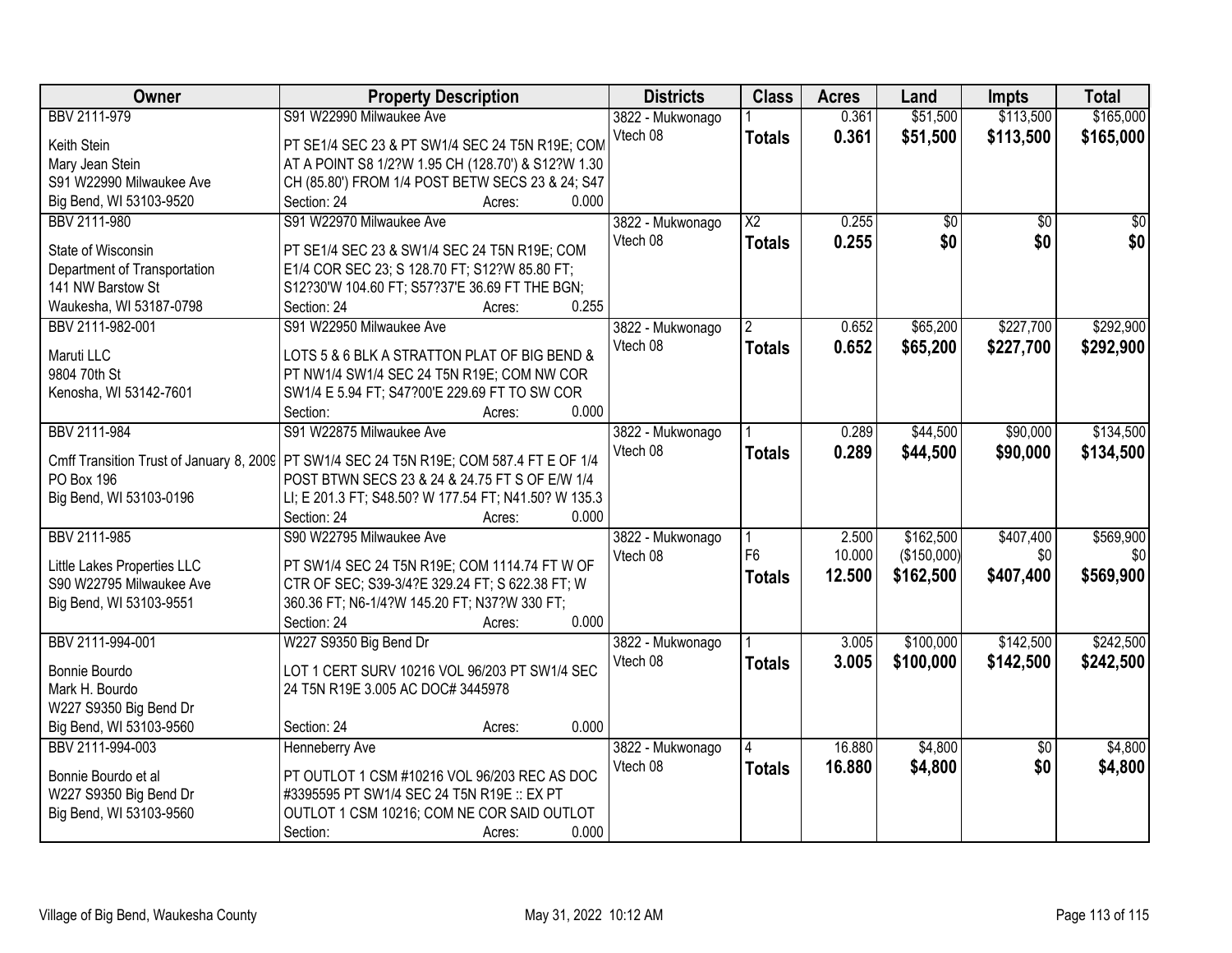| Owner                     | <b>Property Description</b>                      |                 | <b>Districts</b> | <b>Class</b>  | <b>Acres</b> | Land      | <b>Impts</b> | <b>Total</b> |
|---------------------------|--------------------------------------------------|-----------------|------------------|---------------|--------------|-----------|--------------|--------------|
| BBV 2111-995-003          | W228 S9300 Big Bend Dr                           |                 | 3822 - Mukwonago |               | 13.072       | \$266,000 | \$131,000    | \$397,000    |
| Llanas Properties LLC     | LOT 1 CERT SURV 11312 VOL 111/342 REC AS DOC#    |                 | Vtech 08         | <b>Totals</b> | 13.072       | \$266,000 | \$131,000    | \$397,000    |
| S76 W17587 Janesville Rd  | 4145117 PT SW1/4 SEC 24 T5N R19E :: DOC#         |                 |                  |               |              |           |              |              |
| Muskego, WI 53150-9298    | 4305276                                          |                 |                  |               |              |           |              |              |
|                           | Section:                                         | 0.000<br>Acres: |                  |               |              |           |              |              |
| BBV 2112-993-003          | <b>Henneberry Ave</b>                            |                 | 3822 - Mukwonago |               | 26.483       | \$7,600   | \$0          | \$7,600      |
| Stephen B. Styza          | PT SE1/4 & SW1/4 SEC 24 T5N R19E; SW COR SE1/4   |                 | Vtech 08         | 5             | 11.900       | \$1,800   | \$0          | \$1,800      |
| 37948 Nettleway Ct        | SEC 24; N87?45'E 270.88 FT THE BGN; N38?07'W     |                 |                  | <b>Totals</b> | 38.383       | \$9,400   | \$0          | \$9,400      |
| Oconomowoc, WI 53066-8634 | 307.93 FT; S51?23'W 365.00 FT; NWLY ALG CURVE    |                 |                  |               |              |           |              |              |
|                           | Section: 24                                      | 0.000<br>Acres: |                  |               |              |           |              |              |
| BBV 2112-997              | S92 W22480 Henneberry Ave                        |                 | 3822 - Mukwonago |               | 0.537        | \$47,500  | \$142,200    | \$189,700    |
| Jeffrey G. Brusewitz      | PT SE1/4 SEC 24 T5N R19E; COM CTR SEC; S0?18'W   |                 | Vtech 08         | <b>Totals</b> | 0.537        | \$47,500  | \$142,200    | \$189,700    |
| S92 W22480 Henneberry Ave | 482.25 FT; S0?18'W 120.0 FT;; S89?41'E 195.0 FT; |                 |                  |               |              |           |              |              |
| Big Bend, WI 53103-9700   | N0?18'E 120.0 FT; N89?41'W 195.0 FT TO BGN       |                 |                  |               |              |           |              |              |
|                           | Section: 24                                      | 0.000<br>Acres: |                  |               |              |           |              |              |
| BBV 2112-998-001          | S91 W22490 Henneberry Ave                        |                 | 3822 - Mukwonago |               | 0.750        | \$52,500  | \$138,300    | \$190,800    |
| Dean F. Bourdo            | LOT 1 CERT SURV 2883 VOL 21/184 REC AS DOC#      |                 | Vtech 08         | <b>Totals</b> | 0.750        | \$52,500  | \$138,300    | \$190,800    |
| S91 W22490 Henneberry Ave | 989806 PT SE1/4 SEC 24 T5N R19E :: DOC# 4312159  |                 |                  |               |              |           |              |              |
| Big Bend, WI 53103-9558   |                                                  |                 |                  |               |              |           |              |              |
|                           | Section: 24                                      | 0.000<br>Acres: |                  |               |              |           |              |              |
| BBV 2112-998-002          | <b>Prviate Rd</b>                                |                 | 3822 - Mukwonago |               | 0.759        | \$53,000  | \$1,800      | \$54,800     |
| Alvin L. Bourdo           | LOT 1 CERT SURV 9704 VOL 89/262 0.759 AC PT      |                 | Vtech 08         | <b>Totals</b> | 0.759        | \$53,000  | \$1,800      | \$54,800     |
| 2053A Division St         | SE1/4 SEC 24 T5N R19E R1048/957 & DOC# 2983881   |                 |                  |               |              |           |              |              |
| East Troy, WI 53120-1238  |                                                  |                 |                  |               |              |           |              |              |
|                           | Section: 24                                      | 0.000<br>Acres: |                  |               |              |           |              |              |
| BBV 2112-998-003          | S92 W22490 Henneberry Ave                        |                 | 3822 - Mukwonago |               | 0.772        | \$55,500  | \$60,800     | \$116,300    |
| Joseph Molus et al        | LOT 2 CERT SURV 9704 VOL 89/262 0.772 AC PT      |                 | Vtech 08         | <b>Totals</b> | 0.772        | \$55,500  | \$60,800     | \$116,300    |
| S92 W22490 Henneberry Ave | SE1/4 SEC 24 T5N R19E DOC# 3178580               |                 |                  |               |              |           |              |              |
| Big Bend, WI 53103        |                                                  |                 |                  |               |              |           |              |              |
|                           | Section: 24                                      | 0.000<br>Acres: |                  |               |              |           |              |              |